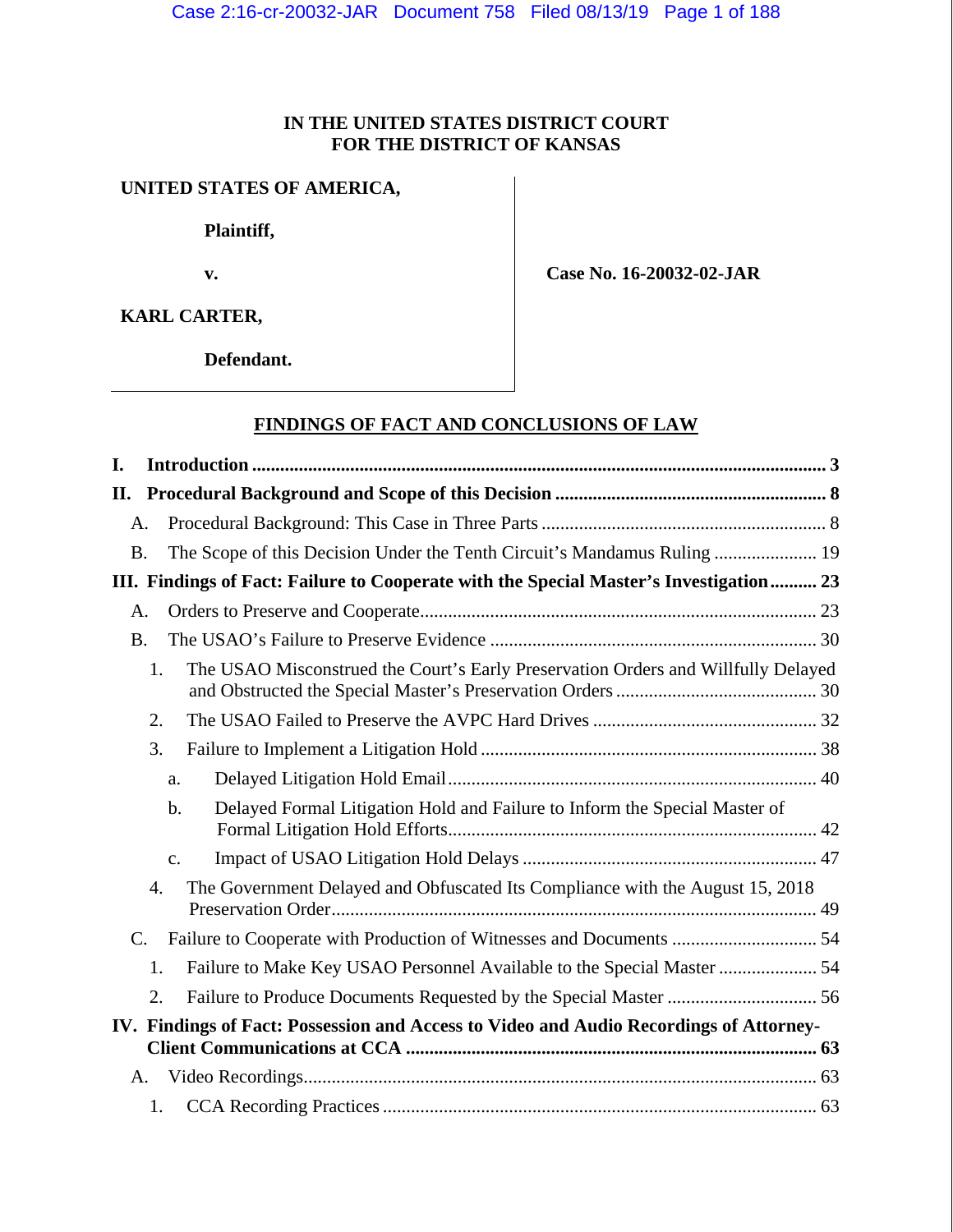| 2.        |                                                                             |  |
|-----------|-----------------------------------------------------------------------------|--|
| 3.        |                                                                             |  |
| 4.        |                                                                             |  |
| <b>B.</b> |                                                                             |  |
| 1.        |                                                                             |  |
| 2.        |                                                                             |  |
| 3.        |                                                                             |  |
| 4.        |                                                                             |  |
| 5.        | USAO's Knowledge that CCA Audio Recordings Included Recordings of Attorney- |  |
| 6.        |                                                                             |  |
| 7.        |                                                                             |  |
| a.        |                                                                             |  |
| b.        |                                                                             |  |
| c.        |                                                                             |  |
| d.        | No Reasonable Measures to Exclude or Filter Attorney-Client Calls 118       |  |
| e.        |                                                                             |  |
| 8.        |                                                                             |  |
| V.        |                                                                             |  |
| A.        |                                                                             |  |
| <b>B.</b> |                                                                             |  |
| 1.        |                                                                             |  |
| 2.        |                                                                             |  |
| C.        |                                                                             |  |
| 1.        |                                                                             |  |
| 2.        |                                                                             |  |
| 3.        |                                                                             |  |
| 4.        |                                                                             |  |
|           |                                                                             |  |
| А.        |                                                                             |  |
| 1.        |                                                                             |  |
| 2.        |                                                                             |  |
| <b>B.</b> |                                                                             |  |
| 1.        |                                                                             |  |
| 2.        |                                                                             |  |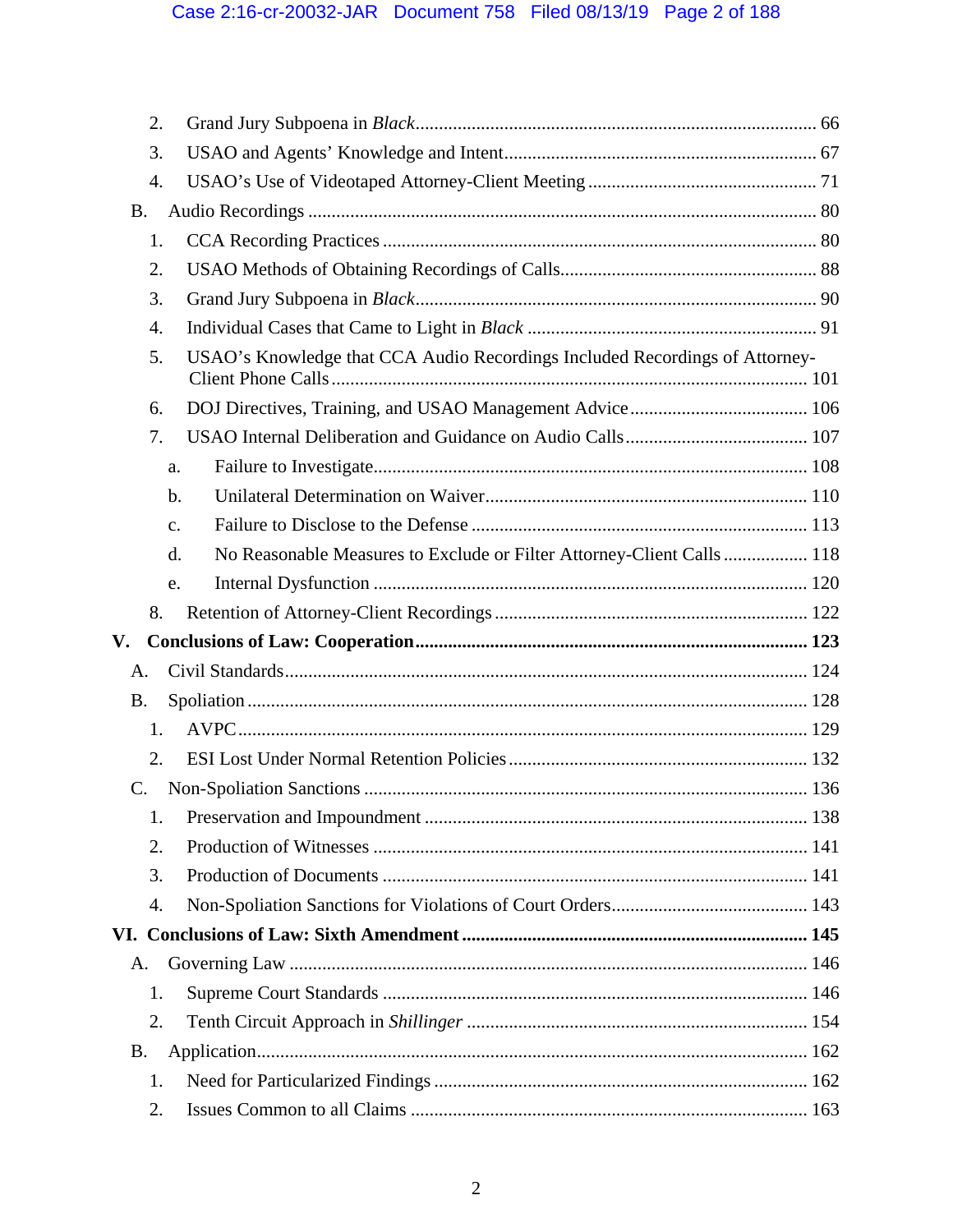|           | a.             |  |
|-----------|----------------|--|
|           | $\mathbf{1}$ . |  |
|           | 11.            |  |
|           | $\mathbf b$ .  |  |
|           | i.             |  |
|           | 11.            |  |
|           |                |  |
| A.        |                |  |
| <b>B.</b> |                |  |
|           |                |  |
|           |                |  |

## **I. Introduction**

 The Sixth Amendment guarantees an accused the right to assistance of counsel for his or her defense.<sup>1</sup> This right is "indispensable to the fair administration of our adversarial system of criminal justice."<sup>2</sup> It "safeguards the other rights deemed essential for the fair prosecution of a criminal proceeding."3 The Sixth Amendment right to effective assistance of counsel includes the ability to speak candidly and confidentially with counsel free from unreasonable Government interference.<sup>4</sup> For the adversary system to function properly, any such advice must be shielded from exposure to the government. That bedrock principle is at issue in this case.

The Government initiated a drug-conspiracy investigation in the spring of 2016, targeting detainees and employees of Corrections Corporation of America ("CCA"), a large, private detention facility located in Leavenworth, Kansas.<sup>5</sup> Although the case initially charged six

 $\begin{array}{c|c}\n\hline\n\text{1}\n\end{array}$ *United States v. Morrison*, 449 U.S. 361, 364 (1981).

<sup>2</sup> *Maine v. Moulton*, 474 U.S. 159, 168 (1985).

<sup>3</sup> *Id.* at 169.

<sup>4</sup> *See Weatherford v. Bursey*, 429 U.S. 545, 554 n.4 (1977) ("One threat to the effective assistance of counsel posed by government interception of attorney-client communications lies in the inhibition of free exchanges between defendant and counsel because of the fear of being overheard.").

<sup>5</sup> The facility has since been renamed CoreCivic. The Court refers to it throughout this opinion as CCA.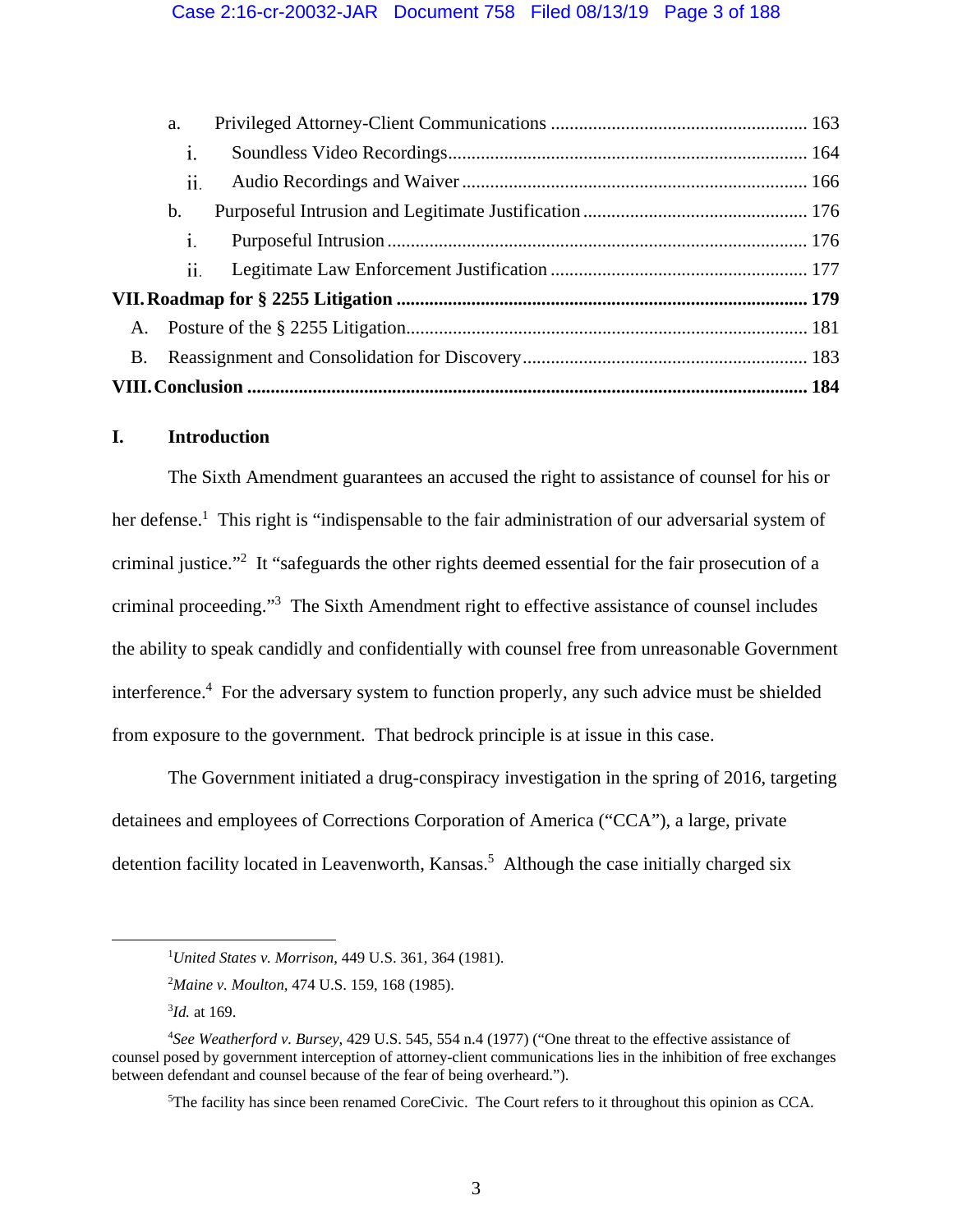## Case 2:16-cr-20032-JAR Document 758 Filed 08/13/19 Page 4 of 188

defendants with various drug offenses, the Government suspected the conspiracy involved at least 95 inmates and 60 more individuals outside the facility.<sup>6</sup> Facts uncovered after an early discovery conference in this case revealed discovery practices that implicated the Sixth Amendment right to counsel: the Government possessed soundless video recordings of attorney visitation rooms at CCA, and possessed and distributed audio recordings of telephone calls between several detainees and their counsel.

 The Court immediately clawed back and impounded the recordings, and conducted several emergency hearings on these issues, prompted in part by the involvement of the Office of the Federal Public Defender's ("FPD"), which was allowed to intervene in this case on behalf of its many clients detained at CCA. At these early hearings, the Court endeavored to find out from the Government the scope of its discovery efforts that potentially intruded on confidential inperson and telephonic attorney-client meetings, but the Government evaded the Court's questions, and denied that its practices implicated the Sixth Amendment or the attorney-client privilege. The Court ultimately appointed Special Master David Cohen to investigate. The Government did not cooperate with his investigation, and its failure to cooperate ultimately resulted in a lengthy delay in this Court's ability to rule on these issues. Finally, despite the delay associated with the Government's failure to cooperate and its litigation efforts challenging the propriety of the Special Master's investigation, the Court conducted a full evidentiary hearing on all pending matters in this case in October and November 2018. The Court is now prepared to rule.

 Under extant Tenth Circuit law, the purposeful intrusion by the government into the attorney-client relationship, absent a countervailing state interest, constitutes a per se violation of

4

 <sup>6</sup> Tr. July 21, 2016 Hr'g, Doc. 75 at 23:2–9.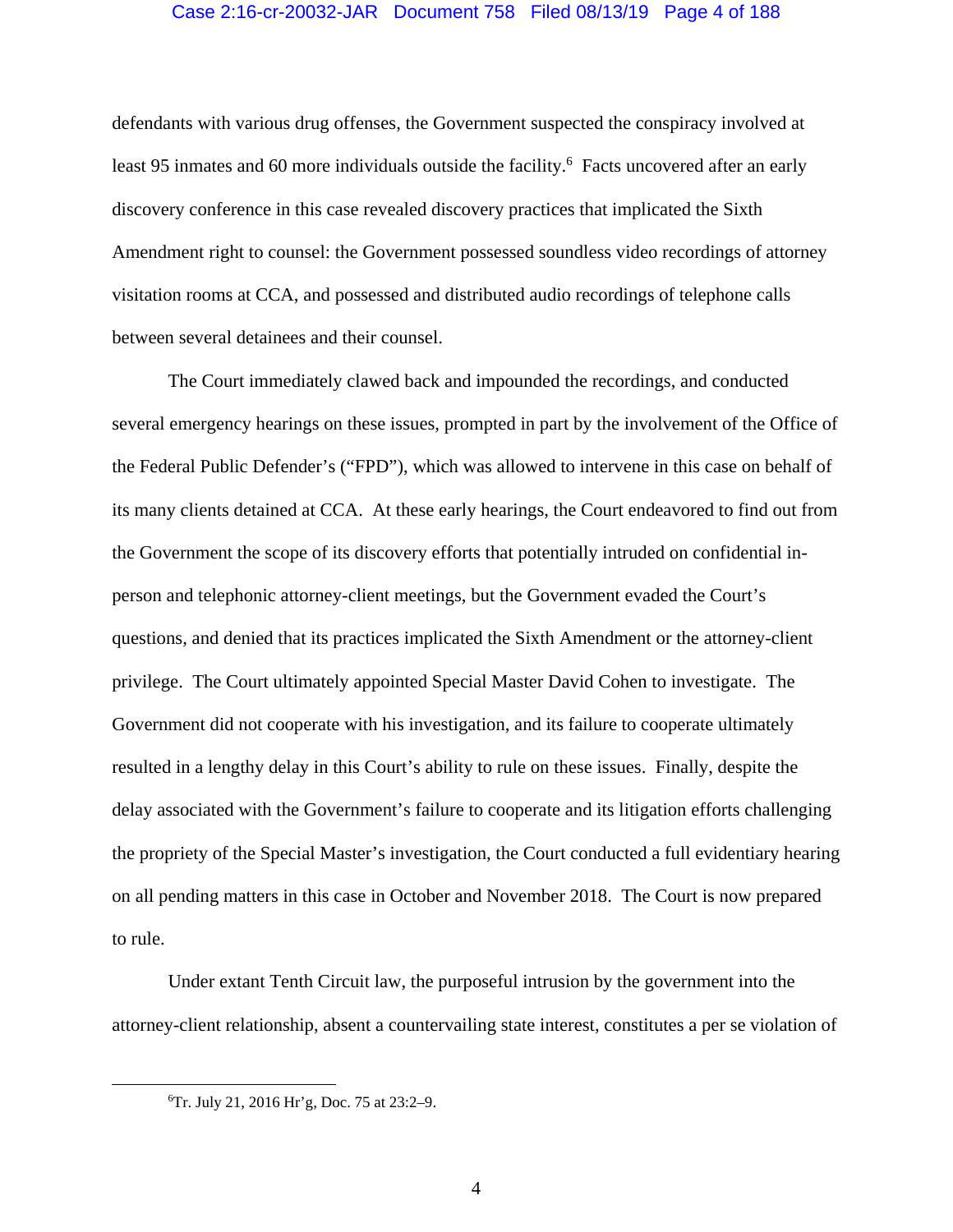## Case 2:16-cr-20032-JAR Document 758 Filed 08/13/19 Page 5 of 188

the Sixth Amendment with no need to demonstrate that the defendant has suffered prejudice as a result.<sup>7</sup> The Supreme Court requires the remedy for a Sixth Amendment violation to be "tailored to the injury suffered" and not "unnecessarily infringe on the competing interests" of the fundamental right to assistance of counsel and respecting society's interest in the administration of criminal justice.<sup>8</sup> In this case, the Court's attorney-client privilege and Sixth Amendment analysis is necessitated by the FPD's motions under Fed. R. Civ. P. 41(g) for return of property, wherein it asserts the Sixth Amendment rights of clients detained at CCA. As part of the Sixth Amendment analysis, the Court must necessarily evaluate the Government's lack of meaningful cooperation in the Special Master's investigation because the Government's credibility is directly at issue.

The purpose of the Special Master's investigation was to work with all the parties, and with Securus Technologies, Inc. ("Securus"), the company that provides the telephone-recording equipment to CCA, to determine the extent of the attorney-client communications that were obtained and/or accessed by the Government. Because the Government did not abide by this Court and the Special Master's preservation and cooperation directives, this opinion discusses evidence of these failures, and considers a remedy. Although the Court declines to impose spoliation sanctions at this time for the Government's probable destruction of evidence material to the Special Master's investigation, the record in this case may lay the groundwork for specific spoliation claims in individual cases brought under 28 U.S.C. § 2255. Moreover, the Court easily finds that the Government willfully violated myriad Court orders and Special Master directives, and the Court imposes monetary sanctions for these violations.

 <sup>7</sup> *Shillinger v. Haworth*, 70 F.3d 1132, 1142 (10th Cir. 1995).

<sup>8</sup> *United States v. Morrison*, 449 U.S. 361, 364 (1981); *Shillinger*, 70 F.3d at 1142–43.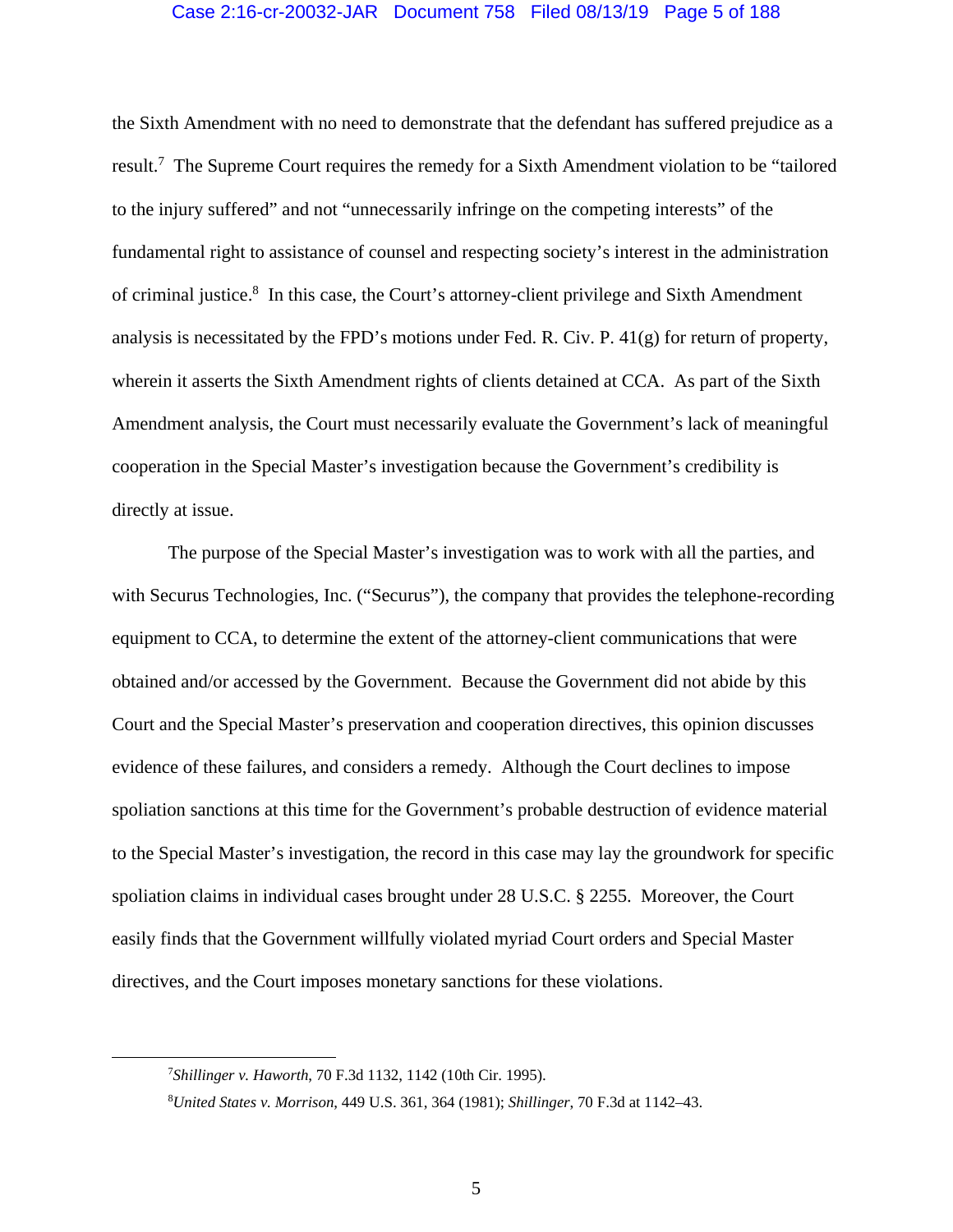### Case 2:16-cr-20032-JAR Document 758 Filed 08/13/19 Page 6 of 188

 The Government is correct that the determination of a Sixth Amendment violation must be particularized to each defendant, and that relief must be tailored to the injury suffered. Nonetheless, the Court can narrow the inquiries required in each related § 2255 case because these petitioners all seek similar relief for similar types of intrusions. The Court's findings of fact shine daylight on the Government's practice of obtaining attorney-client communications, and its view that these communications are not protected, and thus, not subject to scrutiny. While the Sixth Amendment requires particularized findings to determine whether an improper intrusion into the confidential relationship with counsel occurred, and if so, the appropriate remedy, this record allows the Court to consider several legal issues that implicate the Sixth Amendment analysis and are common to all affected litigants. These issues include, *inter alia*: (1) the elements required to prove a per se violation of the Sixth Amendment under Tenth Circuit law; (2) whether soundless video recordings constitute protected attorney-client communications; (3) whether the "preamble" language that played at the beginning of Securus telephone calls constituted a waiver of the attorney-client privilege; and (4) whether the Government had a legitimate law enforcement purpose when it procured the recordings at issue in this case.

 In the end, this case presents an opportunity to provide a wide-lens view of the Government's conduct implicating the Sixth Amendment inquiry. The culture of the Office of the United States Attorney ("USAO"), particularly in Kansas City, Kansas, directly bears on that analysis. And the USAO's pattern of similar misconduct in other cases is relevant to the Court's determination of witness credibility on the issue of access to the recordings, and of the appropriate remedy for detainees prejudiced by an intentional intrusion into their attorney-client relationship. Likewise, the USAO's delay and obfuscation in the Special Master's investigation

6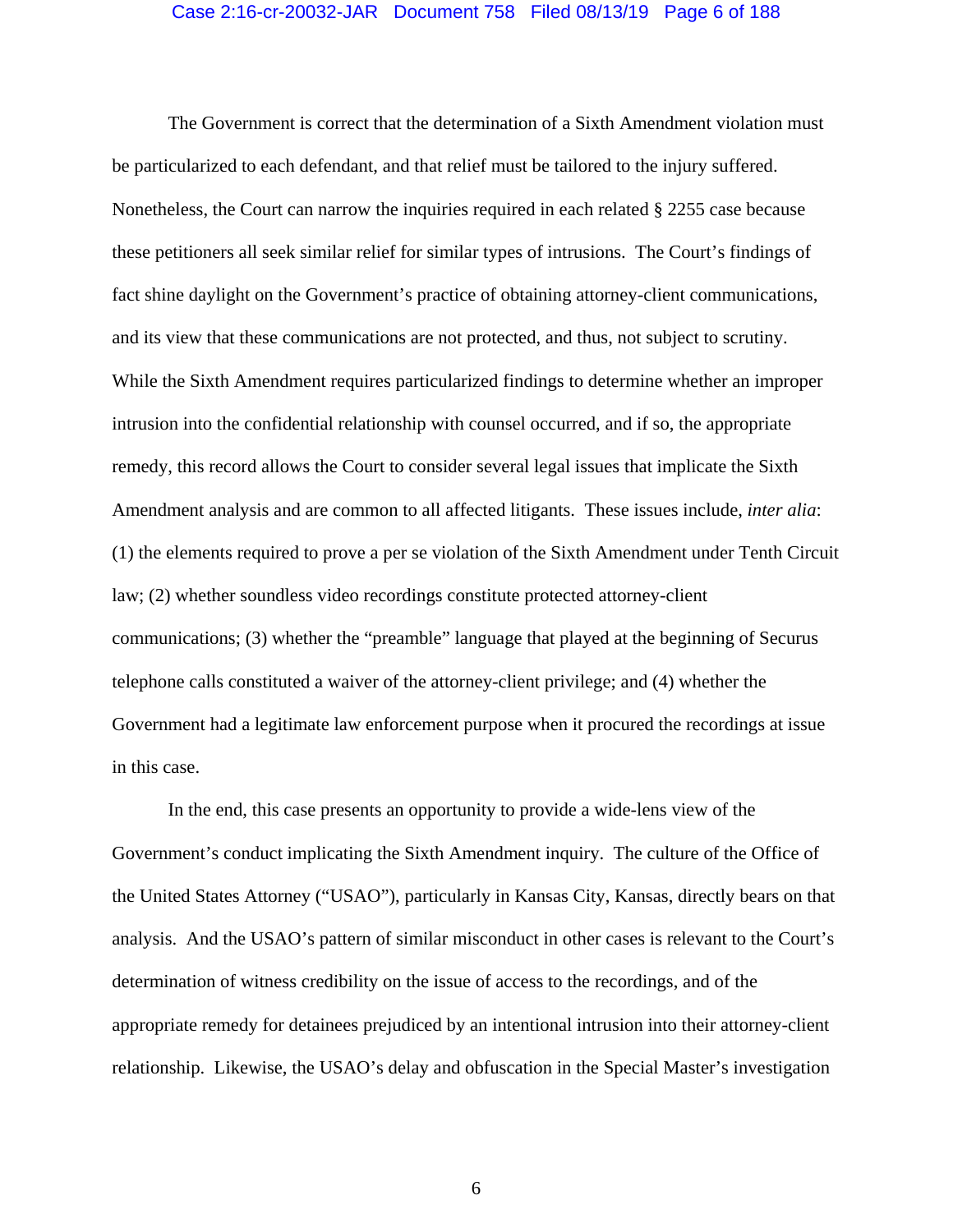## Case 2:16-cr-20032-JAR Document 758 Filed 08/13/19 Page 7 of 188

will weigh into fashioning an appropriate remedy in the § 2255 cases. Litigants have been unable to seek or obtain relief in their individual cases or on direct appeal because the evidence necessary to support their claims is either still impounded by this Court, or because the Special Master's investigation was impeded by the Government's machinations. Audio recordings of attorney-client calls obtained by the USAO continue to be produced in August 2019, almost three years after the investigation began. Evidence likely has been lost due to the Government's failure to timely implement a meaningful litigation hold. And the Government's productions to the Special Master and FPD were incomplete and turned over in a manner designed to mask the individual source of production.

 The Government's wholesale strategy to delay, diffuse, and deflect succeeded in denying the individual litigants their day in court for almost three years. The strategy continues today, and can be found in the Government's proposed findings of fact and conclusions of law, where it contends that most detainees' communications with their attorneys are not protected, and that the USAO was correct in unilaterally determining that it had a right to access such information. It can also be found in the Government's responses to the pending § 2255 motions, where it contends that these claims do not deserve to be considered on the merits. The day has come to bring this case to a final decision.

This opinion is intended to provide a roadmap for future consideration of the many cases pending on these issues under § 2255. It orders a release of the video recordings to the FPD, which has been appointed by standing order to represent any litigant alleging claims based on the facts surrounding the Special Master's investigation. It will consolidate the habeas cases under one United States Magistrate Judge for discovery and reassign them to the undersigned for a consistent application of the principles set forth in this opinion. It will make clear the common

7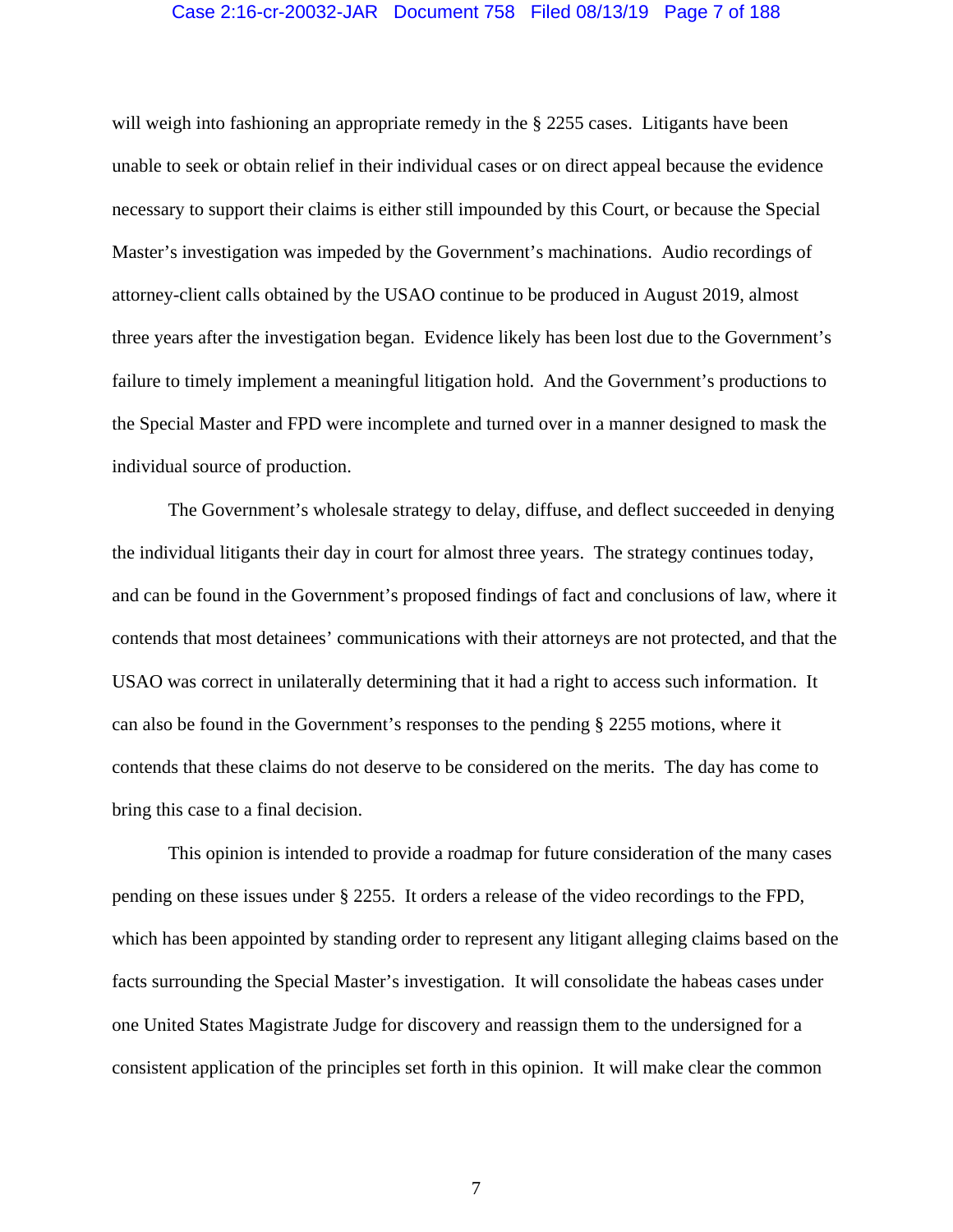## Case 2:16-cr-20032-JAR Document 758 Filed 08/13/19 Page 8 of 188

legal standards that will govern in those proceedings, and what must remain pending for particularized findings in each case.

 This opinion begins by setting forth a summary of the complicated and lengthy procedural background in this case, which proceeded in generally three parts, and explains the scope of the Court's opinion. Next, the Court sets forth its findings of fact on the Government's cooperation with the Special Master's investigation and compliance with the Court's orders related thereto, followed by the Court's findings of fact on the merits. Finally, the Court provides conclusions of law on the FPD's requests for sanctions against the Government, and then on the merits of the Sixth Amendment claims. The Court concludes by providing a roadmap for managing the pending litigation under § 2255 that will follow when this case concludes.

## **II. Procedural Background and Scope of this Decision**

## **A. Procedural Background: This Case in Three Parts**

This case has a lengthy and complicated procedural history that has been recounted in several past orders.<sup>9</sup> The Court provides the following highly summarized procedural history to explain how this case proceeded in generally three parts, and why it culminated in the evidentiary hearing that prompts the Court's Findings of Fact and Conclusions of Law.

Part I of the underlying case<sup>10</sup> proceeded like many other criminal cases. On April 9, 2016, United States Magistrate Judge Teresa J. James signed a Criminal Complaint wherein Special Agent Jeff Stokes of the Kansas Bureau of Investigation ("KBI") demonstrated probable

 <sup>9</sup> *See, e.g.*, Docs. 253, 372, 690, 713.

<sup>10</sup>The underlying case is referred to as "the *Black* case" throughout this opinion, in reference to the first named defendant in the Indictment. The Court continues with this reference, despite the fact that Defendant Lorenzo Black pled guilty and was sentenced on July 18, 2018; the only remaining defendant in this matter is Defendant Karl Carter.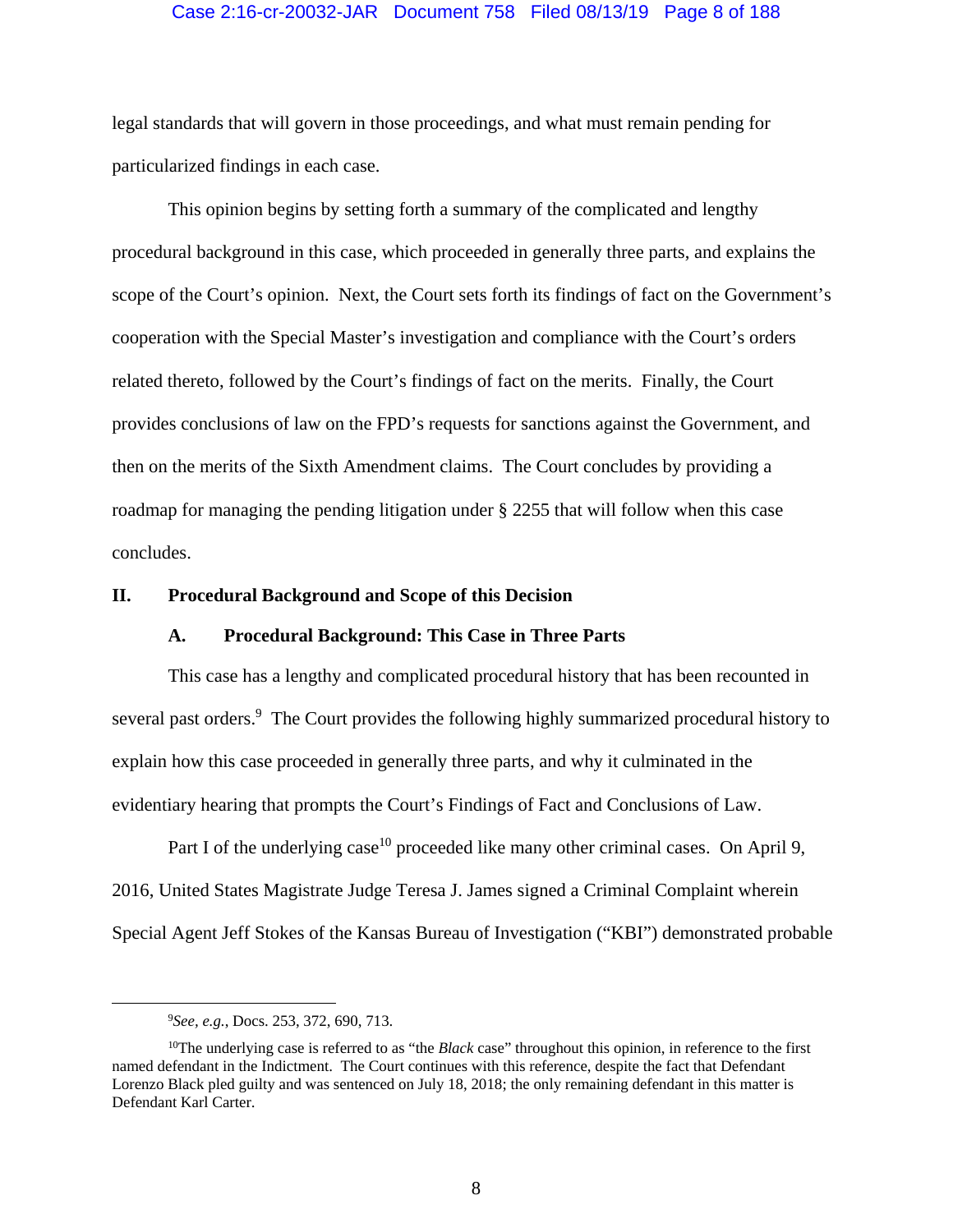#### Case 2:16-cr-20032-JAR Document 758 Filed 08/13/19 Page 9 of 188

cause to believe that Lorenzo Black, Karl Carter, Anthon Aiono, Alicia Tackett, Catherine Rowlette, and David Bishop (the "*Black* Defendants") conspired to distribute controlled substances inside CCA. An 11-count grand jury Indictment was filed on May 4, 2016. Special Assistant United States Attorney ("SAUSA") Erin Tomasic and Assistant United States Attorney ("AUSA") Christopher Oakley appeared on behalf of the USAO at all proceedings during Part I of this case.

 The Court conducted a discovery conference with the parties on July 21, 2016. At that hearing, Tomasic discussed having obtained voluminous video-surveillance footage from video cameras stationed throughout the CCA facility. Tomasic admitted there were cameras in the attorney visitation rooms at CCA for security monitoring purposes but denied that the cameras had recording capability.

 By early August 2016, the FPD sought to intervene and filed a motion for return of property under Fed. R. Crim. P. 41(g), arguing that the USAO was in possession of video recordings of the attorney visitation rooms at CCA, which the FPD alleged intruded into privileged, confidential communications of attorneys and clients housed at CCA and violated the Sixth Amendment.<sup>11</sup> The FPD filed an Amended Rule  $41(g)$  motion on August 7, 2016, adding allegations that CCA recorded attorney-client telephone calls and at times provided the content of those calls to the USAO.12 The *Black* Defendants joined the motion and defendants throughout this District filed similar motions in their respective cases.<sup>13</sup>

 $11$ Doc. 82.

 ${}^{12}$ Doc. 85.

<sup>&</sup>lt;sup>13</sup>During this time, the FPD filed dozens of Rule  $41(g)$  motions in active cases in this District. These motions asked the Court to ensure that defendants and their attorneys could communicate confidentially and asked the Court to order the USAO to identify and return to the defense any recorded communications. These motions were often either denied without prejudice or deemed moot when the defendant entered into a plea agreement or was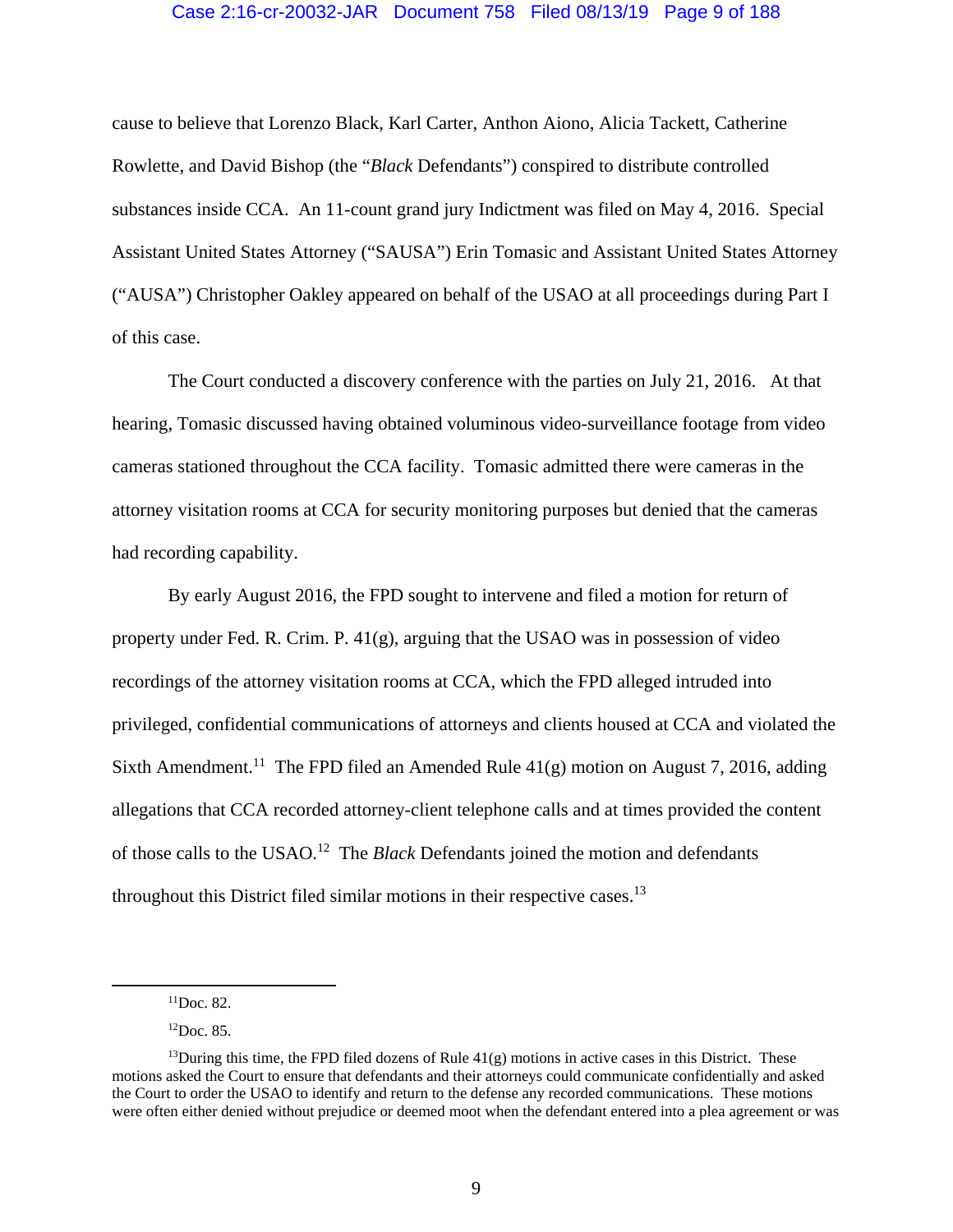#### Case 2:16-cr-20032-JAR Document 758 Filed 08/13/19 Page 10 of 188

The Court held hearings on the FPD's motions on August 9, August 16, and September 7, 2016, in an effort to determine the scope of the alleged Sixth Amendment violations. The USAO appeared by different counsel at these hearings: Debra Barnett, the Criminal Chief for the District of Kansas, and Duston Slinkard, the Topeka Criminal Coordinator. After the August 16 hearing, the Court issued "clawback" and impoundment orders to CCA and the USAO and their agents, for all video and audio recordings of attorney-client communications in their possession.14

Part II of the case began on October 11, 2016, when the Court appointed David Cohen as Special Master under Fed. R. Civ. P. 53.<sup>15</sup> The Appointment Order set forth the Special Master's initial duties in two phases: Phase I would determine the feasibility of isolating potentially privileged and confidential attorney-client video and audio recordings from the universe of recordings the USAO obtained from CCA; Phase II would cull the potentially privileged materials and provide progress updates to the Court and the parties.<sup>16</sup> The Court limited the Special Master's duties to those to which the USAO consented at that time, and reserved the right to later expand the scope of his appointment to investigate whether, and the extent to which, the USAO violated the Sixth Amendment and/or Fed. R. Crim. P. 6(e) in this and other criminal cases as requested by the FPD.<sup>17</sup>

The Special Master effectively concluded Phases I and II of his investigation in a March 16, 2017 Report, in which he made certain findings of fact, including a tentative finding that

 $\overline{a}$ 

sentenced. *See, e.g.*, *United States v. Perez-Madrigal*, D. Kan. No. 16-20044-JAR, Docs. 18, 66; *United States v. Faustino Soto*, D. Kan. No. 14-20014-12-KHV, Docs. 552, 582.

<sup>14</sup>Docs. 113, 114.

 $15$ Doc. 146.

<sup>16</sup>*Id.* at 4–5.

<sup>17</sup>*Id.* at 7.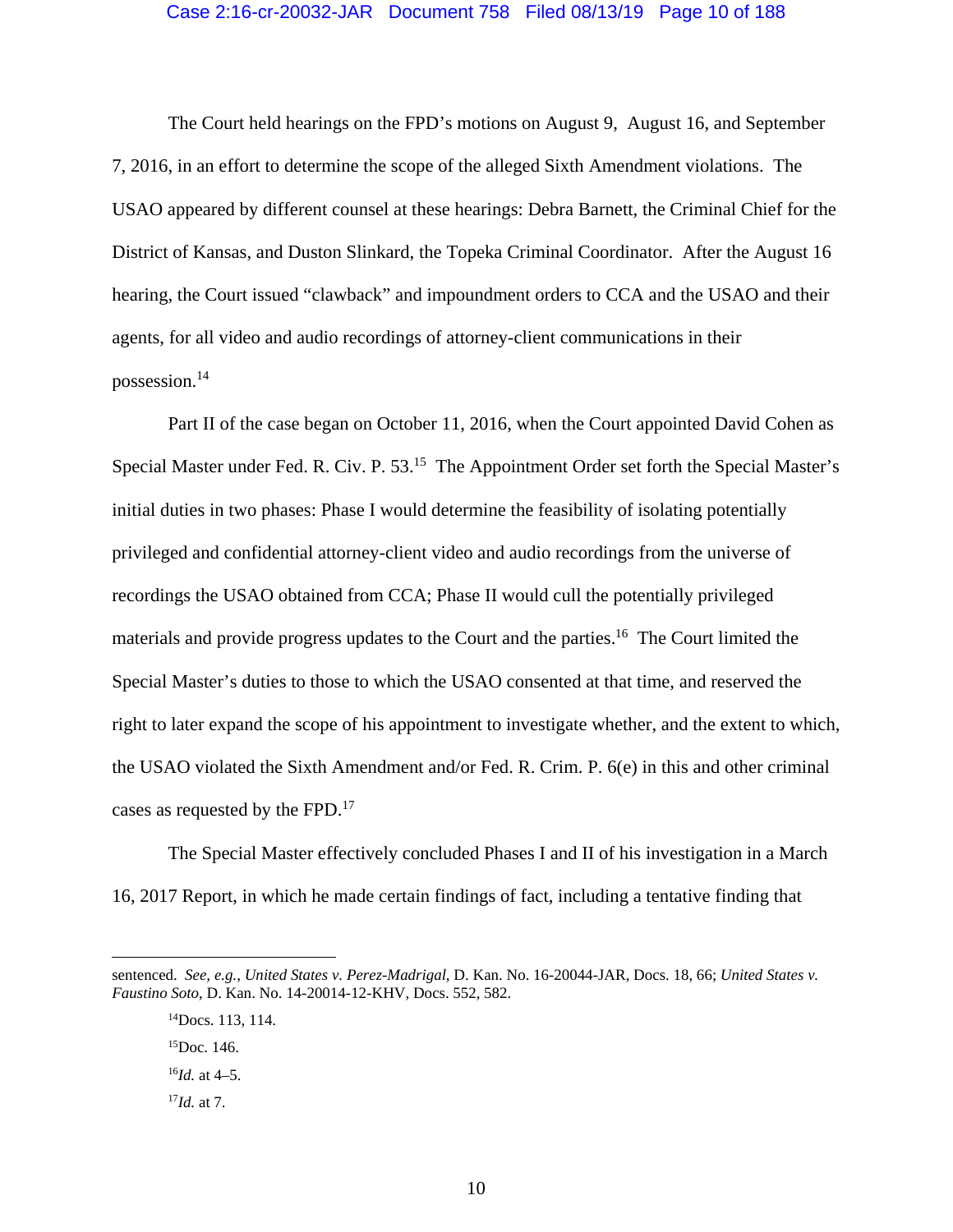## Case 2:16-cr-20032-JAR Document 758 Filed 08/13/19 Page 11 of 188

neither the USAO nor law enforcement actually viewed the video recordings of CCA attorney visitation rooms obtained in May 2016 during the *Black* investigation.18 But the extent to which the USAO or law enforcement obtained recordings of telephone calls made by detainees, and the extent to which the USAO was not entitled to obtain those recordings, remained open questions because the Court had not asked the Special Master to issue a report on those concerns.<sup>19</sup> The Special Master listed a number of actions for the Court to consider, in order to reach final conclusions of fact and "mend[] the parties' relationship," including authorizing him to proceed with a third phase of the investigation into video and audio recordings.<sup>20</sup>

On May 17, 2017, the Court issued an order detailing its findings that justified an expanded Phase III inquiry, and directed the Special Master "to investigate the actions and conduct of the government, the USAO attorneys and staff, and the participating investigative agencies . . . in procuring, obtaining and perhaps using video and audio recordings of attorneyclient meetings and phone calls at CCA."21 Phase III would not be funded by the USAO, but instead the Court would bear the cost from specially appropriated funds. $^{22}$ 

During the Phase III investigation, additional evidence outside of the Special Master's investigation came to light. First, the USAO notified the Court that Tomasic had listened to attorney-client calls not only in this case, but in a second case before another judge in this District, *United States v. Herrera-Zamora*,<sup>23</sup> resulting in Tomasic's termination from

 $18$ Doc. 214 at 26 (explaining that his initial investigation suggested that most of the "[defense bar] suspicions of regular incursion into attorney-client communications . . . are groundless.").

<sup>19</sup>*Id.* at 27.

<sup>20</sup>*Id.* at 28–29.

 $^{21}$ Doc. 253 at 5–6.

<sup>22</sup>*Id.* at 47–48.

<sup>23</sup>Doc. 276; *see* D. Kan. No. 14-20049-CM-1.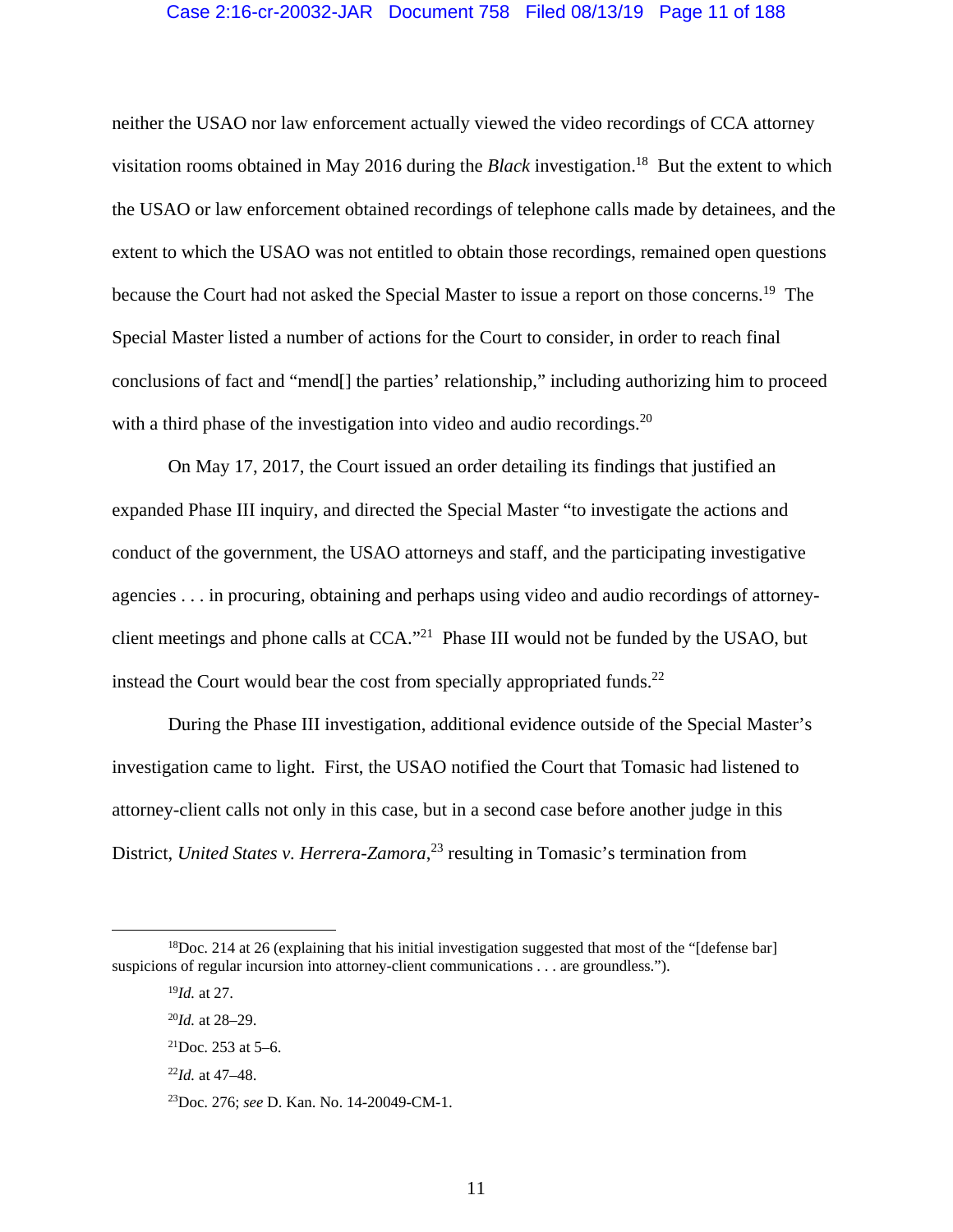## Case 2:16-cr-20032-JAR Document 758 Filed 08/13/19 Page 12 of 188

employment. Second, the Court held a two-day evidentiary hearing in the related case of *United States v. Dertinger*<sup>24</sup> on a motion to dismiss alleging the USAO used attorney-client video recordings obtained in the *Black* case. Before a decision could be reached in that matter, Dertinger entered into a sentencing agreement in which the parties agreed to a sentence of time served.<sup>25</sup>

The USAO ultimately declined to produce any of the information the Special Master requested during his investigation, and on June 7, 2017, notified him for the first time that the USAO may have a conflict that would require another entity to take responsibility for document production. On July 14, 2017, the Department of Justice ("DOJ") informed the Court and the Special Master that Steven Clymer, an AUSA in the Northern District of New York, was appointed as Special Attorney to the United State Attorney General to respond to the Special Master's Requests for Information in Phase III.<sup>26</sup>

The Special Master filed a Phase III Status Report on October 20, 2017.<sup>27</sup> This was his last substantive report to the Court. In it, he notified the Court that the Government had declined to cooperate further with him by declining to produce documents he had been requesting for months.<sup>28</sup> The Special Master attached a September 12, 2017 letter from Clymer spanning 24 pages, wherein Clymer "respectfully decline[d] to provide most of the information and

 <sup>24</sup>D. Kan. No. 14-20067-JAR-6. The *Dertinger* case was transferred to the undersigned on May 23, 2017, after Dertinger filed motions to withdraw his plea agreement and for release from custody pending sentencing, relating to the issues of fact before this Court in the *Black* case. Doc. 520.

<sup>25</sup>D. Kan. No. 14-20067-JAR-6, Doc. 558.

<sup>&</sup>lt;sup>26</sup>The Court refers to the "USAO" regarding conduct and actions preceding Clymer's appointment. After Clymer's appointment, the Court distinguishes conduct and actions by referring to the "government," and in some cases "DOJ," as Clymer was appointed by the DOJ to represent the government in connection with the Special Master's investigation, and repeatedly represented that he spoke for the government. *See, e.g.*, Tr. Aug. 14, 2018 Hr'g, Doc. 570 at 13:10–15:20.

 $^{27}$ Doc. 298.

<sup>28</sup>*Id.* at 7–9.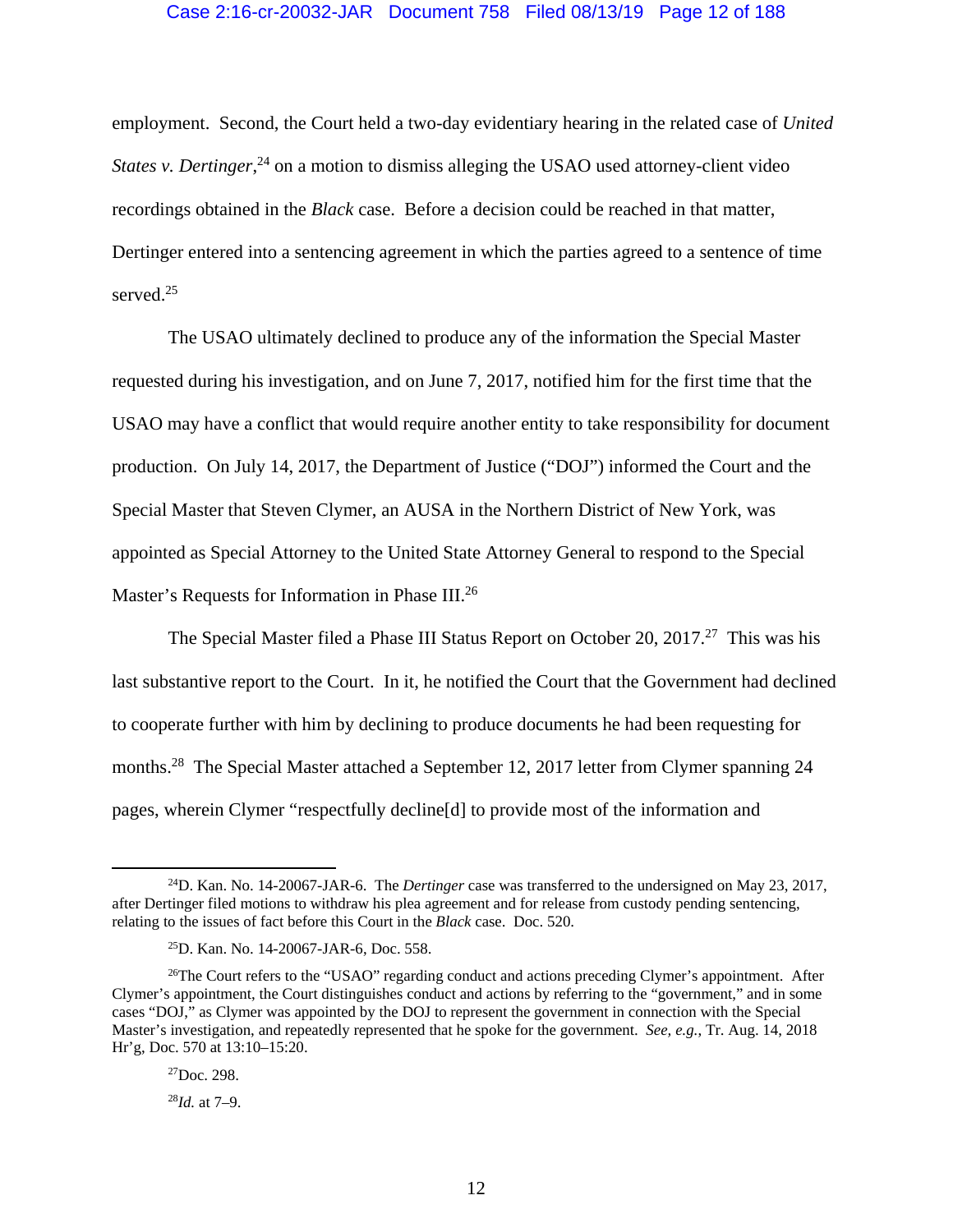## Case 2:16-cr-20032-JAR Document 758 Filed 08/13/19 Page 13 of 188

documents sought" by the Special Master as part of the Phase III investigation.<sup>29</sup> Clymer set forth the Government's position that it had authority to preclude production and testimony based on its housekeeping regulations often referred to as the DOJ *Touhy* Regulations ("*Touhy*").30

Thus began Part III of the *Black* case, in which the Special Master's inquiry turned from an investigation into an adversarial litigation proceeding. The Court promptly set the case for hearing, and the FPD moved for an order directing the Government to show cause why it should not be held in contempt of court for violating the Court's orders to cooperate with the Special Master.<sup>31</sup> In advance of the hearing set for January 18, 2018, the Special Master issued an Order of Production directing Clymer to bring to the hearing certain documents and materials that were set out in subpoenas duces tecum ("SDTs") he issued; the Special Master also issued testimonial subpoenas directed at current and former USAO employees.<sup>32</sup> The FPD and counsel for the remaining *Black* Defendants also subpoenaed USAO attorneys and other witnesses.<sup>33</sup> Defendant Carter moved to dismiss the Indictment on Sixth Amendment and prosecutorial misconduct grounds.34

The USAO moved to quash the subpoenas and terminate Phase III of the Special Master's investigation,<sup>35</sup> which the Court denied in a January 12, 2018 Memorandum and

 $31$ Doc. 301. 32Docs. 317, 336-1. 33Docs. 363, 368, 369. 34Doc. 333. 35Docs. 336, 340, 341, 360, 370.

 <sup>29</sup>Doc. 298-9 at 2.

<sup>30</sup>*Id.* at 2–7 (citing 28 C.F.R. §§ 16.21–16.29); *see United States ex rel. Touhy v. Ragen*, 340 U.S. 462 (1951). These regulations shield testimony of federal employees under certain circumstances, preventing courts from holding in contempt those DOJ employees and former employees who refuse to answer questions for lack of authority to answer from Department officials.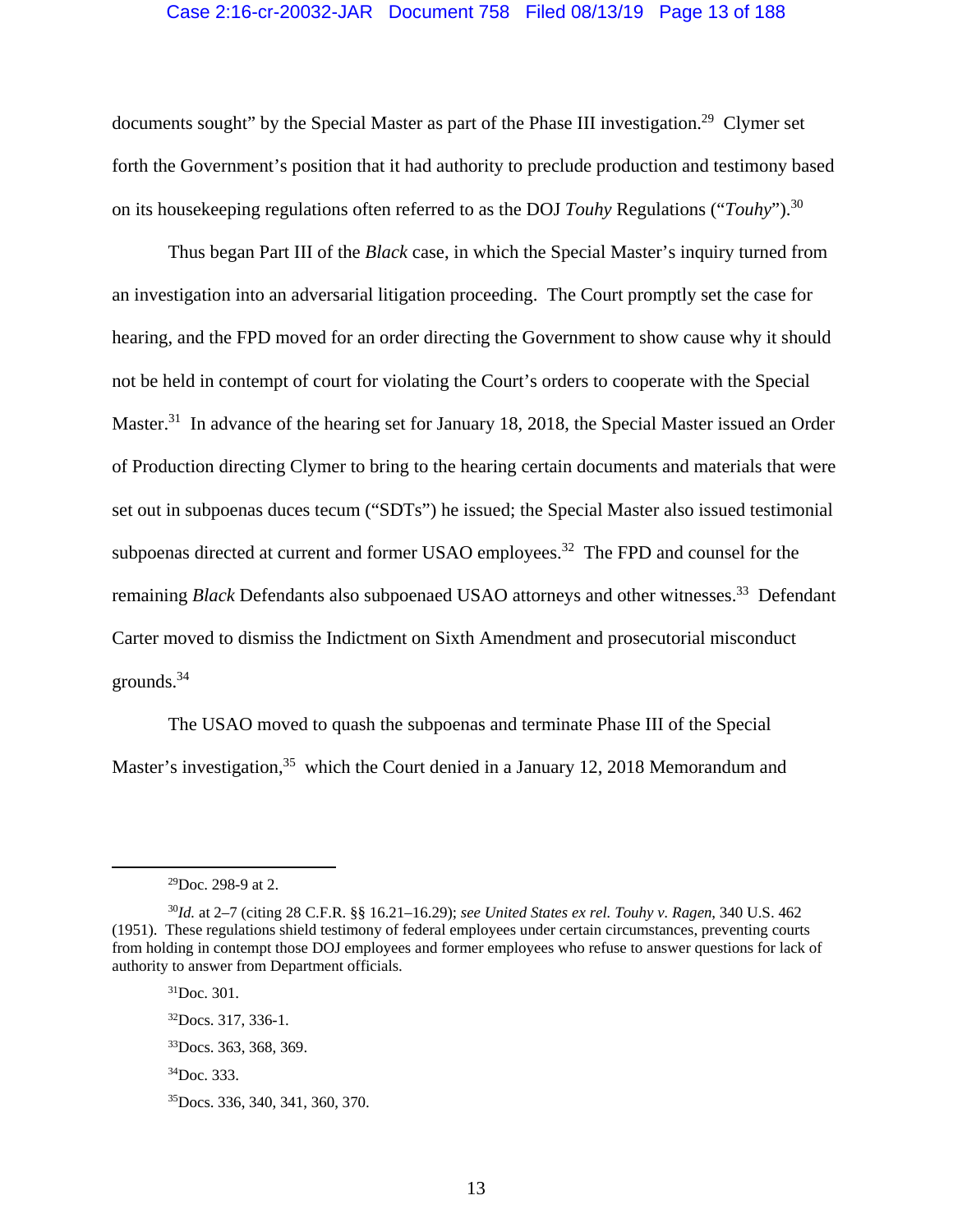## Case 2:16-cr-20032-JAR Document 758 Filed 08/13/19 Page 14 of 188

Order.<sup>36</sup> The day before the scheduled January 18 hearing—which by that point had expanded to a motions hearing on the pending motion for order to show cause, motion to dismiss, and Rule 41(g) motions—the Government filed a Petition for Writ of Mandamus with the Tenth Circuit Court of Appeals as to the Court's January 12 Memorandum and Order.<sup>37</sup> The following day, January 18, the Tenth Circuit granted the Government's request to stay the hearing pending its ruling on the mandamus petition.<sup>38</sup>

On February 26, 2018, the Tenth Circuit granted in part and denied in part the

Government's petition as follows:

The district court's order directing the Special Master to conduct a Phase III investigation authorized specific tasks as they pertain to three categories of people: defendants in the case before it; defendants with pending motions for relief in the District of Kansas which motions are based on certain allegations; and targets and subjects of the CCA investigation . . . . We direct the district court to limit the scope of investigation and inquiries to matters related to defendants before the court in *United States v. Black*, No. 16-20032-JAR, and to other parties in *Black* who have filed Rule  $41(g)$  motions in that proceeding.<sup>39</sup>

The evidentiary hearing was eventually rescheduled for May  $15$ ,  $2018<sup>40</sup>$  Again, the Government moved to quash the subpoenas reissued by the Special Master, which the Court previously stayed in December 2017.<sup>41</sup> The Court did not rule on the renewed motions to quash, and ultimately did not enforce the SDTs given the Government's invocation of *Touhy*. At the evidentiary hearing, the Special Master and the parties presented evidence on the scope and

- 37Doc. 382.
- 38Doc. 387.
- 39Doc. 398.
- $^{40}$ Doc. 429.
- $^{41}$ Doc. 461.

 <sup>36</sup>Doc. 372.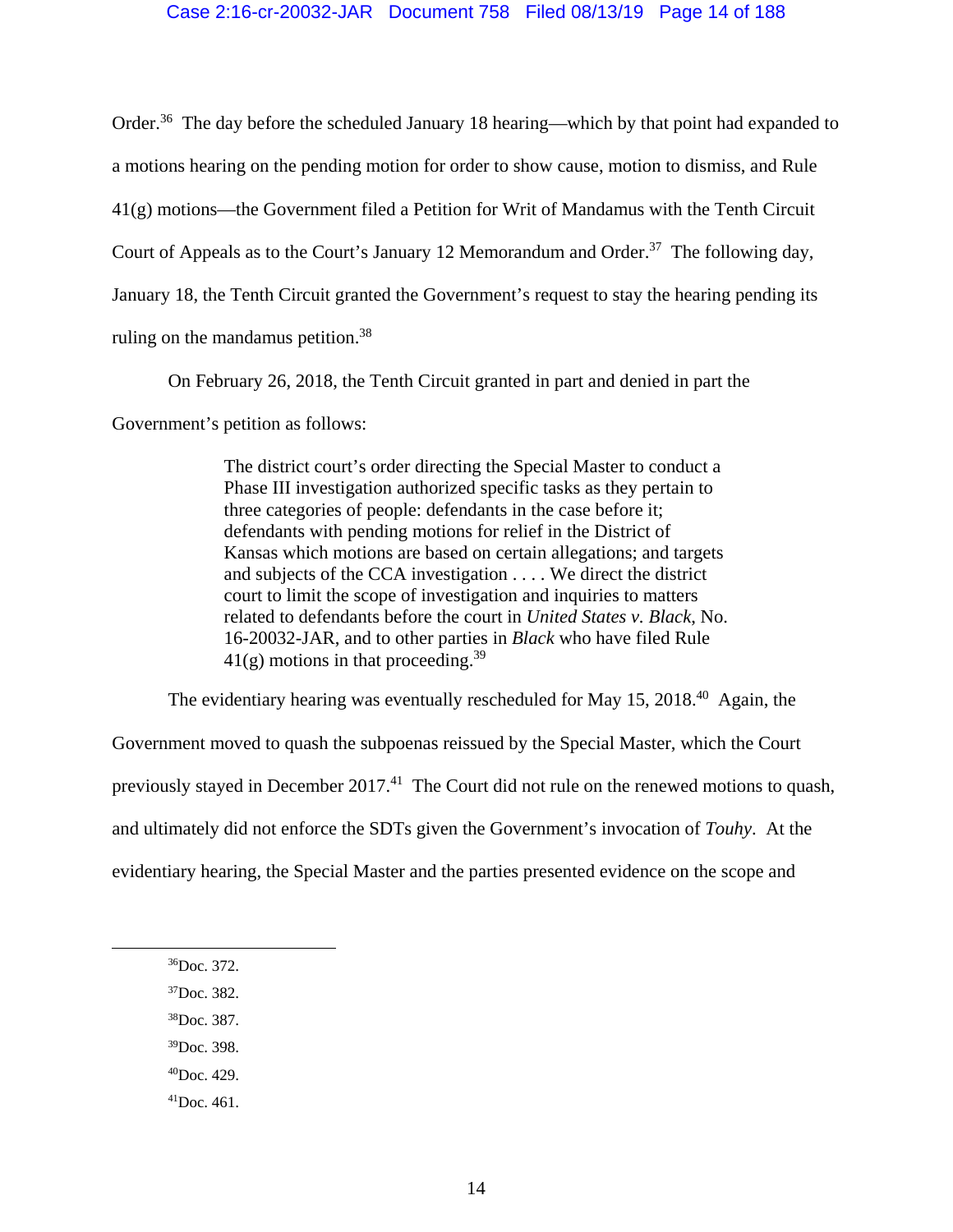#### Case 2:16-cr-20032-JAR Document 758 Filed 08/13/19 Page 15 of 188

extent of alleged Sixth Amendment violations stemming from the video and audio recordings at CCA and the USAO's possession of recorded, privileged, attorney-client communications. The parties called the following witnesses: former CCA Unit Team Manager Leslie West, Special Agent Stokes, AUSA Scott Rask, former SAUSA Tomasic, CCA employee Wayne Bigelow, and CCA Warden Linda Thomas. Clymer made nearly blanket *Touhy* objections to Rask's testimony and partial *Touhy* objections to Tomasic's testimony.42

On May 16, 2018, after a full day of evidence, the parties asked the Court to recess the hearing to allow them to work toward an agreed resolution of outstanding issues related to the Special Master's investigation. United States Attorney Stephen McAllister<sup>43</sup> later announced to the Court that his office and the FPD hoped to reach an agreement on a proposed standing order with the help of the Special Master, and that the USAO would seek to dismiss then-remaining Defendants Carter and Bishop.<sup>44</sup> All parties understood that if an agreement did not come to fruition, the hearing would be reconvened. The FPD and USAO proceeded to work toward resolution of matters impacted by this litigation, including a jointly proposed Standing Order approved by this Court that appoints the FPD to represent any District of Kansas defendant who may have a post-conviction Sixth Amendment claim based on video or audio recordings of attorney-client communications by any holding facility housing federal detainees.45

<sup>&</sup>lt;sup>42</sup>See generally Doc. 482. The transcripts of the May, October and November 2018 evidentiary hearing consist of 12 volumes found at Docs. 482, 483, 651, 652, 669 through 677, and 694 and collectively consist of 2,819 sequentially paginated pages. For convenience, the Court cites to these documents by ECF docket entry number, followed by a reference to the page number in the transcript that appears in the upper right corner of each page.

<sup>43</sup>McAllister was sworn in as United States Attorney for the District of Kansas on January 25, 2018, more than one year after the investigation commenced.

<sup>&</sup>lt;sup>44</sup>The Court orally granted the Government's motion to dismiss Defendant Bishop on May 18, 2018. The other defendants had entered guilty pleas by that time. Therefore, the only remaining defendant in the *Black* case is Defendant Carter.

<sup>45</sup>D. Kan. Standing Order 18-3 (July 17, 2018), http:/www.ksd.uscourts.gov/wp-content /uploads/2018/07/ Standing-Order-18-3-Appointing-FPD.pdf.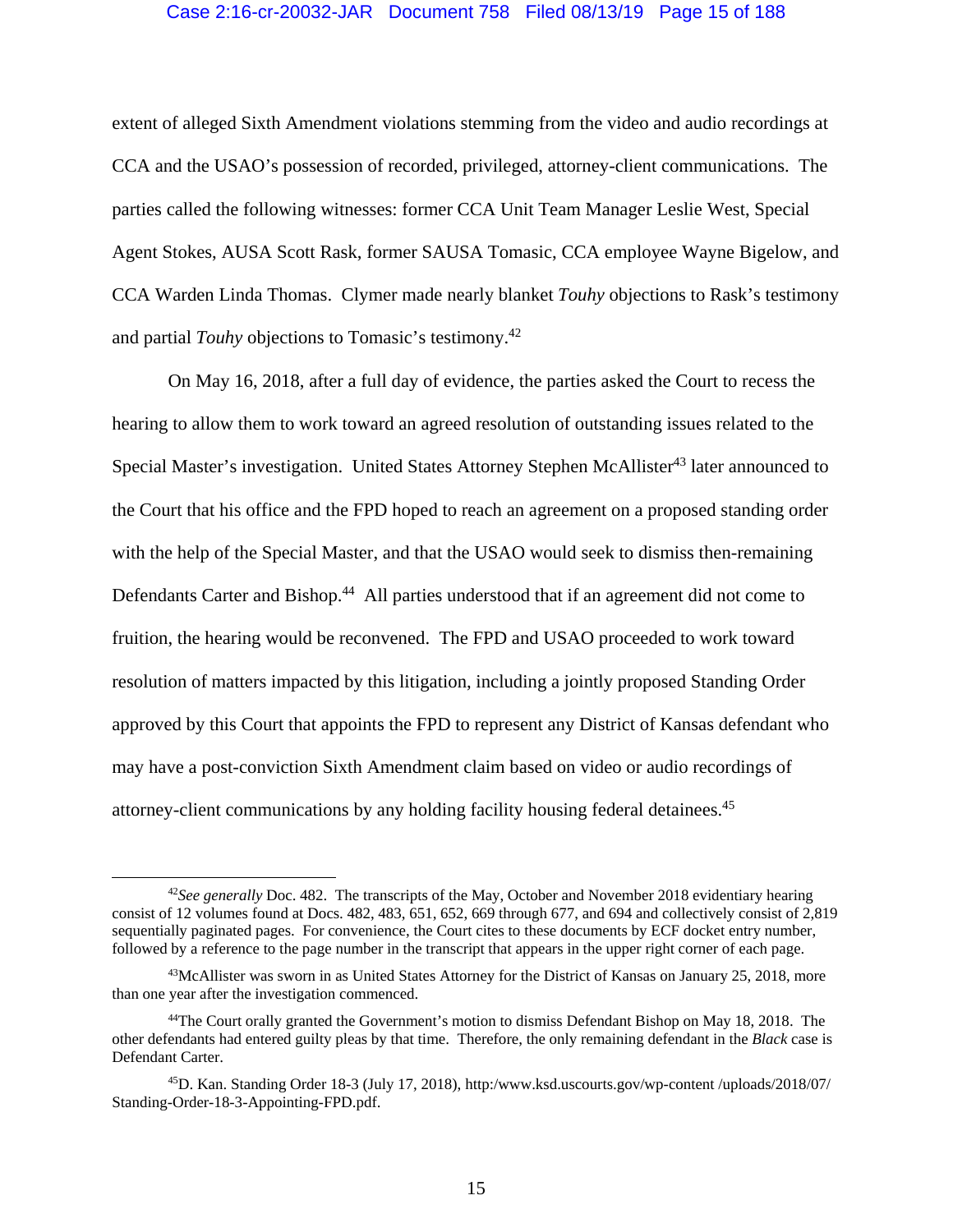## Case 2:16-cr-20032-JAR Document 758 Filed 08/13/19 Page 16 of 188

On July 30, 2018, the FPD moved to reconvene the evidentiary hearing recessed on May 16, 2018, citing a letter to the Special Master from then-Deputy Attorney General Rod J. Rosenstein dated July 27, 2018, informing the Special Master of the DOJ's position in the *Black*  litigation and the Special Master investigation.<sup>46</sup> The letter explained that the DOJ would not approve blanket sentencing reductions absent evidence of particularized harm, and would either negotiate or litigate each claim individually.<sup>47</sup>

The Court set the evidentiary hearing to reconvene on October 2, 2018,<sup>48</sup> and soon after granted an FPD motion for yet another preservation order for audio recordings of telephone calls by District of Kansas detainees requested or obtained by the USAO, and for derivative information related to those recordings.<sup>49</sup> On August 17, 2018, the Special Master served the Government with a new SDT, aimed at eliminating the Government's *Touhy* objections. The Government neither objected nor moved to quash the new SDT, but the Court granted its request for an extension to produce until September 21, 2018.<sup>50</sup>

The hearing recommenced on October 2, 2018, almost one year after it was originally set. The Court heard evidence from the Special Master, FPD, and the Government over the course of seven days. The following witnesses testified: Tomasic, United States Secret Service ("USSS") Special Agent John Seubert, AUSA Jabari Wamble, defense attorney Christian Cox, Captain Jared Schechter, Butler County Detention Facility Capt. Toby Stewart, USAO Litigation Support Specialist Pauletta Boyd, USAO IT Manager David Steeby, AUSA David Zabel, defense

 $^{49}$ Doc. 569.

 <sup>46</sup>Doc. 536; *see also* Ex. 555 at 1.

 $^{47}Ex.$  555 at 2.

 $48$ Doc. 562.

<sup>50</sup>Doc. 586.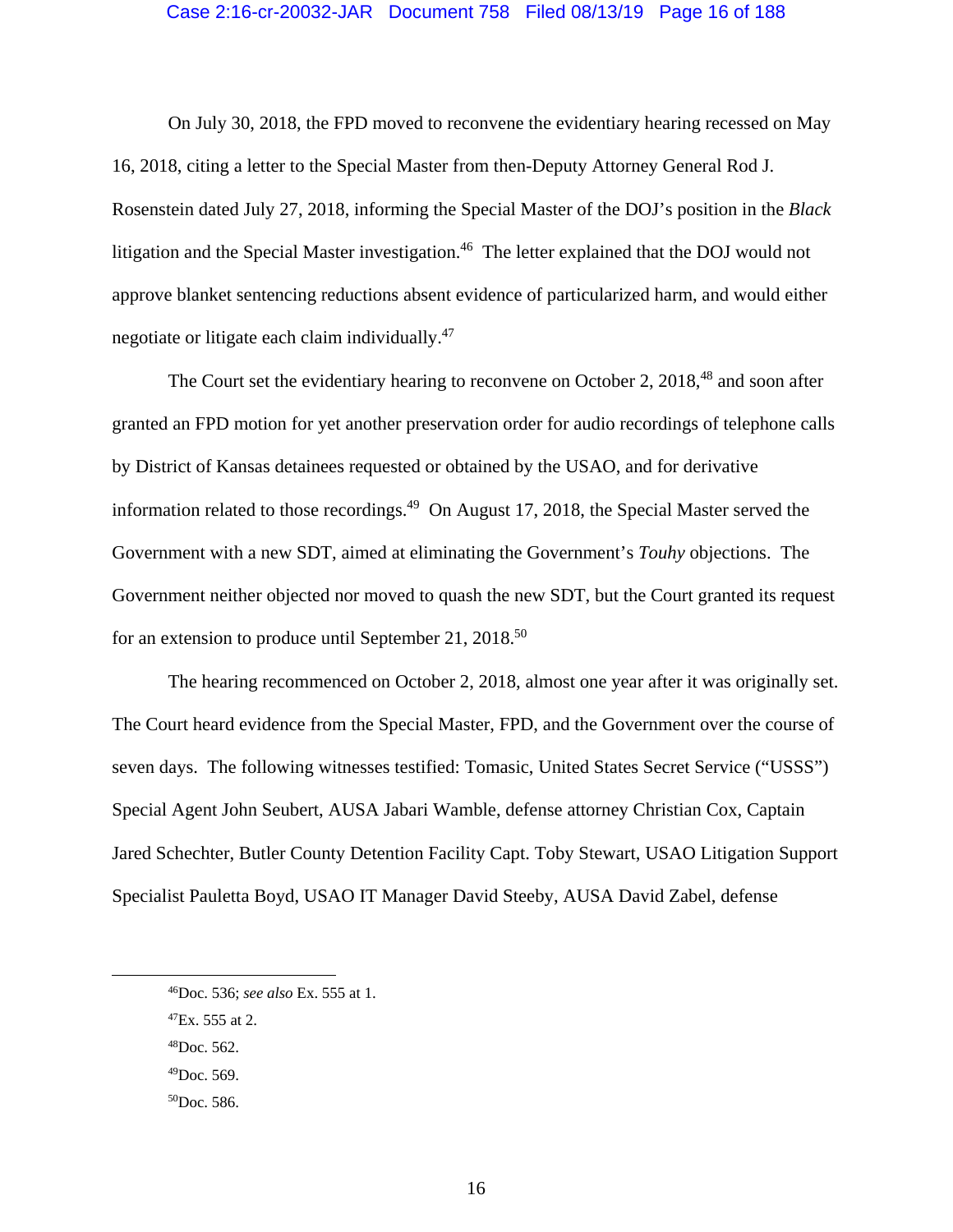### Case 2:16-cr-20032-JAR Document 758 Filed 08/13/19 Page 17 of 188

attorney Carlos Moran, AUSA Lanny Welch, AUSA Emily Metzger, Securus attorney Joshua Martin, CCA employee Wayne Bigelow, Assistant FPD Rich Frederico, AUSA Sheri Catania, Professor Peter Joy, defense attorney Justin Gelfand, forensic expert Tami Loehrs, AUSA Leon Patton, Oakley, AUSA Terra Morehead, former First Assistant United States Attorney Mike Warner, former AUSA Tanya Treadway, defense attorney Melanie Morgan, defense attorney Christopher Joseph, AUSA Trent Krug, AUSA Tristan Hunt, AUSA Kim Flannigan, AUSA Barnett, defense attorney Tom Haney, AUSA Scott Rask, and AUSA Tom Beall.<sup>51</sup>

Current and former USAO employees testified within the scope of their *Touhy*  authorizations at the hearing, with Clymer offering guidance to each witness about whether answering a question was outside the scope of the authorization. Compared to the May hearing, the witnesses invoked *Touhy* more narrowly and less often during the October hearing, and Clymer often advised the witnesses that they could proceed to answer questions that they were initially reticent to answer based on their authorizations.

The Government did not fully produce documents responsive to the Special Master's SDT by the September 21 deadline. Instead, it produced responsive documents on a rolling basis, up to, during, and well after the hearing.<sup>52</sup> It being evident that the Special Master, Defendant Carter, the FPD, and other interested parties were denied an opportunity to fully consider the Government's discovery responses during the course of the October hearing, the Court kept the record open and ordered a further evidentiary hearing for November 16, 2018, to

 <sup>51</sup>Before McAllister's appointment as United States Attorney, Beall served as acting United States Attorney and First Assistant United States Attorney; Beall was serving in those capacities at the time the *Black* investigation commenced.

<sup>52</sup>*See, e.g.*, Docs. 728, 749.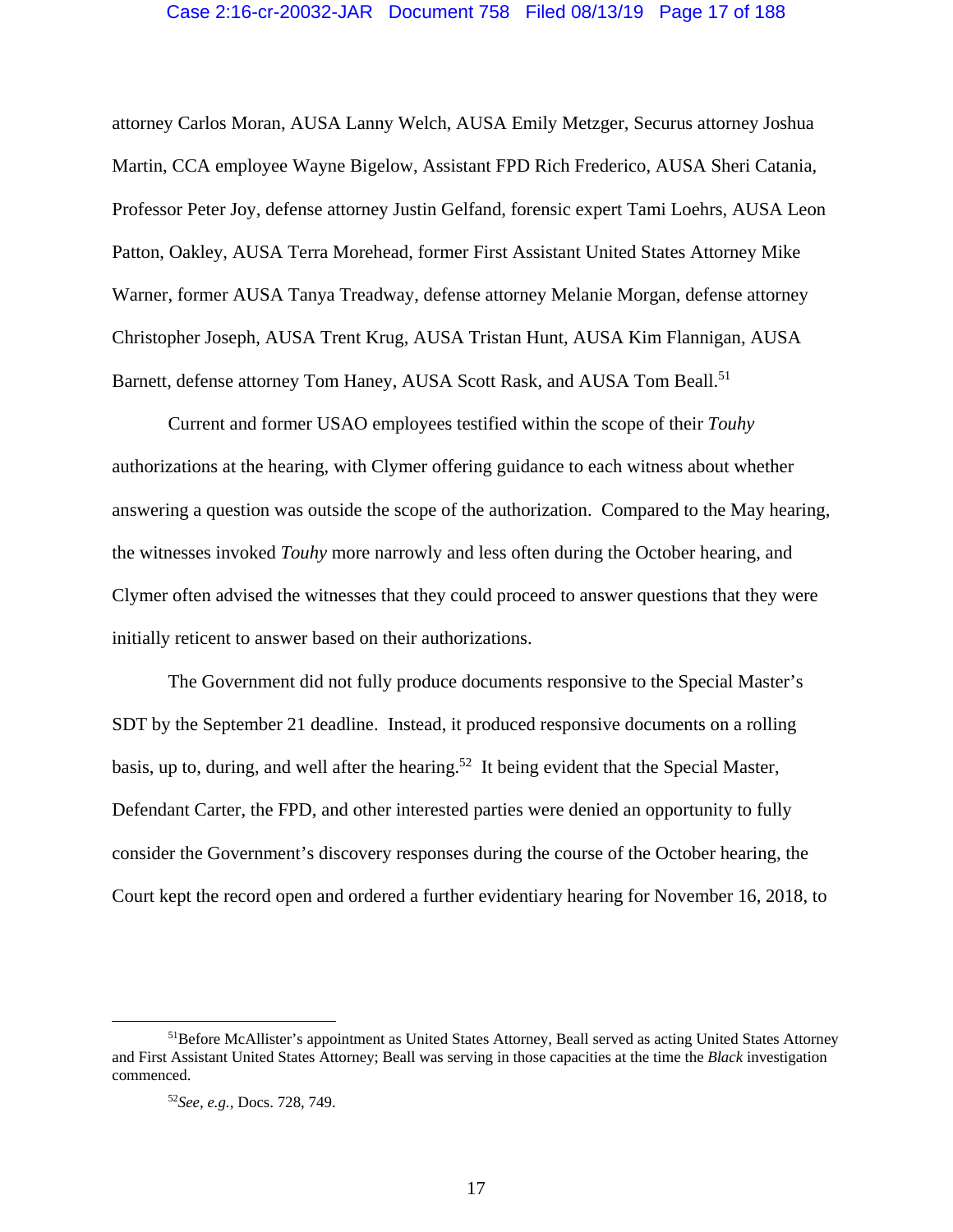### Case 2:16-cr-20032-JAR Document 758 Filed 08/13/19 Page 18 of 188

"figure out whether the production is complete, all other concerns about production, [and] any requests for remedies about production."53

On November 16, 2018, the Court heard more evidence. The Special Master and FPD recalled Steeby, Beall, and Metzger to answer questions about late-produced documents, and the Special Master testified as a rebuttal witness. Further evidence was presented about the USAO's litigation hold, and the timing and transparency of the USAO's request for recusal by the DOJ. The Government continued to take the position that the disclosures that it had made in response to the SDTs were made voluntarily, not because of any court order or rule of law, since the disclosures went beyond those required by Fed. R. Crim. P. 16. On November 21, 2018, the Court issued a Final Production Order detailing steps the Government must take to fully comply with the SDT, including providing a privilege log for documents it withheld under *Touhy* or other privileges.54

The Government filed a motion seeking reconsideration, which included a request for disqualification of the Special Master under 28 U.S.C. § 455.<sup>55</sup> In a lengthy Memorandum and Order filed on January 25, 2019, the Court largely denied the Government's motion to reconsider its Final Production Order.56 The Court denied the Government's request to disqualify the Special Master and terminate Phase III of the investigation. But the Court modified the production portion of its November 21 Order, allowing the FPD and Special Master to move for admission of any additional exhibits identified through the Government's production pursuant to the SDTs and accelerating the briefing schedule for proposed findings of fact and conclusions of

 <sup>53</sup>Doc. 677 at 2482:23–25.

<sup>54</sup>Doc. 690.

<sup>55</sup>Doc. 697.

<sup>56</sup>Doc. 713.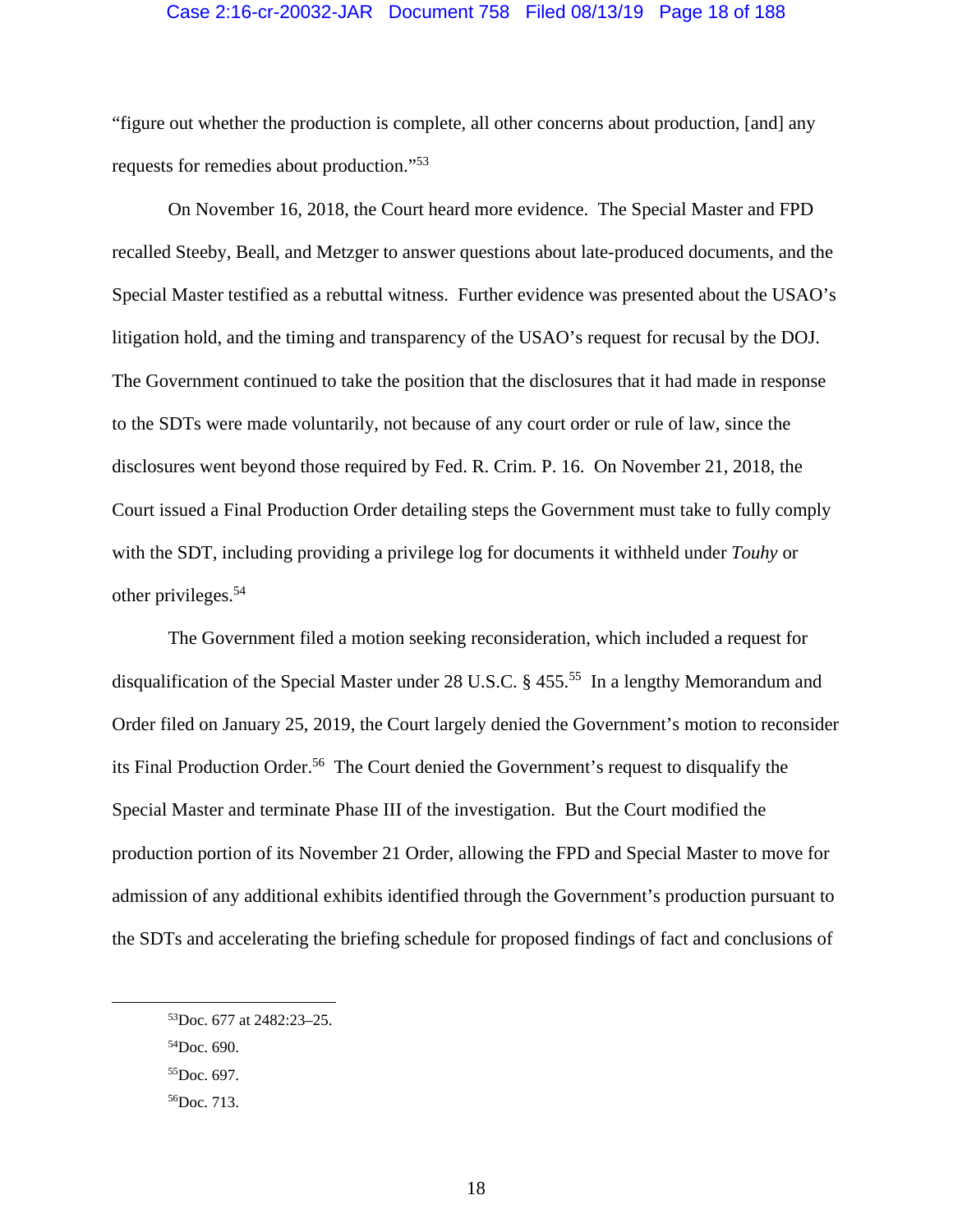## Case 2:16-cr-20032-JAR Document 758 Filed 08/13/19 Page 19 of 188

law. The Court made clear that this modification was not intended to excuse the Government's noncompliance with its production obligations. It explained that further remedies, if any, associated with the Government's failure to cooperate with Phase III of the Special Master's investigation were under advisement and would be addressed in this Order. The Court also noted that there were then 66 pending § 2255 motions that raised potential Sixth Amendment violations, where there could be no dispute that both the Federal Rules of Evidence and Rules of Civil Procedure apply.57

In accordance with the Court's January 25 Memorandum and Order, the FPD and Special Master submitted additional exhibits for the Court's consideration on March 7, 2019.<sup>58</sup> The FPD and the Government filed Proposed Findings of Fact and Conclusions of Law on March 21, 2019.59 Also on March 21, the Government filed a "Post-Hearing Status Report on Preservation," providing previously undisclosed information about its preservation efforts since August  $2018^{60}$ 

## **B. The Scope of this Decision Under the Tenth Circuit's Mandamus Ruling**

The Tenth Circuit's ruling on the Government's mandamus petition permitted the "investigation and inquiries [in]to matters related to" two categories of parties: (1) "defendants before the court in *United States v. Black*" and (2) "other parties in *Black* who have filed Rule

 $57$ The FPD has advised there is the potential for more than 100 additional 2255 petitions involving audio recordings. *See, e.g.*, *United States v. Phommaseng*, D. Kan. No. 15-20020-JAR-5, Doc. 583 (stating that FPD investigations have revealed at least 76 recorded attorney-client phone calls between Petitioner and his counsel were accessed and obtained by the USAO during the course of his prosecution; at least 13 of those attorney-client calls exceeded two minutes in duration; there are at least two documented production requests for Petitioner's phone calls made by the USAO; and the USAO had been in possession of Petitioner's recorded CCA phone calls and surrendered those to the Court in the *Black* proceedings).

<sup>58</sup>Docs. 734, 735.

<sup>&</sup>lt;sup>59</sup>Docs. 745, 747.

<sup>60</sup>Doc. 746.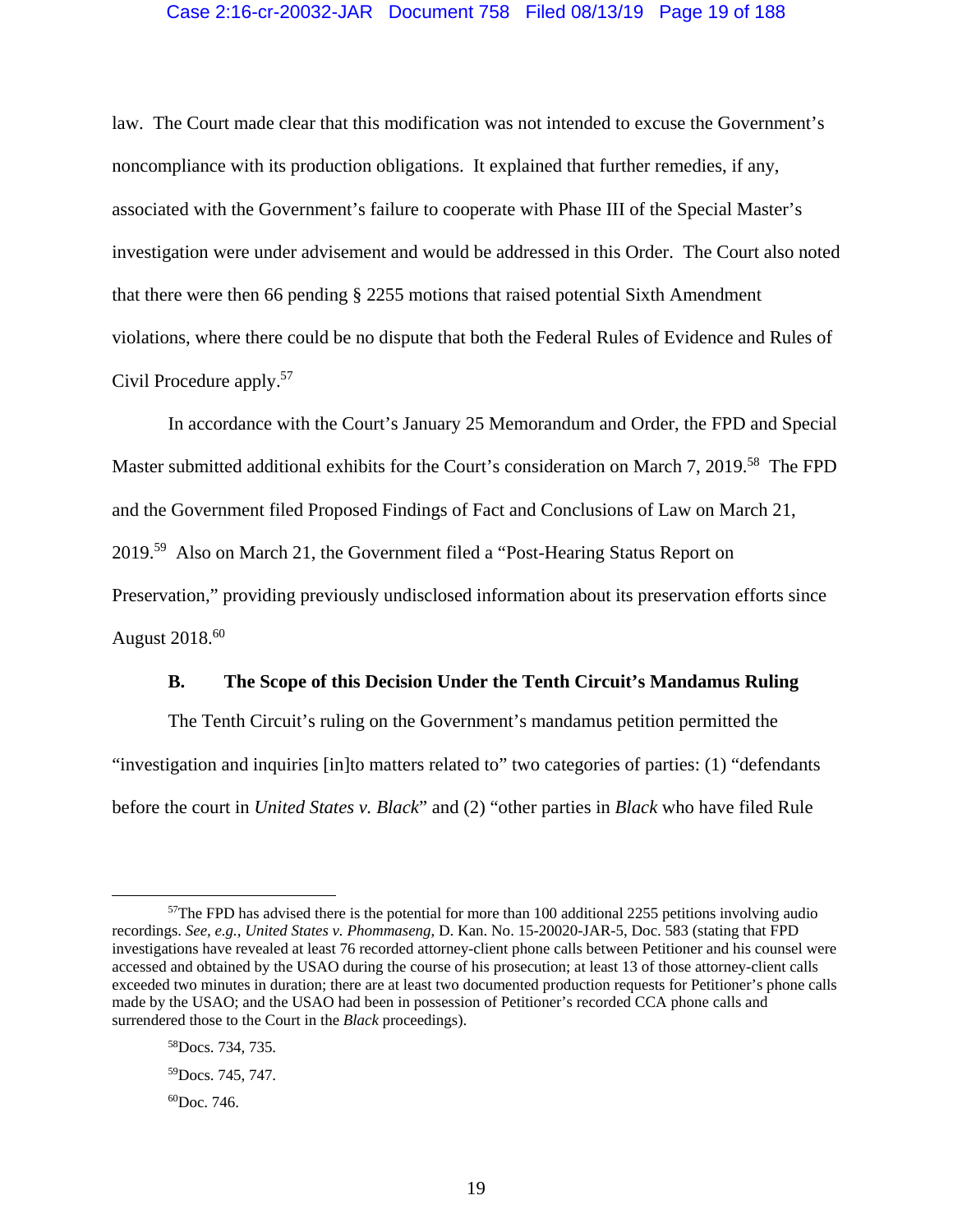## Case 2:16-cr-20032-JAR Document 758 Filed 08/13/19 Page 20 of 188

 $41(g)$  motions in that proceeding."<sup>61</sup> As described above, in line with this directive, the Court eventually reset an evidentiary hearing for May 15, 2018, to address (1) the Special Master's Phase III Report; (2) the FPD's Motion to Show Cause and Supplemental Motion for Order to Show Cause; (3) the FPD's pending Rule 41 motions in *Black*; and (4) Defendant Carter's Motion to Dismiss Indictment. These motions unmistakably fall within the scope of the Tenth Circuit's mandate.

In his motion to dismiss, Defendant Carter argues for dismissal of the charges against him based on Fifth and Sixth Amendment violations and as a sanction for the Government's abusive litigation practices during the Special Master's investigation. Although the Government has stipulated that Defendant Carter's charges may be dismissed, the motion remains pending.<sup>62</sup>

The FPD's Rule  $41(g)$  motions allege Sixth Amendment violations related to video and audio recordings of its many clients detained at CCA. The FPD explained in its Amended Rule 41(g) motion the magnitude of its stake in the issues before the Court: "at least two of our clients were named in the body of the complaint, Robert Buress and Jermaine Rayton. We currently represent about 75 clients who are housed at CCA pending trial or sentencing."63 The Government argues that these motions are moot because it has returned all recordings to FPD clients. But for reasons explained fully in this opinion, the Court is not convinced that all property has been returned—there have been repeated cycles in this case of the Government representing that it has returned or impounded all recordings at issue, only for the Court to find out later that there are more. Moreover, the Court has not yet ruled on the Sixth Amendment allegations in the Rule  $41(g)$  motions. Therefore, the Court properly considers in this opinion the

 <sup>61</sup>Doc. 398 at 2.

<sup>62</sup>Doc. 478.

<sup>63</sup>Doc. 85 at 2.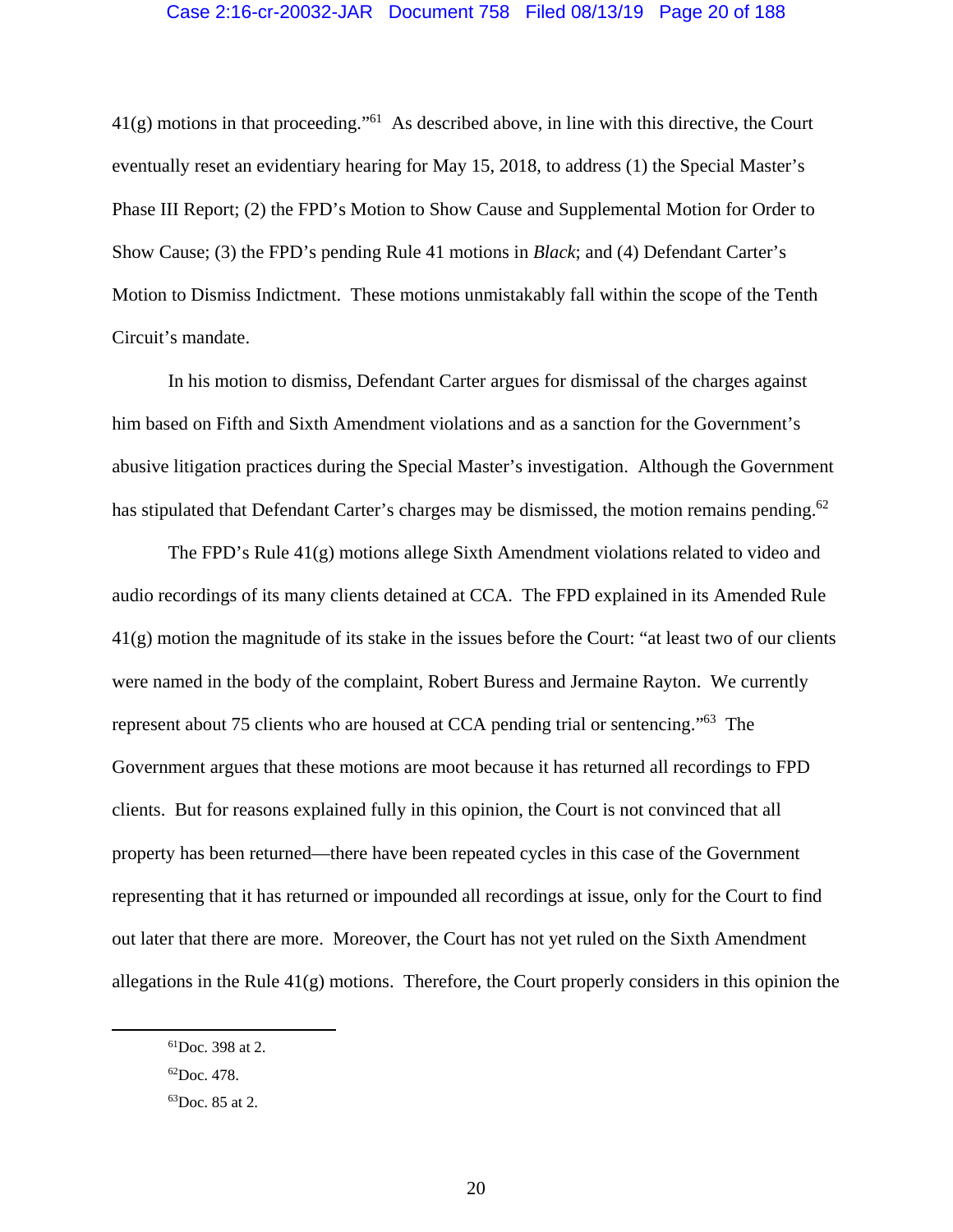## Case 2:16-cr-20032-JAR Document 758 Filed 08/13/19 Page 21 of 188

allegations raised in the FPD's Rule  $41(g)$  motions, and the evidence presented at the hearing relating to the FPD's many clients housed at CCA.

The original evidentiary hearing was prompted in part by the Special Master's Phase III Status Report on October 20, 2017, which documented the USAO's decision not to cooperate with the Special Master after the Phase III investigation began.<sup>64</sup> The FPD's Motion to Show Cause, and two supplemental Motions to Show Cause, were filed in response to that report. Those motions also fall within the scope of the Tenth Circuit's mandate.<sup>65</sup> They ask the Court to require the Government to show cause why it should not be held in contempt for failing to cooperate with the Special Master's investigation.

The Tenth Circuit's mandamus order permitted Phase III of the investigation to proceed with respect to the two categories of parties discussed above. But long before the mandamus ruling, this case had pivoted away from an investigation into an adversarial posture. By July 2017, the USAO made clear to the Special Master that it did not intend to produce internal emails captured by previously-negotiated search terms. Also in July 2017, the DOJ assigned Clymer to represent the Government in connection with the Special Master's investigation. Clymer's first order of business was to inform the Special Master and the Court that the Government would not produce documents requested by the Special Master during the previous year of his investigation.<sup>66</sup> These letters triggered the Special Master's October 2017 Report and the FPD's initial Motion to Show Cause. Those filings, along with the still-pending Rule 41 motions, led the Court to set this matter for hearing and the Special Master and FPD to issue SDTs.

 <sup>64</sup>Doc. 298.

<sup>65</sup>Docs. 301, 585, 668.

<sup>66</sup>Doc. 298-9.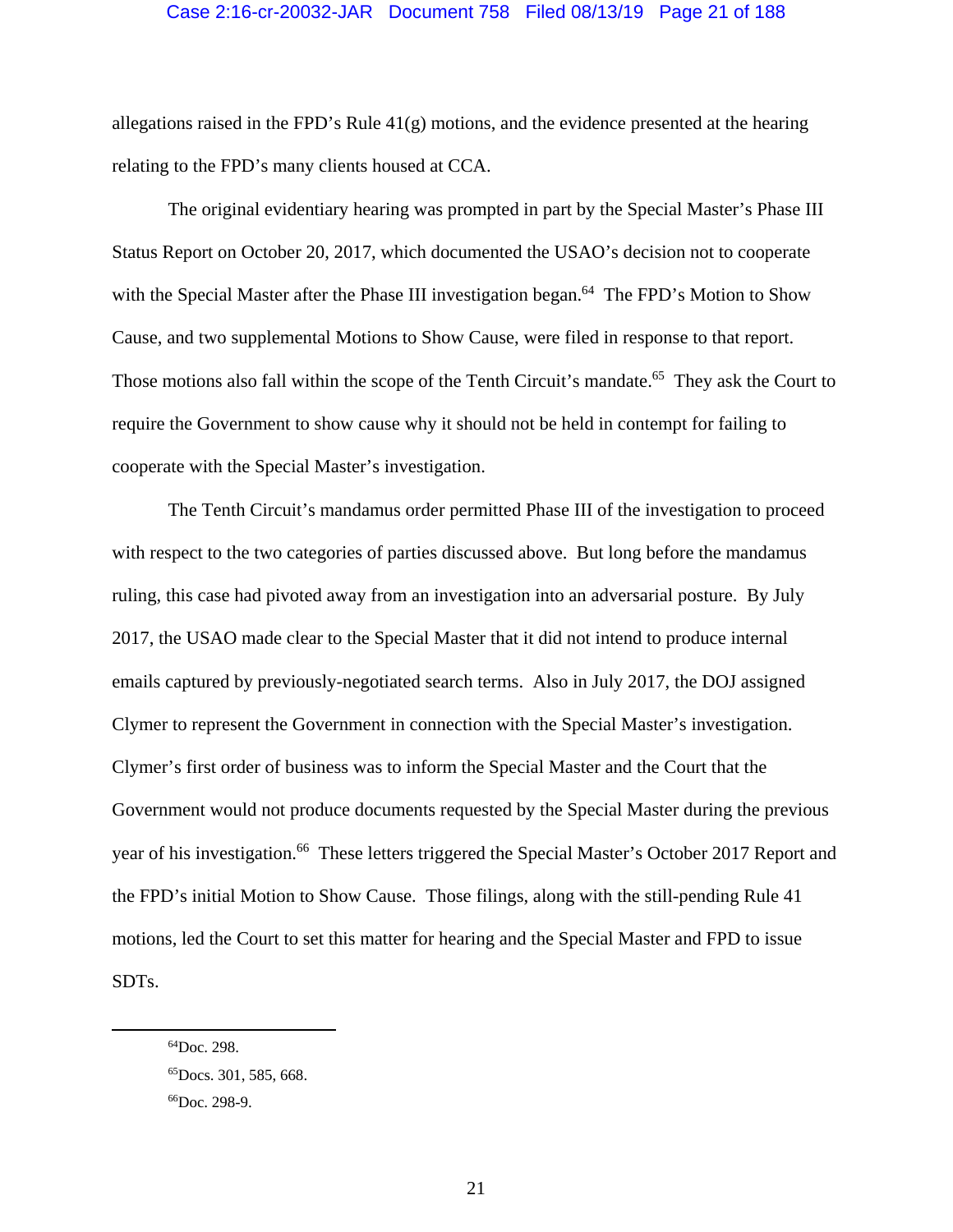## Case 2:16-cr-20032-JAR Document 758 Filed 08/13/19 Page 22 of 188

Despite the many false starts—and the Court's dashed hope that the FPD and USAO could work out a reasonable settlement of remedies for the remaining defendants in this case and with the many habeas corpus petitioners impacted by this investigation—the evidentiary hearing finally concluded on November 16, 2018. The Court heard ten days' worth of evidence. This evidence was required for the Court to understand, among other issues: (1) the scope of video and audio recordings captured by CCA and Securus during the relevant time period; (2) the methods by which the USAO obtained attorney-client recordings before and after August 2016; (3) the custom and practice of the USAO in obtaining and listening to attorney-client audio recordings; (4) how to determine witness credibility in the face of conflicting testimony and contradictory evidence; (5) the degree to which the USAO cooperated with the Special Master during his investigation; and (6) the degree to which the Government preserved and produced evidence pursuant to Special Master's and Court's directives. All of these inquiries were necessary for the Court to conclude its investigation into Sixth Amendment violations at CCA with respect to the *Black* Defendants and the detainees represented by intervening party FPD, and to rule on pending motions filed by these parties.

The Court's forthcoming findings of fact and conclusions of law necessarily discuss defendants prosecuted by the USAO in other cases within this district, such as Juan Herrera-Zamora, Michelle Reulet, Mendy Forbes, and Brenda Wood. The Government did not object to evidence about these cases on the basis of relevance or scope. When discussing these other cases, the Court is careful in its findings to explain the nexus between those cases and the relevant inquiries in this case, including the USAO's knowledge and intent in accessing recordings that included attorney-client communications. In so doing, the Court finds that evidence of the USAO's conduct in those cases is directly relevant to the questions presented in

22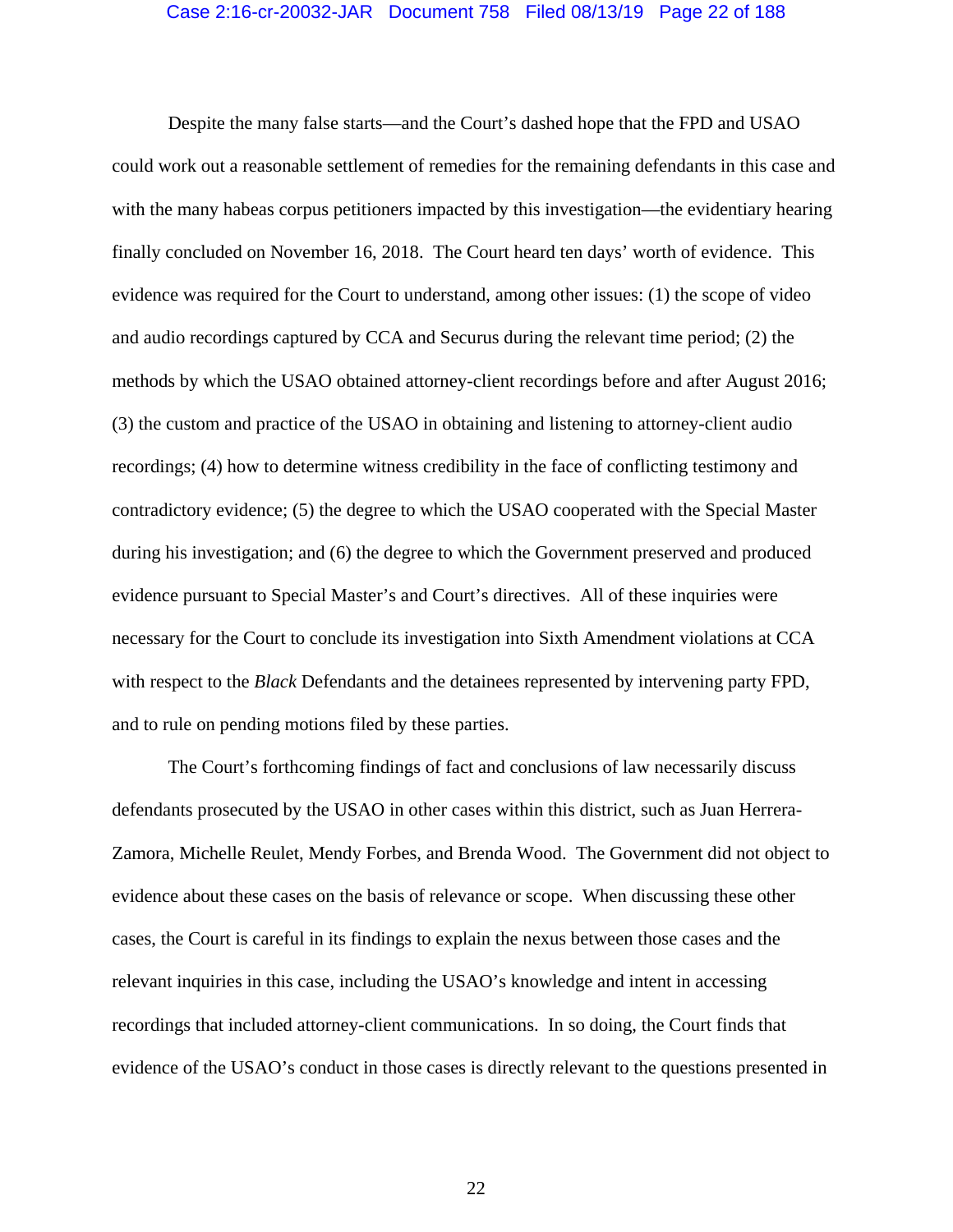this case as to: (1) "defendants before the court in *United States v. Black*" and (2) "other parties in *Black* who have filed Rule  $41(g)$  motions in that proceeding."<sup>67</sup>

## **III. Findings of Fact: Failure to Cooperate with the Special Master's Investigation**

The Court makes the following findings of fact relevant to allegations by the Special Master, FPD, and Defendant Carter that the Government willfully failed to cooperate with the Special Master's investigation in this matter. Although these allegations were first set forth in the parties' 2017 filings, they were supplemented during the lengthy delay between those original filings and the evidentiary hearing in May, October, and November 2018, as further evidence of the USAO's conduct came to light. Revelations about the USAO's failure to preserve documents material to the investigation continued up to the parties' deadline for submitting proposed findings of fact and conclusions of law. Thus, the Court's findings cover the following aspects of the Government's non-cooperation over the course of this lengthy period of time: (1) failure to abide by the Court's discovery orders by failing to preserve evidence, including the so-called AVPC hard drives, and (2) failure to timely and fully cooperate with the Special Master by actively discouraging timely cooperation by key USAO personnel and by failing to timely and completely produce material documents.

## **A. Orders to Preserve and Cooperate**

 The Court made several early orders both orally and in writing with respect to the impoundment and preservation of evidence that is material to the Sixth Amendment inquiries in this case. On August 9, 2016, at the first emergency hearing on the FPD's Rule 41(g) motions, the Court ordered the Government to turn over to the Court's custody the six hard drives, or "DVRs," containing the CCA video-recording footage produced to Tomasic in May 2016

 <sup>67</sup>Doc. 398 at 2.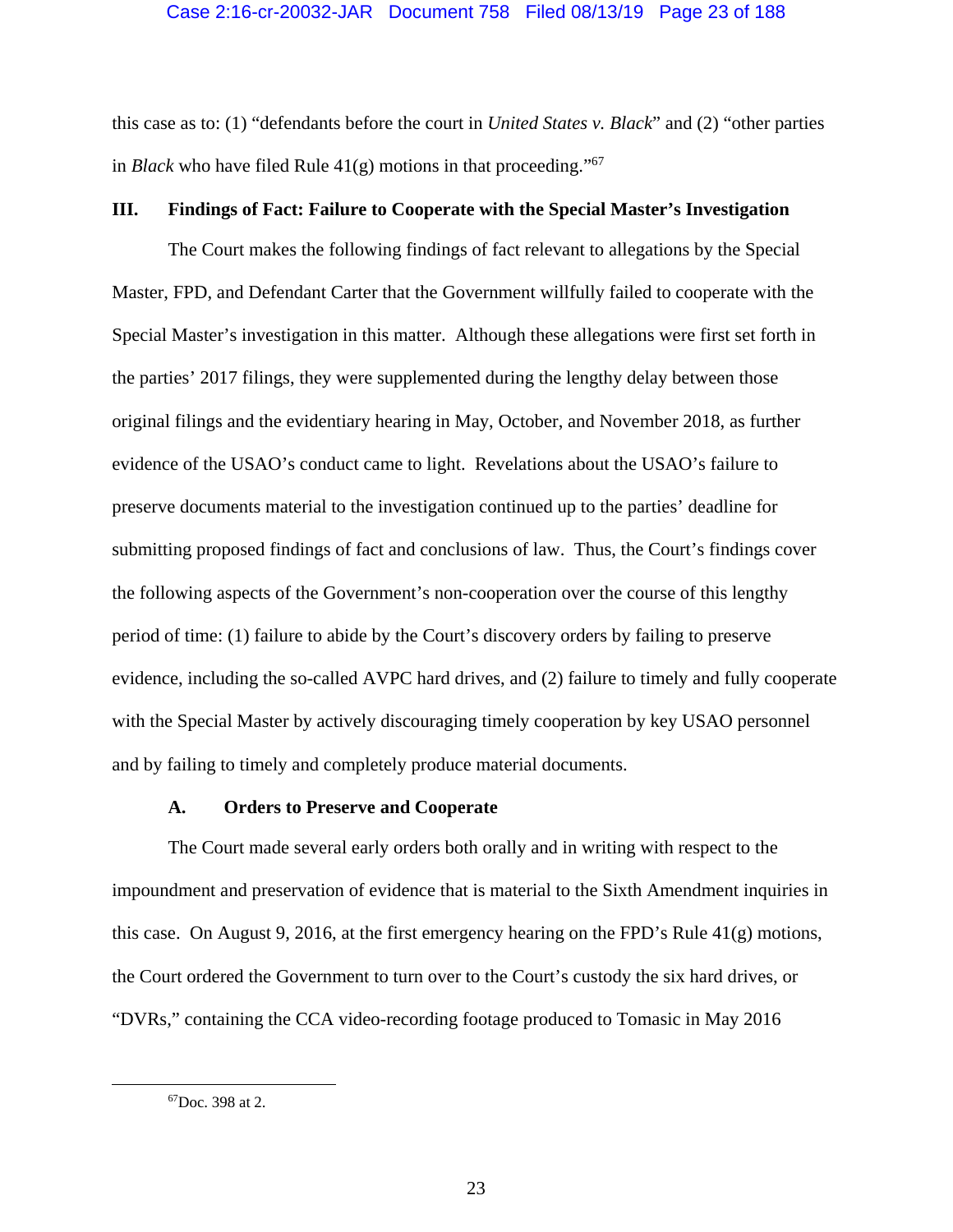#### Case 2:16-cr-20032-JAR Document 758 Filed 08/13/19 Page 24 of 188

pursuant to grand jury subpoena.68 On August 10, 2016, the Court entered a Memorandum and Order memorializing this ruling, and directing all detention facilities in Kansas and Missouri that house District of Kansas detainees, including CCA, to cease and desist video and audio recording of attorney-client meetings, phone calls, and videoconference calls.<sup>69</sup>

At the August 16 hearing, the Court heard evidence that Defendants in the *Black* case had received audio recordings in discovery that included their own attorney-client phone calls, the attorney-client phone calls of their co-defendants, as well as attorney-client phone calls of CCA detainees not charged in *Black*. 70 The Court orally clawed back the audio recordings in the USAO's possession after acknowledging that the Government's discovery of attorney-client communications potentially raised "hundreds of Sixth Amendment violations" since "every person has their own right."71

The clawback orders were memorialized in writing on August 18, 2016, but were not strictly limited to clawback and impoundment.<sup>72</sup> The order pertaining to video recordings extended the August 10, 2016 order, and directed CCA to provide to the USMS all originals and copies of recordings of the attorney visitation rooms; the USMS was directed to immediately deliver those recordings to the Court.<sup>73</sup> The clawback order pertaining to audio recordings provided, in part: "the Court Orders the preservation and protection of any and all audio

 <sup>68</sup>Tr. Aug. 9, 2016 Hr'g, Doc. 104 at 114:19–115:25.

 $^{69}$ Doc. 102.

<sup>70</sup>For example, the *Black* Defendants received audio recordings of phone calls placed by CCA detainee Lamar Steele to his counsel, Chris Joseph. Lamar Steele was not a defendant in *Black*. The FPD prepared a chart based on its limited knowledge at the time, identifying several CCA detainees whose audio recordings were disseminated in discovery in *Black*. Ex. 449.

<sup>&</sup>lt;sup>71</sup>Tr. Aug. 16, 2016 Hr'g, Doc. 118 at  $24:23-26:12$ , 64:21-65:3.

 $^{72}$ Docs. 113, 114.

 $73$ Doc. 114.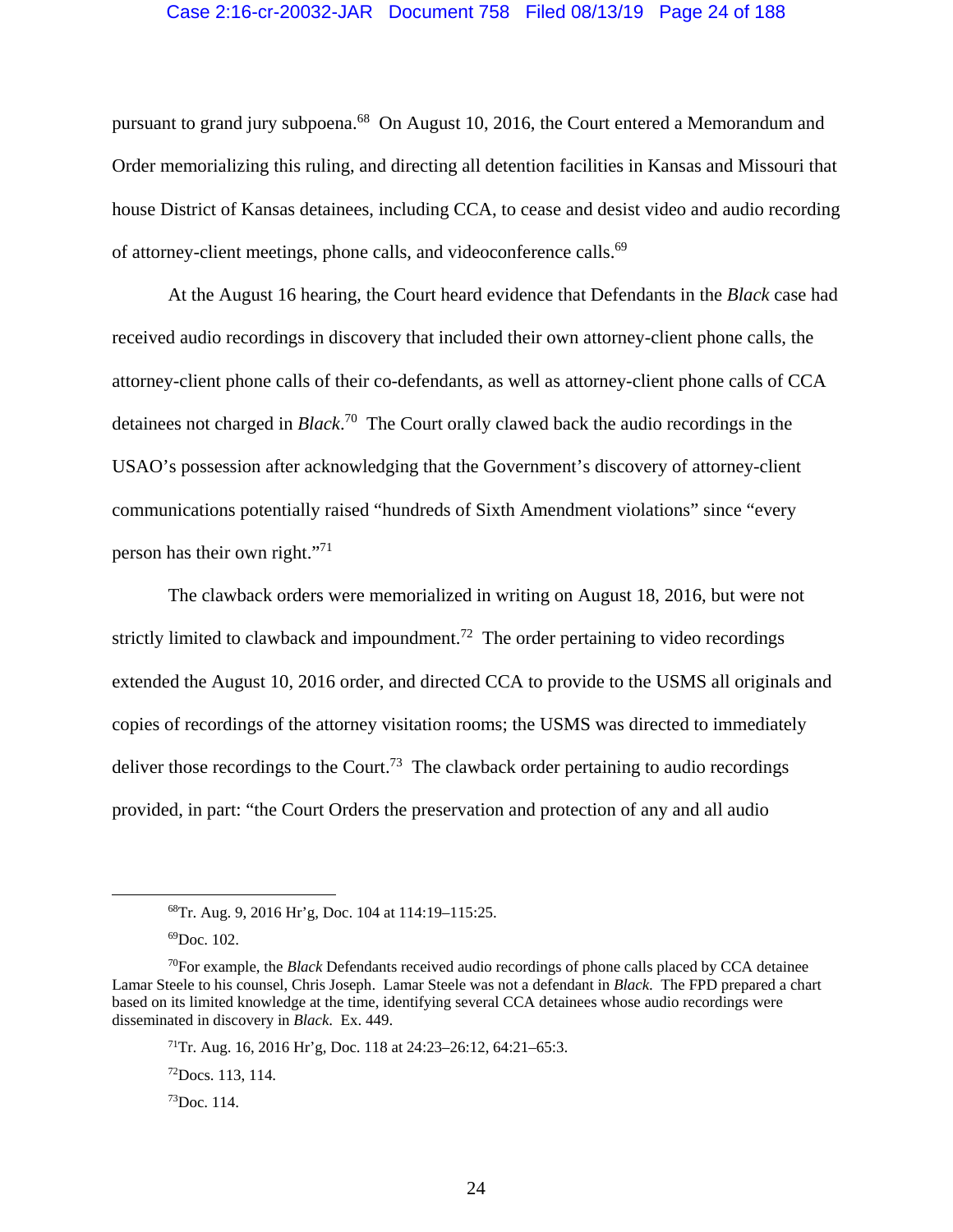## Case 2:16-cr-20032-JAR Document 758 Filed 08/13/19 Page 25 of 188

recordings of attorney-client communications at [Corrections] Corporation of America (CCA)."74 Thus, the Court's August 18 clawback and impoundment order of "any and all audio recordings" was not expressly limited to audio recordings of defendants in the *Black* case. As for the discovery that included audio calls in *Black*, the Court ordered the USAO to provide a list of all persons or entities to whom these recordings had been disseminated and to refrain from accessing or listening to them. The Court further ordered that the USAO "return all recordings and derivative information, such as transcripts, notes, or reports concerning these recordings, to the Court."75

 On September 2, 2016, the Court was advised for the first time in a filing by the FPD that "the Kansas City office of the USAO may be in the cyclical process of replacing computers and perhaps other electronic equipment."76 Indeed, on August 30, 2016, FPD Melody Brannon emailed then-USAO Criminal Chief Debra Barnett, advising that she had heard that the USAO was to undergo a cyclical replacement of its computers and demanding that the USAO maintain all existing computers, including hard drives and other media that could contain data related to the video recordings as "we want to make sure nothing is lost in the transfer."77 At the September 7, 2016 evidentiary hearing, the Court orally ordered that the USAO's computer hard drives "be held on to until further order of the Court."<sup>78</sup> AUSA Slinkard advised the Court:

> Mr. Slinkard: So we will communicate with [IT Coordinator David Steeby] that we need to retain the hard drives from the Kansas City office, unless the Court orders more broadly, retain the hard drives from the Kansas City office, as well as the ability to access the laptop hard drives from the Kansas City office, if that's

 $74$ Doc. 113 at 1.

<sup>75</sup>*Id.* at 2.

<sup>76</sup>Doc. 130 at 48.

 $^{77}$ Ex. 589.

<sup>78</sup>Tr. Sept. 7, 2016 Hr'g, Doc. 135 at 54:22–55:14.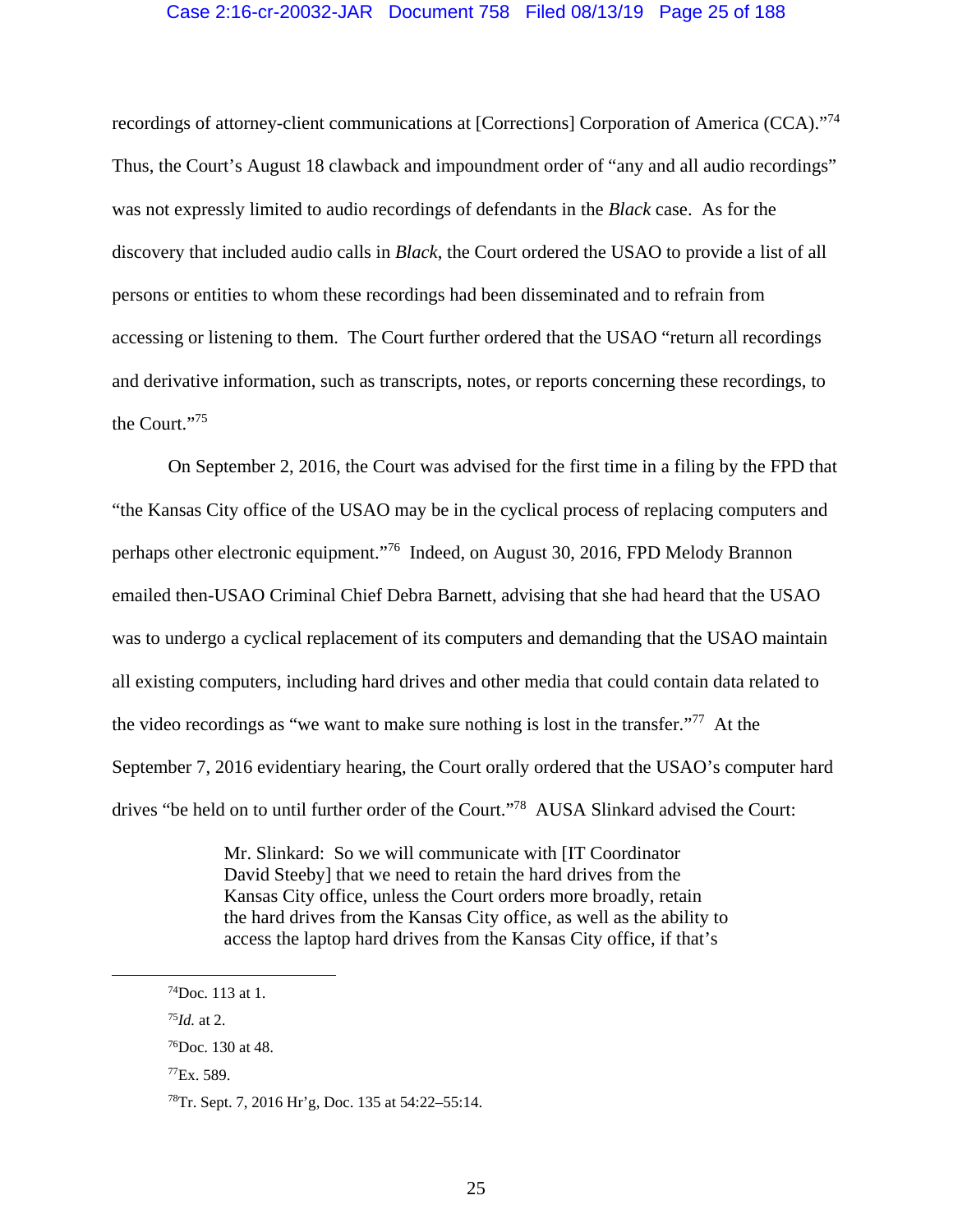acceptable.79

In the October 11, 2016 Appointment Order, the Court ordered all parties to "provide full cooperation to the Special Master . . . and observe faithfully the requirements of any orders of the Court and rulings by the Special Master."80 In addition to setting forth the Special Master's duties in Phase I (feasibility) and Phase II (culling and segregating any arguably privileged video and audio recordings), the Order warned that the Court may later expand the scope of the Special Master's duties to a Phase III, which may include a determination of

> whether and how the Government has used or attempted to use protected material in *any* investigation, grand jury proceeding, or litigation, regardless of whether the use or attempted use was disclosed to the Court or to the parties; and whether the Government did or attempted to interfere with a defendant's attorney-client relationship, such as requesting attorney fees or alleging conflicts of interest.<sup>81</sup>

On October 25, 2016, the Special Master entered a Discovery Conference Order.<sup>82</sup>

Because the Court's Appointment Order "contemplated the possibility of later directing [him] to

pursue 'additional investigative duties,'" he directed the USAO, CCA, and the United States

Marshals Service ("USMS") to

*identify and preserve* all information and sources of information relevant to the matters listed on pages 7-8 of the *Appointment Order* (docket no. 146). This obligation includes preserving all emails (regardless of the device used to send or receive them) and other documents related to video- and audio-recording at CCA-Leavenworth or any other detention facility.

In addition, the Special Master specifically ORDERS the Office of the United States Attorney to immediately make a forensic image of the personal computers of Erin Tomasic, Kim Flannigan, and Pauletta Boyd, and also of any computer used to view the video-

 <sup>79</sup>*Id.* at 56:11–23.

<sup>80</sup>Doc. 146 at 13.

<sup>81</sup>*Id.* at 8 (emphasis added).

 ${}^{82}$ Doc. 155.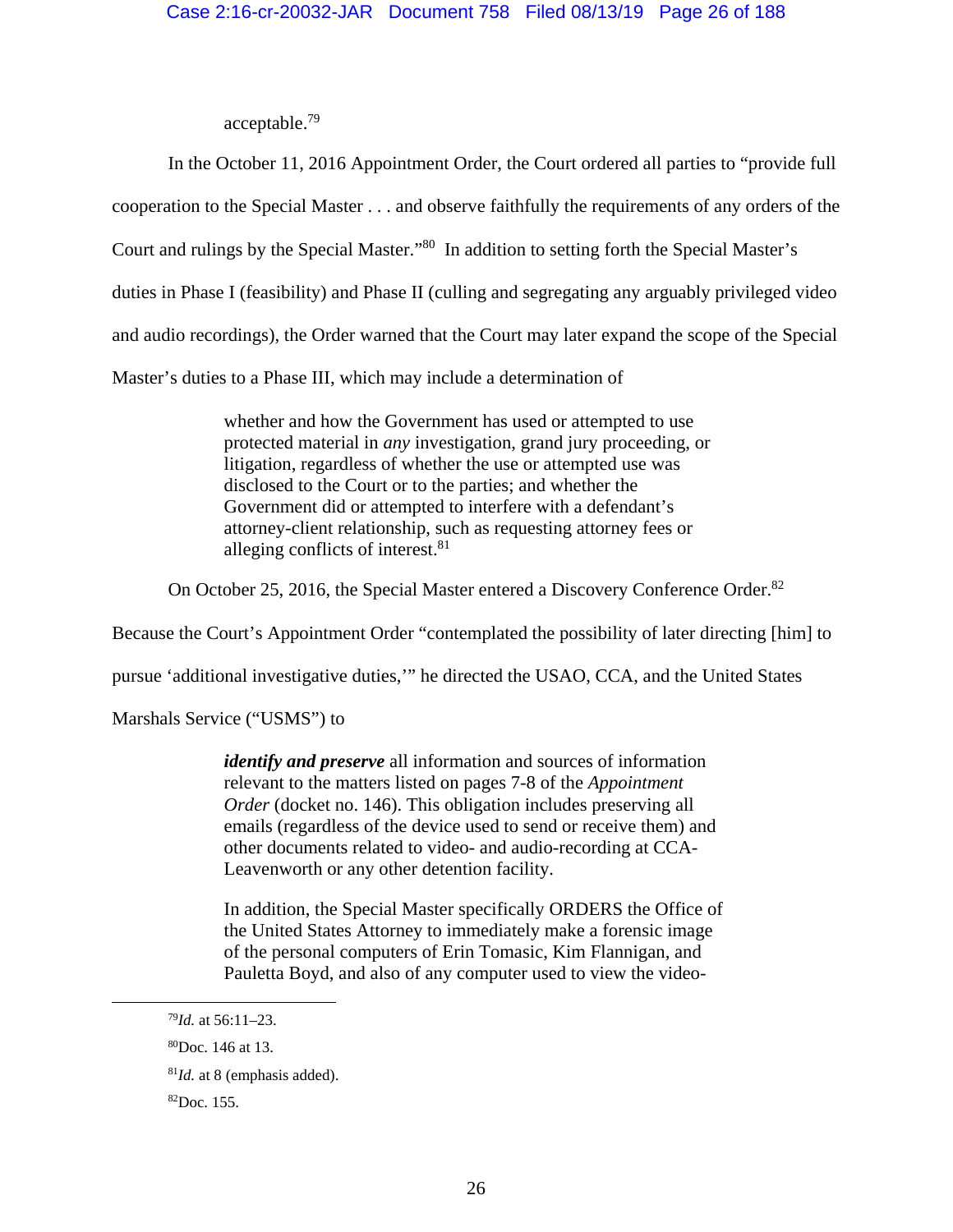## Case 2:16-cr-20032-JAR Document 758 Filed 08/13/19 Page 27 of 188

recordings produced in this case by individuals affiliated with the  $OIISA$   $83$ 

On November 18, 2016, the Special Master filed another Preservation Order, ordering

preservation by Securus and the USSS, of the same materials identified in his previous order.<sup>84</sup>

In a footnote to the November Preservation Order, the Special Master made clear that:

The obligation imposed by this Order and the *Discovery Conference Order* includes: suspension of routine destruction of information; guarding against deletion; preservation of data and metadata in native form; preservation of information on workstations, servers, laptops, online accounts, and all other sources; and preservation of information in the custody of others that is subject to the obligee's direction or control.<sup>85</sup>

Under the terms of the Appointment Order, the Special Master's preservation orders were

deemed orders of the Court since neither party lodged objections.<sup>86</sup>

The Court conducted a discovery conference with the parties and the Special Master on

October 28, 2016, during which the Court stressed that the scope of the preservation directives

necessarily went beyond the Defendants in the *Black* case in light of the many Rule 41 motions

pending in other cases. The Court pointedly asked the Government if it understood the scope of

the directive:

COURT: . . . . So with respect to this directive to preserve any

<sup>85</sup>*Id.* at 2 n.1.

 <sup>83</sup>*Id.* at 5–6 (emphasis in original). The information and sources of information listed on pages 7–8 of the Appointment Order include information that proved to be relevant and responsive to later Requests for Information by the Special Master, requests for production by the Special Master, as well as SDTs issued by the Special Master and the FPD. For example, the list includes information concerning how the USAO came into possession of recordings in this case or in the past and identifying the person(s) who obtained and/or possessed recordings. The list includes information concerning whether the USAO's possession was inadvertent, intentional, or knowing with respect to protected communications. And the list includes whether the USAO had used or attempted to use such protected communications and the identity of any parties affected by the USAO's breach of any privilege, confidence, statutory rights, Constitutional rights, or ethical obligations. *See* Doc. 146 at 7–8.

<sup>84</sup>Doc. 180.

<sup>86</sup>The Government filed a Motion for Reconsideration of the Court's Appointment Order on October 27, 2016, challenging the scope of the Special Master's duties. Doc. 163. The Court denied that motion on November 29, 2016. Doc. 182.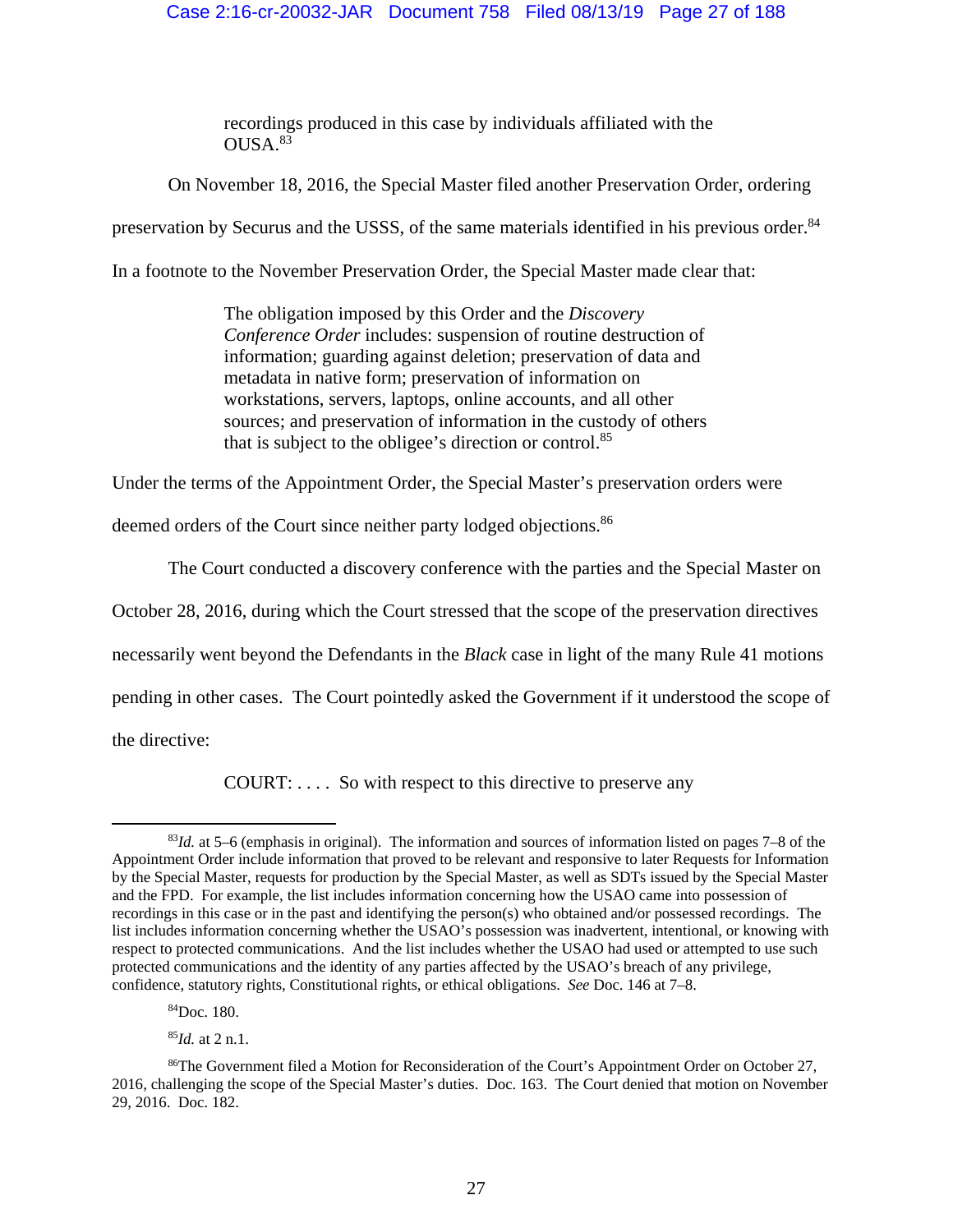records of acquisition or production is what it really says, any records of production by CCA or Securus of video and audio recordings, that these be preserved, has that been complied with?

BARNETT: . . . .What I will tell the court is we understand right now nothing in our office as related to obtaining information from CCA should be destroyed or gotten rid of in any way. So within our office we have, I guess, put a lockdown, so to speak, on information or records that we would currently have.

THE COURT: And you do understand that it goes beyond the bounds of the *Lorenzo Black* case?

MS. BARNETT: Yes. Yes.<sup>87</sup>

The Court went on to note, "as you know, there are Rule 41 motions pending in dozens and

dozens of other cases in this district in this division and in other divisions, and so all of this is

relevant to that as well."88

In its May 17, 2017 Phase III Order, the Court expanded the Special Master's

investigation to include, among other things:

[W]hether the USAO and investigative agencies (including individual prosecutors, USAO staff and/or investigative agents) purposefully, intentionally, unintentionally or inadvertently, procured, obtained, relied upon, used in any manner, and/or disseminated to anyone, video and/or audio recordings of attorney client communications as described above, or attempted to do so . . . .89

The Special Master was also directed to "[i]nspect and copy files, documents, communication, and electronic data of any pretrial holding facility, the USMS, and the government as necessary to complete the above duties."90 The Order made clear that it did not modify the parties' duty to

 <sup>87</sup>Tr. Oct. 28, 2016 Hr'g, Doc. 172 at 7:10–9:24.

<sup>88</sup>*Id.* at 9:25–10:4.

<sup>89</sup>Doc. 253 at 45 ¶ 3.

<sup>90</sup>*Id.* ¶ 9.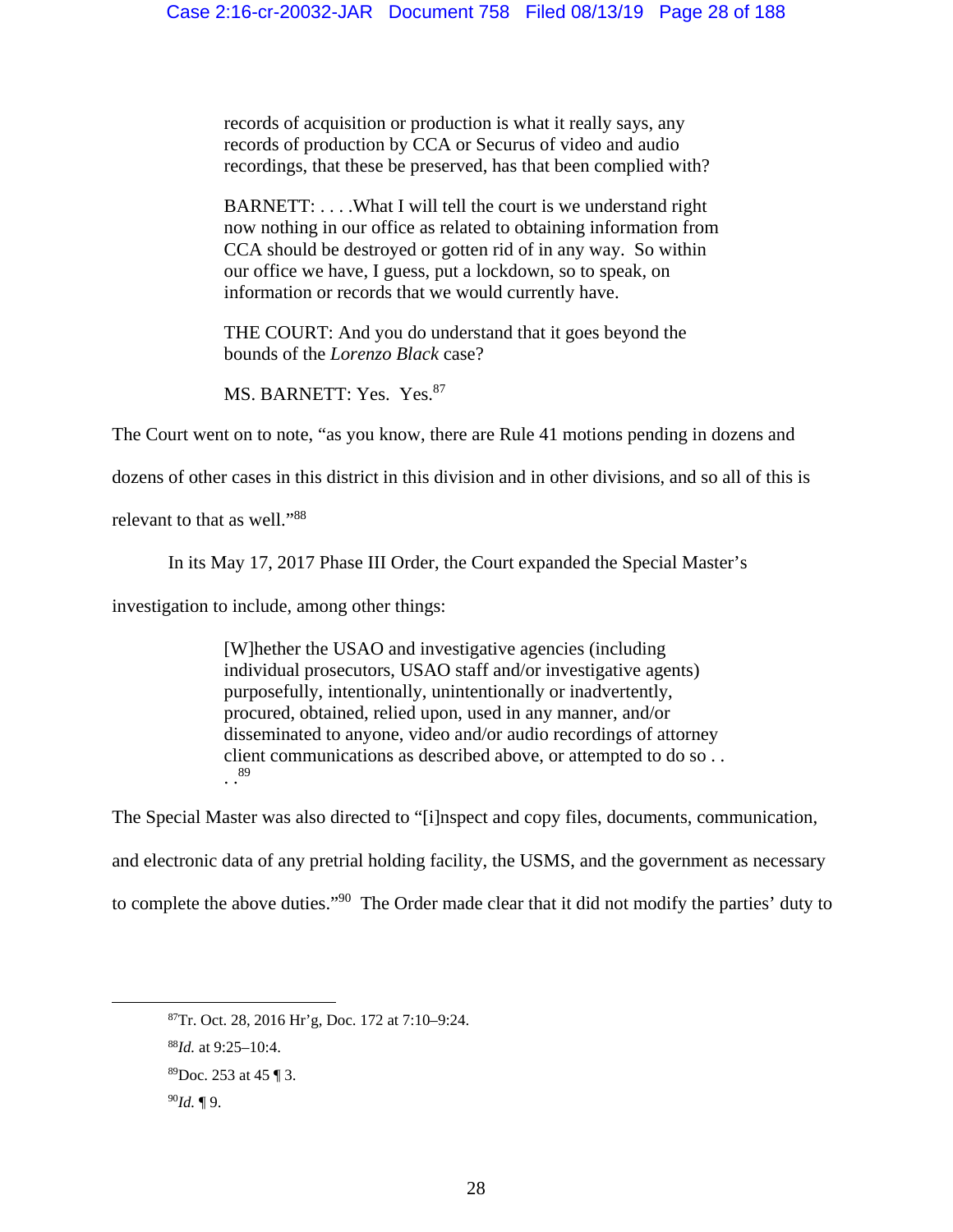## Case 2:16-cr-20032-JAR Document 758 Filed 08/13/19 Page 29 of 188

provide full cooperation to the Special Master. Although the Order provided for Court funding of Phase III, it warned:

> Although the Court relieves the government from bearing the cost of the Special Master's investigation going forward, there is one exception. If the government does not cooperate regarding the inspection and copying described in Section VIII. (9) above, or otherwise litigates the production of materials and information necessary for the Special Master to pursue his investigation, then the fees, costs, and expenses associated with that noncooperation will be paid by the government. $91$

No further preservation directives were issued by the Court or the Special Master until

August 2018, when new information came to light about the potential scope of recorded telephone calls between attorneys and their clients detained at CCA that the USAO continued to possess.92 On August 15, 2018, after the settlement negotiations between the FPD and the USAO reached an impasse, the Court filed yet another preservation order, this time for any recordings of phone calls made or received by a person while in District of Kansas custody that was requested or obtained by the USAO, as well as any related documents such as emails, written requests, and communication with defense counsel.<sup>93</sup> This order granted an oral FPD motion that was prompted in part by evidence presented during the May 2018 hearing that despite the Court's earlier clawback order, the USAO still possessed many audio recordings of attorney-client phone calls procured outside of the *Black* investigation, and that the USAO routinely requested recordings of phone calls by detainees without formal documentation.<sup>94</sup>

 <sup>91</sup>*Id.* at 48 n.60.

 $92$ On June 7, 2018, the Court entered an order granting the FPD's request to prohibit the USAO from requesting or accessing recorded calls between the FPD and their clients at CCA. Doc. 490.

 $93$ Doc. 569.

<sup>&</sup>lt;sup>94</sup>These same revelations prompted the FPD to file a motion on August 20, 2018, to discover the names and recordings of all detainees whose recordings were in the possession of the USAO. Doc. 572.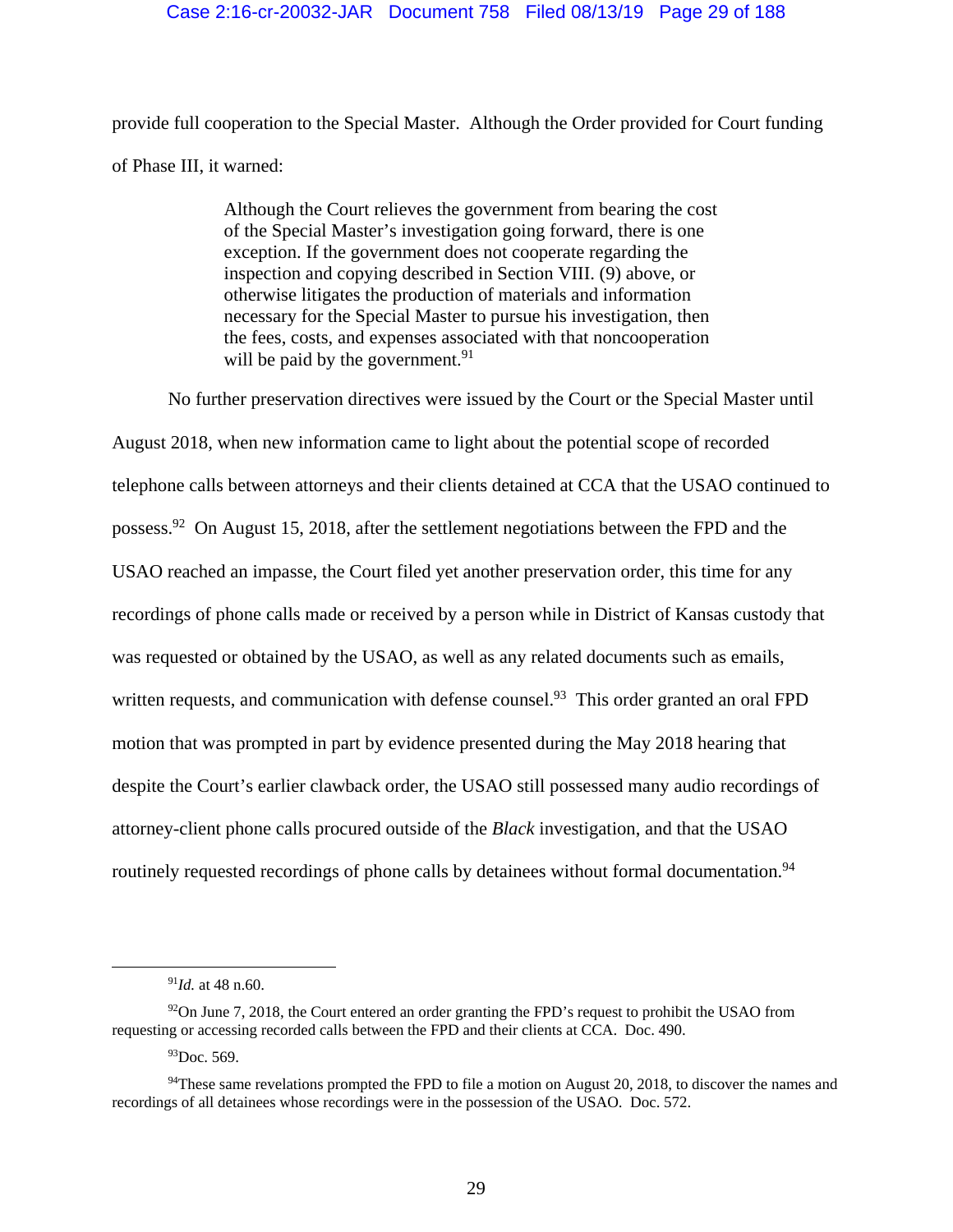Specifically, the FPD learned in May 2018 that there were 1338 instances of recorded calls between the FPD and its clients detained at CCA between 2011 and 2013.<sup>95</sup>

**B. The USAO's Failure to Preserve Evidence** 

## **1. The USAO Misconstrued the Court's Early Preservation Orders and Willfully Delayed and Obstructed the Special Master's Preservation Orders**

 While the USAO complied with the Court's August 18, 2016 video clawback order by turning over the DVRs containing video recordings from CCA, USAO management narrowly interpreted the order to only require impoundment of the physical hard drives obtained from CCA. Despite the clear language in the Court's August 18, 2016 video clawback order, the USAO continued to maintain copies of the video recordings on Litigation Support Specialist Pauletta Boyd's AVPC computer.<sup>96</sup> And at the *Dertinger* hearing on June 20, 2017, Special Agent Stokes testified that he kept a copy of the video recordings that he had previously downloaded to his laptop computer.<sup>97</sup> He testified that he kept this laptop at home or locked in his car.

 Moreover, despite having knowledge that it had obtained recordings of attorney-client telephone calls for defendants not named in *Black*, and despite the broad language of the Court's August 18, 2016 audio preservation and clawback order, the USAO chose to narrowly interpret that order to include only those recordings obtained in the *Black* case. On August 19, 2016, the day after the Court's order, Beall, Barnett, Metzger, Slinkard, Rask, Oakley, Tomasic, and

<sup>97</sup>*Id.* at 137:3–25.

 <sup>95</sup>Doc. 484 at 1. In 2017, Ashley Huff and Gregory Rapp filed a putative class action lawsuit against CCA and Securus, alleging violations of various wiretap statutes. *See Huff v. CoreCivic, Inc.*, D. Kan. No. 17-2320-JAR-JPO. The FPD obtained the information cited in its May 2018 request through the discovery in that civil matter. *See*  Doc. 484.

 $^{96}$ Ex. 508 at 264:20–21.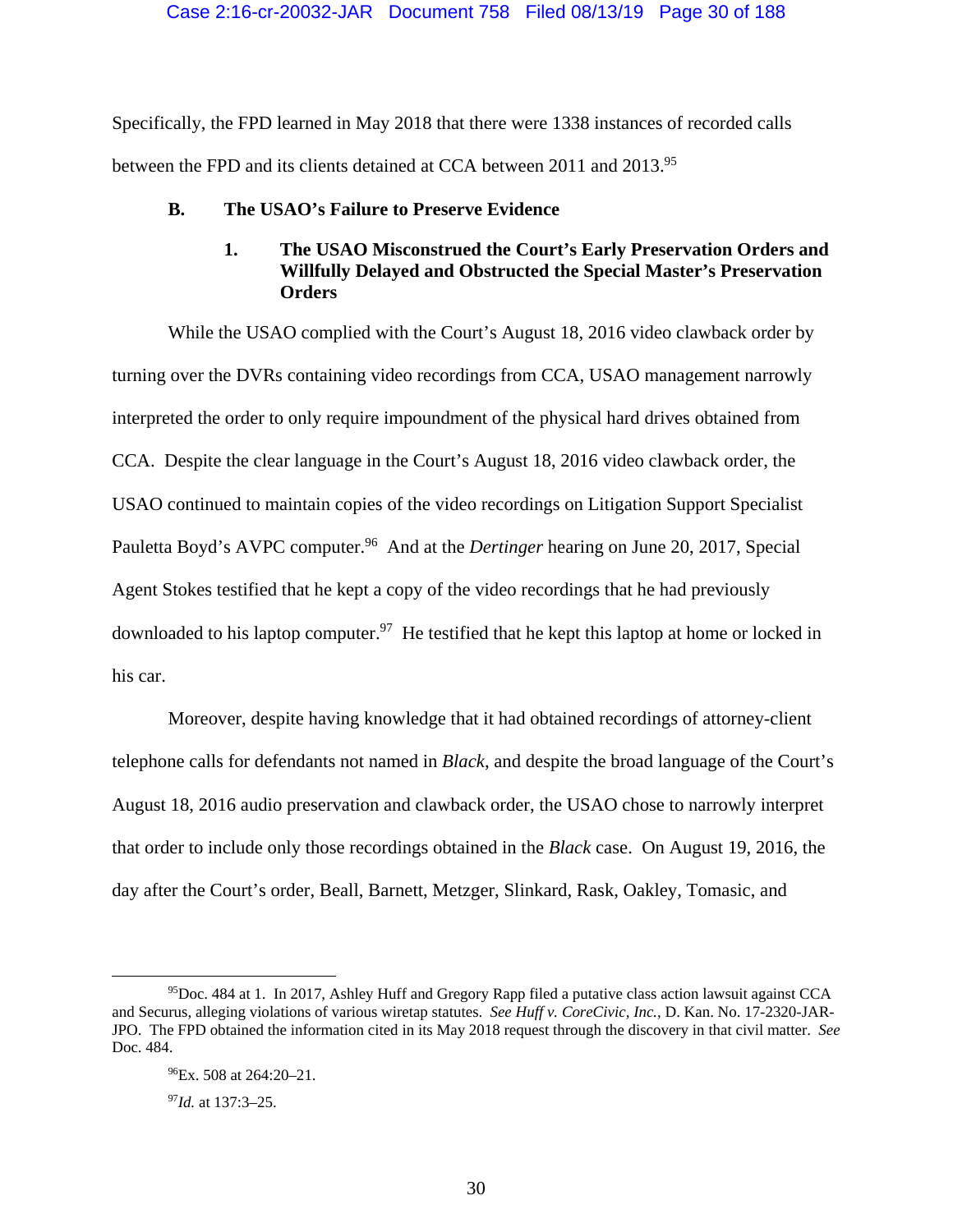## Case 2:16-cr-20032-JAR Document 758 Filed 08/13/19 Page 31 of 188

Flannigan met to discuss the scope of the clawback order on audio recordings. Contrary to the testimony of Barnett and Metzger, there was not a consensus during this meeting that the scope of the Court's clawback order was narrowly limited to the calls obtained in the *Black* discovery. On that same date, AUSA Carrie Capwell opined in an email to Tomasic that the Court's order could be broadly read to apply to all cases.<sup>98</sup> Also on that same date, there was an email conversation between Oakley, Metzger and Boyd, on which Beall, Barnett, Flannigan, Rask and Tomasic were copied.<sup>99</sup> Metzger expressed concern that the Court's clawback language was broad, such that with respect to phone recordings that were on the shared discovery drive, they should "delete them from the drive," or "lock them down" and give the Court notice of that.<sup>100</sup> The USAO ultimately did neither.

 Tomasic and Flannigan testified that they informed Barnett that there were phone recordings in other cases, including *United States v. Rapp*, 101 that were separately obtained in the CCA investigation and that should be within the scope of the clawback order as well.<sup>102</sup> Tomasic pressed Barnett by email on September 13, 2016, about whether phone calls obtained in other investigations should be impounded under the clawback order in *Black.*103 On September 14, 2016, Barnett directed Tomasic to seek clarification from the Court on what to do with phone recordings from other investigations.<sup>104</sup> On September 22, there was an email exchange between

98Ex. 1247.

99Ex. 1143.

<sup>100</sup>*Id.* 

101D. Kan. No. 14-20067. <sup>102</sup>*See* Ex. 1174. 103Ex. 1257.

 $104*Id*$ .

31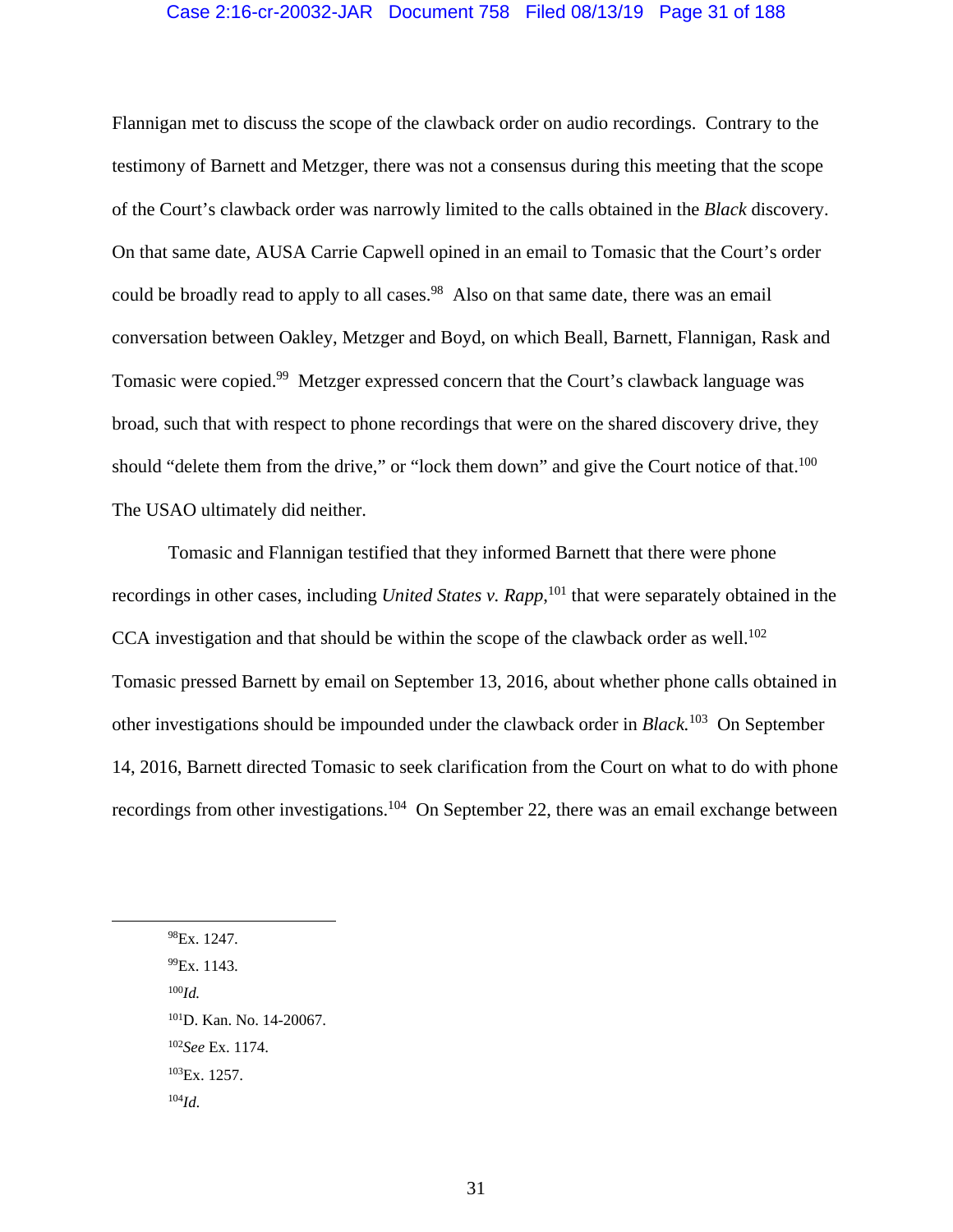## Case 2:16-cr-20032-JAR Document 758 Filed 08/13/19 Page 32 of 188

Metzger and Barnett.<sup>105</sup> Metzger again expressed concern that the Court's order should be applied to calls that were obtained in other cases.<sup>106</sup> Yet neither Tomasic, Barnett, nor Metzger ever sought clarification from the Court. And while by this point Barnett had directed Tomasic to secure these other calls and prepare a chart identifying the affected detainees,<sup>107</sup> these and all other calls in the USAO's possession remained in the shared discovery drive, accessible to all AUSAs, without notice to the Court or the parties. According to the USAO's March 21, 2019 status report, documents on the USAO's shared discovery drive exist until deleted, and "[n]o discovery drive data related to any case has been approved for deletion after the Court's blanket preservation directive of November 21, 2018."108 Thus, it appears based on this recent status report that recordings pertaining to non-*Black* defendants were not only accessible to all AUSAs, but were also subject to deletion by any AUSA until November 2018 under the USAO's interpretation of the August 18, 2016 audio preservation order.

## **2. The USAO Failed to Preserve the AVPC Hard Drives**

In April 2016, USAO management was placed on notice that the entire USAO office for the District of Kansas would undergo a cyclical replacement of its computers in August and September 2016.<sup>109</sup> On August 31, 2016, the day after receiving Brannon's August 30 email demanding that the USAO maintain its existing computers and hard drives, Barnett forwarded Brannon's email to Beall, Slinkard, and Metzger.<sup>110</sup> The substance of the subsequent discussion in this email string demonstrates that these USAO managers recognized the significance of

105*Id.*

106Ex. 1174.

107Ex. 1261.

 $108$ Doc. 746 at 4 n.3.

109Ex. 1201.

110Ex. 1176.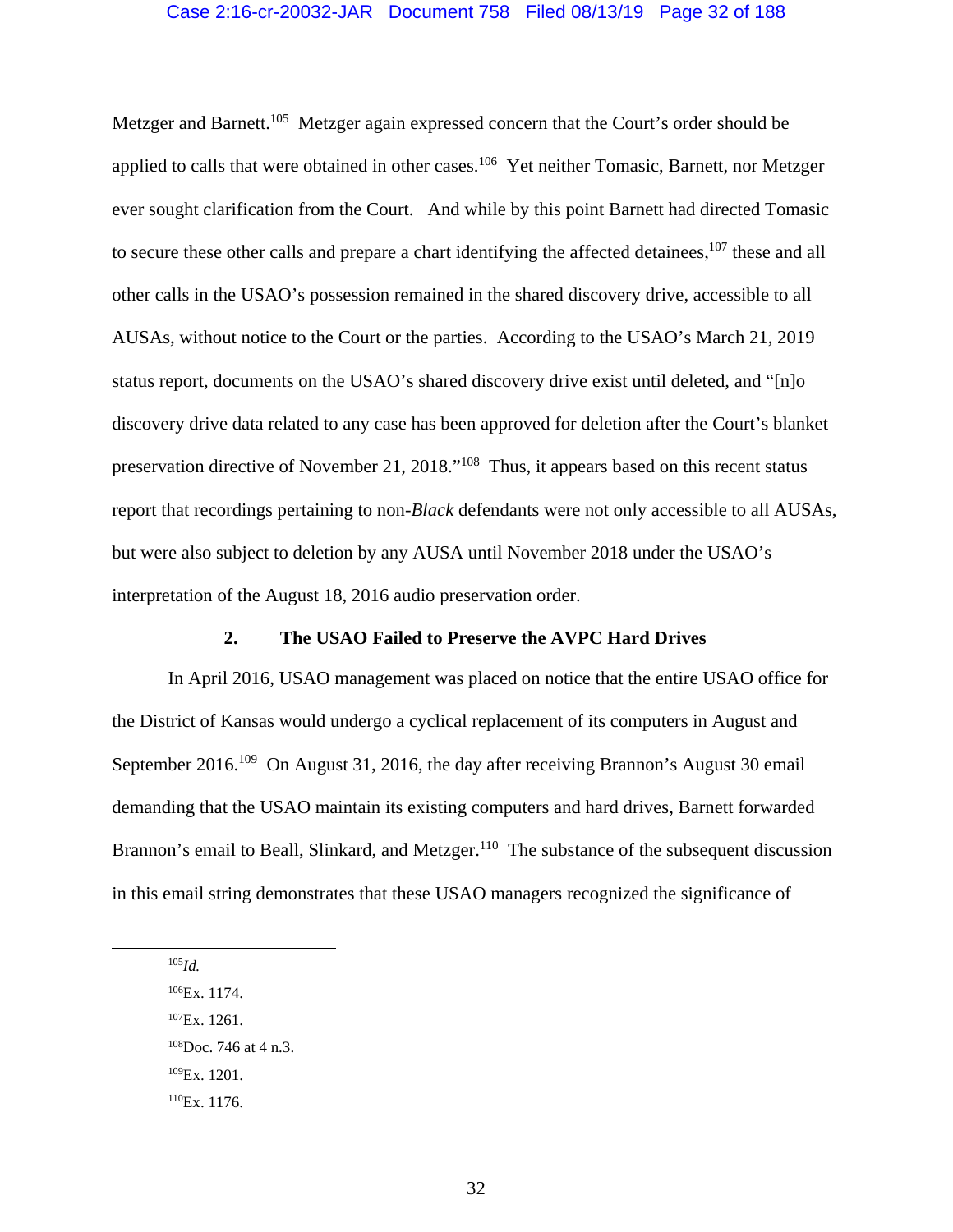## Case 2:16-cr-20032-JAR Document 758 Filed 08/13/19 Page 33 of 188

preserving the data on the computers. Metzger noted that since the video recordings were impounded by the Court, she did not understand Brannon's concern unless it was "some type of metadata on the videos?"111 That, of course, would be one compelling reason to preserve the computers, particularly any computer from which someone had accessed or viewed video recordings. Metzger later testified that she understood at the time that there was an issue about who had viewed the video recordings. In this August 31 email string, Metzger also noted that it was her understanding that "we have locked it down on our computers," and that Boyd could probably verify whether the computer that housed their discovery was being replaced or not.<sup>112</sup> Metzger further recognized the need to confirm with USAO IT personnel Boyd and Steeby that "nothing will be lost."113 Slinkard weighed in with the suggestion, "[c]heck with David to make sure, but I understood that we would be retaining all hard drives from the old computers."<sup>114</sup>

It is undisputed that neither Beall, Barnett, Metzger, nor Slinkard conveyed this information to Steeby, nor sought confirmation from USAO IT personnel that *all* computers would be maintained and the data on the computers preserved before the planned cyclical replacement. By August 31, the Wichita and Topeka divisions were already undergoing or completing their cyclical replacements, something Barnett and Metzger, who worked in Wichita, and Beall and Slinkard, who worked in Topeka, knew. But the cyclical replacement had not yet commenced in the Kansas City division. Steeby testified that because users could lose data on their computers if they did not take certain steps, he gave repeated notice to users and made sure

111*Id*.

<sup>112</sup>*Id*.

<sup>113</sup>*Id*.

<sup>114</sup>*Id*.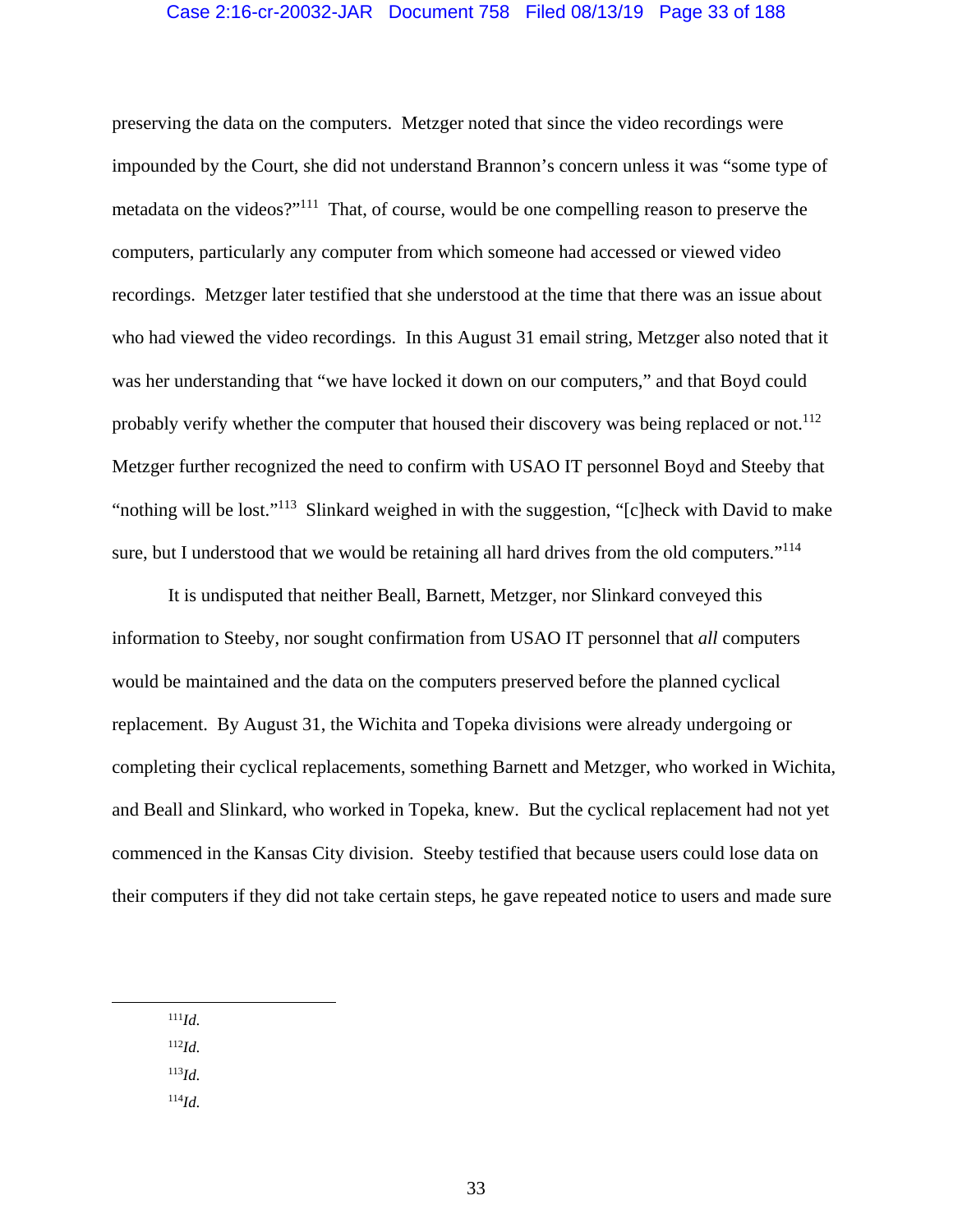## Case 2:16-cr-20032-JAR Document 758 Filed 08/13/19 Page 34 of 188

to inform them of the actual date on which their computers would be replaced, giving them instructions to leave their computers on overnight.<sup>115</sup>

Barnett testified that she had never been involved with a litigation hold and thought that Metzger or Slinkard would tell Steeby to preserve all hard drives. Barnett offered that she had no supervisory authority over Steeby, but neither Metzger nor Slinkard had supervisory authority over Steeby either. Metzger testified that she understood Barnett was asking for guidance on how to respond to Brannon's August 30, email, but that she did not understand that she was expected to follow up with Steeby. In sum, no USAO manager took responsibility for this critical issue of preserving the data and computers during the cyclical replacement and refresh. Yet Beall, as the United States Attorney, Barnett as the lead attorney in the *Black* case, and Metzger, as the USAO Litigation Hold Attorney, all had direct responsibility to ensure that the computers were preserved.116

On September 6, 2016, Steeby completed the cyclical replacement of all but one computer in the Kansas City division.<sup>117</sup> He did not replace a desktop computer called the AVPC, which was assigned to and under the control of Boyd for litigation and discovery

 <sup>115</sup>*See* Ex. 1200 (providing DOJ-directed protocol for cyclical replacement and refresh of computers that includes repeated and detailed instructions to users so that they will not lose files or data). Steeby complied with the DOJ's protocol requiring that he give users notice seven days before the scheduled migration, advising that they may not have access to their system for an entire day and giving instructions on how to back up their data to ensure nothing was lost in the process. *See id.*

<sup>116</sup>On September 2, 2016, the FPD filed a Memorandum of Law-Reply on the scope of the Special Master's appointment, advising the Court of the USAO's planned cyclical replacement of its computers and of its demand that the USAO not destroy ESI relevant to the Sixth Amendment issues in the process. Doc. 130 at 48. No one in the USAO spoke to Steeby about this document either.

<sup>&</sup>lt;sup>117</sup>This entailed removing the hard drives from the laptop chassis of every laptop computer assigned to Kansas City users. As a result of removing the hard drives, the data on the hard drives is now only accessible if the hard drive is reconnected to its original chassis, and if the user of that old laptop accesses it with a user password. Exhibit 1203 is the August 16, 2016 Daily Deployment List of PC Refresh, which provided Steeby with the necessary information to match laptops and chassis so that the data can be read.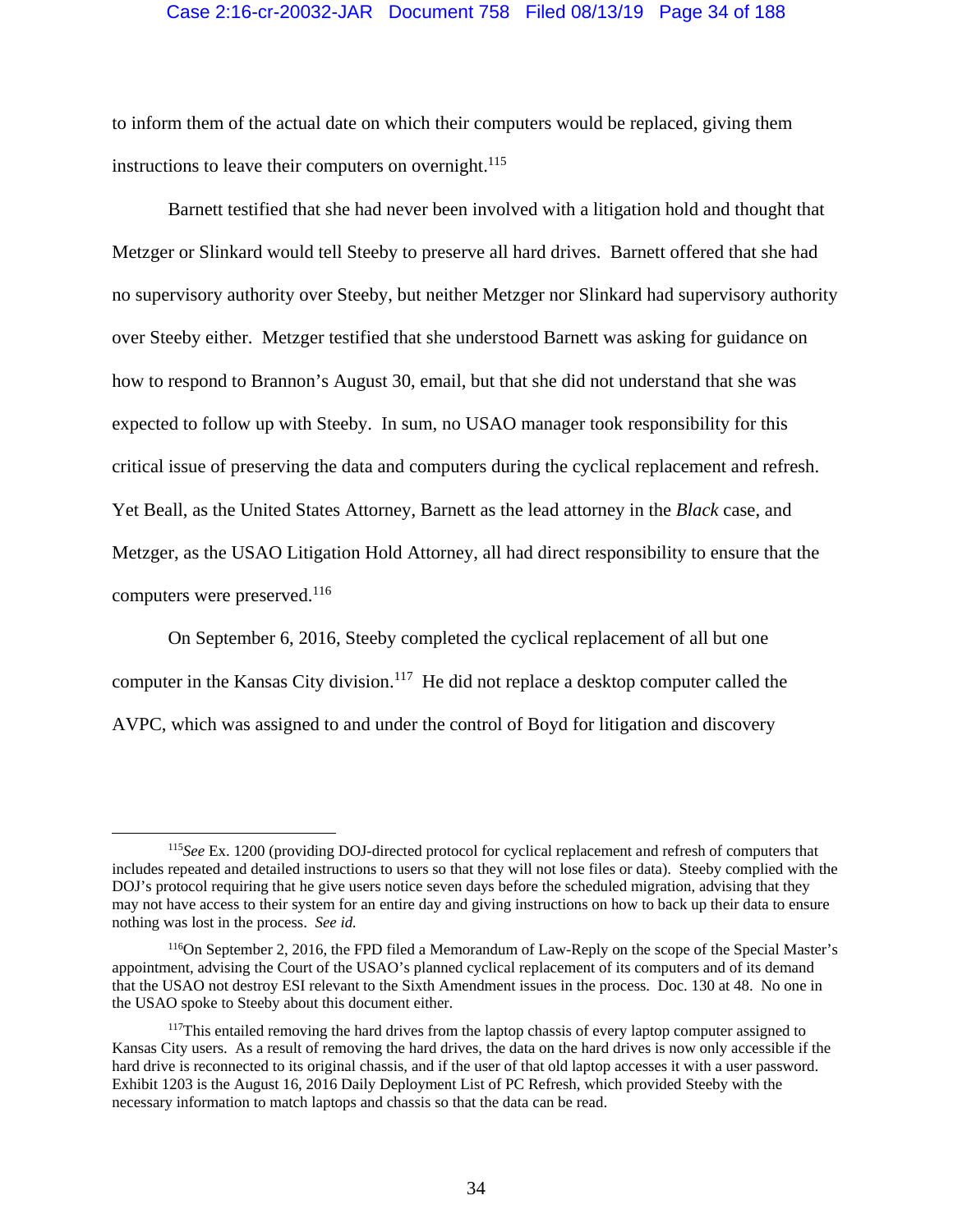### Case 2:16-cr-20032-JAR Document 758 Filed 08/13/19 Page 35 of 188

support.<sup>118</sup> Boyd had previously downloaded the proprietary PELCO player software on the AVPC, software required for USAO personnel to view the CCA video recordings. That software was loaded under Boyd's login and only she could directly access it. Any metadata identifying who, when, and how the PELCO player software was used to view the CCA videos resided on the hard drives of this AVPC computer. Instead of replacing the AVPC, Steeby kept it in service, reformatted its two hard drives, and installed the Windows 10 operating system. Steeby testified that had someone shared Brannon's August 30 email with him, he would not have "refreshed in place" the AVPC computer, because he understood that the installation of the new operating system would overwrite data on the hard drives.<sup>119</sup>

The next day, Boyd returned to her office, and to her chagrin, found that the hard drives from the AVPC had been "wiped" such that she could not access any files, data, ongoing work projects, the PELCO player, or video recordings.120 Boyd testified that while she received instructions before her laptops were replaced, she had not received instructions for desktop computers, so she had not backed up her data. Had Steeby notified Boyd that she would lose data on her AVPC, she could have backed up the data and in that process, preserved the video recordings, the PELCO player, and any associated metadata.

The Court credits the testimony of Tami Loehrs, a forensic computer expert, whose opinion was unrefuted. Loehrs testified that the only reason to have two hard drives on a computer is to use one hard drive for the operating system and one to store data. Steeby testified that each of the AVPC's two hard drives housed the operating system and data, a nonsensical

<sup>&</sup>lt;sup>118</sup>Boyd testified that this special computer was issued by the DOJ to each district and is used exclusively to play video or audio files. Doc. 670 at 985:2–9.

<sup>119</sup>Doc. 672 at 1138:1–1140:11.

<sup>&</sup>lt;sup>120</sup>Doc. 670 at 1035:4–1036:20 ("Well, the hard drive, in order to do a re-image, gets completely wiped and the new image is put on that drive.").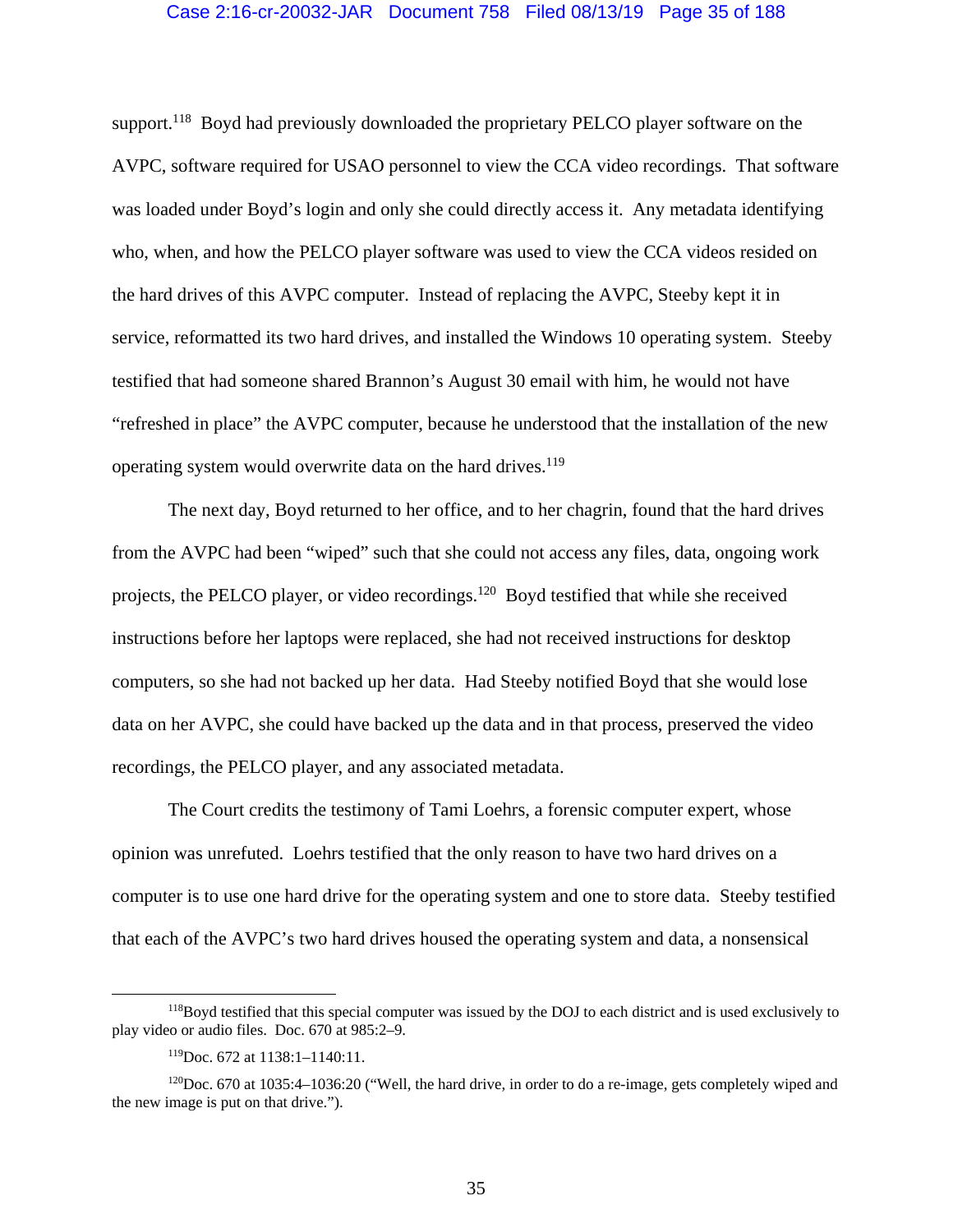## Case 2:16-cr-20032-JAR Document 758 Filed 08/13/19 Page 36 of 188

practice in Loehr's opinion. If the AVPC had one hard drive devoted to data and one to the operating system, the PELCO player and video recordings would have been stored on the data hard drive and the installation of Windows 10 on the operating system hard drive, which would not have compromised the PELCO player and video recordings. Loehrs credibly and persuasively opined that there was no reason for Steeby to install Windows 10 on both drives and risk overwriting data, unless the objective was to destroy the data. Nonetheless, Loehrs could not opine as to how much data, if any, was overwritten on the AVPC between the time it was reformatted and when it was taken out of service on November 7, 2016, about two months later. She did not conduct a forensic examination of the computer and could not opine that the data, including any logging information that may have existed, was completely lost.<sup>121</sup> Loehrs and Steeby both testified that a forensic evaluation of the AVPC's unallocated space would show how much data was overwritten.<sup>122</sup>

Beginning on September 7, 2016, in a host of internal email communications, USAO management repeatedly sought confirmation from Steeby that he had preserved data on the Kansas City division computers.<sup>123</sup> Shortly before the September 7 hearing where the Court ordered the old USAO hard drives preserved, Steeby assured Slinkard that the laptops had been preserved, labeled, and stored, but did not expressly mention the desktops and did not mention that the AVPC hard drive was reformatted.<sup>124</sup> Steeby later testified that he did not mention the AVPC because Slinkard's questions were about the hard drives, although he acknowledged that the AVPC had hard drives, just like the laptops did. At the September 7 hearing, Slinkard

 <sup>121</sup>Doc. 674 at 1859:4–21; *see also* Doc. 672 at 1135:9–24.

<sup>122</sup>Doc. 674 at 1853:4–12, 1859:4–21; *see also* Doc. 672 at 1106:5–8.

<sup>123</sup>Ex. 1199.

 $124$ Ex. 556.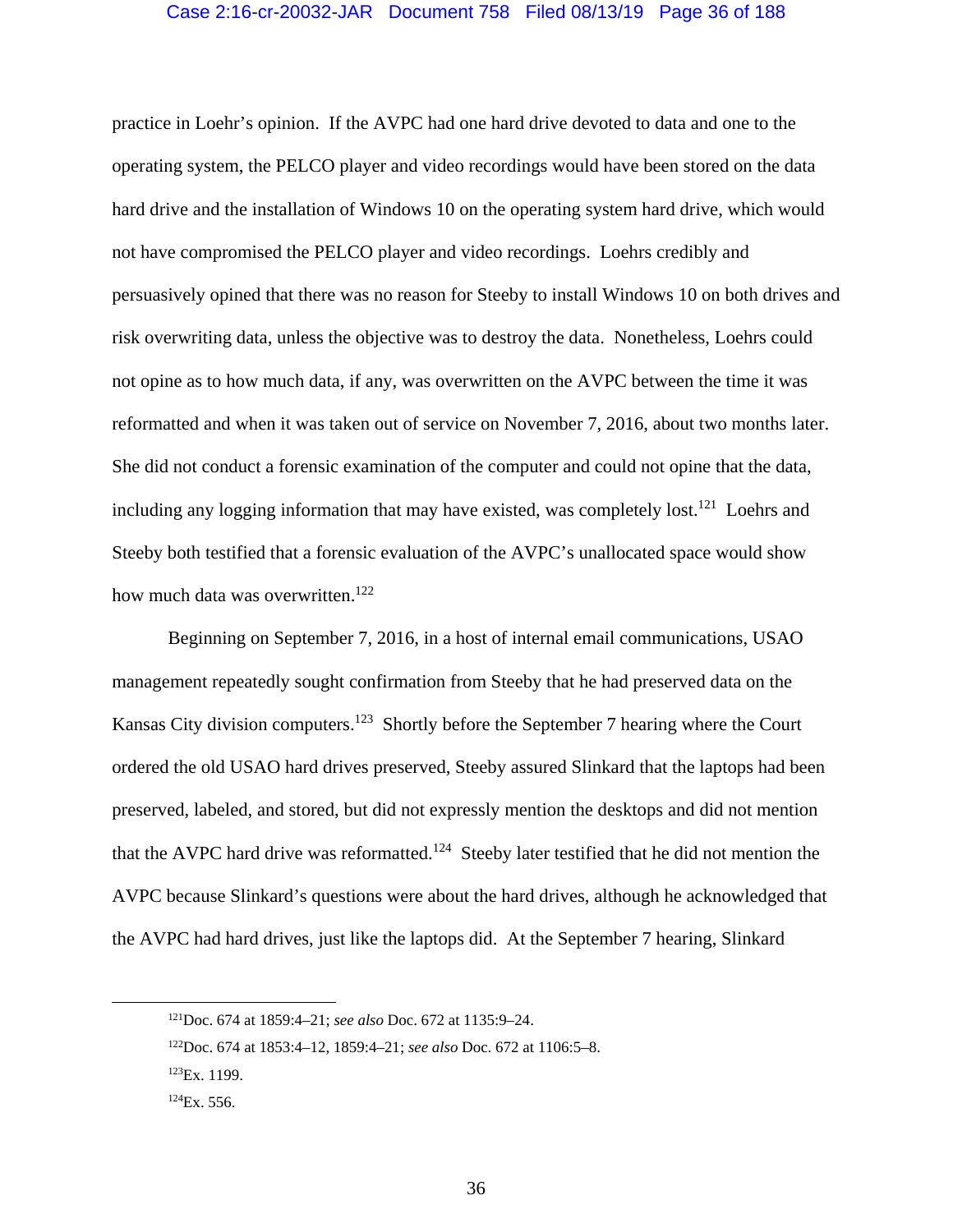## Case 2:16-cr-20032-JAR Document 758 Filed 08/13/19 Page 37 of 188

conveyed Steeby's assurances to the Court. When the Court directed that the laptop hard drives and chassis be stored until further order, Slinkard immediately emailed Steeby during the hearing to advise him of that order. The following day, September 8, 2016, Beall emailed Steeby, reiterating the Court's directives. Beall expressly and pointedly advised Steeby that the Court order regarded all Kansas City office computers. Steeby responded that he had preserved the laptops; but Steeby did not expressly respond to Beall's directive that this applied to *all* computers.125

 On October 27, 2016, Slinkard emailed Steeby about the preservation of computers in the Topeka office, and stated that the preservation order applied to all hard drives for all computers replaced during the refresh.<sup>126</sup> At a hearing the following day, October 28, 2016, Slinkard again advised the Court that all hard drives and chassis had been preserved. Slinkard further advised that the AVPC and its hard drives had not been replaced and were still in service. The Court stated that while it wanted all hard drives impounded and stored by the USAO, it did not want to impound the computer that was still in service. Barnett assured the Court that all computers were preserved and maintained. Neither Barnett nor Slinkard advised the Court that the AVPC hard drives were not preserved and maintained, nor did they advise the Court that the AVPC computer housed the video recordings and PELCO player software.

 Three days after the hearing, on October 31, Slinkard emailed Steeby, copying Beall, Metzger, and Barnett, and asked how best to preserve Boyd's computer that was not replaced.<sup>127</sup> Slinkard asked if they could remove the hard drive and install a new hard drive. Steeby responded, stating that "it didn't cross my mind at the time, but one of the three workstations

 $125$ *Id.* at 7 ¶ 5.

 $126$ *Id.* at 8–9 ¶ 6.

<sup>127</sup>*Id.* at 11–12 ¶ 11.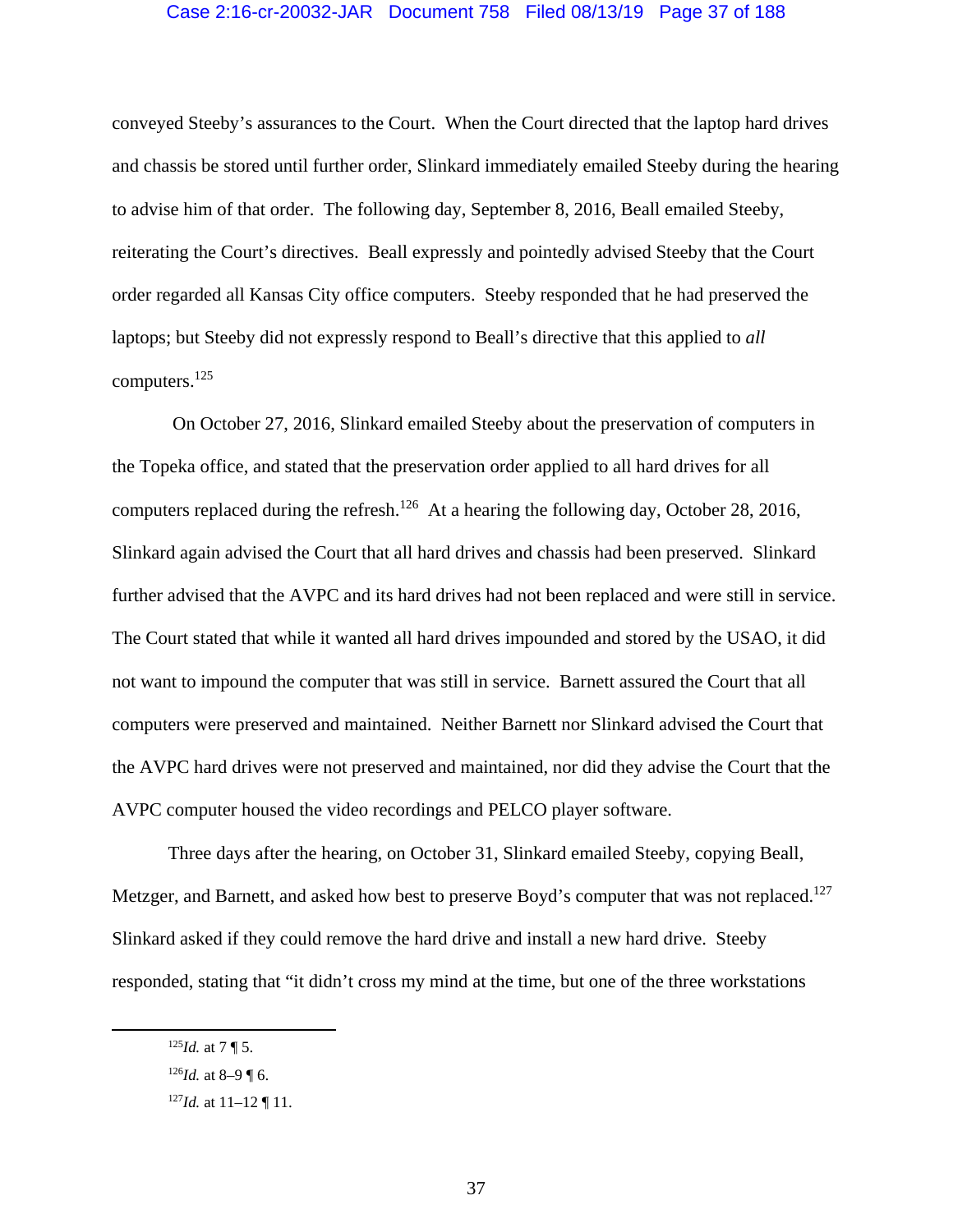## Case 2:16-cr-20032-JAR Document 758 Filed 08/13/19 Page 38 of 188

under Pauletta's control was upgraded in-place, overwriting everything on the local hard drive in the process."128 Someone from the USAO apparently conveyed this to the Special Master because on November 3, the Special Master asked USAO management for an explanation of what had happened to the AVPC, prompting an internal email discussion among the USAO management team about how to respond.<sup>129</sup> Then in a November 5 letter to the Special Master, Slinkard advised that he did not know until Steeby told him on October 31 that the AVPC had been refreshed in place.<sup>130</sup> Finally on November 7, Barnett directed Steeby to "lock down that PC."<sup>131</sup> Steeby powered off the AVPC computer and took it out of service.<sup>132</sup> He placed it in the USAO vault in December 2016.

# **3. Failure to Implement a Litigation Hold in Compliance with Early Preservation Orders**

At the local level, the USAO has an electronic, shared file-retention system called ProofPoint that on a daily basis rolls documents over into an automatic archival system managed and controlled centrally by the Executive Office of the United States Attorneys ("EOUSA"). This ProofPoint system only houses email and documents attached to email; it has no connection to network drives or other repositories. The emails and attached documents are archived in the ProofPoint system under EOUSA's control for three years. During the three-year retention period, users can access their own individual archive email but cannot add, delete, or edit archived materials. After three years, the emails and attachments are purged and forever irretrievable.

- 128*Id.* at 12 ¶ 12.
- 129Ex. 1168.
- $^{130}Ex.556.$
- <sup>131</sup>Ex. 1147.
- <sup>132</sup>*Id*.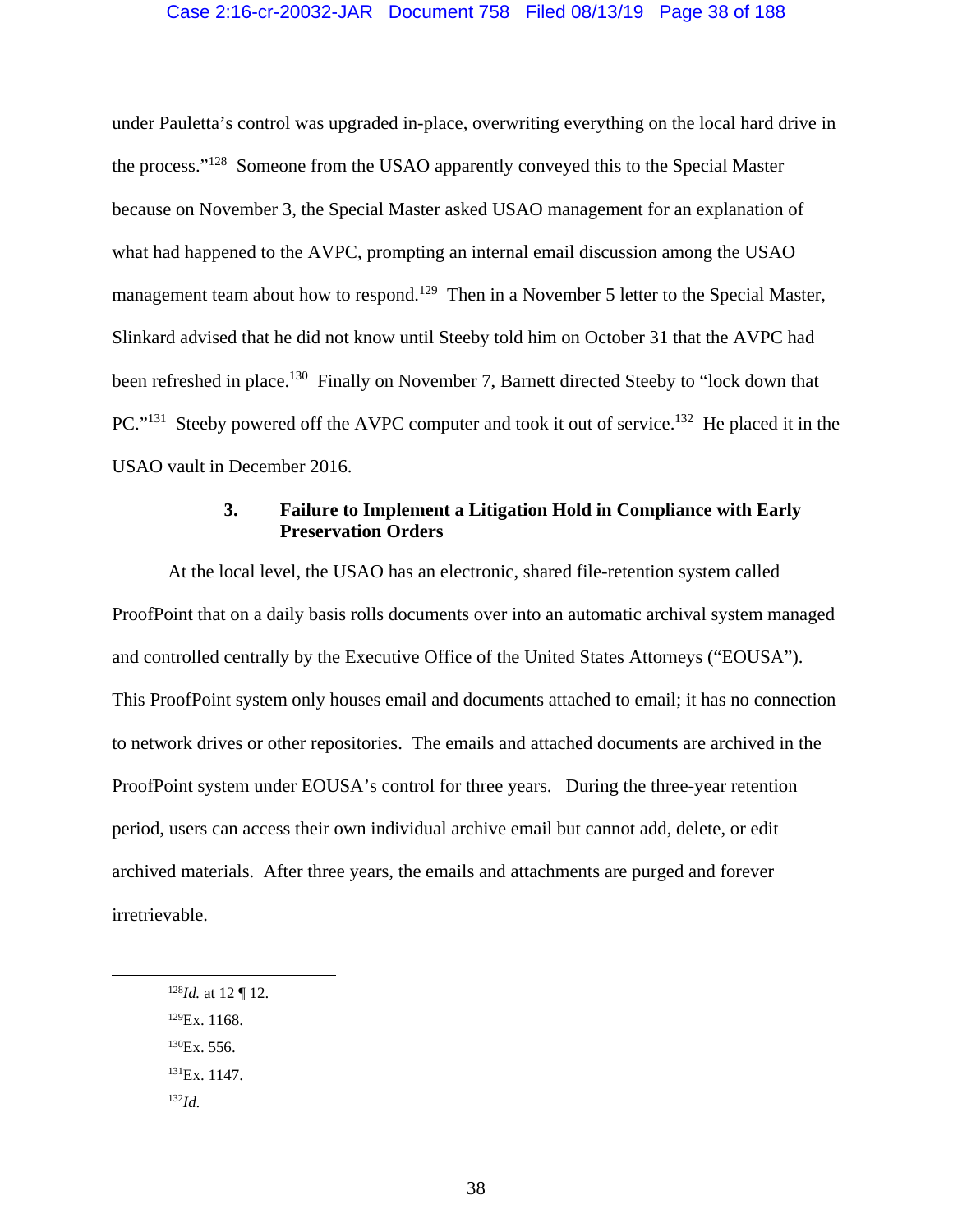# Case 2:16-cr-20032-JAR Document 758 Filed 08/13/19 Page 39 of 188

The ProofPoint email archive system has no connection to nationally-controlled network drives, including shared discovery drives that reportedly house scanned discovery documents and other network drives that reportedly house Word documents. According to Steeby, Boyd, and Tomasic, some of these drives, including discovery drives, are shared and accessible to all USAO attorneys who have permission to add, modify, update, and delete data from those drives. Data on the discovery drives is locally backed up on a daily basis, and there is a six-month restoration period for any data or documents that are modified or deleted. After six months, those modifications or deletions cannot be restored. Steeby testified that although he does not recommend such, users can keep materials on drives that no one else can access, such as local drives.

As discussed above, the USAO knew in August 2016 that the Special Master's investigation into possible Sixth Amendment violations surrounding its procurement of video and audio recordings was imminent. As early as August 11, 2016, Beall suggested in an email to Metzger, Barnett, and Slinkard that they needed to put a litigation hold in place.<sup>133</sup> Even if the USAO was unsure in August about its preservation duties, it certainly knew by October that the Special Master had ordered preservation. Yet, Metzger did not issue a litigation hold for local repositories of paper documents, records, and files, nor for local repositories of ESI in August 2016, or for several months thereafter. Nor did Metzger take steps to initiate a national litigation hold for documents no longer controlled locally.

 <sup>133</sup>Ex. 1207.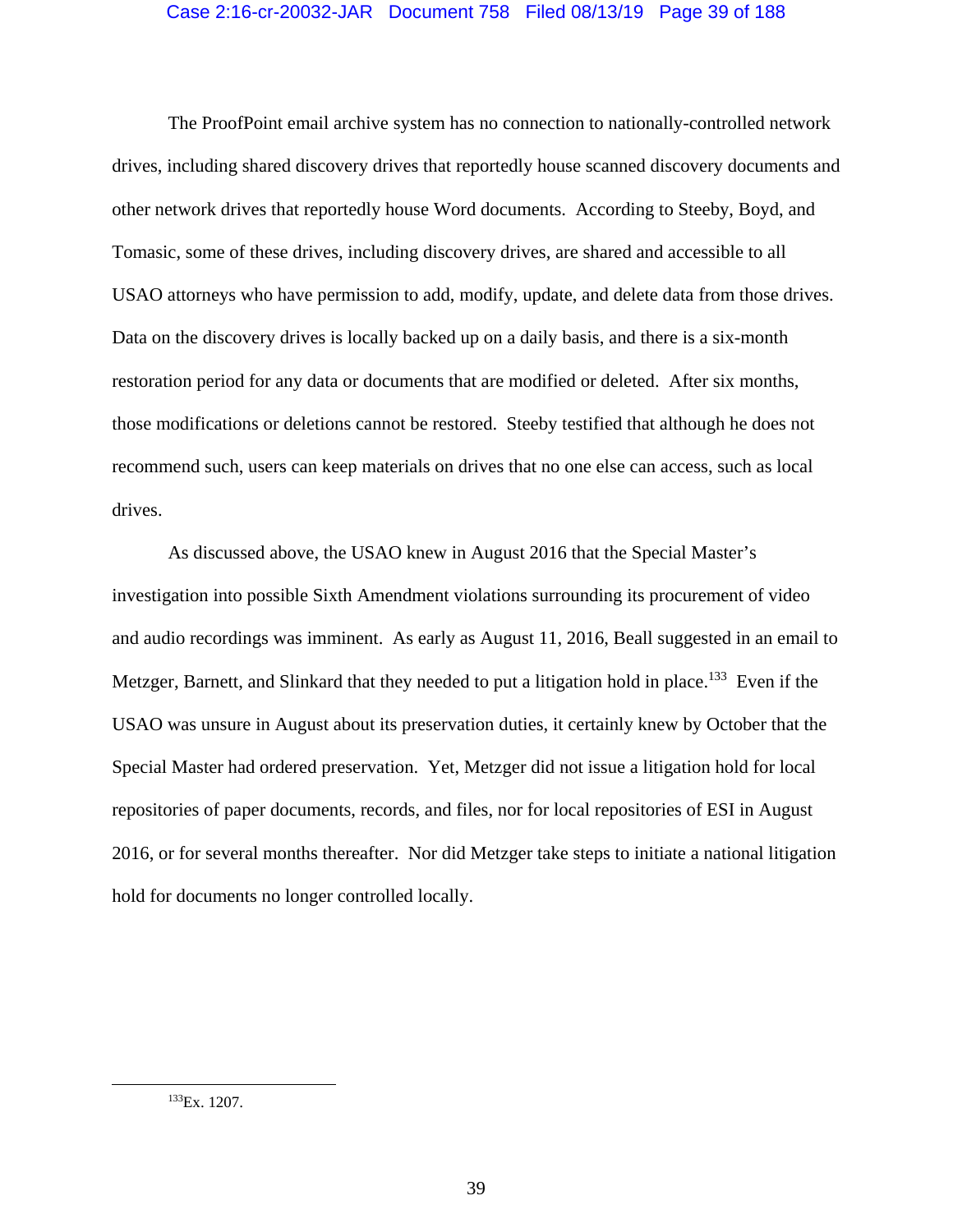# **a. Delayed Litigation Hold Email**

In October 2016, the Special Master believed that "the lit hold had been put on by virtue of my order."134 He was first introduced to Metzger, the USAO Litigation Hold Coordinator, on November 22 by email, to work on the specific terms of the litigation hold email that Metzger was preparing to send to USAO staff. Metzger did not inform him that there existed a formal process through the DOJ for instituting a litigation hold, which included a standard litigation hold form. The Special Master had previously sent Barnett a Preservation List consisting of nineteen categories of information that should be covered by the USAO's litigation hold, and he worked with Metzger to utilize that list in crafting the litigation hold email.<sup>135</sup>

On December 19, 2016, Metzger finally sent the litigation hold directive by email to all USAO staff.<sup>136</sup> Metzger's email directed USAO staff to preserve documents from January 1, 2011 through the present and continuing, including  $ESI<sup>137</sup>$  It further directed them to

> immediately retain, preserve and prevent any destruction, deletion or purging of any and all written and electronic materials (including files, work product, pleadings, memoranda, subpoenas, administrative requests, handwritten notes, calendar items, e-mails, phone records, tasks and any other electronic records), wherever located or recorded (please note that this includes ceasing purging of closed files that contain any such materials), and regardless of when created, that may contain information about any of the items set forth at the end of this e-mail. $138$

Metzger included the Special Master's Preservation List at the end of the email. She further directed the recipients to forward the email to any agent with whom they had worked within the

135Ex. 1267.

136Ex. 1214.

<sup>137</sup>*Id.*

<sup>138</sup>*Id*

 <sup>134</sup>Doc. 694 at 2748:3–14.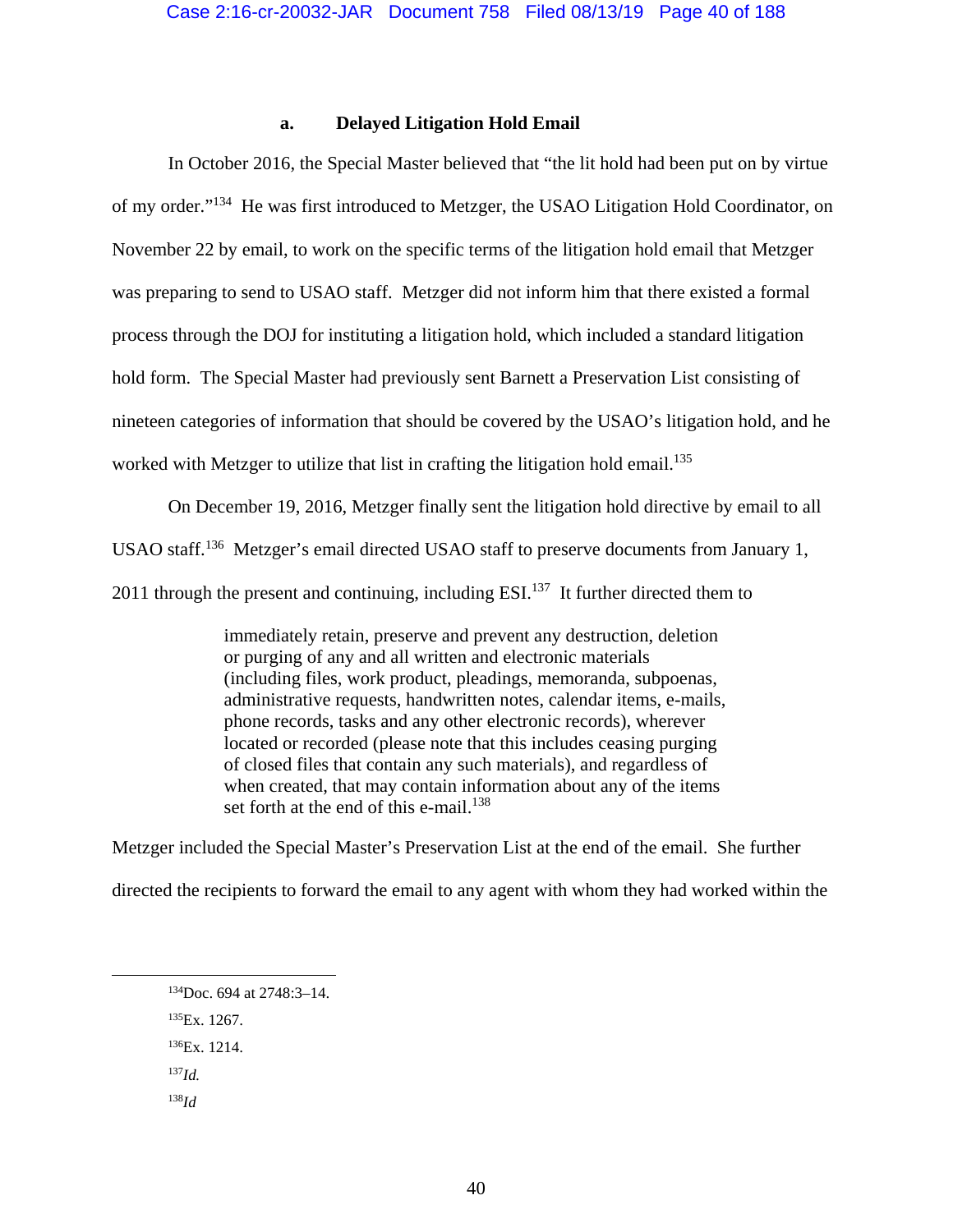## Case 2:16-cr-20032-JAR Document 758 Filed 08/13/19 Page 41 of 188

last five years and who may have responsive information and direct them to also preserve such materials. The email cautioned that "attorney-client communication" means "any communication between an attorney and client, whether or not it is believed to be or may be privileged."139 Metzger's email also instructed that

> this preservation hold is not limited to the *Black* case and covers any and all such information that is in the possession of this office. Further this litigation hold is **mandatory**, not discretionary, and applies to each and every employee of the United States Attorney's Office for the District of Kansas.<sup>140</sup>

Metzger instructed USAO staff to acknowledge receipt and review of her email and to advise her if they possessed responsive information. She provided no deadline for sending her a receipt or response.

Contrary to the Special Master's belief, the evidence presented at the hearing makes clear that before Metzger sent this December 19, 2016 email, USAO staff did not receive any directive from management to preserve ESI or paper records. Metzger's stated reason for the delay was that she was "negotiating" with the Special Master the terms of the litigation hold. But this explanation is not credible given that the Preservation List and the language in the email were largely the work of the Special Master. Metzger's main contribution was to add language to the email that advised USAO staff that the directive was for preservation but not production at the time; she sent the Special Master that language on November 22. On December 6, Barnett sent an email to Rask, Metzger, and AUSA Annette Gurney, suggesting a meeting "with the criminal AUSAs this Thursday, at 1 p.m. to talk about the preservation email."141 Barnett acknowledged in that email that the Special Master wanted the preservation email sent out "yesterday," but

 <sup>139</sup>*Id*.

<sup>&</sup>lt;sup>140</sup>*Id.* (emphasis in original).

<sup>141</sup>Ex. 1213.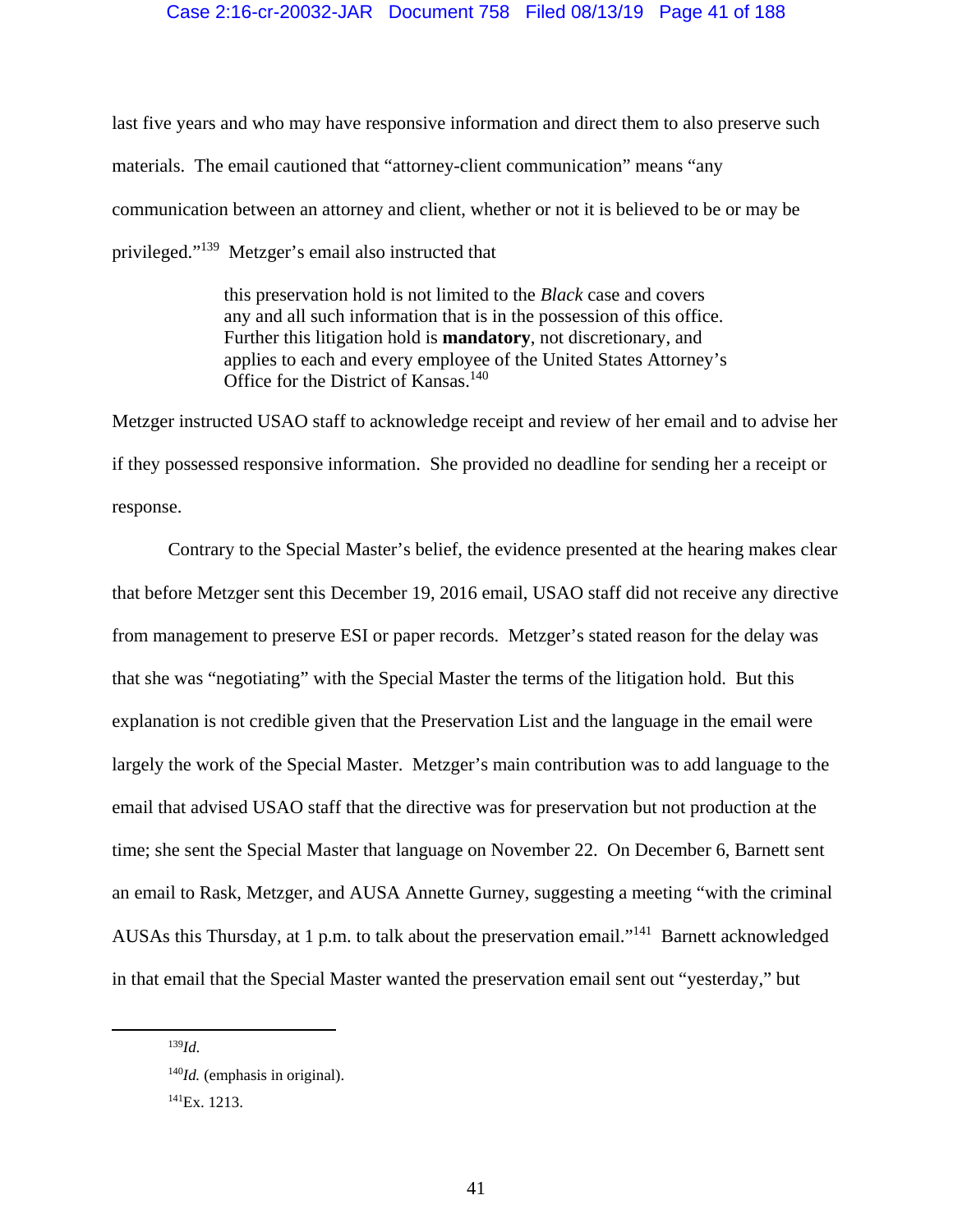## Case 2:16-cr-20032-JAR Document 758 Filed 08/13/19 Page 42 of 188

hoped it could wait until they met. This evidence suggests that the lengthy delay was not attributable to a good-faith negotiation with the Special Master over the terms of the email.

Moreover, Metzger made little effort to enforce the December 19, 2016 email after it was finally sent out. Beginning on January 31, 2017, DOJ policy established a 30-day deletion policy for documents in the USAO "M" drive, which housed scanned documents. Metzger notified all staff on January 30, 2017 of the new policy taking effect the next day and advised them that any documents in the M drive that fell within the scope of the litigation hold should be moved, printed, or otherwise retained.<sup>142</sup>

 By late February 2017, many USAO staff had still not even responded to her email to advise whether they had responsive materials, causing further delay. In fact, Metzger waited until February 20, 2017, to send a follow-up email, asking the 63 staff members who had not responded to the December 2016 email to respond by February 21, 2017.<sup>143</sup> She sent another follow up email on February 27 to those who still had not responded, directing responses by the following day. $144$ 

# **b. Delayed Formal Litigation Hold and Failure to Inform the Special Master of Formal Litigation Hold Efforts**

 Metzger's testimony at the October 2018 hearing was entirely focused on the December 19, 2016 litigation hold email. Her testimony strongly suggested that this was the only attempt to implement a litigation hold pursuant to the Court's and Special Master's preservation orders. In fact, when asked whether there "[w]ere there other preservation directives that you have not

 <sup>142</sup>Ex. 1278.

<sup>&</sup>lt;sup>143</sup>Ex. 1164. Among the nonrespondants were Beall, Boyd, Catania, Hunt, Krug, Morehead, Patton, Slinkard, Wamble, and Zabel.

<sup>144</sup>Ex. 1215.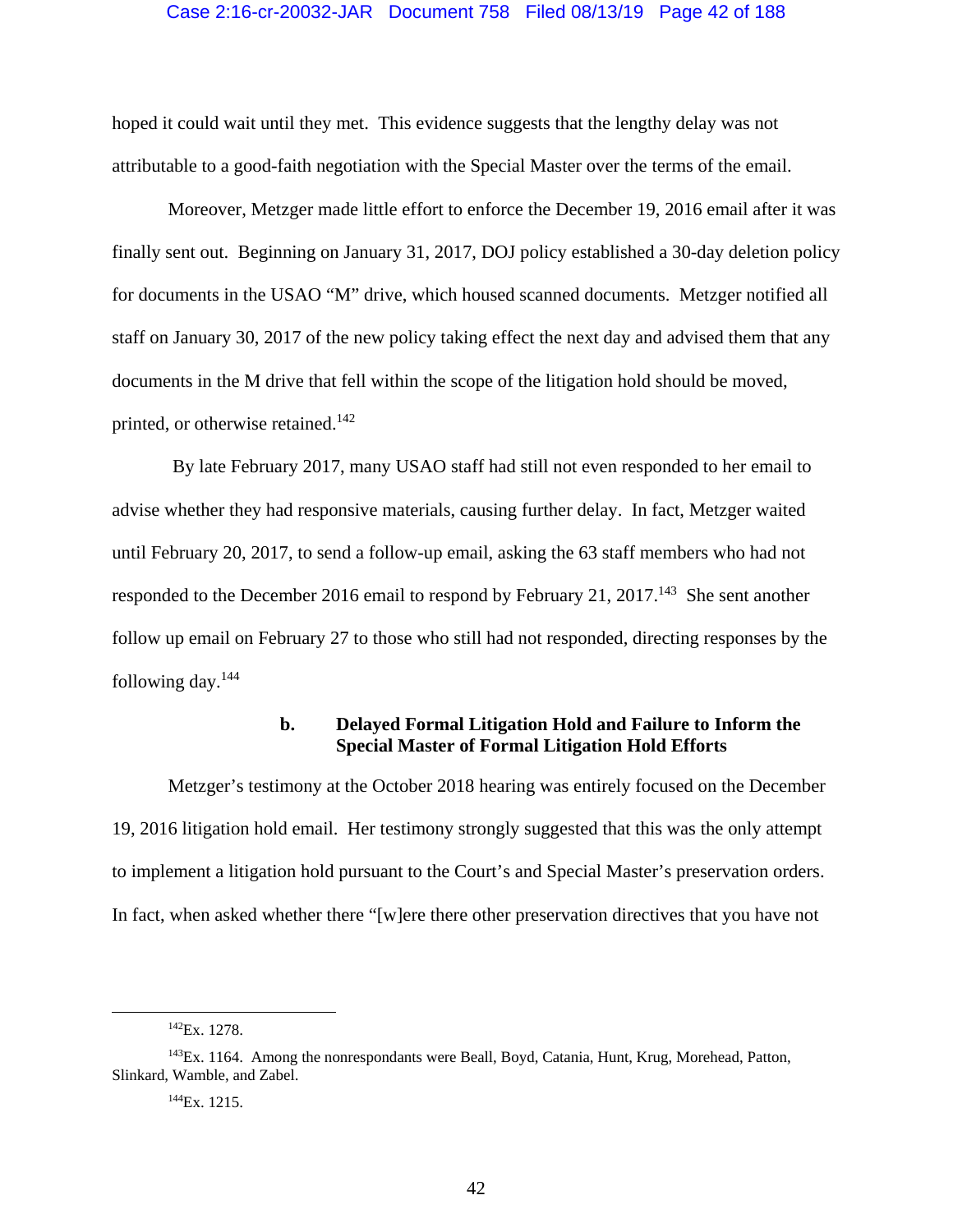## Case 2:16-cr-20032-JAR Document 758 Filed 08/13/19 Page 43 of 188

yet described," Metzger responded, "I don't believe so, that I recall."145 As far as the Special Master knew, the December 19, 2016 email was the only litigation hold effort by the USAO.<sup>146</sup>

 Evidence presented at the November 2018 hearing shows that on May 19, 2017, two days after the Court's Phase III Order, Metzger notified USAO staff that they should complete Attachment 1 of the standard DOJ litigation hold form, entitled "User Litigation Hold Notice and Certification Form," which is routinely used to implement a litigation hold on both local and national repositories.<sup>147</sup> The form required each user to check boxes for the locations where responsive information "may exist," including categories for both electronic and hard copy documents. In answering an email question from Barnett about this form on May 22, 2017, Metzger explained: "[o]f course, we are retaining and preserving already; this is just extra precautionary back-up on the national server."148 Metzger directed USAO staff to each complete and return the Attachment 1 form to her by May 31, 2017. Their signatures certified that they had followed the preservation directives explained on the form, and that they had identified all potential repositories with responsive materials. The next step was for Metzger, as the Litigation Hold Coordinator, and Steeby, as the Systems Manager, to sign and certify Attachment 4 for each user, entitled "USAO Lit Hold Coordinator/Systems Manager Certification."149 There is no

 $148E<sub>X</sub>$ . 1223. The USAO should have produced all of its litigation hold forms because they were responsive to the Special Master's August 17, 2018 SDT. *See* Doc. 582-1, Request Nos. 1, 2, 3, 4.

 <sup>145</sup>Doc. 672 at 1331:12–19.

<sup>146</sup>*See* Doc. 694 at 2669:8–2672:12 ("Q. And you didn't even tell him that you issued the May 17th lit hold? A. [Metzger] I don't believe so. I don't think it came up that I recall, no."), 2748:11–16 (Q. Did Ms. Metzger ever tell you that there was, in fact, a form lit hold notice that she was required to send out by the U.S. Attorney's procedures manual and had not sent it out by December the 19th? A. [Cohen] I didn't know anything about that form until today.").

 $147Ex. 1196.$ 

<sup>149</sup>*See, e.g.*, Ex. 1228. The Court lacks fully completed Attachments 1 and 4 for any user. None of the Attachment 4 forms in evidence were signed by Metzger, including her own user form. Ex. 1290. And most of those Attachment 4 forms lack a corresponding Attachment 1.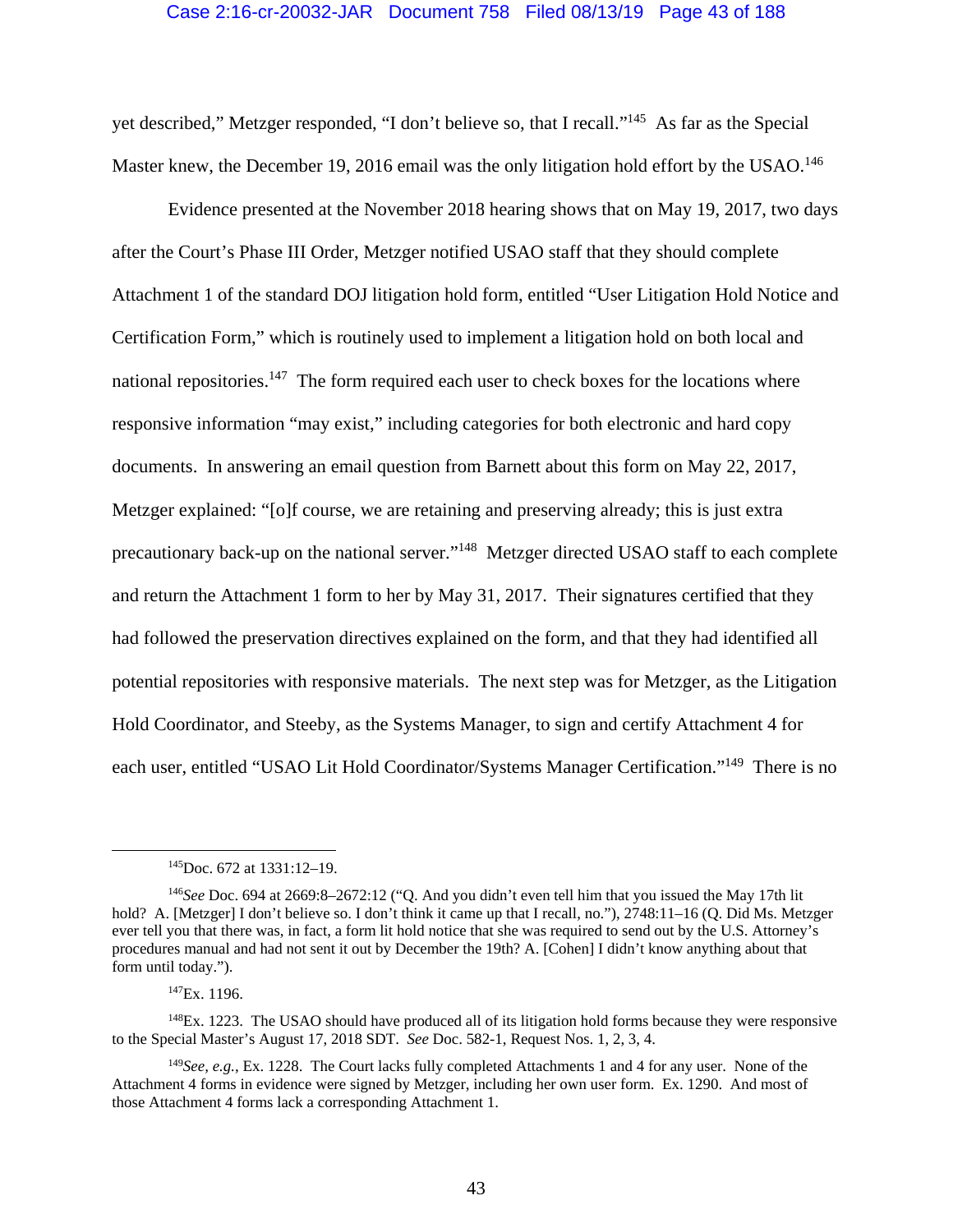#### Case 2:16-cr-20032-JAR Document 758 Filed 08/13/19 Page 44 of 188

evidence that this step was fully accomplished. Although Steeby signed many of the forms, with a signature date as late as August 2, 2017, none of the Attachment 4 forms in evidence were signed by Metzger in her capacity as the Litigation Hold Coordinator.

According to Steeby's November testimony, his receipt of the litigation hold forms allowed him to submit a ticket to the Network Operations Center to stop the ordinary three-year roll-off of email messages for that user. Presumably, Steeby's ticket also would have stopped ordinary document destruction of any non-email category of documents that a user checked on the form.150 Not until the ticket was submitted and processed would the normal deletion process stop—emails from 2014 were being deleted each day until the ticket was processed.<sup>151</sup>

There was ample testimony about the scope of materials AUSAs routinely maintained for their cases that likely should have been preserved. At the October 28, 2016 hearing, Barnett testified that prosecutors maintained paper files and that the USAO had internal policies on what must be retained when a case or investigation is closed.<sup>152</sup> AUSA Wamble testified about the types of case-related documents he kept routinely, including the majority of the case file, except he might discard "scratch notes."<sup>153</sup> AUSA Oakley testified that he preserved ESI and notes in both electronic and paper format that were responsive to the issues in *Black*. AUSA Morehead acknowledged in a March 9, 2017 email to Barnett and Rask that she had dozens of files in the past five years that were closed and in archives, and that she "expect[ed] the way we purge out files that any forms that once existed are no longer there, but are we expected to search them,

<sup>&</sup>lt;sup>150</sup>Steeby testified that data on the network drive is not subject to a three-year retention policy. If a user does not take specific action to delete or modify, it is never lost because that data is backed up to an offsite location. Doc. 694 at 2536:16-2537:3.

<sup>151</sup>*Id.* at 2534:7–2535:1.

<sup>152</sup>Tr. Oct. 28, 2016 Hr'g, Doc. 172 at 96:2–97:4

<sup>153</sup>Doc. 670 at 898:1.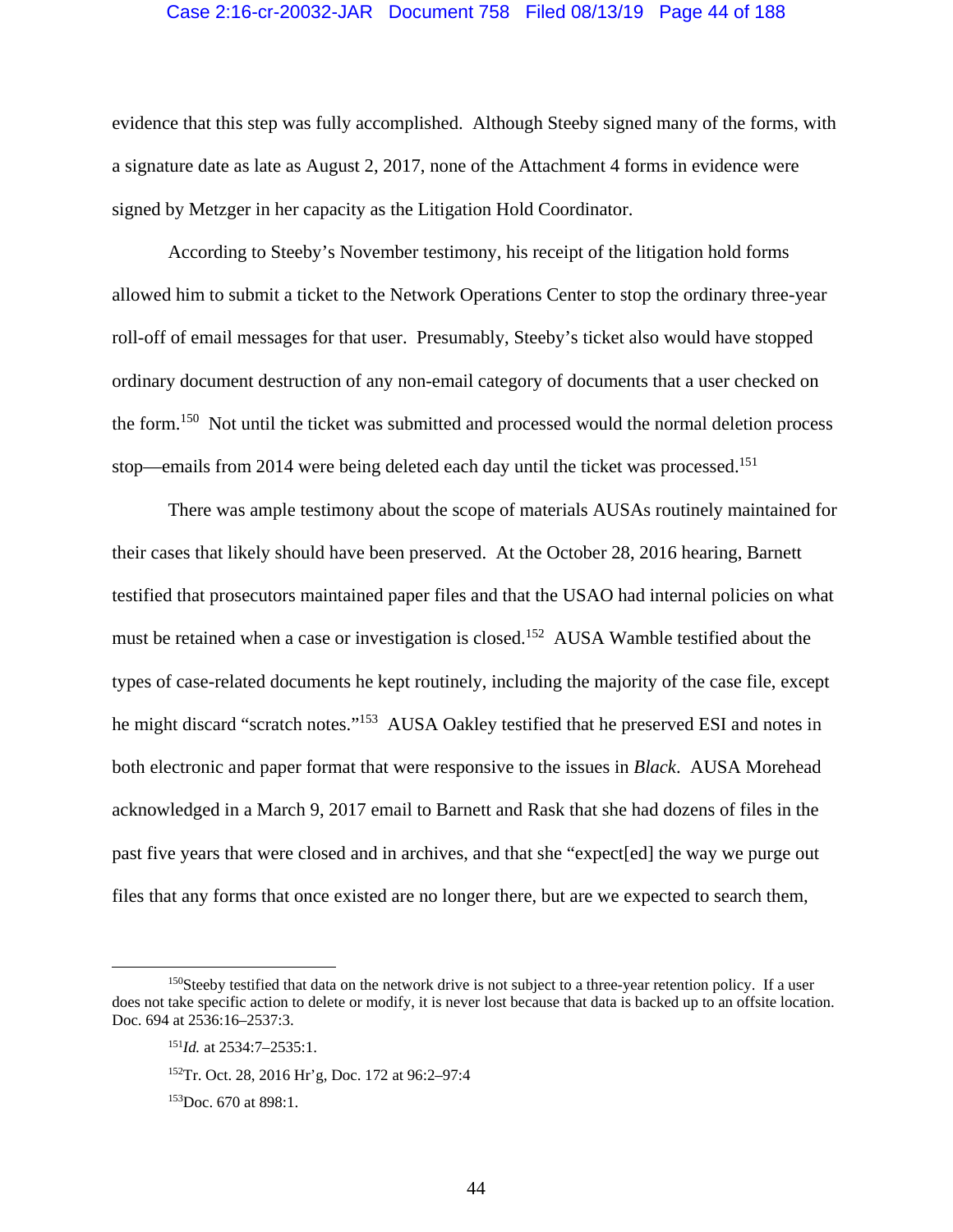# Case 2:16-cr-20032-JAR Document 758 Filed 08/13/19 Page 45 of 188

too?"154 And Tomasic testified that she "knew people were recording [internal USAO] phone calls [and] I knew people were printing out e-mails every night and taking them home in binders because they did not trust the people they worked with."155

Despite this evidence, of the few Attachment 1 forms produced by the Government, only AUSAs Krug, Metzger, Flannigan, and Treadway indicated that repositories other than Microsoft Outlook "Email Messages" likely held responsive information.156 Only Krug and Metzger identified hard copy/paper documents as a repository of responsive information. There is no evidence that Metzger certified any such forms as part of this process, a prerequisite to Steeby's ability to obtain a ticket and implement the hold.

At the November 16, 2018 hearing, Steeby testified that Metzger's December 19, 2016 email did nothing to prevent archived documents from being permanently deleted, or to halt the DOJ's automatic rolling purge of the contents of its email and other repositories. Metzger knew in December 2016 that her email did nothing to preserve centrally-held ESI. As she stated in a November 16, 2016 email transmitting a draft of the litigation hold email to Barnett, Beall, Slinkard, Rask, and the IT staff:

> Please note that this hold does not reference the national network or back-up system because that will be beyond the capability of local staff. As soon as we have identified staff who may have responsive information, David Steeby and I will work to implement a litigation hold through the national litigation hold coordinator to ensure proper electronic retention."157

 <sup>154</sup>Ex. 1282.

 $155$ Doc. 669 at 550:17–22.

<sup>156</sup>*Compare* Ex. 1196 (Krug) *and* Ex. 1287 (Metzger) *with* Ex. 1228 (Catania, Wamble, Treadway).  $157Ex. 664.$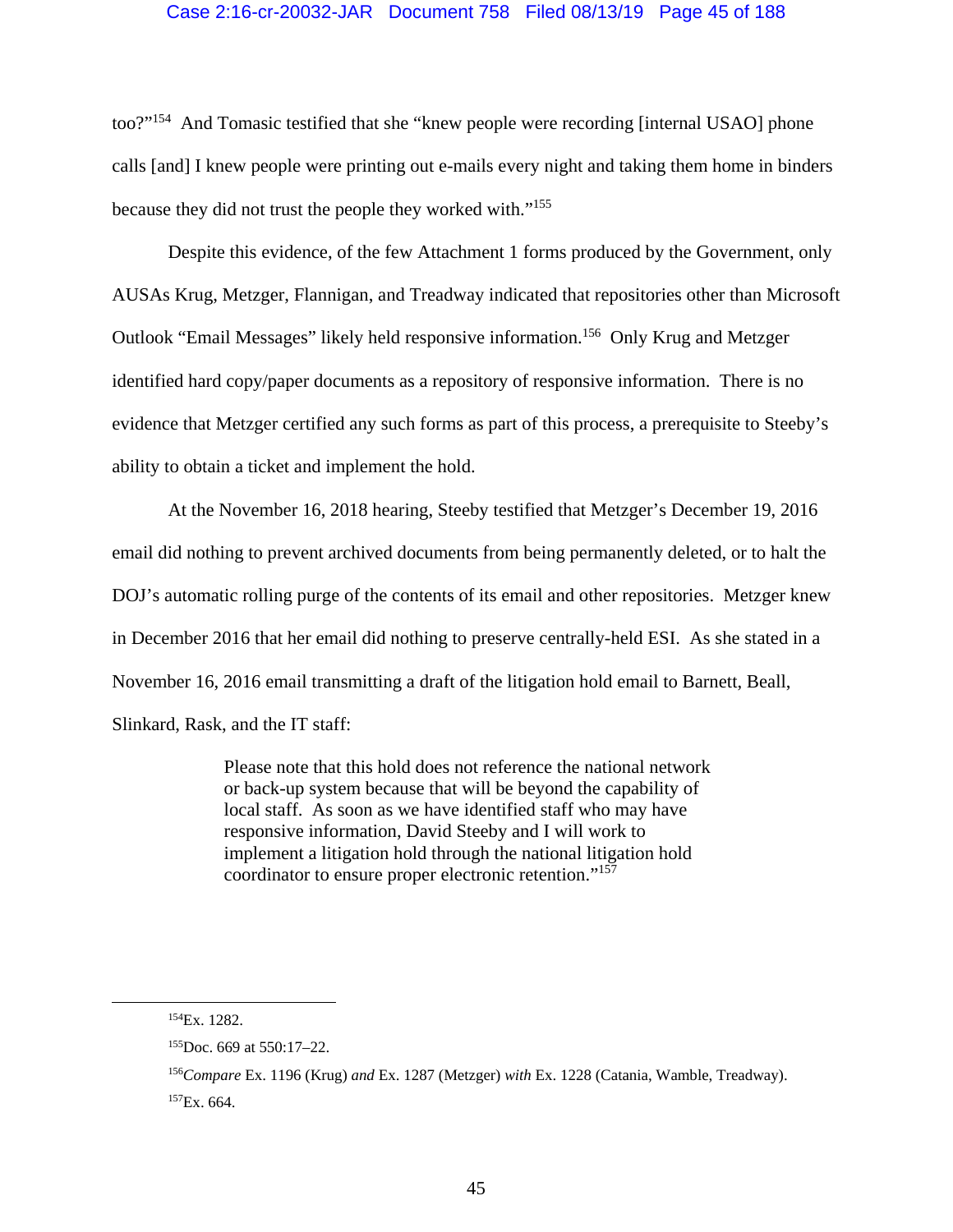## Case 2:16-cr-20032-JAR Document 758 Filed 08/13/19 Page 46 of 188

But that did not happen until sometime after May 2017, if at all. And when Metzger finally initiated that process in May, she advised Rask and Administrative Officer Randy Miller that it was just an "extra backup step of locking down the national servers."<sup>158</sup>

Thus, the Court finds that the December 19, 2016 email was a superficial litigation hold because it did nothing to formally accomplish a freeze pursuant to the USAO's local or national document retention policies.<sup>159</sup> Metzger was fully aware that documents may be lost without the formal litigation hold. The day after Metzger sent the December 19, 2016 email, AUSA Jackie Rapstine, the Civil Coordinator in the Topeka division, emailed Metzger to caution that emails are officially retained for only three years, and that Rapstine was "not sure everyone understands that leaving old things in the archive does not necessarily result in retention after a certain point."160 Metzger responded that she was aware of the retention issue, and that she was "going to prepare lit hold forms for all criminal folks who respond they might have something and ask Bonnie Curtin to issue a formal electronic hold. I know we are losing some stuff in the interim, but it would be very dated and there is a formal process."<sup>161</sup>

Steeby could not recall exactly when, but he believes he sent a batch of 20 to 30 tickets to the Network Operations Center sometime between May 30, 2017 and July 26, 2017.<sup>162</sup> Steeby also acknowledged that by July 2017, he had still not sent in tickets for all users. There is very little to corroborate Steeby's vague recall that he sent a batch of tickets to the National

 <sup>158</sup>Ex. 1285.

<sup>&</sup>lt;sup>159</sup>Metzger was well versed in the standard practice for litigation holds, having served as Litigation Hold Coordinator for many years, and having just applied DOJ's standard process that same year in *Meraz v. United States*, D. Kan. No. 16-2441-CM-GLR. *See* Ex. 1219 (explaining that Metzger previously sent incorrect litigation hold form for the *Meraz* case). The *Meraz* case included a claim of malicious prosecution by a USAO prosecutor brought by a former District of Kansas defendant whose case was dismissed.

<sup>160</sup>Ex. 1214.

<sup>161</sup>*Id.*

<sup>162</sup>Doc. 694 at 2534:7–2535:24.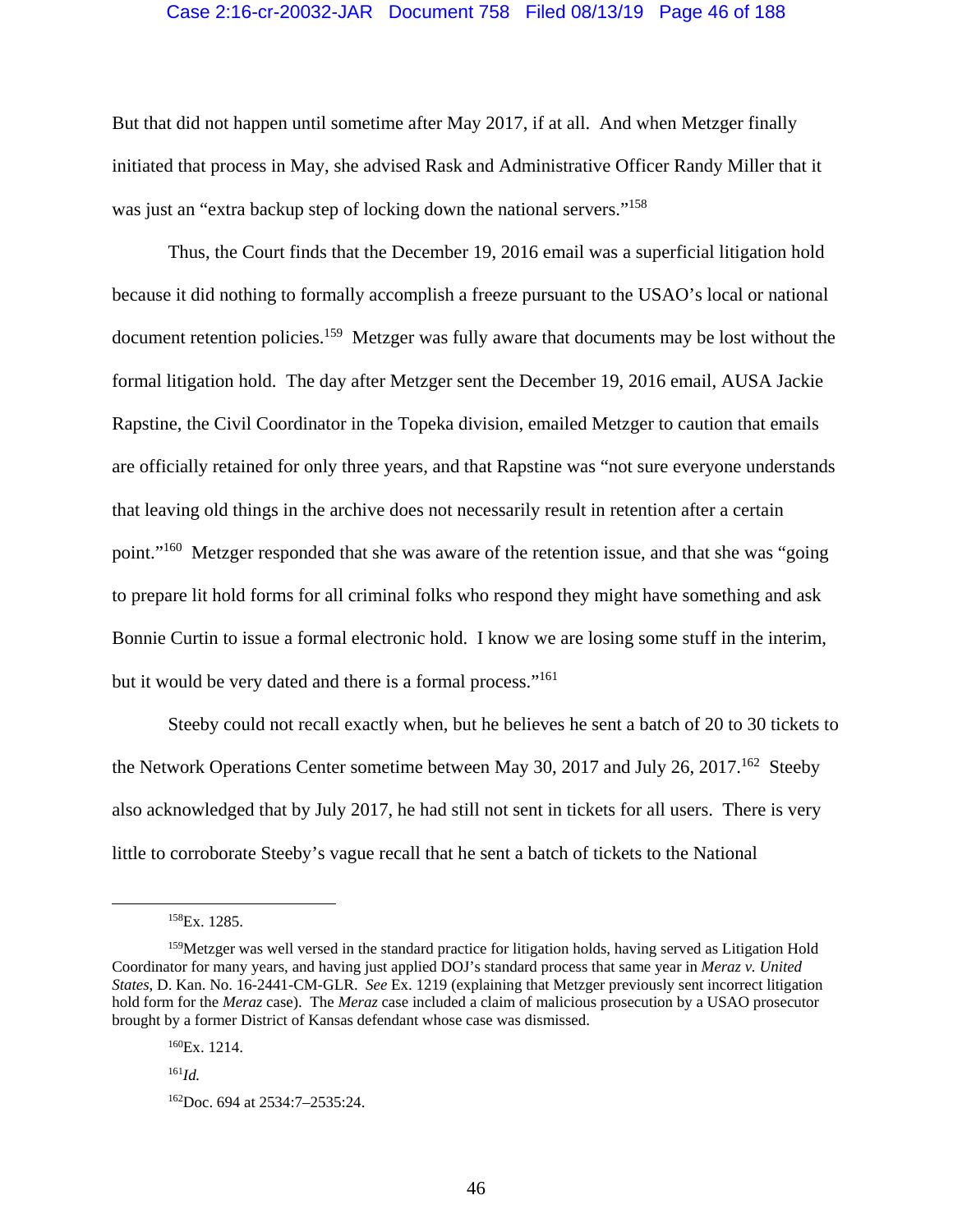## Case 2:16-cr-20032-JAR Document 758 Filed 08/13/19 Page 47 of 188

Operations Center in 2017, and there is no evidence about which users were included in that batch. On May 22 and June 5, 2017, James Moore, a network analyst at the Network Operations Center, emailed Steeby a list of USAO users, advising that he had "completed the Litigation Hold Procedures" for those users.<sup>163</sup> But there is no evidence that this email was sufficient to implement a national litigation hold on those users' emails or other documents. In fact, other evidence suggests the opposite—on June 5 and 13, Randy Miller sent emails to USAO management indicating that he had not received Attachment 1 forms for several users, including many of the same names on the list Moore sent Steeby on May 22.<sup>164</sup>

There is evidence that the USAO reached out to Bonnie Curtin at the National Preservation Office, an arm of EOUSA, because on June 13, 2017, Curtin sent Metzger, Steeby, and Miller a Litigation Hold number, and detailed instructions. Notably, Curtin offered to assist the USAO should they seek to recover old paper records from the Federal Records Center and further advised that the USAO could segregate pertinent materials on the EOUSA's litigation hold server for safekeeping.<sup>165</sup> But there is no evidence that Metzger or anyone else from the Government ever followed through on those avenues to preserve and/or obtain records for production.

# **c. Impact of USAO Litigation Hold Delays**

 The current record makes it very difficult for the Court to surmise exactly what has and has not been preserved by the USAO—its shifting explanations and failure to transparently and truthfully inform the Special Master and the Court of its preservation efforts created gaps and

 <sup>163</sup>Ex. 1226.

<sup>164</sup>Ex. 1227.

<sup>165</sup>*See* Ex. 1225.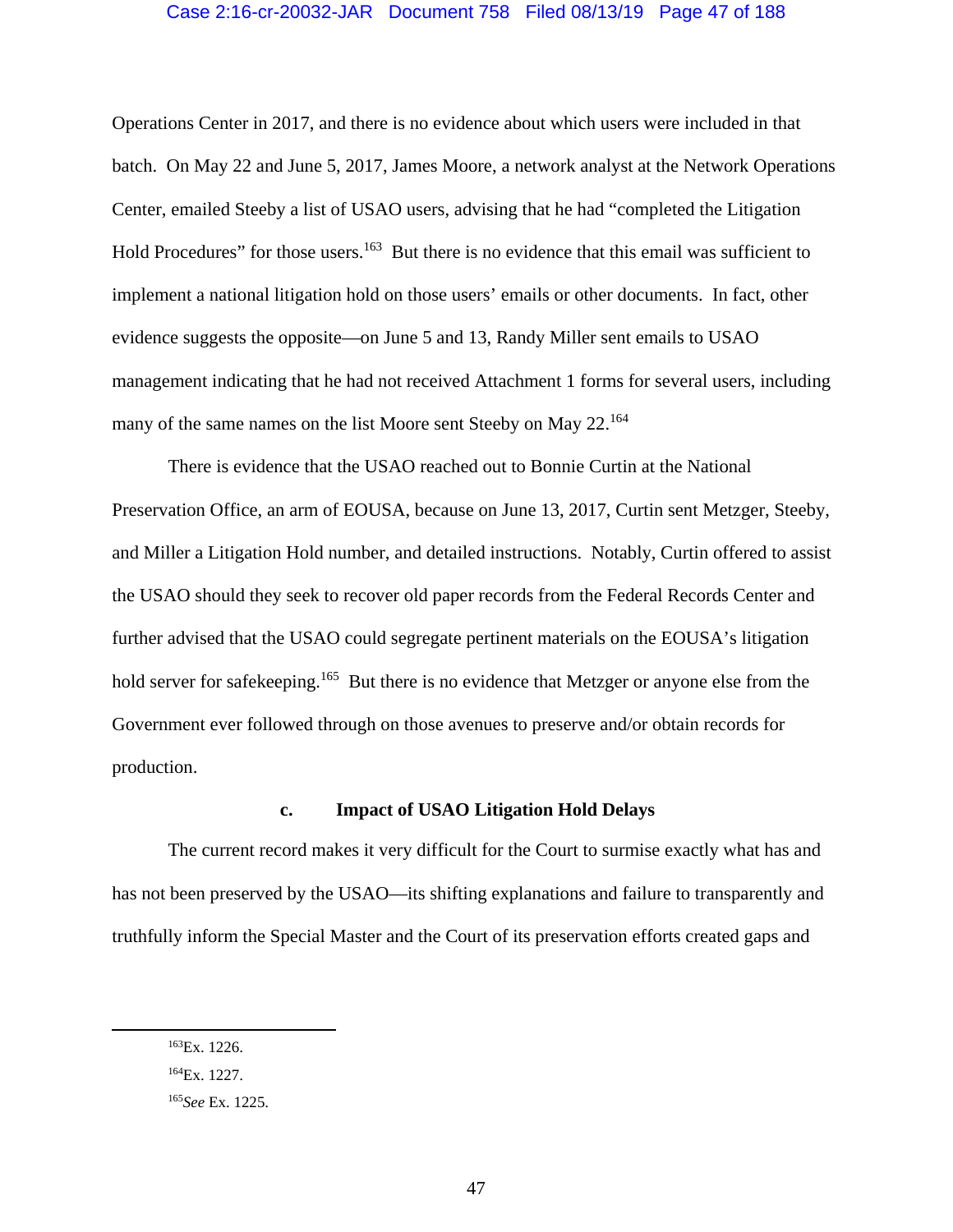## Case 2:16-cr-20032-JAR Document 758 Filed 08/13/19 Page 48 of 188

inconsistencies in the evidentiary record.<sup>166</sup> For example, the Court cannot find from the record that all USAO users understood the scope of their preservation duties in the *Black* case, and thus preserved evidence material to the litigation beginning in 2016. USAO management unilaterally interpreted the Court's early preservation orders as pertaining only to recordings involved in the *Black* case, despite representing to the Court on the record that it understood its preservation duties extended beyond *Black*, and despite telling USAO staff in the December 19, 2016 preservation email that their duties extended beyond the *Black* case. And the USAO waited seven months after the Appointment Order to begin the formal litigation hold process, with full knowledge that documents would be lost in the interim under the USAO's normal retention policies.

At best, the USAO willfully delayed its formal preservation duties for months, allowing evidence to be deleted or removed in the interim. Such evidence may have been relevant to the items on the Special Master's Preservation List, or to the many cases that have since been filed under 28 U.S.C. § 2255. Giving full credit to Steeby's testimony that he sent tickets to the Network Operations Center in the summer of 2017 for 20 to 30 users, there is no record of which users. And even this hold was inadequate because most users, despite testifying that they routinely kept handwritten notes and other electronic documents in their case files, only indicated in their DOJ form that they possessed relevant evidence in the form of emails and in a few instances network documents. Giving the USAO credit that it provided EOUSA with the information it needed to put a litigation hold on these users' electronic repositories, emails for these users that predated May of 2014 are forever lost because no centralized hold was put in

<sup>&</sup>lt;sup>166</sup>Undoubtedly, the failure to timely produce documents about the formal litigation hold made it impossible for the Special Master or FPD to develop an adequate record about the USAO's compliance with it in the fall of 2018.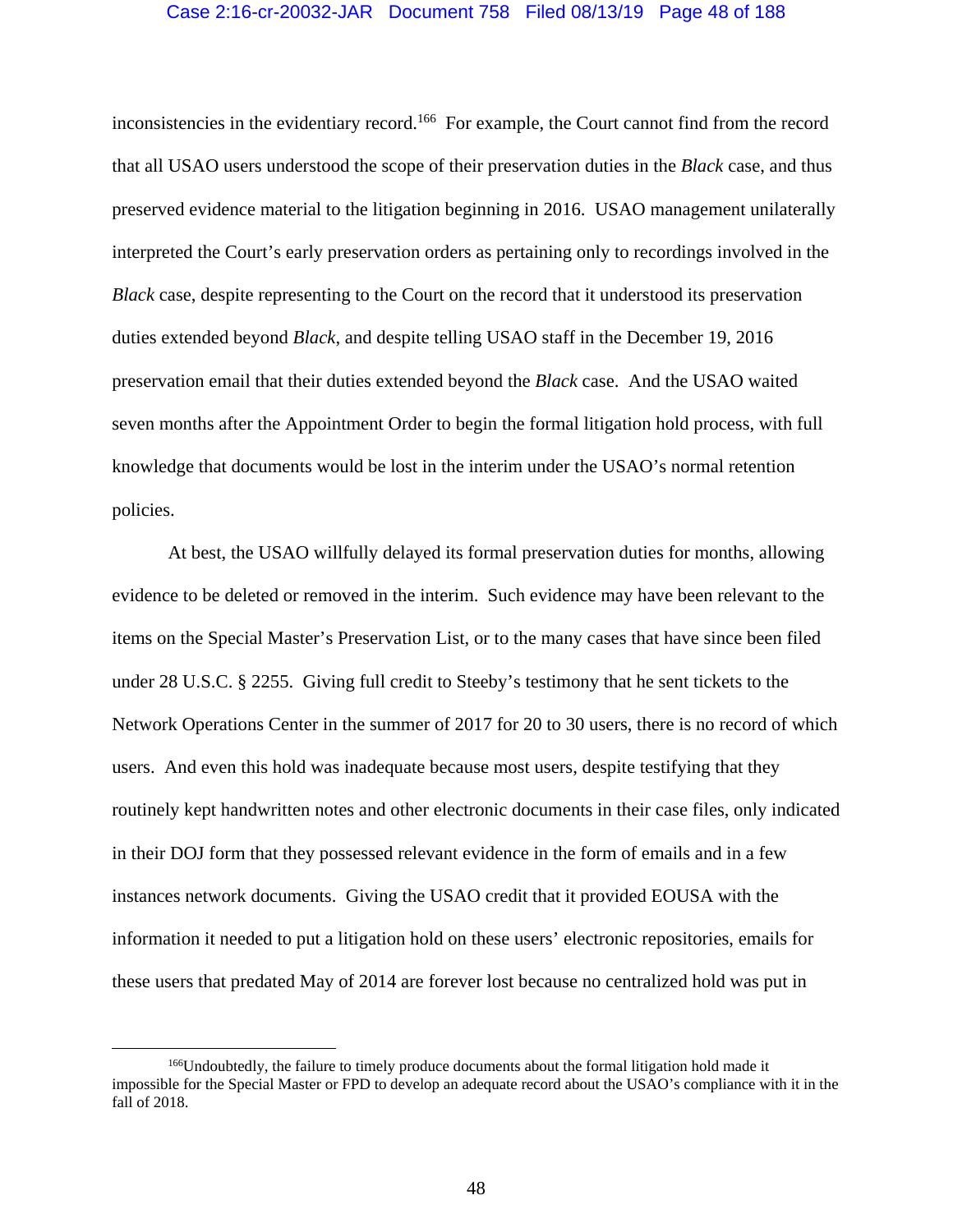# Case 2:16-cr-20032-JAR Document 758 Filed 08/13/19 Page 49 of 188

place before May 2017 at the earliest. Such evidence may have been relevant to the Special Master's preservation order in the *Black* case, or to the many cases that have since been filed under 28 U.S.C. § 2255.

 Complicating the Court's findings on this issue is the USAO's dilatory status report filed on March 21, 2019, well past the time when any witness could testify and explain its contents. This filing acknowledges prior preservation efforts yet fails to set forth what those efforts entailed at the national level prior to October 2018. According to that filing, the ordinary threeyear retention period on email was not halted until November 6, 2018, "such that no [email] data post January of 2016 will be lost through normal retention practices."167

 Also making this Court's fact finding difficult, as described more fully below, is the manner of the Government's production before and during the October 2018 evidentiary hearing. The Government neither bates stamped the electronically-stored documents, nor identified the repository from which each document originated. Therefore, the Court cannot ascertain who produced what, nor the volume that a particular person produced. What is clear is that only with respect to two former prosecutors—Tomasic and Treadway—did the Government produce any paper records or any volume of ESI. Notably, the production of their records revealed that Tomasic and Treadway had knowingly and intentionally listened to attorney-client phone calls in one or more of their cases.168

# **4. The Government Delayed and Obfuscated Its Compliance with the August 15, 2018 Preservation Order**

While the August 15, 2018 Preservation Order did not require production, a few days after it was filed the FPD moved for discovery regarding audio recordings still in the USAO's

<sup>&</sup>lt;sup>167</sup>Doc. 746 ¶ 6a.

<sup>168</sup>*See infra* Section IV.B.4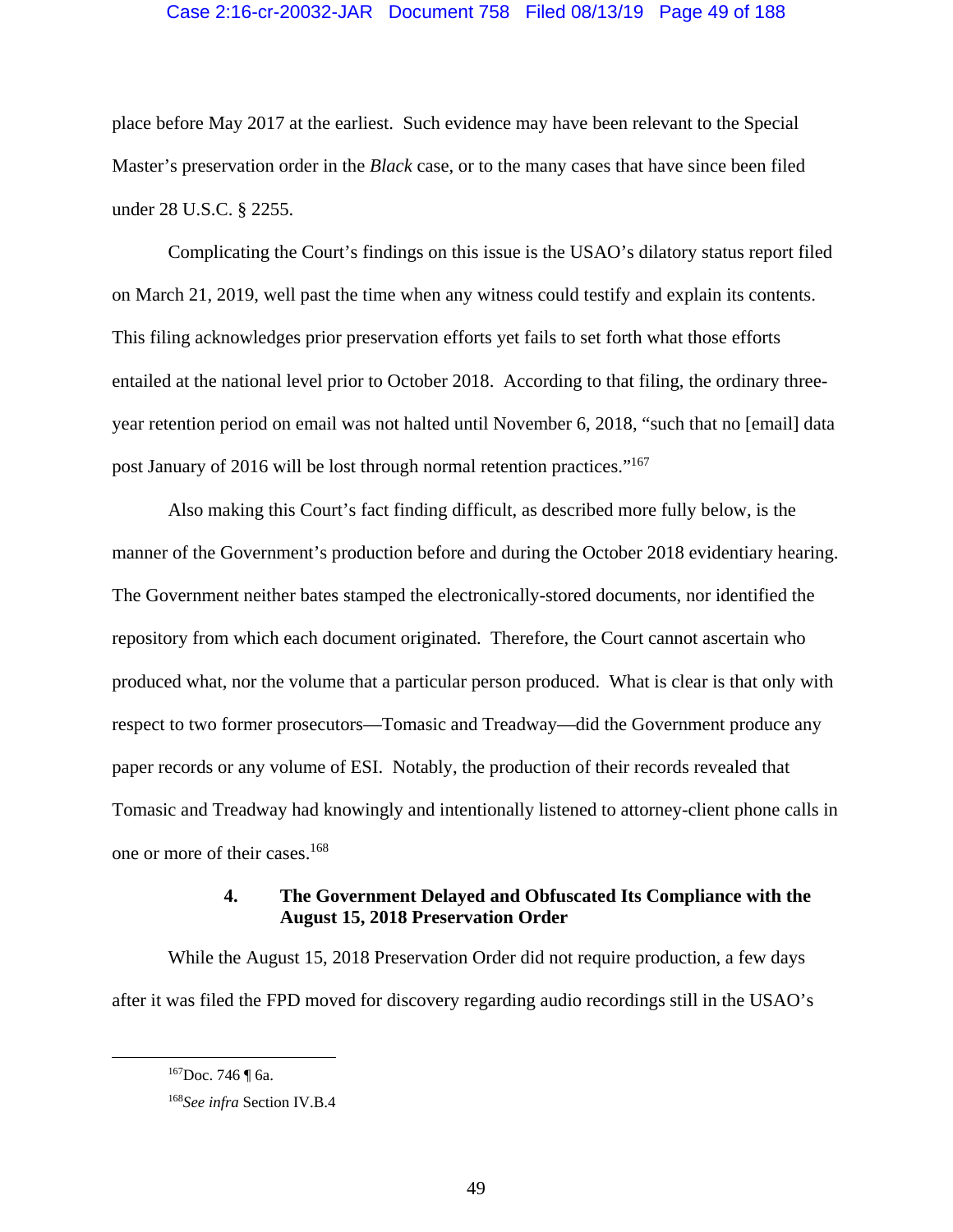# Case 2:16-cr-20032-JAR Document 758 Filed 08/13/19 Page 50 of 188

possession that had not been turned over to the Court after the August 2016 clawback order.<sup>169</sup> The FPD's motion asked that the Government identify each case in which the USAO or its agents sought or obtained recorded phone calls of detainees at CCA or any other federal holding facility, so that the FPD could identify and evaluate potential Sixth Amendment violations for purposes of seeking relief through § 2255 petitions or otherwise. The parties engaged in a lengthy negotiation period over this motion, expressly asking the Court to refrain from ruling at the time of the evidentiary hearing.<sup>170</sup>

At the November 16, 2018 hearing, Steeby testified about the Government's documentretention policies for its network drives and backup files. Based on this testimony, which suggested that some of the documents and audio recordings could be subject to destruction, the FPD requested that the Court order the Government to cease and desist any destruction of those files. The Court orally granted that motion, emphasizing that Steeby should inform his national contact at DOJ that there should be "no destruction."171 The Court's Final Production and Briefing Order included yet another preservation directive in paragraph 1:

> Immediately preserve all documents on the USAO network, including shared, individual, national, and local drives to avoid any further destruction of documents, including documents that were deleted by the user and any earlier versions of modified documents. The government is to construe this preservation order in the broadest terms possible, to ensure that no documents of any age or nature are destroyed, purged, or otherwise rendered inaccessible. The Court may issue a more detailed preservation order at such time as the USAO provides further information about

 $171$ Doc. 694 at  $2815:2-15$ .

 <sup>169</sup>Doc. 572.

<sup>&</sup>lt;sup>170</sup>The FPD also filed a motion in August 2018 that is still pending, seeking information about the USAO's decision to upgrade in place the AVPC, and about the amount of allocated and unallocated space on that computer. Doc. 573. The parties advised the Court at the beginning of the October hearing that this motion was potentially moot; that they were working on a resolution, yet the Court was never updated on the progress of this resolution. As a practical matter, the Court finds that the majority of the information sought by this motion is moot, given that it sought information to aid the FPD's expert retained for the October 2018 hearing. The Court will deny the motion without prejudice to refiling in the individual § 2255 cases.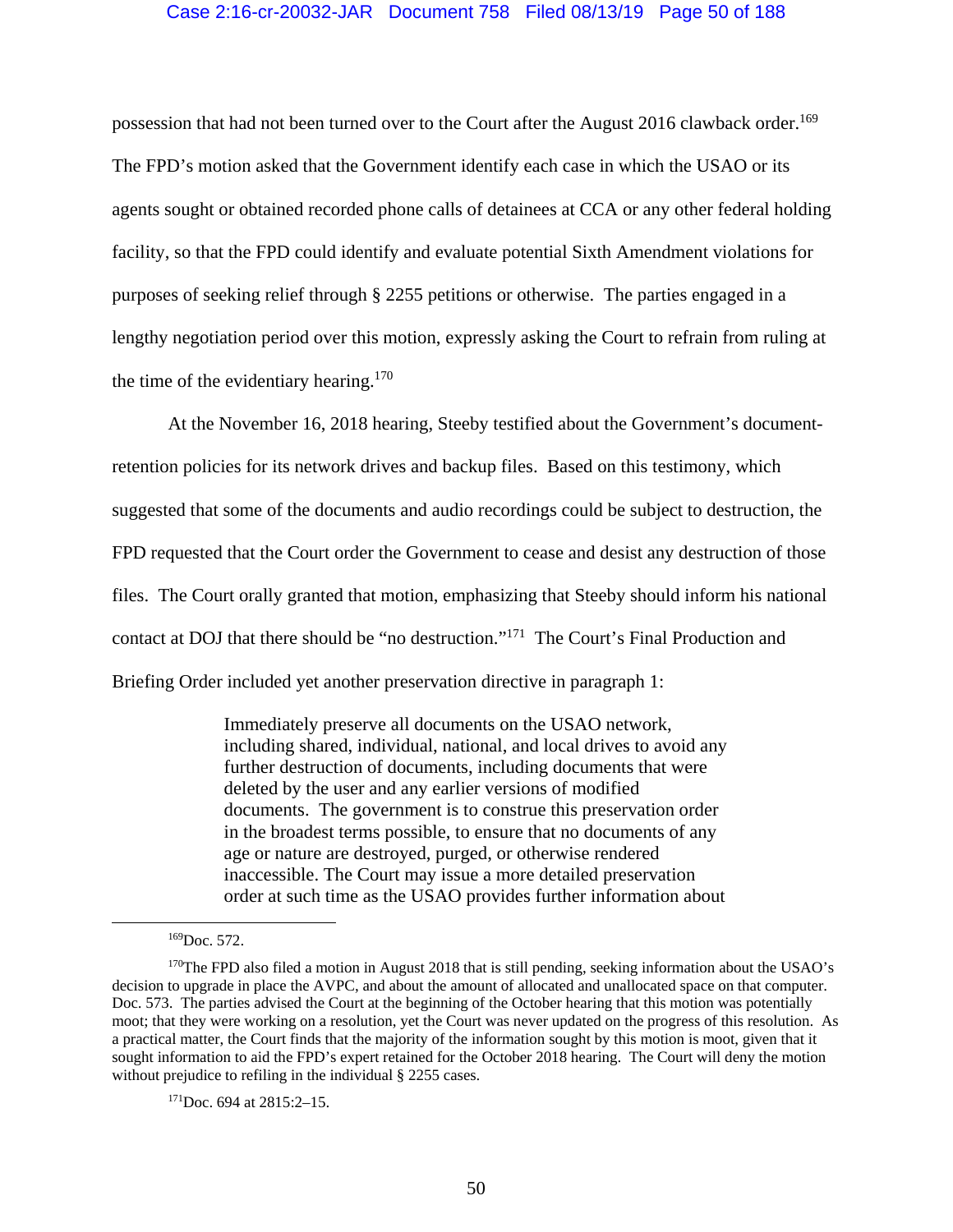its local and national systems.<sup>172</sup>

In a December 5, 2018 filing, the Government represented to the Court that it "ha[d] complied with paragraph 1 of the production order."<sup>173</sup>

At the FPD's request, the Court set for hearing on December 14, 2018, the discovery motion requesting audio recordings and derivative information in the Government's possession that the parties had been negotiating since August. First, the Court heard from the parties on production issues related to attorney-client telephone recordings. The Government and the FPD presented areas of substantial agreement as to the production of the requested phone recordings, although they differed on a few issues. The FPD had presented the Government with a list of approximately 100 names of clients still in custody whose calls Securus records confirmed were accessed; the FPD's own records suggested that these calls included attorney-client calls.<sup>174</sup> By the time of the hearing, the Government had identified approximately 26 cases for which it possessed recorded calls, although it did not concede that the calls included attorney-client calls. The Government still required time to investigate the other approximately 75 detainees identified by the FPD. At the conclusion of the hearing, the Court granted the FPD's motion for discovery, and ordered the USAO to provide the sought-after phone recordings and derivative evidence in two stages, with deadlines on January 7 and 28, 2019.<sup>175</sup>

On February 20, 2019, the parties filed a joint status report on the phone discovery directed by the Court's December 14 order.<sup>176</sup> The parties agreed that the Government complied

175Doc. 705. The January 28 deadline was extended to February 14, 2019. *See* Doc. 717.  $176$ Doc.  $726$ .

 $172$ Doc. 690 at 8.

<sup>&</sup>lt;sup>173</sup>Doc. 697 at 38 n.19.

 $174\text{By this time, the FPD had been appointed to represent all litigants impacted by the Sixth Amendment}$ inquiries in this case for purposes of 28 U.S.C. § 2255, even if the FPD did not represent those litigants in their underlying criminal cases.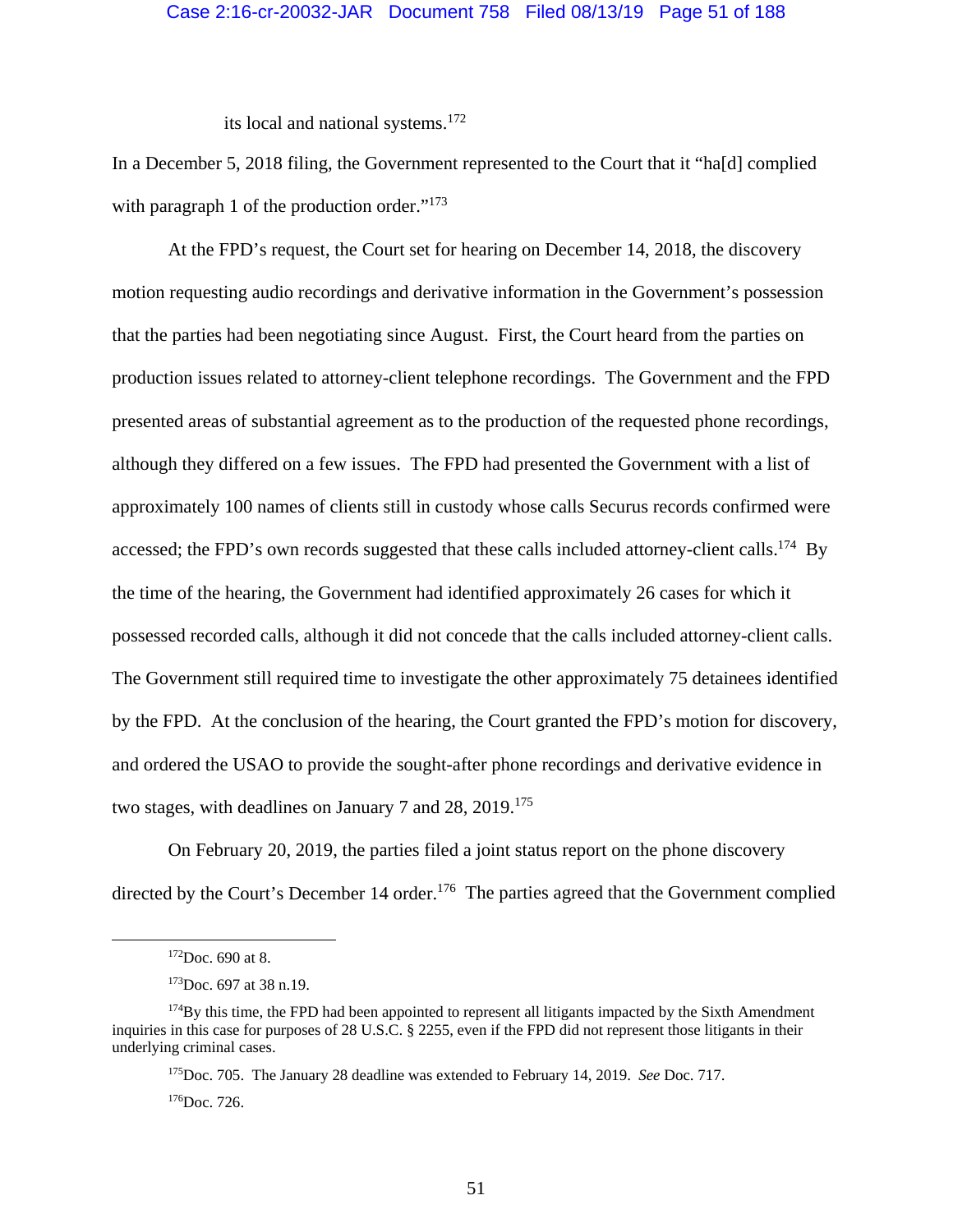## Case 2:16-cr-20032-JAR Document 758 Filed 08/13/19 Page 52 of 188

with the Court's December 14 Order as to the 100 clients still in custody, whose calls were obtained and suspected to include attorney-client calls. The FPD advised that it had provided the Government with an additional list of about 380 names of defendants in the District of Kansas, many of whom are no longer in custody. The parties agreed that within 60 days, the Government would conduct a preliminary examination of the list of 380 names and propose a timeline to identify, collect, and produce discovery related to them. Between January 7 and August 2, 2019, the Court received and impounded in its vault seven batches of discovery from the Government pursuant to this agreement; copies were also provided to the FPD. The Court has not received a copy of the timeline contemplated by the parties' most recent status report on this issue and, thus, has no reason to believe that this discovery is complete.<sup>177</sup>

Second, at the conclusion of the December 14, 2018 hearing, Slinkard updated the Court as to its preservation efforts since the November hearing:

> We continue to work with the data system staff at—computer system staff, computer information staff at the Executive Office of U.S. Attorneys. I think that's been productive. . . . I do think in the not-too-distant future we'll be in the position to report back to the court about the various types of information, categories and—and what the abilities and what steps are taken on that. So we're not ready to—to update on that today, but there has been progress. And I just wanted to make the court aware so you could anticipate sooner rather than later some sort of status report on—on that.<sup>178</sup>

 In fact, the status report on preservation was filed much "later" than "sooner." On March 21, 2019, the same day that the parties' proposed findings of fact and conclusions of law were due, the Government filed its Post-Hearing Status Report on Preservation.<sup>179</sup> This report outlines

<sup>&</sup>lt;sup>177</sup>The Court understands from the discovery correspondence that the more recent batches involve out-ofcustody defendants, but there has been no representation made to the court that the Government's review is complete.

<sup>178</sup>Tr. Dec. 14, 2018 Hr'g, Doc. 756 at 27:1–14.

<sup>179</sup>Doc. 746.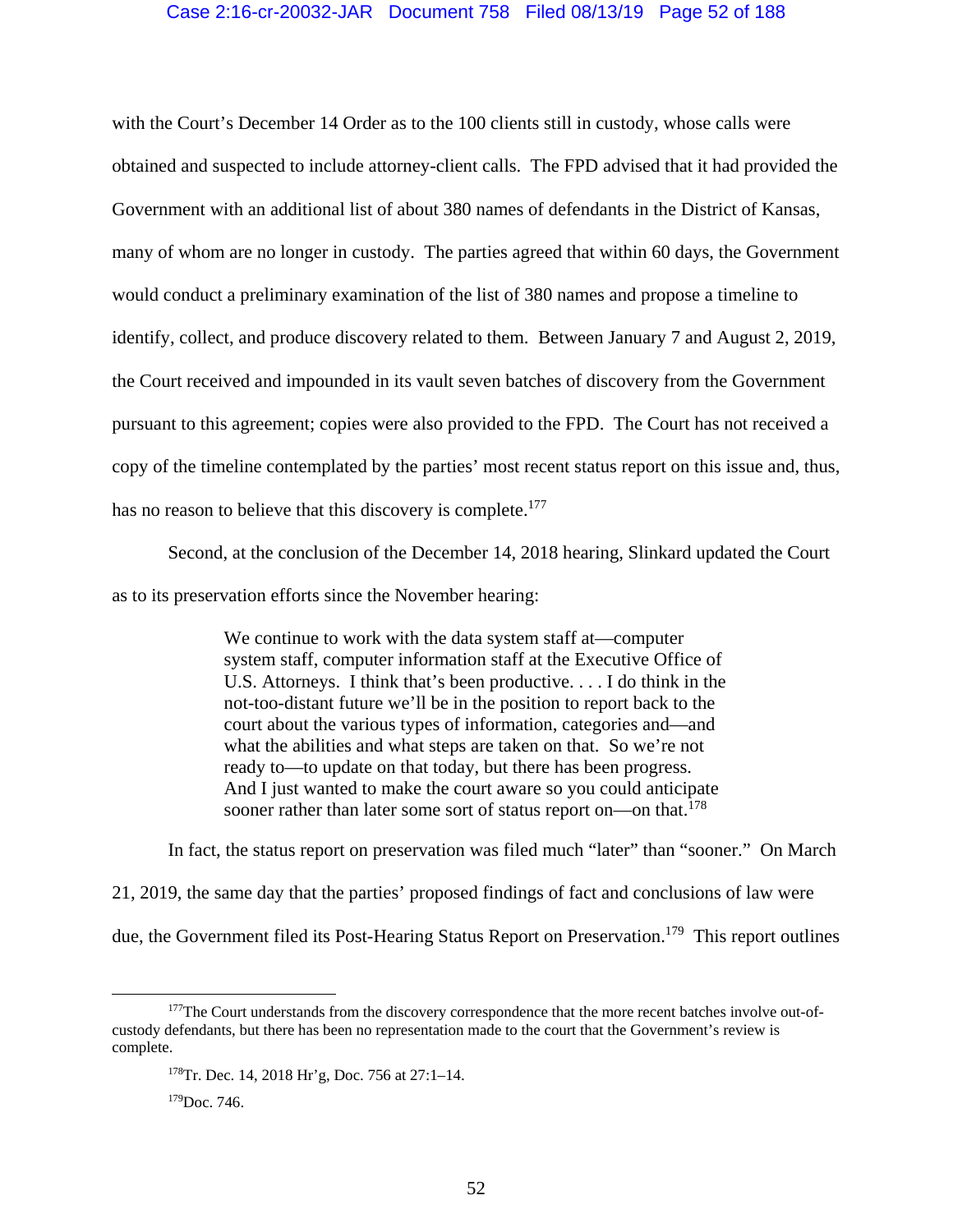## Case 2:16-cr-20032-JAR Document 758 Filed 08/13/19 Page 53 of 188

the Government's efforts to comply with the Court's August 2018 preservation order, including, for the first time, a table of categories of USAO repositories, the ordinary retention period for each repository, and the action taken to preserve documents in each one. The filing is confusing at best. On the one hand, the report states that the USAO's December 19, 2016 litigation hold "remains in place," that "older e-mail data that was already subject to an existing preservation directive, whether in this matter, or any other matter, would also continue to be retained," and that in December 2018, members of the Government's team met to discuss preservation issues needed "in addition to the preservation directives that had been conveyed to all USAO employees throughout the pendency of the litigation."<sup>180</sup> Yet the rest of the report suggests that the USAO met with EOUSA about halting the Government's ordinary retention policies for the first time in October 2018—two months after the Court's August order was entered.

This document conclusively demonstrates that the Government did not immediately comply with the Court's August 2018 preservation order; indeed, it waited until October to even meet with EOUSA about imposing a national litigation hold on the documents at issue. It was not until November 2018 that EOUSA extracted and protected email archives from January 1, 2016 to November 6, 2018.<sup>181</sup> Therefore, it took three months for the Government to fully comply with this Court's preservation directive as to email archives stored nationally. Also, the report makes clear that Clymer continued to meet with USAO employees and EOUSA representatives until at least December 11, 2018, to identify and address preservation efforts, despite representing to the Court on December 5 that the Government had fully complied with its November preservation order.<sup>182</sup>

 <sup>180</sup>*Id*. at 1 n.1, 2–3.

<sup>181</sup>*See id.* at 2.

<sup>182</sup>*See* Doc. 697 at 38 n.19.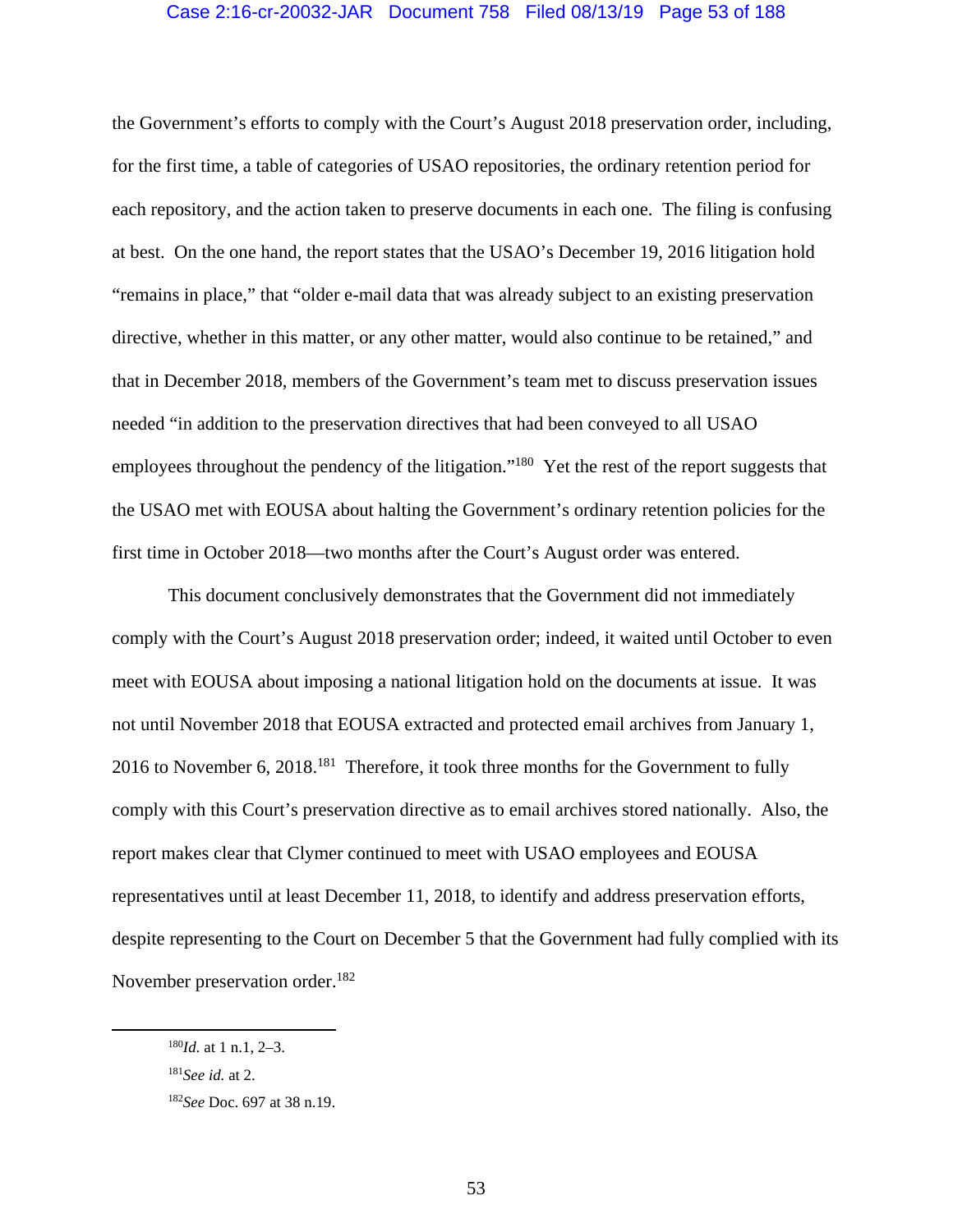# **C. Failure to Cooperate with Production of Witnesses and Documents**

## **1. Failure to Make Key USAO Personnel Available to the Special Master**

 The USAO also thwarted the Special Master's investigation by failing to provide him access to USAO personnel who had relevant information. The Special Master testified that when he was appointed in October 2016, he adopted an open-door policy, inviting the USAO as well as the defense bar to share with him information they thought relevant. He did not issue testimonial or document subpoenas. He did not seek to depose anyone. He did not demand interviews. His view was that the parties were motivated to get to the truth and to help him determine the circumstances of any recordings between detainees and their attorneys. The Special Master let USAO management, in particular Barnett, know at the outset that this was his approach. Barnett visited with the Special Master, answered his questions, and provided information on a number of occasions. But Barnett's willingness to share information with the Special Master did not translate into a willingness to allow other USAO personnel to share information with him or to respond to his questions.

 Early on, the Special Master told Barnett and Beall that he wanted to speak with Tomasic, Flannigan, and Boyd. The Special Master expressed an interest in talking to Tomasic because she was the lead prosecutor in the *Black* case, had procured the video and audio recordings, and was also involved in the *Dertinger* matter. The Special Master expressed an interest in talking to Flannigan because she was Tomasic's immediate supervisor and was also involved in the *Dertinger* matter. And the Special Master expressed an interest in talking to Boyd for a number of reasons. Boyd was the USAO's litigation support coordinator, and the Special Master was not yet aware of Steeby nor Miller. Moreover, the Special Master knew Boyd had access to the PELCO player software, the knowledge to play the video recordings, and perhaps had information about others accessing the video recordings.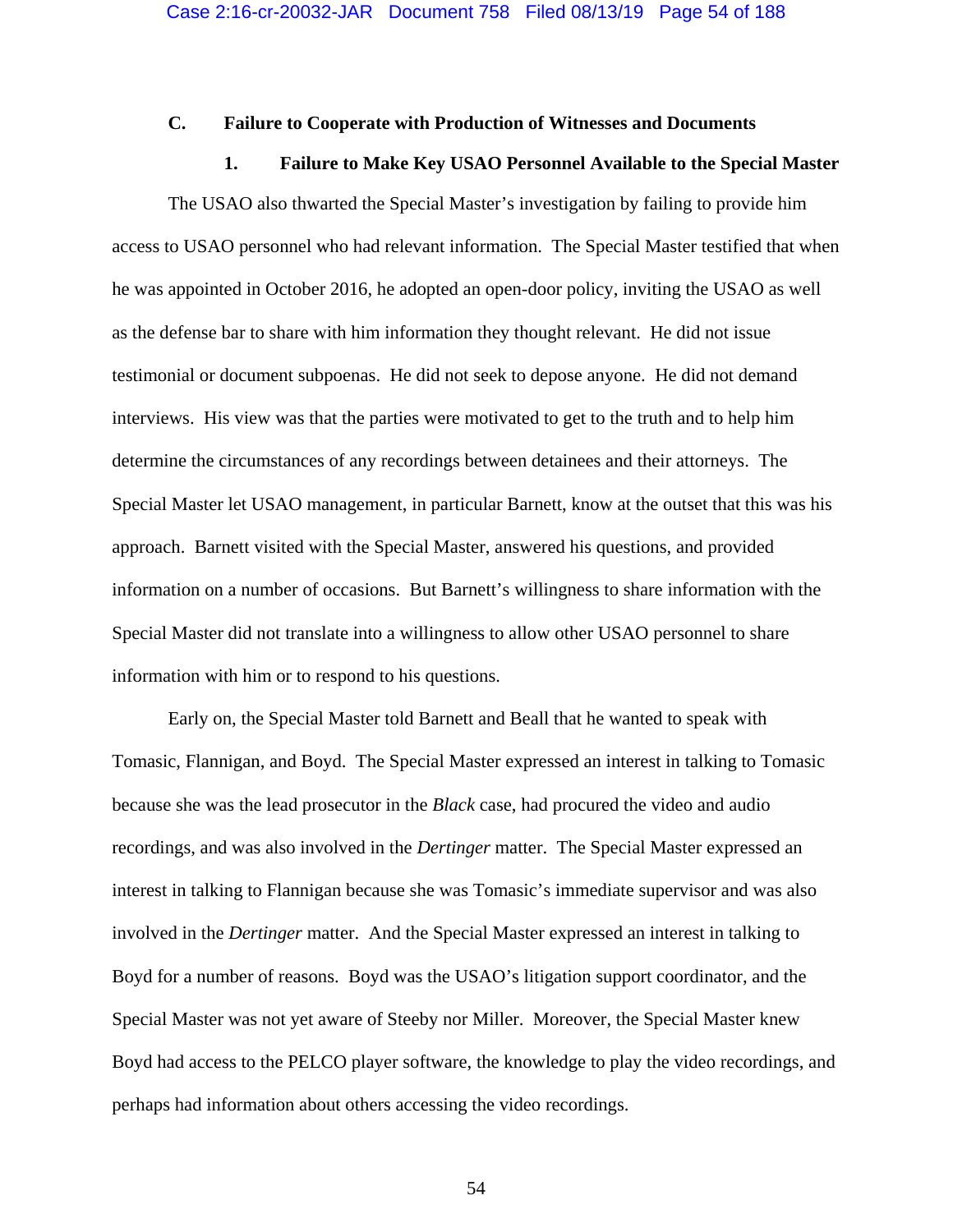## Case 2:16-cr-20032-JAR Document 758 Filed 08/13/19 Page 55 of 188

 Both Flannigan and Tomasic testified that they were eager speak to the Special Master. Tomasic testified that from the time of the Special Master's appointment in October 2016, she repeatedly told USAO management that she wanted to speak with him. But Barnett specifically directed Tomasic not to speak to the Special Master. By then Barnett was avoiding speaking to Tomasic directly, so she conveyed this prohibition indirectly, through Rask. Barnett expressed to Rask at the time, and reiterated in her testimony, that she did not want Tomasic or Flannigan speaking to the Special Master because of their disrespectful behavior and because of complaints she was getting about Tomasic. When the Sixth Amendment allegations in this case first arose, Tomasic, Flannigan, and several other Kansas City prosecutors were highly critical of Barnett and USAO management's representation of the USAO in the hearings the Court conducted in August, September, and October 2016.<sup>183</sup>

 Both Flannigan and Tomasic testified that USAO management did not tell them that the Special Master was specifically asking to speak to them. It was Special Agent Stokes who conveyed to Flannigan that the Special Master was asking to speak to her. Flannigan testified that she told Metzger that she was willing to talk to the Special Master, and Metzger said she would pass this information on, but nothing ever happened after that. The Special Master never interviewed Flannigan, although he did have the opportunity to examine her at the *Dertinger* hearing on June 20, 2017.

 USAO management finally gave the Special Master access to Boyd in February 2017. Barnett acknowledged in an email to Rask and Beall that as early as October 2016, the Special

<sup>&</sup>lt;sup>183</sup>There were email strings among some of the Kansas City prosecutors particularly critical of Barnett because she would not file a memorandum of law that they collaboratively wrote challenging the Rule 41 motions. *See, e.g.*, Exs. 1239, 1240, 1245. Some of these same prosecutors testified in the October 2018 evidentiary hearing and were similarly critical of Barnett and USAO management.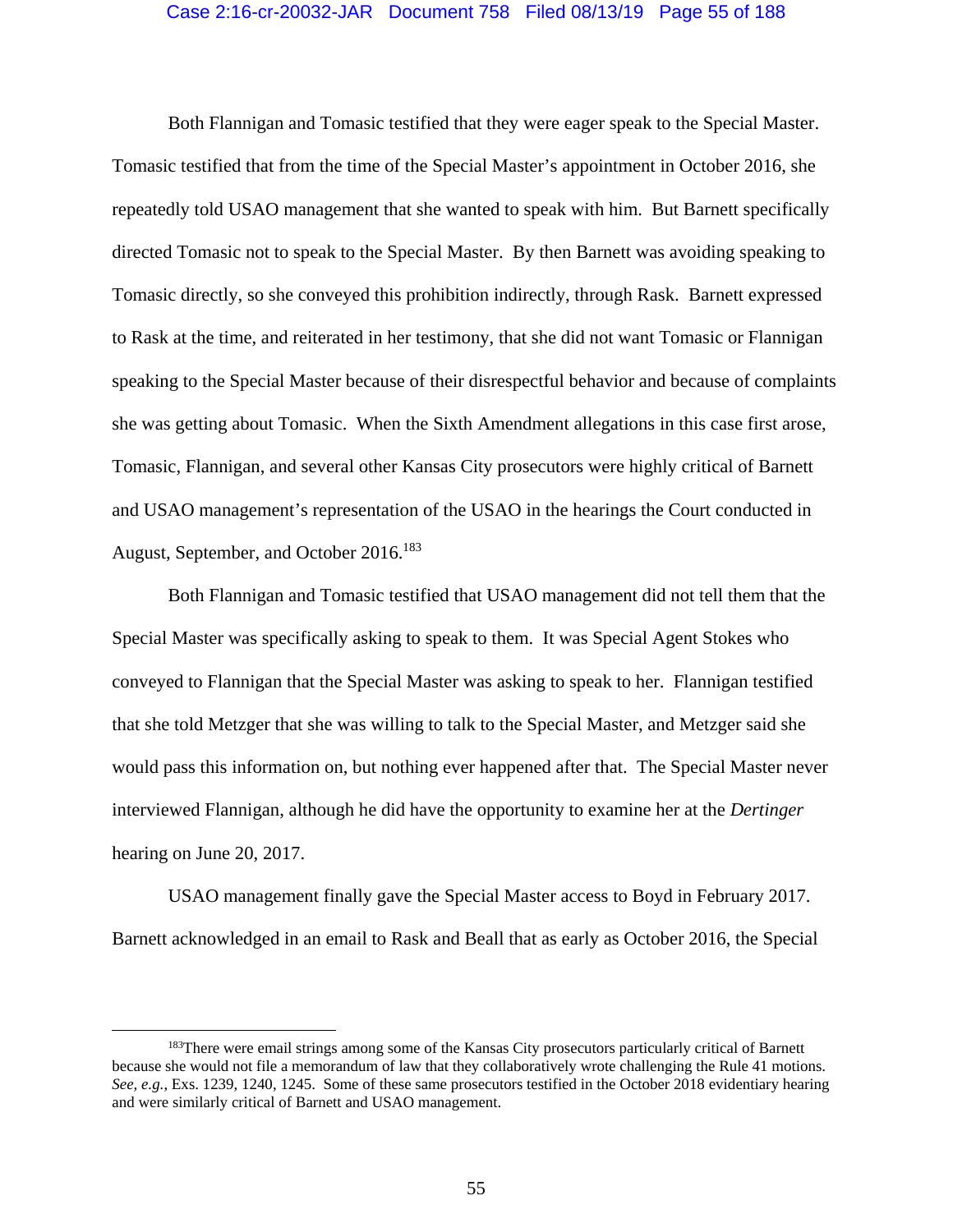## Case 2:16-cr-20032-JAR Document 758 Filed 08/13/19 Page 56 of 188

Master had asked to speak to Boyd.<sup>184</sup> Not until February 2017, when the Special Master actually spoke with Boyd, did Tomasic learn from Boyd that the Special Master also wanted to speak to her. In turn, Tomasic soon told management that she wanted to speak to the Special Master. Tomasic testified that Rask told her that he felt the Special Master was untrustworthy, that Tomasic was finally showing maturity in putting the USAO's interests ahead of her own, and that he wanted her to think about that when she spoke to the Special Master. According to Tomasic, Rask instructed both Flannigan and Tomasic to not "air their laundry" to the Special Master.185 Meanwhile, Metzger sent Tomasic an email expressing her concerns about Tomasic talking to the Special Master.<sup>186</sup> Nonetheless, Tomasic finally submitted to an interview with the Special Master in May 2017, shortly after the USAO terminated her employment.

## **2. Failure to Produce Documents Requested by the Special Master**

 Beginning in the Fall of 2016, the Special Master expended considerable time and money negotiating search terms with Metzger, Barnett, and Steeby for the purpose of running searches on USAO staff emails and other repositories.<sup>187</sup> The goal of using search terms was to automate the process of producing relevant documents in a less burdensome fashion than requiring the Government to review every document. Securus and CCA produced requested documents to the Special Master well before his March 2017 report. The KBI and the USMS also responded quickly and thoroughly to the Special Master's Requests for Information and documents during the first phases of the investigation. In contrast, the Special Master was growing frustrated by the USAO's failure to produce documents; instead, its staff continued to "tweak" iterations of his

186Ex. 1008.

56

 <sup>184</sup>Ex. 1171.

<sup>185</sup>Doc. 669 at 570:25.

<sup>187</sup>*See, e.g*., Doc. 298-2; Exs. 1146, 1156, 1158, 1159, 1275, 1279.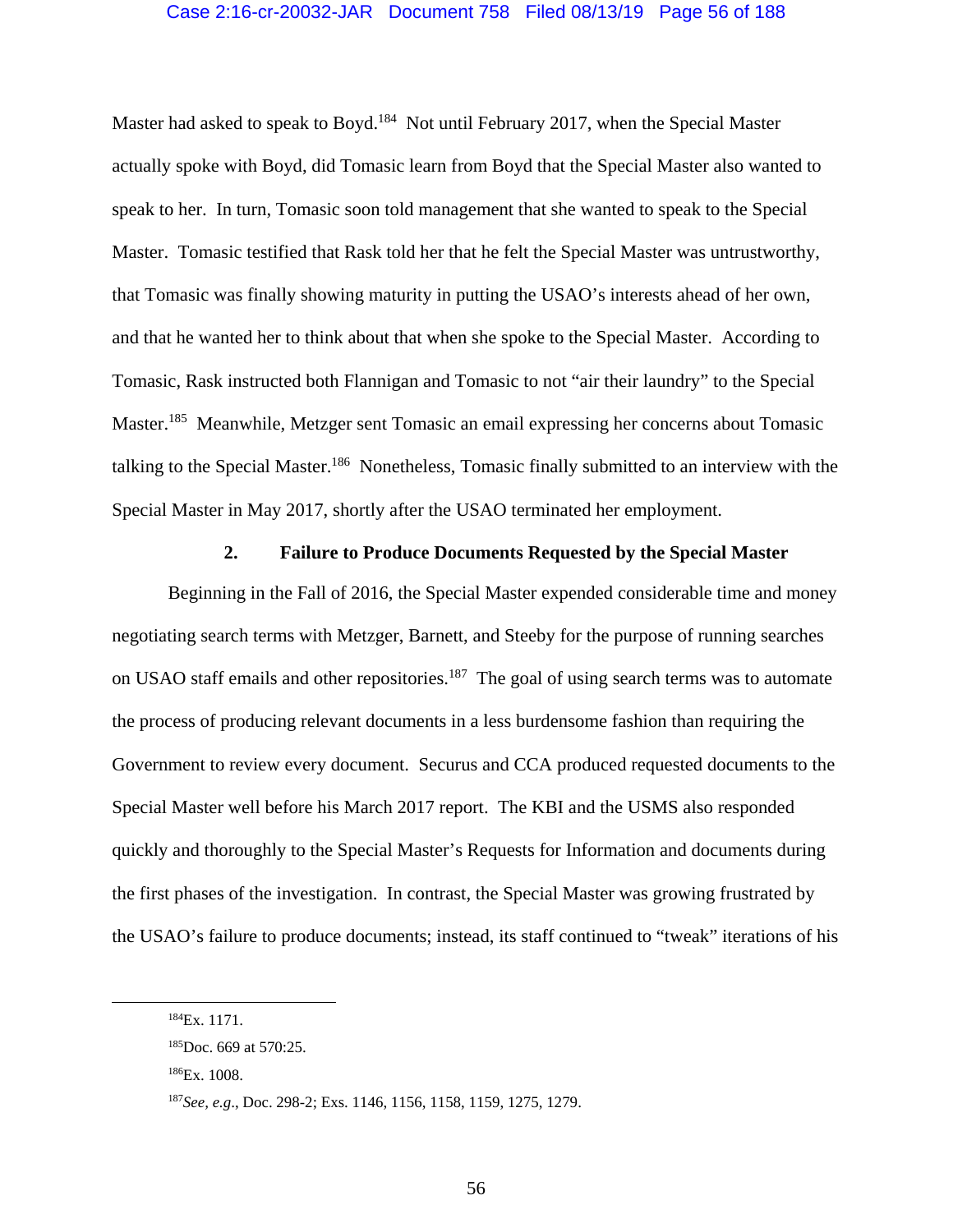## Case 2:16-cr-20032-JAR Document 758 Filed 08/13/19 Page 57 of 188

proposed search terms.188 The Special Master repeatedly met with Steeby beginning in December 2016, sometimes several times per week, collaborating on search terms to run against the USAO's ProofPoint archive email system, and later, with appropriate syntax adjustments, to run against other USAO repositories. The Special Master made clear that he expected to run these search terms, and by February 17, 2017, he asked Steeby and Metzger to use the search terms to run searches on the repositories of at least ten USAO employees.<sup>189</sup>

 On June 5, 2017, frustrated by the USAO's inaction in commencing searches, the Special Master directed the USAO to run a search on Tomasic's document repositories and produce responsive documents as soon as possible.<sup>190</sup> The USAO responded by raising issues they had not raised with him before: (1) unresolved internal personnel matters with Tomasic might necessitate another entity taking responsibility for reviewing her documents; and (2) the USAO needed to review Tomasic's documents for relevance, national security, and privacy issues. In a June 7, 2017 email to USAO management, the Special Master suggested that the USAO perform an initial privilege review to identify specific concerns, and then either submit the materials in camera to this Court or another judge or submit a privilege log for the Court's consideration.<sup>191</sup> In that email, the Special Master also assured the USAO that before he filed any report, he would allow the USAO to review and identify any findings that should be redacted. The USAO ignored the Special Master's suggestions and refused to produce Tomasic's documents.<sup>192</sup>

 <sup>188</sup>*See* Doc. 298 at 2–3.

<sup>189</sup>Ex. 1279.

<sup>190</sup>Ex. 1157. By this time, Tomasic was no longer employed by the USAO.

<sup>&</sup>lt;sup>191</sup>Ex. 1184. Much later Clymer told the Court that the Government would not submit a privilege log under any circumstances.

<sup>&</sup>lt;sup>192</sup>The Special Master received some of Tomasic's documents through another channel. In the summer of 2017, after Tomasic was terminated, she provided a binder of printed emails and selected other documents to the Special Master of her own accord at the time of her interview. Doc. 670 at 772:7–777:16.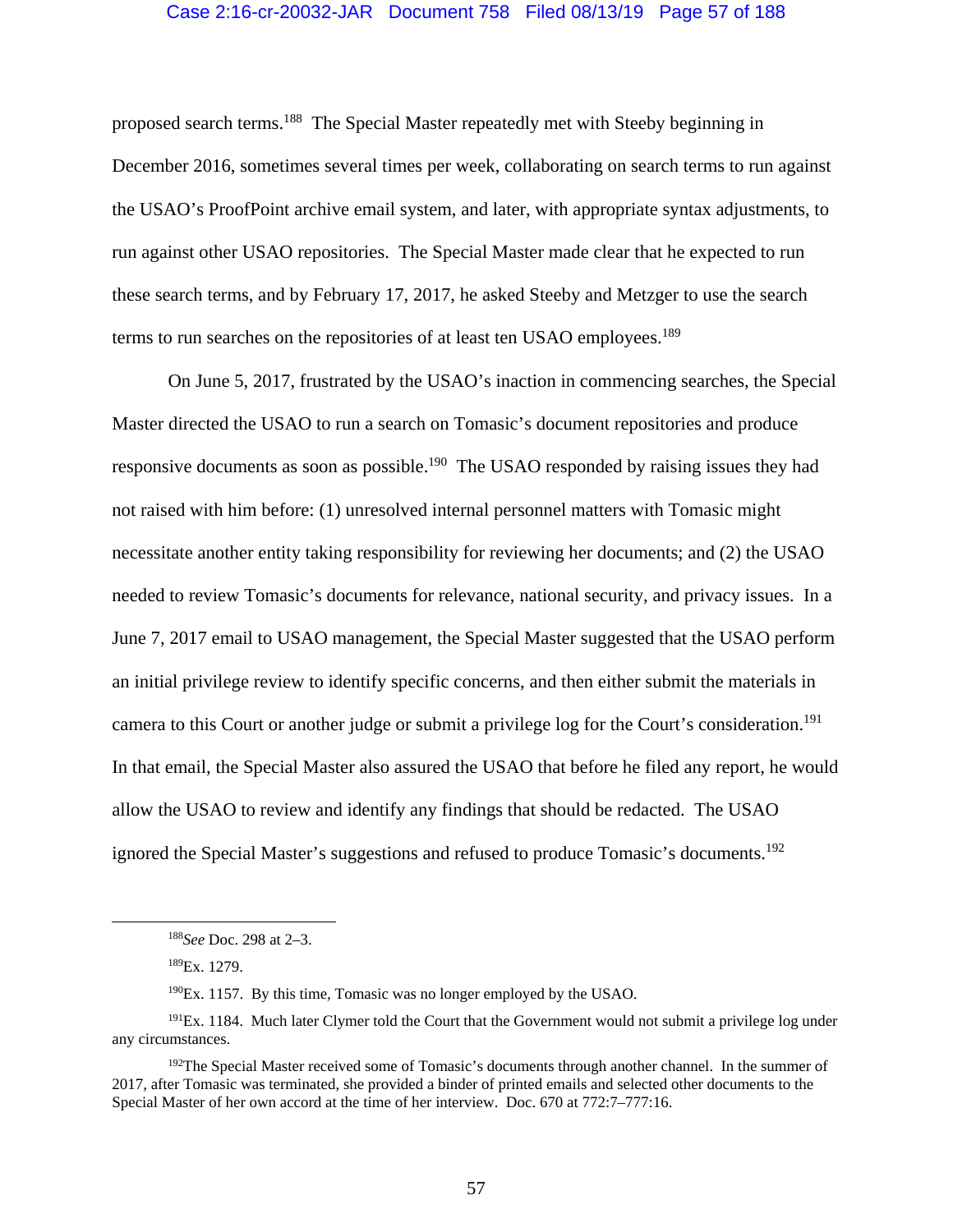## Case 2:16-cr-20032-JAR Document 758 Filed 08/13/19 Page 58 of 188

As an additional basis for withholding production, the USAO advised the Special Master for the first time in late June 2017 that it was awaiting word on its request that the USAO recuse and that DOJ assume control of the *Black* litigation. At the October 2018 hearing, it was revealed that this request was made one day after the Court's October 11, 2016 Appointment Order,<sup>193</sup> and approximately one month after the Court directly asked Barnett on September 7, 2016, if the USAO had consulted with its appropriate counterparts at DOJ to determine whether it could continue to handle the *Black* case in light of actual or potential conflicts of interest arising from already-serious allegations of prosecutorial misconduct. Barnett responded that the office had consulted "with the appropriate personnel," and that the USAO would remain on the case and would allow Tomasic and Oakley to answer questions from the Court at the hearing.<sup>194</sup> When the USAO sought intervention from DOJ one month later, it did not inform the Court or Special Master, despite the Court's earlier inquiry.

Metzger testified that while the USAO did not need DOJ approval with respect to all production, it did need DOJ approval to invoke the *Touhy* regulations or to invoke privilege as a bar to production. Beall testified that he lacked authority to search for and produce documents pending DOJ's decision on the October 12, 2016 recusal request. In any event, Beall testified that he did not recall ever asking DOJ for approval to produce anything the Special Master requested during the time the USAO was still handling the *Black* investigation. Instead, the USAO stalled production, frustrating the Special Master's work.

The Special Master testified that had he known that the USAO would stall and refuse production, he would not have expended considerable time and money working on search terms

 <sup>193</sup>Ex. 660A.

<sup>194</sup>Tr. September 7, 2016 Hr'g, Doc. 135 at 11:14–12:7.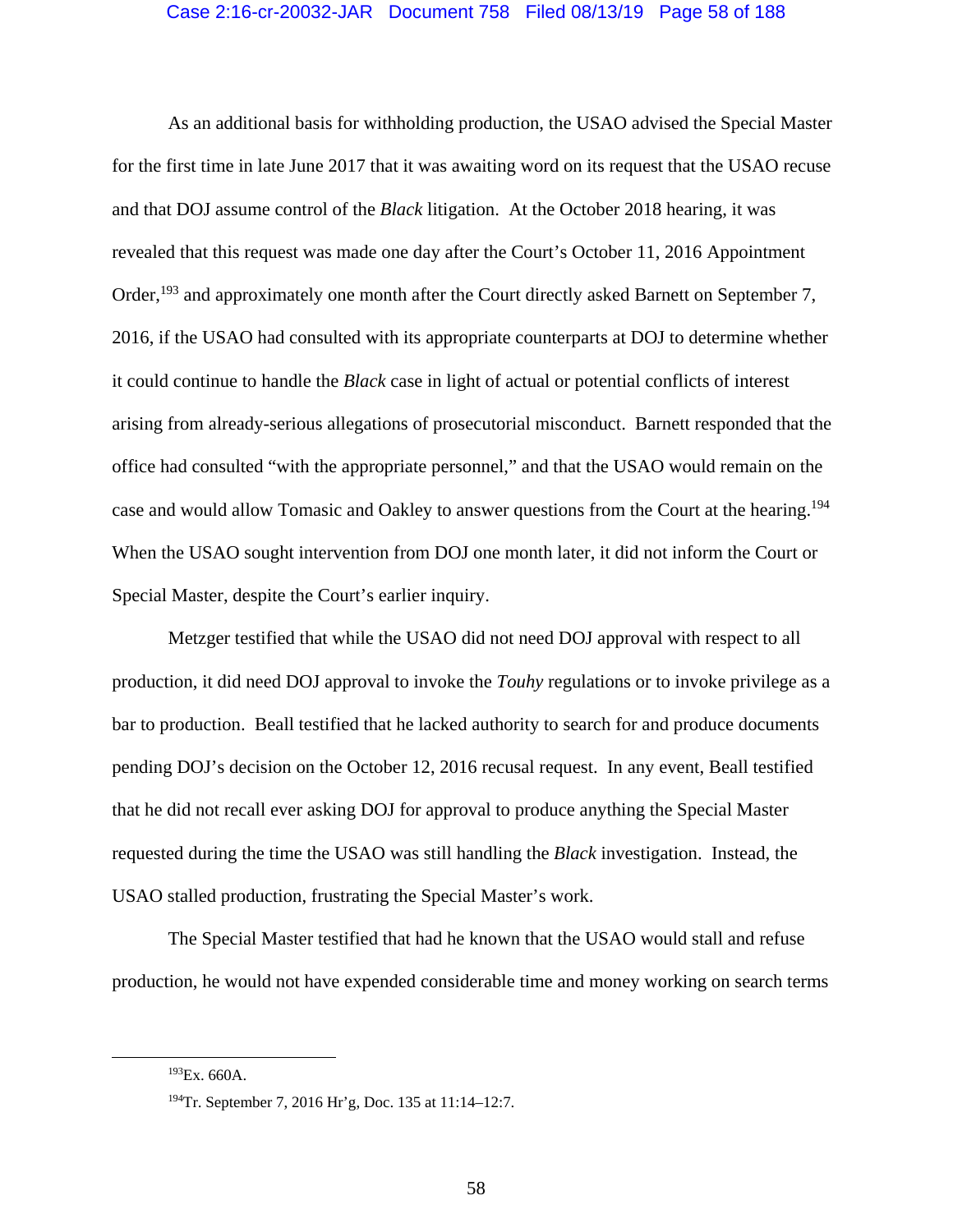## Case 2:16-cr-20032-JAR Document 758 Filed 08/13/19 Page 59 of 188

and repeatedly requesting production. Instead he would have issued subpoenas or sought a Court order for production. The USAO's inaction led the Special Master to seek some of the documents he expected the USAO to produce from other investigative agencies. Using the same search terms the Special Master and the USAO agreed to, the KBI and USMS quickly searched their repositories and produced responsive documents to the Special Master. In contrast, the USSS, like the USAO, stalled and ultimately followed the USAO's lead in refusing to produce.195

 On July 10, 2017, the Special Master sent Requests for Information to Beall, asking for responses as soon as reasonably possible.<sup>196</sup> On July 14, 2017, the DOJ issued a letter to the Special Master announcing the appointment of Clymer.<sup>197</sup> The letter further advised that the USAO had not been recused from the underlying *Black* case and would continue to be responsible for the case and the investigation.

As the Court previously noted, this began the adversarial chapter and effective conclusion of the Special Master's investigation in this matter. Clymer responded to the Special Master's July 10, 2017 Requests for Information in a letter dated September 12, 2017, in which he "respectfully decline[d] to provide most of the information and documents sought."198 Among the reasons cited by Clymer to decline production was that the Government's internal files are protected from discovery under the *Touhy* regulations.199

196Doc. 298-7.

 <sup>195</sup>Doc. 298 at 5–7.

 $197$ Doc. 298-5.

<sup>198</sup>Doc. 298-9.

<sup>199</sup>Doc. 298-9 at 2–7.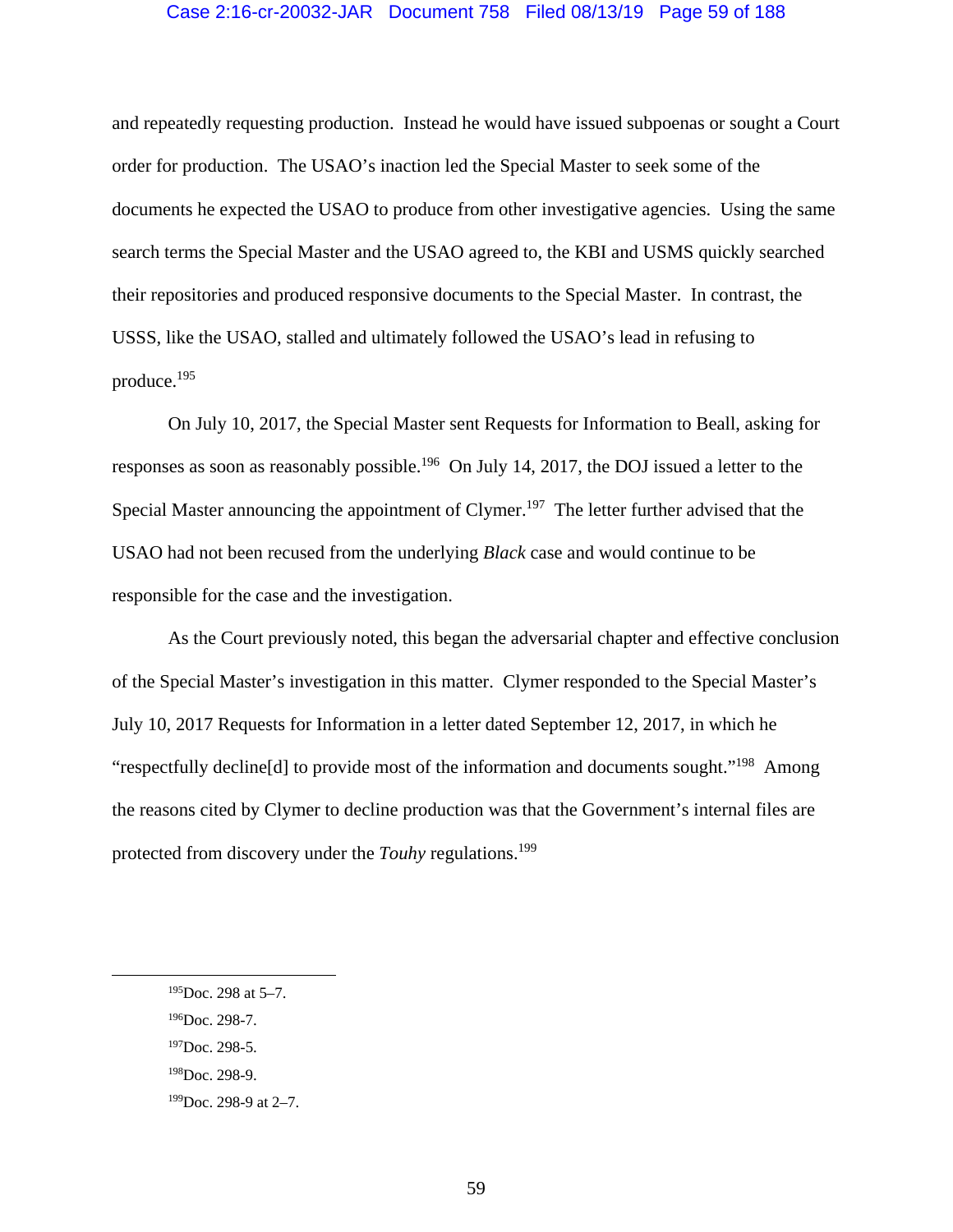As already described, the Special Master eventually issued SDTs on August 17, 2018, expressly excepting from the scope of the subpoenas any documents the Government deemed undiscoverable by virtue of the *Touhy* regulations.<sup>200</sup> The Government did not move to quash these subpoenas. Despite the Court granting a three-week extension, the Government did not adhere to the September 21 deadline to produce documents ahead of the two-week evidentiary hearing commencing on October 2, 2018. Instead, the Government produced selective documents on a rolling basis. After timely producing thumb drives on September 17 and 18 that contained a total of 14.16 gigabytes of data, the Government untimely produced on September 25, 27, and 30 thumb drives that contained a total of 15.38 gigabytes, another thumb drive of 0.32 gigabytes on October 9, and a thumb drive of 0.06 gigabytes on October 11, the day before the evidentiary hearing concluded on October  $12^{201}$  The Government took the position that it had no duty to comply with the subpoenas and no duty to produce a privilege log, but that it would "voluntarily" produce certain documents of its own choosing.<sup>202</sup>

These untimely and large disclosures placed the Special Master and the parties at a decided disadvantage; they simply were not able to use the late-produced materials in their witness examinations during the October hearing. Much of what the Government produced were duplicative emails, or duplicative full or partial email strings, that were also duplicative of the binder of printed emails that Tomasic had provided to the Special Master in 2017. Moreover, the manner of production masked whose repositories were produced, making it impossible to tell the source of much of the materials.

 <sup>200</sup>*Id.*

 $^{201}Ex. 1194.$ 

<sup>202</sup>Doc. 587; *see also* Doc. 694 at 2802:5–16.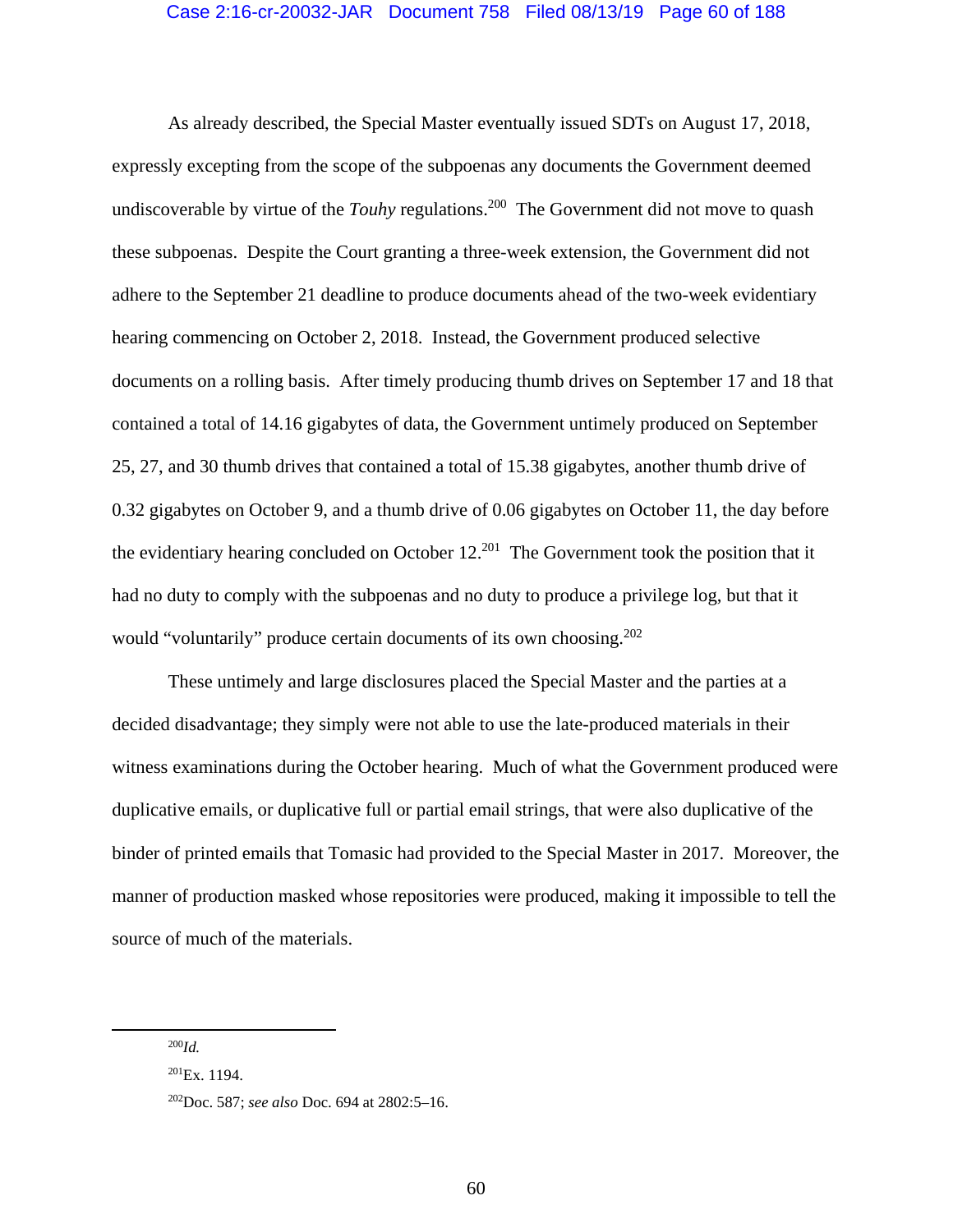#### Case 2:16-cr-20032-JAR Document 758 Filed 08/13/19 Page 61 of 188

 Furthermore, rather than use the agreed search terms that the Special Master and USAO had spent so much time developing in 2017, the Government chose to have each USAO employee cull and produce ESI from their own repositories. There is no assurance that the production was complete, much less the product of objective review. Yet during a meeting on June 19, 2017, between the Special Master, Rask, and others, Rask assured the Special Master that EOUSA would need to approve and perform the search of USAO emails and other repositories and that the review would be done by EOUSA, not by the individual AUSAs who owned the various repositories.<sup>203</sup>

As noted earlier, a number of AUSAs—including Tomasic, Krug, Wamble, Morehead, and Barnett—testified that they kept paper files, notes, and records. Yet other than Krug's and Tomasic's voluntary partial production of paper documents,<sup>204</sup> the only other paper documents the Government "voluntarily" produced were certain paper documents of retired AUSA Tanya Treadway from the case *United States v. Reulet*. 205 As discussed in detail in the Court's findings of fact on the audio recordings, those paper documents included handwritten notes prepared by Treadway as she listened to multiple recordings of phone conversations between Reulet and three of Reulet's attorneys while Reulet was detained at CCA. This is not only direct evidence that Treadway knowingly listened to attorney-client phone recordings, it is evidence that Treadway lied to United States District Judge Daniel Crabtree about whether she had listened to Reulet's attorney-client phone calls. The failure to produce any other paper documents is certainly no assurance that there were no relevant paper documents responsive to the SDTs.

 $^{203}Ex.$  725. The Court grants the FPD's motion for leave to file this exhibit out of time (Doc. 749).

<sup>&</sup>lt;sup>204</sup>Tomasic voluntarily produced hard copy documents to the Special Master. On the day of Krug's testimony, the Government produced hard copy documents preserved by Krug pursuant to the *Black* preservation directive.

<sup>205</sup>D. Kan. No. 14-40005-3-DDC.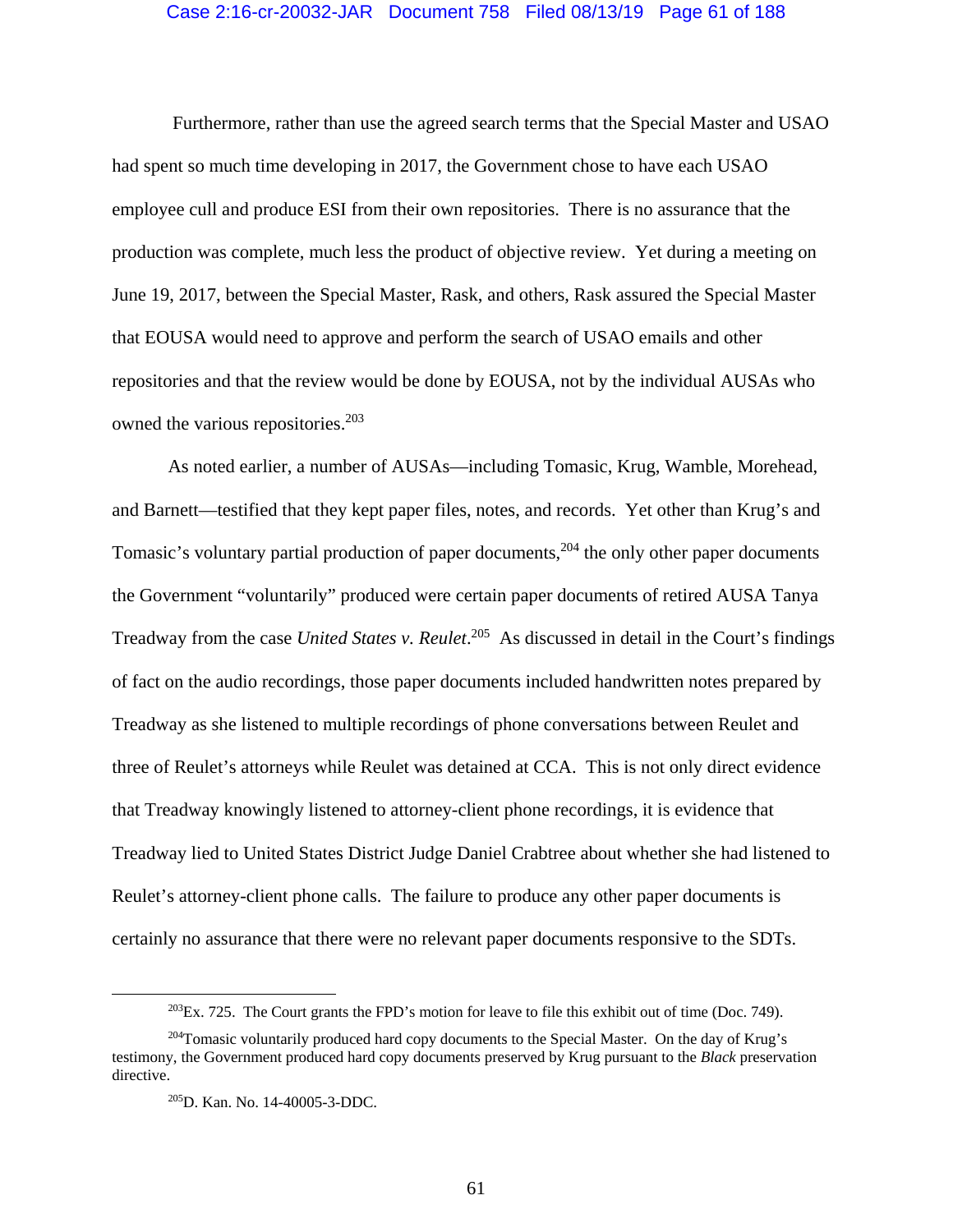#### Case 2:16-cr-20032-JAR Document 758 Filed 08/13/19 Page 62 of 188

On the last day of the October hearing, after Clymer could still not say whether the USAO would produce more information,<sup>206</sup> the Court kept the record open and ordered a further evidentiary hearing for November 16, 2018. Clymer offered the excuse that the Government needed approval of the Deputy Attorney General to produce any documents, presumably including ESI and paper documents. But that is no explanation for the Government's dilatoriness. The Government had been on notice of the agreed search terms as early as December 2016. Clymer also stated that the Government had no duty to produce a privilege log, which he deemed "simply impractical."<sup>207</sup> Clymer instead asserted that the Special Master and parties were "just going to have to rely on trust in the U. S. Attorney's Office that it is complying with what it said it's going to do."208

The Court heard further evidence in November, which triggered its decision to enter the Final Production Order on November 21, ordering the Government to: (1) use the search terms negotiated with the Special Master to run a document search on the ProofPoint email archive system files and on all other electronic repositories, individual or shared, for every current or former USAO employee who has testified at any hearing in this case, and produce all documents resulting from these searches and identify the source of each document; (2) search all nonelectronic repositories for every USAO current or former employee who has testified in this case, using a team of neutral, uninterested searchers, and produce all documents from those searches; (3) produce every completed and signed response to the May 19, 2017 litigation hold notice; and (4) produce a production log for withheld information of any type.<sup>209</sup> The Government was

 <sup>206</sup>Doc. 677 at 2477:13–2478:24.

 $207$ Doc. 669 at 418:19–25.

<sup>208</sup>*Id.* at 419:4–7.

 $209$ Doc. 690 at 9-10.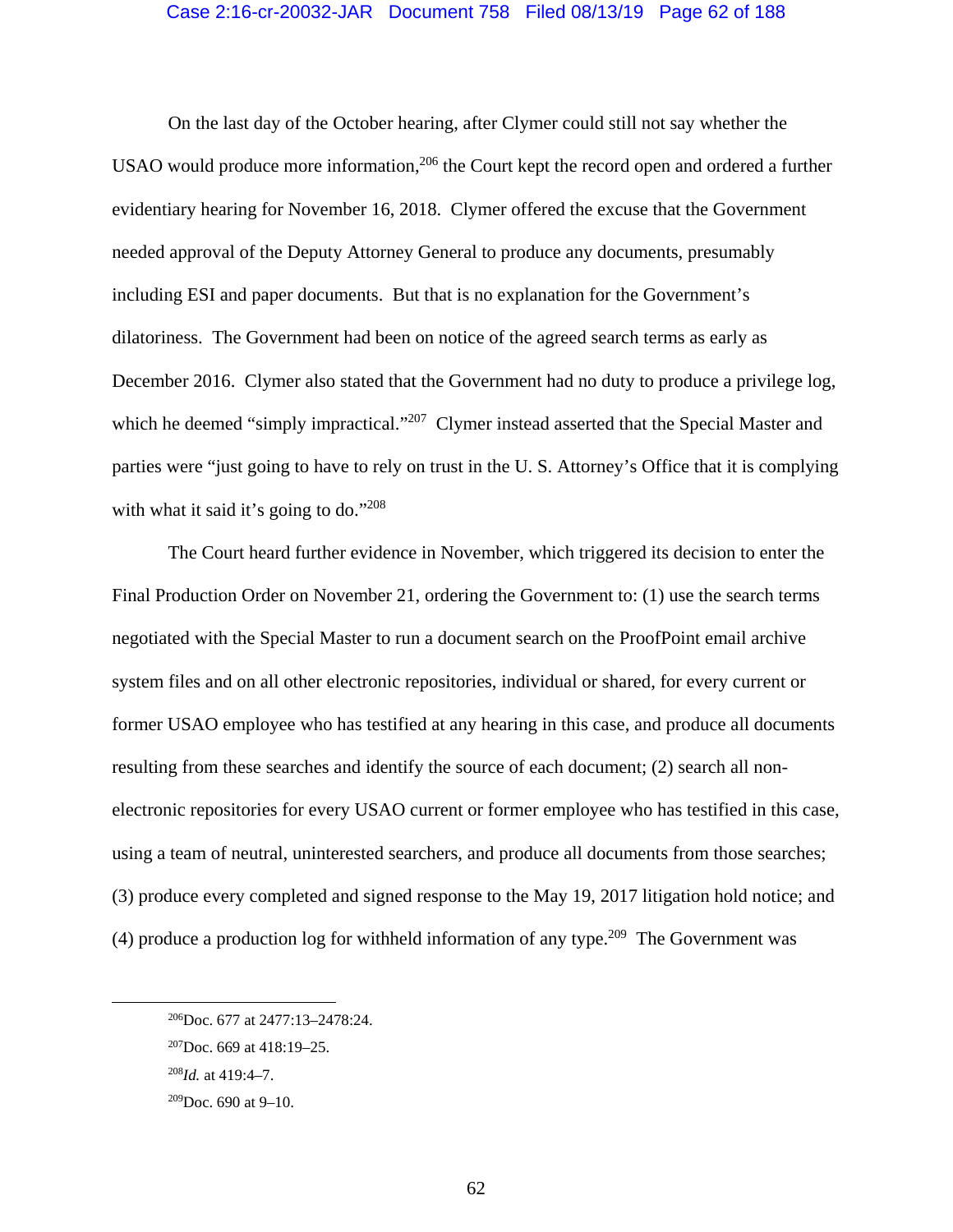# Case 2:16-cr-20032-JAR Document 758 Filed 08/13/19 Page 63 of 188

ordered to comply with these directives within sixty days of the order. Instead, it moved to reconsider in December, advising that even if the Court denied its motion, the DOJ "likely will respectfully decline to comply with the production order if it remains in place as presently drafted."210 Thus, in its January order denying the motion to reconsider, the Court acknowledged that requiring further production was "an exercise in futility" and modified its briefing schedule to prepare to close the record. But the Court cautioned:

> [T]he Court does not suggest the government will never have to produce these documents and information. Indeed, AUSA Clymer has argued in at least three briefs filed in these proceedings that the "appropriate mechanism" for investigation of any Sixth Amendment violations is 28 U.S.C. § 2255, even though some defendants have sought relief for Sixth Amendment violations in pending criminal cases. The Court will leave the production matter for another day, as there are currently sixty-six pending § 2255 motions that raise potential Sixth Amendment violations, where there can be no dispute that both the Federal Rules of Evidence and Rules of Civil Procedure apply.<sup>211</sup>

# **IV. Findings of Fact: Possession and Access to Video and Audio Recordings of Attorney-Client Communications at CCA**

Despite the limitations on the record due to preservation and production issues, the Court

issues the following findings of fact.

# **A. Video Recordings**

# **1. CCA Recording Practices**

CCA is a detention facility that contracts with the USMS to house federal detainees.<sup>212</sup>

CCA is remote; it is located in Leavenworth, Kansas, over thirty miles from either the Topeka or

Kansas City, Kansas federal courthouse. CCA houses defendants during the pendency of district

 $210$ Doc. 708 at 20–21.

 $211$ Doc. 713 at 35–36 (footnotes omitted).

<sup>212</sup>CCA houses federal detainees in cases filed in Kansas, Missouri, Nebraska, and Iowa.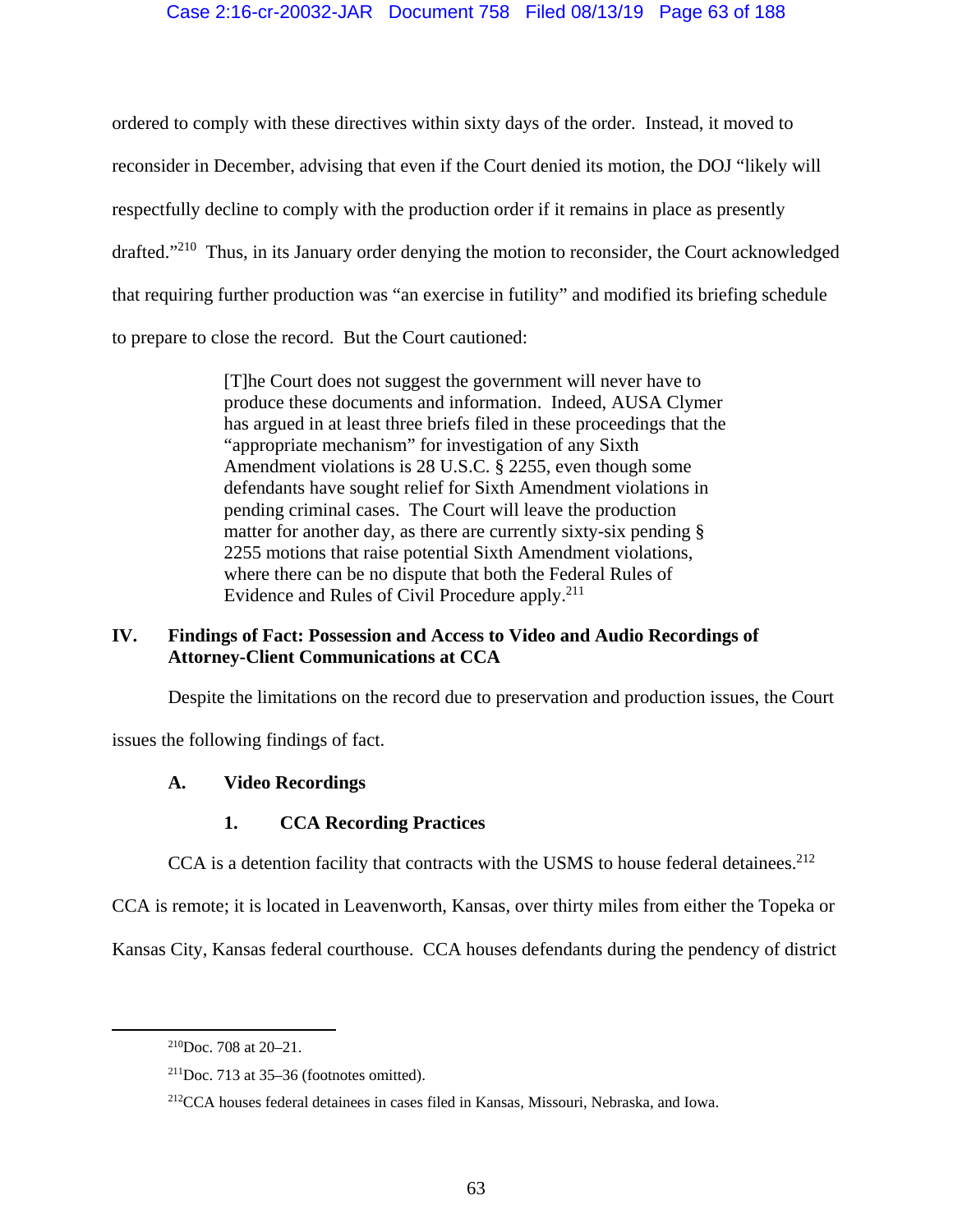## Case 2:16-cr-20032-JAR Document 758 Filed 08/13/19 Page 64 of 188

court litigation, including trials, sentencings, and revocation proceedings. In-person and phone conversations between attorneys and their clients at the facility are necessary for attorneys to provide legal representation and discuss legal matters. Including travel time, an in-person visit with a CCA client takes up nearly half a workday.<sup>213</sup>

CCA used a PELCO multi-camera video system to record throughout the facility. The PELCO system allowed prison personnel to monitor and record activity using approximately 154 video cameras throughout the facility. The input from these cameras was recorded onto a total of six different DVR hard drives. Each DVR drive held, at most, about three months' worth of video, with new video replacing old video in a looping fashion. Since 2008, CCA videorecorded in-person meetings between attorneys and clients in five of the nine designated attorney visitation rooms, where attorneys met with clients to give legal advice and discuss legal strategy. CCA provided no notice to either defense attorneys or detainees that the cameras in the attorney visitation rooms were recording—defense attorneys believed these cameras were in place for security-monitoring purposes only.

CCA video recordings did not include sound, but visually captured meaningful communication between attorneys and clients. CCA's Video Recording Procedures require designated employees to be trained to record. This included training on "Use," "Focusing," and "Zoom function." Former-U.S. Deputy Marshal Matthew Cahill testified about viewing some of the video recordings in areas other than the attorney visitation rooms, and indicated that while the picture quality was poor, the camera operator at times zoomed in on certain parts of the picture.214 Cahill did not personally view any of the video recordings of the attorney visitation

 <sup>213</sup>*See* Ex. 459, Joseph Aff. ¶ 2.

<sup>214</sup>Tr. Sept. 7, 2016 Hr'g, Doc. 135 at 120:12–22.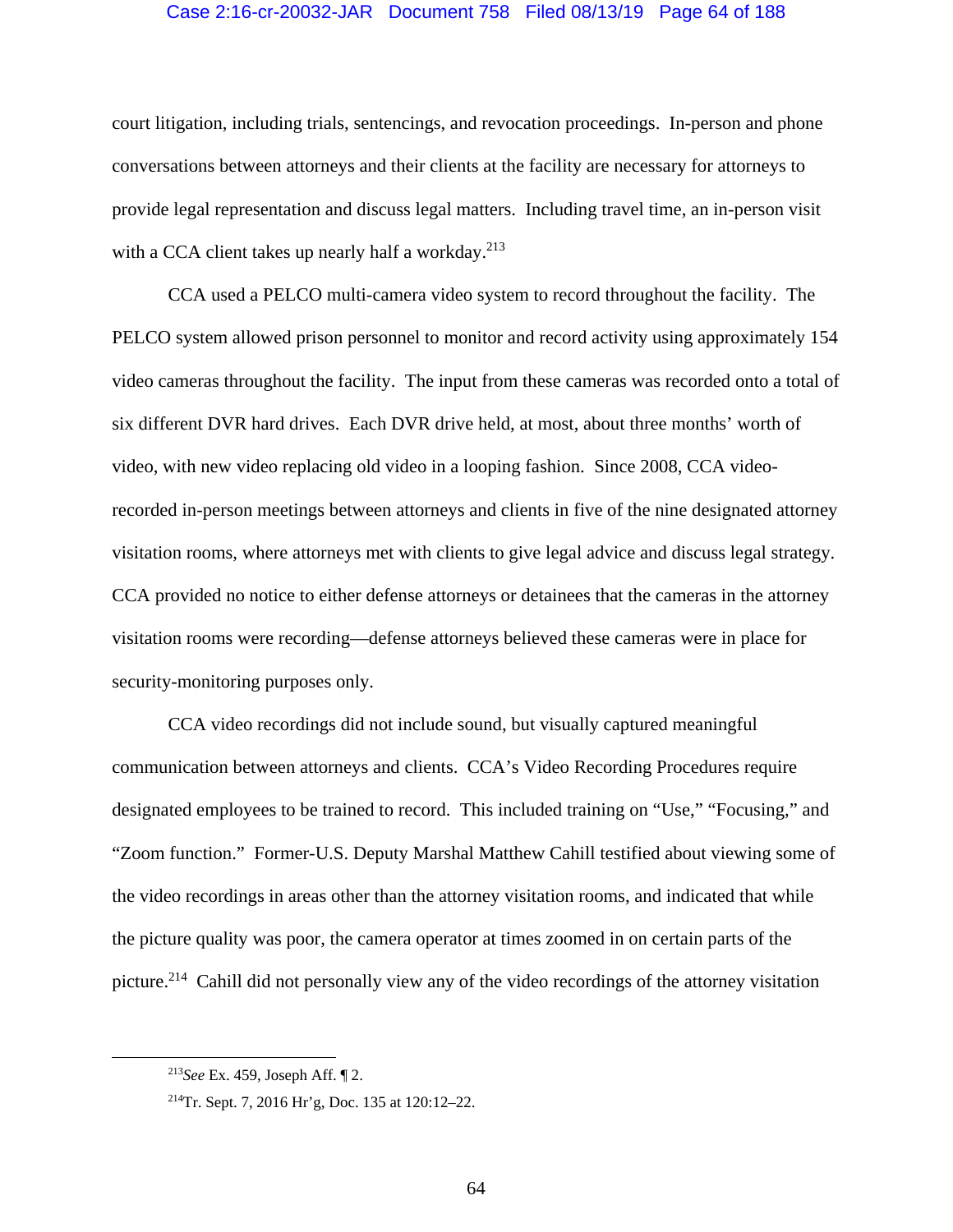## Case 2:16-cr-20032-JAR Document 758 Filed 08/13/19 Page 65 of 188

rooms; but this Court did, in camera, at the conclusion of the *Dertinger* hearing. This Court has already made findings about the good quality of the recordings of the attorney visitation rooms based on this in camera review. The Court found it "could easily observe non-verbal communications, including the communicants' use of their hands, fingers, and other body language."<sup>215</sup> The Court incorporates by reference its previous findings that "non-verbal" communication can provide an observer a wealth of information about the communicants."216

The USAO submitted an eleventh-hour declaration by CCA Chief of Security Roger D. Moore, Jr., asserting that the attorney visitation room cameras "were contained in 'bubbles,' and were not capable of panning, tilting or zooming."<sup>217</sup> The Court gives little weight to this declaration. It was signed on July 20, 2018, yet the USAO failed to submit Moore live for questioning during the October 2018 hearing. In contrast, other witnesses who testified live on the same issues were subject to cross-examination. To the extent the Moore declaration conflicts with or is cumulative of live witness testimony, the Court credits these live witnesses and disregards the Moore Declaration. The Court also sustains the FPD's foundation objection to this declaration. There is no indication in the declaration that Moore has personal knowledge of the intake procedures to which he attests—he never states that he was present when detainees at CCA were given the materials about which he declares. Moreover, even if CCA guards could not pan, tilt, or zoom the camera at the time of the recording, the evidence has established that it is possible to zoom in using the PELCO software when viewing the video recordings later.

 <sup>215</sup>Doc. 253 at 24.

<sup>216</sup>*Id.*; *see also* Exs. 437, 535 at 25:5–27:7.

<sup>217</sup>Ex. 47 (filed on March 20, 2019; signed on July 20, 2018).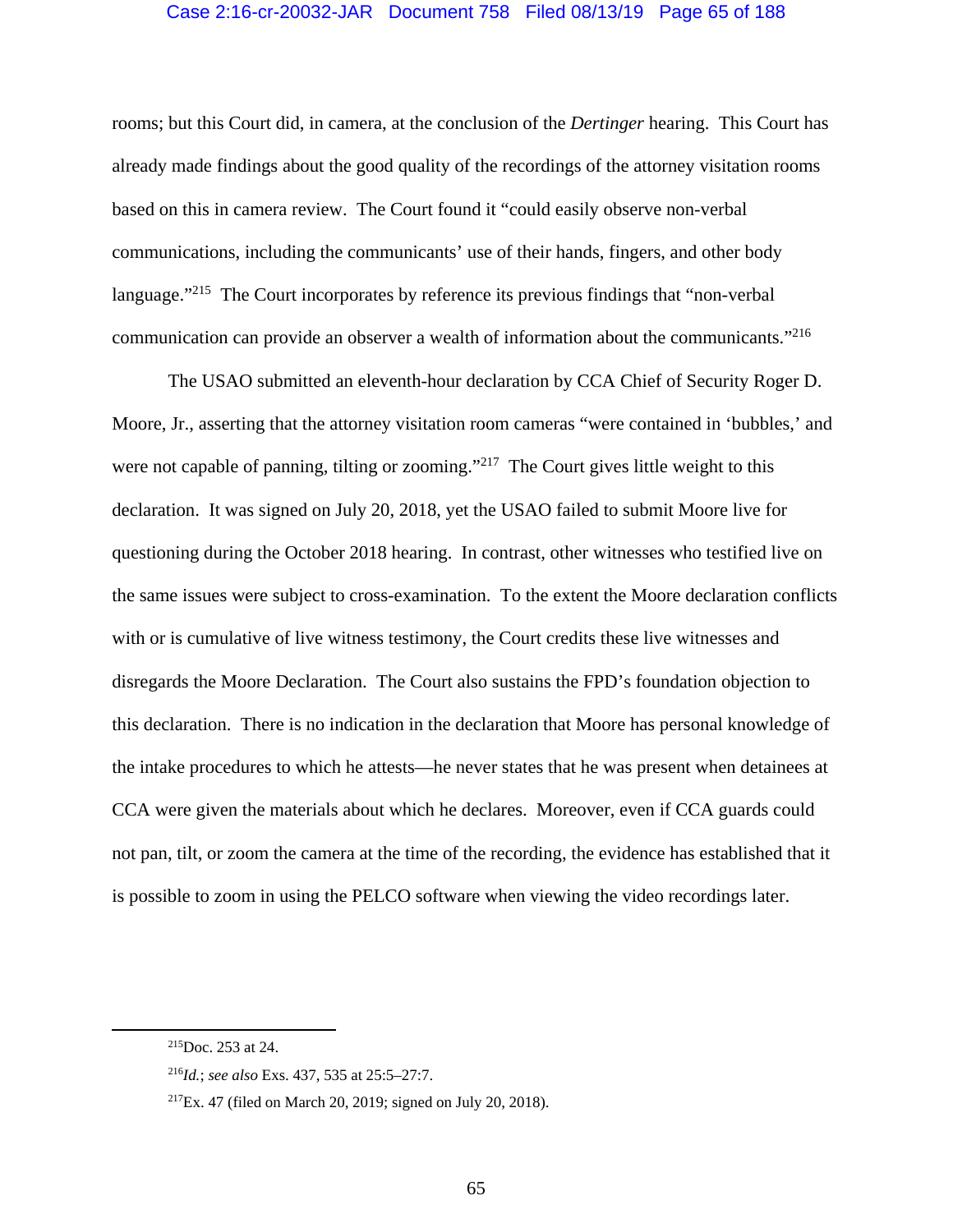# **2. Grand Jury Subpoena in** *Black*

A subpoena is not necessary to obtain video from CCA. Tomasic explained that "[t]ypically, when only particular and limited video recordings are requested . . . CCA burns those recordings to a disc."218

Tomasic testified that the USAO did not routinely obtain video recordings of spaces inside the CCA facility. During the investigation in *Black*, the USAO decided to obtain video recordings of spaces inside CCA that might depict contraband smuggling, transactions, or conspiratorial conduct. On April 12, 2016, a few weeks after receiving information from a cooperating individual detained at CCA that there were video cameras that recorded the attorney visitation rooms, Tomasic issued a broad grand jury subpoena for "[a]ll video footage or still images currently retained by Corrections Corporation of America (CCA) depicting any internal or external surveillance video or still image taken between July 2014 and April 12, 2016 at the CCA facility in Leavenworth, Kansas."219 On May 17, CCA produced voluminous video recordings from the entire facility, including the attorney visitation rooms, on six DVR hard drives. USSS took initial custody of the video recordings and provided a copy of the six hard drives to the USAO on June 1. On June 6, USSS advised the USAO what equipment it would need to play the recordings. On June 10, CCA produced to the USAO an index to the hard drives, which itemized the locations depicted on each of the six hard drives. This one-page index clearly identified that included on DVR #5 was the "Low Custody Attorney" room and included on DVR #6 were seven attorney visitation rooms.<sup>220</sup>

 <sup>218</sup>Doc. 133 at 8.

 $^{219}Ex. 475.$ 

 $220Ex.439.$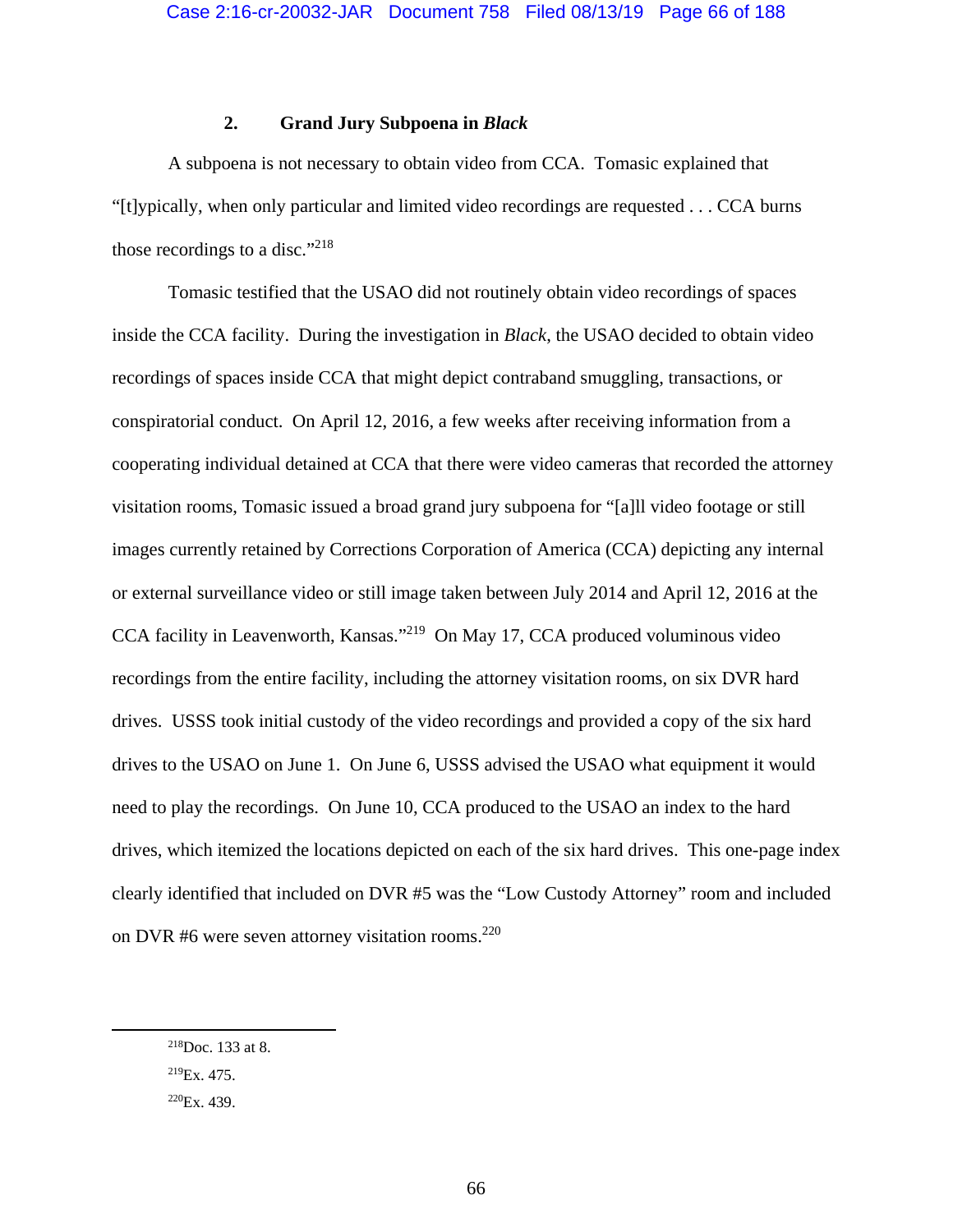#### Case 2:16-cr-20032-JAR Document 758 Filed 08/13/19 Page 67 of 188

The six hard drives contain video recordings made between November 24, 2015 and May 16, 2016. The Court accepts the Special Master's finding that the mechanics of the PELCO video system make it very difficult to isolate recordings from a given camera.<sup>221</sup> This means it would be challenging and expensive to extract from DVR #6 only those recordings from the 21 cameras not recording in attorney visitation rooms.<sup>222</sup> It would also be challenging and expensive to extract and isolate footage of each attorney-client meeting given the split-screen functionality of the PELCO player.

Because the video recording equipment at CCA had limited storage capacity, the system would overwrite old video recordings with new video recordings. The Special Master reviewed a sample of footage from 30 attorney visits from the seven cameras on DVR #6 for the period of February 20 to May 16, 2016. He found that every attorney-client meeting he viewed that took place in an attorney visitation room that held a video camera was listed on the attorney visitor  $\log$  and was, in fact, recorded.<sup>223</sup> Extrapolating from the attorney visitor logs for that twelveweek period, a total of over 700 attorney visits were recorded.<sup>224</sup>

#### **3. USAO and Agents' Knowledge and Intent**

 In March 2016, a CCA detainee who was cooperating in another of Tomasic's cases in this District, *United States v. Rapp*, 225 advised Tomasic that there were cameras in the attorney visitation rooms. AUSA Kim Flannigan was co-counsel with Tomasic on the *Rapp* case, but

 $224$ Doc. 193 at 5.

 <sup>221</sup>*See* Doc. 193 at 4.

<sup>&</sup>lt;sup>222</sup>In addition to video from the seven cameras that recorded attorney visitation rooms, DVR  $#6$  also holds video from 21 other cameras in CCA. These other cameras, which are in the kitchen, parking lot, recreation yard, and so on, did not record privileged or confidential information. The USAO has agreed not to use video footage from these 21 other cameras. *Id.* 

<sup>223&</sup>quot;[C]ertain time periods were not recorded. For example, there are no recordings on DVR #6 (from *any* cameras) from April 27-28, 2016." Doc. 193 at 5 n.5.

<sup>225</sup>D. Kan. Case No. 14-20067-CM-1.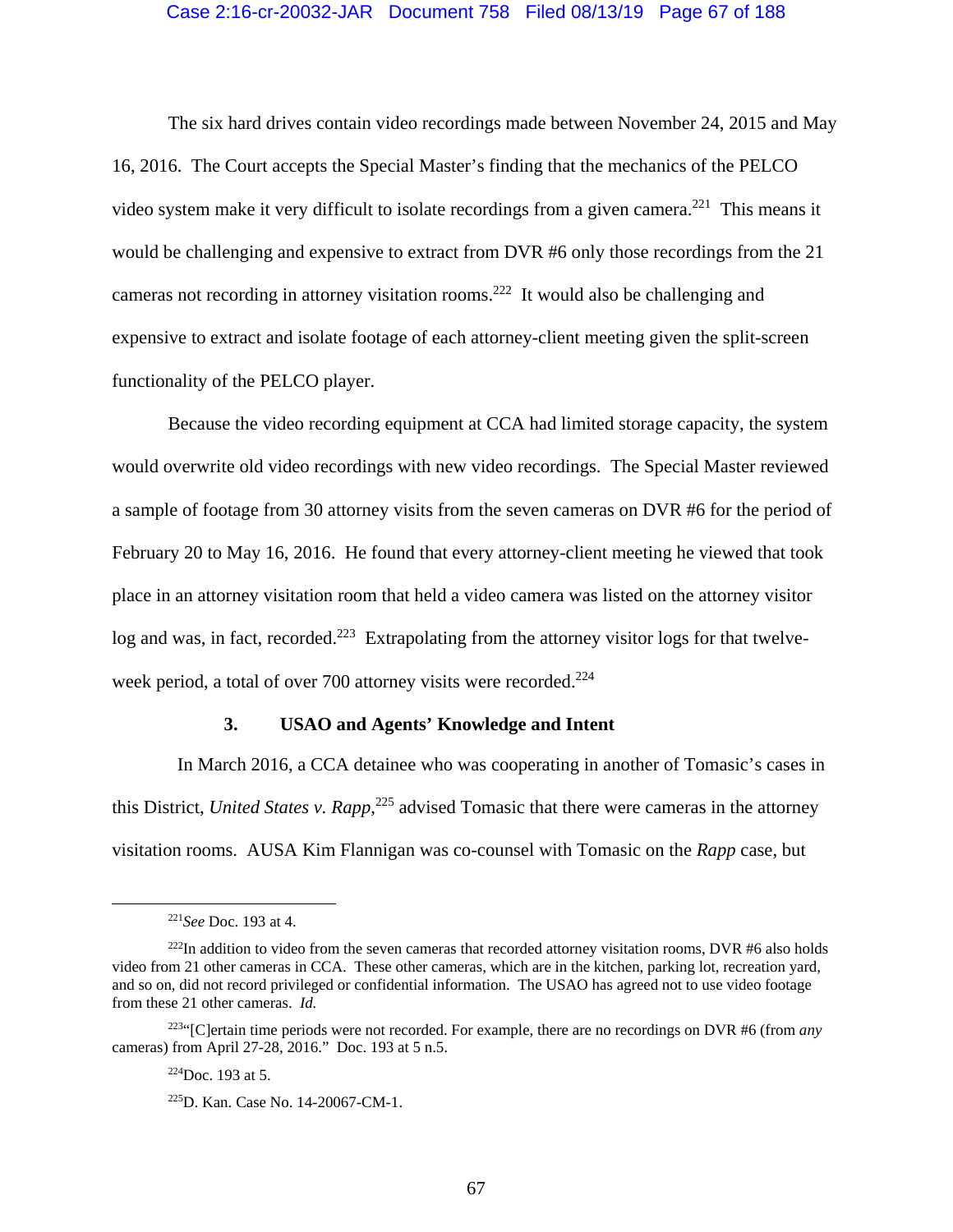# Case 2:16-cr-20032-JAR Document 758 Filed 08/13/19 Page 68 of 188

denies any awareness of the cooperator's statement. Based on the cooperator's information, Tomasic admittedly considered conducting a controlled purchase of contraband in an attorney visitation room, where the transaction could be video recorded, but ultimately decided not to.

USSS Agent John Seubert testified that he originally drafted the grand jury subpoena in the *Black* case for video recordings from specific areas where there was suspicion of contraband trafficking in the *Black* case. While Seubert testified at the *Dertinger* hearing that there was evidence that the attorney visitation rooms were used for contraband trafficking and that contraband had been recovered from those rooms, he did not recall whether he knew this at the time the subpoena was drafted in *Black*. 226 Rather, he testified that it was Tomasic who redrafted the subpoena to include video recordings of all areas of CCA, without his knowledge. In other words, Seubert blamed Tomasic and claimed to be an unwitting participant in the subpoena of video recordings of attorney visitation rooms.

At the July 21, 2016 discovery conference, the Court asked Tomasic whether there were video recordings of the attorney visitation rooms. Tomasic told the Court that the attorney visitation rooms were monitored for security, but not recorded:

> [N]o—there are [sic] no audio in attorney/client unless someone at CCA, an employee, took it upon themselves to turn on the audio. But I don't believe it's recorded. It's just that it would allow a particular CCA employee to listen in without recording if—if the employee believes something was afoot that he needed to be aware  $\int_{0}^{227}$

It is clear that at this point no attorney or detainee was aware that their attorney-client meetings were being video recorded, nor were they aware that CCA had the ability to record meetings in

 <sup>226</sup>Doc. 670 at 823:5–24.

<sup>227</sup>Tr. July 21, 2016 Hr'g, Doc. 75 at 11:25–12:6.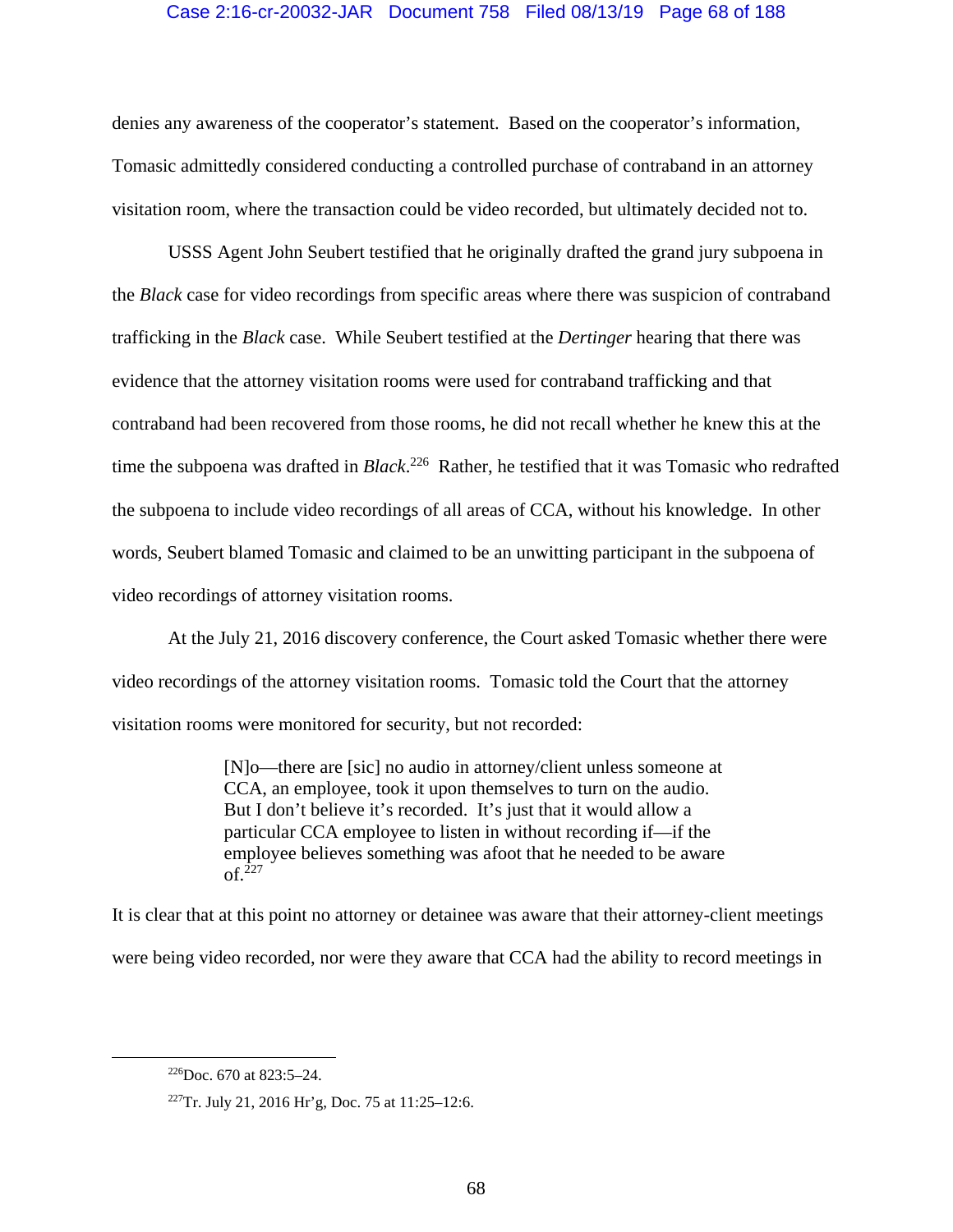the attorney visitation rooms. $228$ 

Whether or not Seubert's testimony about his unwitting role is credible, the evidence shows that at the time Tomasic issued the subpoena on April 12, 2016, she was aware that there were cameras in the attorney visitation rooms that video recorded. Indeed, Seubert's testimony that at some point the USAO was aware that the attorney visitation rooms were the situs of conspiratorial activity is borne out by another investigator's email to Boyd. On July 12, 2016, Stokes emailed Boyd to ask, "[d]id we get in video from the attorney visitation rooms, law library, and pods at CCA?"<sup>229</sup> Seubert testified that only he and ultimately Tomasic decided what to request in the subpoena for CCA video and that he did not tell Stokes that the video would include attorney visitation rooms.<sup>230</sup>

 At the September 7, 2016 hearing, the Court specifically asked Tomasic at what point the Government came to know that the video recordings included attorney-client communications. Tomasic responded, "the government had a good-faith basis to believe that the CCA video recordings contained attorney-client meetings at the time the issue—the subpoena was issued."231 Tomasic further stated to the Court that she did not recognize, think, or consider that the subpoena would include attorney visitation rooms until the Court's questions "triggered" her memory at the July 21, 2016 hearing and she realized there might be a problem with the breadth of the subpoena.232 The Court does not credit Tomasic's testimony that she forgot about what she characterized as the cooperator's "lengthy" proffer, which provided an "overwhelming

 <sup>228</sup>*See* Ex. 1009.

 $229$ Ex. 1004.

 $^{230}$ Doc. 670 at 830:3-15.

 $^{231}$ Tr. Sept. 7, 2016, Hr'g, Doc. 135 at 13:10–14.

<sup>232</sup>*Id.* at 13:14–14:1–6; 15:5–13.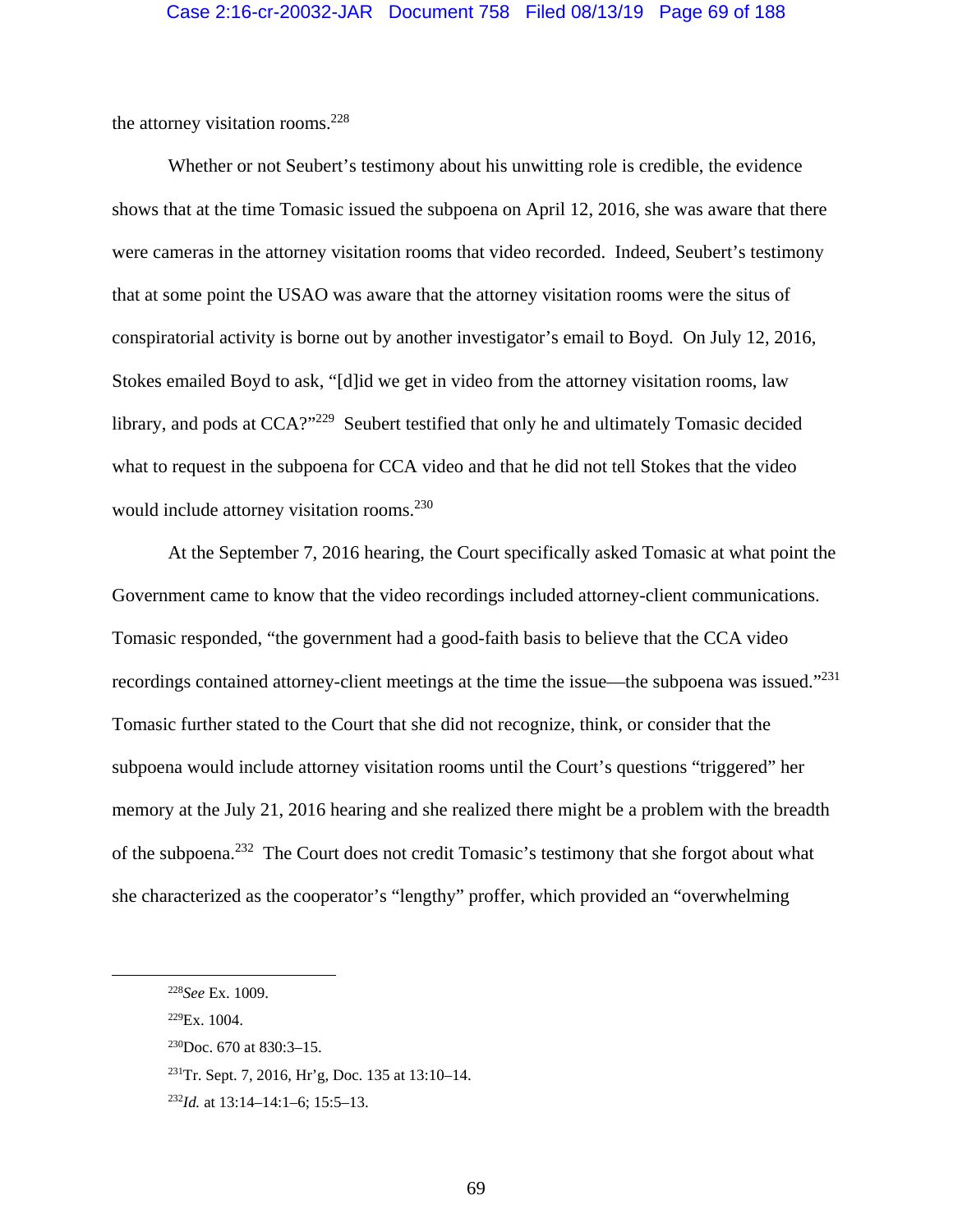### Case 2:16-cr-20032-JAR Document 758 Filed 08/13/19 Page 70 of 188

amount" of information, only weeks before she drafted the subpoena to ask for all video recordings from CCA.233 Rather, the evidence compels the Court to find that Tomasic knew that her broad subpoena would result in CCA providing video recordings of the attorney visitation rooms and did nothing to exclude or avoid access to these recordings. Based on this knowledge, the Court also finds that Tomasic did not respond with candor to the Court's question at the July 21 discovery conference about whether there were video recordings of the attorney visitation rooms.

 Even if Tomasic had forgotten what the cooperator told her and she was unaware of what the investigators knew about the attorney visitation rooms, there is evidence that she should have known the video recordings included the attorney visitation rooms before the July 21, 2016 discovery conference. On June 10, 2016, the USAO had the index of CCA cameras that identified attorney visitation rooms.<sup>234</sup> By June 13, 2016, Tomasic was prepared to begin "downloading the surveillance footage" to give to *Black* defense counsel.<sup>235</sup> Tomasic knew about this index at the July 21 discovery conference when she advised the Court and defense counsel that the USAO would soon disseminate the video recordings and assured the defense that although the video footage was voluminous, "we actually created the index for defense counsel, and for some time defense counsel has been aware that there is an index."<sup>236</sup> If Tomasic had reviewed this one-page index before the July 21 hearing, she did not speak with candor when she told the Court the rooms were only video monitored. But even if Tomasic had not seen the index before July 21, she could have looked at the index after the hearing and corrected her statement

 <sup>233</sup>*Id.* at 14:18–19.

 $^{234}Ex. 502$  at 7.

 $^{235}Ex. 446$  at 3.

 $^{236}$ Tr. July 21, 2016 Hr'g, Doc. 75 at 5:10–12. The index was disseminated on July 25, 2016. Ex. 1231.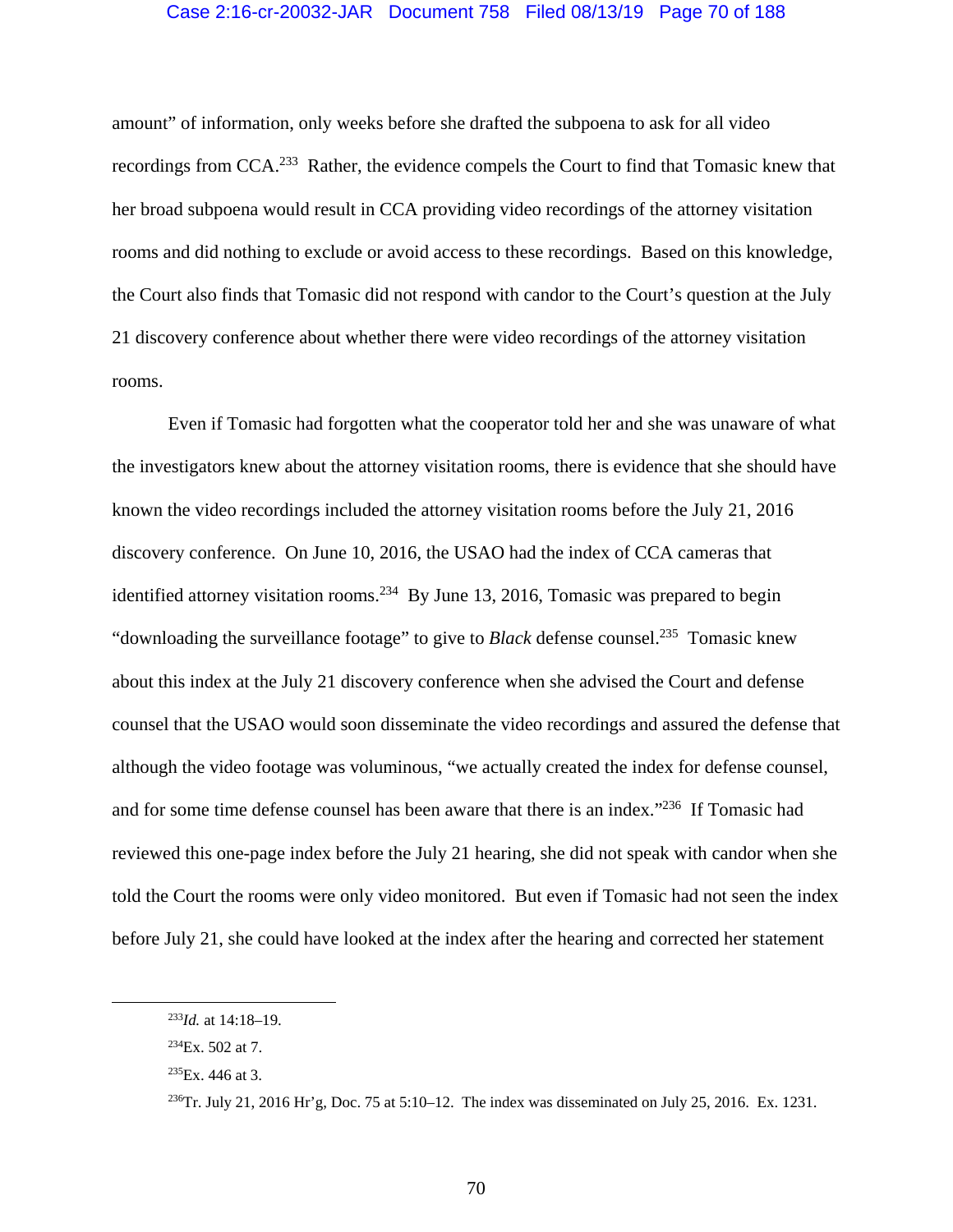### Case 2:16-cr-20032-JAR Document 758 Filed 08/13/19 Page 71 of 188

to the Court to clarify that the video recordings included the attorney visitation rooms. Tomasic made no such correction or clarification.

# **4. USAO's Use of Videotaped Attorney-Client Meeting**

Just two weeks after the July 21 discovery conference, Tomasic sent an email to the Court and defense counsel in the *Black* case, expressing uncertainty about whether the attorney visitation rooms were recorded, but assuring the Court and counsel that if they were, the USAO would not review the video recordings of the attorney visitation rooms until the defense's concerns could be resolved.<sup>237</sup> This email is significant for several reasons; most importantly, it is irrefutable evidence that Tomasic did not speak with candor to the Court and opposing counsel. To understand how Tomasic's email was intended to mislead the Court and counsel, one must understand the chronology of events between August 2 and the afternoon of August 5, when this email was sent.

Beginning in late July, Tomasic and Flannigan called and emailed defense attorney Jacquelyn Rokusek to request that she meet with them at the USAO concerning her client from another criminal case—Richard Dertinger. According to Rokusek, Tomasic and Flannigan told her at their August 2, 2016 meeting that based on two proffers from cooperators in the *Black*  case, they had learned that Rokusek had allegedly provided a document containing a proffer statement to Dertinger that Rokusek had acquired in discovery in yet another case, *United States v. Phommaseng*<sup>238</sup> which Dertinger was sharing with CCA detainees.<sup>239</sup> This, they told her, had jeopardized their investigation in the CCA contraband case and they intended to pursue an

 $237$ Doc. 445.

<sup>238</sup>D. Kan. No. 15-20020-JAR-5.

 $239$ Doc. 104 at 34:1–9, 12–15. Tomasic later testified that she did not recall whether they told Rokusek that she handed Dertinger a document or if she just tipped him off that the inmates were under investigation. Doc. 669 at 659:1–12; *see* Doc. 133 at 16 (detailing cooperators' proffers).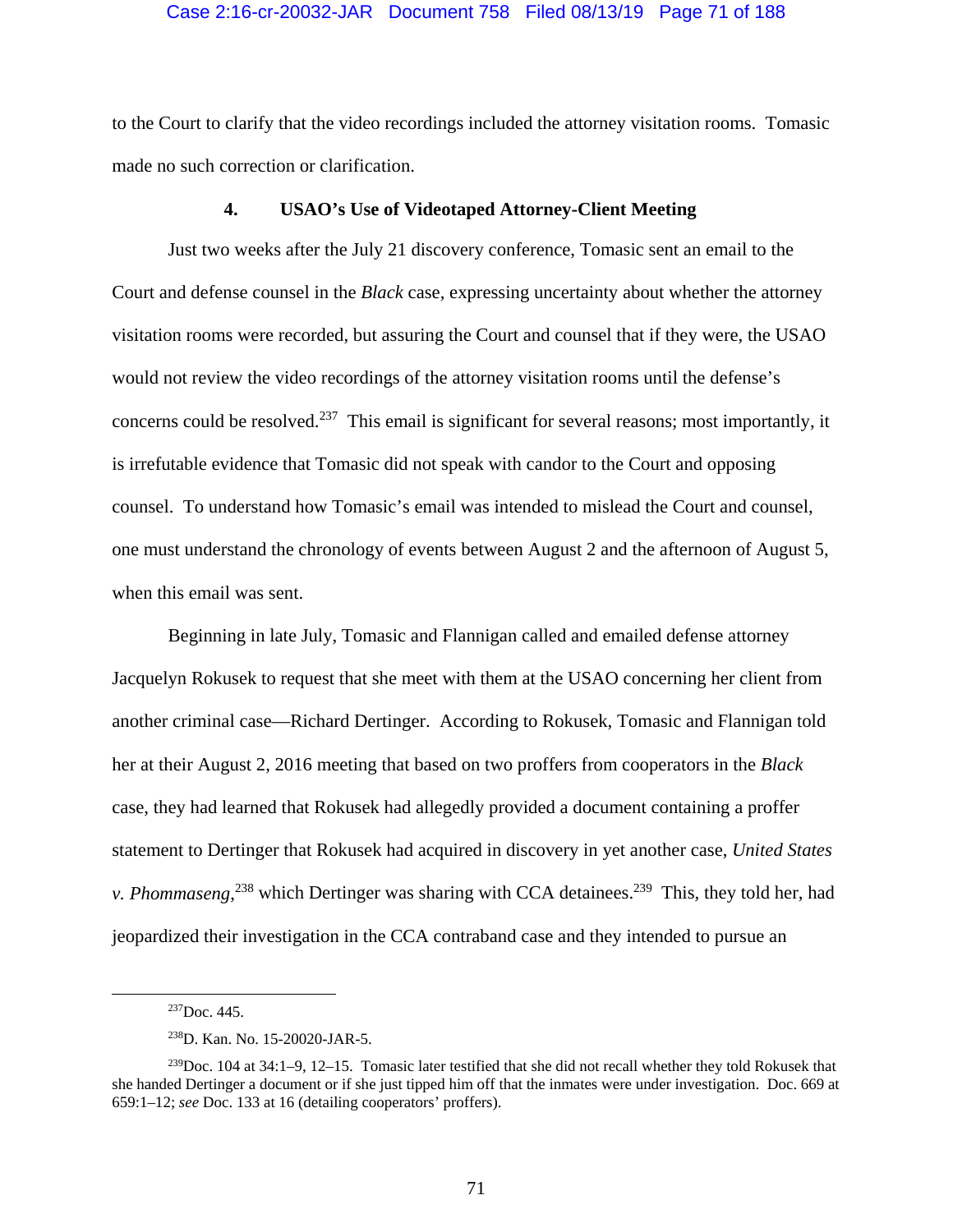## Case 2:16-cr-20032-JAR Document 758 Filed 08/13/19 Page 72 of 188

obstruction charge.240 Rokusek testified she told Tomasic and Flannigan that she had not yet received any proffer statements in the *Phommaseng* case, but Tomasic and Flannigan asserted that this still presented a conflict of interest for Rokusek's continued representation of Dertinger. According to Rokusek, near the end of the conversation with Tomasic and Flannigan, "I was informed by Ms. Flannigan that they had a case agent on the case who was reviewing attorneyclient meetings from CCA to determine whether or not this document had been provided to Richard Dertinger, which I told them it had not."241

Rokusek left the meeting alarmed not only by the prosecutors' allegations against her, but also because they told her they were reviewing video recordings of her meeting with her client to determine whether or not the document had been provided to him.<sup>242</sup> This prompted Rokusek to take several actions. She sent an email to Tomasic and Flannigan, to memorialize what they had told her at the August 2 meeting:

> I've been contemplating how to move forward concerning the potential conflict of interest you discussed with me at your office yesterday. You mentioned that you were reviewing video of my visits with Mr. Dertinger at CCA. I would like an opportunity to view the same video footage before making a final decision. Would that be something I could review within the next few days? I will wait for your response and continue as I continue (sic) to research the potential issue. $243$

Tomasic responded:

The agent looking through the video for your visits said he has located the time/date of your visits but has not paired those dates up to the video yet. That agent is on vacation this week and is preparing for a hearing next week. If you want him to pull the

 <sup>240</sup>Doc. 104 at 34:10–11.

<sup>241</sup>*Id.* at 35:4–8.

<sup>242</sup>*Id.* at 35:3–24; *see* Ex. 523, Rokusek Aff.

 $^{243}Ex.441.$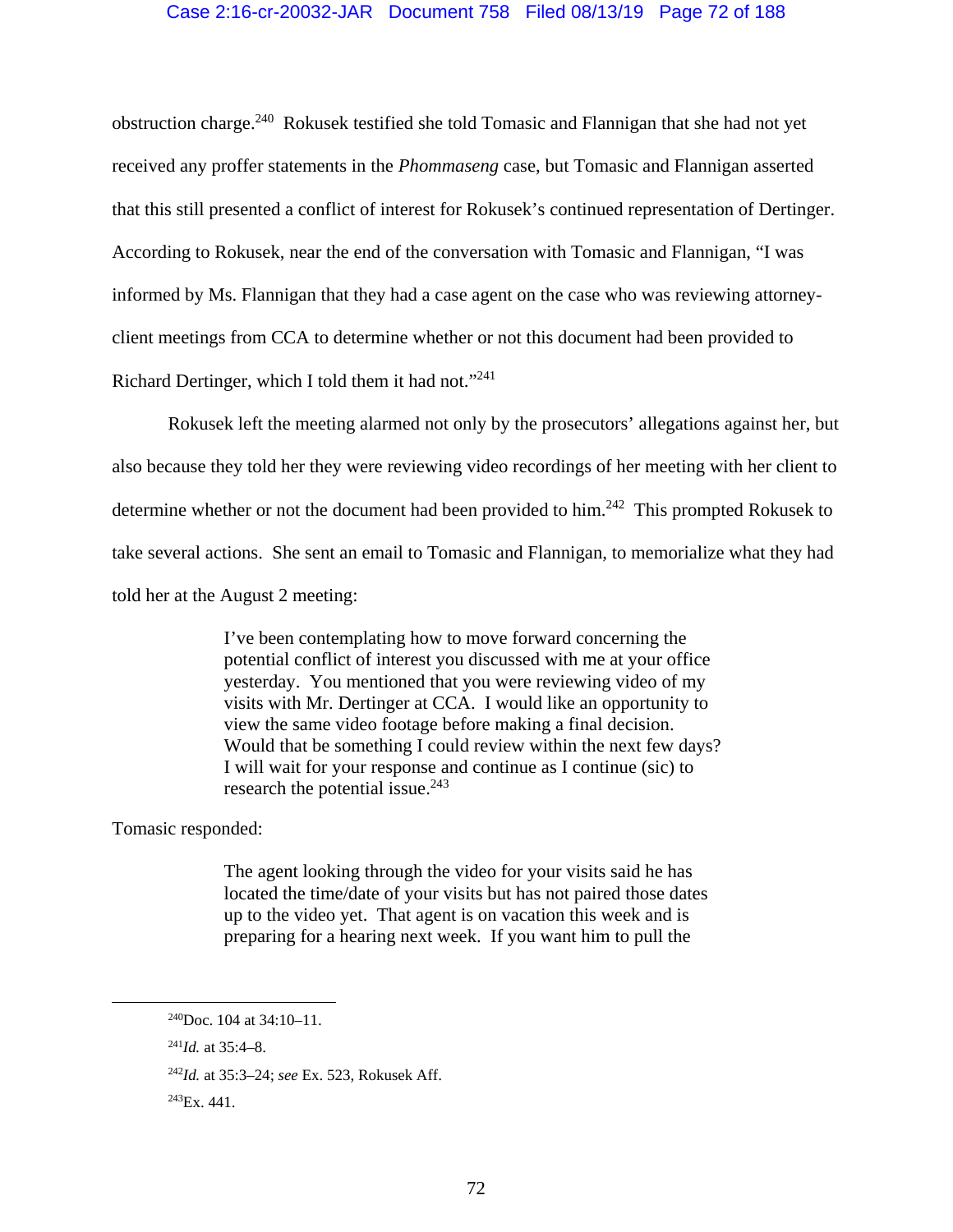video for you, it might take a while, but we are willing to do so.  $244$ 

Flannigan responded in a separate email, urging Rokusek to come right away to "try to find the video."245 Notably, in their email responses to Rokusek, neither Tomasic nor Flannigan denied or challenged Rokusek's statement that they were reviewing video of her visits with Dertinger; in fact, Tomasic's response reiterated that the agent was working on locating the video of Rokusek's visit with Dertinger.

Rokusek also shared her concerns with Laura Shaneyfelt, the CJA Panel discovery coordinator, as well as with FPD Brannon. This prompted Brannon to email Barnett and Slinkard to advise that the FPD had learned that CCA records, not just monitors, the attorney visitation rooms.246 Barnett in turn asked the USMS to find out if this was true.

The USMS received inconsistent responses from CCA personnel. The CCA warden, who was newly assigned to that facility, investigated. She testified that she went into one of the attorney visitation rooms, saw no camera, and responded to the USMS that there was no video recording of the attorney visitation rooms. But, as she later acknowledged in her testimony, had she checked the other attorney visitation rooms, she would have discovered that six of the nine rooms had cameras and were video recorded. In any event, based on the information received from CCA and the USMS, Barnett advised the FPD and others that there was no video recording. Meanwhile, the FPD heard from a deputy marshal that the marshal knew that there was video recording, so their concerns were not allayed.

In the midst of this exchange of inconsistent information were Tomasic, Flannigan, and Stokes. Instead of candidly telling the Court and defense counsel that there were video

 $^{244}Id.$ 

 $^{245}Id$ 

 $^{246}Ex. 453.$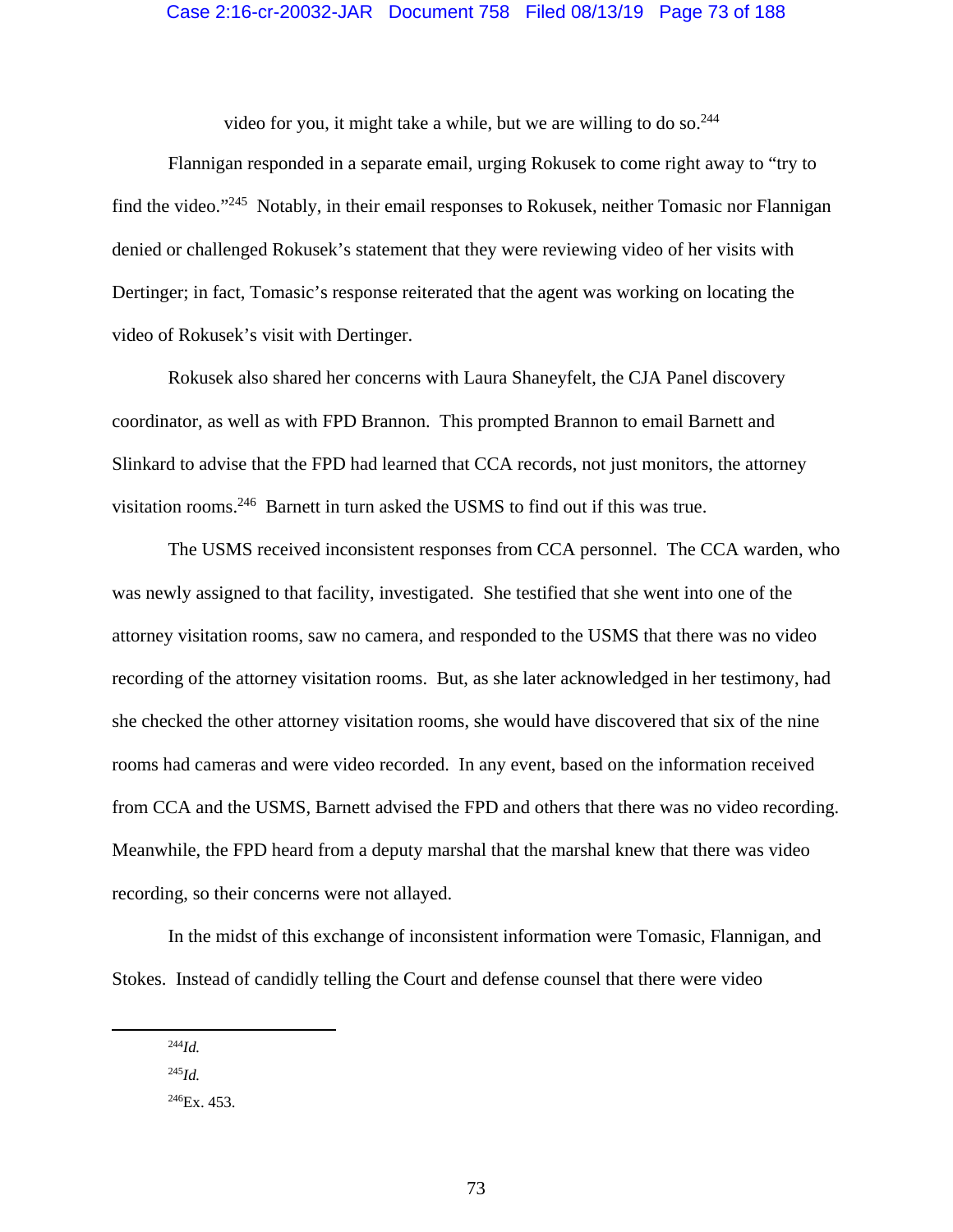recordings of the attorney visitation rooms, Tomasic sent the August 5 email to the Court and counsel claiming that in light of the warden's statement, Tomasic was now uncertain whether there were video recordings of the attorney visitation rooms.<sup>247</sup> Tomasic further misled the Court and counsel by suggesting that a defense attorney was reviewing video footage at the attorney's request or own initiative:

> Defense counsel has concerns that CCA's former surveillance system, which was in place prior to the new Warden's tenure, may have captured video and/or audio recordings in attorney/client rooms. As such, one defense attorney requested in writing that counsel for the USAO, nor any party acting on the USAO's behalf, view any attorney/client footage provided by CCA until the issue is resolved. Counsel for the USAO agreed that no one acting on behalf of the USAO will view the footage until the matter is resolved. This same defense attorney is beginning review of the CCA surveillance footage today. Thus, the USAO is not certain at this point whether any of the surveillance footage turned over by CCA in response to a subpoena by the USAO issued in US v. Black contains video footage of the attorney/client rooms, but based on the Warden's statements, counsel for the USAO now believes the information provided by the cooperator was incorrect. Further, because the USAO has agreed to not review that footage, this matter will not be resolved until defense counsel has completed their review of the surveillance footage. If, in fact, the USAO is not in possession of any surveillance footage in the attorney/client rooms, then the USAO will resume its review of the surveillance footage and any concerns by defense counsel should be alleviated. If, however, the USAO is in possession of such footage, counsel for the USAO intends to coordinate with defense counsel to identify whether to use a taint team to review any such footage would alleviate those concerns.248

Tomasic sent this email at 2:57 p.m. At that very moment, Rokusek and her investigator

were looking at video recordings of the attorney visitation rooms trying to locate a recording of

Rokusek's meeting with Dertinger, during which the USAO alleged Rokusek had improperly

 $^{247}Ex.445.$ <sup>248</sup>*Id.*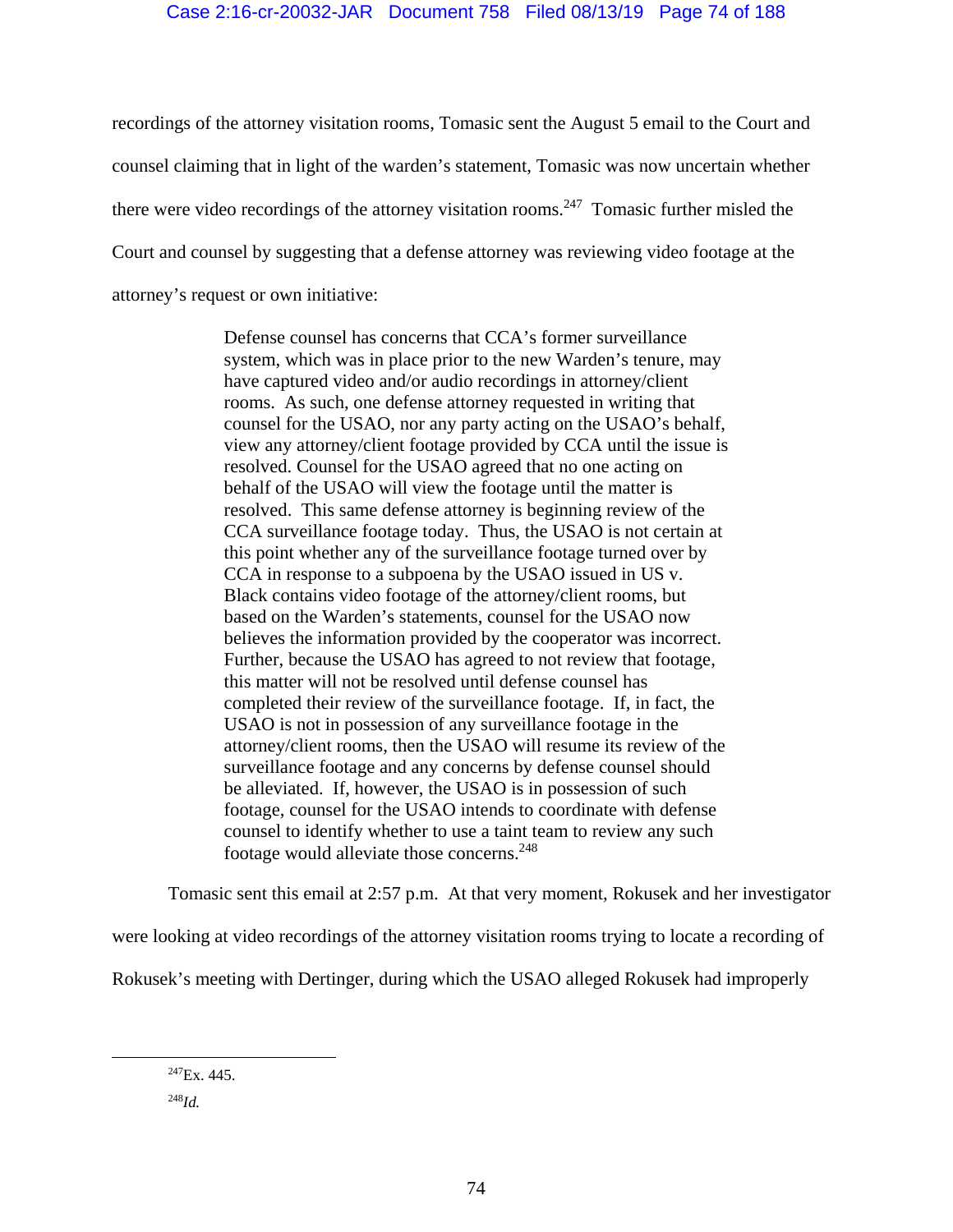#### Case 2:16-cr-20032-JAR Document 758 Filed 08/13/19 Page 75 of 188

provided a proffer statement or other information to Dertinger. Rokusek testified that while locating the video recording of her meeting with Dertinger, she inadvertently opened multiple windows at one point that exposed her to video recordings of attorney-client meetings between other attorneys and detainees.<sup>249</sup>

Tomasic and Flannigan later denied knowing whether there were video recordings of the attorney visitation rooms, denied threatening Rokusek, and denied directing Stokes to look for the attorney-client video.<sup>250</sup> Instead, they claimed that Stokes was going to merely view the video of the residential pod to see who Dertinger talked to immediately after his meeting with Rokusek and how Dertinger and others were acting.<sup>251</sup> Stokes also testified that he was not going to view video of the attorney visitation rooms, but that he was going to view video of Dertinger after he left his meeting with Rokusek to see what Dertinger did in the pod.<sup>252</sup>

None of this testimony is credible. First, the Court credits Rokusek's description of what Tomasic and Flannigan told her the agent was going to view, and the fact that neither Tomasic nor Flannigan challenged that description in Rokusek's email to them. From the prosecutors' account, Rokusek would have had no basis to know that there was any attorney-client video. Moreover, Rokusek immediately contacted the FPD to ask about video recordings of attorneyclient meetings at CCA, which prompted Brannon to contact Barnett. This course of events can only be explained by Tomasic and Flannigan making the threat to Rokusek.

Notably, at the September 7, 2016 hearing, Tomasic attributed her knowledge that the attorney visitation rooms were video recorded to a cooperator but claimed she did not intend to

 <sup>249</sup>Doc. 253 at 34.

<sup>250</sup>*See, e.g.*, Ex. 504 at 15 (Flannigan: "I didn't know we had attorney-client videos, I meant pod videos" when talking to Rokusek); Doc. 677 at 2265:2–25.

<sup>251</sup>*See, e.g.*, Doc. 669 at 667:1–668:10.

 $252Ex. 508$  at  $123:18-123:25$ .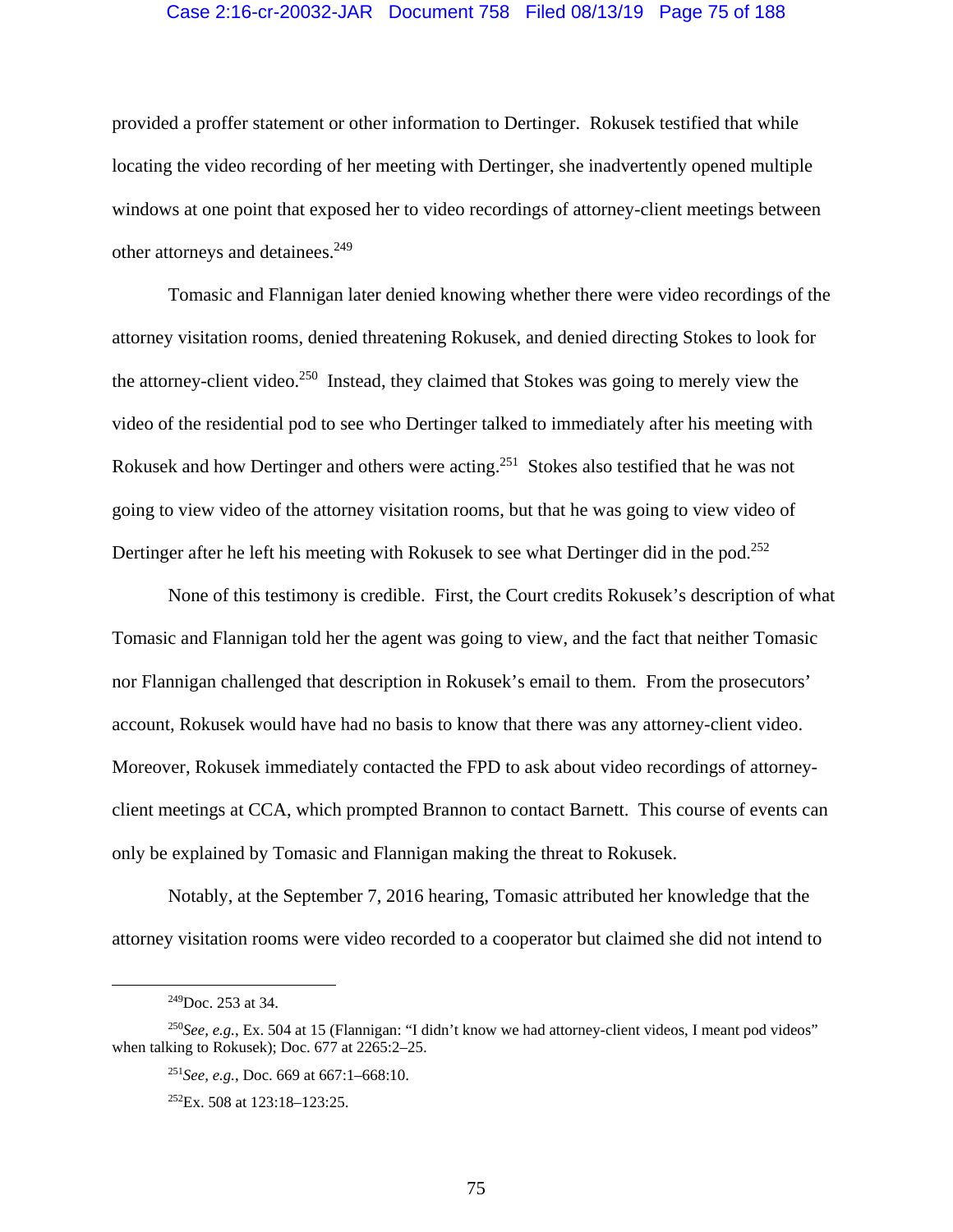## Case 2:16-cr-20032-JAR Document 758 Filed 08/13/19 Page 76 of 188

obtain the video because she had forgotten or not realized the subpoena would capture the attorney visitation rooms. She went on to state:

> I don't remember the exact moment. It could've been possibly one of two things triggered my memory; the concerns about Richard Dertinger obtaining information through his attorney at any attorney-client room may have spurred, oh, I think we probably have that, given what I know based on what the cooperator says, and I got all surveillance footage  $\ldots$ <sup>253</sup>

Tomasic's statement confirmed what she, Flannigan, and Stokes were looking for, as borne out by the existence of a video recording of Rokusek meeting with Dertinger.

Second, Stokes' testimony does not ring true. Stokes had a copy of the videos on his KBI computer and a PELCO player to view those recordings at his home.<sup>254</sup> Although Stokes testified that he was unaware of the video recordings until August 2016, he specifically asked Boyd on July 12, 2016, if the USAO had received video recordings of the attorney visitation rooms.<sup>255</sup> Stokes admitted that when he viewed the videos he had the CCA index with him, which Boyd had provided to him by email on July 12.<sup>256</sup> Stokes further admitted that he loaded either disks #3, #5, or #6 on the PELCO player and that he saw thumbnail views of multiple empty rooms.<sup>257</sup> Stokes admitted to watching approximately an hour to an hour-and-a-half of recorded CCA video.<sup>258</sup> And in an August 20, 2016 email to Tomasic, Oakley, and other agents, Stokes admitted that when he viewed the video recordings, there were 16 camera views on the

 <sup>253</sup>Tr. Sept. 7, 2016 Hr'g, Doc. 135 at 13:19–14:3.

<sup>254</sup>Ex. 502 at 10, 48; Ex. 508 at 4; Doc. 482 at 62:2–4.

 $^{255}Ex.1004.$ 

 $^{256}$ Ex. 508 at 123:13–15.

<sup>257</sup>*Id.* at 131:7–25.

 $258$ Doc. 482 at 74:2–5.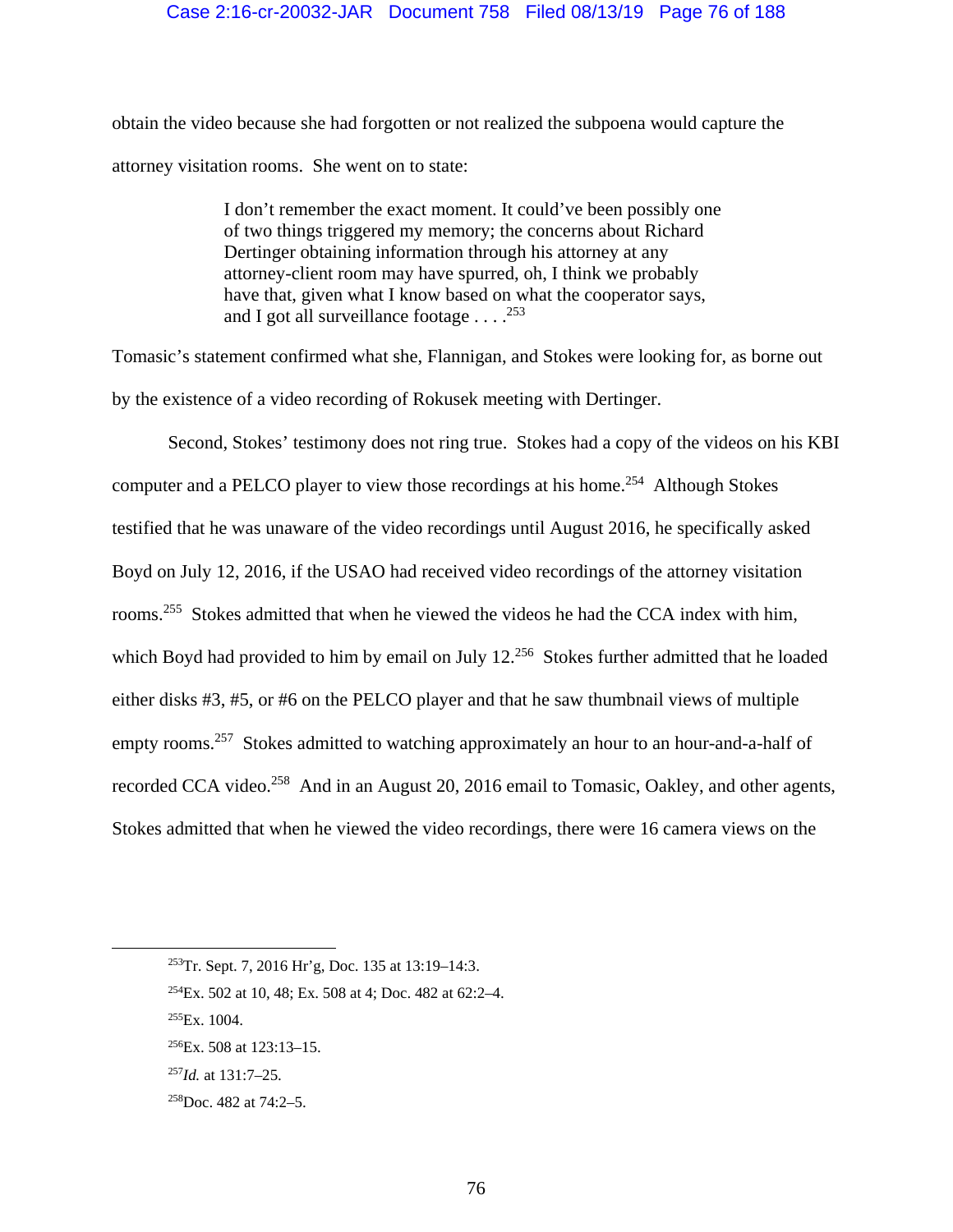## Case 2:16-cr-20032-JAR Document 758 Filed 08/13/19 Page 77 of 188

screen, including views of attorney visitation rooms.<sup>259</sup> To see this, Stokes had to be looking at DVR #6, which the index shows included attorney visitation rooms but no pods. Stokes also admitted that they had information that Rokusek had purportedly given a written document of some kind to Dertinger that compromised the *Black* investigation.<sup>260</sup> Viewing the video recording of Rokusek's interaction with Dertinger inside the attorney visitation room would have confirmed whether or not Rokusek provided a document to Dertinger as the cooperator had reported. If Stokes was looking for Dertinger as he walked back to his pod to see "everyone's reactions," as the USAO contends, DVR #6 was the wrong disk; if he was looking to see whether Rokusek handed documents to Dertinger, DVR #6 was the right disk.

Third, the Court considers that if Tomasic and Flannigan had no ill intention, it made no sense for Tomasic to feign uncertainty to the Court about the existence of such video recordings in her August 5 email. It makes more sense that if Tomasic and Flannigan believed that Rokusek had improperly provided a proffer statement to Dertinger as the cooperator claimed, Tomasic would have been open about their need to view Rokusek and Dertinger interacting in the attorney visitation room, perhaps by having a taint team review the video to see if Rokusek had in fact handed a document to Dertinger. Tomasic testified that she planned to employ a taint team to review law library computers and written materials seized from detainees' cells during a search

 <sup>259</sup>Ex. 611. Although AUSA Oakley was co-counsel in the *Black* case, he testified that he did not see the subpoena for all video surveillance prior to its issuance, was unaware that the cooperator had provided Tomasic with information that the attorney visitation rooms were video recorded, and had he known he would not have issued a subpoena for all CCA video recordings because he understood that the USAO should not acquire recordings of attorney-client conferences. Doc. 674 at 1900:19–24; 1902:3–6. Although none of the emails between Tomasic, Flannigan, and Rokusek indicate that Oakley was informed about their communications, the Court finds notable that in a pleading filed on September 6, 2016, to address allegations that the USAO had viewed video recordings of attorney-client communications, Oakley stated that Stokes only viewed one such room, minimizing Stokes's statement in the August 20 email that he had seen 16 camera views that included multiple views of attorney visitation rooms. Ex. 489 at 12.

 $260$ Ex. 508 at 149:1-150:3.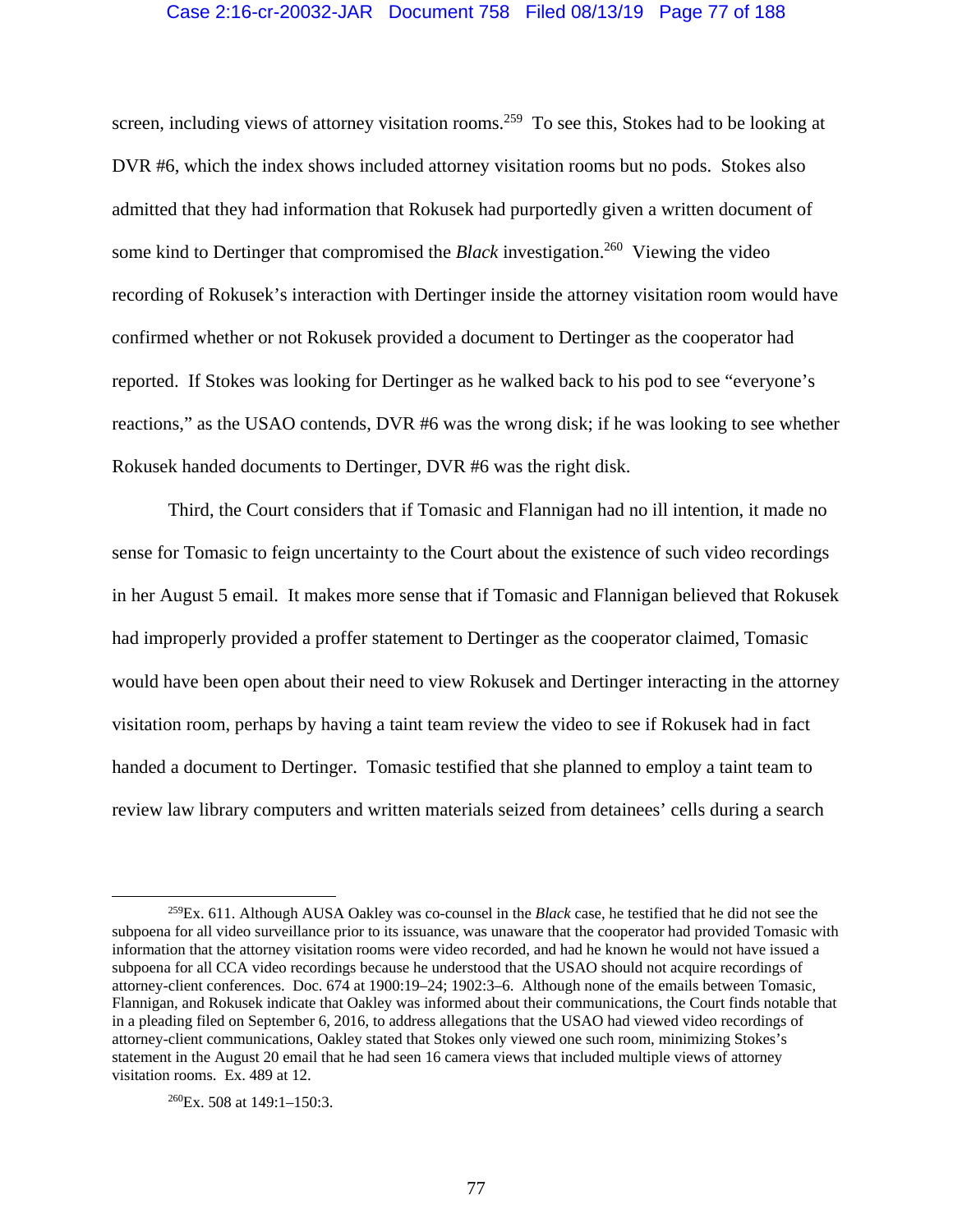#### Case 2:16-cr-20032-JAR Document 758 Filed 08/13/19 Page 78 of 188

warrant executed at CCA on April 8, 2016, understanding that there might be privileged attorney-client communications in those materials.261 But instead of using a taint team to ascertain whether the cooperator's information about Rokusek was correct, she chose to use Stokes to review the video recordings.

 After the firestorm that ensued when Rokusek brought to light the existence of the video recordings of the attorney visitation rooms, multiple defense counsel began filing Rule 41(g) motions and demanding a hearing. Flannigan and Tomasic then changed their story to a new narrative. Flannigan claimed that she did not know there were video recordings of the attorney visitation rooms until she read Tomasic's statements in the July 21, 2016 transcript.<sup>262</sup> And Tomasic claimed that she had no certainty about the video recordings until August 5, sometime after she sent the 2:57 p.m. email to Court and counsel.<sup>263</sup> Tomasic testified that after she sent this email, but while Rokusek was still viewing the video, Boyd brought her the CCA index, which showed there were recordings of the attorney visitation rooms.<sup>264</sup> But Tomasic admittedly did not send another email to the Court or counsel advising that the index showed that the attorney visitation rooms were video recorded.265 Moreover, Tomasic and Flannigan changed their account of their meeting with Rokusek, testifying that they had merely suggested to her that Stokes was viewing Dertinger after he left the meeting, and that Rokusek should view the videos to see *if* there was video of her meeting with Dertinger.<sup>266</sup>

 <sup>261</sup>Doc. 669 at 681:14–682:12.

<sup>262</sup>*Id.* at 2197:6–16.

<sup>263</sup>Doc. 670 at 738:15–23.

 $^{264}$ Doc. 669 at 504:18–505:1.

<sup>265</sup>*Id.* at 505:2–12.

<sup>266</sup>*Id.* at 660:11–661:24; Doc. 677 at 2266:2–11.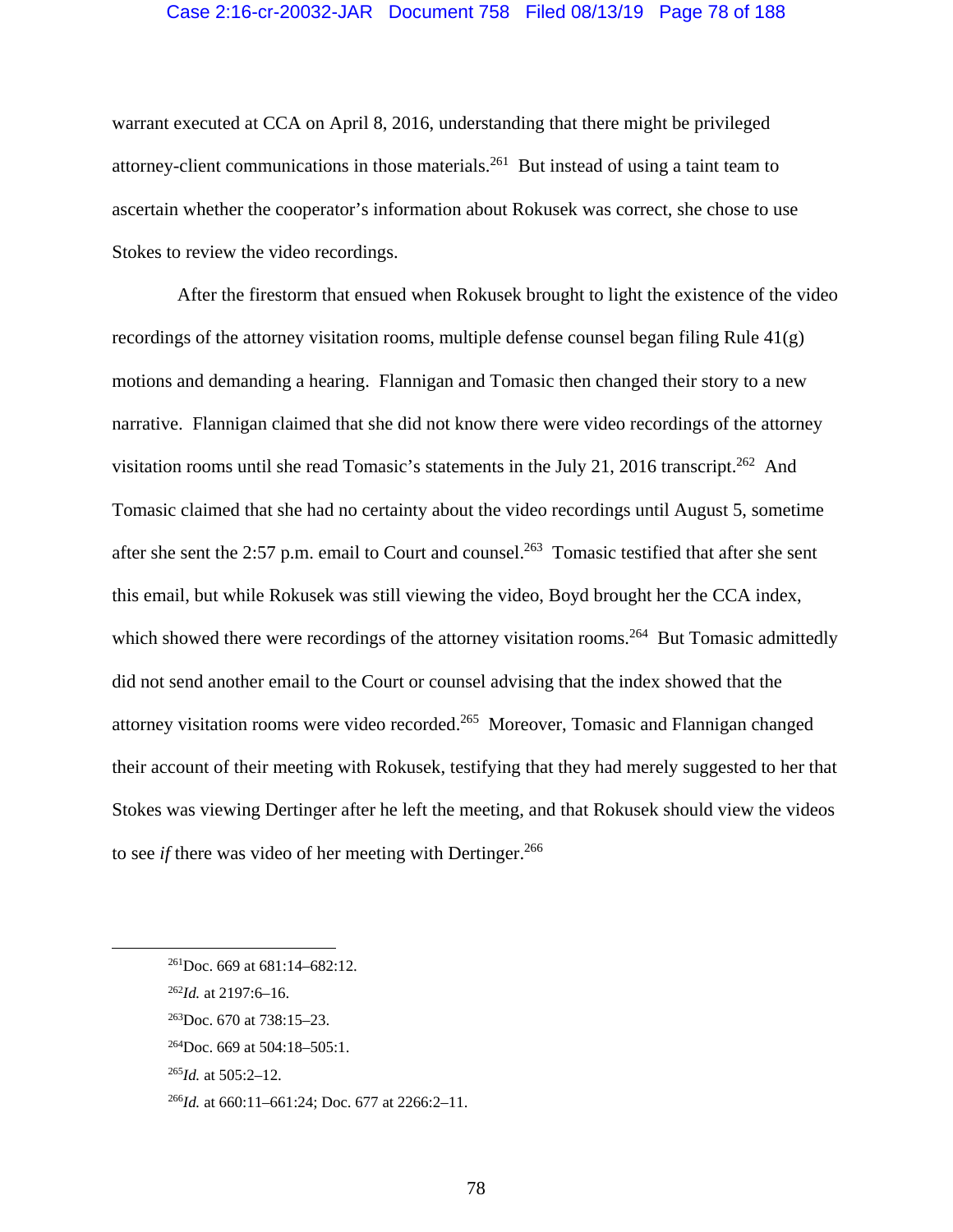#### Case 2:16-cr-20032-JAR Document 758 Filed 08/13/19 Page 79 of 188

Tomasic and Flannigan's testimony contradicts not only the testimony of Stokes,

Rokusek's statements, and their email interactions with Rokusek, but also what they told Barnett when she interviewed them in September 2016 about the video recordings. Barnett testified that based on a meeting that she, Slinkard, and Beall had with a number of defense counsel on August 8, and her understanding of the evidence that would be presented by the defense at the August 9 hearing, she did not have confidence that Tomasic and Flannigan were giving her complete and accurate information about the video recordings.<sup>267</sup> Barnett further testified that during case reviews with Tomasic, Flannigan, and others on September 28, 2016, Barnett made notes that reflect Tomasic knew about the video recording of the attorney visitation rooms but did not tell everyone.<sup>268</sup> Tomasic acknowledged to Barnett that the cooperator had told her the rooms were recorded, and that she had made a mistake in drafting such a broad subpoena that would include attorney visitation rooms.<sup>269</sup> Further, Tomasic admitted to Barnett that she told Rokusek they were locating the attorney-client video recordings; they did *not* say that Stokes was merely going to view video of the pods to watch Dertinger's behavior and interactions with other detainees. It is also notable that when Barnett was attempting to investigate the allegations concerning the video recordings in August, Stokes refused to speak with Barnett, something Barnett complained about to the KBI.<sup>270</sup> The Court finds Barnett's testimony consistent with its other findings.

In sum, the Court finds that when Tomasic issued the subpoena for 22 months of all video footage from CCA, she knew it would include video of attorney visitation rooms and did

 <sup>267</sup>Doc. 677 at 2340:22–2341:10.

<sup>268</sup>*Id.* at 2347; Ex. 691.

<sup>269</sup>*Id.* at 2358:14–2359:4.

 $270Ex. 1059.$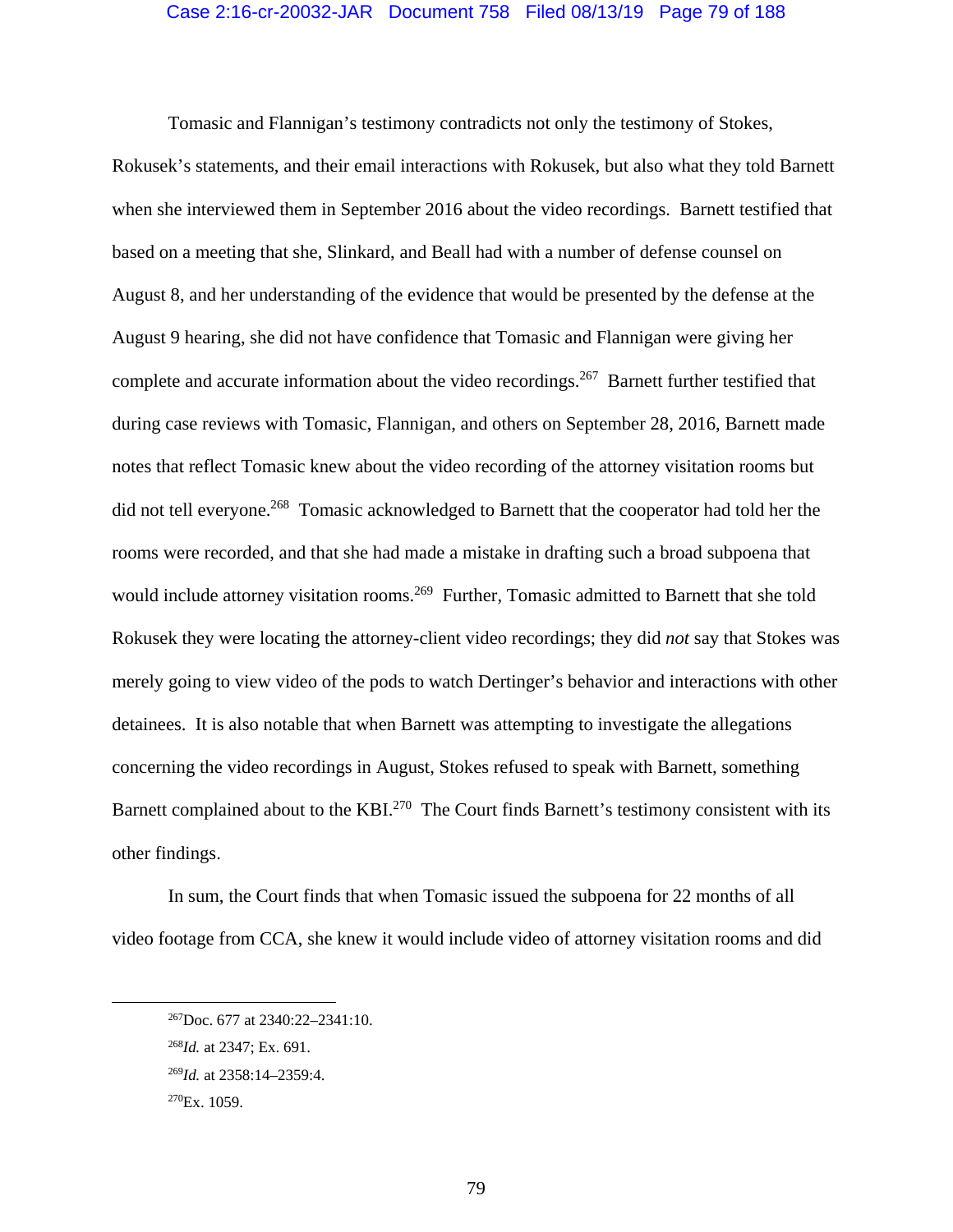## Case 2:16-cr-20032-JAR Document 758 Filed 08/13/19 Page 80 of 188

nothing to exclude or avoid these recordings. The USAO kept the video recordings in its possession for over two months, accessible in the Kansas City office, redistributed them to other law enforcement agencies, and was preparing to distribute them in discovery to other defense counsel in the *Black* case when the Court issued its clawback order. The USAO used the attorney-client video to attempt to gain a strategic advantage over a defendant. And as detailed in Section III.B.2, *supra*, the USAO failed to preserve the AVPC hard drives that could have provided information about access to the recordings.

### **B. Audio Recordings**

#### **1. CCA Recording Practices**

Access to confidential attorney-client communications by phone was particularly important given CCA's remote location. CCA provided phone service to detainees by making available 121 pay-telephones installed and maintained by Securus. Whether calls to a particular number would be recorded was left to the "sole discretion" of CCA.<sup>271</sup> Per the terms of the contract between CCA and Securus, CCA recorded all outgoing phone calls unless the call was to a number that was "privatized." Defense attorney phone numbers qualified for privatization. Prior to October 2016, an attorney must request that his or her phone number be privatized by sending a facsimile to CCA on office letterhead that included contact information and a signature. Successful privatization should have prevented Securus from recording phone calls by any detainee to the privatized number. Additionally, no call to an FPD phone number was permitted to be recorded, pursuant to a contract.<sup>272</sup> Counsel could also request a "legal" call with a client, whereby the client could call from a counselor or case manager's office phone, which

 $271$ Doc. 673 at 1375:1-15.

 $272Ex. 636$  at 3.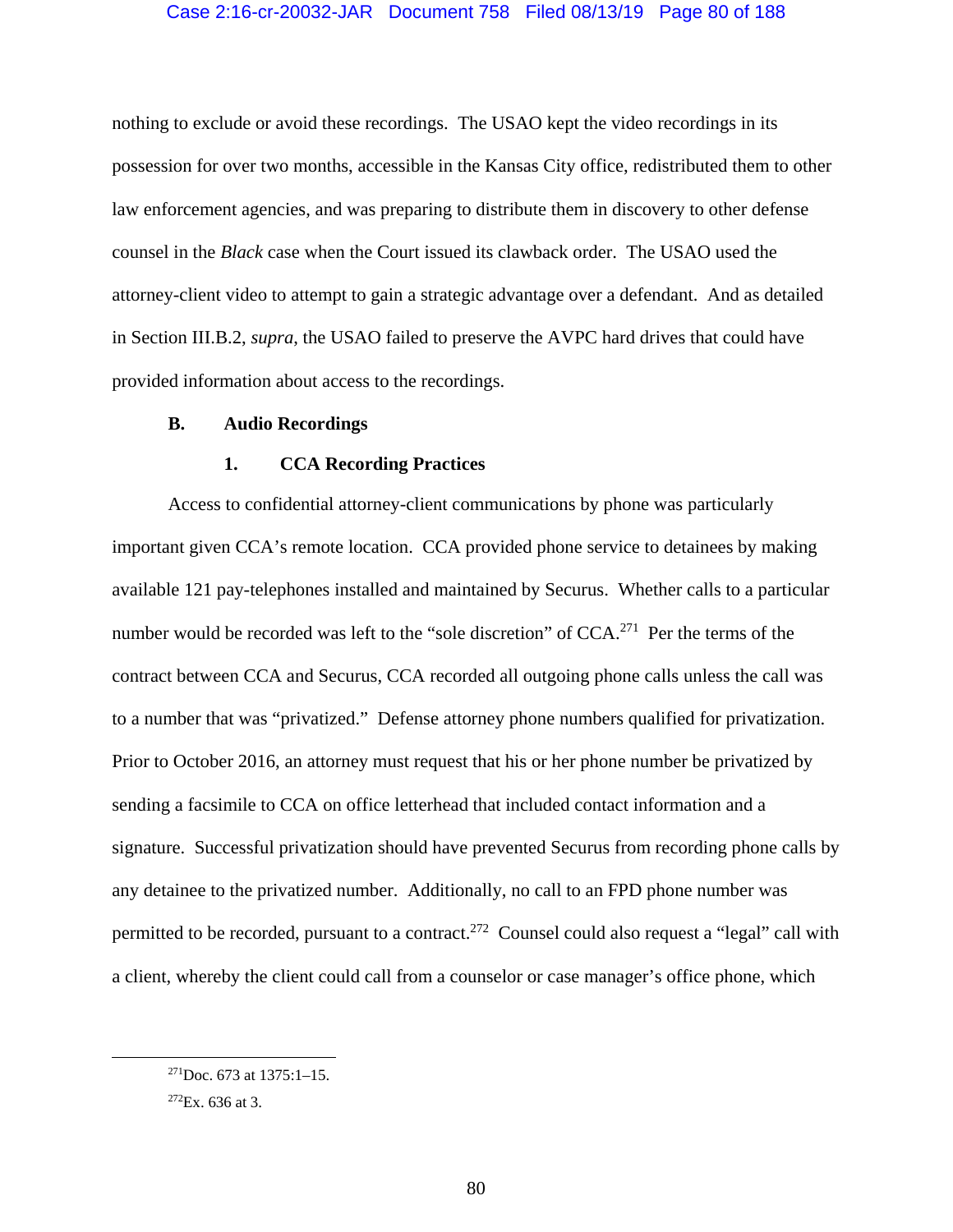#### Case 2:16-cr-20032-JAR Document 758 Filed 08/13/19 Page 81 of 188

was not maintained by Securus. For these "legal" calls, a CCA Unit Manager remained present in the office listening to the detainee's side of the call in person. The calls were still recorded.<sup>273</sup>

The record in this case demonstrates that calls between defense attorneys and clients at CCA were routinely recorded even when the attorney properly requested privatization. Calls to the FPD were recorded repeatedly and without notice, even though the FPD followed the CCA protocol to privatize its phone numbers, including attorney cell phone numbers, and despite the agreement between the FPD and CCA that none of its calls were to be recorded.

Although CCA promised confidential attorney-client communications without qualification on its website and in its written policy, it did not advertise to attorneys that they must ask CCA in writing not to record calls with their clients.  $274$  Before October 2016, the privatization protocol was not posted at the facility, on CCA's website, or otherwise published in any manner that notified counsel that calls were recorded unless this specific protocol was followed. Nor was the policy included in the phone billing records CCA sent to attorneys.<sup>275</sup> Therefore, many seasoned defense attorneys who regularly represent clients housed at CCA testified or submitted affidavits stating that they were unaware of the privatization process prior to the allegations in the *Black* case.<sup>276</sup> Those attorneys believed that attorney-client calls were

 <sup>273</sup>*See* Ex. 469, attach. ¶ 4.

 $^{274}$ Ex. 435 at 2 (displaying screenshot dated August 9, 2016 from CCA's website); Ex. 475 at 5–6 (stating that detainees will be able to have confidential contact with their attorneys).

<sup>&</sup>lt;sup>275</sup>In contrast, Sedgwick County Adult Detention Facility, another Securus client, posted a notice in plain view of attorneys and detainees, and directly notified attorneys of actions necessary to ensure the confidentiality of attorney-client communications. *See, e.g.*, Ex. 595.

<sup>&</sup>lt;sup>276</sup>While there was evidence that a handful of attorneys were aware of the privatization process, most who testified or submitted affidavits on this issue were not aware. As but one example, defense attorney Robert Calbi swore that "[i]n 31 years of practicing criminal law I have never been informed by a client at the CCA or any other facility in which my clients informed me that they were instructed by the facility that our calls with them were being recorded unless I proactively contacted the facility and informed them not record these calls and took steps with the facility to stop these recordings." Ex. 459, Calbi Aff. ¶ 4.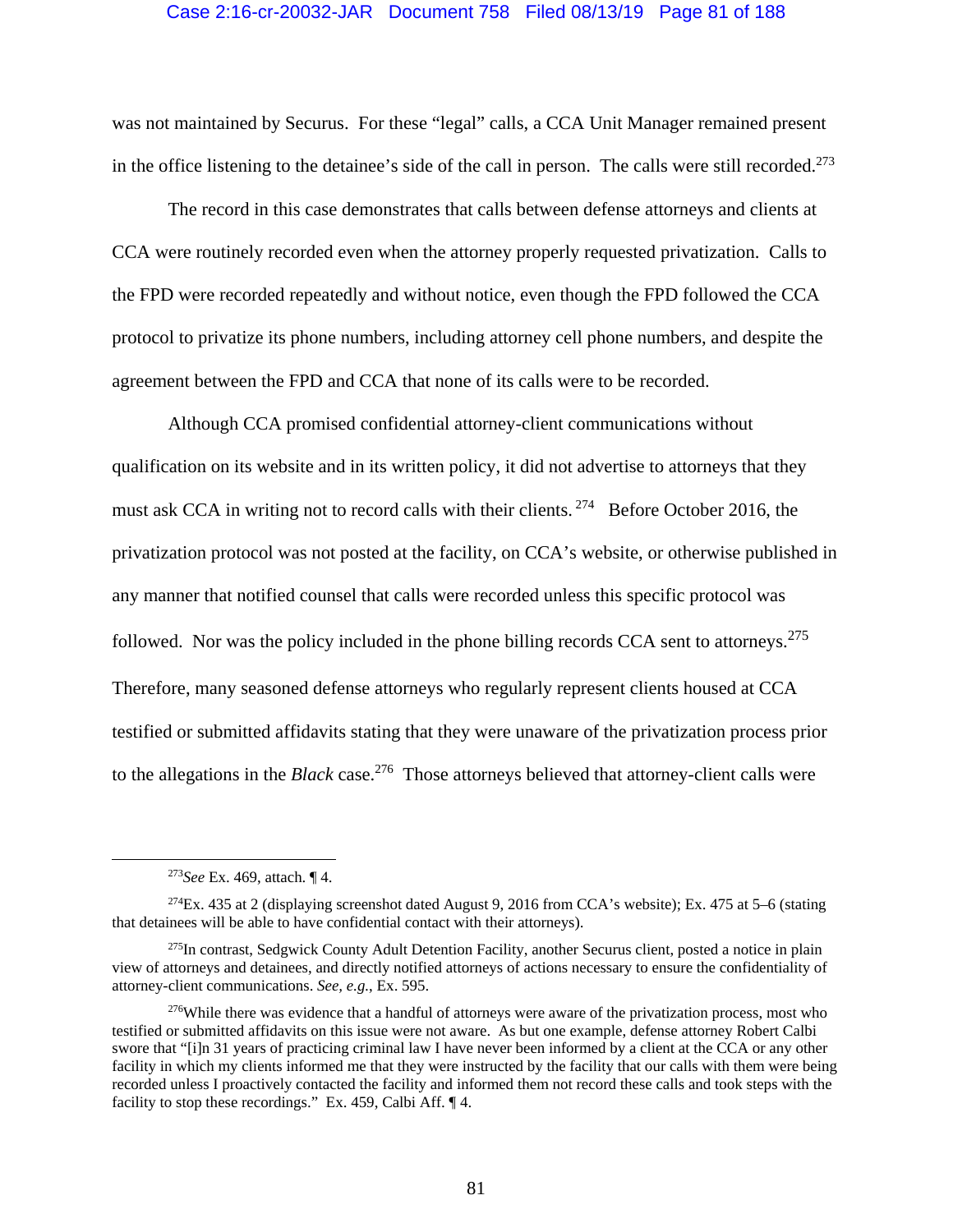## Case 2:16-cr-20032-JAR Document 758 Filed 08/13/19 Page 82 of 188

not recorded and so advised their clients.<sup>277</sup> They believed that if an attorney-client call was inadvertently encountered, no one would listen.<sup>278</sup>

Likewise, prior to October 2016, CCA did not consistently advertise to detainees how to privatize their attorneys' phone numbers, and detainees were not allowed to initiate CCA's privatization protocol; only attorneys could request privatization. On October 26, 2016, after this litigation ensued, CCA began offering detainees the option of initiating privatization of attorney phone numbers by submitting an official request form. Upon privatization, the detainee would receive confirmation that privatization had been completed.<sup>279</sup>

There was evidence about various forms of notice provided by CCA to detainees and attorneys about its telephone call recording policy. Joshua Martin, General Counsel for Securus, testified that a recorded message plays at the beginning of all calls placed on Securus phones.<sup>280</sup> This message is audible to both the call recipient and the detainee, and for non-private calls includes the following language: "[t]his call is subject to recording and monitoring" (hereinafter "preamble").<sup>281</sup> The Special Master found that the message is slightly different depending on

280Doc. 673 at 1401:13–20, 1422:17–1423:11; 1460:10–16; 1467:20–1468:8.

 <sup>277</sup>*See, e.g*., Ex. 459, Joseph Aff. ¶¶ 3–4; Ex. 520, Bartee Aff. ¶ 6 and Bell Aff. ¶ 6.

 $278$ Ex. 459, Joseph Aff. ¶ 4.

 $279Ex. 1052.$ 

 $^{281}$ Doc. 214 at 19–20 & n.15. The Special Master indicated during his cross-examination of Martin that he had called different attorney numbers using a Securus phone and "heard different admonishments, depending on the number that I was calling," which Martin could not explain. Doc. 673 at 1423:4–11. The Special Master did not elaborate on these differences during his testimony, but in his report, he explained his test phone calls further:

For calls made to numbers marked "Private," it appeared the pre-recorded message did not state the call may be monitored or recorded. For calls made to numbers not marked "Private," the pre-recorded message was sometimes the one detailed in the text above (stating the call may be monitored or recorded), and sometimes instead only asked the called party whether she wanted to set up an account to pay for and receive future calls – the call itself was never actually connected. Partly because of lack of time, the Special Master was unable to come to a full understanding of which prerecorded message was played for which type of phone call.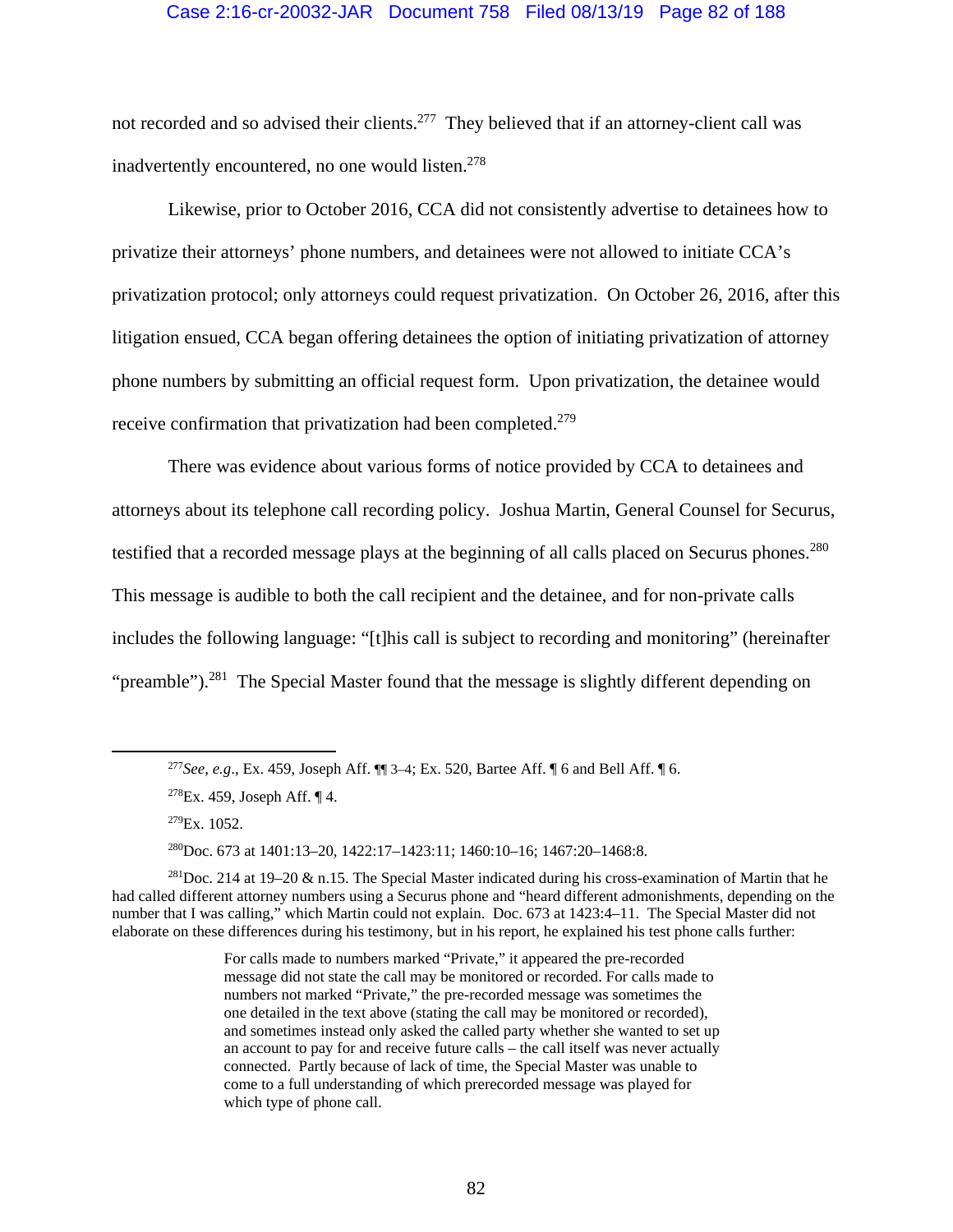# Case 2:16-cr-20032-JAR Document 758 Filed 08/13/19 Page 83 of 188

whether the detainee calls collect or uses a prepaid calling card, but the statement that the "call is subject to recording and monitoring" is always the same.<sup>282</sup> If the detainee chooses to hear dialing instructions in Spanish, the prerecorded message is played in Spanish, and the preamble translates to "this call may be recorded and is subject to being monitored."283 A more literal translation is, "this call may be recorded or monitored."284

Detainees were sometimes presented with an "Intake Booking Packet" when they arrived

at CCA, which included a form that they must sign, acknowledging that CCA

reserves the authority to monitor (this includes recording) conversations on any telephone located within its institutions, said monitoring to be done to preserve the security and orderly management of the institution and to protect the public. An inmate's use of institutional telephones constitutes consent to this monitoring. A properly placed phone call to an attorney

is not monitored. You must contact your unit team to request an unmonitored attorney call.

I have read or had read to me (cross out one) the above notification on the monitoring of detainee telephone calls. I understand that telephone calls I make from institution telephones may be monitored and recorded.285

Detainees were also supposed to be issued an Inmate Handbook near the time of their

arrival that included instructions, advice, and information about dozens of issues, including

instructions on telephone use and monitoring:

Access to telephone: Telephones are provided for detainees/detainees in the housing unit dayroom. Dayroom telephones are subject to monitoring. . . .

Procedures for telephone use include:

 $\overline{a}$ 

Doc. 214 at 20 n.16.

<sup>282</sup>*Id.* at 20 n.15.

 $283$ Ex. 656 ¶ 6.

<sup>284</sup>*Id.*; Ex. 656A.

<sup>285</sup>Doc. 214 at 15–16; Ex. 1.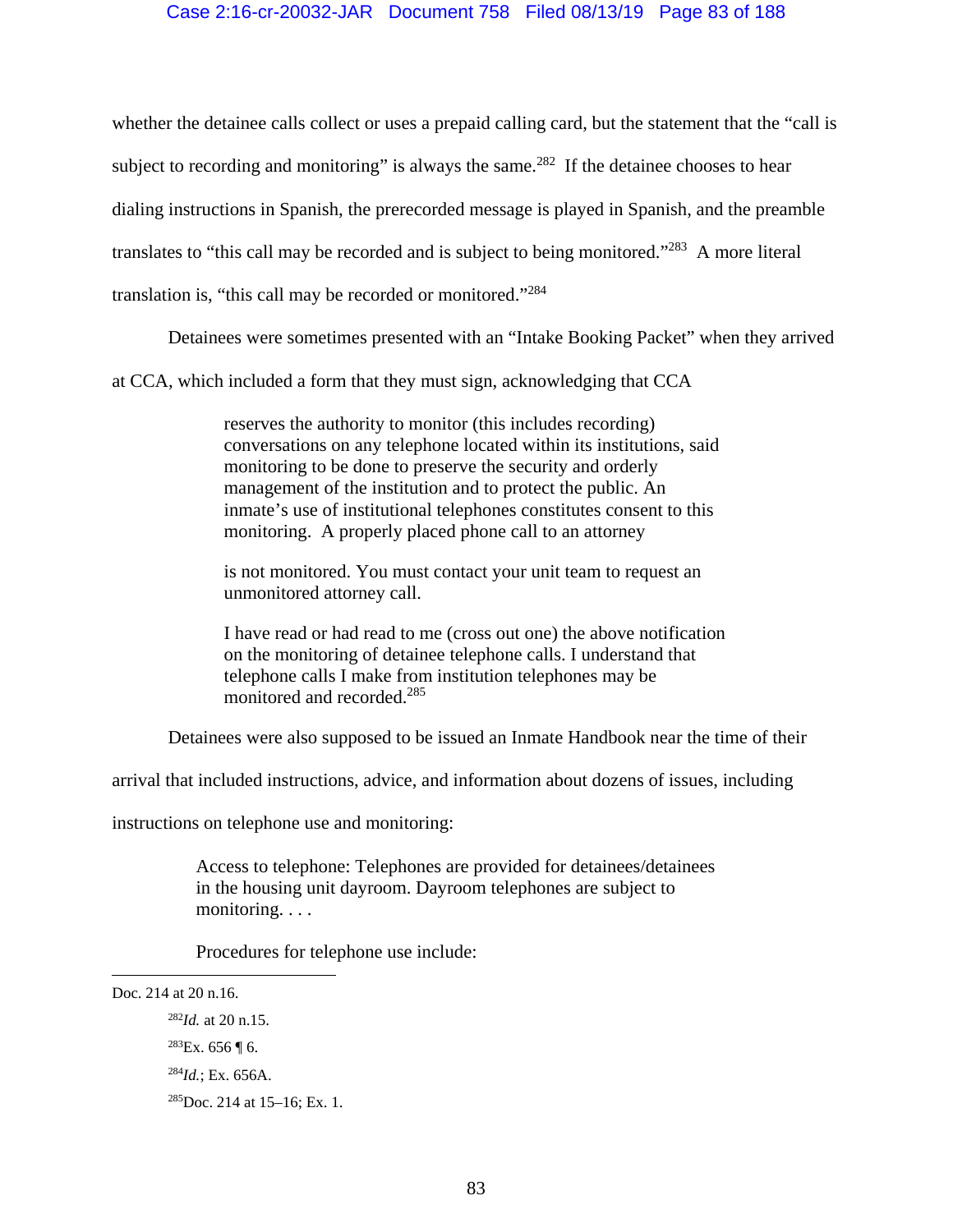. . . .

6. Your attorney may request of our facility that calls to their office not be recorded to ensure Attorney/Client privilege. They may request this by way of sending CCA/LDC a fax on their office letterhead. This request must include contact information and signature. They may fax it to (913)727-2231. **IT IS YOUR RESPONSIBILITY TO ENSURE THAT YOUR ATTORNEY IS AWARE OF THIS PROCEDURE; THEIR TELEPHONE CALLS ARE SUBJECT TO BEING RECORDED IF THEY DO NOT REQUEST THEY BE RESTRICTED**. 286

But former CCA Unit Manager Leslie West testified that it was common for detainees to never receive the Inmate Handbook. Even when the handbook was available, distribution could be delayed for the first three to six days—a critical time for attorney-client communications. West testified: "You were more likely to talk to an inmate who didn't have a handbook than one that did."287 Moreover, the content of the handbook was not reviewed with the detainee during intake, nor did the intake officer explain how to "properly place" a call to an attorney. And the handbook did not explain how an unmonitored legal call could be placed.

There was some signage near Securus telephones at CCA. A small sign on each Securus telephone entitled "Dialing Instructions," states: "Calls are subject to monitoring and recording."288 CCA has posted its own signs near at least some of the Securus telephones. One example is an engraved plastic sign that says, "ALL CALLS MAY BE RECORDED/ MONITORED."289

Defense counsel's experience with the preamble varied. Several experienced defense attorneys attested that they never heard the preamble during their phone conversations with CCA

 $286Ex. 2$  (emphasis in original).

<sup>287</sup>Doc. 482-1 at 41:13–14.

 $288$ Exs. 4–6.

 $^{289}Ex.3$ .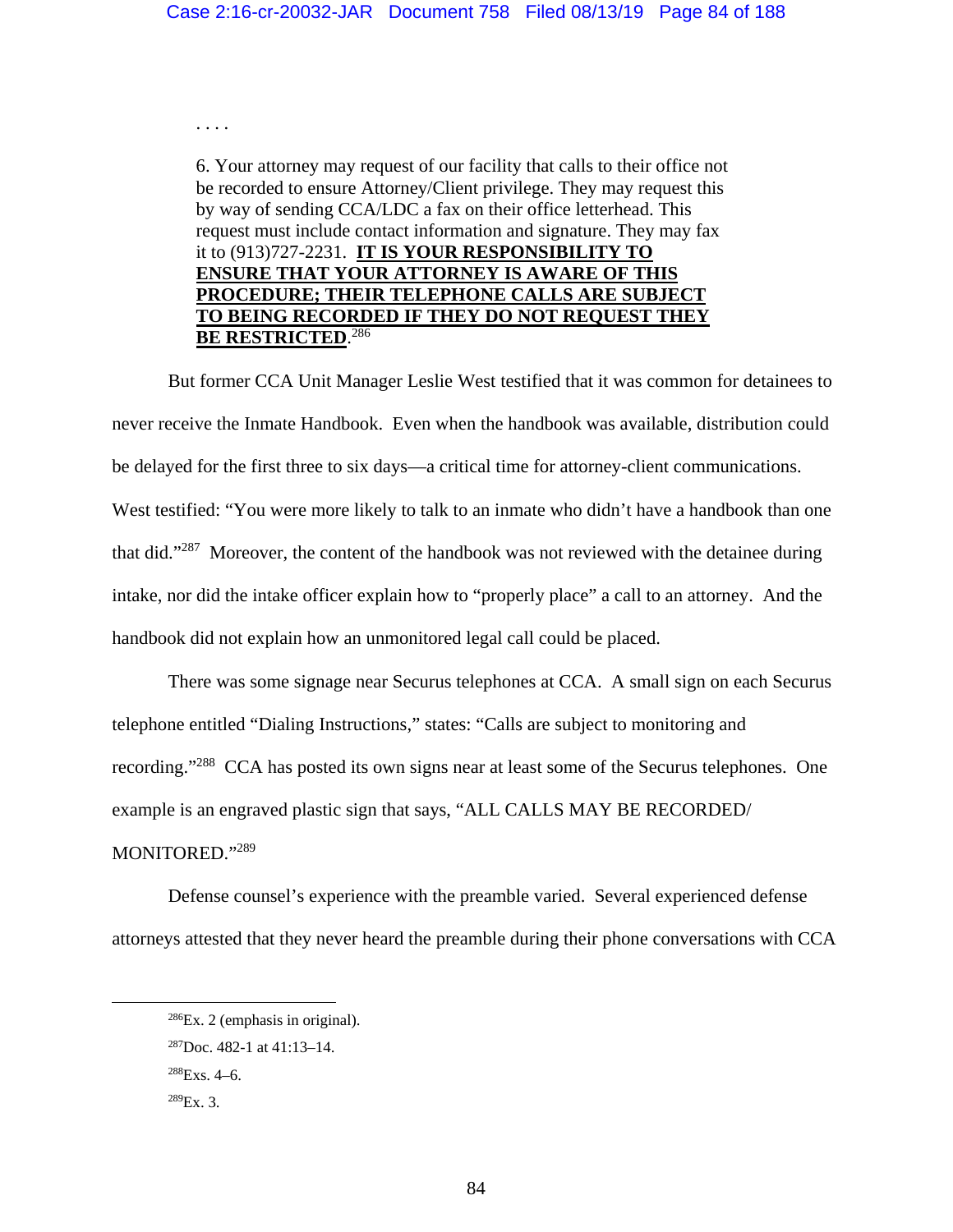#### Case 2:16-cr-20032-JAR Document 758 Filed 08/13/19 Page 85 of 188

detainees.<sup>290</sup> Others attested that they sometimes heard the recording.<sup>291</sup> Christopher Joseph, who has represented clients at CCA since 2003, attested that he or a member of his staff hears the preamble on every call they answer. He attested that he is "not aware of any way to have telephone communication with a client that does not involve the recorded statement that 'calls may be monitored or recorded."<sup>292</sup> Defense attorneys testified that typically their staff answers the phone, so they often do not hear any prefatory pre-recorded message. And several testified live or by affidavit that they did not believe the presence or absence of the preamble language determined whether their call was recorded—they believed that calls between attorneys and clients were never subject to recording. In particular, those attorneys who were familiar with the privatization process reasonably believed that submitting their telephone numbers for privatization was the only requirement to ensure nonrecording—so the preamble did not alert them that the privatization request had failed.

The Securus Call Platform is a web-based interface that allows users such as CCA personnel to access information related to calls made on Securus telephones. Users located at a given prison normally have access only to information regarding Securus telephones at that site. As the Special Master reported, Securus preserves recorded calls for a set period of time, during which a person with access to the Securus Call Platform may, among other things: (1) extend the time the call is preserved on the Securus system; (2) listen to the recorded call; and/or (3) download the call, thereby preserving it outside of the Securus system.

<sup>&</sup>lt;sup>290</sup>Ex. 459, Ambrosio Aff.  $\P$  2–3, Calbi Aff.  $\P$  2–4, Vermillion Aff.  $\P$  2–3, Haney Aff.  $\P$  2, 4, and Johnson Aff. ¶¶ 2–3.

<sup>&</sup>lt;sup>291</sup>Ex. 459, Jenab Aff.  $\P$  2 and Dodge Aff.  $\P$  4.

 $292Ex. 459$ , Joseph Aff. [2.]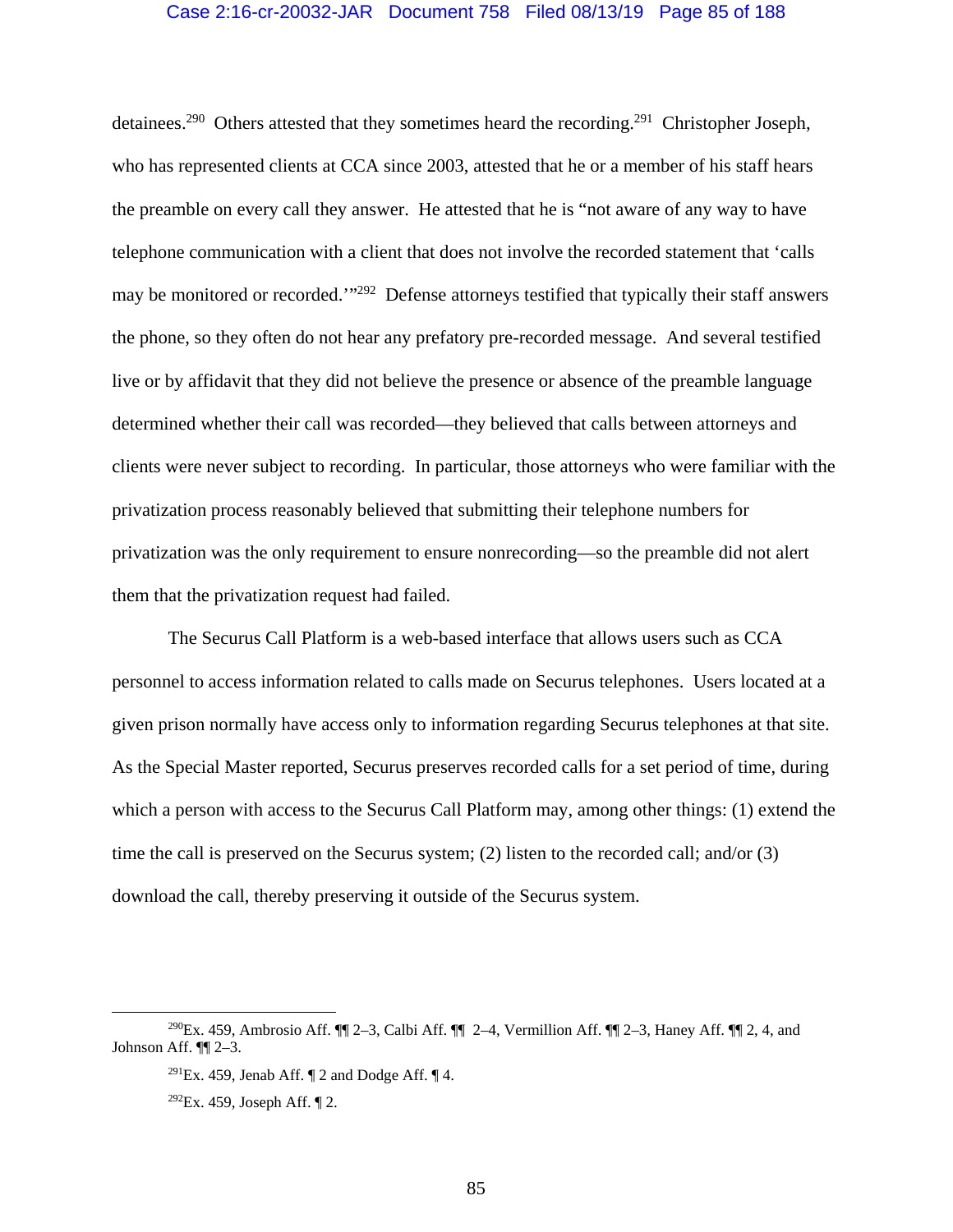#### Case 2:16-cr-20032-JAR Document 758 Filed 08/13/19 Page 86 of 188

CCA's recording retention period was five years under its contract with Securus. Securus maintained recordings of all non-privatized calls and detailed data relating to every call, including whether any party outside of the facility accessed it. These details could be produced on a spreadsheet called a Call Detail Report. Securus kept records of which calls were accessed, when they were accessed, and how they were accessed, i.e., by play-back (listened to but not copied), by download to another platform, or by copying to another medium. The data was tracked on recording access logs.

Even when an attorney correctly submitted a privatization request, there was no assurance that his or her clients' phone calls to that number would not be recorded. CCA admitted that "due to human oversight," calls would sometimes be recorded anyway, although CCA denied that they were used or disclosed to any third party.<sup>293</sup> Martin testified that a number may not have been privatized after an attorney made a privatization request for several reasons: (1) CCA input the wrong phone number; (2) CCA delayed inputting the phone number; (3) CCA input the name in different formats, for example, CCA input "Brenda Wood," and "Wood Brenda" for the same detainee; (4) CCA privatized the number for calls placed from only certain areas at CCA, such as the bank of jail phones, or the phones in the case managers' offices; or (5) CCA privatized an attorney's number for calls from a subpopulation "site level" at CCA, rather than calls from any and all detainees at CCA.

CCA employee Wayne Bigelow testified about the site level issue. Bigelow's job duties at CCA included privatizing phone numbers in the Securus Call Platform. When CCA received a privatization request, the facility was required to pick from one of four "site level" lists from which any given number would be privatized: (1) the entire facility; (2) USMS inmates; (3)

 $293$ Ex. 47 ¶ 15.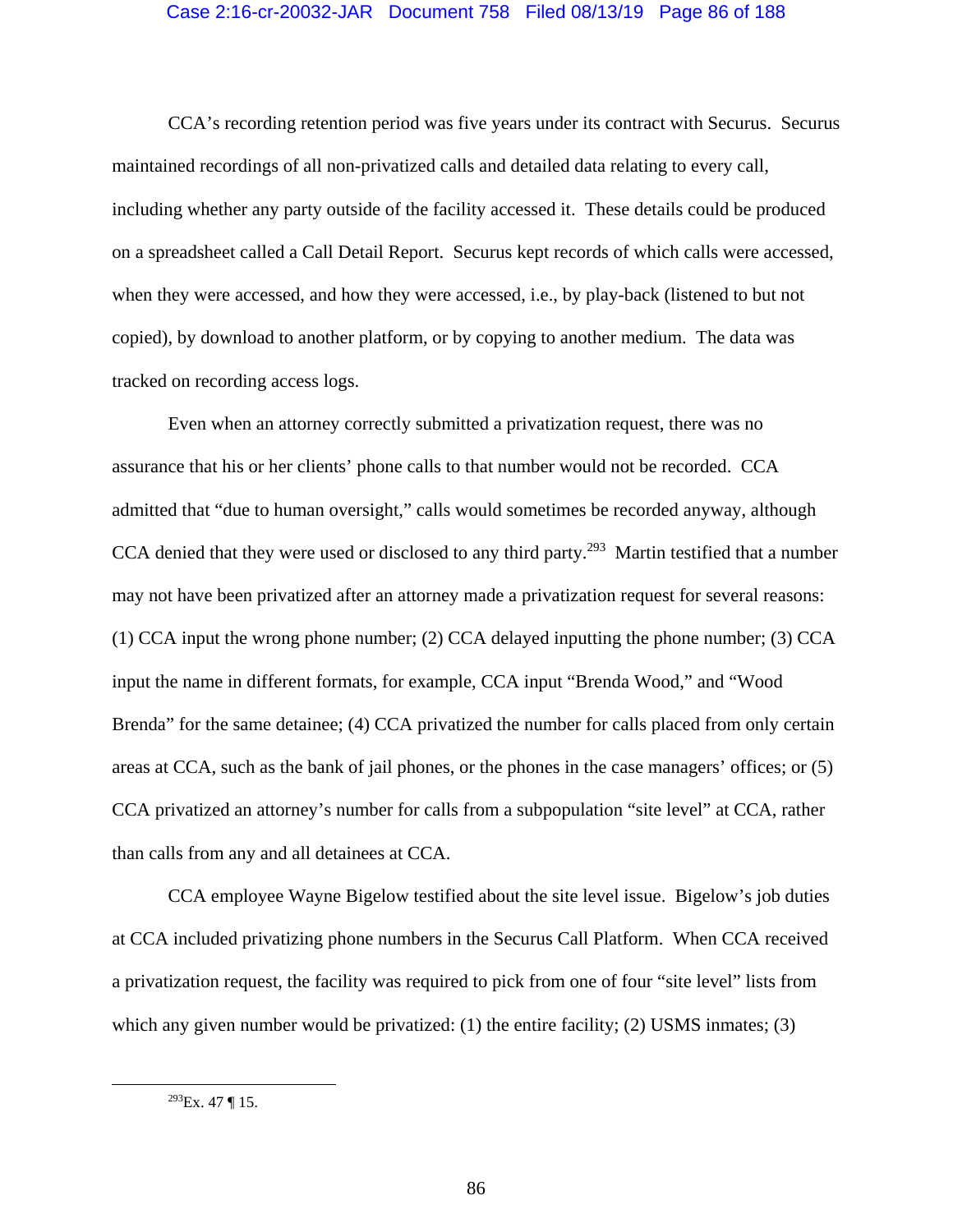county inmates; and (4) Maryland DOC inmates.<sup>294</sup> If a number was privatized for only USMS inmates, for example, calls from USMS detainees to that number would not be recorded, but calls from Maryland DOC or county inmates would be recorded. The default selection on this field is the entire facility; the CCA employee inputting information must affirmatively choose a different site level from a dropdown box in order to select a site level other than the entire facility.

Bigelow routinely marked the wrong site level box on the Securus Call Platform because he mistakenly believed that selecting any site level in the site level dropdown field would privatize the number for the entire facility. Instead of privatizing the number for the entire facility, Bigelow routinely selected a site level subset that privatized the number only for some clients of that attorney, but not others. Neither Bigelow nor any other CCA employee ever told attorneys that there were different levels of privatization. This created, for example, the incongruous result presented at the hearing by the FPD: its main Kansas City office phone number was privatized for Wyandotte County inmates at CCA, but not for USMS inmates.<sup>295</sup> Thus, a phone call from a county inmate would be privatized and not recorded, while a call from a USMS client later that day to the same phone number was recorded. Thus, even if an attorney had been placed on notice of the need to privatize, the attorney never knew or had the ability to ask to be privatized for specific site levels.

The Special Master found that as of December 15, 2016, CCA's list of attorney numbers marked "Private" contained 528 telephone numbers, compared with the roughly 18,500 "Known Attorney Telephone Numbers" belonging to attorneys in the Kansas/Missouri/Nebraska area that

 <sup>294</sup>Doc. 214 at 23 n.21.

<sup>295</sup>*See, e.g.*, Ex. 564 (Call Detail Report showing FPD phone number ending in 6712 recorded in some instances and not in others); Doc. 638.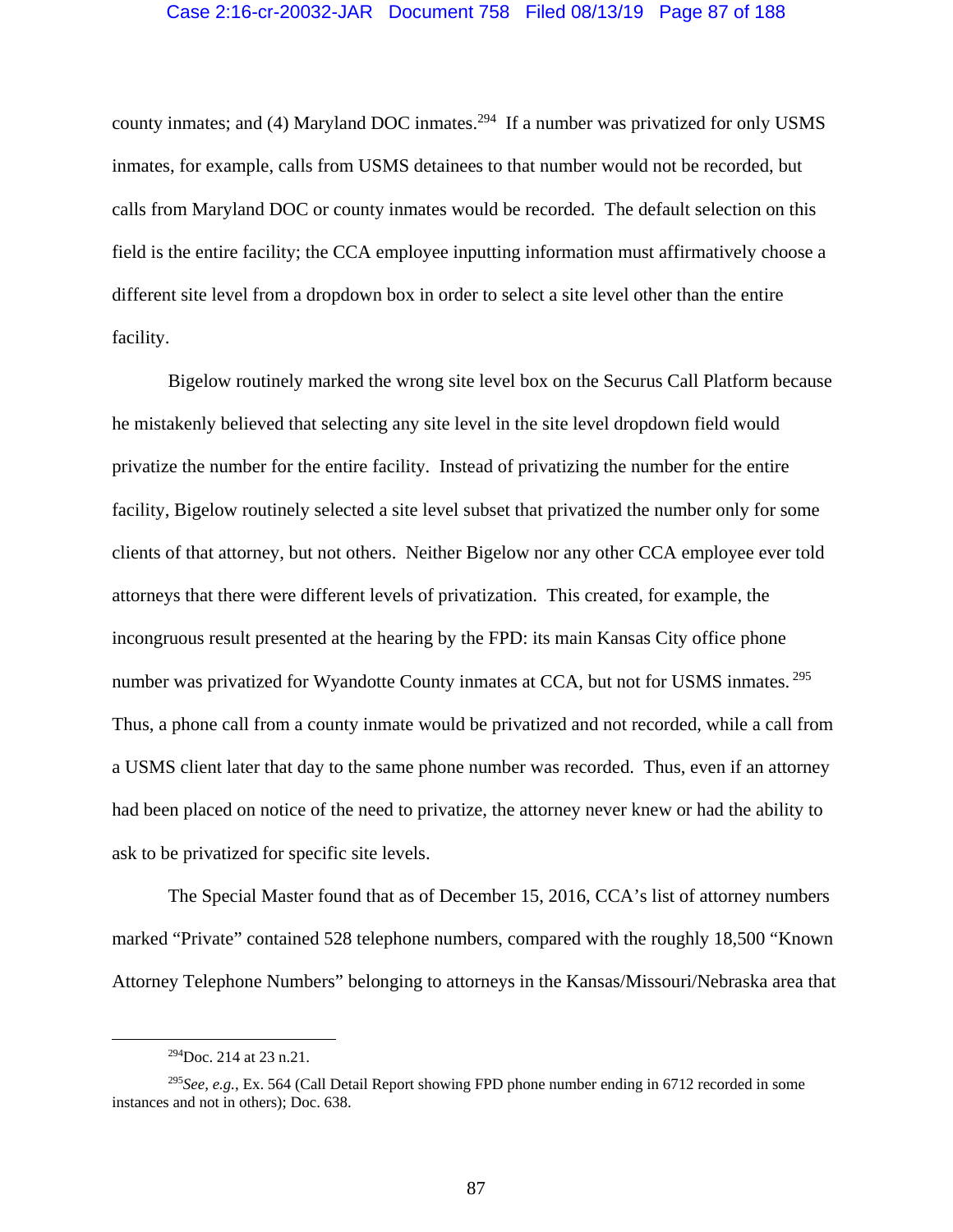the Special Master compiled.<sup>296</sup> Nicholas Harris, a digital forensic analyst and software developer for Digital Strata, testified that based on his work to date as an expert retained in Johnson v. CoreCivic,<sup>297</sup> a class action lawsuit against Securus filed in the Western District of Missouri, there were significant numbers of calls to privatized attorney telephone numbers recorded, including calls to the District of Kansas FPD's office.<sup>298</sup>

# **2. USAO Methods of Obtaining Recordings of Calls**

It was typical for the USAO to obtain audio recordings placed by CCA detainees in a wide variety of criminal cases.<sup>299</sup> Prosecutors, including AUSAs Catania, Morehead, Hunt, Wamble, and Oakley testified that they obtained such recordings for a variety of reasons: (1) for voice comparisons to aid in identifying voices on wiretaps or consensual recordings; (2) to see if the defendant had made any inculpatory statements, particularly if the case was going to trial; (3) to investigate whether a detainee is continuing to engage in conspiratorial or otherwise criminal conduct; or (4) to investigate whether a detainee was violating a court-imposed no-contact order with other detainees or with witnesses. Tomasic testified that Hunt, one of the AUSAs who trained her, advised that she should always get calls if the case is going to trial.

It is impossible, however, to identify or even quantify the number of calls obtained in other cases investigated or prosecuted by the USAO. First, the USAO and/or agents obtained recordings from CCA in several ways: grand jury subpoena, administrative subpoena, USMS

 $296$ Doc. 214 at 24.

<sup>297</sup>W.D. Mo. No. 16-cv-00947-SRB.

<sup>&</sup>lt;sup>298</sup>Harris testified that based on Securus data, he identified 7914 calls to numbers that were identified as attorney numbers through privatization requests, 203 of which were recorded after privatization had been requested. *See* Ex. 561 ¶ 19. Securus privatization records revealed 161 unique records of attorney numbers that were numbers on the Special Master's lists and 1627 phone calls recorded after privatization was requested. *See id.* ¶¶ 29–30. Harris further testified that based on CCA data, there were 546 unique numbers on the privatization reports, 356 of which were on the Special Master's list, and 9438 calls were made to those numbers, 2413 of which were recorded after the attorney had submitted a privatization request. *See id.* ¶¶ 21–25.

<sup>299</sup>*See* Ex. 501.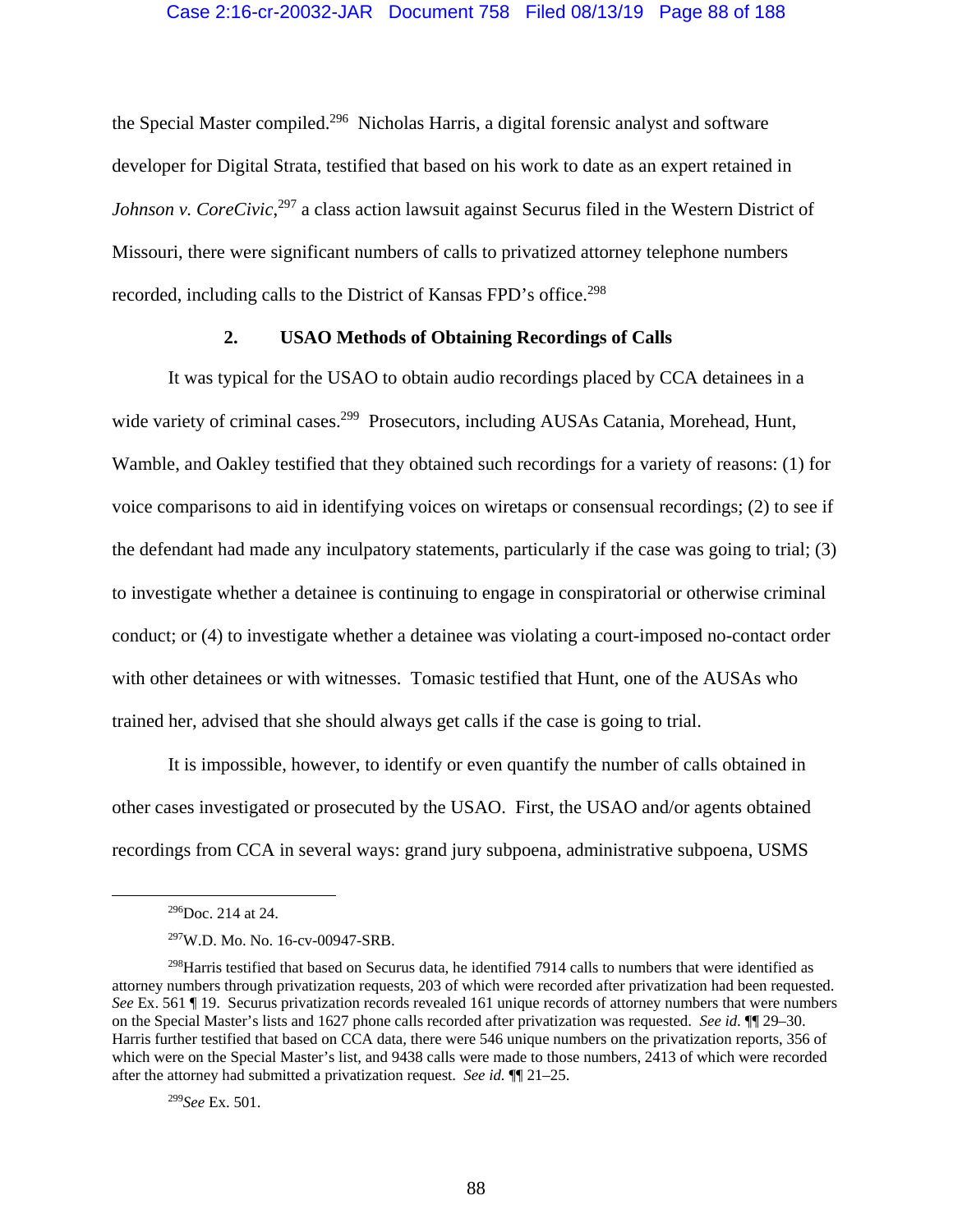#### Case 2:16-cr-20032-JAR Document 758 Filed 08/13/19 Page 89 of 188

form request, email request to USMS, telephonic request to USMS, email request to CCA,<sup>300</sup> and USMS telephonic request to CCA. Some of these requests were fully documented, such as subpoenas and USMS form requests, which identified the name of the detainee, the date and time of the request, the temporal scope of the request, and perhaps the name of the agent and/or prosecutor making the request. But some written requests contained only partial information. In May 2013, the USMS implemented a policy requiring that requests be documented on a request form that included language that stated attorney-client calls are excluded from the request.<sup>301</sup> Nevertheless, there was evidence that prosecutors and agents continued to request and obtain recordings through oral requests or by email.

Second, once requested, prosecutors and/or agents received recordings in several ways. Sometimes CCA burned the calls to a disk and delivered the disc to the USMS or to the USAO by jail transport van. Other times, recordings were attached to an email and the prosecutor and/or agent would access the recordings through a link to CCA or the Securus system, which gave them a 24-hour period in which to access the calls, and either listen to or download them for access on their own server.<sup>302</sup> If the requesting party obtained the recordings by physical delivery from the jail transport van, there was no documentation of that, although there was at least one example of a prosecutor signing a receipt for a delivered disc.<sup>303</sup> When the requesting party accessed the recordings through the electronic link, there was no complete documentation of that. In fact, in some instances, the only documentation that recordings were requested or received was an email from an agent complaining that CCA's electronic link to download the

 $300$ Ex. 608.

<sup>301</sup>Ex. 715B-008.

<sup>302</sup>*See* Ex. 715B-010.

<sup>303</sup>Ex. 715B-035.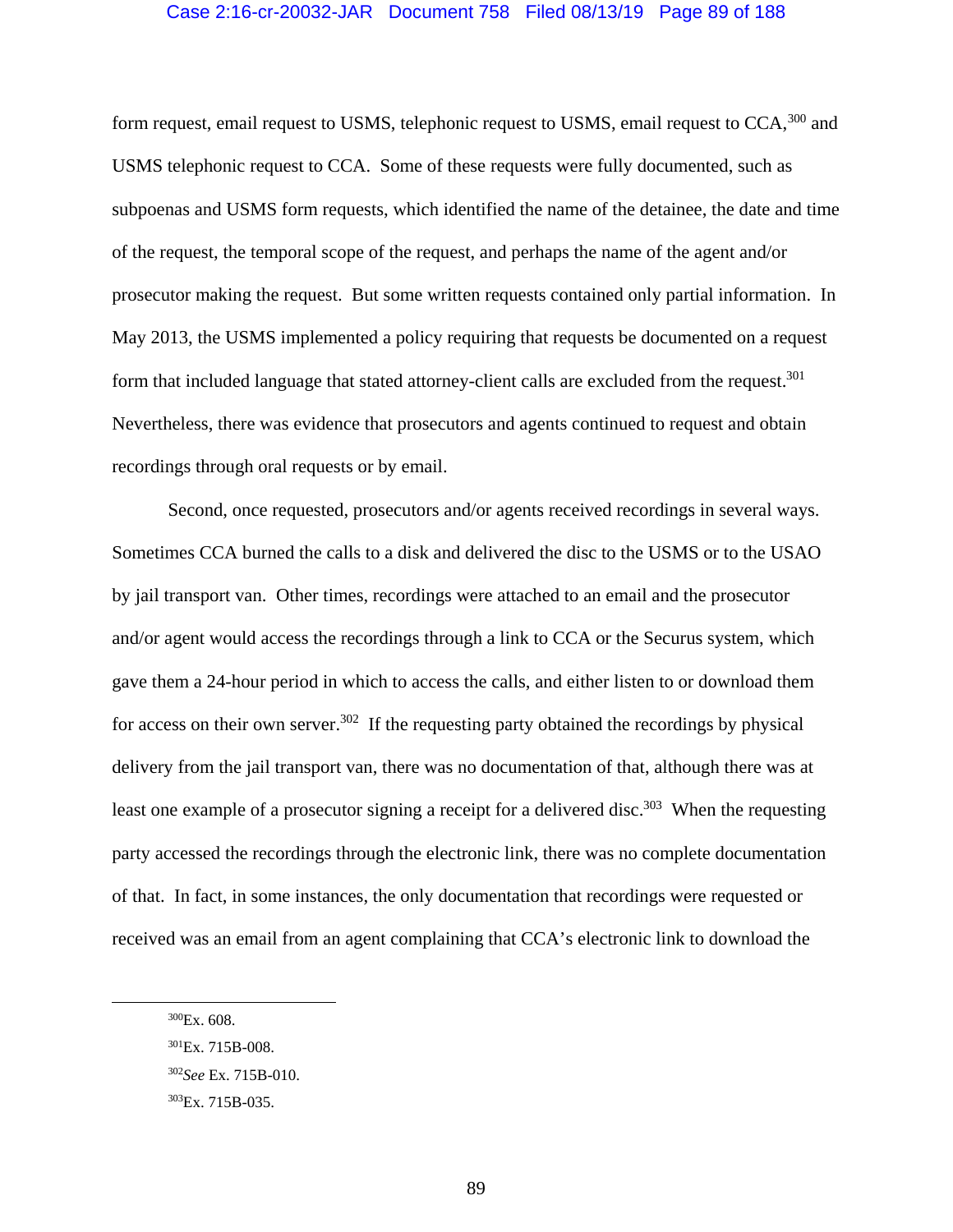## Case 2:16-cr-20032-JAR Document 758 Filed 08/13/19 Page 90 of 188

documents was not working. As discussed above, however, the Government's failure to preserve means that documents, including emails, may not be recoverable.<sup>304</sup> These varied procedures often resulted in no paper trail about who requested the calls, when, or why. As discussed throughout this opinion, it is difficult to trace whether the USAO has attorney-client calls in a particular case, absent written documentation.

The record is clear, however, that upon receiving recordings, prosecutors and their agents reviewed the calls. After the first hearing in the *Black* case, AUSA Rask asked Barnett in an email,

Deb,

Because there is no evidence that any attorney-client telephone calls from CCA have been obtained and because those calls are automatically not recorded by the CCA technology as attorneys provide their telephone numbers and because there is a taint-team process in place and because this issue has been vetted through our criminal PRO and PRAO and because this was not an issue during yesterday's hearing, may the prosecution team continue with their review of the tens of thousands of calls obtained?<sup>305</sup>

As the Court discusses in detail below, Rask was wrong on almost every point but one—the

USAO and its agents routinely relied on CCA recorded calls and reviewed those calls.

# **3. Grand Jury Subpoena in** *Black*

The USAO obtained more than 48,000 recorded detainee calls associated with

approximately 40 detainees in its investigation of contraband smuggling at CCA.306 It was

understandable that the USAO obtained phone calls in the *Black* case, given that it was

investigating not only contraband smuggling within the walls of CCA, but also a conspiracy that

 <sup>304</sup>*See supra* Section III.A.3.c.

<sup>305</sup>Ex. 1054; *see also* Ex. 505.

<sup>306</sup>Doc. 107 at 3.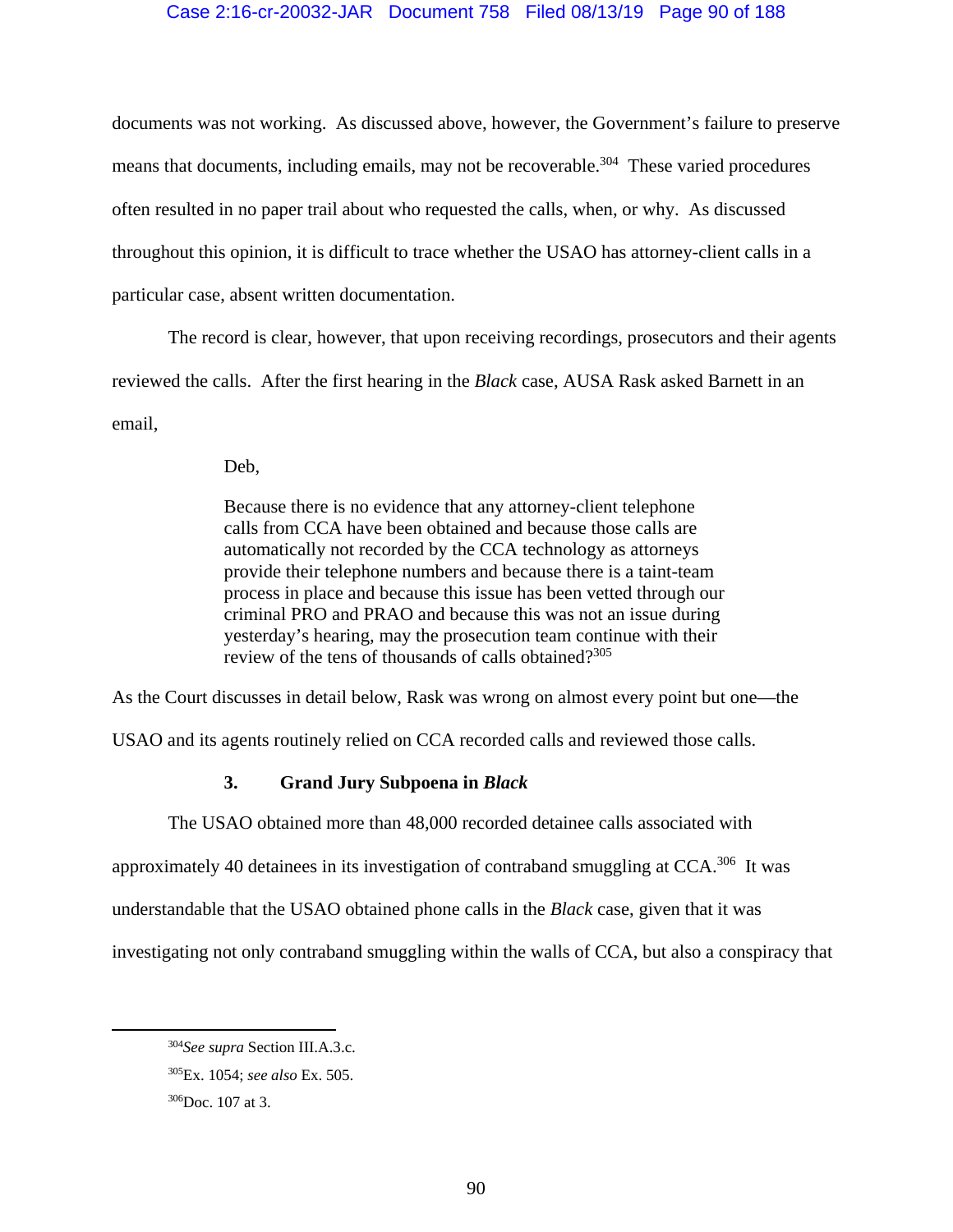### Case 2:16-cr-20032-JAR Document 758 Filed 08/13/19 Page 91 of 188

involved those outside of CCA who supplied the contraband and CCA employees who participated in or aided and abetted the contraband smuggling.

The USAO used a grand jury subpoena to obtain "all CCA-Leavenworth inmate recorded calls" "from July 1, 2014 until notified recorded calls are no longer needed" for seventeen inmates.<sup>307</sup> The time span was later expanded by informal request.<sup>308</sup> Tomasic also emailed CCA directly, asking for all calls made by *Black* Defendant Stephen Rowlette; "calls made by any inmate" to a list of specific phone numbers; and a "reverse" search on other numbers.<sup>309</sup> In her testimony, Tomasic placed the number of defendants whose calls were collected at 40.<sup>310</sup> When Tomasic subpoenaed the calls in *Black*, she did not exclude any attorney numbers.<sup>311</sup> The agents reviewed the calls and tracked them on a spreadsheet.<sup>312</sup> The calls were then distributed in discovery to *Black* defense counsel and various law enforcement agencies. Derivative reports were made, which were later subject to the Court's clawback order. The calls from these 40 defendants included at least 74 attorney-client calls.<sup>313</sup>

## **4. Individual Cases that Came to Light in** *Black*

Individual cases that came to light during the *Black* investigation illustrate the USAO's practice with respect to collecting, saving, and accessing attorney-client calls from CCA:

 <sup>307</sup>Ex. 161.

<sup>308</sup>Tr. Sept. 7, 2016 Hr'g, Ex. 490 at 27:6–20.

 $309$ Ex. 465.

<sup>310</sup>Tr. Sept. 7, 2016 Hr'g, Ex. 490 at 29:16–21.

<sup>311</sup>Ex. 471 (sealed).

<sup>312</sup>Exs. 1002, 1003.

<sup>313</sup>Ex. 449.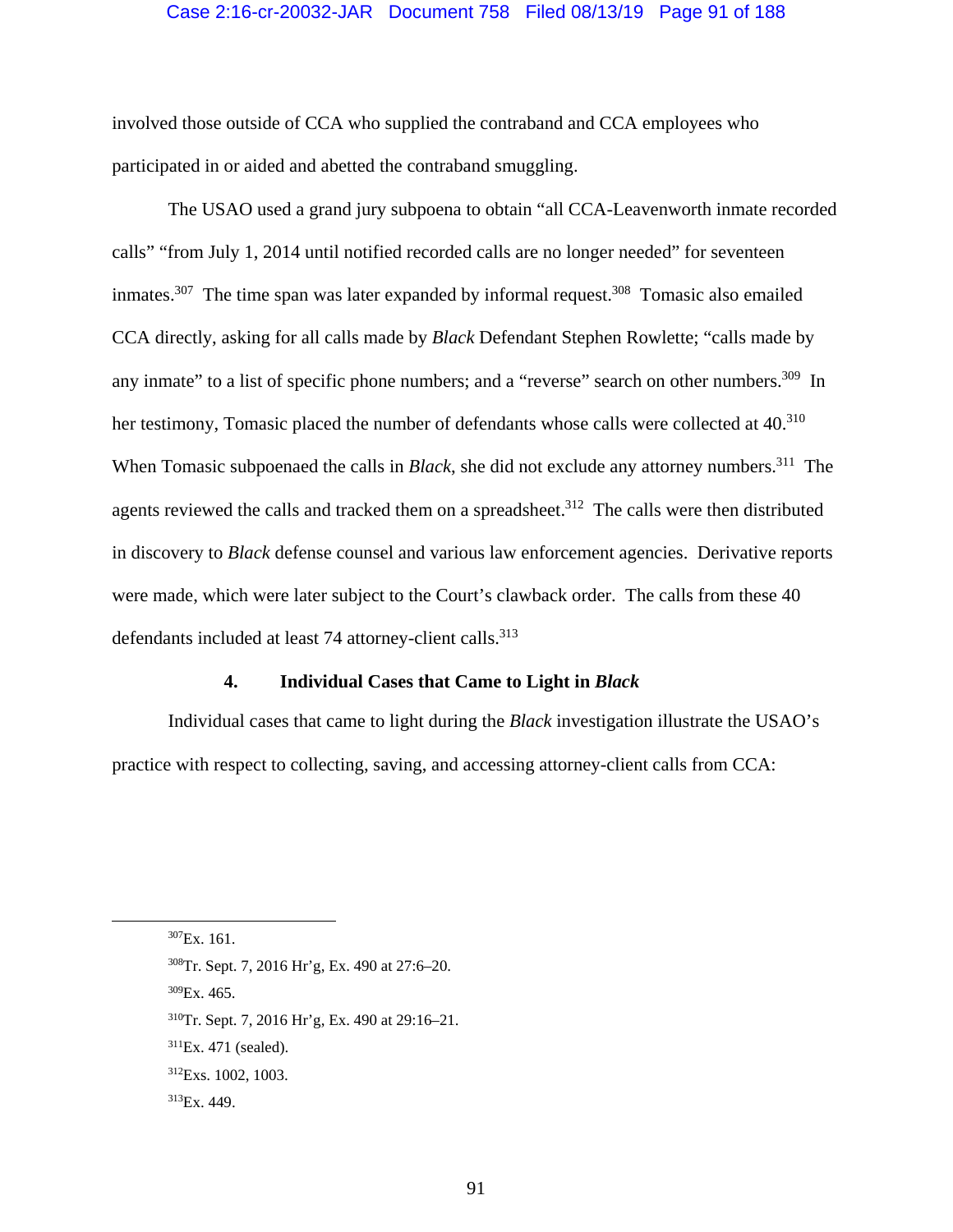# *United States v. Birdsong*<sup>314</sup>

Tomasic testified that soon after she arrived in the USAO in 2013, she encountered an attorney-client call of defendant Jerome Birdsong and sought advice from then-First Assistant United States Attorney Mike Warner.<sup>315</sup> Tomasic followed Warner's advice by disclosing to Birdsong's attorney that she had accessed attorney-client calls, apologizing, and using a filter team.<sup>316</sup>

# *United States v. Rapp*<sup>317</sup>

Tomasic was the prosecutor in the *Rapp* case, which included Dertinger as a codefendant. As previously discussed, that case overlapped with the *Black* case; cooperators in the *Rapp* case provided Tomasic with information about Dertinger and the CCA investigation.<sup>318</sup> In 2016, Agent Stokes informed Tomasic that he heard two attorney-client calls between defendant Gregory Rapp and defense counsel Rick Johnson.<sup>319</sup> Tomasic sought advice from Metzger and AUSA Lanny Welch about how to proceed. Welch, who had been an AUSA for 29 years and the Professional Responsibility Officer ("PRO") for the USAO for 19 years, told Tomasic, "it makes me nervous to exploit without waiver."<sup>320</sup> Welch initially advised Tomasic to disclose the calls to the court and counsel, to get a firm decision of whether the privilege was waived. After Tomasic told him that she did not intend to use the calls at trial or sentencing, Welch advised her the safest approach was to disclose the calls to counsel with no need to involve the court at that

 <sup>314</sup>D. Kan. No. 15-20045-JAR.

<sup>315</sup>Ex. 583.

<sup>316</sup>Exs. 582, 583.

<sup>317</sup>D. Kan. No. 14-20067-CM-1.

<sup>318</sup>*See infra* Section IV.A.3.

<sup>319</sup>Ex. 1003.

 $320Ex.33.$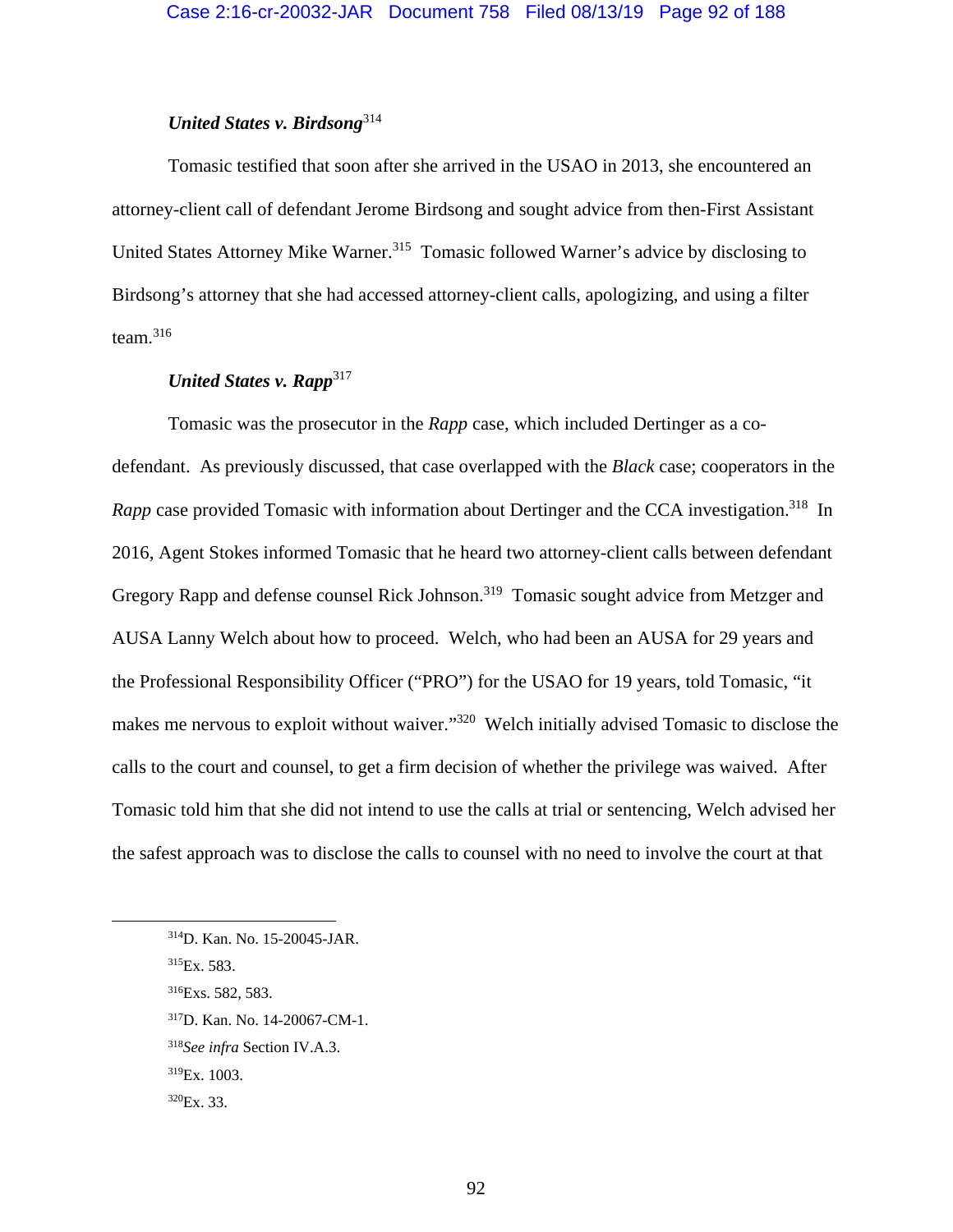### Case 2:16-cr-20032-JAR Document 758 Filed 08/13/19 Page 93 of 188

time.<sup>321</sup> When Tomasic notified Johnson that Agent Stokes had discovered his calls with Rapp, she characterized it this way: "CCA inadvertently included at least three calls between you and your client," dismissing it as an anomaly.<sup>322</sup>

# *United States v. Huff*<sup>323</sup>

Defendant Ashley Huff was a co-defendant in the *Rapp* case. When Tomasic was prosecuting the *Huff* case, she listened to a call involving Huff's mother's "lawyer friend." She conferred with Flannigan and Oakley, who advised her that the calls were arguably not privileged because there were third parties present on the call. Tomasic thereafter affirmatively sought by email request recordings of all detainee calls to the phone number for the mother's "lawyer friend."<sup>324</sup> After Huff filed a Rule  $41(g)$  motion, the Government agreed to a timeserved 36-month sentence on the condition that Huff withdraw her pending motions.<sup>325</sup>

# *United States v. Forbes*<sup>326</sup>

Oakley, one of the prosecutors in the *Black* case, Wamble, and IRS Special Agent Henry Herron encountered a call between defendant Mendy Forbes and criminal defense attorney Kurt Kerns, who was not then Forbes' counsel of record. Oakley acknowledged in an email exchange with Wamble and agents that Forbes and Kerns could have been engaged in a protected attorneyclient communication, even though he was not yet counsel of record.<sup>327</sup> Although Oakley did

 $324Ex. 513.$ 

 $321Ex. 641.$ 

 $322Ex. 10.$ 

<sup>323</sup>D. Kan. 14-20067-CM-9.

<sup>325</sup>D. Kan. No. 14-20067-CM-9, Doc. 481.

<sup>326</sup>D. Kan. No. 13-20041-KHV-1; D. Kan. 12-20099-KHV-1.

 $327Ex.716.$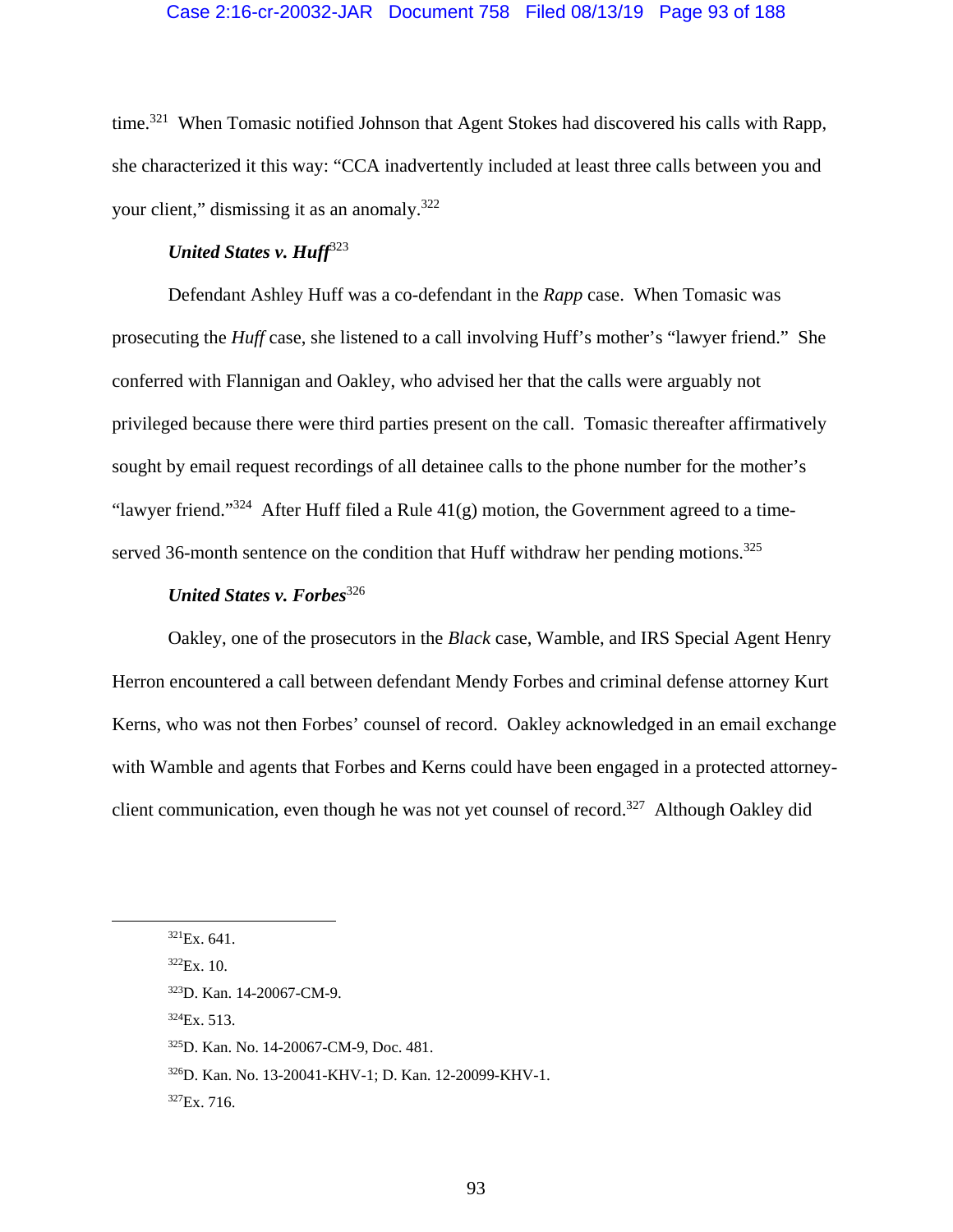### Case 2:16-cr-20032-JAR Document 758 Filed 08/13/19 Page 94 of 188

not listen to the substance of the call, neither he nor Wamble notified counsel;<sup>328</sup> nor did they divest the USAO's possession of those calls until January 7, 2019.<sup>329</sup>

Nevertheless, the AUSAs proceeded to request Forbes' calls by email request on five subsequent occasions during 2015 and 2016 and did not notify Kerns or exclude his phone number or the phone numbers of Forbes' two counsel of record, Deb Vermillion and Shazzie Naseem.<sup>330</sup> In all, the USAO obtained 32 attorney-client calls of Forbes.<sup>331</sup>

## *United States v. Wood*<sup>332</sup>

Wamble, who was one of the prosecutors on the *Forbes* case, was the lead prosecutor in *Wood*, a wide-ranging fraud case. Wamble testified, and an email from his legal assistant to the USMS corroborates, that when he encountered an attorney-client call, he immediately contacted the USMS and asked them to provide him with a "clean" set of calls that did not include attorney-client calls. Wamble also had Cox's phone number privatized, but without notice to Cox.333 He did not, however, disclose or disgorge the recording to Wood's attorney Christian Cox.

Wood subsequently filed a Rule 41(g) motion in her criminal case, seeking return of the recordings.334 Wamble testified that he told his supervisor, Rask, that he possessed Wood's attorney-client calls. Neither Rask nor management directed Wamble to turn over the calls in

 <sup>328</sup>Ex. 717.

<sup>329</sup>Ex. 715C at 2.

<sup>330</sup>Exs. 715B-11, 715B-13, 715B-15, 715B-16.

<sup>331</sup>Exs. 604A, 607A.

<sup>332</sup>D. Kan. No. 14-20065-JAR-1.

<sup>333</sup> Doc. 670 at 936:3-13.

<sup>334</sup>D. Kan. No. 14-20065-JAR-1, Doc. 107. Wood unsuccessfully attempted to intervene in the *Black* case.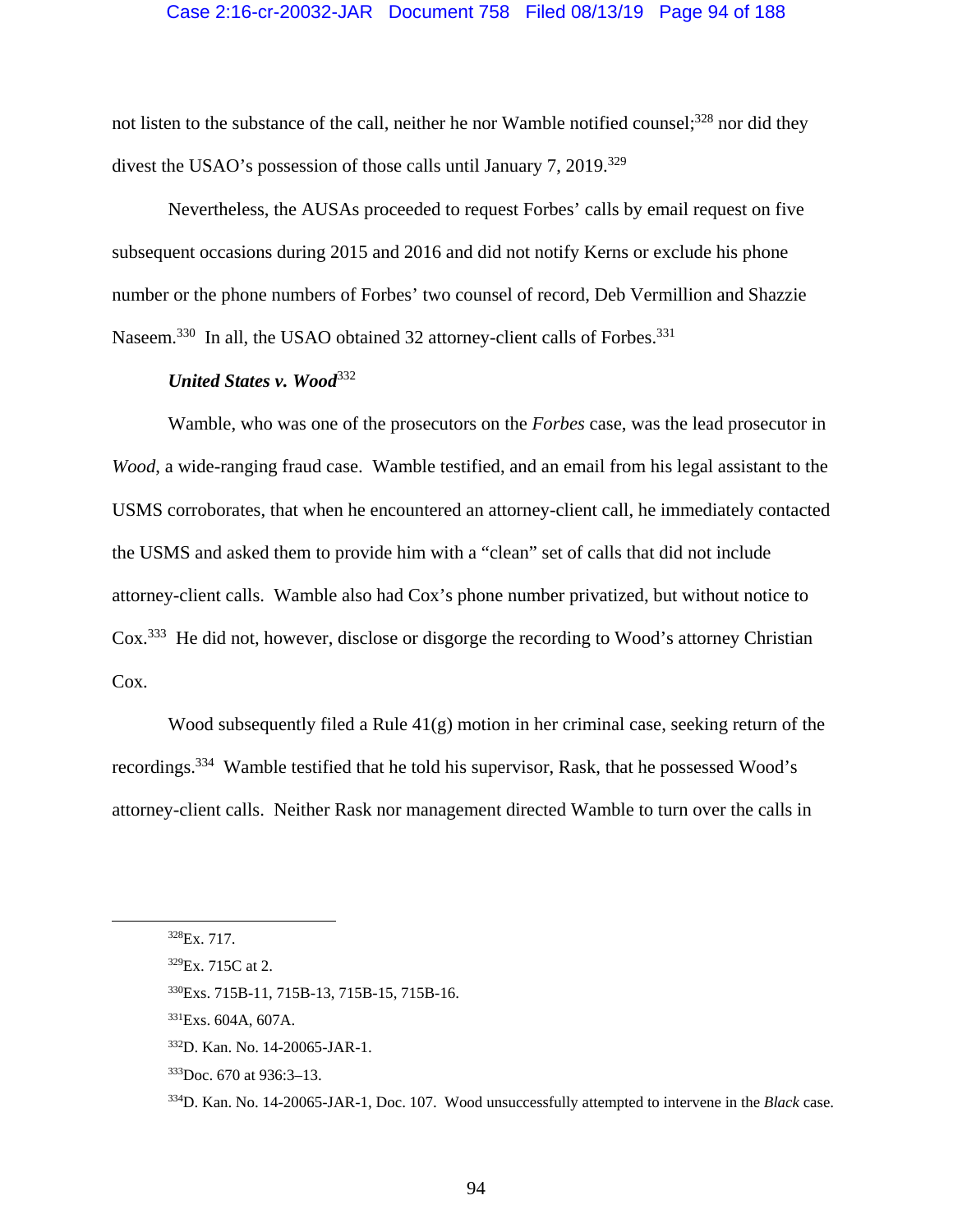response to the Rule  $41(g)$  motion; instead he was directed to preserve the calls.<sup>335</sup> The USAO eventually delivered to the FPD on February 23, 2018, six discs with recorded phone calls, and explained:

> 1. Disc labeled "Brenda Wood jail calls" This disc may contain calls that were inadvertently included phone recordings of Brenda Wood's previous attorney, Christian Cox. Upon hearing the voice of who I believed to be Mr. Cox, I stopped listening to the calls and requested calls from the Marshals Service that did not include Cox's phone number. Additionally, when I heard what I thought to be Mr. Cox's voice, I contacted Mr. Cox to alert him to this possibility and informed him how he could seek to have his calls not recorded at CCA.<sup>336</sup>

However, Cox testified that Wamble never told him that he had obtained, inadvertently or otherwise, recordings of Cox's calls with Wood or that Wamble had possession of any attorneyclient recordings.<sup>337</sup> Cox further testified that if he had known of Wamble's actions, he would have proactively protected the communication.<sup>338</sup>

Wamble admitted in the *Black* hearing that he did not tell Cox that he actually possessed

the recordings.<sup>339</sup> Wamble also admitted he did not know how CCA privatization worked.<sup>340</sup>

And he admitted that he never produced the calls during discovery to either Cox or Brannon,

Wood's subsequent counsel.

The facts ultimately demonstrated that (1) Wood's calls to Cox had been recorded, with

at least 13 calls exceeding four minutes;  $341$  (2) Wamble directly contacted CCA by email to

 $336Ex. 571.$ 

 <sup>335</sup>Doc. 670 at 895:5–23.

<sup>337</sup>Ex. 570; Doc. 670 at 935:4–11.

<sup>338</sup>Doc. 670 at 936:3–13.

<sup>339</sup>*Id.* at 895:1–4.

<sup>340</sup>*Id.* at 886:12–14.

<sup>341</sup>Exs. 563, 573, 657.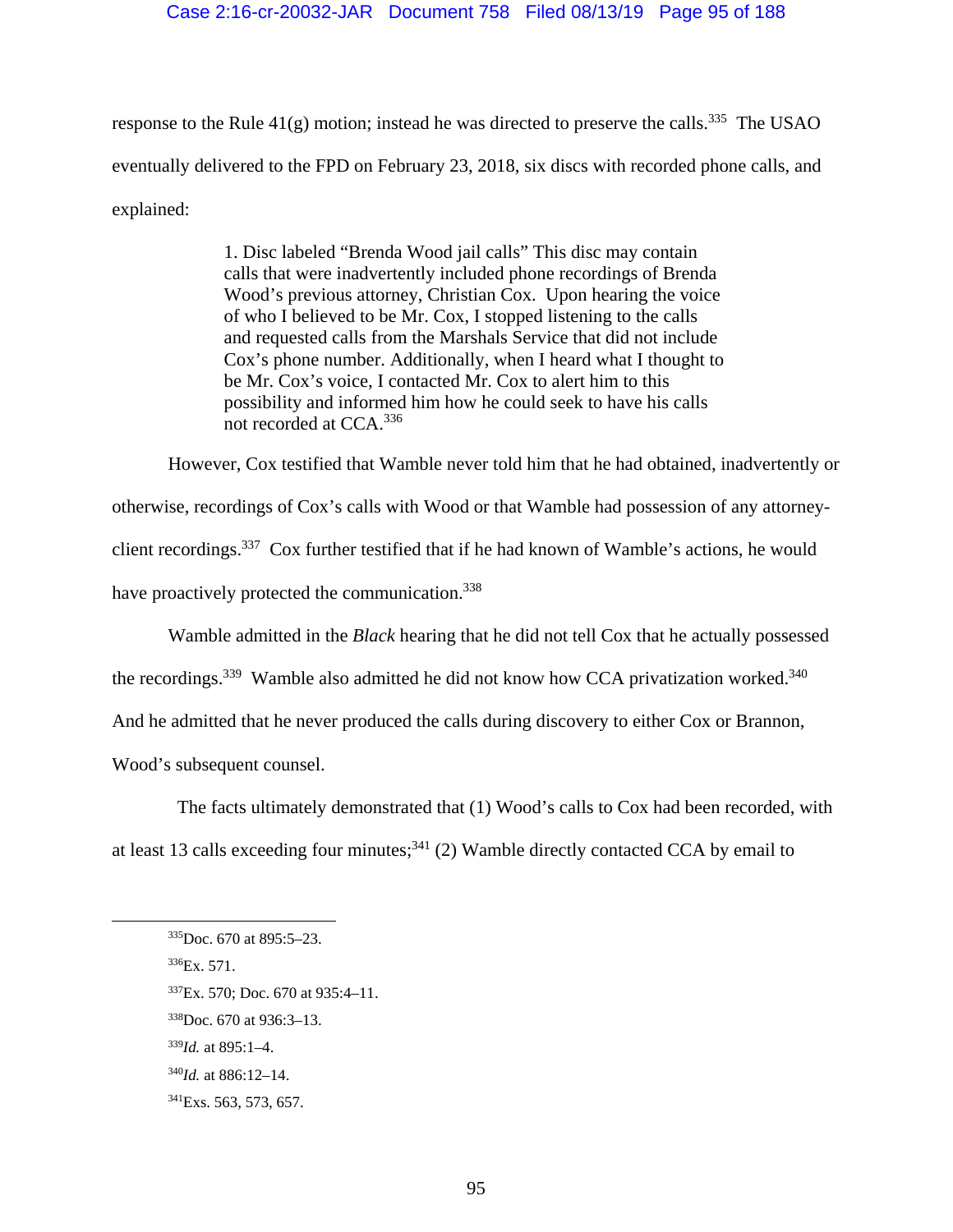#### Case 2:16-cr-20032-JAR Document 758 Filed 08/13/19 Page 96 of 188

request Wood's CCA calls, making no exception for attorney calls;<sup>342</sup> and (3) Wamble did not disclose his possession of the calls to either Cox or the FPD, but instead kept them for over three years. After the FPD entered an appearance in March 2015, Wamble requested Wood's calls another four times, without making an exception for the FPD.<sup>343</sup>

Wood was facing up to 78 months' imprisonment, but after filing a motion to dismiss based on Wamble's procurement and possession of video and audio recording of attorney-client communications, the Government agreed to reduce her sentence to time served, approximately 50 months.<sup>344</sup>

# *United States v. Herrera-Zamora*345

Tomasic and AUSA David Zabel prosecuted *Herrera-Zamora*. Carlos Moran, an attorney from Kentucky, represented Herrera-Zamora. After a contentious trial, Moran moved on February 20, 2017, to discover whether the USAO had listened to his communications with his client.<sup>346</sup> Tomasic and Zabel were indignant, and pressured Moran into withdrawing his motions.<sup>347</sup> Moran described his reaction to later learning that the USAO had in fact obtained and reviewed his communications:

> I—I was pretty offended because I really believed that—when they assured me that they wouldn't. And, you know, to accuse another member of the bar is not an easy thing or is not a very pleasant thing to do. And then when I—when I learned that, in fact, they did, I don't know, it's even worse.<sup>348</sup>

 <sup>342</sup>Exs. 607-15, 607-16.

<sup>343</sup>Exs. 607-12, 607-17, 607-19, and 607-22; Doc. 670 at 885:1–23.

<sup>344</sup>D. Kan. No. 14-20065-JAR-1, Docs. 222, 236, 237.

<sup>345</sup>D. Kan. No. 14-cr-20049-CM-1.

<sup>346</sup>*Id.*, Doc. 135; *see* Ex. 576.

 $347Ex. 580$  at 2-3.

<sup>348</sup>Doc. 672 at 1219:2–7.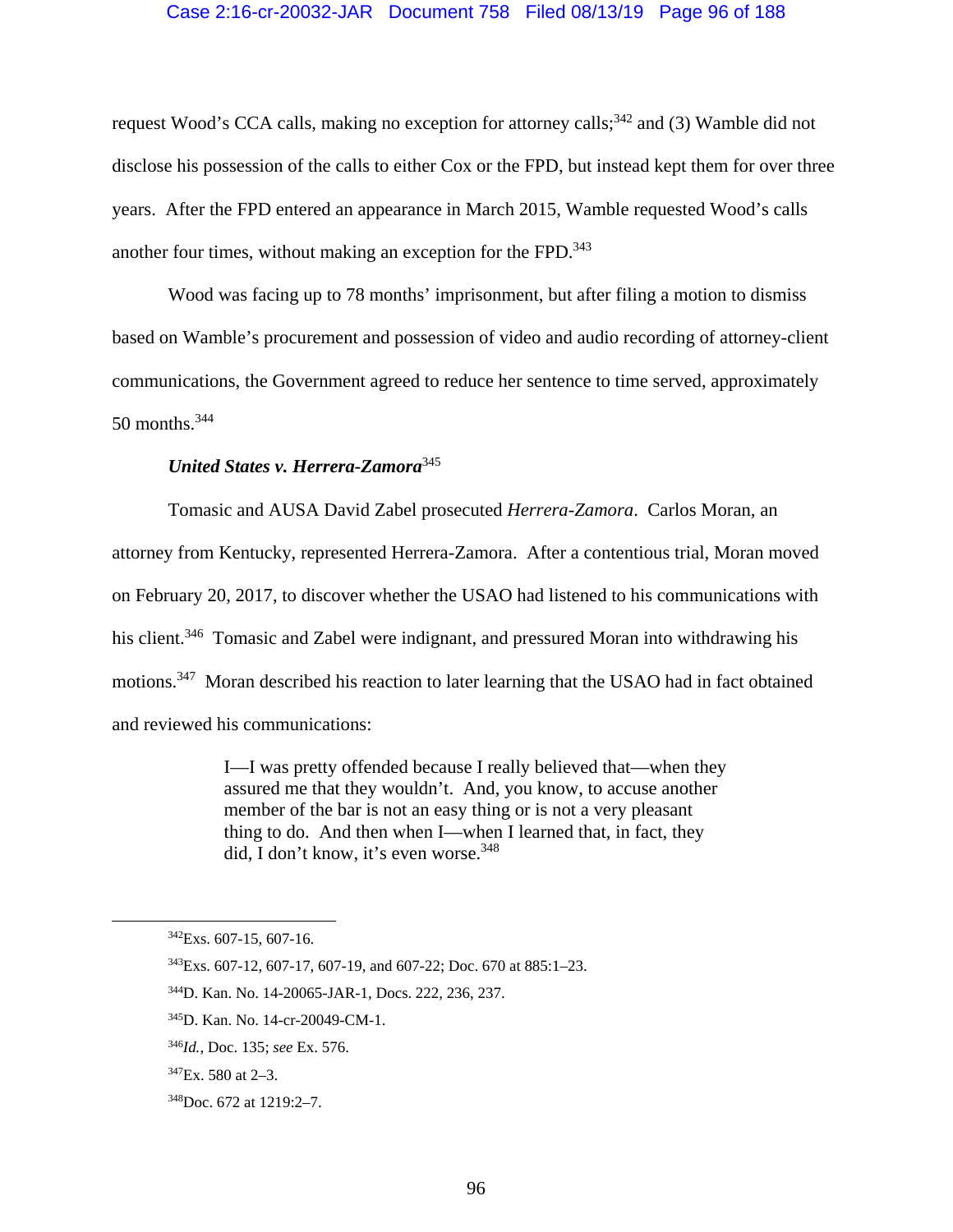#### Case 2:16-cr-20032-JAR Document 758 Filed 08/13/19 Page 97 of 188

 Tomasic issued a subpoena requesting CCA to provide all detainee calls to Moran's specific phone number.<sup>349</sup> Tomasic testified that Moran had advised the court that CCA detainees whom he did not represent had been calling him, so she and Zabel were concerned that Moran was speaking with detainees represented by other counsel. They obtained recordings of all detainee calls to Moran, including calls from Herrera-Zamora to Moran, even though their stated purpose in obtaining the calls did not justify their obtaining calls between Herrera-Zamora and Moran.

Before Tomasic subpoenaed the recordings of detainee calls to Moran, she sought advice from Welch, who in turn sought advice from DOJ's Professional Responsibility Advisory Office ("PRAO"). Tomasic's request for advice first assured Welch that her research had confirmed that the detainees had waived their attorney-client privilege. The PRAO, which expressly does not give advice, responded to Welch's inquiry about Tomasic's question, noting that *if* the privilege was waived, as Tomasic represented her research conclusively established, then she should employ a taint team to review the recordings.

 Tomasic asked Hunt to serve as a filter attorney, along with a Spanish-speaking DEA agent, since the conversations between Herrera-Zamora and Moran were in Spanish.<sup>350</sup> When the DEA agent could not assist them, Tomasic, who speaks Spanish, decided to listen to the calls herself but had difficulty understanding them. Sara Gardner, a contract interpreter, testified that Tomasic asked her to listen to and translate the recordings.<sup>351</sup> Gardner stated that Tomasic also asked her to come to the USAO during trial to listen to and provide oral summaries of conversations between Herrera-Zamora and Moran to learn defense strategy and so Tomasic and

 <sup>349</sup>Exs. 509, 537.

 $350$ Ex. 581 at 1.

<sup>351</sup>Ex. 546 at 1; Exs. 547, 554.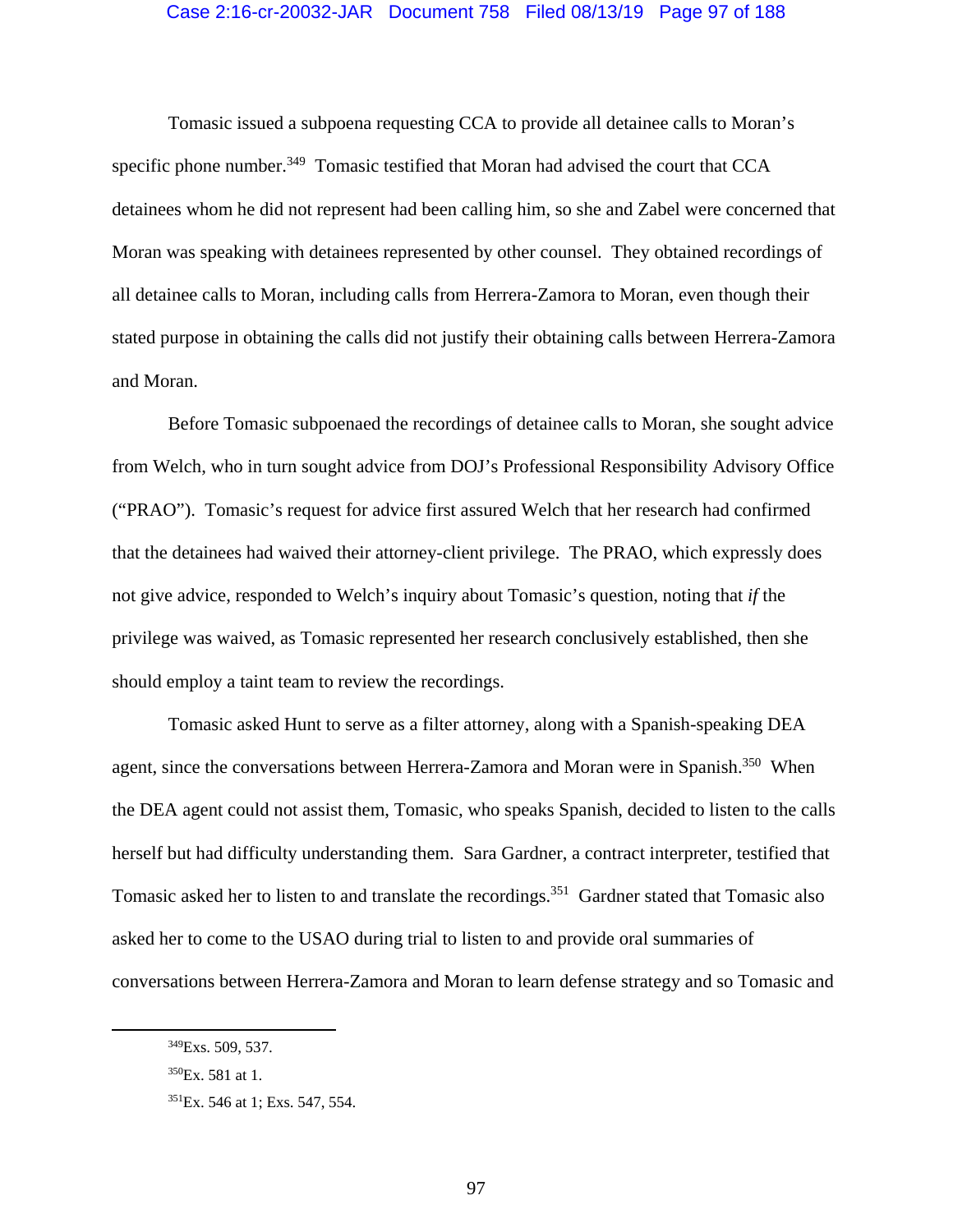## Case 2:16-cr-20032-JAR Document 758 Filed 08/13/19 Page 98 of 188

Zabel could impeach the defendant should he testify in his defense.<sup>352</sup> Gardner was so alarmed by this request that she informed AUSA Catania, who reported Gardner's concerns to Metzger.<sup>353</sup>

On May 10, 2017, Tomasic informed Rask that she had listened to a call or calls between Moran and his client.<sup>354</sup> The USAO terminated Tomasic shortly thereafter. The USAO did not bring Tomasic's May 10, 2017 admission to the attention of the Court and parties in *Black* until June 19, 2017, when it filed a Notion of Correction of Record.<sup>355</sup> After Tomasic's misconduct came to light, the USAO agreed to recommend that the court vacate Herrera-Zamora's 420 month sentence and impose instead a sentence of time served.<sup>356</sup>

# *United States v. Reulet*<sup>357</sup>

AUSA Tanya Treadway, who retired before the October 2018 hearing, was the USAO's

Senior Litigation Counsel and served as a primary filter, or taint, attorney for the USAO.<sup>358</sup> The

responsibility of the filter attorney position demanded adherence to the highest ethical

standards.<sup>359</sup>

354Ex. 585.

356D. Kan. No. 14-20049-CM-1, Doc. 233.

357D. Kan. 14-40005-DDC-3.

358Doc. 669 at 602:14–15 and 646:15–18 ([Tomasic:] "before it came out that Tanya Treadway had been listening to attorney calls, she met with me and everyone in the *Black* case because she was our filter attorney"); Doc. 669 at 692:5–6; Doc. 675 at 2162:21–25 (Q: "Tanya Treadway, a senior litigation counsel, was often involved in the filter—in filter teams in the District of Kansas; is that accurate? A. [Hunt:] Yes.").

 $359$ Doc. 669 at 2163:1-14.

 $352Ex. 556.$ 

<sup>&</sup>lt;sup>353</sup>Exs. 628, 670.

<sup>355</sup>Doc. 276. Zabel denies any knowledge that Tomasic listened to Herrera-Zamora's and Moran's calls before Tomasic's admission on May 10, 2017. Zabel also claims he was unaware that Tomasic asked Gardner to listen to and prepare oral summaries of the attorney-client conversations before trial. As lead counsel on the case, it defies logic that Zabel did not know what Tomasic was up to, especially in light of Tomasic and Gardner's contrary testimony. The Court finds Zabel's credibility lacking.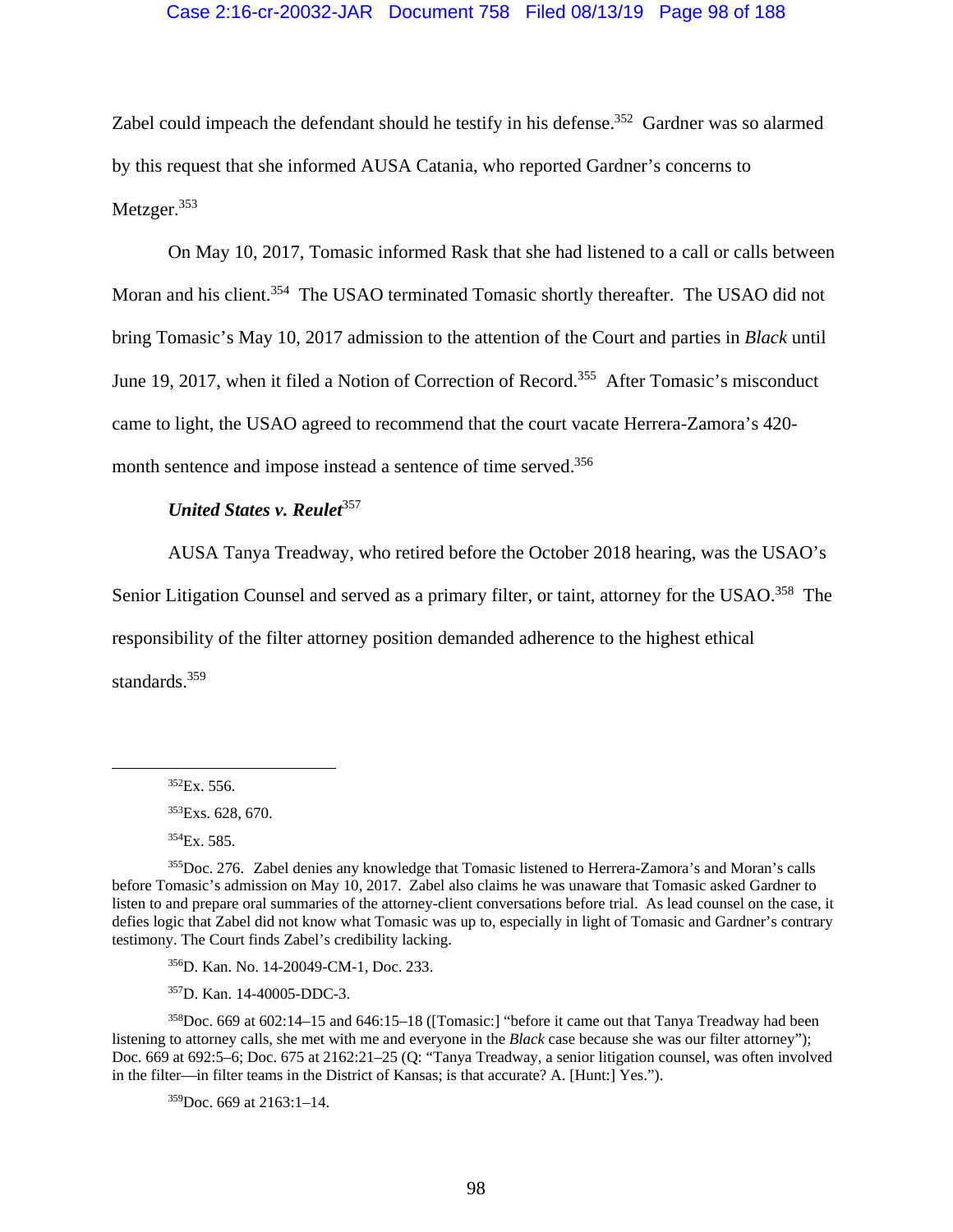#### Case 2:16-cr-20032-JAR Document 758 Filed 08/13/19 Page 99 of 188

Treadway prosecuted Reulet, who had attorney-client relationships with four attorneys during the course of her prosecution: (1) Andino Reynal, her criminal defense attorney; (2) Melanie Morgan, her second criminal defense attorney;<sup>360</sup> (3) Mark Metzger, who represented her in a pending DUI case in Texas; and (4) Richard Grimes, who represented her in a pending child custody dispute between Reulet and her husband, who was a codefendant in the criminal case in this district.

Reulet appealed the magistrate judge's decision to revoke her bond to District Judge Daniel C. Crabtree, and appealed his decision affirming the magistrate judge to the Tenth Circuit Court of Appeals.<sup>361</sup> Issues pertaining to her pending DUI and her attempts to gain custody of her child were raised in the litigation over the bond revocation.

It is undisputed that Treadway listened to and took extensive notes of Reulet's conversations with Reynal, Metzger, and Grimes as they discussed the criminal case, the pending bond revocation litigation, the DUI case, and the child custody case, all of which had overlapping issues. Treadway's notes of these conversations comprised 106 pages of a legal pad.362 The notes include discussions about defense trial strategy, plea negotiations, risk-benefit assessment of trial versus plea, and estimates of the sentence Reulet faced.

Defense attorney Melanie Morgan testified in a compelling account of how Treadway exploited the information she gained from these calls in negotiating a plea with Reulet.<sup>363</sup> Morgan testified that Reulet was very motivated to gain custody of the child she shared with her

 <sup>360</sup>For some period of time, both Morgan and Reynal represented Reulet in her criminal case in this district. At all times Reynal also represented Reulet in a pending civil forfeiture case in Texas that arose out the criminal case.

<sup>361</sup>*United States v. Reulet*, 658 F. App'x 910, 913 (10th Cir. 2016).

 $362$ Ex. 592 (Bates stamped pages 592-001 through 592-107).

<sup>363</sup>Doc. 652 at 146:22–148:25.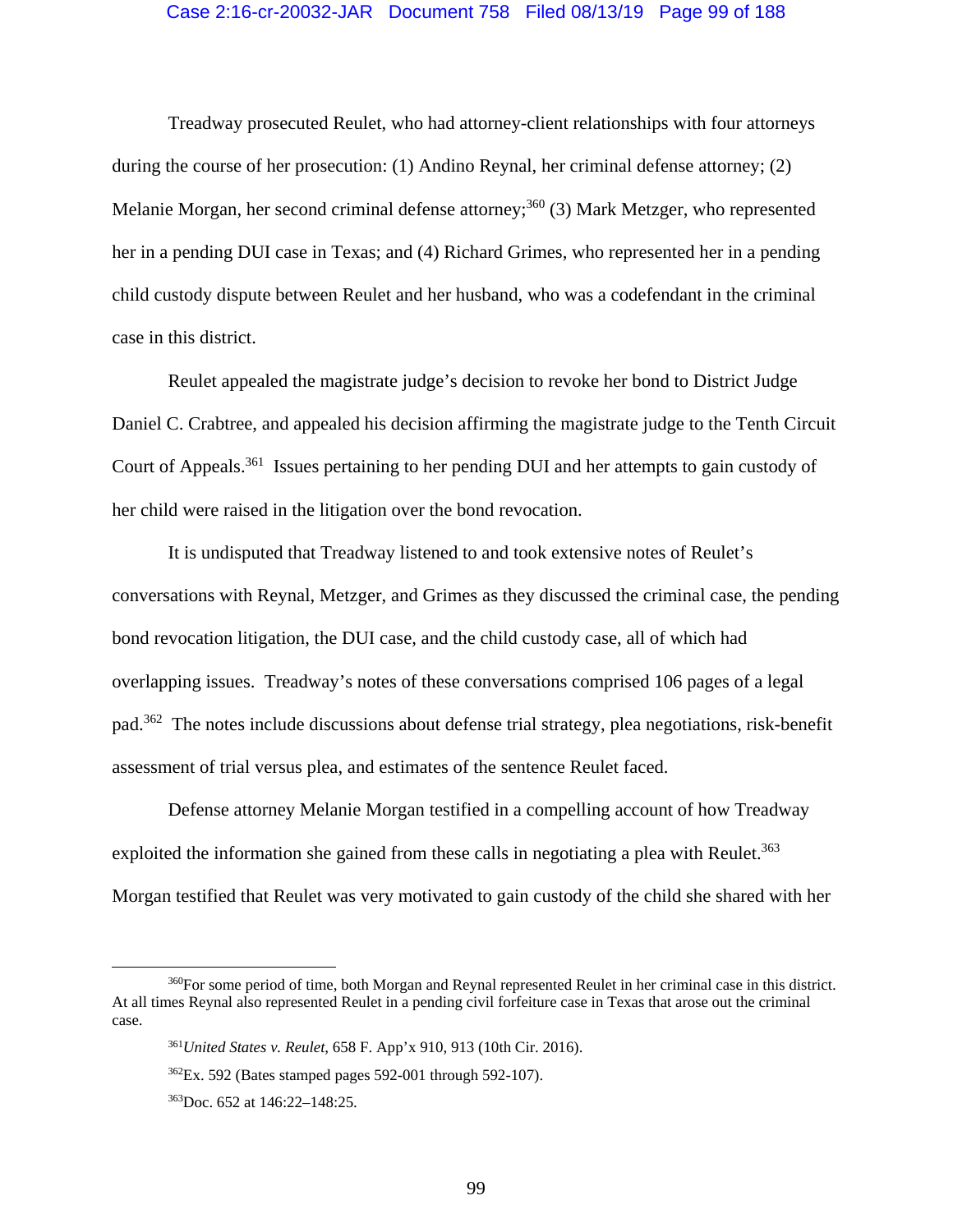## Case 2:16-cr-20032-JAR Document 758 Filed 08/13/19 Page 100 of 188

co-defendant husband, and that Reulet was strongly opposed to her husband having custody of the child. This is something Treadway learned from listening to Reulet's conversations with Grimes, who represented Reulet in the pending child custody proceeding. Morgan testified that Treadway offered Reulet a binding plea agreement under Fed. R. Crim. P. 11(c)(1)(C), with the assurance that if she was sentenced to the negotiated prison term, she would finish her sentence before Reulet's husband finished his sentence. Morgan testified that this plea offer was attractive to Reulet, who wanted to ensure that she gained custody of her child before her husband could. So Reulet and the USAO entered into the binding plea agreement proposed by Treadway. Morgan further testified that perhaps as an act of retribution, after Reulet was sentenced, Treadway struck a plea agreement with Reulet's husband to a sentence of timeserved, thus allowing Reulet's husband to seek custody of the child, as Reulet was still in prison.364

Treadway's handwritten notes are conclusive evidence that she actually listened to Reulet's attorney-client calls. But Treadway lied about listening to the calls in a court proceeding before Judge Daniel D. Crabtree.<sup>365</sup> Answering defense counsel's accusation that she had listened to the calls, she emphatically denied doing so.<sup>366</sup> Treadway's misrepresentation was

<sup>&</sup>lt;sup>364</sup>Notably, although Reulet's husband cooperated with the USAO, his only cooperation was to testify against Reulet in her bond revocation hearing. Doc. 652 at 148:17–21.

<sup>365</sup>D. Kan. 14-cr-40005-DDC-3.

<sup>366</sup>Doc. 652 at 96:24–25–97:1–2 ("[Judge Crabtree] is asking me if I've listened to the calls between Ms. Reulet and Mr. Grimes, and I said, 'Except to identify them and identify who was present and that was it. Same thing with Mr. Metzger.'"); Doc. 652 at 54:17–23 ([Morgan:] "The Court specifically asked her, 'You're telling me as an officer of this court that you have not listened to the calls between Ms. Reulet and Mr. Grimes?' And she responded, 'Except to identify them and identify who was present.' And then [Judge Crabtree] asked the same thing about her attorney, Mr. Metzger, and the response was the same."); Doc. 652 at 63:18–25–64:1–6 ("Q. The degree of content described in these calls, is that consistent with what Ms. Treadway represented to you and the Court about how she had listened to the calls between Mr. Metzger, Mr. Grimes and Ms. Reulet? A. [Morgan:] Absolutely not. Q. Were you ever told that someone had taken down this amount of content or listened to this amount of the calls between Ms. Reulet and her attorneys? A. [Morgan:] No. The understanding that we had, which she said repeatedly 'as an officer of the court'—I think 'officer of the court' was a term that was used multiple times in that hearing, was that all she had done was listen to identify who the speaker was in that conversation.").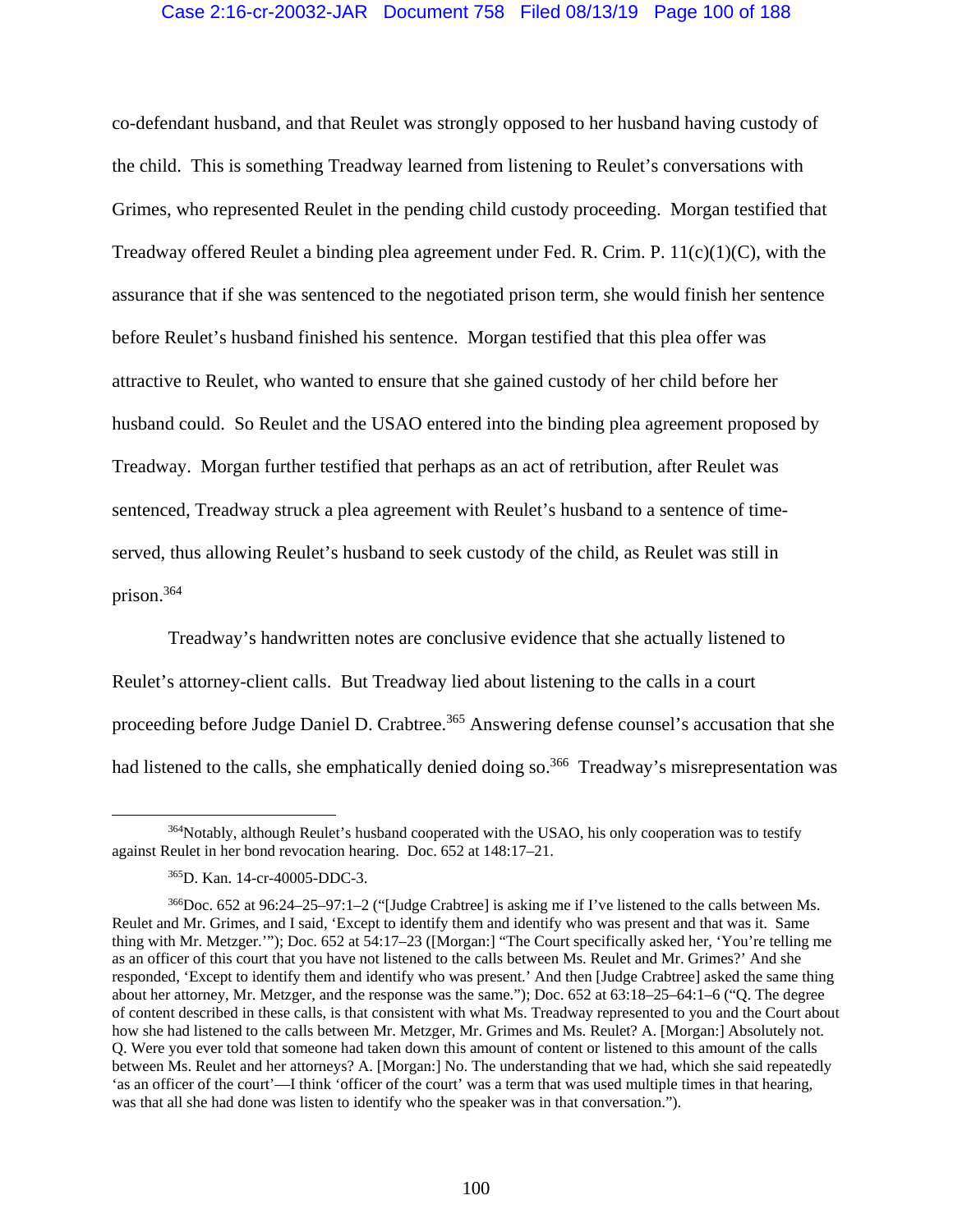not discovered in the *Reulet* litigation; rather, it surfaced later during the *Black* investigation. Days after Treadway's testimony in *Black*, Judge Crabtree signed an agreed order vacating Ms. Reulet's sentence.367

# **5. USAO's Knowledge that CCA Audio Recordings Included Recordings of Attorney-Client Phone Calls**

For years, prosecutors in the Kansas City division had received, or knew others had received, attorney-client calls when they made a general request for all of a detainee's calls from CCA. The prosecutors' exposure to attorney-client calls was neither infrequent nor uncommon. The individual cases set forth above illustrate prosecutors' knowledge that attorney-client calls were available from CCA and instances where prosecutors listened to those calls. There was no written policy in the USAO at the time that prevented or discouraged this practice.<sup>368</sup>

There is also circumstantial evidence that prosecutors, both individually and collectively, were aware or should have been aware that a general request for detainee calls at CCA might well yield attorney-client calls. First, some of the Kansas City prosecutors repeatedly discussed the issue of how to treat attorney-client calls obtained from CCA. Through these discussions, they were aware that others had encountered such calls even if they personally had not. These discussions were often prompted by Tomasic's questions and concerns. Tomasic testified that after she encountered the *Birdsong* attorney-client calls, she discussed the issue of how to handle attorney-client phone calls with what she referred to as the "lunchroom group" in the Kansas City USAO. She testified this group was comprised of five to eight prosecutors who would meet in the lunchroom on occasion. Although she declined to specifically name members of the group, Tomasic did not include Patton, Oakley, Krug, Wamble, or James Ward as members of

 <sup>367</sup>D. Kan. 14-cr-40005-DDC-3, Doc. 261.

<sup>368</sup>Doc. 669 at 650:17–651:16.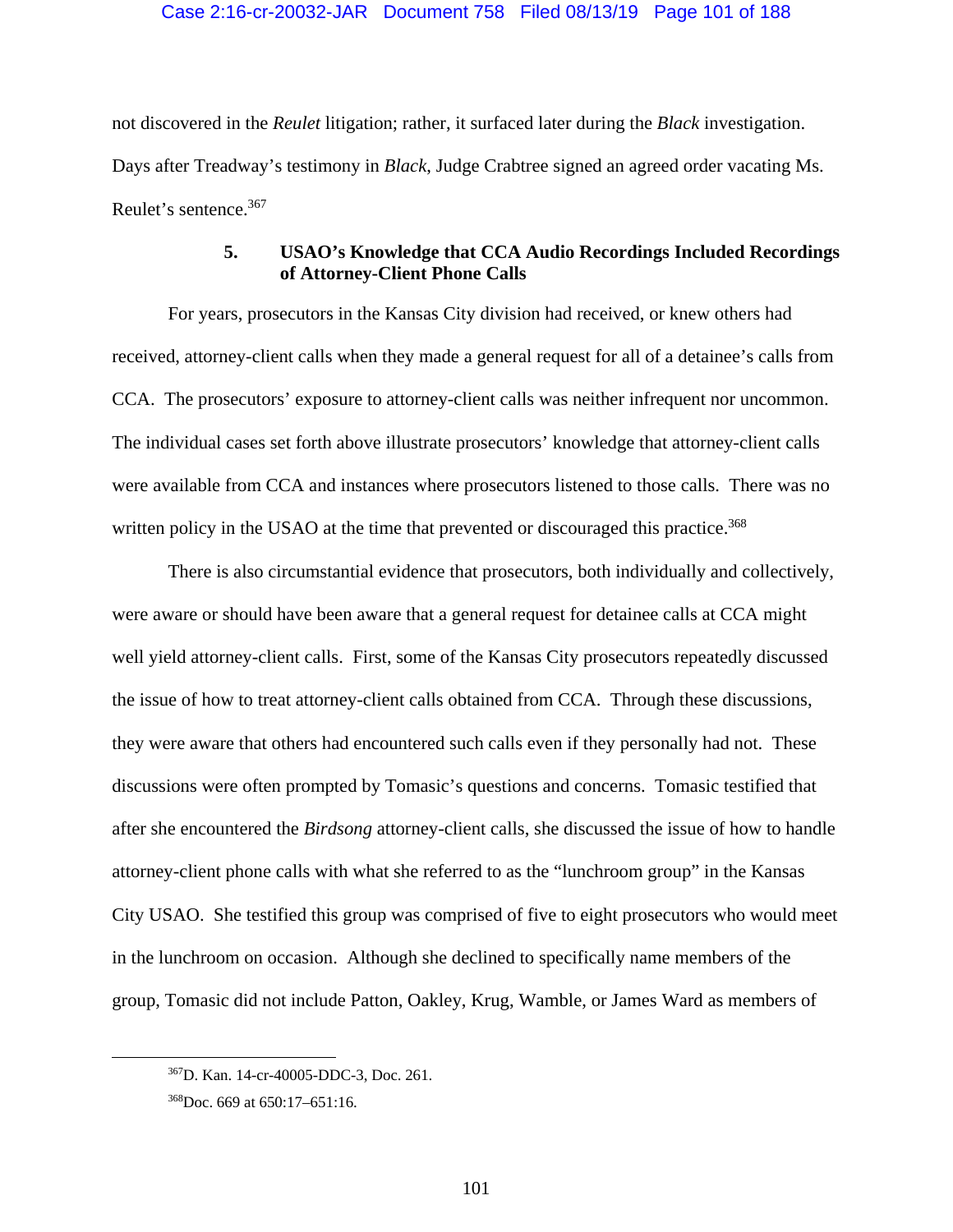## Case 2:16-cr-20032-JAR Document 758 Filed 08/13/19 Page 102 of 188

the lunchroom group. As detailed later in this opinion, Tomasic continued to raise her concerns with the lunchroom group about attorney-client calls throughout her tenure at the USAO.

The second type of circumstantial evidence is the sheer volume of jail calls the prosecutors obtained over the years and the number of known attorney-client calls they received. Procuring attorney-client calls happened with enough frequency that the USAO knew, or should have known, that its practice resulted in possession of attorney-client communications.

The FPD conducted an analysis of call data to identify CCA inmates whose attorneyclient calls were recorded, requested, accessed, or obtained by the Government. This analysis is detailed in Exhibit 562, dated October 8, 2018. As AFPD Rich Federico testified, he was not able to quantify these numbers but instead was only able to offer a sampling, for a variety of reasons. First, despite Clymer's proclamations that the Government was willing to resolve pending Rule 41(g) motions by turning over audio recordings to the FPD, that did not begin until January 2019. Federico did not have possession of the actual recordings at the time of the hearing and could not do a quantitative analysis of the calls themselves. Instead, Federico conducted a comprehensive and exhaustive review of Securus and CCA call data to identify CCA detainees whose attorney-client telephone calls were recorded, requested, accessed, or obtained by the USAO.<sup>369</sup> The data he analyzed primarily derived from information acquired by the Special Master, CCA (both directly and from the Special Master), Securus, court exhibits, docket information, and the Bureau of Prisons.<sup>370</sup> The analysis took several months and hundreds of hours to complete. Federico reviewed information relating to over 1600 defendants.

 <sup>369</sup>Exs. 562, 562A.

<sup>370</sup>*See* Ex. 562 at 4–11. The FPD's primary methodology consisted of five steps: Step 1. Catalog all known USAO requests to CCA to produce recorded detainee phone calls; Step 2. Narrow the Securus list of all CCA detainees who had calls recorded and accessed; Step 3. Obtain Securus call access logs, which were produced on a rolling basis of 40-50 names per "batch"; Step 4. Identify attorney-client phone calls that were accessed from the Securus call access logs; and Step 5. Consolidate and analyze all call information. *Id.*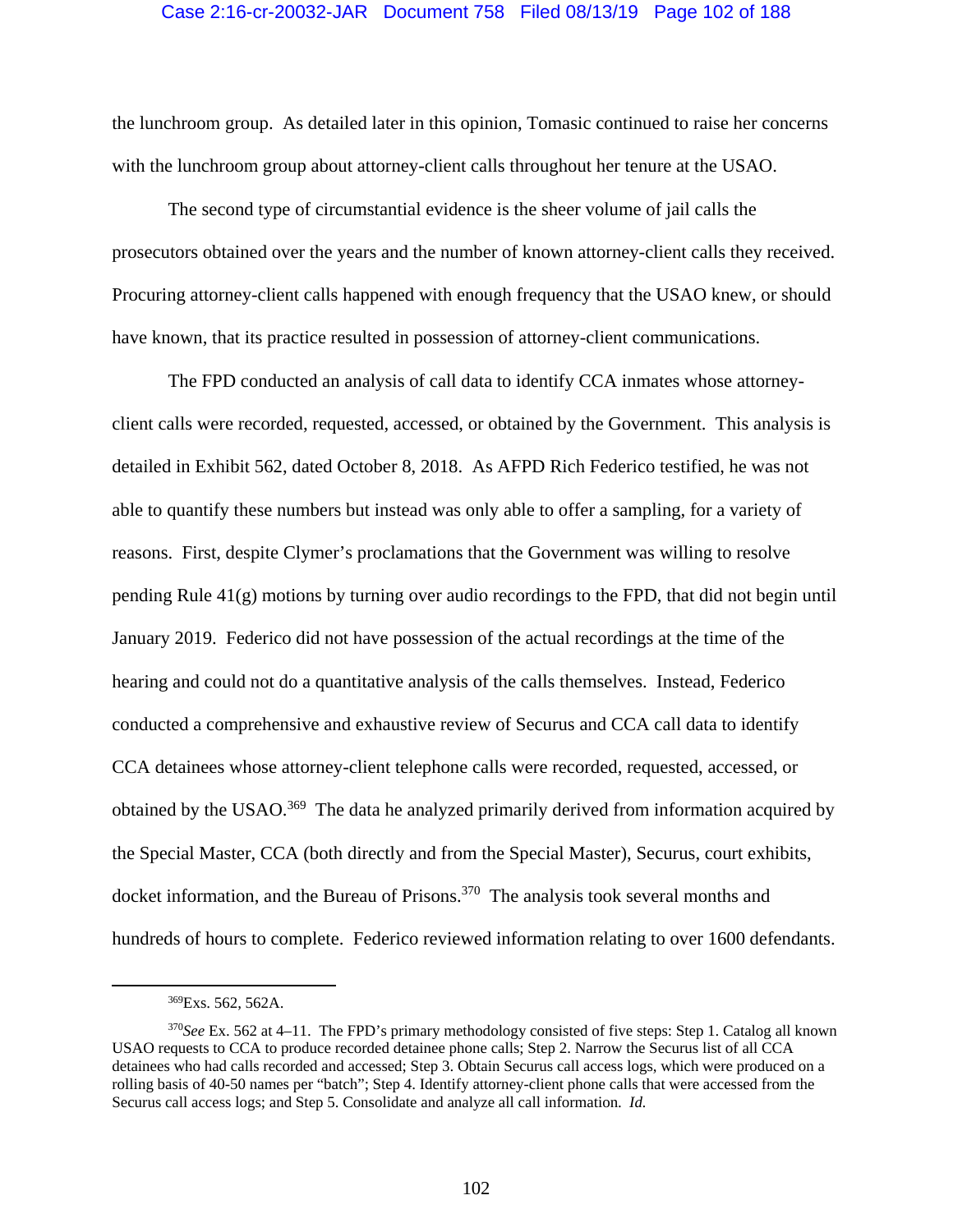### Case 2:16-cr-20032-JAR Document 758 Filed 08/13/19 Page 103 of 188

The data from Securus and CCA was incomplete. Harris, the forensic analyst for Digital Strata, testified that based on his work to date as an expert retained in the related class action lawsuit against Securus in the Western District of Missouri, it is clear that the Securus data includes accessed calls not captured in the CCA data, and vice versa.<sup>371</sup> Harris also testified that the Special Master's report on the number of recorded calls to attorney numbers is understated, because Harris identified more known attorney numbers than the Special Master was able to identify.372

There were several limitations to Federico's analysis that led to underreporting of the USAO's accessing of attorney-client communications. Because many of the USAO's requests were made orally—by phone calls to the USMS and/or CCA—and because the USAO failed to preserve and produce electronic and paper records from its own repositories, it is certain that Federico did not obtain all evidence or documentation of every USAO request for production of a CCA detainee's phone calls.<sup>373</sup> Federico encountered an incomplete if not scant paper trail on requests and fulfillments of requests for jail calls, which prevented any complete quantitative analysis based on documentation of calls requested or received. Thus, Federico's analysis was limited to "known" requests.

 <sup>371</sup>*See* Ex. 561. For example, Harris testified that Securus data showed 18,759 recorded calls placed to 567 attorneys on the list of known attorney numbers compiled by the Special Master. CCA data shows that through June 2017, there were 197,757 recorded calls placed to 913 known attorney numbers compiled by the Special Master, of which 398 numbers were in the CCA data only and 52 numbers were in the Securus data only. *See* Ex. 561 at  $\P$ 7– 9.

<sup>&</sup>lt;sup>372</sup> Harris testified that based on numbers identified in bar directories from the four-state area that CCA services, rather than the Special Master's compiled list of known attorney numbers from the same area, Harris determined that based on CCA data, there were 38,243 calls to attorneys, of which 13,315 were calls to the 580 numbers not on the Special Master's compiled list. *See* Ex. 561 at ¶¶ 11–12.

<sup>&</sup>lt;sup>373</sup>In fact, as of at least early 2019, the Government was still producing to the FPD hundreds of recorded phone calls in response to production orders and for purposes of pending and potential § 2255 actions. *See, e.g*., Ex. 715B.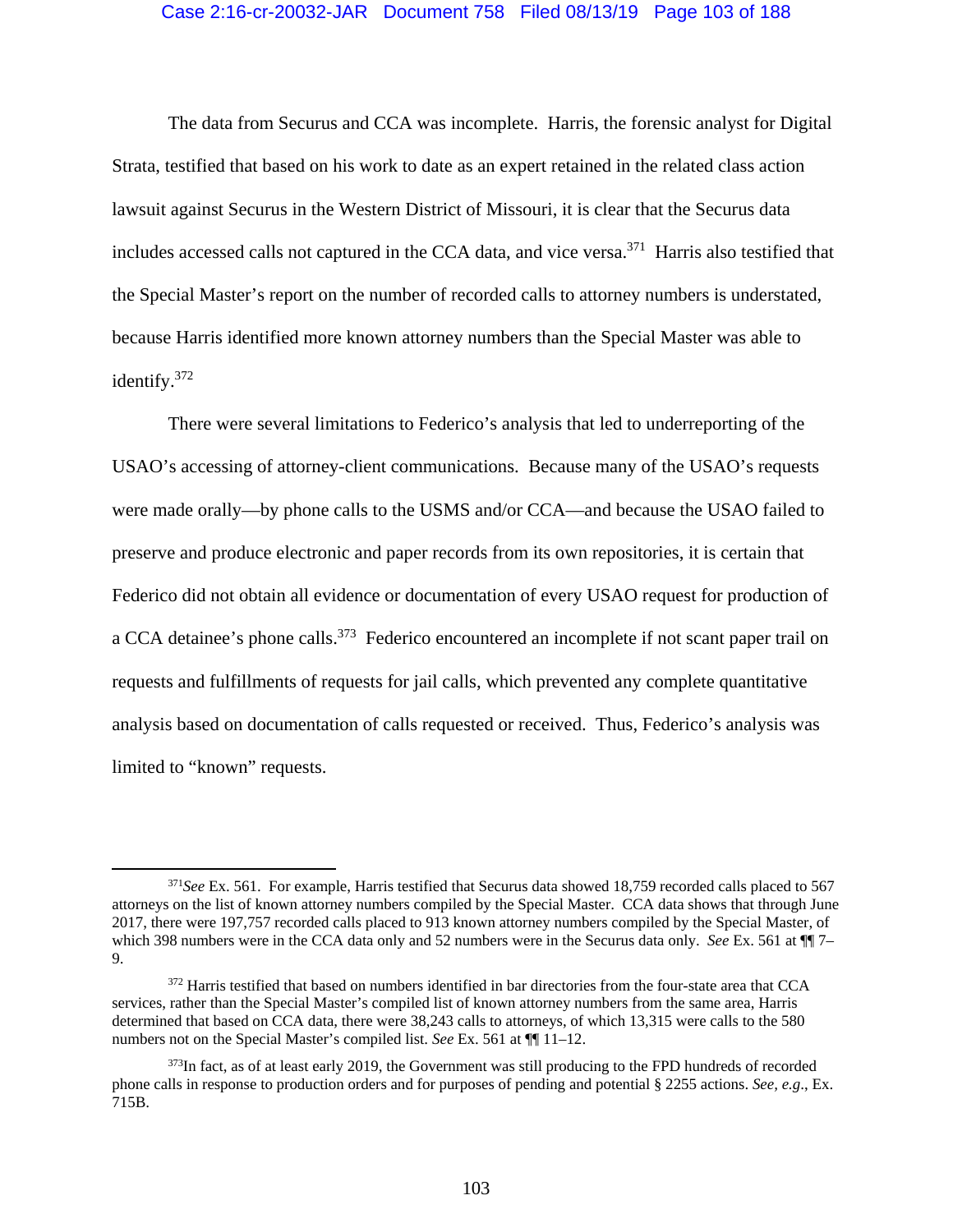### Case 2:16-cr-20032-JAR Document 758 Filed 08/13/19 Page 104 of 188

Second, Federico chose to limit his review to data for FPD clients in the District of Kansas who were detained at CCA and still in custody at the time of his analysis in October 2018.374 The parameters of Federico's analysis were thus confined to: (1) inmates previously in custody at CCA; (2) charged with a federal criminal offense in the District of Kansas; (3) who were still in custody; (4) whose recorded telephone calls were accessed on the Securus telephone platform from January 1, 2010 through August 1, 2017; and (5) whose accessed calls contained at least one attorney call.375 Federico used the call record data of CCA and Securus, which identified calls accessed by the detainee PIN of the person placing the outgoing call, the phone number of the person called, and the time, date, and duration of the call.<sup>376</sup> Federico found that there were 1,615 CCA detainees still in CCA custody whose calls were recorded and accessed during the given time period, 723 of whom had cases pending in this district, 372 of whom remained in custody on October 8, 2018, and 104 of whom had calls to their attorneys accessed.377

Despite the limitations in the data and analysis, Federico's findings are significant. Every time the USAO made a general request for all recorded calls, there was a 27.96% chance that the calls would include attorney-client calls. This statistic—that prosecutors had a greater than onein-four chance of encountering attorney-client calls—is consistent with the USAO having repeated discussions about attorney-client calls, albeit at the initiation of Tomasic. Moreover, according to Federico's analysis, if these numbers are extrapolated to all FPD clients during the relevant time period, to include both those in custody and those no longer in custody, the USAO

<sup>&</sup>lt;sup>374</sup>The FPD chose to limit its analysis to detainees still in custody for purposes of prioritizing which detainees' § 2255 actions were the highest priority.

 $375Ex. 562$  at 1.

<sup>376</sup>*Id.* at 1–4.

<sup>377</sup>*Id.* at 1.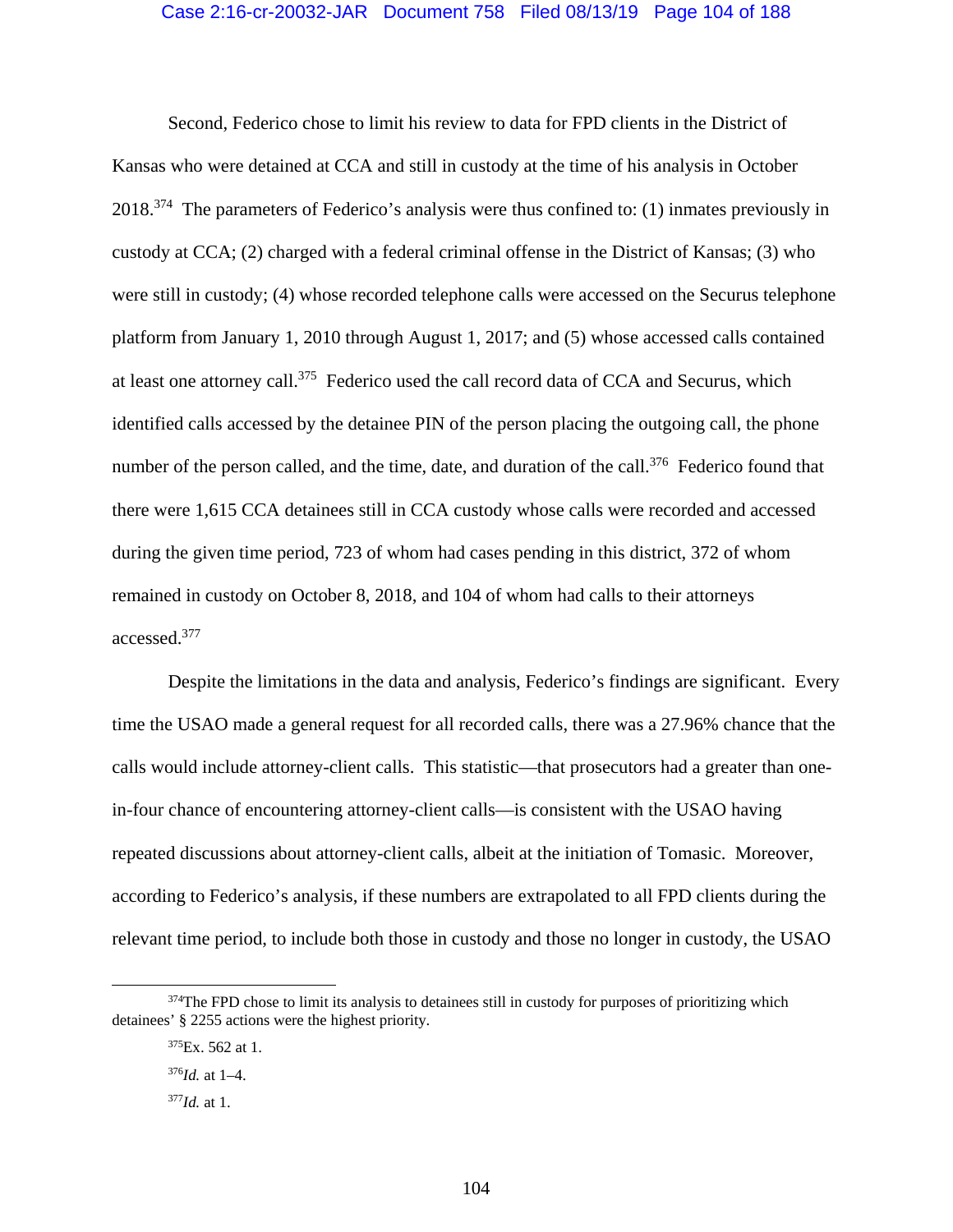### Case 2:16-cr-20032-JAR Document 758 Filed 08/13/19 Page 105 of 188

accessed 1,429.21 attorney-client calls, of which 202.15 were FPD clients.<sup>378</sup> Acquisition of attorney-client calls was neither rare nor an anomaly.

And the violations compound. Exhibits 600 through 609A prepared by the FPD are critical on this point. Each is a partial compendium of known call requests by individual AUSA, followed by a chart identifying known requests that resulted in collection of attorney-client calls.379 Because this analysis of individual AUSAs is limited to known requests and District of Kansas detainees still in custody in October 2018, the Court finds that the number of call requests in the exhibits underrepresents instances of individual AUSAs accessing attorney-client calls. Nonetheless, this partial analysis of incomplete data demonstrates that individual prosecutors should have known they had obtained attorney-client calls and that a general request for calls would yield attorney-client calls.

For example, AUSA Morehead denied any awareness of attorney-client calls.<sup>380</sup> Federico's research revealed that between May 24, 2013 and September 27, 2016, Morehead requested calls at least 33 times for 28 different defendants.<sup>381</sup> In at least nine of those cases, attorney-client calls were recorded.382 Yet Morehead never excluded any attorney numbers from her requests.<sup>383</sup> Likewise, AUSA Catania testified that she had never encountered any attorneyclient calls.384 Federico's partial analysis showed that Catania received calls of 15 defendants

 $381Ex. 603.$ 

 $382Ex. 603A.$ 

 <sup>378</sup>*Id.* Federico testified that as of August 2018 there were about 191,000 rows of Securus data that the FPD was engaged in analyzing. Doc. 673 at 1511:23–1512:1.

<sup>379</sup>*See* Exs. 600–608A (providing lists of call requests by Catania, Flannigan, Krug, Morehead, Oakley, Rask, Tomasic, Wamble, and Zabel).

<sup>380</sup>Doc. 674 at 2022:1–5.

<sup>383</sup>Doc. 674 at 2020:23–2021:1–25.

<sup>384</sup>Doc. 673 at 1714:20–25.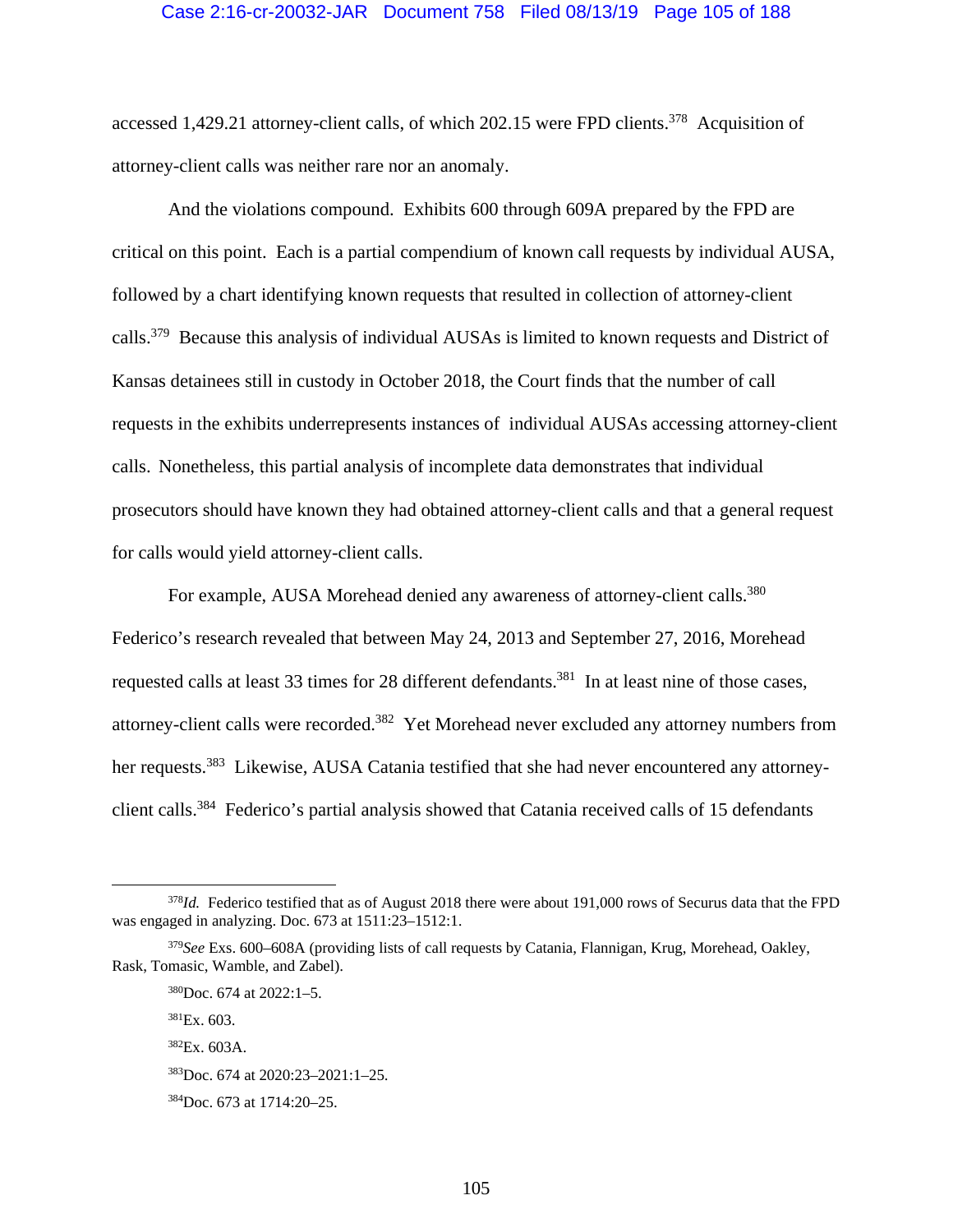### Case 2:16-cr-20032-JAR Document 758 Filed 08/13/19 Page 106 of 188

between the period of June 28, 2013 to July 17, 2015, including attorney-client calls in at least six of those cases, without excluding any attorney numbers from her requests.<sup>385</sup> And records "voluntarily" produced by the USAO in January 2019 showed that Catania obtained 76 attorneyclient calls in the *Phommaseng* case.<sup>386</sup>

In sum, the individual cases and the empirical data together support a finding that the USAO prosecutors had both individual and collective knowledge that attorney-client calls were available through a general request for detainee calls from CCA.

#### **6. DOJ Directives, Training, and USAO Management Advice**

A 2014 DOJ policy memorandum on "Electronic Surveillance Procedures within the Federal Prison System" required that prosecutors obtain recorded phone calls of detainees only by grand jury or trial subpoena, and with prior approval, "any such request must be in writing and endorsed by a United States Attorney, or, in matters being handled by a Department litigating section, the Section Chief."387 This memo also cautioned that "[pr]isoner communications with attorneys are not within the scope of this memorandum."<sup>388</sup> The memo further refers to the earlier "Weld" memo, which provided that without prior judicial approval, prison officials may monitor and use detainee telephone conversations except for calls between a prisoner and his or her attorney.<sup>389</sup> This memo put USAO prosecutors on notice that they could obtain jail recordings under certain restrictions but could not obtain attorney-client recordings. The client law enforcement agencies had similar proscriptions.<sup>390</sup> There is no evidence that

 <sup>385</sup>Exs. 600, 600A.

<sup>386</sup>Exs. 715B-020, 715B-032, 715B-035.

<sup>387</sup>Ex. 1300.

<sup>388</sup>*Id.* at 4 n.3.

<sup>389</sup>*Id.*

<sup>390</sup>*See, e.g.*, Exs. 1134, 1135.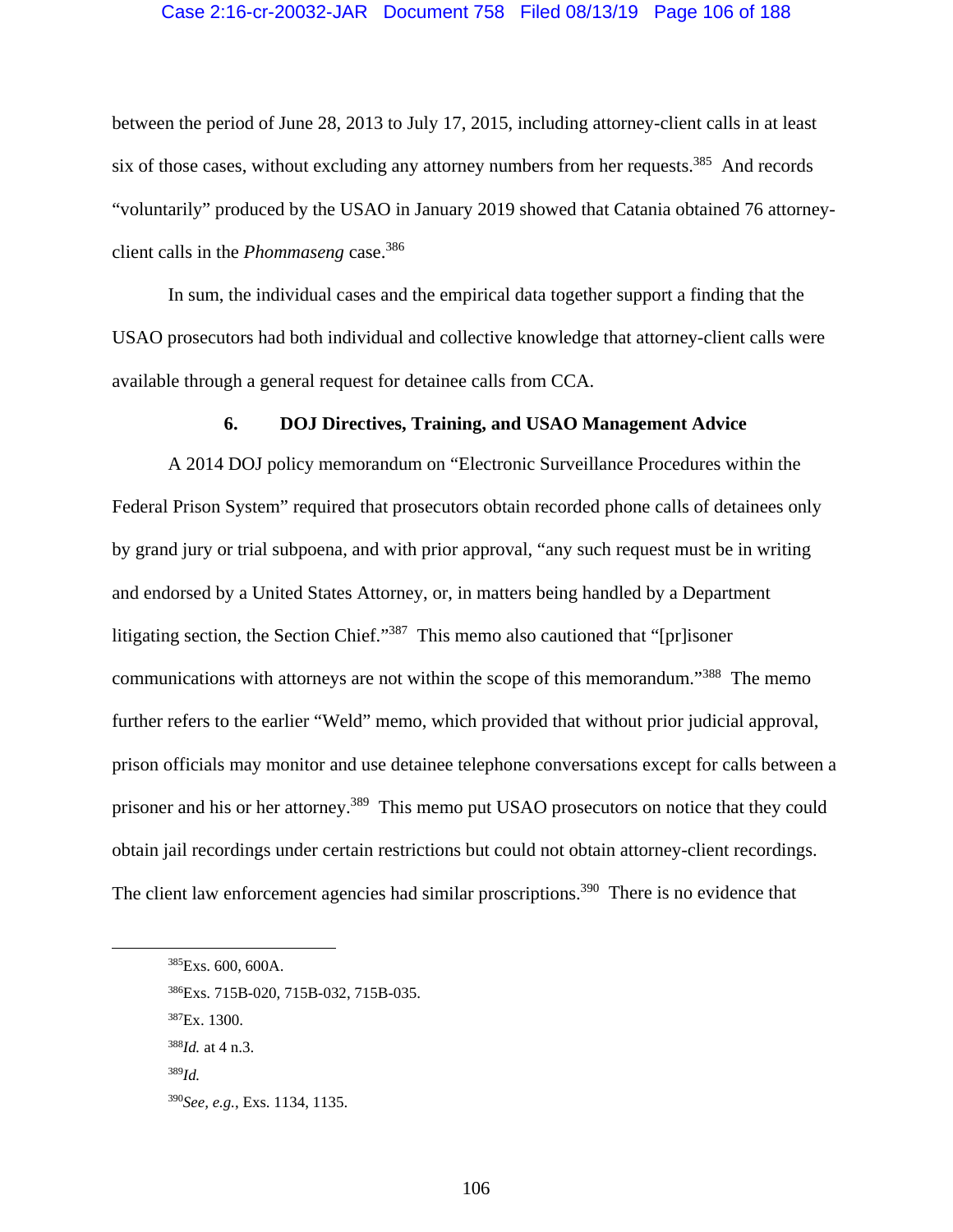## Case 2:16-cr-20032-JAR Document 758 Filed 08/13/19 Page 107 of 188

prosecutors in the *Black* case obtained such prior approval before obtaining audio calls in discovery.

The DOJ's PRAO office published a July 2008 Memo on "Filter Teams-Guidance on Use of Filter Teams to Avoid Ethical Problems," citing to a number of cases, and generally advising that attorney-client privilege issues should be disclosed to defense and unless resolved, litigated for a judicial determination.<sup>391</sup> Notably, this memo stresses that filtering can be done by a filter team, Special Master, or magistrate judge, and that the prosecution should seek court approval of the filter procedures. There is no evidence in this case that the USAO sought court approval of any filter procedures.

USAO management consistently advised that prosecutors must disclose to the defense that they had possession of attorney-client calls. Barnett testified that she considers calls privileged until there is a judicial determination otherwise. Welch and Barnett testified that the proper steps were to set up a filter team, then notify the defense if any attorney-client calls were found; if the privilege issue could not be resolved between prosecution and defense, the matter should then be submitted to the court for a judicial determination.<sup>392</sup> Welch testified that as the USAO PRO, prosecutors could have consulted with him about how to proceed on this type of professional responsibility issue, but confirmed that there was no written policy in place at the USAO at that time for how to proceed when a prosecutor encountered an attorney-client call.<sup>393</sup>

### **7. USAO Internal Deliberation and Guidance on Audio Calls**

Without factual support or accurate legal analysis, and contrary to DOJ directives, training, and USAO management advice, the Kansas City prosecutors, as well as Treadway,

 $391Ex. 677$  (under seal).

<sup>392</sup>Doc. 672 at 1251:8–1253:4; Doc. 677 at 2196:11–2197:3.

<sup>393</sup>Doc. 672 at 1236:12–1237:4.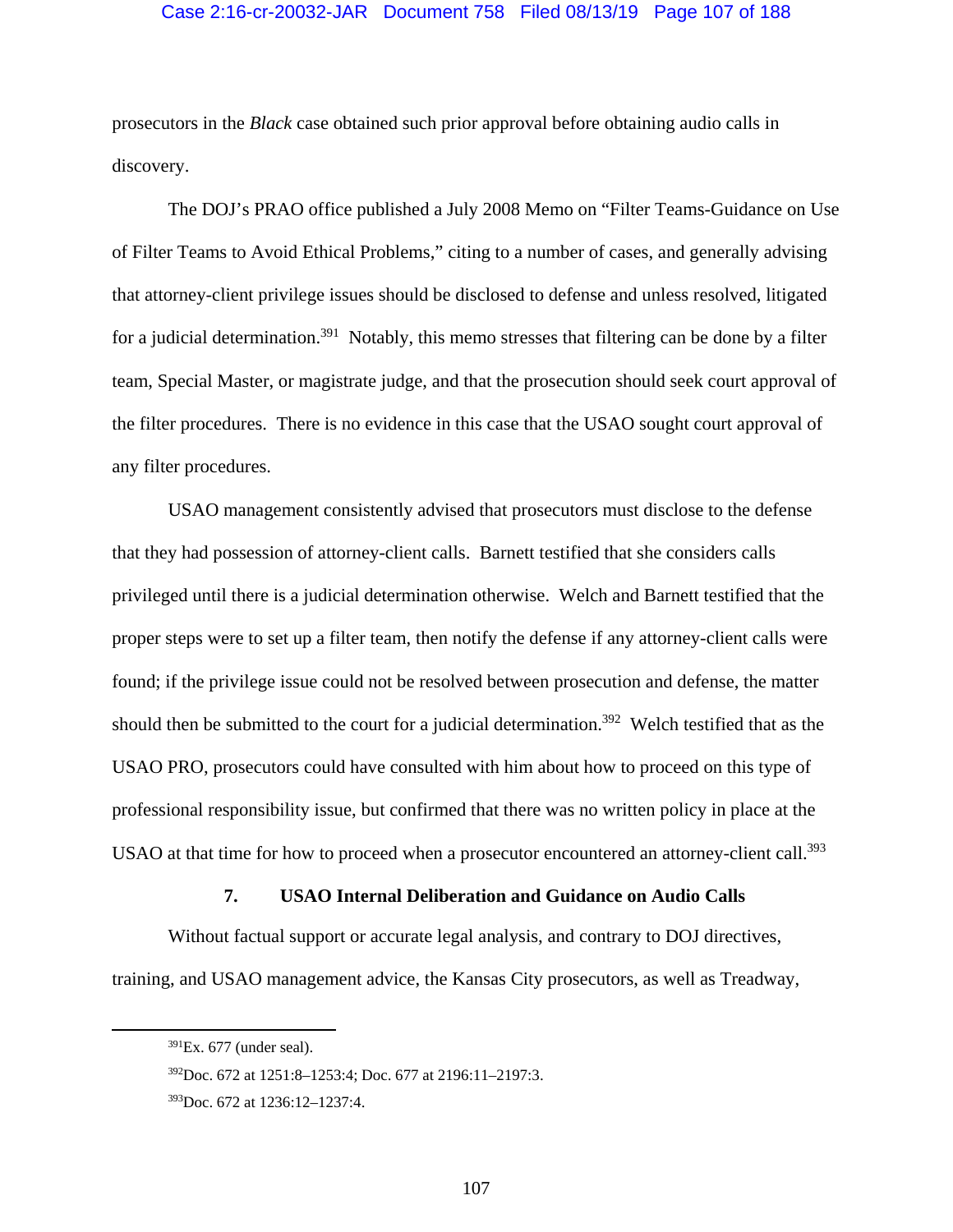## Case 2:16-cr-20032-JAR Document 758 Filed 08/13/19 Page 108 of 188

unilaterally determined that recorded attorney-client calls were available for review, without approval from the court or notice to the defense. The prosecutors' unilateral determination that the preamble constitutes a waiver if the attorney decides to engage in conversation thereafter, coupled with their lack of research and investigation about the CCA phone system, led to their exploitation of vulnerabilities stemming from CCA's flawed system of recording practices. The USAO's surreptitious practice of collecting and saving, but not disclosing, attorney-client calls allowed the practice to perpetuate for years. It was only when the inexperienced and unsupervised Tomasic disseminated a voluminous batch of phone calls in discovery in the *Black* case that the USAO's practices come to light.

### **a. Failure to Investigate**

Despite knowing they were getting attorney-client calls when they obtained all audio recordings of detainees housed at CCA, none of the Kansas City prosecutors knew how or under what circumstances CCA recorded calls that detainees placed to attorneys. Without exception, the Kansas City prosecutors testified that before the issue arose in the *Black* case, they had no confirmed knowledge of how the system worked.<sup>394</sup> They thought that CCA had a process to block calls to attorneys, but they did not know what that process was. They did not know how a detainee or attorney would request or receive privatization of their calls. They did not know whether detainees received notice that they needed to request privatization, and they did not know that CCA would not accept such requests from the detainees, but only from their attorneys. They did not know that CCA affirmatively represented to the public that attorney-client calls

 <sup>394</sup>AUSAs Hunt, Zabel, Tomasic, Oakley, and Flannigan all testified that they did not know how the system worked, how privatization worked, or whether defendants or attorneys knew about privatization, and if so, how they knew.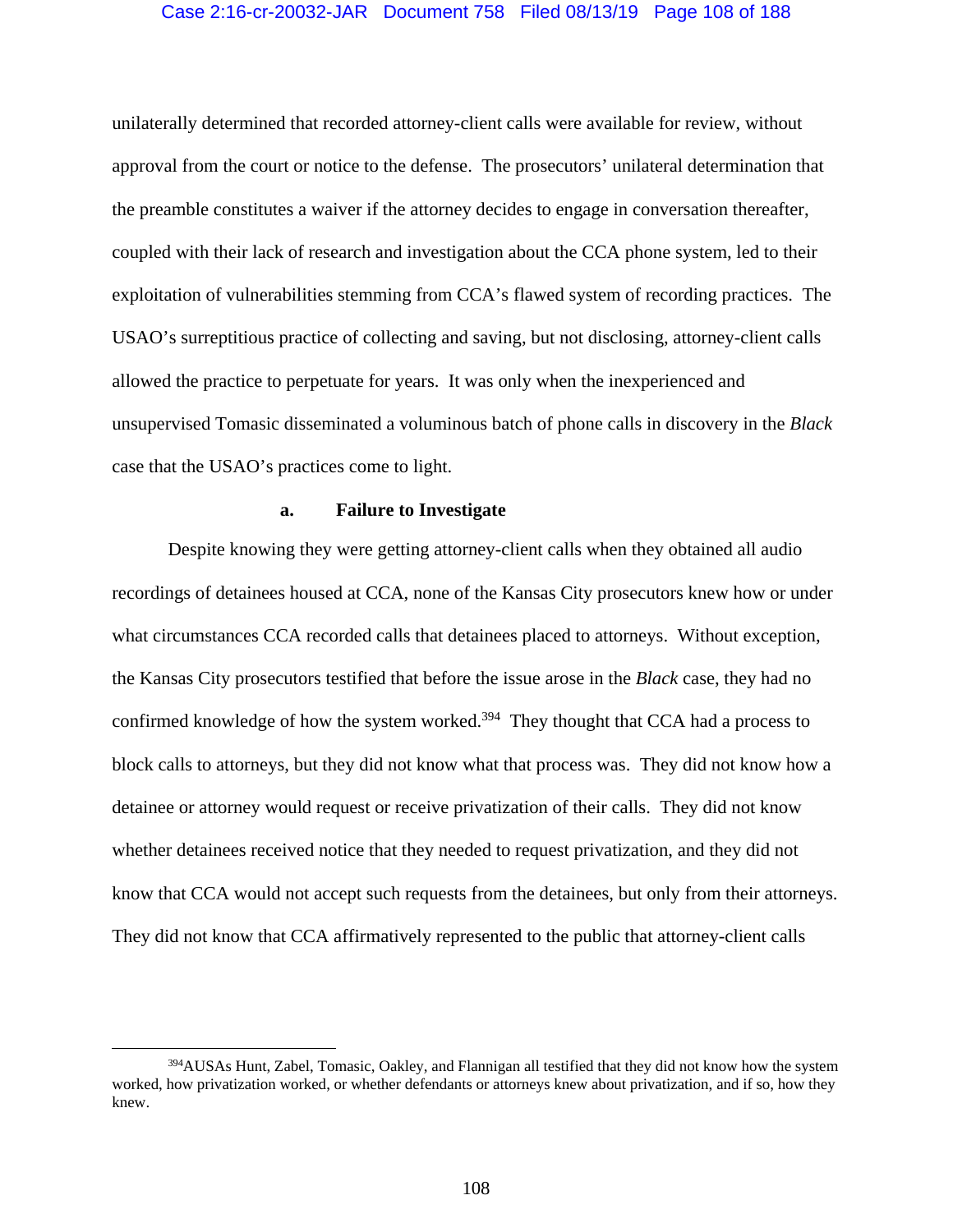## Case 2:16-cr-20032-JAR Document 758 Filed 08/13/19 Page 109 of 188

were treated as confidential.<sup>395</sup> They did not know that CCA did not inform attorneys that they must request privatization, nor what CCA's process for requests entailed. They did not know that many experienced defense counsel in the District of Kansas were utterly unaware that they must request privatization.<sup>396</sup> They did not know whether CCA's system worked to privatize calls after a request was made.<sup>397</sup> They did not know that there was a delay in privatization after a request; and that despite privatization requests, some calls were never privatized.<sup>398</sup> They were not certain what the preamble said, in English or Spanish, nor whether it was consistently the same preamble.<sup>399</sup> They did not know whether the preamble played on every call. They did not know whether the preamble was played on calls that were privatized or when there had been an attempt to privatize. They did not know the advice defense attorneys were giving their clients concerning the legal effect of the preamble.

In fact, only after these issues arose in the *Black* case did the USAO consider investigating the facts. When Barnett appeared at the August 9 and August 16, 2016 hearings, she could not answer the Court's questions about how CCA recorded attorney-client calls. On August 17, 2016, Flannigan emailed Barnett, Metzger, Beall, Rask, Tomasic, and Oakley advising that they should contact CCA to find out how attorney calls are blocked.<sup>400</sup> Before then, none of them knew or tried to determine any of the salient facts. Indeed, the Special

399For example, AUSA Zabel testified "[i]t says this call is being recorded." *Id.* at 1197:5–10. In fact, the English preamble states "this call is subject to recording and monitoring." Doc. 214 at 19–20.

400Ex. 1020.

 <sup>395</sup>Doc. 672 at 1182:24–25–1183:1–3.

 $396Ex.459.$ 

<sup>397</sup>*See, e.g.*, Doc. 669 at 631:11–14.

<sup>398</sup>*See, e.g.*, Doc. 672 at 1187:4–23.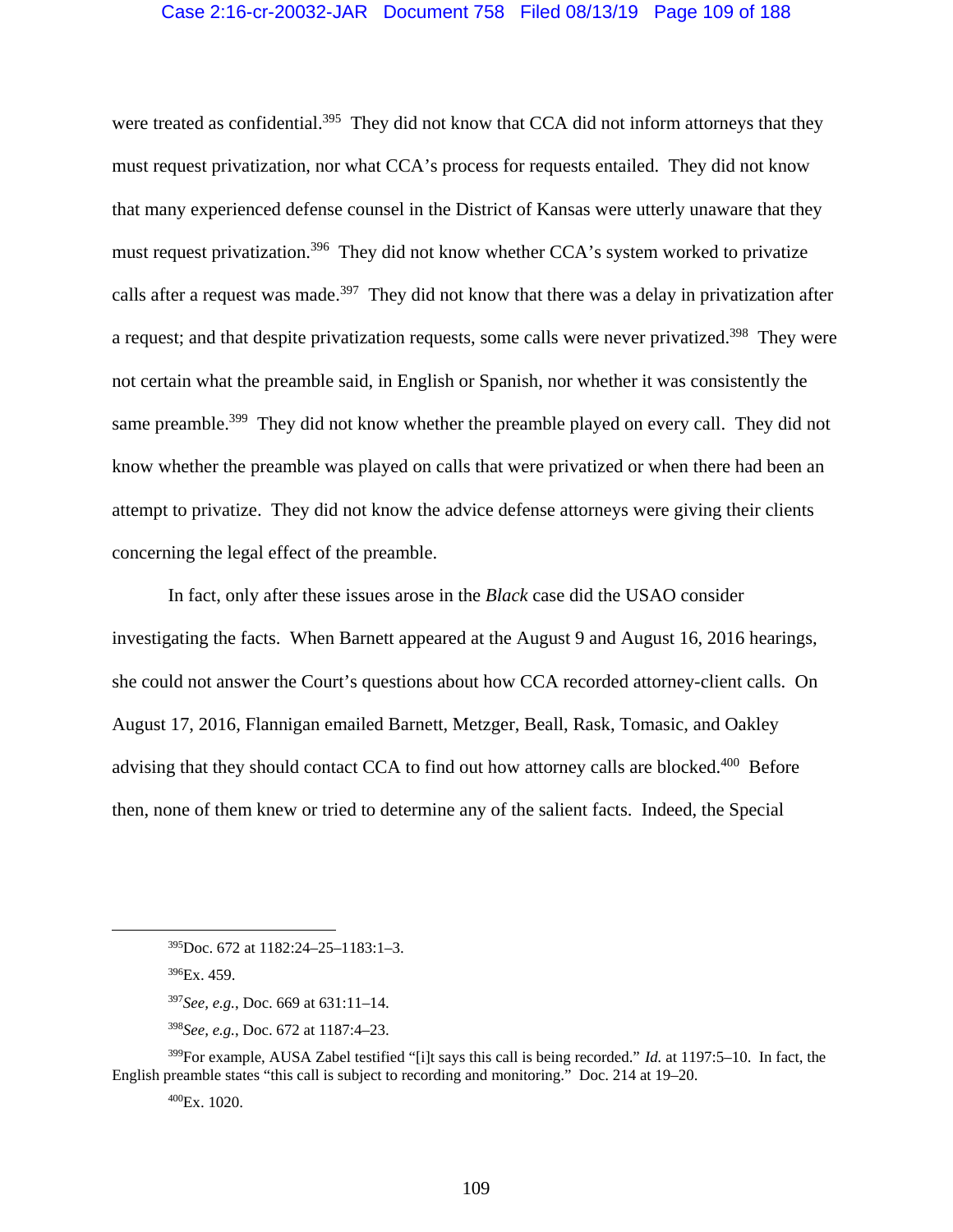## Case 2:16-cr-20032-JAR Document 758 Filed 08/13/19 Page 110 of 188

Master determined the answers to these questions in Phase II of the investigation, speaking with CCA and Securus employees, and obtaining certain records.<sup>401</sup>

#### **b. Unilateral Determination on Waiver**

Nor did the USAO research the law about waiver. Several prosecutors admitted in their testimony that the issue of whether the attorney-client privilege has been waived is dependent on salient facts. Zabel testified that these facts matter in the application of the privilege and that he had no knowledge of the facts about the CCA recording practices discussed above.<sup>402</sup> Hunt testified that whether the privilege was been waived depends, as "[f]acts mean everything."<sup>403</sup> Wamble described it as an individual determination.<sup>404</sup> Morehead testified that the waiver must be knowing and intelligent, which is a factual determination.<sup>405</sup> Yet the Kansas City prosecutors, as well as Treadway in Topeka, took the position before and during the *Black* litigation that their view of the law was that all CCA detainees waived their attorney-client privilege when they placed calls to attorneys over the CCA phones because there is a preamble played on the calls and signage around the phones that says calls are subject to monitoring. But the prosecutors who testified were emphatic that they did not actually listen to these non-privileged calls. Indeed, at the October 2018 evidentiary hearing, virtually all of the prosecutors similarly testified that even though the calls were not privileged, they did not listen, repeating to the effect, "just because you can doesn't mean you should."<sup>406</sup>

 <sup>401</sup>*See* Doc. 214 .

<sup>402</sup>Doc. 672 at 1180:24–1188:12.

<sup>403</sup>Doc. 675 at 2166:13–17.

 $^{404}$ Doc. 670 at 905:11–20.

<sup>405</sup>Doc. 674 at 2032:18–2033:8.

<sup>406</sup>*See, e.g.*, Doc. 673 at 1651:8–11; Doc. 675 at 2157:9–16; Doc. 677 at 2270:1–3.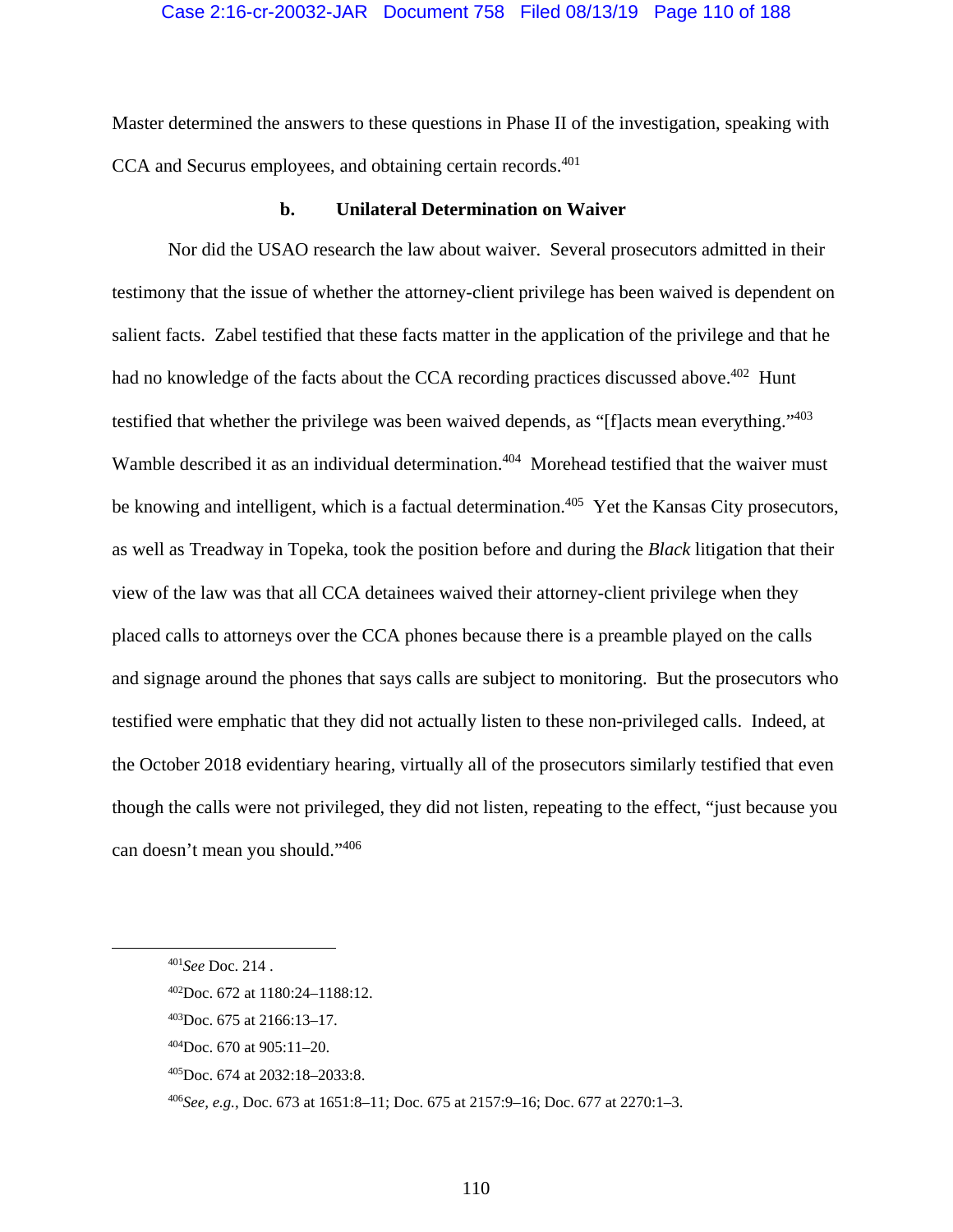#### Case 2:16-cr-20032-JAR Document 758 Filed 08/13/19 Page 111 of 188

There were a few exceptions. Patton, the longest-serving prosecutor in the Kansas City office, testified that attorney-client calls are generally privileged, and that prosecutors may not listen to them, including calls placed from CCA.<sup>407</sup> Krug likewise testified that when an agent encountered a call in one of his cases, Krug understood that he should contact his supervisor and PRAO because "I have ethical obligations."408 And Welch advised Tomasic in the *Rapp* case that

> it would make me nervous to try to exploit these calls unless I'm convinced there's a waiver. One way to make sure is to notify defense counsel and the Court that you have these calls, have not listened to them, but you think you could given *Hatcher* and ask the Court for a ruling. That gets the issue out of the way before trial and will give you a firm answer. $409$

But Tomasic testified that in her discussions with the Kansas City prosecutors, in

particular with the lunchroom group, the consensus was that the privilege was waived. Tomasic testified that whenever she shared with the lunchroom group the advice she received from Warner, Metzger, Welch, and the PRAO, the group roundly dismissed the advice as wrong, telling her that calls placed by detainees at CCA to their attorneys were not privileged because they were on notice that the call was recorded because of the recorded preamble. Tomasic testified that in 2016, she discussed the calls in the *Huff* case with Oakley and Flannigan, who advised her that the calls were not privileged. Tomasic further testified that Oakley told her about his experience with attorney-client calls in *Forbes*, and she understood from that discussion that such calls were "fair game."<sup>410</sup>

 <sup>407</sup>Doc. 674 at 1869:14–17, 1870:1–11.

 $408$ Doc. 675 at 2111:1-5.

<sup>409</sup>Ex. 33; Doc. 672 at 1259:5–12.

<sup>410</sup>Doc. 670 at 789:14–790:3.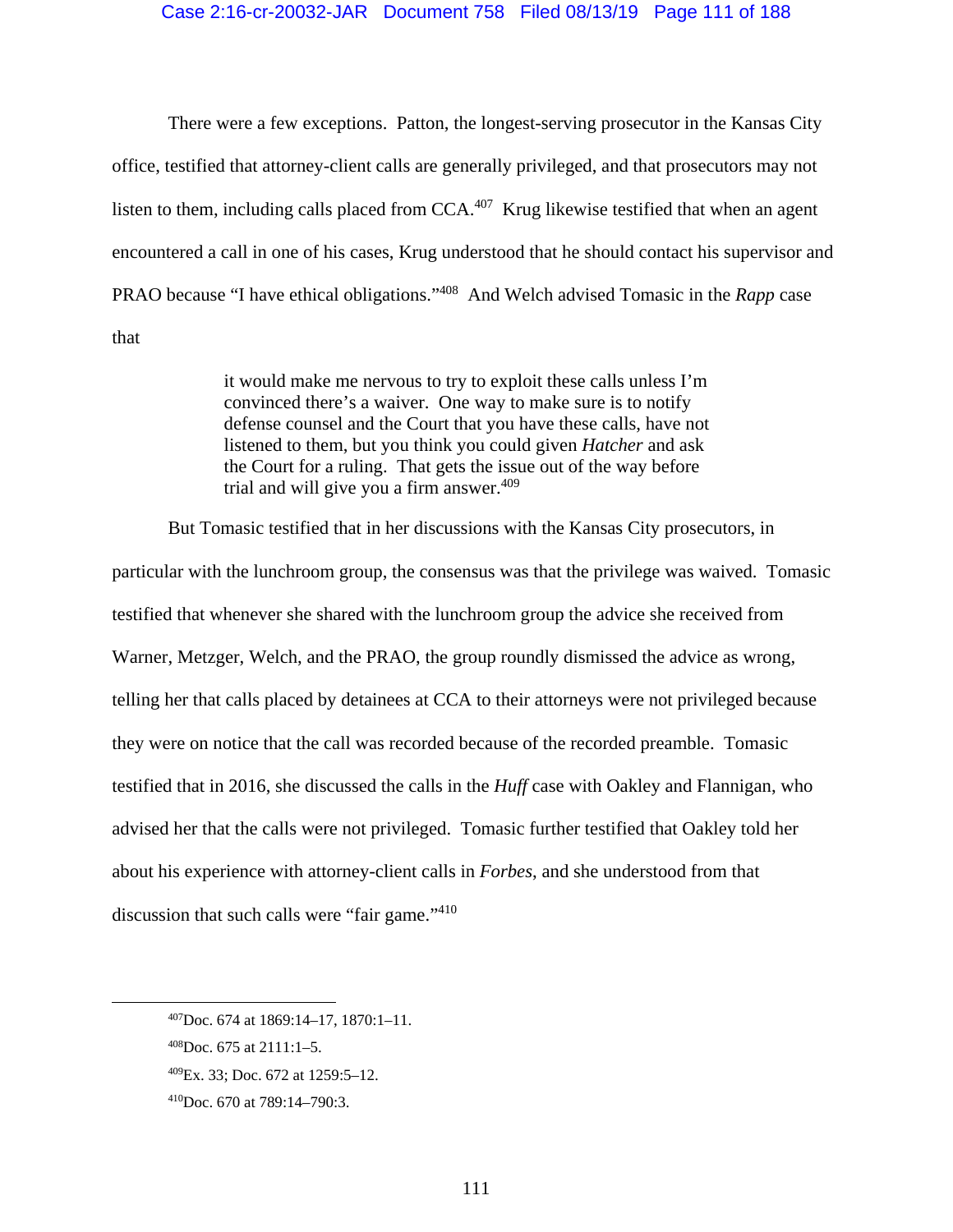## Case 2:16-cr-20032-JAR Document 758 Filed 08/13/19 Page 112 of 188

Moreover, the Kansas City prosecutors repeatedly broadcasted to one another that caselaw supported their position. The USAO was an echo chamber of sorts on the matter, perpetuating the notion that they were on firm legal ground. Yet none of the AUSAs had ever litigated this issue in the District of Kansas or the Tenth Circuit; and none of them was aware of any District of Kansas or Tenth Circuit case supporting their position that CCA detainees had waived their attorney-client privilege for calls.<sup>411</sup> Zabel testified that the case law supported their position, but he could not point to any specific cases.412 Flannigan testified that the *Hatcher* case in the Eighth Circuit supported their position, but she did not know what position the USAO had taken in that case.<sup>413</sup> Hunt testified that a Tenth Circuit case supported this position, but he could not name the case; he also referenced the *Hatcher* case in the Eighth Circuit, a First Circuit case, and a case in the Western District of Missouri.414 Oakley testified that the case law was "overwhelming,"415 though in 2012 he advised agents in the *Forbes* case that any conversation between an attorney and client is subject to privilege, even if the person is not represented by the attorney at that time.416 And at a hearing in *Reulet* in December 2016, Treadway argued to Judge Crabtree that the law is clear that these jail calls are not privileged because of the preamble.<sup>417</sup>

Thus, the Kansas City prosecutors operated under the theory that "the law is clear that CCA's preamble warning the call was being recorded made the call non-privileged[.]"418 Once

 <sup>411</sup>*See, e.g*., Doc. 672 at 1189: 25–1190:3 (Zabel's testimony that he was unaware of any District of Kansas or Tenth Circuit decision on the issue).

 $^{412}$ Doc. 672 at 1188:24–1189:5.

<sup>413</sup>Doc. 677 at 2226:21–2227:16.

<sup>414</sup>Doc. 675 at 2167:1–17.

<sup>415</sup>Doc. 674 at 1940:4–12.

 $416Ex.40.$ 

<sup>417</sup>Ex. 592H at 17:2–22.

<sup>418</sup>Doc. 672 at 1177:8–11; Doc. 675 at 2156:18–2157:23 (acknowledging that opinion that calls were not privileged was widely shared in the USAO); Ex. 650.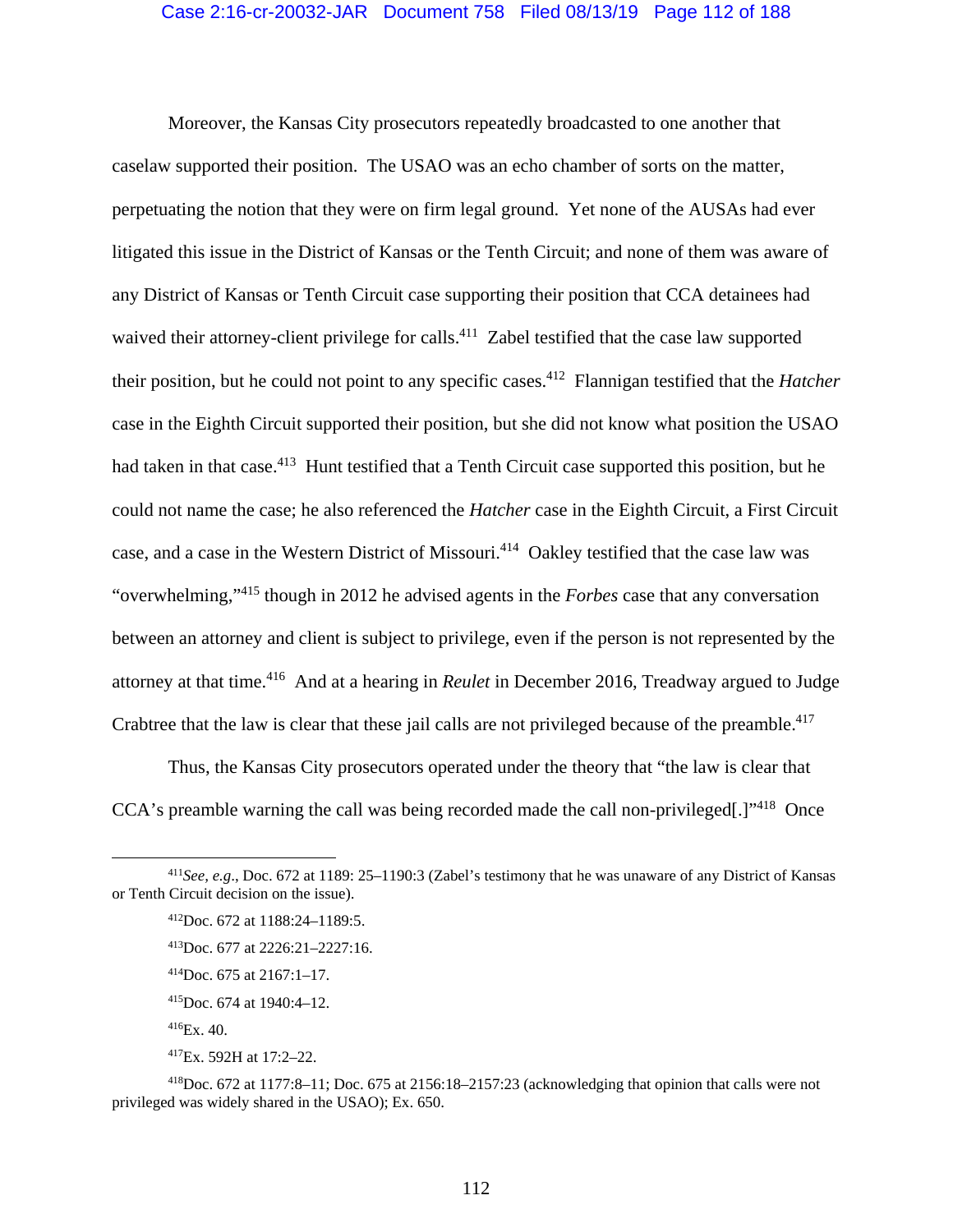## Case 2:16-cr-20032-JAR Document 758 Filed 08/13/19 Page 113 of 188

the *Black* investigation turned adversarial, both USAO management and rank alike took this litigation posture, consistent with the position previously taken by most Kansas City prosecutors before, that the attorney-client privilege is waived.419 As discussed *infra* in Section VI.B.2.a.ii, however, this unilateral determination that the recorded calls were conditioned on a knowing waiver of attorney-client confidentiality was made without factual support or accurate legal analysis.

# **c. Failure to Disclose to the Defense**

Prosecutors who made the unilateral determination that all CCA detainees waived their attorney-client privilege intentionally avoided any judicial determination of this issue by not disclosing to defendants that they had obtained their attorney-client calls. Numerous defense counsel stated that they had never received an attorney-client call in discovery.<sup>420</sup>

Historically, the AUSAs did not disclose that they had any jail calls, including nonattorney-client calls. After Tomasic returned from the DOJ National Advocacy Center ("NAC") in early 2017, she told the lunchroom group that she had learned that jail calls must be turned over to defendants in discovery, pursuant to Fed. R. Crim. P. 16.<sup>421</sup> Tomasic testified that at NAC "it was discussed at length that inmate calls are property of the government because we contract with the jails or we directly supervise them and, therefore, they're Rule 16 statements of

- the statement is within the government's possession, custody, or control; and
- the attorney for the government knows—or through due diligence could know—that the statement exists.

 <sup>419</sup>Ex. 1053; Doc. 133 at 29–31.

<sup>420</sup>*See, e.g.*, Ex. 459, Jenab, Calbi, Dodge, Vermillion, Rokusek, Johnson, and Joseph Affs.

 $421$ Doc. 669 at 601:1–19. Rule 16(b) requires that

Upon a defendant's request, the government must disclose to the defendant . . .

<sup>(</sup>i) any relevant written or recorded statement by the defendant if: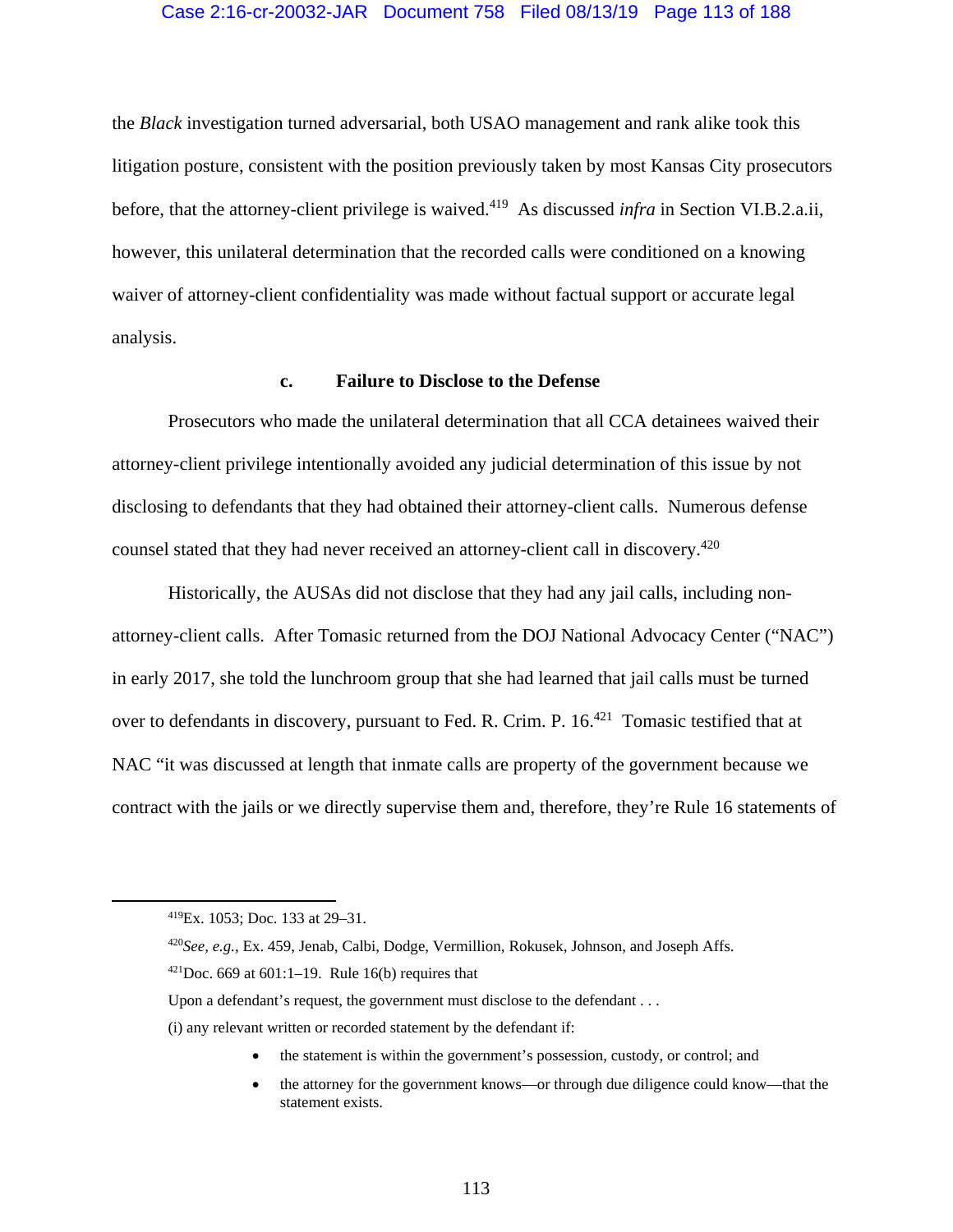## Case 2:16-cr-20032-JAR Document 758 Filed 08/13/19 Page 114 of 188

the defendant and must be turned over."422 Tomasic testified that Zabel, Rask, and others in the lunchroom group rejected this position, and that Rask dismissed the DOJ trainer as not being knowledgeable on this subject.

Barnett testified that the Kansas City office engaged in the narrowest reading of Rule 16 possible. Flannigan testified that while Rule 16 requires disclosure of any recorded statement of a defendant upon the defendant's request, she disclaimed knowledge of whether the District of Kansas's standard pretrial order states that the defendant has been deemed to have requested his or her recorded statements. The Court takes judicial notice that the pretrial order does require that.<sup>423</sup> The Court further finds that by taking the position that they need not disclose detainee phone calls in the regular course of Rule 16 discovery, the USAO's acquisition and access to attorney-client calls was easier to hide.<sup>424</sup>

Even if they disclosed that they had CCA calls, most prosecutors did not disclose that they had attorney-client calls, ensuring that there would be no judicial determination on the issue in any given case. There were exceptions; but in those rare instances when a prosecutor disclosed that they had an attorney-client call, the evidence shows that the prosecutor described it as inadvertent, or in some way conveyed that their possession of an attorney-client call was rare or exceptional, in a manner designed to alleviate defense concerns.425

<sup>425</sup>*See* Ex. 10.

 <sup>422</sup>Doc. 669 at 465:16–20; *see* Tr. Aug. 9, 2016 Hr'g, Doc. 104 at 55:17–22 (CCA employee Michelle Jensen-Schubert testifying that because CCA contracts with the USMS, the recordings are USMS property).

<sup>423</sup>Pretrial and Criminal Case Management Order, http://www.ksd.uscourts.gov/indexphp/forms/?open=CriminalForms. This is the same pretrial order that Barnett and Tomasic acknowledged was roundly criticized by some prosecutors in the Kansas City office. Barnett testified that those prosecutors were extremely resistant to the pretrial order's encouragement of early disclosure and discovery.

 $424$ The Court need not determine at this time whether the Government violated Rule 16 by failing to disclose detainee phone calls.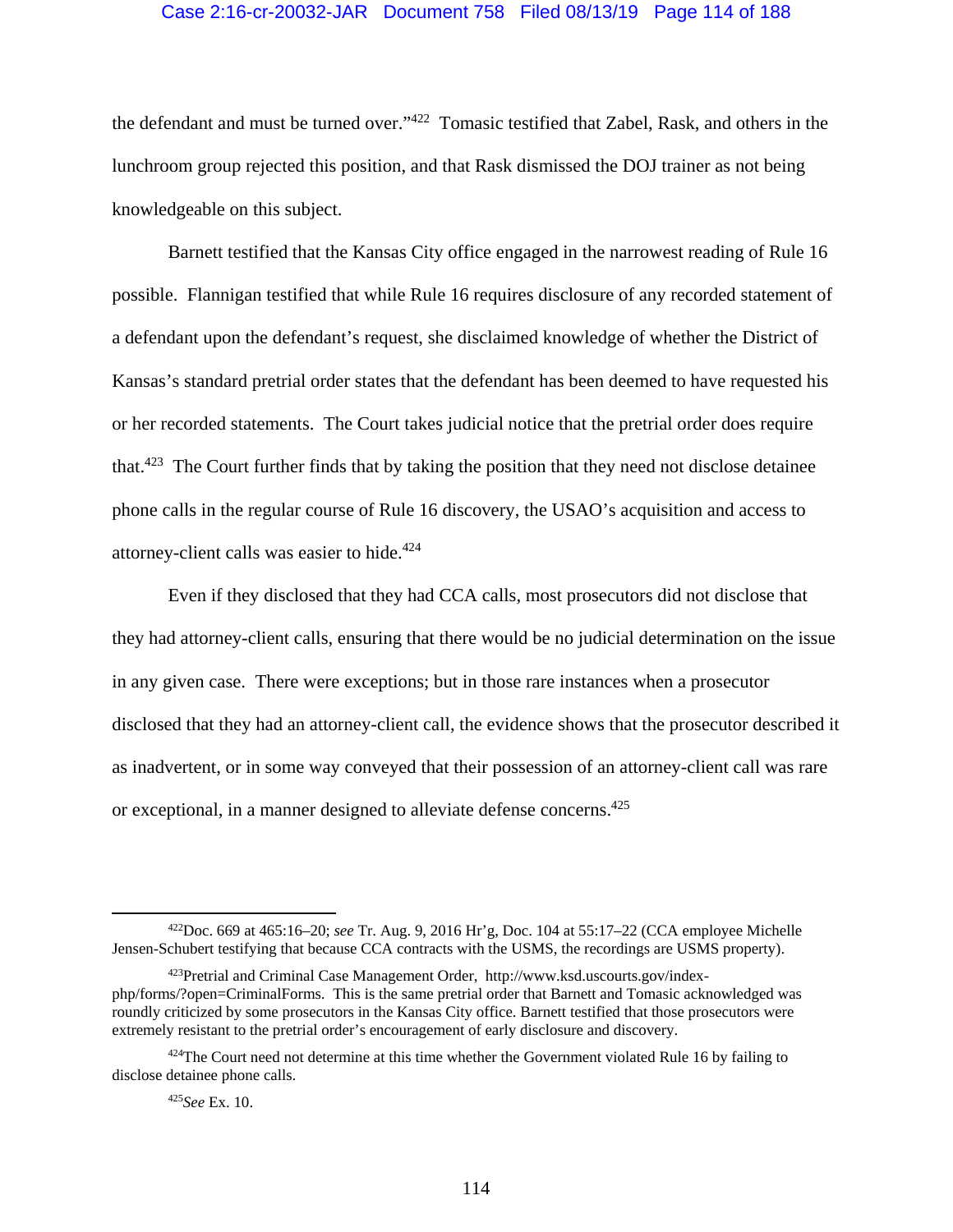## Case 2:16-cr-20032-JAR Document 758 Filed 08/13/19 Page 115 of 188

But the USAO's regular practice was to not disclose to defense counsel that they had acquired and/or accessed attorney-client calls. Tomasic testified that Oakley advised her that he had heard an attorney-client call but did not disclose because of "litigation risk" and "hassle."<sup>426</sup> Tomasic further testified that the lunchroom group repeatedly said that if defense attorneys were "stupid enough" to talk to their clients over the phone, they had no obligation to tell them that their calls were recorded.<sup>427</sup> This is consistent with Warner's testimony that the culture in the Kansas City office was to treat the defense bar as the enemy,  $428$  and Barnett's testimony that as Criminal Chief, she repeatedly received complaints from the defense bar about abusive treatment by the Kansas City prosecutors.<sup>429</sup> This practice also failed to follow the advice of the DOJ's PRAO as well as advice from USAO management.<sup>430</sup>

The prosecutors' position was that if they did not "use" the attorney-client calls meaning use as evidence at trial—they were under no obligation to disclose the calls to the defendant, even if they or their agents heard the calls.<sup>431</sup> Prosecutors unilaterally determined that they had not "used" the calls; they did not disclose their possession of the calls to the defendant so that defendant could evaluate the content of the calls and/or seek a judicial determination of prejudice. One only need read Treadway's copious handwritten notes of the attorney-client phone calls in *Reulet* to see that a prosecutor gleans information from the content of attorney-

429Doc. 677 at 2341:19–2342:10, 2383:2–2384:1.

 $430Ex. 677$  (under seal).

 <sup>426</sup>Doc. 669 at 471:13–20.

<sup>427</sup>*Id.* at 470:16–25.

<sup>428</sup>Doc. 652 at 20:23–21:3.

<sup>431</sup>*See* Doc. 182 at 12–13 (discussing the USAO's argument that since they were not going to "use" the video recordings as evidence at trial, there was no need to review the video to determine if their content was attorney-client protected communications).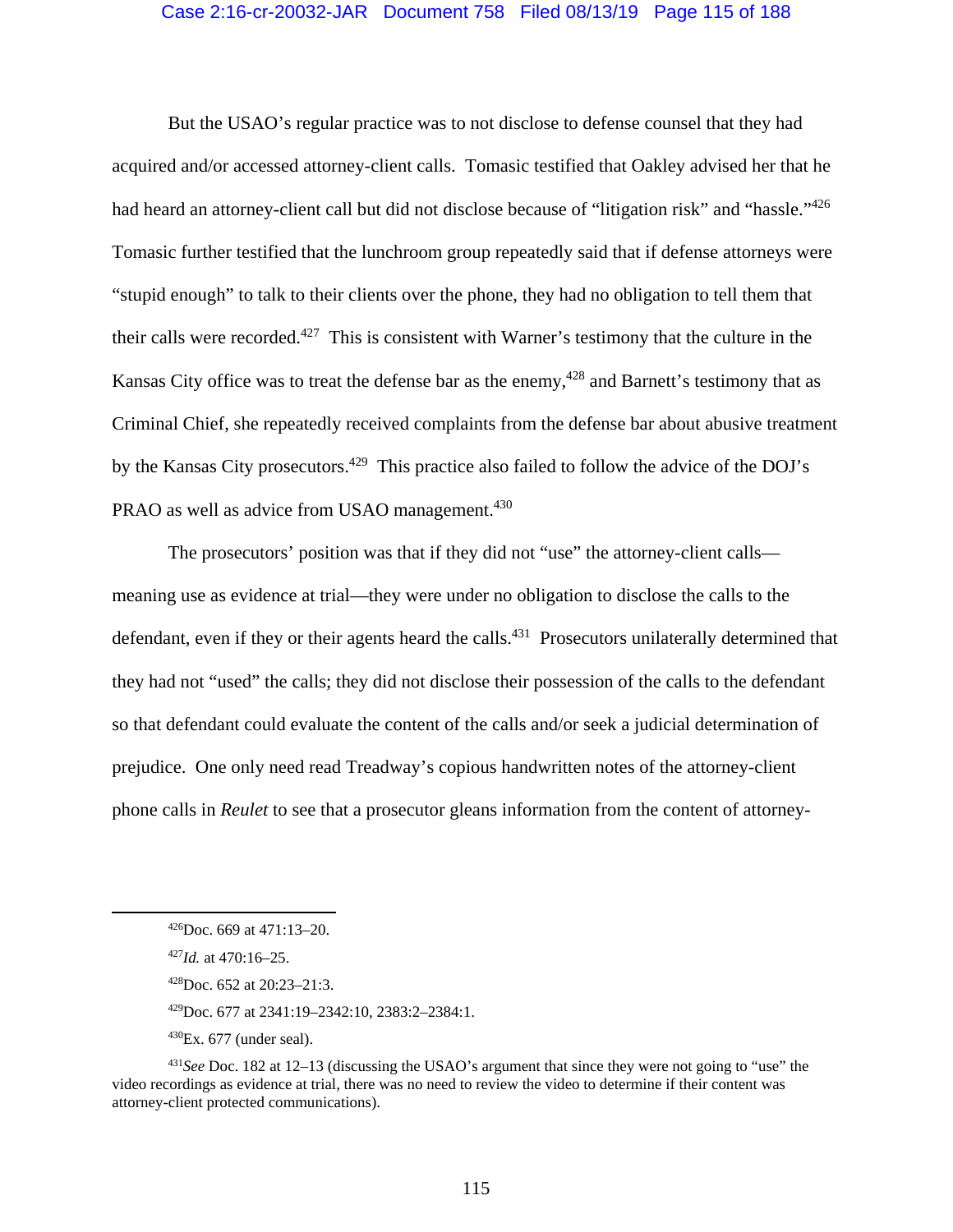## Case 2:16-cr-20032-JAR Document 758 Filed 08/13/19 Page 116 of 188

client calls that has utility to the prosecutor, whether or not the calls are going to be evidence at trial.

And that is certainly the pitch Zabel made in his email to Rask and others on March 6, 2017, arguing that they did not need to disclose the defendant's calls to Moran in *Herrera-Zamora* because they had not used the calls to prove guilt or for sentencing purposes, the calls were not relevant as inculpatory or exculpatory evidence, and the calls were not discoverable under Rule 16 unless the defendant requested them.<sup>432</sup> Zabel strived hard not to disclose in *Herrera-Zamora*, despite the pendency of *Black* and being on clear notice that detainees and attorneys lacked knowledge of the recordings. Zabel's reluctance to disclose is consistent with Tomasic's testimony that on several occasions in *Herrera-Zamora*, Zabel told her they did not have to disclose calls if they were not going to use them, and that Zabel rejected her suggestion that they follow the advice she received in national training that the recordings must be disclosed under Rule 16.<sup>433</sup> Tomasic further testified that Zabel told her not to tell Rask, who by then was the Kansas City Criminal Coordinator, that Zabel had told Tomasic not to disclose or that she had Gardner listen to calls.<sup>434</sup> Zabel denied Tomasic's allegations.<sup>435</sup>

In fact, this narrow definition of "use" governed prosecutors' disclosure of other types of discovery, including *Brady* and *Giglio* materials.<sup>436</sup> Tomasic testified that the lunchroom group took the position that while they must disclose *Brady* and *Giglio* information, they did not

 <sup>432</sup>Ex. 494.

<sup>433</sup>Doc. 669 at 600:5–601:25.

 $434$ Doc. 270 (under seal).

<sup>435</sup>Doc. 672 at 1178:22–1179:17; *see* Doc. 670 at 791:1–24.

<sup>436</sup>*Brady v. Maryland*, 373 U.S. 83 (1963) and *Giglio v. United States*, 405 U.S. 150 (1972) govern the Government's discovery disclosure obligations under the Due Process Clause regarding exculpatory evidence, including evidence relevant to impeachment. *See, e.g.*, *United States v. Gonzalez-Montoya*, 534 F.3d 643, 649 (10th Cir. 1998).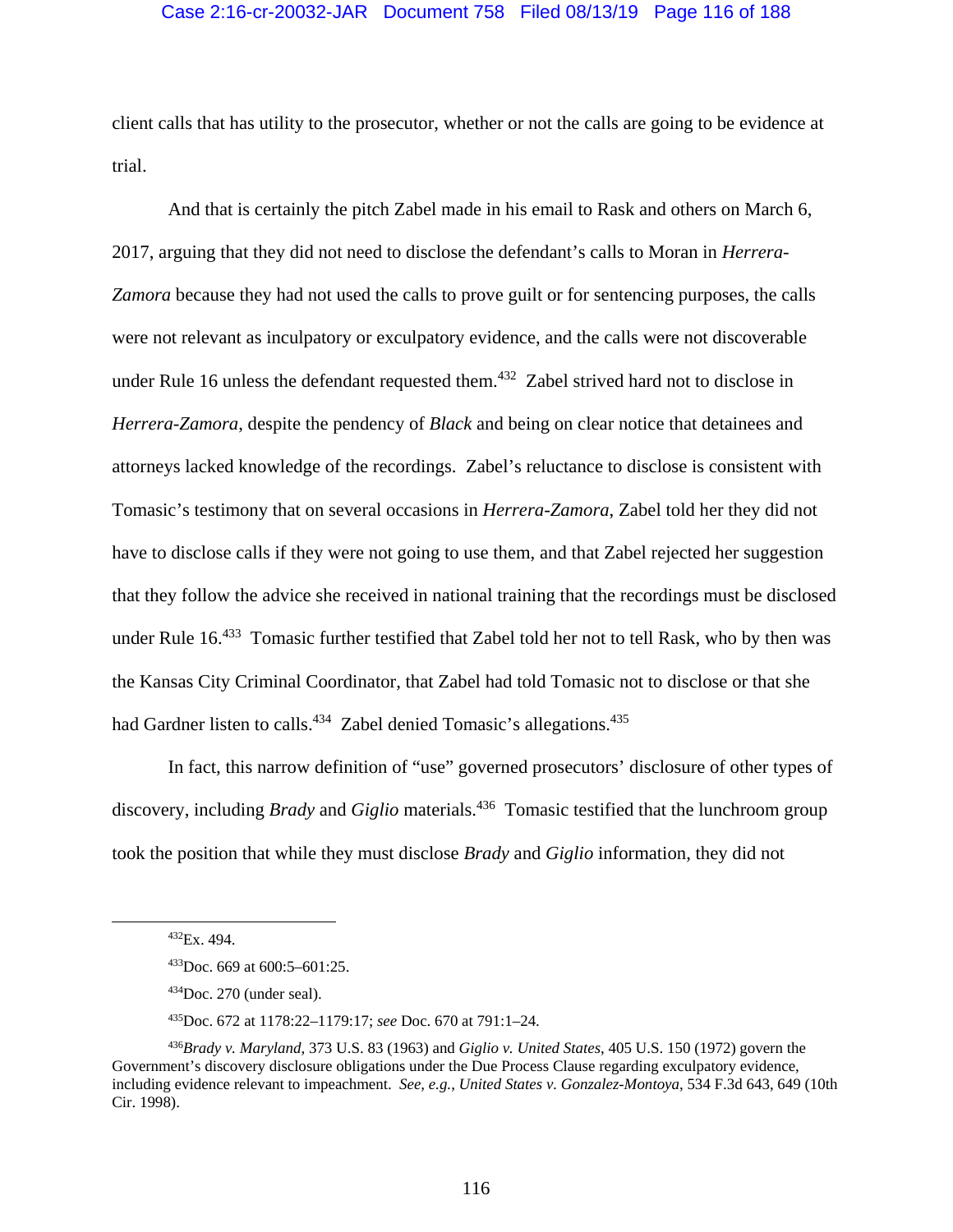## Case 2:16-cr-20032-JAR Document 758 Filed 08/13/19 Page 117 of 188

believe in disclosing this information early, or even before negotiating plea agreements. Barnett and Tomasic testified that this group of prosecutors was vehemently opposed to the Court's new pretrial order, which established a general rule of early disclosure of this and other types of discovery. Warner testified that during his tenure, some of the Kansas City prosecutors engaged in heavy-handed, unfair prosecutorial practices, including discovery practices such as late disclosure of *Brady* and *Giglio* information and evidence relevant to sentencing issues,<sup>437</sup> and were "extremely oppositional" to management's attempts to adopt standard discovery policies in Kansas City that were consistent with how discovery was handled in the Topeka and Wichita offices.438 Warner identified Morehead, Rask, Catania, Flannigan, and Zabel as most resistant to management's attempts to adopt policies addressing abusive prosecutorial practices in discovery, retaliatory use of § 851 sentencing enhancements, abusive charging practices in drug cases, and "bait and switch" § 5K1.1 agreements, all of which Warner testified "reeked of ambush prosecution."439 Barnett echoed how resistant some Kansas City prosecutors were to management's efforts to bring the Kansas City office's practices into conformity with the other two offices.

<sup>439</sup>*Id.* at 18:1–10.

 <sup>437</sup>*See United States v. Orozco*, 916 F.3d 919, 924–26 (10th Cir. 2019) (affirming finding of violation of Sixth Amendment right to present a defense but remanding for reconsideration to tailor remedy imposed). The Court takes judicial notice that in the underlying proceedings, the Court found that Morehead had turned over *Brady*  information shortly before trial and steadfastly refused to admit that it was *Brady* information, arguing that she did not know what the defense was so she could not ascertain whether the evidence was potentially exculpatory. *See United States v. Orozco*, D. Kan. No. 15-20074-JAR, Doc. 121 at 2–3.

<sup>&</sup>lt;sup>438</sup>Warner testified that it was widely known that these problems resided in the Kansas City office, and he referenced Judge John Lungstrum remarking during a sentencing hearing in a Topeka case that the prosecution practices in the Kansas City office were markedly different. Doc. 652 at 10:12–20.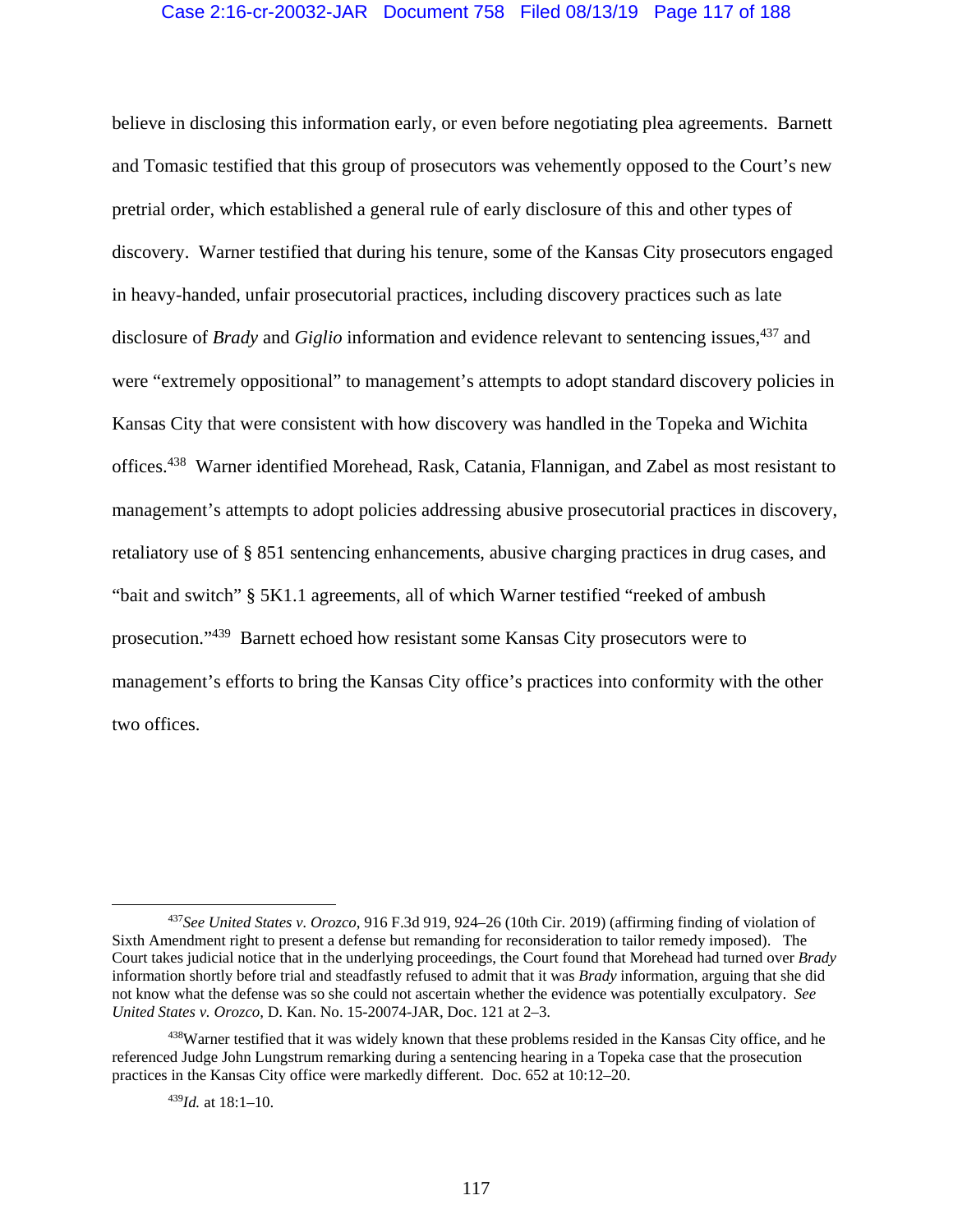# **d. No Reasonable Measures to Exclude or Filter Attorney-Client Calls**

Federico's data demonstrates that individual AUSAs repeatedly requested phone calls without taking any precautions to avoid attorney-client calls. This was true even when individual AUSAs who had obtained attorney-client recordings in one case would subsequently request recordings in other cases.440 And this was true even when the AUSA collected attorneyclient calls in a case and subsequently requested more calls *in that same case*, thus knowing that attorney-client calls had been captured once before.<sup>441</sup>

There are several precautionary measures the USAO could have taken to avoid obtaining or accessing attorney-client calls, including asking CCA if phone numbers for a particular attorney had been privatized, reviewing Securus Call Detail Reports to identify attorney numbers before reviewing calls, or notifying defense counsel and the Court if they discovered those calls. Several prosecutors made efforts to exclude known attorney numbers, which is evidence that they knew that a request for calls could yield attorney-client calls. After the *Black* case commenced, Jared Maag, a prosecutor in the Topeka office, asked CCA in writing to exclude from a call request calls to two attorney phone numbers.442 Treadway did the same in the *Reulet* case, asking specifically that certain numbers assigned to defense counsel Morgan be excluded.443 And Wamble, upon receiving recordings in *Wood* that included her calls to attorney

 <sup>440</sup>Despite the language on the USMS request form that a request for calls excluded attorney-client calls, prosecutors should have known from these repeated requests that CCA did not exclude such calls from production. Sometimes USMS emails also included language that attempted to exclude attorney-client calls from the request. *See e.g*,*.* Ex. 715B-048 (USMS Troy Schuster email to CCA, ending with "AS ALWAYS EXCLUDING ANY PRISONER ATTORNEY CALLS").

<sup>441</sup>*See* Exs. 606, 607.

 $^{442}Ex.720$ 

<sup>&</sup>lt;sup>443</sup>Ex. 721. Of course, Treadway did not exclude the numbers of Reulet's other three attorneys, and she extensively listened to those many attorney-client calls.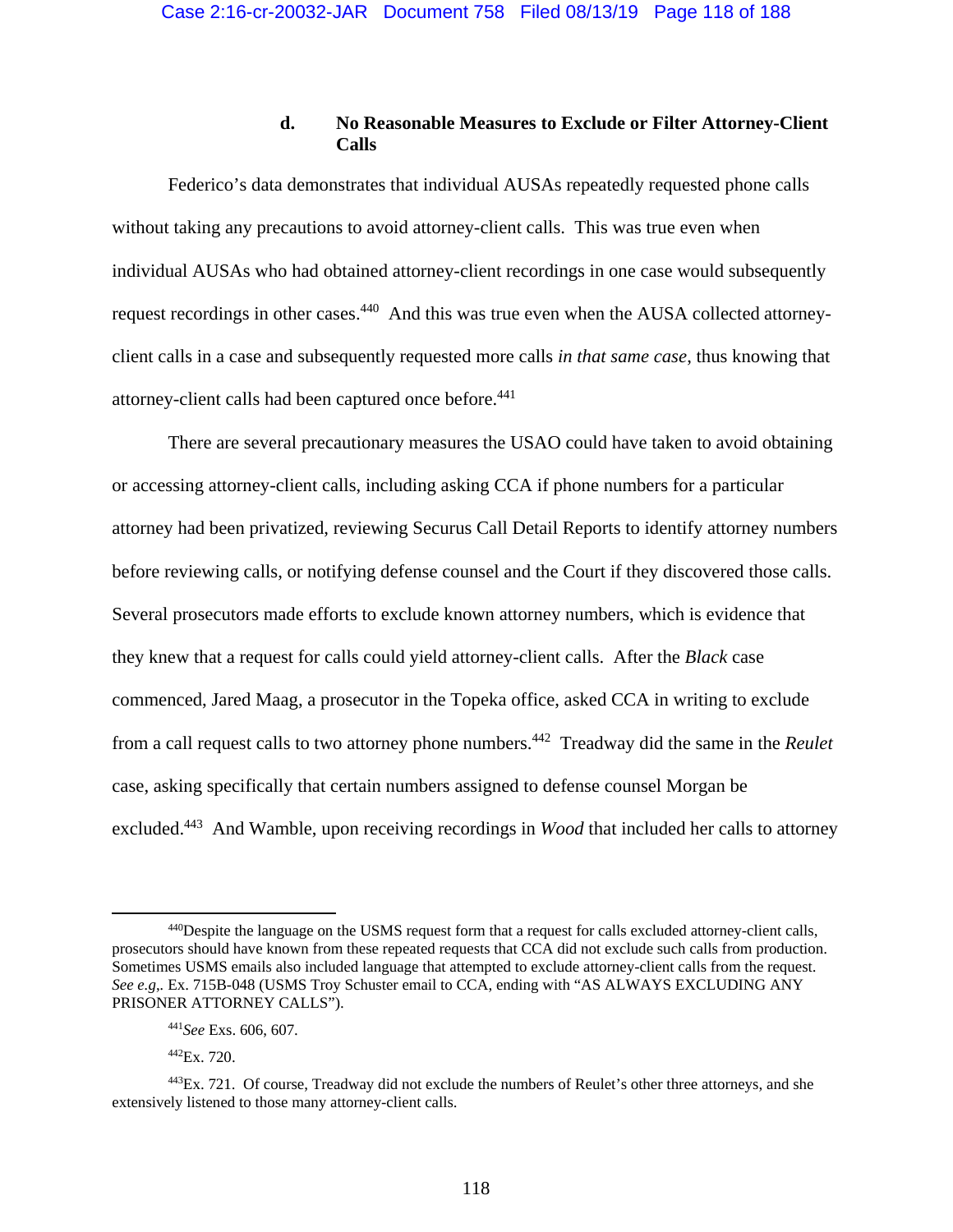### Case 2:16-cr-20032-JAR Document 758 Filed 08/13/19 Page 119 of 188

Cox, sent an email to the USMS, specifically asking that CCA send him recordings that excluded calls to Cox. Other than these exceptions, there is no real dispute the Kansas City prosecutors took no steps to exclude calls by providing the attorneys' number(s) to the USMS or CCA.

Another precautionary measure available to the USAO was the use of a taint team.<sup>444</sup> As noted, the DOJ had issued specific guidelines on the use of taint teams. USAO management was aware that they could utilize taint attorneys or taint teams to review privileged materials. USAO managers and Hunt testified that the selected taint attorney must be someone who adheres to ethical requirements and acts with integrity.<sup>445</sup> They designated Treadway to serve as taint attorney in the *Black* case.

Further, despite Rask's protestations to Barnett in August 2016 that prosecutors should be able to proceed with reviewing audio recordings because they had a taint team in place, there is no evidence that the USAO routinely used taint teams for CCA recordings or sought court approval of any filter procedures.446 In *Herrera-Zamora*, Tomasic proceeded to listen to some of Moran's calls herself despite the designation of Hunt to serve as taint attorney in that case.<sup>447</sup> And in the *Black* case, Tomasic clearly understood the importance of assembling a taint team to review materials seized from detainees' cells during execution of the search warrant, as well as to review law library computers that detainees could access to draft letters to their attorneys. But she took no steps to have a taint team review the audio recordings, even though she knew from past experience that these thousands of recordings likely would include attorney-client calls.

 <sup>444</sup>The Court acknowledges the FPD's position that the use of taint teams or taint attorneys is not a legally sufficient way to treat potentially privileged materials and does not rule on that issue at this time.

<sup>445</sup>*See* Ex. 1204.

<sup>446</sup>Ex. 1054.

<sup>447</sup>Ex. 583.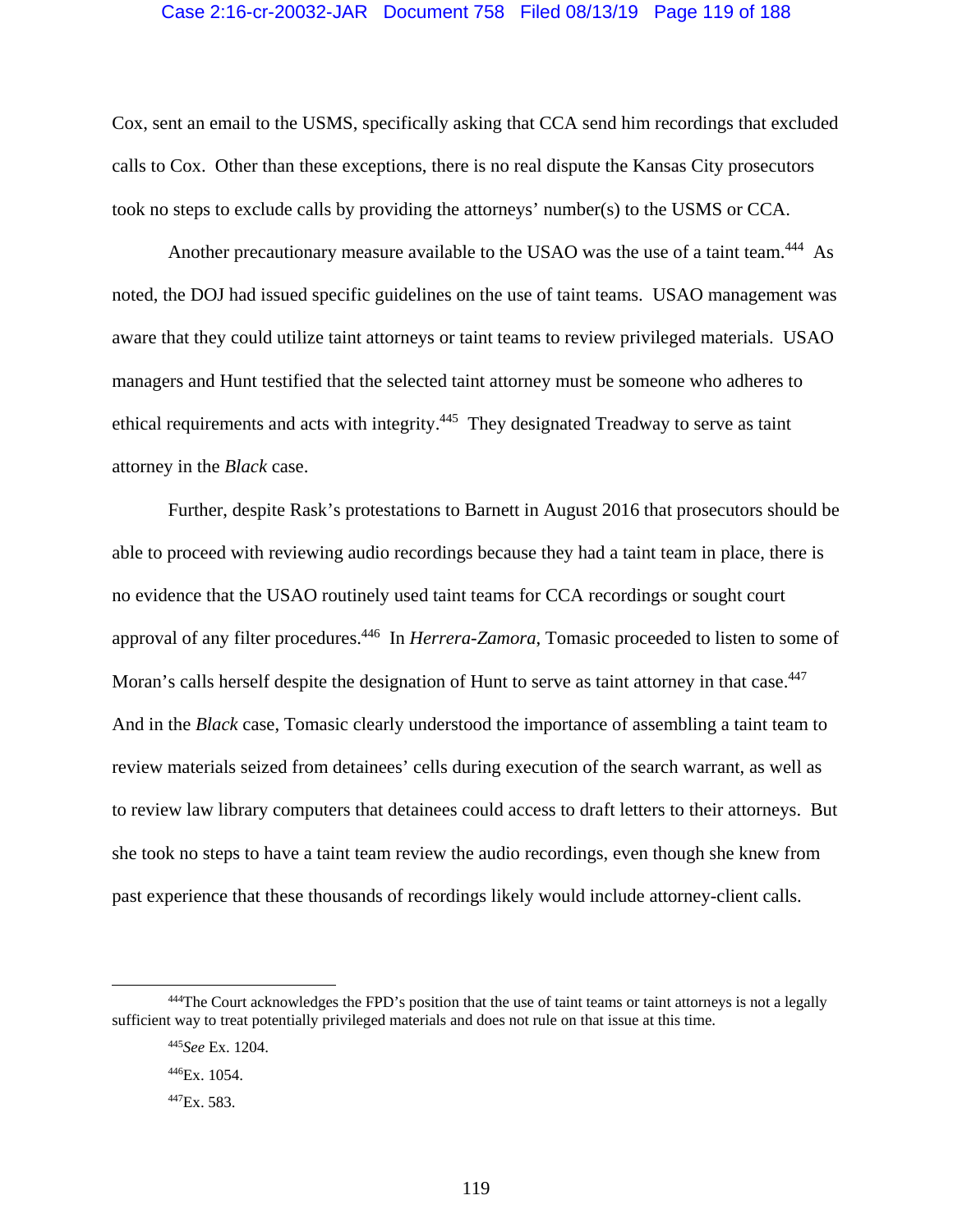### Case 2:16-cr-20032-JAR Document 758 Filed 08/13/19 Page 120 of 188

Notably, Beall issued a comprehensive policy in May 2017 that is largely curative of many of the issues that came to light in the *Black* case.<sup>448</sup> The USAO procedure includes a requirement that prosecutors make their requests for CCA calls in writing on request forms and provides for a filter team procedure. On May 26, 2017, Beall emailed to everyone in the USAO the "Revised Procedure for Requesting and Using Recorded Detainee Phone Calls." 449 The cover email states that this policy should be implemented immediately and that the policy is consistent with the DOJ's 2014 Memorandum regarding Electronic Surveillance Procedures within the Federal Prison System. Beall testified that this revised procedure was mandatory. Yet in their testimony during the October 2018 hearing, both Flannigan and Oakley testified that they knew of no policy on attorney-client calls.

### **e. Internal Dysfunction**

The record illustrates how deeply the Kansas City prosecutors distrusted current and past management, to the point of insubordination. Warner described the Kansas City division as essentially an "inmates-run-the-jail" type office.<sup>450</sup> There was also evidence that some prosecutors blamed or finger-pointed at others. Tomasic testified that it was a "Lord of the Flies" environment, with prosecutors recording their conversations with others from the office and keeping files and notes at home. Catania, for example, recorded her side of the conversation when she called Metzger to report Gardner's statements that Zabel and Tomasic wanted her to give oral summaries of attorney-client calls during the *Herrera-Zamora* trial.

While this internal dysfunction is largely irrelevant to the matters before this Court, the Court notes these findings for several reasons. First, to the extent that prosecutors have

 <sup>448</sup>Ex. 1181 (under seal).

<sup>449</sup>Exs. 695 and 1198 (attachment admitted under seal).

 $450$ Doc. 652 at 25:15–20.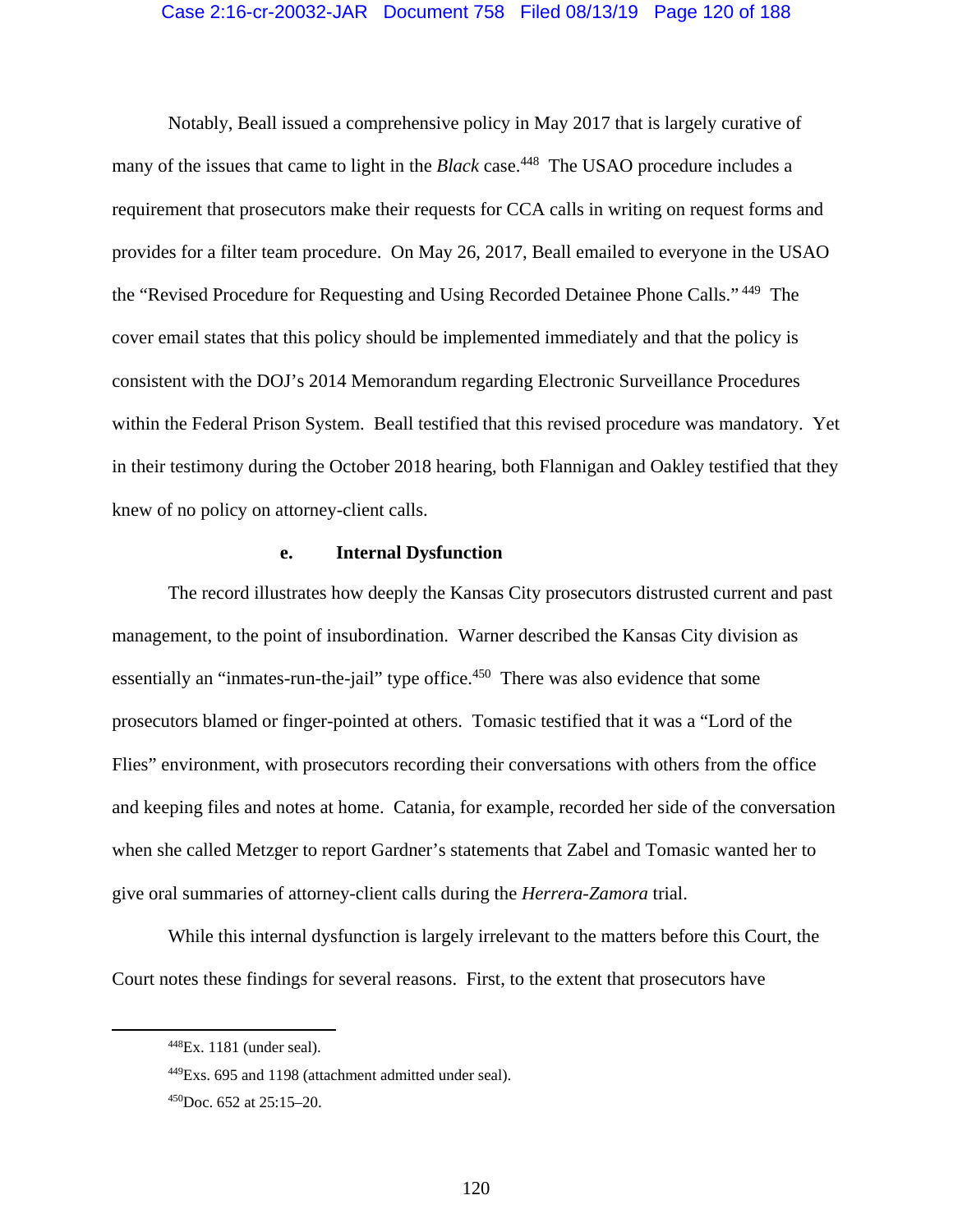### Case 2:16-cr-20032-JAR Document 758 Filed 08/13/19 Page 121 of 188

contradicted one another in their accounts of certain events, the Court has endeavored to look to other corroborating evidence before finding one account true and the other not true.

Second, the USAO argued that Tomasic was a lone rogue prosecutor. The USAO's strategy necessarily changed to a theme of two rogue prosecutors during the October 2018 hearing after the FPD admitted Treadway's handwritten notes into evidence. But the Court does not discredit all of Tomasic's testimony as the Government urges. In fact, as detailed throughout these findings of fact, the Court credits most of Tomasic's testimony because it is corroborated by other credible evidence, including emails, documents, and the testimony of Warner, Barnett, and others that the Court finds to be credible on the particular facts in issue. Notably, Warner testified that early in Tomasic's tenure, she was earnest and endeavored to do the right thing, seeking his advice on attorney-client calls and other issues. Over time, however, Warner perceived that she succumbed to the peer pressure of the AUSAs in the Kansas City Division whom he believed to be bad influences. Indeed, Warner and Tomasic testified that Warner specifically directed Tomasic not to seek advice or counsel from Catania, Morehead, Rask, or Flannigan, whom Warner believed engaged in heavy-handed prosecutorial practices. But, Warner testified, in time Tomasic started aligning herself with some of those prosecutors and "we lost her." $451$ "

Third, this evidence of dysfunction and strife illustrates that USAO management, or at least Beall, Metzger, Barnett, and Warner, repeatedly sought to address discovery abuses and other abusive prosecutorial practices. This dysfunction resulted in Kansas City prosecutors either (1) failing to disclose to management that they had recordings of attorney-client communications, or (2) in most cases where they did disclose to management, failing to follow

 <sup>451</sup>*Id.* at 25:1–11.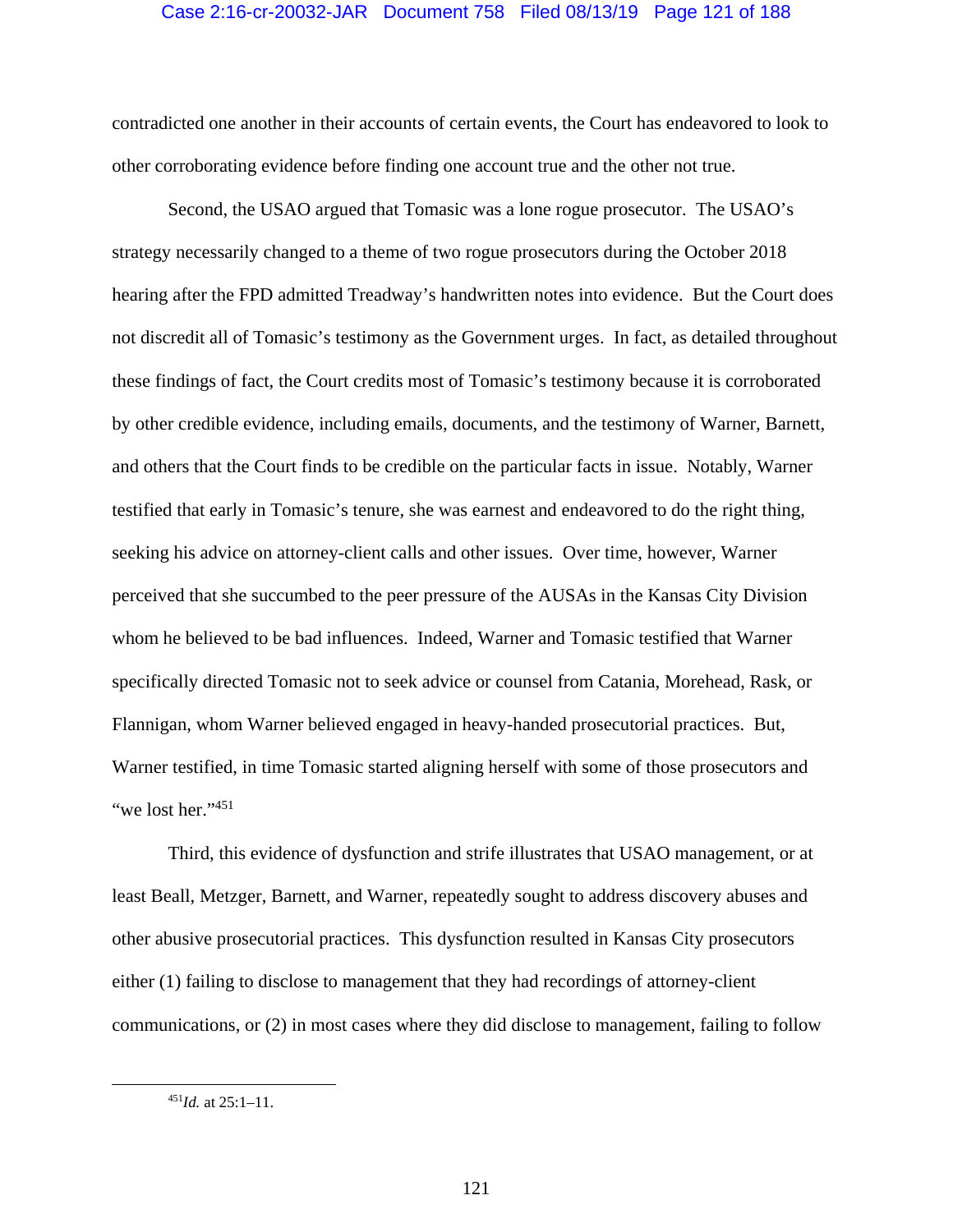#### Case 2:16-cr-20032-JAR Document 758 Filed 08/13/19 Page 122 of 188

management's advice not to listen to calls, engage a taint team, to inform the defense, or inform the Court if there were issues to litigate.

Finally, this evidence is relevant to findings the Court previously made about USAO management's failures to preserve evidence, as well as USAO management and then Clymer's failures to search and produce documents identified through the Special Master's search terms. Management was well aware that there was a serious problem in the Kansas City office, yet management decided to delay and obstruct the Special Master's investigation and ultimately the Court's efforts to have the parties proceed with discovery and an evidentiary hearing on the Sixth Amendment issues. Management refused to search and produce any repositories other than those of Tomasic and Treadway. Management knew it had a problem with at least some of the prosecutors in the Kansas City office, yet delayed search and production of any active AUSA's repositories until Clymer took over. Then, under his direction, management defied the Court's orders and directives, continued to fail to preserve such that years of documents were potentially lost, and then only produced what they chose to produce.

#### **8. Retention of Attorney-Client Recordings**

Both the FPD and individual defendants filed Rule  $41(g)$  motions in this case and numerous other pending criminal cases in this district, seeking return of both video and audio recordings. The individual defendants' motions were either denied without prejudice or terminated after the respective defendant was sentenced. The Government has only recently confirmed that dating back to 2011, the USAO kept recorded calls from CCA, including attorney-client calls, during the duration of the case rather than returning or destroying them.<sup>452</sup>

 <sup>452</sup>*See* Doc. 711 (FPD's Motion to Admit Exhibit (Ex. 715)) (the Government's written inventory of CCA phone calls and derivative evidence from thirty-two individual cases in its possession and surrendered to the Court on January 7 and 11, 2019).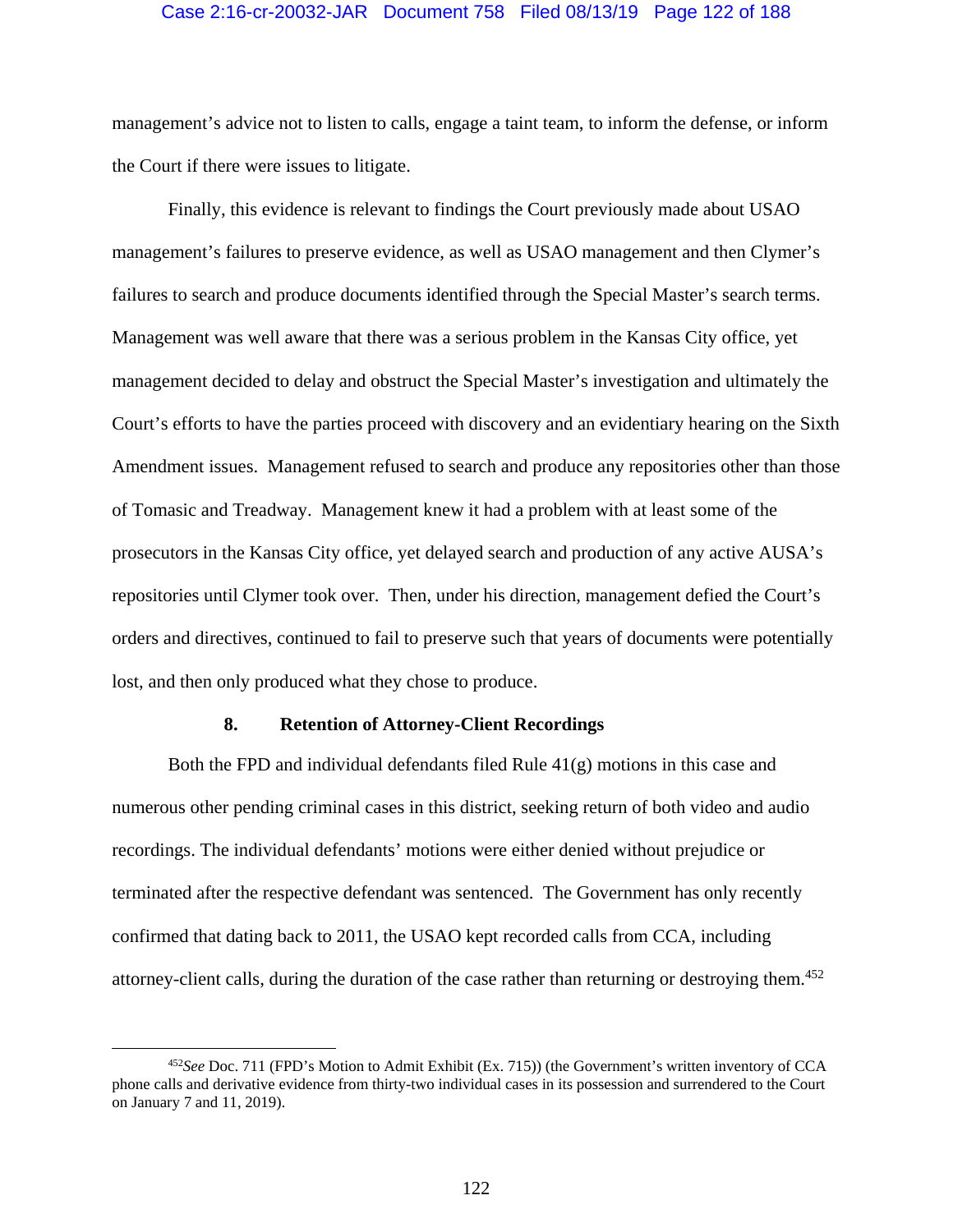By January 2019, the USAO was still in possession of recordings of attorney-client phone calls. To date, the USAO has turned over recordings for over 100 defendants to the Court and FPD, and production is ongoing.453

## **V. Conclusions of Law: Cooperation**

The FPD's Motion to Show Cause, as supplemented, asks the Court to require the Government to show cause why it should not be held in contempt for failing to cooperate with the Special Master's investigation based on the following conduct: (1) spoliation of evidence; (2) defiance of Court orders, including orders directing the USAO to preserve evidence; (3) delay in providing statements by key USAO employees to the Special Master; (3) failure to act with candor and transparency with the Court and the Special Master; (4) recalcitrance in failing to timely correct the record in *Black* with the information about Tomasic's conduct in *United States v. Herrera-Zamora*; and (5) changing course in September 2017 when Clymer was appointed in this matter, by asserting that privilege justified the Government withholding information it had previously agreed to provide to the Special Master. The FPD also seeks fees and costs as a sanction for contempt, and for unreasonably and vexatiously multiplying the proceedings under 28 U.S.C. § 1927.454

The Government maintains: (1) neither the spoliation doctrine nor Fed. R. Civ. P. 37 apply here because this is a criminal case; (2) there is no legal duty requiring it to justify the documents it withheld from production during the investigation, or in advance of the hearing,

 <sup>453</sup>*See* Ex. 715; Doc. 726. See Section III.B.4 *supra* for a discussion of the Government's 2019 production of CCA telephone recordings.

<sup>454</sup>On October 26, 2018, after the October evidentiary hearing, the FPD supplemented its Motion for Order to Show Cause, asking the Court to consider five additional grounds for sanctions based on facts that developed since the time of its original filing. *See* Doc. 668. The Court confines its analysis to the general allegations for which the Government was on notice to show cause at the October hearing: preservation, spoliation, and failure to produce documents and witnesses.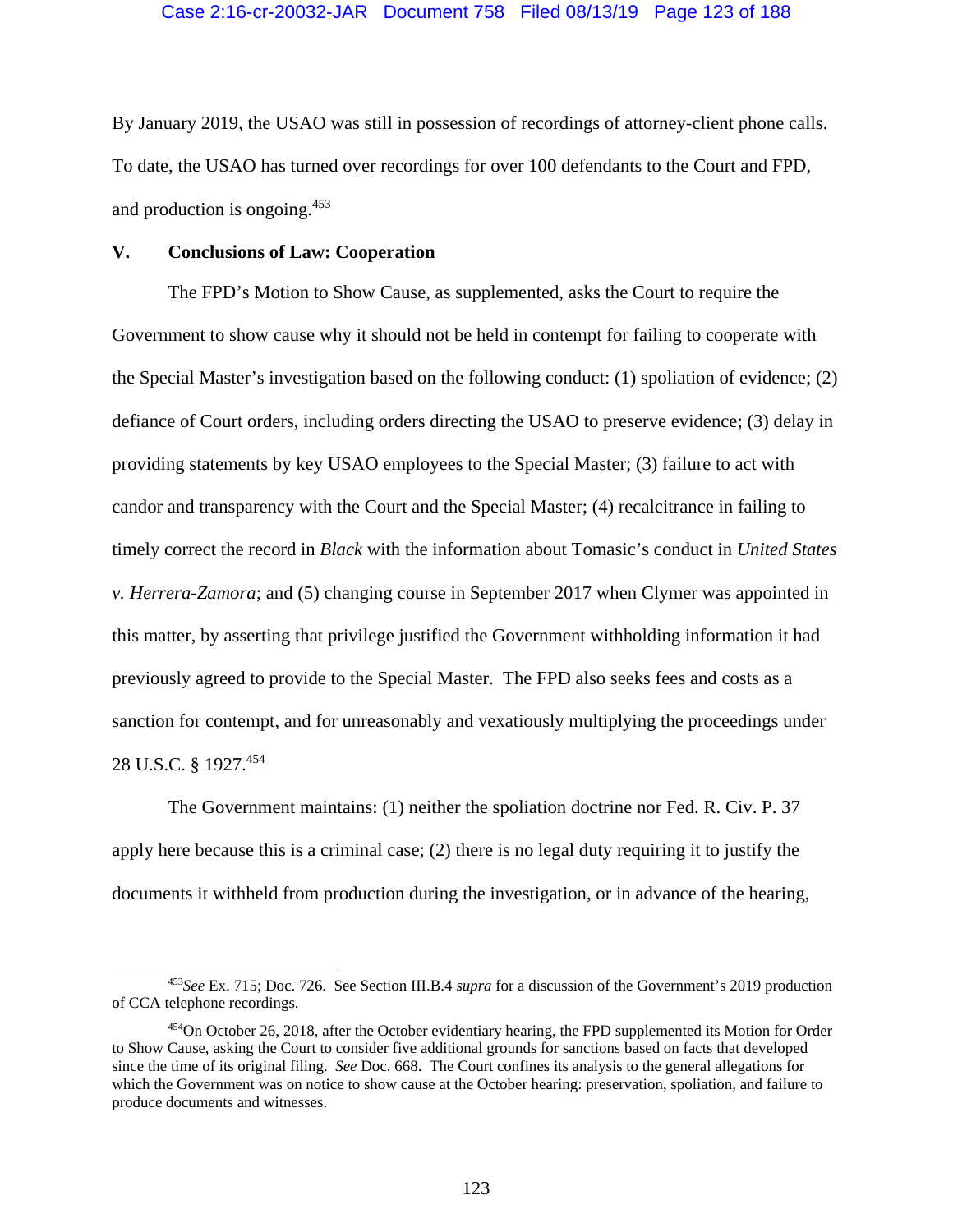## Case 2:16-cr-20032-JAR Document 758 Filed 08/13/19 Page 124 of 188

because it had no duty to produce documents in the first place; (3) the USAO had no obligation to impose a litigation hold or otherwise preserve documents not subject to the Court's clawback orders prior to August 2018; (4) mere negligence is insufficient to demonstrate spoliation; and (5) the USAO did not violate any of the Court's discovery orders nor otherwise fail to cooperate in the Special Master's investigation. The Court first addresses why civil standards apply to the imposition of sanctions associated with the Government's conduct during the Special Master's investigation. Next, the Court addresses the issue of spoliation of the AVPC and information subject to preservation directives. Then, the Court addresses grounds for non-spoliation sanctions.

### **A. Civil Standards**

The Court finds that the investigation into wide-ranging Sixth Amendment violations within this criminal case was civil in nature, and thus civil discovery standards guide the remedy for the Government's failure to cooperate with discovery and abide by court orders during the course of the investigation. The triggering event for the August and September 2016 hearings regarding the Government's possession of attorney-client recorded communications was the FPD's Motion for Return of Property under Fed. R. Crim. P. 41(g), filed on August 5, 2016. The FPD filed an amended motion on August 7, 2016, after learning that phone calls between detainees and their attorneys were being recorded. The FPD did not and does not represent the Defendants named in the *Black* Indictment; it filed these motions as an intervening party on behalf of its many clients whose calls and meetings with their attorneys were potentially recorded and/or possibly produced to Defendants named in the *Black* investigation. And under the Court's Standing Order 18-3, the FPD is appointed to represent all petitioners alleging Sixth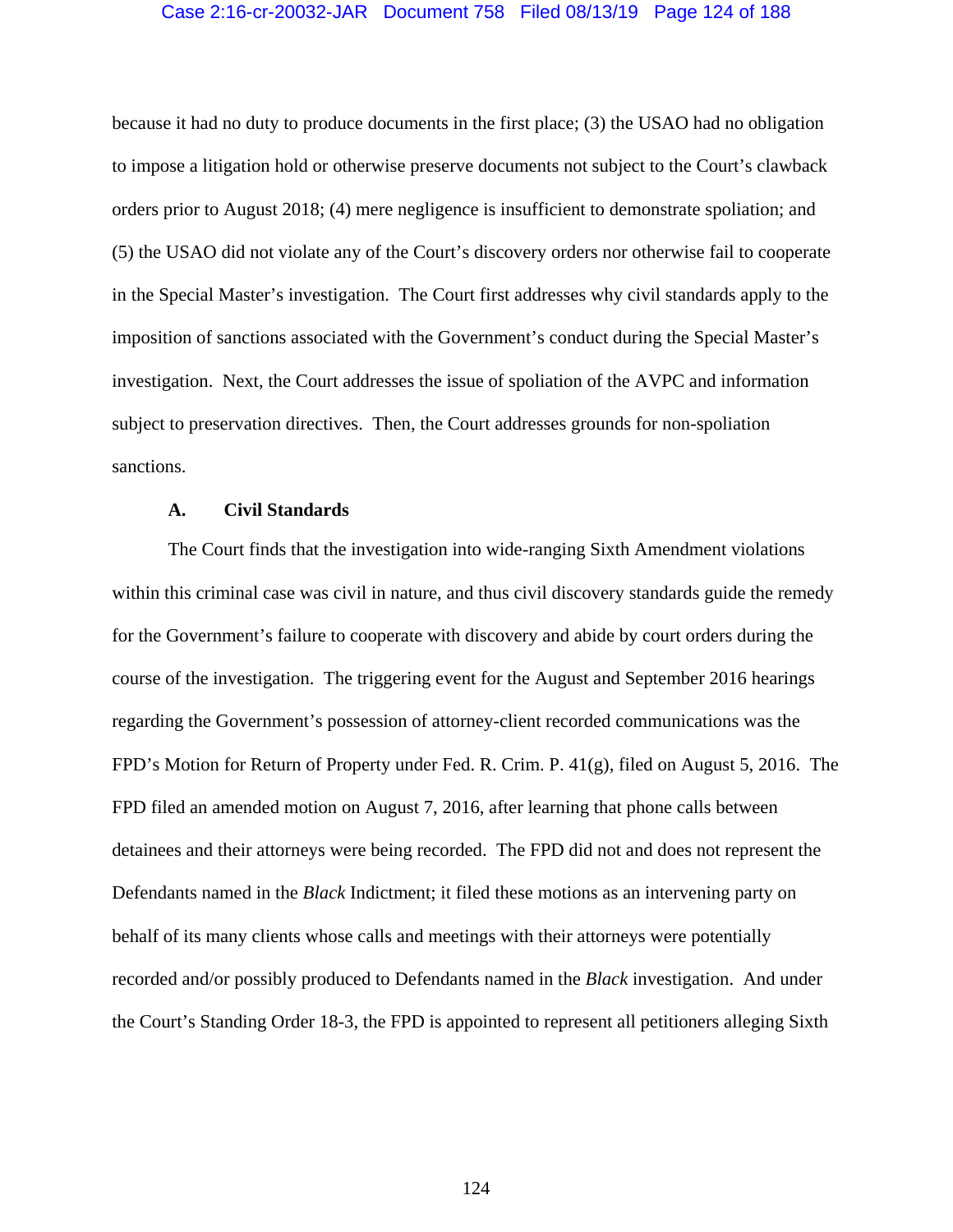### Case 2:16-cr-20032-JAR Document 758 Filed 08/13/19 Page 125 of 188

Amendment violations based on evidence uncovered during this investigation under 28 U.S.C. § 2255.455

The Court appointed the Special Master to investigate the Sixth Amendment allegations made in the FPD's Rule 41(g) motions. The Tenth Circuit has held that for purposes of Fed. R. App. P. 4, a motion brought under Fed. R. Crim. P. 41(g) is civil in nature, triggering the notice of appeal filing period for civil cases.456 It is the "essential nature of the action, not the underlying proceeding it arose from, that determines whether it is civil or criminal."<sup>457</sup> The Tenth Circuit held that Rule 41(g) motions are civil in nature because they "represent a means by which a criminal defendant can determine her rights in property, and not a part of the trial and punishment process that is criminal law." $458$  Here, the Rule 41(g) motions were filed by intervening parties on behalf of detainees whose property was swept up by the Government during its investigation in *Black*. It is collateral to the underlying criminal case.

 Moreover, the Court appointed the Special Master under Fed. R. Civ. P. 53 and its inherent authority. Rule  $53(a)(1)(A)$  states that the court may appoint a Special Master to "perform duties consented to by the parties." In addition, under Rule  $53(a)(1)(C)$ , the court may appoint a Special Master to "address pretrial and posttrial matters that cannot be effectively and timely addressed by an available district judge or magistrate judge of the district." Phase I of the Special Master's investigation was consented to by the parties and involved a feasibility analysis. Phase II involved pretrial matters—the scope of potential attorney-client recordings captured during the *Black* investigation—that could not be effectively addressed by the undersigned in

 <sup>455</sup>Standing Order 18-3 (July 17, 2018), http:/www.ksd.uscourts.gov/wp-content /uploads /2018/07/ Standing-Order-18-3-Appointing-FPD.pdf.

<sup>456</sup>*In re Special Grand Jury 89-2*, 450 F.3d 1159, 1169 (10th Cir. 2006)

<sup>457</sup>*Id.* at 1167 (citing *United States v. Holland*, 214 F.3d 523, 526 (4th Cir. 2000)).

<sup>458</sup>*Id.* (quoting *United States v. Madden*, 95 F.3d 38, 39 n.1 (10th Cir. 1996)).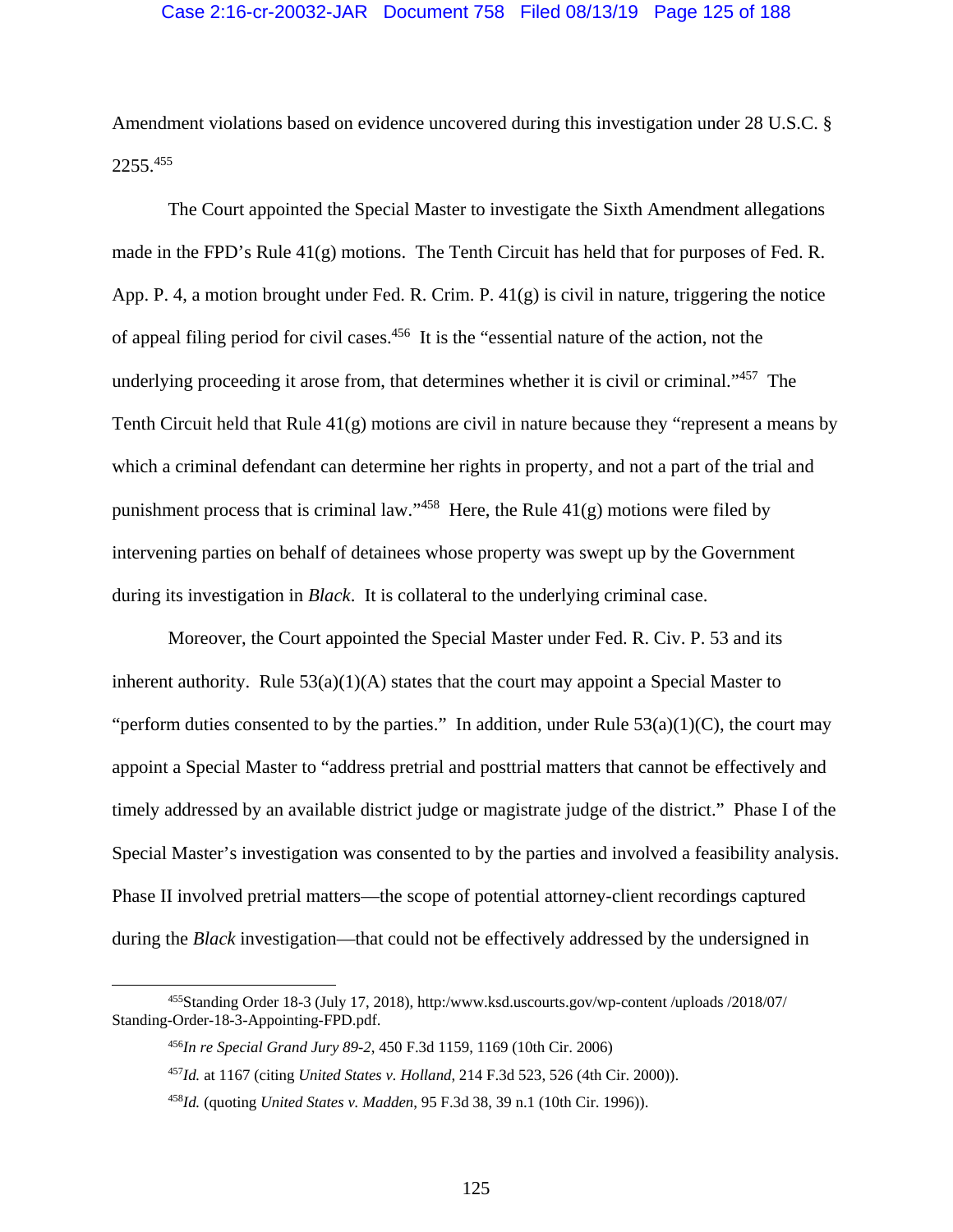## Case 2:16-cr-20032-JAR Document 758 Filed 08/13/19 Page 126 of 188

individual cases. It is not uncommon for special masters to be employed by federal district courts in criminal cases under this rule to help determine privilege issues during discovery where the likelihood is high that the discovery contains communications protected by the Sixth Amendment.459

Before the Court appointed the Special Master, the Court and parties recognized the potential scope of Sixth Amendment violations at stake based on the allegations made in the Rule  $41(g)$  motions and the evidence presented at those early hearings.<sup>460</sup> At that point, dozens of defendants in other cases had also filed motions for return of property on the basis that they were detained at CCA during the period that the Government obtained video recordings as part of the *Black* investigation, or because they had reason to believe phone calls between themselves and their attorneys had been recorded. The Government was on notice that these issues would be raised in the context of 28 U.S.C. § 2255 litigation well before May 2018, when the parties announced their intention to negotiate a resolution in this matter that would include both prospective relief and "some possible additional retrospective relief."461 Indeed, the basis for the DOJ's decision not to support the parties' settlement proposal was its position that each motion under § 2255 must be evaluated separately. As of this date, the FPD has filed 110 § 2255

 <sup>459</sup>*See, e.g.*, *In re Grand Jury Subpoenas*, 454 F.3d 511, 524 (6th Cir. 2006) (reversing district court's decision to employ government taint team to conduct a privilege review of documents seized pursuant to a grand jury subpoena; mandating district court utilize a special master to perform an initial segregation of documents); *United States v. Abbell*, 914 F. Supp. 519, 520–21 (S.D. Fla. 1995) (appointing special master to review materials seized during execution of search warrants at law offices); *United States v. Gallego*, No. CR-18-01537-001-TUC-RM (BPV), 2018 WL 4257967, at \*3 (D. Ariz. Sept. 6, 2018) (same; explaining exceptional circumstances present where Sixth Amendment rights are at stake); *United States v. Stewart*, No. 02 CR 396 JGK, 2002 WL 1300059, at \*6–7 (S.D.N.Y. June 11, 2002) (collecting cases articulating relative advantages of using special masters instead of government taint teams to review documents seized from law offices).

<sup>460</sup>*See, e.g.*, Tr. Aug. 16, 2016 Hr'g, Doc. 118 at 64:21–65:3.

<sup>461</sup>Doc. 483-1 at 325:18–20.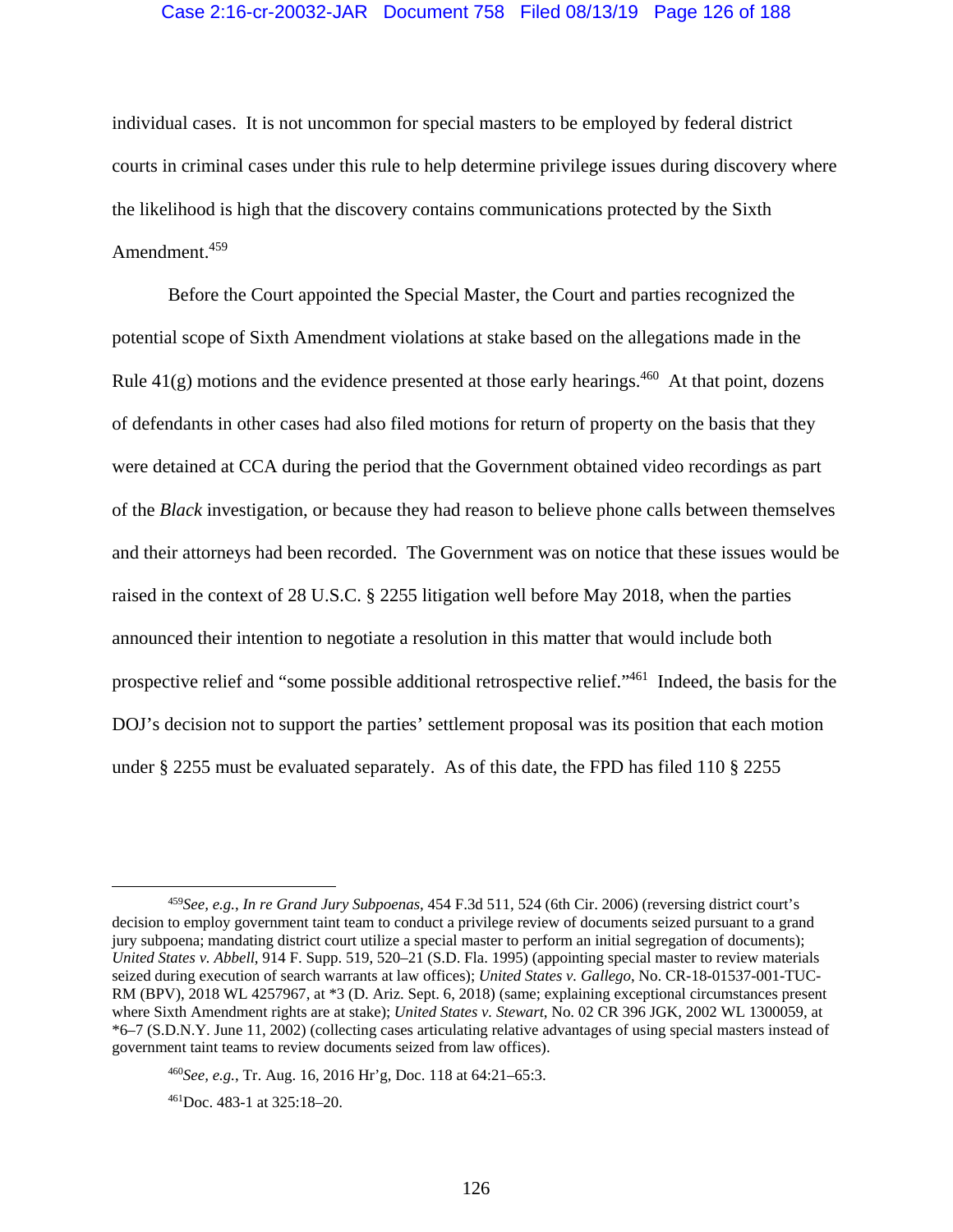### Case 2:16-cr-20032-JAR Document 758 Filed 08/13/19 Page 127 of 188

petitions and represents that "more are coming."462 Of course, any discovery granted in these habeas cases will be governed by the Federal Rules of Civil Procedure.<sup>463</sup>

The Government insists that it was only bound by the Fifth Amendment's Due Process clause in preserving evidence in this criminal case.464 The Due Process clause governs the spoliation inquiry in criminal cases—it is the criminal defendant's burden to demonstrate materiality, and in the absence of materiality, that potentially useful evidence was destroyed in bad faith.<sup>465</sup> But only Defendant Carter remains in this criminal case, and the Government does not oppose his dismissal.

Other than Defendant Carter, the Special Master's investigation pertains to potentially hundreds of CCA detainees not charged in the *Black* case. While perhaps those detainees would be required to submit to a Due Process analysis in their individual criminal cases in the context of a motion to dismiss the charges against them, that is not the posture in which the Sixth Amendment issues are presented here. One purpose of the Special Master's investigation was to determine how to return each detainee's confidential communications to the extent they exist. Some of those detainees have sought return of their recordings directly through Rule 41(g) motions in their underlying cases, through motions to intervene in this case, and through postconviction petitions for relief under 28 U.S.C. § 2255. The evidence these litigants require to move forward with their direct challenges either is impounded by the Court in this case, has been destroyed, or is controlled by the Government. Except for Defendant Carter, the evidence obtained through the Special Master's investigation is entirely ancillary to the *Black* case. As

 <sup>462</sup>Doc. 747 at 100; *see also infra* Section VI.C.1.

<sup>463</sup>R. 6(a) Governing § 2255 Proceedings.

<sup>464</sup>*See California v. Trombetta*, 467 U.S. 479, 488–89 (1984).

<sup>465</sup>*Id.*; *Arizona v. Youngblood*, 488 U.S. 51, 58 (1988).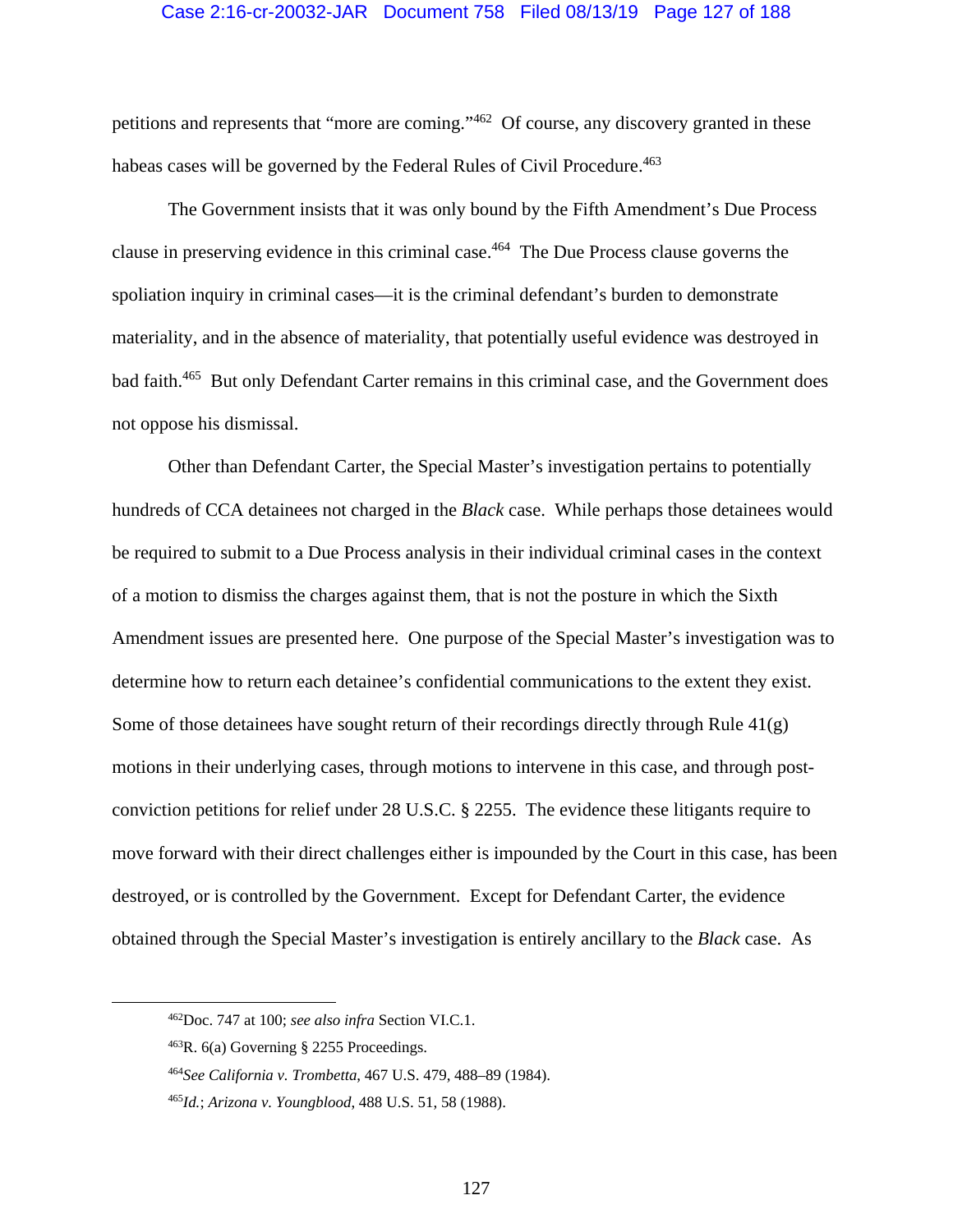## Case 2:16-cr-20032-JAR Document 758 Filed 08/13/19 Page 128 of 188

such, the Court finds that this matter is civil in nature and proceeds to apply civil standards to questions of spoliation and compliance with preservation duties and orders that were issued as part of the Special Master's investigation.<sup>466</sup>

### **B. Spoliation**

The seminal case of *Zubulake v. UBS Warburg LLC* defines spoliation as "the destruction or significant alteration of evidence, or the failure to preserve property for another's use as evidence in pending or reasonably foreseeable litigation."467 Spoliation sanctions are appropriate where there is a duty to preserve, and "the adverse party was prejudiced by the destruction of the evidence."<sup>468</sup> There must be a showing of actual, not theoretical, prejudice.<sup>469</sup> "[I]f the aggrieved party seeks an adverse inference to remedy the spoliation, it must also prove bad faith."470 "Bad faith involves dishonest conduct and implies wrongdoing or some motive of selfinterest. . . . However, mere negligence in losing or destroying records is not enough because 'it does not support an inference of consciousness of a weak case.'"471

In the case of electronically stored information, or "ESI," Rule 37(e) governs and provides two tracks for spoliation sanctions:

> (e) If electronically stored information that should have been preserved in the anticipation or conduct of litigation is lost because a party failed to take reasonable steps to preserve it, and it cannot be restored or replaced through additional discovery, the court:

<sup>470</sup>*Id.* at 1149.

<sup>471</sup>*F.T.C. v. Affiliate Strategies, Inc.*, No. 09-4104-JAR, 2011 WL 2084147, at \*6 (D. Kan. May 24, 2011) (quoting *Aramburu v. Boeing Co.*, 112 F.3d 1398, 1407 (10th Cir. 1997)).

 <sup>466</sup>*Cf. United States v. Hood*, 615 F.3d 1293, 1301 (10th Cir. 2010) (finding no plain error in district court's failure to apply civil discovery doctrine in the criminal context where issue was not raised by defendant below).

<sup>467229</sup> F.R.D. 422, 430 (S.D.N.Y. 2004) (quoting *West v. Goodyear Tire & Rubber Co.*, 167 F.3d 776, 779 (2d Cir. 1999)).

<sup>468</sup>*E.E.O.C. v. JetStream Ground Servs., Inc.*, 878 F.3d 960, 964 (10th Cir. 2017) (quoting *Turner v. Pub. Serv. Co. of Colo.*, 563 F.3d 1136, 1149 (10th Cir. 2009)).

<sup>469</sup>*Turner*, 563 F.3d at 1150.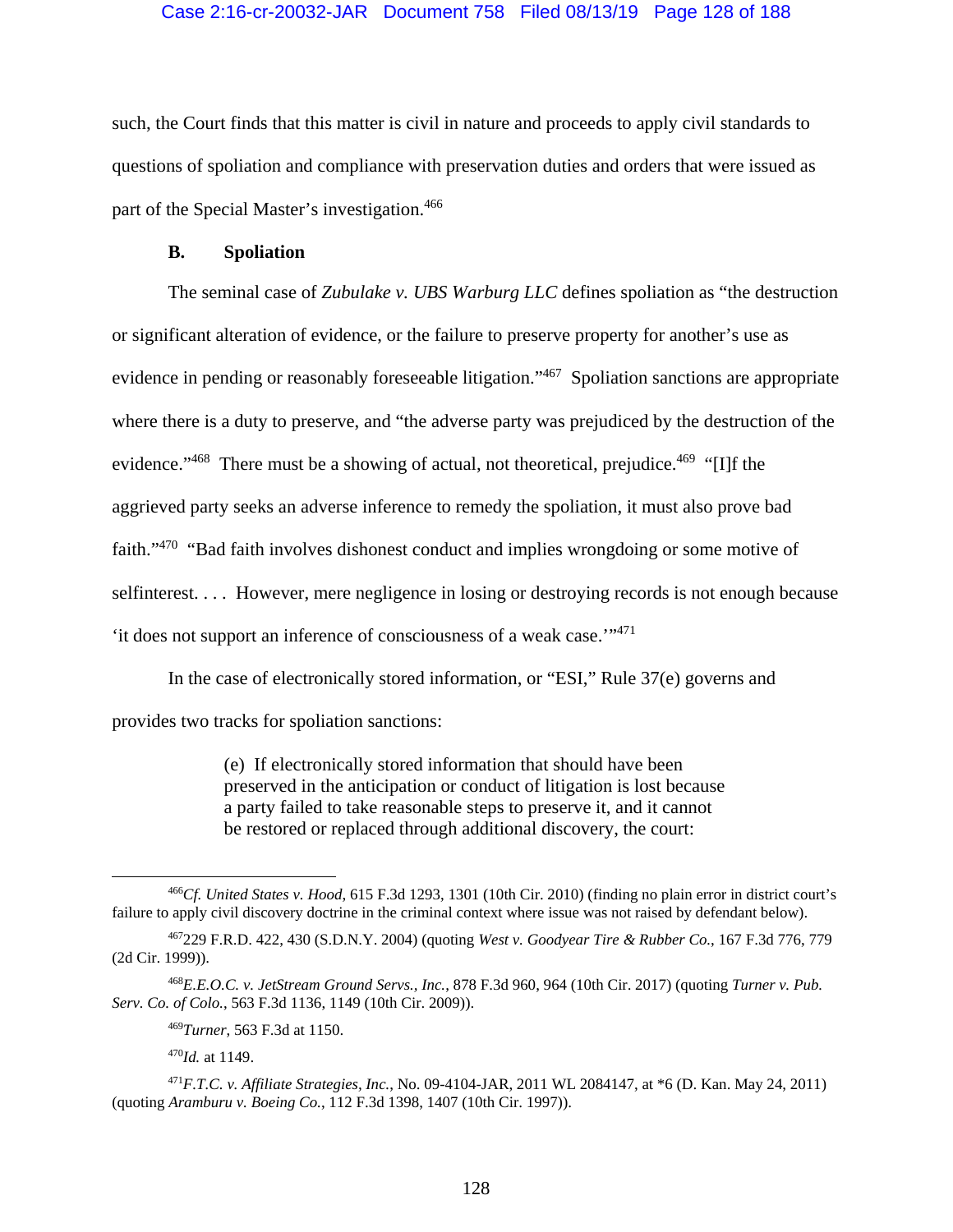(1) upon finding prejudice to another party from loss of the information, may order measures no greater than necessary to cure the prejudice; or

(2) only upon finding that the party acted with the intent to deprive another party of the information's use in the litigation may:

(A) presume that the lost information was unfavorable to the party;

(B) instruct the jury that it may or must presume the information was unfavorable to the party; or

(C) dismiss the action or enter a default judgment. $472$ 

To impose sanctions under either subsection of Rule 37(e), the Court must find that three prerequisites are met: "(1) the ESI should have been preserved, (2) a party failed to take 'reasonable steps' to preserve it, and (3) it cannot be restored or replaced."473 Once these three requirements are met, the Court must determine whether there has been a showing of intent to deprive the opposing party of information for use in the litigation, which could trigger the severe sanctions provided under Rule  $37(e)(2)$ , including a presumption of prejudice.<sup>474</sup> If the moving party is unable to demonstrate intent, but does demonstrate prejudice, then lesser sanctions may be imposed no greater than necessary to cure that prejudice.<sup>475</sup>

## **1. AVPC**

 As described in the Court's findings, the AVPC was the only computer on which USAO staff could view the video recordings obtained from CCA. With the exceptions of Boyd and Stokes, all Government witnesses denied watching the videos. Boyd testified that although she drafted a "cheat sheet" to help attorneys operate the PELCO player on the AVPC, the attorneys

 <sup>472</sup>Fed. R. Civ. P. 37(e) (effective Dec. 1, 2015).

<sup>473</sup>*Stovall v. Brykan Legends, LLC*, No. 17-2412-JWL-JPO, 2019 WL 480559, at \*2 (D. Kan. Feb. 7, 2019). <sup>474</sup>*Id.*

<sup>475</sup>*Id.*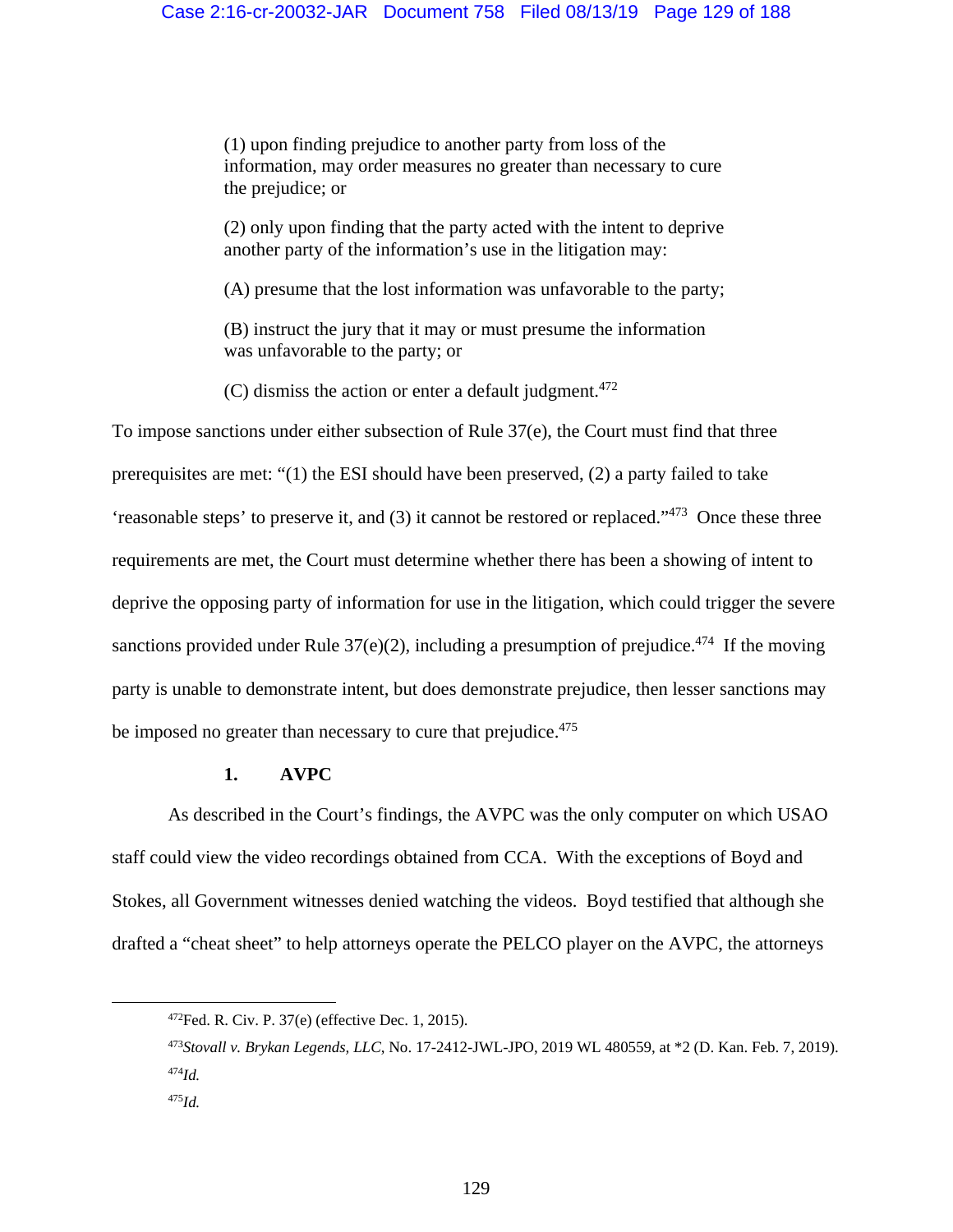## Case 2:16-cr-20032-JAR Document 758 Filed 08/13/19 Page 130 of 188

required her help to load and view the videos and no other attorneys asked for her assistance. This testimony is corroborated by Rokusek's testimony that she needed to coordinate with Boyd's schedule in order to find a time to watch the video of her meeting with Dertinger on August 5, 2016. It is also corroborated by this Court's experience—the Court required Boyd's assistance in order to perform an in camera review of the *Dertinger* video in June 2017.

The Special Master hoped that the AVPC's metadata would conclusively demonstrate when the videos were accessed and by whom, but he learned soon after his appointment in late October 2016, that the AVPC's hard drives had been reformatted and the computer "refreshed in place" during the USAO's cyclical upgrade on September 6, 2016, despite the USAO's repeated representations that it had "locked down" the office's computer hard drives. After it was reformatted and the new operating system loaded, Boyd continued to use the AVPC until November 7, 2016, at which point the hard drives were removed and eventually placed in the USAO vault.

In a past order, this Court referred to the USAO's failure to preserve the AVPC hard drives as "troubling," and cited it as one of the many reasons to proceed with the Phase III investigation. Now, the FPD asks the Court to sanction the Government for its failure to preserve the AVPC. To the extent the FPD seeks spoliation sanctions, the inquiry is governed by Rule 37(e) because the alleged metadata constitutes ESI.

Although the Court easily concludes that the USAO had a duty to preserve the AVPC hard drives based on the August 2016 Rule 41(g) motions and Brannon's August 30, 2016 email,<sup>476</sup> there was insufficient evidence presented at the evidentiary hearing to support a finding

<sup>&</sup>lt;sup>476</sup>In the Tenth Circuit, a party has a common law duty to preserve evidence if the party "knew, or should have known, that litigation was imminent." *E.E.O.C. v. JetStream Ground Servs., Inc.*, 878 F.3d 960, 964 (10th Cir. 2017) (quoting *Turner v. Pub. Serv. Co. of Colo.*, 563 F.3d 1136, 1149 (10th Cir. 2008)). A party need not understand "the precise nature of the specific litigation at issue" in order for a duty to preserve to be triggered.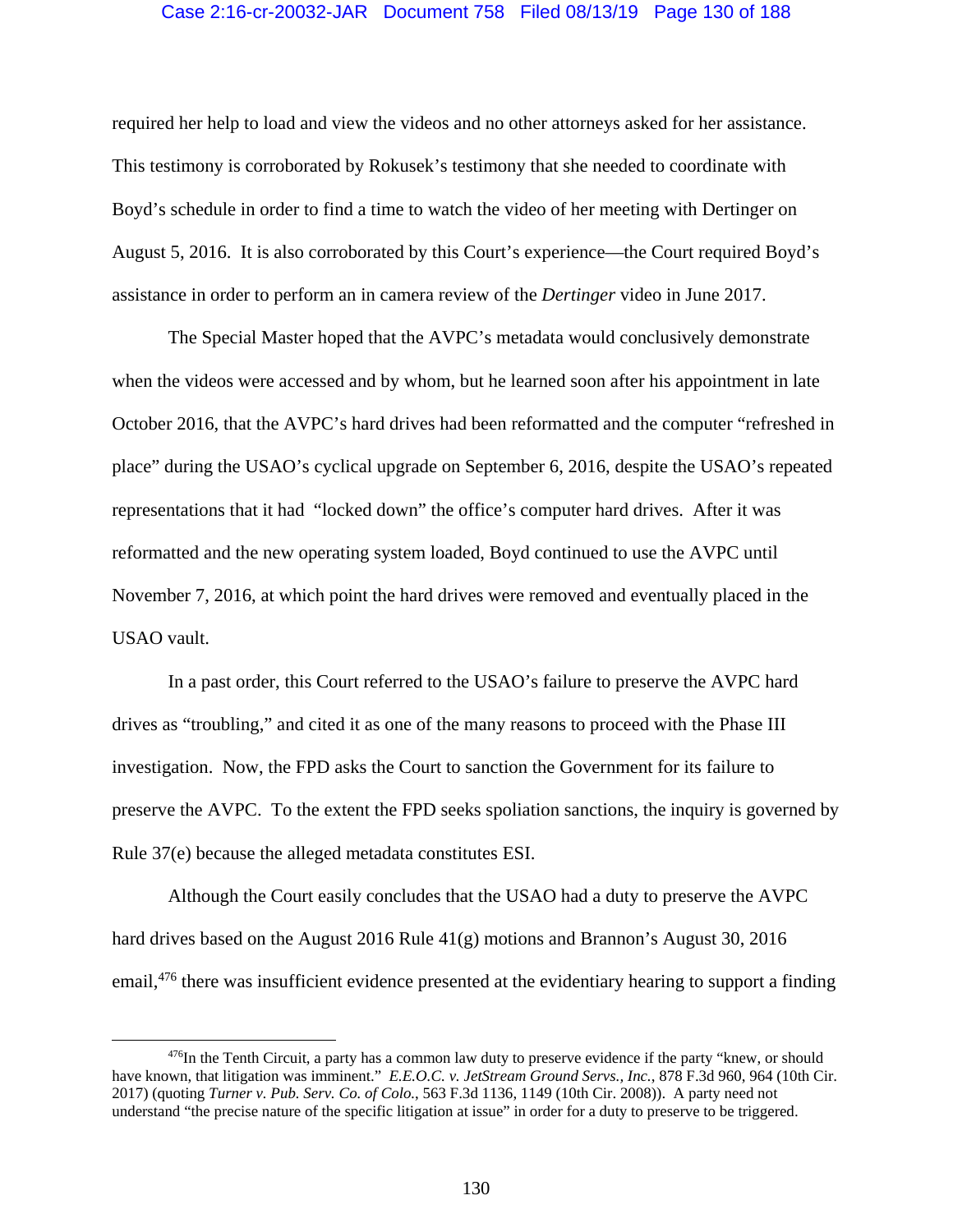## Case 2:16-cr-20032-JAR Document 758 Filed 08/13/19 Page 131 of 188

that the logging data on the AVPC cannot be restored, to the extent it existed in the first place. "This factor does not require that [the FPD] pursue every possible avenue for replacing or restoring the ESI, but it must show that it made some good-faith attempt to explore its alternatives before pursuing spoliation sanctions."477

At the evidentiary hearing, the Court heard from Steeby and Loehrs on this issue. Counsel for the Special Master asked Steeby if there was "any way to get back the data that was on that AVPC on September 5th, 2016," to which Steeby responded, "I'm not a forensic expert; however, I would be interested in—in looking at the unallocated space on that hard drive if I were asked to try to get the data back."<sup>478</sup> Loehrs, who is a computer forensics expert, further explained the concept of unallocated space on the hard drive and opined that data on a hard drive that has been reformatted is not necessarily unrecoverable.<sup>479</sup> When asked if "it [is] common to recover either partial or entirely intact files from unallocated space," Loehrs replied, "[d]o it every day."480

There is no evidence that establishes whether metadata resided on the AVPC hard drive showing information about users' access to the PELCO player other than Boyd. And there is no record that any party asked Loehrs to conduct a forensic analysis of the AVPC to determine

 $\overline{a}$ 

*Zbylski v. Douglas Cty. Sch. Dist.*, 154 F. Supp. 3d 1146, 1160 (D. Colo. 2015). The Court looks to "facts such as the likelihood that a certain kind of incident will result in litigation; the knowledge of certain employees about threatened litigation based on their participation in the dispute; or notification received from a potential adversary." *Id.* at 1163 (citing *Stevenson v. Union Pac. R.R. Co.*, 354 F.3d 739, 748 (8th Cir. 2004)). An internal investigation can trigger the duty to preserve, for example. *Id.* (citing *Marcum v. Scioto Cty., Ohio*, No. 1:10–cv–790, 2013 WL 9557844, at \*7 (S.D. Ohio. Nov. 21, 2013)).

<sup>477</sup>*Steve & Sons, Inc. v. JELD-WEN, Inc.*, 327 F.R.D. 96, 109 (E.D. Va. 2018); *see also Stovall*, 2019 WL 480559, at \*3 ("[T]o the court's knowledge, neither party has engaged a computer specialist for the purpose of locating the video on defendant's computer hard drive or back-up system. In the end, the court concludes plaintiff has not proven the video cannot be replaced or restored.").

 $478$ Doc. 672 at 1106:3–8.

<sup>479</sup>Doc. 674 at 1836:9–14; 1837:3–23.

<sup>480</sup>*Id.* at 1853:6–8.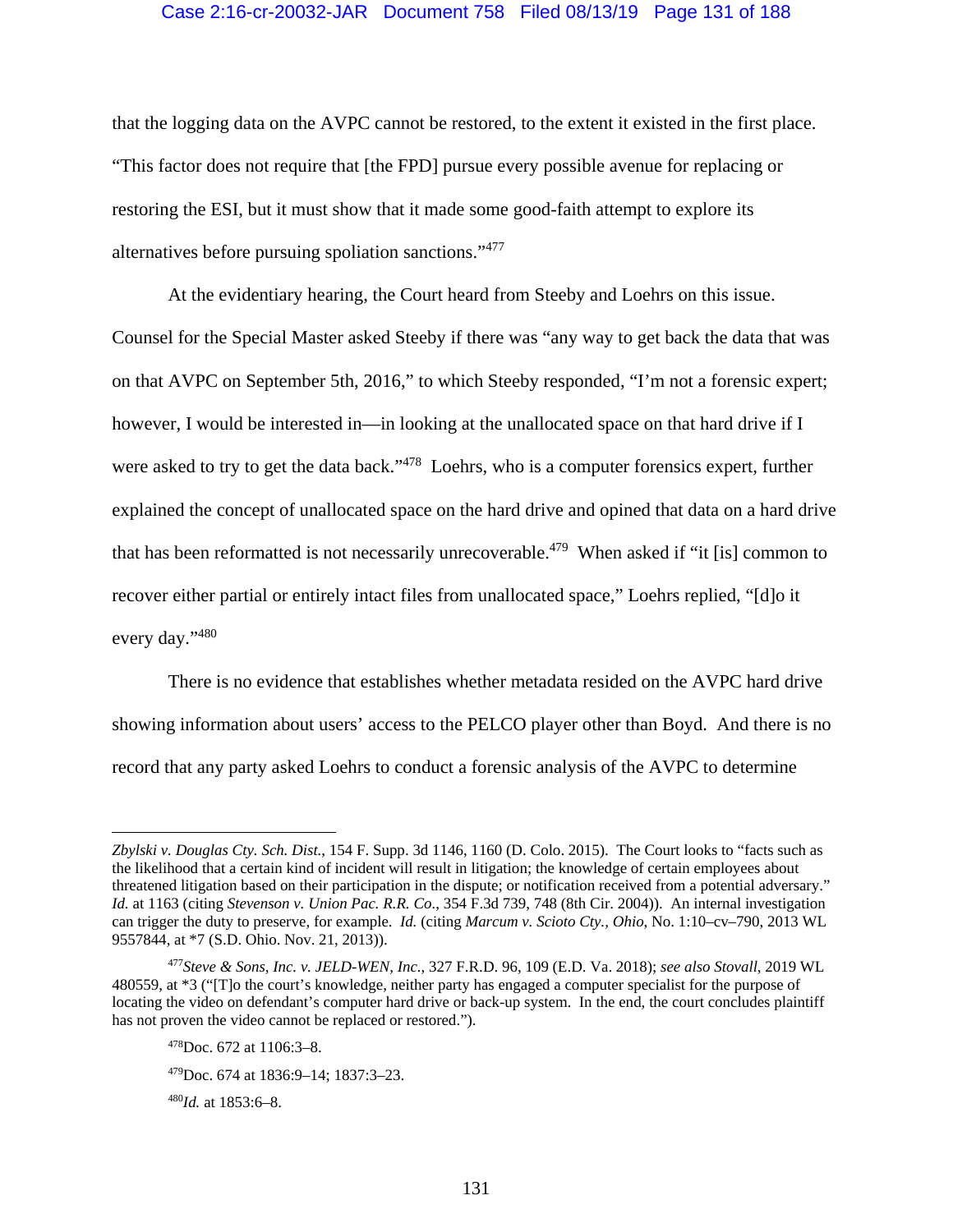## Case 2:16-cr-20032-JAR Document 758 Filed 08/13/19 Page 132 of 188

whether the logging data, if it exists, sought by the Special Master and the FPD could be restored. And even if some of the data was overwritten during the period that the AVPC continued to be used before being taken out of service by the USAO, Loehrs testified that some of the data may be recoverable.481 Loehrs testified that she would charge "5 to \$10,000 tops" to search for the missing data on the AVPC. The Court does not discount the high cost of conducting a forensic analysis, but no party retained Loehrs to conduct this evaluation, and no party sought a court order to require the Government to conduct this analysis either.<sup>482</sup> Under these circumstances, the Court cannot make a finding that metadata or logging information, to the extent it existed in the first place, cannot be restored. Thus, spoliation sanctions are not available under Rule 37(e) for the destruction of information on the AVPC on this record.

## **2. ESI Lost Under Normal Retention Policies**

As already explained, the Government had a duty to preserve evidence surrounding the USAO's practice of requesting and obtaining audio and video recordings of meetings between federal detainees and their attorneys in early August 2016. When the FPD filed its Rule  $41(g)$ motions, and certainly when Brannon sent the August 30, 2016 email demanding that the USAO hold onto computers and hard drives that would otherwise be replaced during the cyclical refresh, USAO management knew that the allegations raised in the FPD's motions would result in imminent litigation. The Court's August 18, 2016 audio clawback order also included a broadly-worded preservation directive that many prosecutors understood went beyond evidence

 <sup>481</sup>*Id.* at 1854:4–22.

<sup>482</sup>*See Jenkins v. Woody*, No. 3:15cv355, 2017 WL 362475, at \*16 (E.D. Va. Jan. 1, 2017) (finding the data could not be restored where "the Court allowed the Plaintiff to 'attempt to copy or mirror image the hard drive' of the video surveillance cameras in the RCJC because [Defendant] had been unable to recover the Video Data. . . . Plaintiff's attempt failed."); *E.I. Du Pont De Nemours & Co. v. Kolon Indus., Inc.*, 803 F. Supp. 2d 469, 478 (E.D. Va. 2011) (describing expert testimony summarizing deleted files that were overwritten, and thus inaccessible, on hard drives).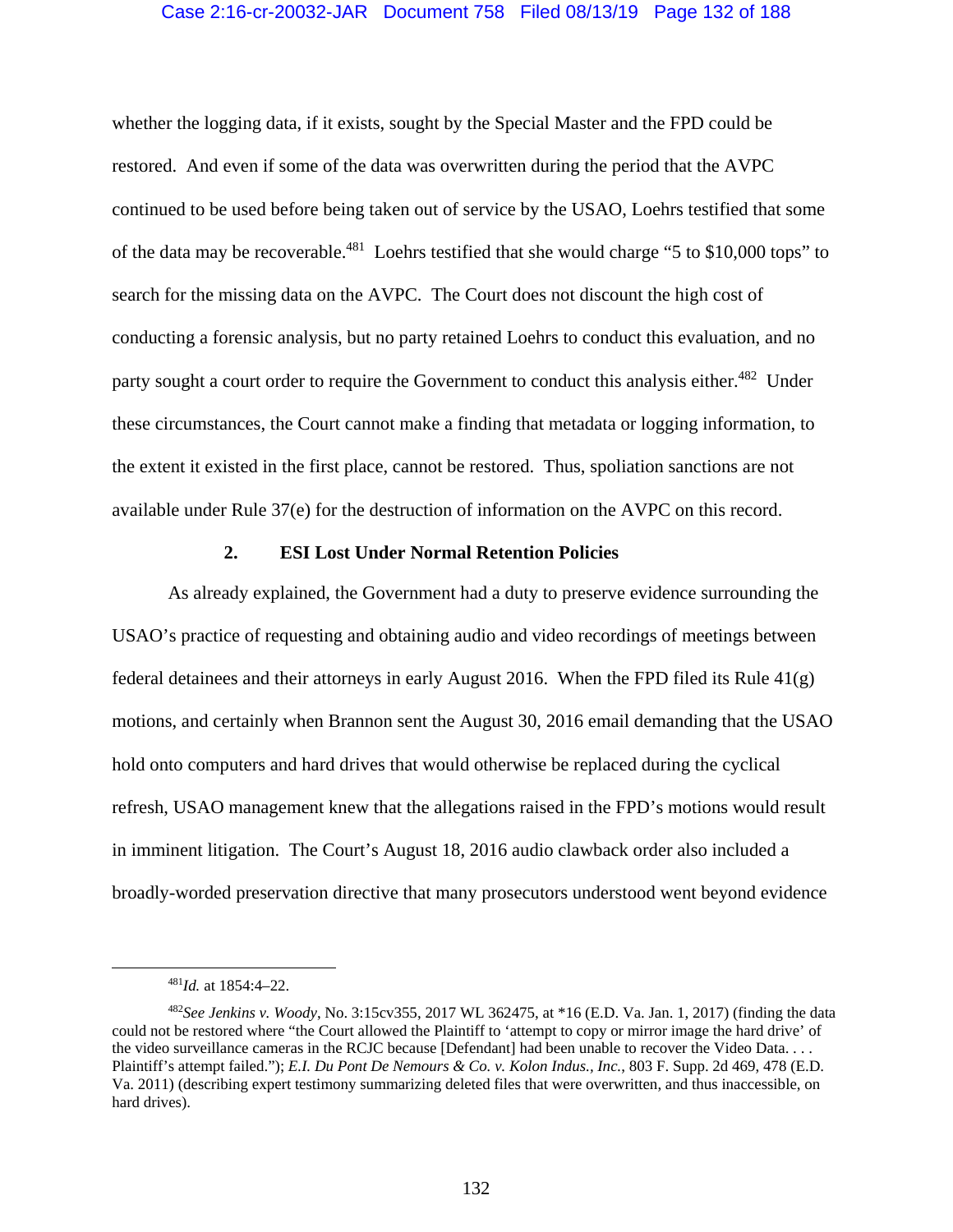## Case 2:16-cr-20032-JAR Document 758 Filed 08/13/19 Page 133 of 188

discovered in the *Black* case. USAO management decided not to seek clarification of that order, but instead insisted on a narrow interpretation of the USAO's duties and affirmatively disclaimed any obligation to issue a litigation hold. Certainly, by the time of the Special Master's discovery orders in October and November 2016, there could be no doubt about the Government's obligation to preserve evidence that might be relevant to a potential Phase III investigation.

The Court also can easily find that the USAO did not take reasonable steps to preserve at the time the duty arose. "[W]hether a party has honored its obligation to preserve evidence turns on reasonableness, which must be considered in the context of whether 'what was done—or not done—was *proportional* to that case and consistent with clearly established applicable standards."<sup>483</sup> Generally, "when a company or organization has a document retention or destruction policy, it 'is obligated to suspend' that policy and 'implement a "litigation hold" to ensure the preservation of relevant documents' once the preservation duty has been triggered."<sup>484</sup> The purpose of the litigation hold is "to avoid the loss of evidence through intentional or negligent actions, or even through routine document management."<sup>485</sup> An organization is not required to preserve "every shred of paper, every e-mail or electronic document, and every backup tape."486 Instead, a party must preserve "any documents or tangible things (as defined by

 <sup>483</sup>*Zblyski v. Douglas Cty. Sch. Dist.*, 154 F. Supp. 3d 1146, 1164 (D. Colo. 2015) (quoting *Rimkus Consulting Grp., Inc. v. Cammarata*, 688 F. Supp. 2d 598, 613 (S.D. Tex. 2010)) (emphasis in original); *see also Victor Stanley, Inc. v. Creative Pipe, Inc.*, 269 F.R.D. 497, 522–23 (D. Md. 2010) (describing reasonableness and proportionality standards).

<sup>484</sup>*Victor Stanley, Inc.*, 269 F.R.D. at 526 (quoting *Goodman v. Praxair Servs., Inc.*, 632 F. Supp. 2d 494, 511 (D. Md. 2009)); *Browder v. City of Albuquerque*, 187 F. Supp. 3d 1288, 1295 (D.N.M. 2016).

<sup>485</sup>*Heiget v. City of Hays*, No. 13-2228-KHV-KGG, 2014 WL 1308893, at \*3 (D. Kan. Mar. 31, 2014).

<sup>486</sup>*N.M. Oncology & Hematology Consultants, Ltd. v. Presbyterian Heathcare Servs*., No. 1:12-cv-00526 MV/GBW, 2017 WL 3535293, at \*3 (D.N.M. Aug. 16, 2017) (quoting *Zubulake v. UBS Warburg LLC*, 220 F.R.D. 212, 217 (S.D.N.Y. 2003)).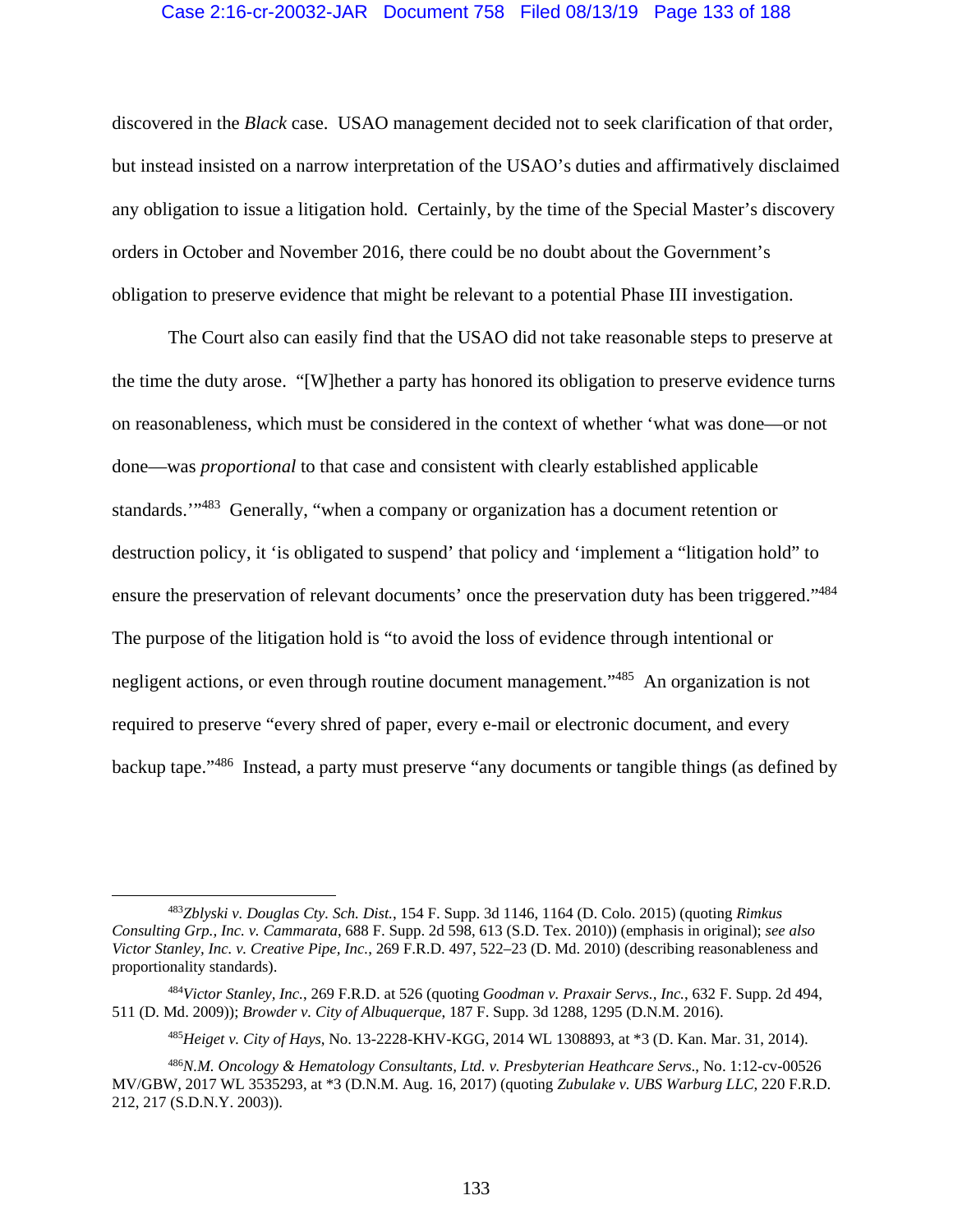Rule 34(a)) made by individuals likely to have discoverable information that the disclosing party may use to support its claims or defenses."487

It is not enough to simply put in place a litigation hold to ensure preservation:

the litigant must also oversee compliance with the hold by monitoring the litigant's "efforts to retain and produce the relevant documents." Counsel must communicate with the litigant to ensure "(1) that all sources of relevant information [are] discovered, (2) that relevant information is retained on a continuing basis; and (3) that relevant non-privileged material is produced to the opposing party."488

As documented in the Court's findings of fact, the USAO: (1) delayed issuing a litigation hold email to USAO staff until December 19, 2016, four months after the duty arose; (2) failed to enforce the December 19, 2016 litigation hold email; (3) delayed issuing a formal litigation hold that suspended normal document retention policies; and (4) delayed and obfuscated compliance with the Court's August 2018 preservation order.

 As the Court noted in its findings of fact, the Government's misrepresentations, delays, and lack of transparency about the state of its preservation efforts in this matter make it impossible to conclude with certainty what information has been lost and cannot be restored. However, the Court can draw the following conclusions from this record that may be relevant to discovery in the upcoming § 2255 litigation: (1) there is ample evidence that prosecutors in the District of Kansas routinely maintain case files in both hard-copy and electronic format that may be relevant to the Sixth Amendment issues in a given criminal case, including handwritten notes, recorded phone calls, and potentially formal or informal requests to a detention facility for

 <sup>487</sup>*Id.*

<sup>488</sup>*F.T.C. v. Affiliate Strategies, Inc.*, No. 09-4104-JAR, 2011 WL 2084147, at \*2 (D. Kan. May 24, 2011) (quoting *School–Link Techs., Inc. v. Applied Res., Inc*., No. 05–2088–JWL, 2007 WL 677647, at \*5 (D. Kan. Feb. 28, 2007)) (footnotes omitted); *see also Browder*, 187 F. Supp. 3d at 1295.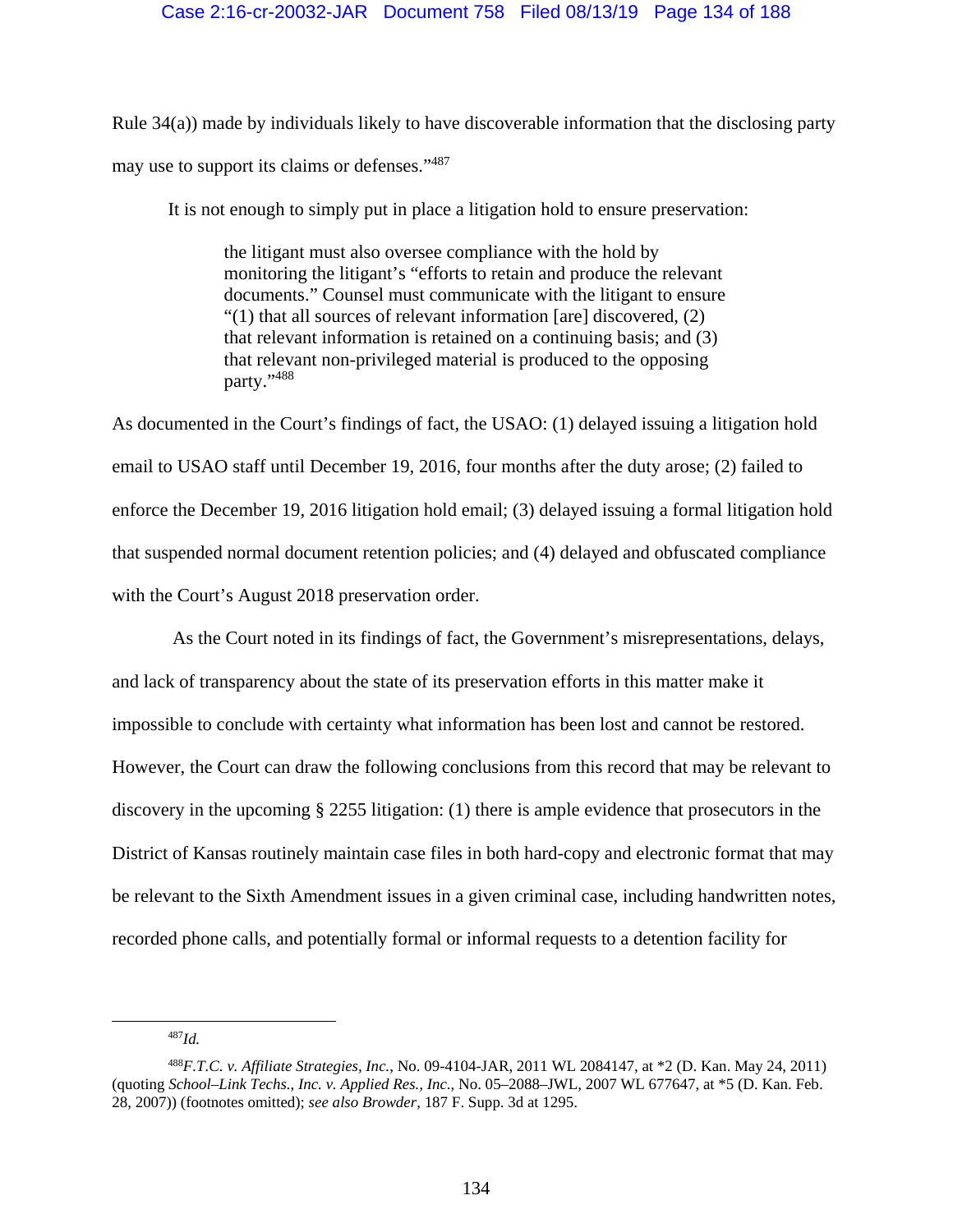## Case 2:16-cr-20032-JAR Document 758 Filed 08/13/19 Page 135 of 188

detainee phone recordings; (2) there is no assurance on this record that all prosecutors preserved relevant information within the scope of the Special Master's October 2016 preservation directive or Metzger's December 2016 email; (3) prior to November 6, 2018, there is no clear record that a central litigation hold was in place for ESI, which means that ordinary retention policies applied to ESI prior to that date—in the email context that means that any email from before January 1, 2016, may have been deleted; (4) although Steeby testified that he transmitted litigation hold tickets for some users in the summer of 2017, which would have stopped ordinary retention for certain categories of information for those users, at best those litigation hold tickets would have preserved emails dating back to May 2014 only for those unspecified users; and (5) aside from Metzger, Tomasic, Treadway, and Krug, there is no evidence that prosecutors in the USAO preserved hard-copy documents.

 The Court also concludes that the Government acted with intent to deprive the Special Master and the FPD of evidence in this investigation. The Court found that the USAO willfully misconstrued the Court's early preservation orders to avoid impounding and preserving evidence outside of the discovery and defendants at issue in the *Black* case. Despite several prosecutors' recognition that the Court's orders went beyond evidence in the underlying *Black* case, USAO management decided not to seek clarification from the Court, and proceeded with a narrow construction of the orders.<sup>489</sup> The Court also found that the USAO purposefully delayed issuing a formal litigation hold until May 2017, and withheld all information about the formal litigation hold from the Special Master and the Court until the November 2018 hearing in this matter. There is direct evidence that Metzger, as the Litigation Hold Coordinator, made these decisions

<sup>&</sup>lt;sup>489</sup>It is true that Barnett told Tomasic by email that she could seek court guidance, but Barnett did not direct Tomasic to file a motion. By this point, Barnett was in charge of the case and had largely shut out Tomasic.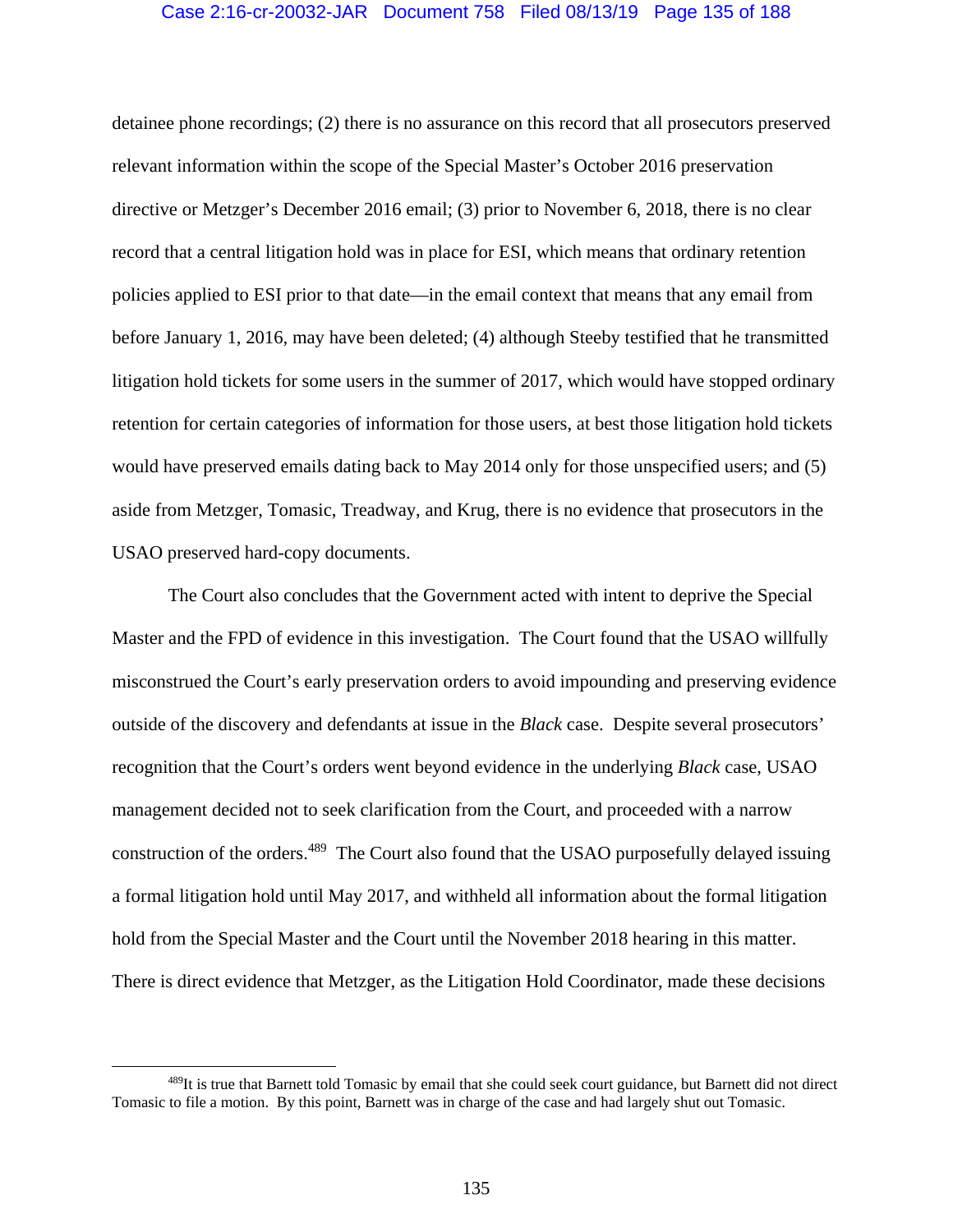with full knowledge that she was "losing some stuff in the interim."<sup>490</sup> To the extent a litigant can show that information relevant to his or her case was lost during the course of these various litigation hold delays and cannot be restored, this record supports an argument that Fed. R. Civ. P. 37(e)(2) should be invoked, potentially triggering sanctions that may include adverse inferences.491

## **C. Non-Spoliation Sanctions**

The FPD's show cause motions also seek sanctions based on the Government's violations of preservation and production orders issued by the Court and the Special Master. The Government reiterates a previously-made argument that it was not required to comply with the Special Master's orders or his SDT, because they are unlawful under Fed. R. Civ. P. 53 and the separation of powers doctrine. The Court discussed and rejected these arguments in its January 25, 2019 Memorandum and Order denying the Government's Motion to Reconsider the Court's Final Production Order, and in its January 12, 2018 Memorandum and Order denying the Government's motion to terminate Phase III of the investigation and quash subpoenas. The Court declines to revisit its previous rulings and incorporates them here by reference.<sup>492</sup>

Civil remedies for failure to comply with court orders on discovery are governed by Fed. R. Civ. P. 37(b). Rule 37(b) lists several permissible sanctions for such violations, including dismissal and contempt. Civil contempt sanctions may be appropriate "to compel future compliance with a court order," or to compensate an opposing party for failure to comply.<sup>493</sup>

 <sup>490</sup>Ex. 1214.

 $^{491}$ Under Fed. R. Civ. P. 37(e)(2), if the moving party can show intent, there is no requirement to show prejudice. *See* Rule 37(e) advisory committee notes.

<sup>492</sup>Docs. 713 at 42–49; 372 at 14–16.

<sup>493</sup>*Int'l Union, United Mine Workers of Am. v. Bagwell*, 512 U.S. 821, 827–29 (1994). In contrast, criminal contempt sanctions are designed to "punish defiance of a court's judicial authority." *Dartez v. Peters*, 759 F. App'x 684, 690 (10th Cir. 2018).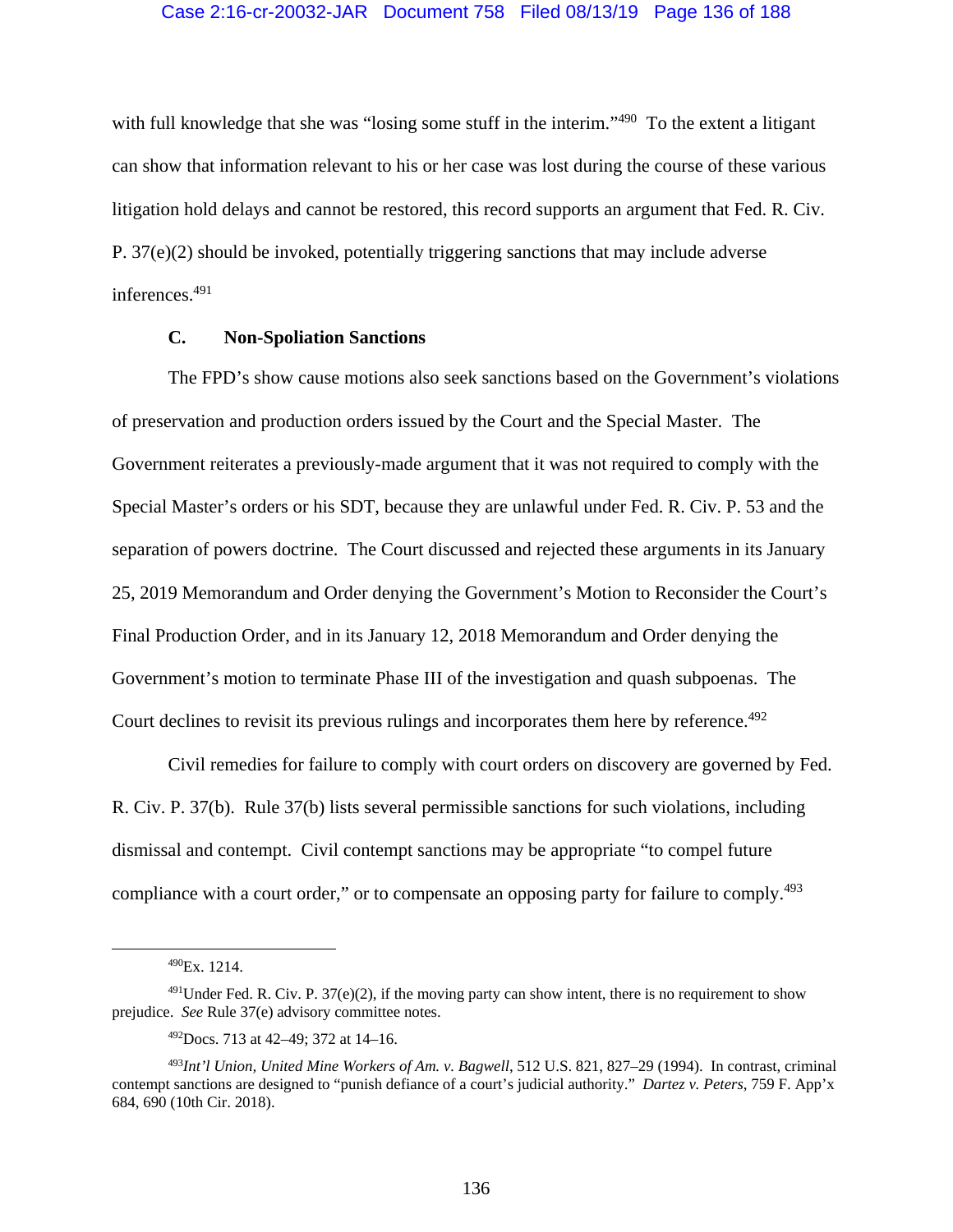### Case 2:16-cr-20032-JAR Document 758 Filed 08/13/19 Page 137 of 188

Both the criminal and civil subpoena rules provide that civil contempt may be the remedy for a witness who disobeys a subpoena without just cause.<sup> $494$ </sup> To prove civil contempt, the FPD must show by clear and convincing evidence that: (1) a valid court order existed; (2) the Government had knowledge of the order; and  $(3)$  the Government disobeyed the order.<sup>495</sup>

Additionally, the Court has inherent authority to "fashion an appropriate sanction for conduct which abuses the judicial process."<sup>496</sup> "Because of their very potency, inherent powers must be exercised with restraint and discretion."497 Although the Court's discretion includes the ability to dismiss as a sanction for severe cases of misconduct, the lesser sanction of attorneys' fees against counsel may be imposed for actions taken "in bad faith, vexatiously, wantonly, or for oppressive reasons."498 An award of attorneys' fees is permissible if the moving party "shows bad faith by delaying or disrupting the litigation or by hampering enforcement of a court order."499

The Court discusses below the various ways the Government knowingly violated the Court's and Special Master's orders in this matter. It then discusses the appropriate sanction for these violations.

 $^{494}$ Fed. R. Crim. P. 17(g); Fed. R. Civ. P. 45(g).

<sup>495</sup>*See, e.g.*, *Phone Directories Co. v. Clark*, 209 F. App'x 808, 813 (10th Cir. 2006); *FTC v. Kuykendall*, 371 F.3d 745, 756–57 (10th Cir. 2004).

<sup>496</sup>*Goodyear Tire & Rubber Co. v. Haeger*, 137 S. Ct. 1178, 1186 (2017) (citing *Chambers v. NASCO, Inc.*, 501 U.S. 32, 44–45 (1991)).

<sup>497</sup>*Chambers*, 501 U.S. at 44 (citing *Roadway Express, Inc. v. Piper*, 447 U.S. 752, 764 (1980)).

<sup>498</sup>*Id.* at 45–46 (quoting *Alyeska Pipeline Serv. Co. v. Wilderness Soc'y*, 421 U.S. 240, 258 (1975)); *Sun River Energy, Inc. v. Nelson*, 800 F.3d 1219, 1228 (10th Cir. 2015).

<sup>499</sup>*Chambers*, 501 U.S. at 46 (footnote omitted) (quoting *Hutto v. Finney*, 437 U.S. 678, 689 n.14 (1978)).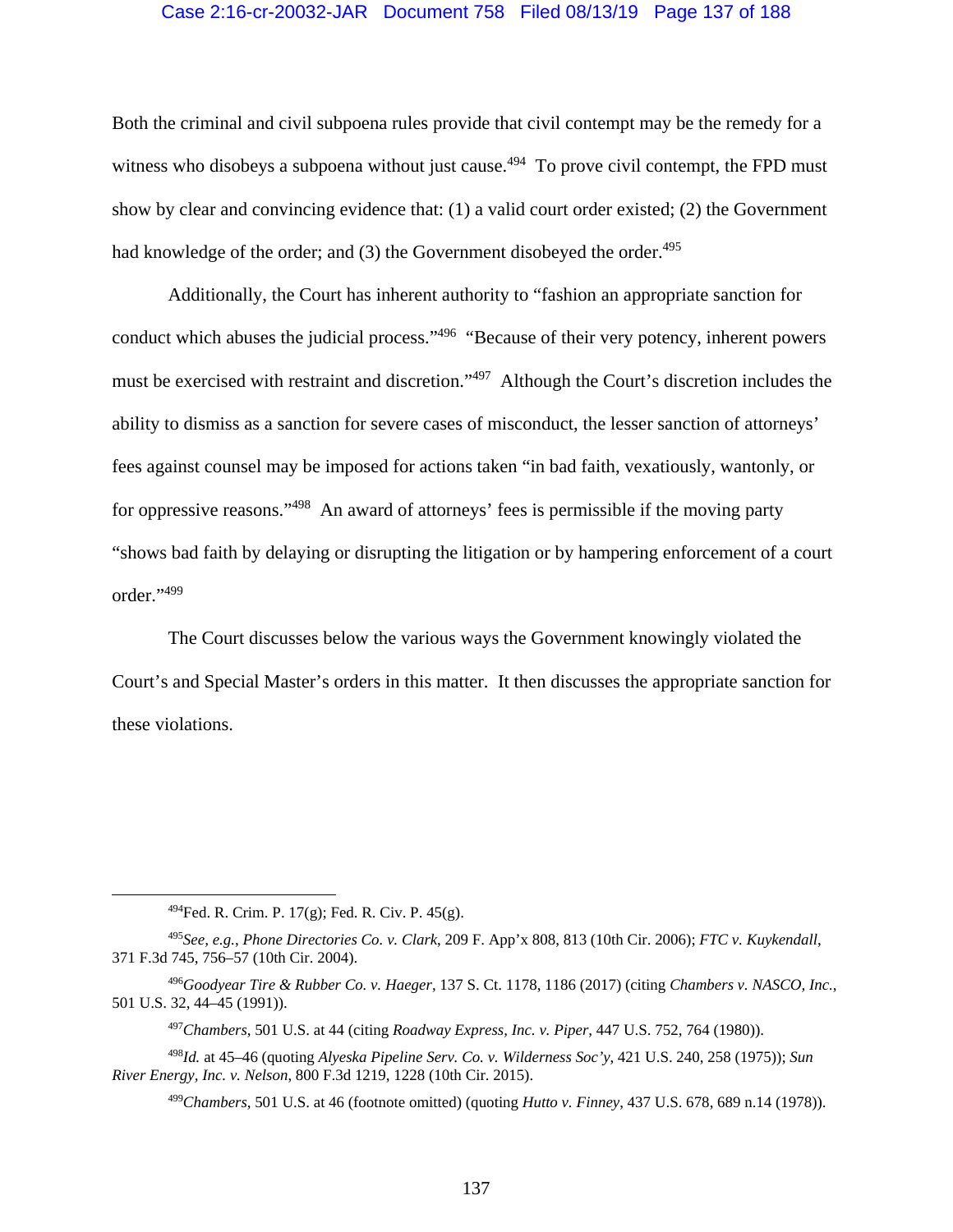## **1. Preservation and Impoundment**

 As described in its findings of fact, soon after the Court learned about the existence of video and audio recordings possessed by the USAO and its agents, it entered a series of orders: (1) an oral clawback order of the DVRs containing the CCA video recordings on August 9,  $2016$ <sup>500</sup> (2) a written clawback and cease and desist order on August 10, 2016, addressing video recordings;<sup>501</sup> (3) written preservation and clawback orders for both audio and video recordings on August 18, 2016;<sup>502</sup> (3) the Special Master's Appointment Order on October 11, 2016, requiring "full cooperation";<sup>503</sup> and (4) the Special Master's October 25, 2016 Discovery Conference Order, as supplemented by his November preservation order, which included his order to suspend routine destruction of information.<sup>504</sup> Later, due to new evidence suggesting that the USAO continued to possess attorney-client telephone recordings for detainees not involved in the *Black* litigation, the Court entered yet another preservation order on August 15, 2018.505 Finally, the Court included a preservation directive in its November 21, 2018 Final Production Order.<sup>506</sup>

 The Government violated these preservation orders repeatedly. Two examples are most notable. First, as the Court has documented, the USAO unilaterally decided to narrowly construe the Court's August 18, 2016 orders as pertaining only to information directly related to the *Black* litigation, despite the presentation of evidence at these early hearings that recordings were also

 <sup>500</sup>*See* Tr. Aug. 9, 2016 Hr'g, Doc. 104 at 114:19–115:14.

<sup>501</sup>Doc. 102.

<sup>502</sup>Docs. 113, 114.

<sup>503</sup>Doc. 146 at 13.

<sup>504</sup>Doc. 155; Doc. 180 at 2 n.1.

<sup>505</sup>Doc. 569.

 $506$ Doc. 690.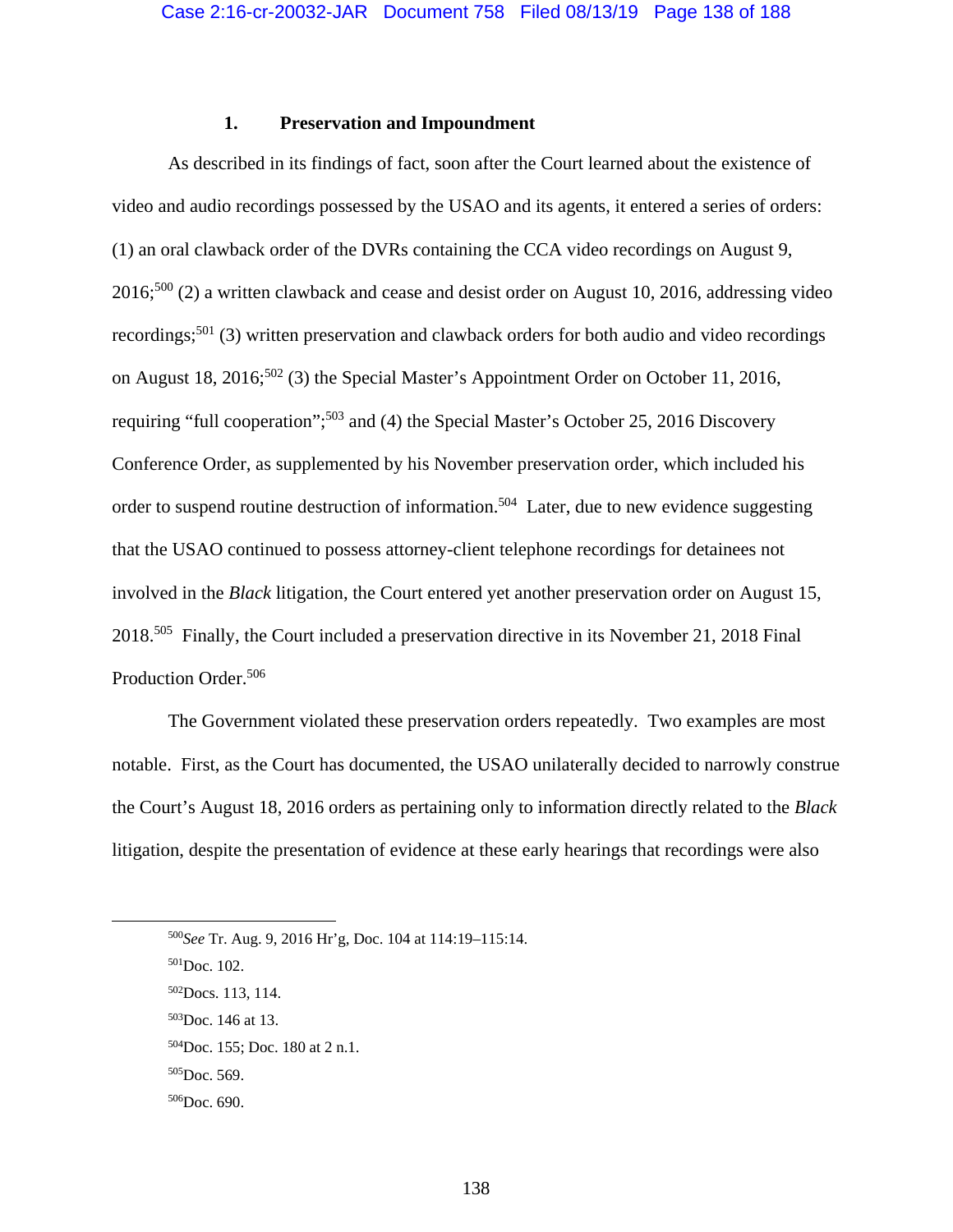### Case 2:16-cr-20032-JAR Document 758 Filed 08/13/19 Page 139 of 188

obtained of detainees in other cases. While the record shows that the USAO internally decided to misconstrue the Court's orders, prosecutors represented to the Court that they were fully aware of their preservation duties and had taken the appropriate steps to preserve. Notably, Barnett told the Court on October 28, 2016 that her office had "put a lockdown" on information and records, and that she understood that the obligation to preserve went beyond the bounds of the *Black* case given the many Rule 41(g) motions pending in other cases. Second, in violation of the Court's second written video clawback order, the USAO maintained copies of the video recordings even after turning over the original CCA DVRs to the Court in August 2016. The USAO maintained a copy on Boyd's AVPC, and Stokes maintained a copy on his laptop computer.

 Even assuming that the Court's August 2016 Orders were ambiguous, the Special Master's preservation orders were not. He made clear the categories of information that he expected would be preserved, which were based in part on the possibility that the Court would expand his mandate into a Phase III investigation. Metzger knew that the preservation orders extended beyond *Black* yet delayed sending a preservation directive to USAO staff until December 19, 2016. And by early December, USAO management knew that the Special Master expected the litigation hold email to be sent "yesterday." Yet, the office delayed for another three weeks. Metzger could have sent out a more generic email in August 2016, or at the latest October 2016, directing a litigation hold. Had she done that and immediately utilized DOJ's standard litigation hold process, USAO staff would have been guided to consider and identify all the possible repositories where they might have responsive material. Instead, Metzger's dilatory email merely directed USAO staff to preserve, but not to identify to her what responsive material they might have, nor did she provide them with a deadline to take action. This evidence suggests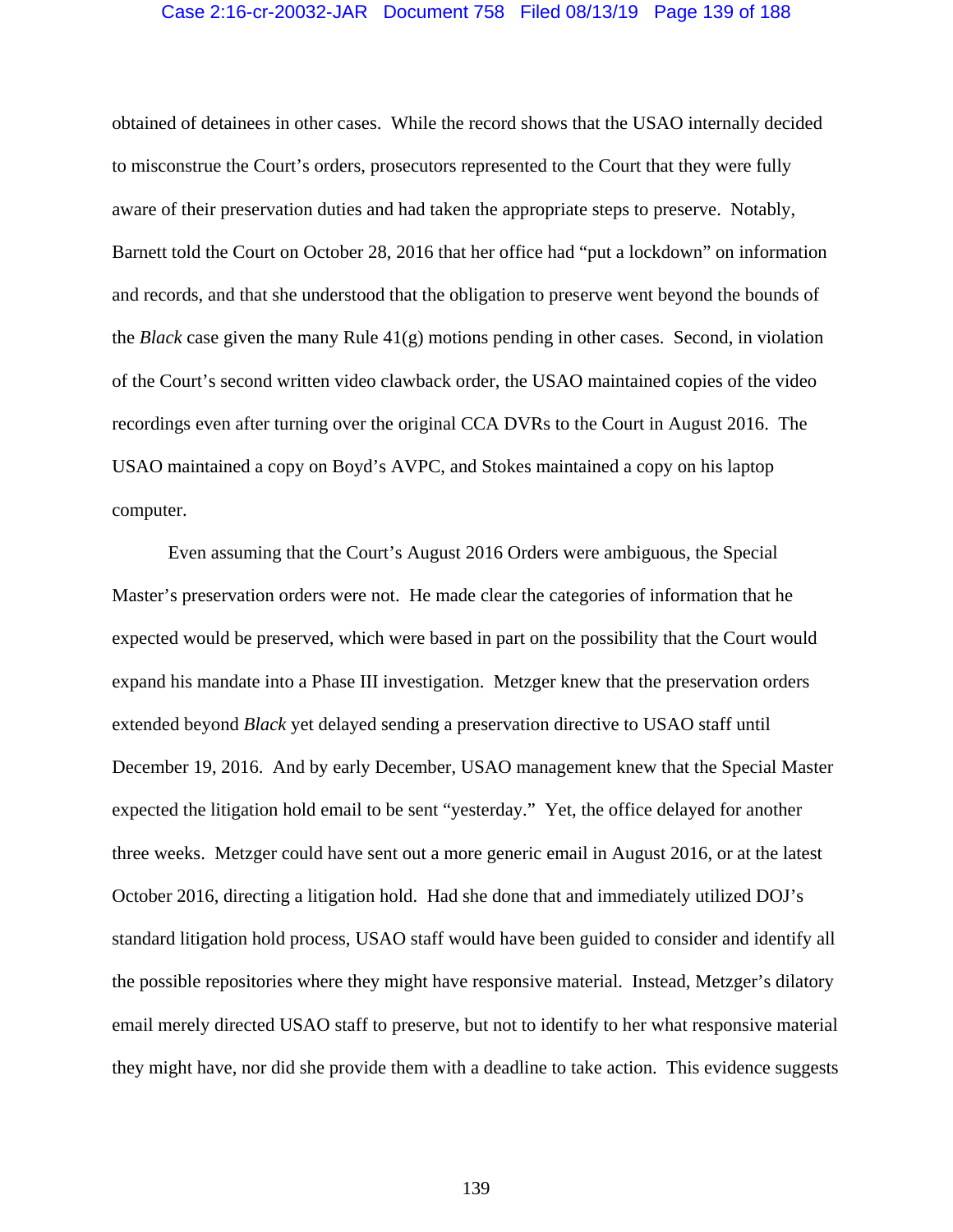#### Case 2:16-cr-20032-JAR Document 758 Filed 08/13/19 Page 140 of 188

that the Government decided to engage in a minimal, superficial attempt at preservation of materials, with full knowledge that information could be lost.

The Government's argument that the Special Master expressed satisfaction with the December 2016 litigation hold email ignores the obvious: Metzger misled and lulled the Special Master into believing that she had implemented a full preservation hold on all repositories of information. He testified that he believed his October 2016 preservation order had been immediately implemented and that the December 19, 2016 email was intended to be a more specific and detailed directive. He did not know about the DOJ litigation hold process because no one in the USAO educated him that a central litigation hold would be required. That information was never provided to the Special Master, despite the Court's clear mandate in its Appointment Order that the USAO cooperate with him in the investigation. In sum, the evidence clearly and convincingly shows that the USAO willfully failed to cooperate with the Special Master in achieving preservation of information in this matter, and violated myriad preservation orders in the process.

 Additionally, the Government delayed compliance with the August and November 2018 preservation orders. As documented in the Court's findings, the Court learned in March 2019 that the Government did not meet with EOUSA to fully implement a litigation hold until October 2018—around the time of the final evidentiary hearing. The Government did not inform the Court or the Special Master about this meeting, despite the many colloquies with the Court during the hearing about the Government's preservation and production duties. Finally, on November 6, EOUSA was able to extract and preserve email archives dating back to January 1, 2016. These developments were not shared with the Court at the October or November evidentiary hearing sessions. Indeed, according to the Government's March 21, 2019 status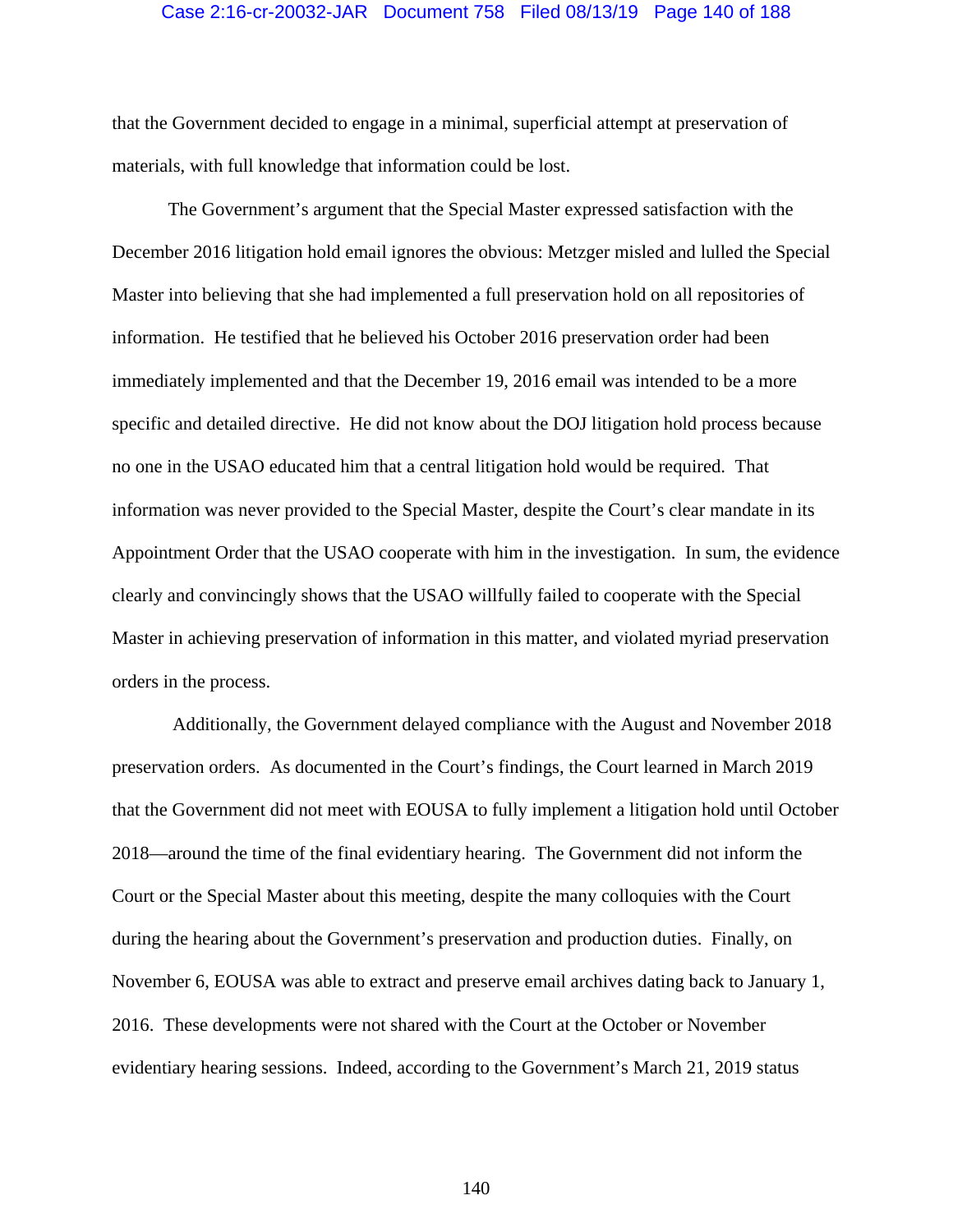## Case 2:16-cr-20032-JAR Document 758 Filed 08/13/19 Page 141 of 188

report, the Government continued to meet with EOUSA to fully implement the Court's preservation order in mid-December 2018, despite representing to the Court in an earlier filing that it had fully complied.

## **2. Production of Witnesses**

The Court's Appointment Order required the parties to fully cooperate with the Special Master. As described in the Court's findings of fact, the USAO impeded the Special Master's ability to meet with key Government witnesses Boyd, Flannigan, and Tomasic. As the Court found, the Government directed that Flannigan and Tomasic not speak with the Special Master and failed to inform them that he had repeatedly asked to meet with them. The Special Master never was able to interview Flannigan, other than through cross-examination at the *Dertinger* hearing. Tomasic finally met with the Special Master after her termination. Additionally, it took repeated requests for the Special Master to meet with Boyd, and this meeting was not accomplished until February 2017. This conduct constitutes a clear violation of the Court's order to cooperate.

# **3. Production of Documents**

Finally, the Court finds that the Government failed to cooperate with the Special Master by delaying and avoiding document production. As the Court set forth in a previous order, the record demonstrates several failures by the USAO to meet its production obligations during the Special Master's investigation over a two-year period-of-time. Notably, (1) individuals that allegedly engaged in wrongdoing culled their own documents instead of a neutral reviewer; (2) despite the year-long process of developing agreed search terms with the Special Master, the USAO's production in the fall of 2018 did not utilize those search terms; and (3) the Government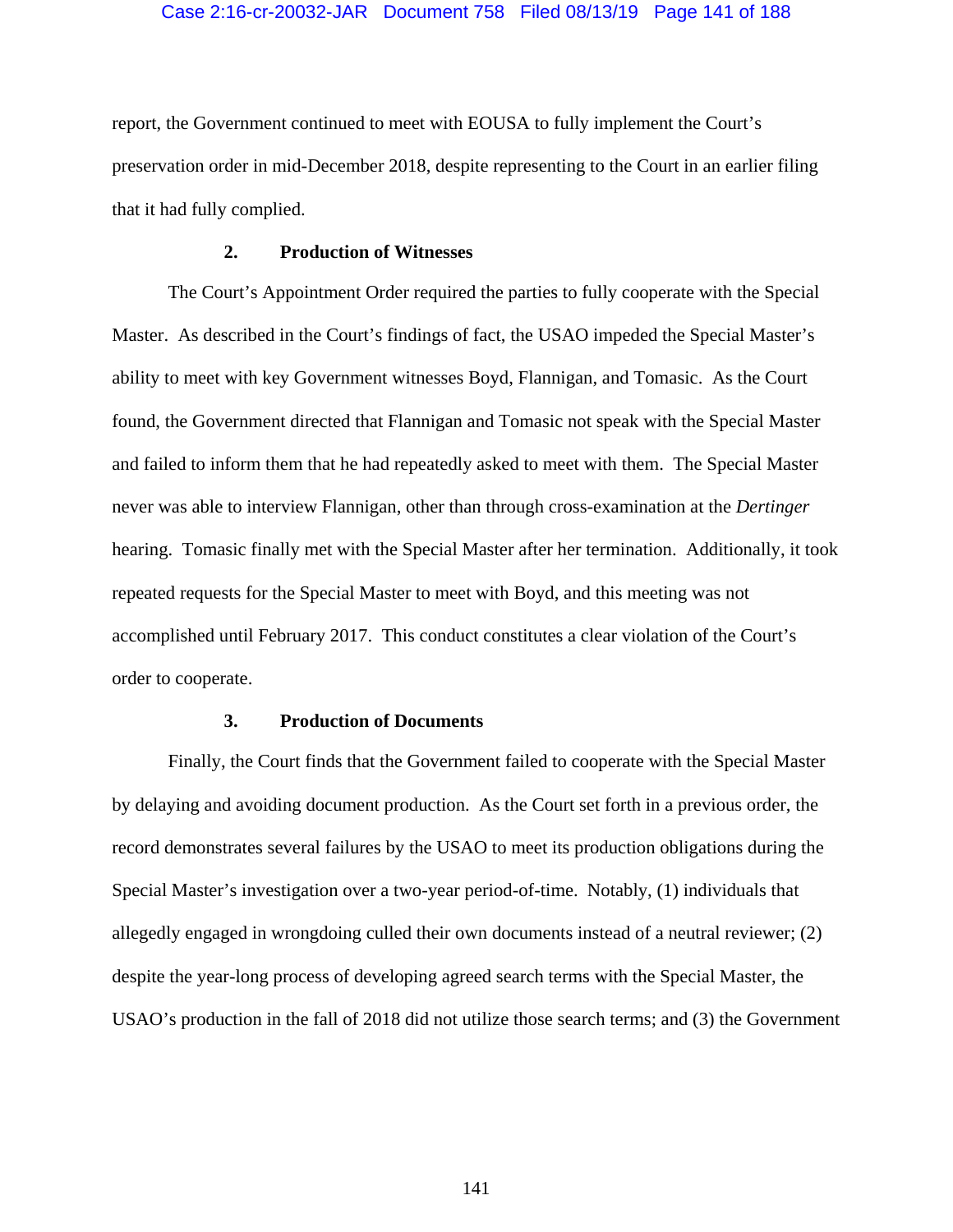## Case 2:16-cr-20032-JAR Document 758 Filed 08/13/19 Page 142 of 188

refused to create and provide a log for materials withheld on the basis of privilege, *Touhy*, and the Privacy Act.<sup>507</sup>

Moreover, the production that the USAO finally made in response to the August 2018 SDT can only be characterized as an incomplete "document dump."<sup>508</sup> After further motions practice in which the Government asserted it had no duty to produce and informed the Court it would not comply with any further production directives, the Court concluded that in light of the protracted history of these proceedings, and in order to avoid further delay and waste of judicial resources, it would decline to compel further production and closed the record. The Court warned the Government that this did not mean the Government would not have to produce these documents. Instead, the Government would be required to further produce discoverable material in the context of each § 2255 case—an avenue the Government has argued on many occasions is the "appropriate mechanism" for determining whether individual Sixth Amendment violations occurred.<sup>509</sup> To the extent those documents no longer exist, or have been withheld due to a claim of privilege, the Government would be subject to the federal rules governing spoliation and privilege.

 For substantially the same reasons discussed in the Court's January 25, 2019 order denying the Government's motion to reconsider the Court's Final Production Order, the Court rejects the Government's challenges to the Special Master's authority to compel production. Moreover, the Government never moved to quash the most recent SDTs issued before the

 <sup>507</sup>*See* Fed. R. Civ. P. 45(e)(2) (requiring a privilege log); Fed. R. Crim. P. 17(c)(2) (requiring witness to move to modify or quash a subpoena if compliance would be unreasonable or oppressive); Doc. 694 at 2793:2–25 (Clymer advising the Court that the Government withheld documents on the basis of deliberative process, attorneyclient, and work product privileges).

<sup>508</sup>Doc. 694 at 2798:3–2800:20.

<sup>509</sup>Docs. 336 at 18, 554 at 7, 697 at 41–42.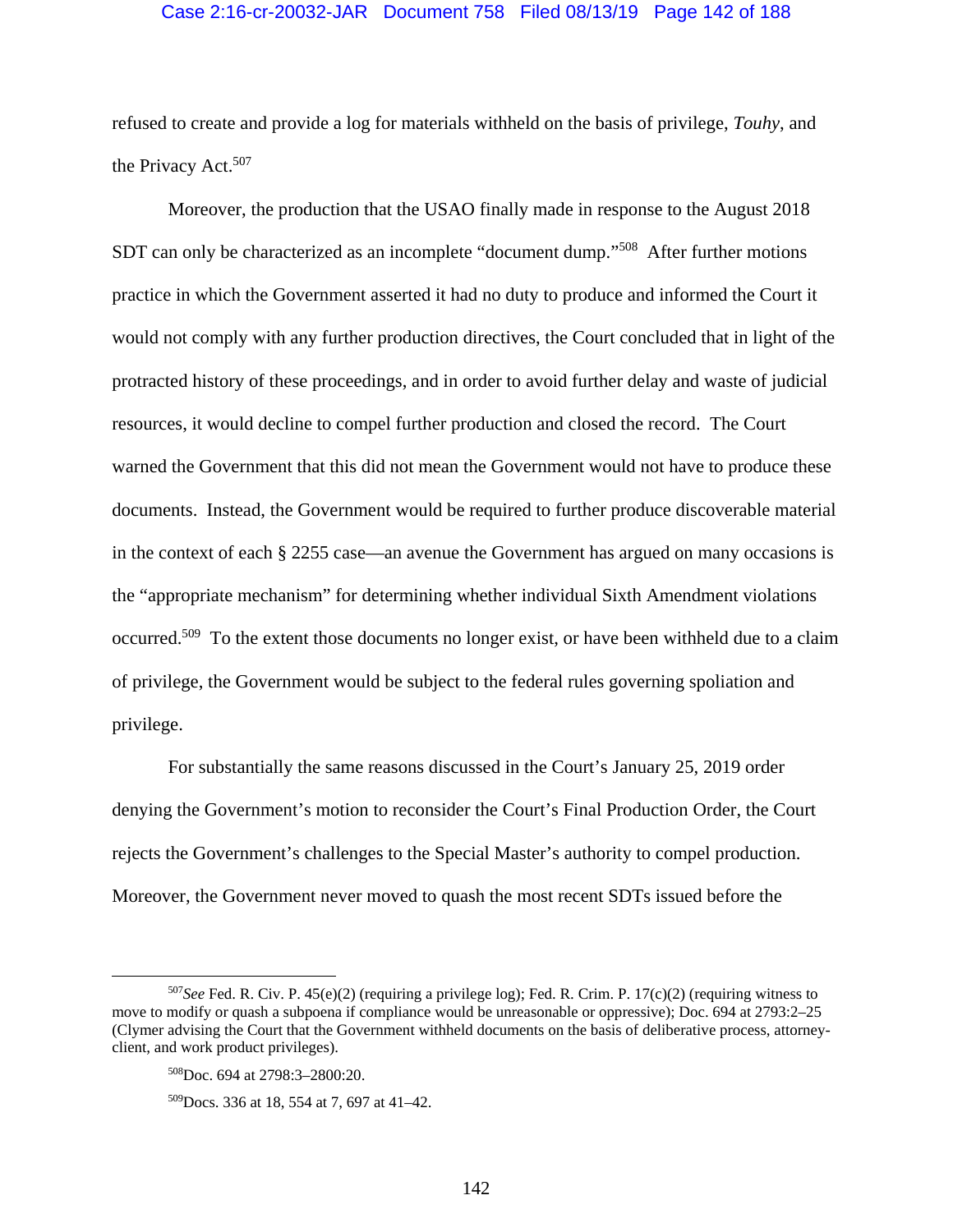## Case 2:16-cr-20032-JAR Document 758 Filed 08/13/19 Page 143 of 188

October 2018 hearing. It has thus waived the ability to argue that those SDTs are unreasonable or oppressive. In sum, the Government lacks a valid basis for delaying and providing incomplete production to the FPD and the Special Master in this matter. In the end, these Government tactics fit into a pattern revealed throughout this record to frustrate the efforts of the Special Master, the Court, and the FPD to discover the extent and scope of any Sixth Amendment violations committed by the USAO. Although any order to further produce has been left for another day, the Government's tactics, when viewed in the context of this entire record, are also relevant to issues of the credibility of USAO prosecutors that are squarely before the Court.

#### **4. Non-Spoliation Sanctions for Violations of Court Orders**

The elements necessary for a finding of contempt are clearly met. Sanctions for civil contempt may be used for two purposes: "(1) to compel or coerce obedience to a court order . . . ; and (2) to compensate the contemnor's adversary for injuries resulting from the contemnor's noncompliance[.]"510 The USAO had knowledge of the Court's preservation and cooperation orders yet disobeyed them. The Court cannot compel compliance at this point. The preservation directives that were violated cannot be undone—it is unlikely that documents destroyed by the failure to preserve can be recovered. And given that the Special Master has been excused, future compliance with witness and document production is moot.

 The FPD requests a compensatory award in its supplemental motion to show cause, and the Special Master suggested compensation is warranted in his final report.<sup>511</sup> Indeed, the Court warned the Government in its May 17, 2017 Phase III Order that if it failed to cooperate, the

 <sup>510</sup>*O'Connor v. Midwest Pipe Fabrications, Inc.*, 972 F.2d 1204, 1211 (10th Cir. 1992) (alteration in original) (quoting *Shuffler v. Heritage Bank*, 720 F.2d 1141, 1147 (9th Cir. 1983)).

<sup>511</sup>Doc. 585.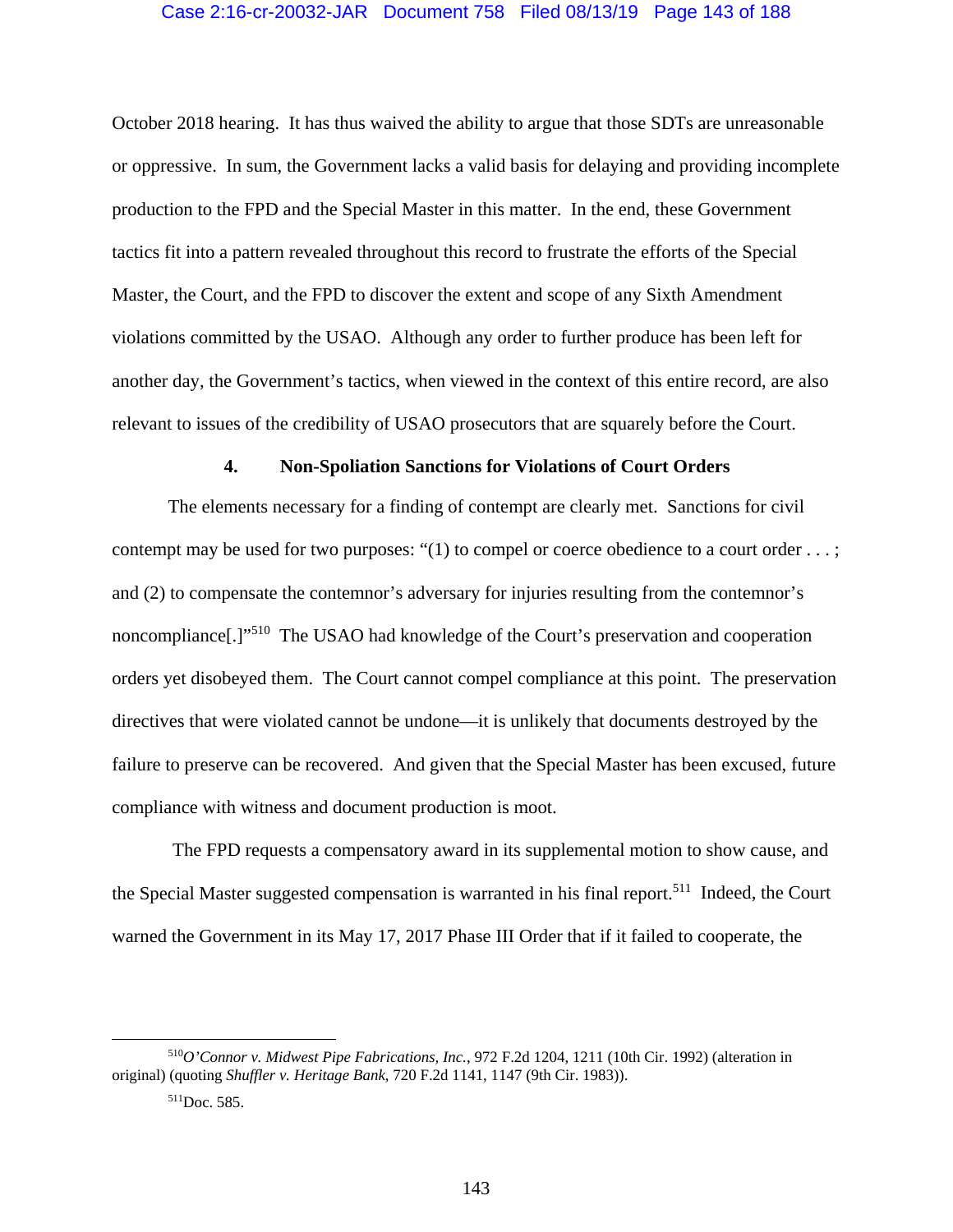# Case 2:16-cr-20032-JAR Document 758 Filed 08/13/19 Page 144 of 188

Court would reevaluate its decision to relieve the Government from bearing the cost of the investigation.<sup>512</sup>

The Court agrees that a compensatory award is in order, either as a remedy for contempt or for abuse of the judicial process under the Court's inherent authority. In order to impose a contempt fine, "the amount of the fine must be based upon the complainant's actual losses sustained as a result of the contumacy."<sup>513</sup> Likewise, to impose a sanction of fees and costs under the Court's inherent authority, there must be a "but-for" causal link between the litigant's bad conduct and the legal fees incurred by the opposing party:

> That means, pretty much by definition, that the court can shift only those attorney's fees incurred because of the misconduct at issue. Compensation for a wrong, after all, tracks the loss resulting from that wrong. So as we have previously noted, a sanction counts as compensatory only if it is "calibrate[d] to [the] damages caused by" the bad-faith acts on which it is based. A fee award is so calibrated if it covers the legal bills that the litigation abuse occasioned. But if an award extends further than that—to fees that would have been incurred without the misconduct—then it crosses the boundary from compensation to punishment. Hence the need for a court, when using its inherent sanctioning authority (and civil procedures), to establish a causal link—between the litigant's misbehavior and legal fees paid by the opposing party.<sup>514</sup>

Any award of fees and costs must be calibrated to the contumacy involved here—failure to

preserve and failure to cooperate with witness and document production.

The FPD's motion for fees and costs focuses on different conduct; namely, it identifies

fees and costs associated with the failed settlement negotiated in the summer of 2018. Although

the Court is cognizant of the needless delay associated with the fruitless settlement attempt last

 <sup>512</sup>Doc. 253 at 48 n.60.

<sup>513</sup>*O'Connor*, 972 F.2d at 1211 (quoting *Perfect Fit Indus., Inc. v. Acme Quilting Co.*, 646 F.2d 800, 810 (2d Cir. 1981)).

<sup>514</sup>*Goodyear Tire & Rubber Co. v. Haeger*, 137 S. Ct. 1178, 1186 (2017) (quoting *Mine Workers v. Bagwell*, 512 U.S. 821, 834 (1994)) (footnote omitted).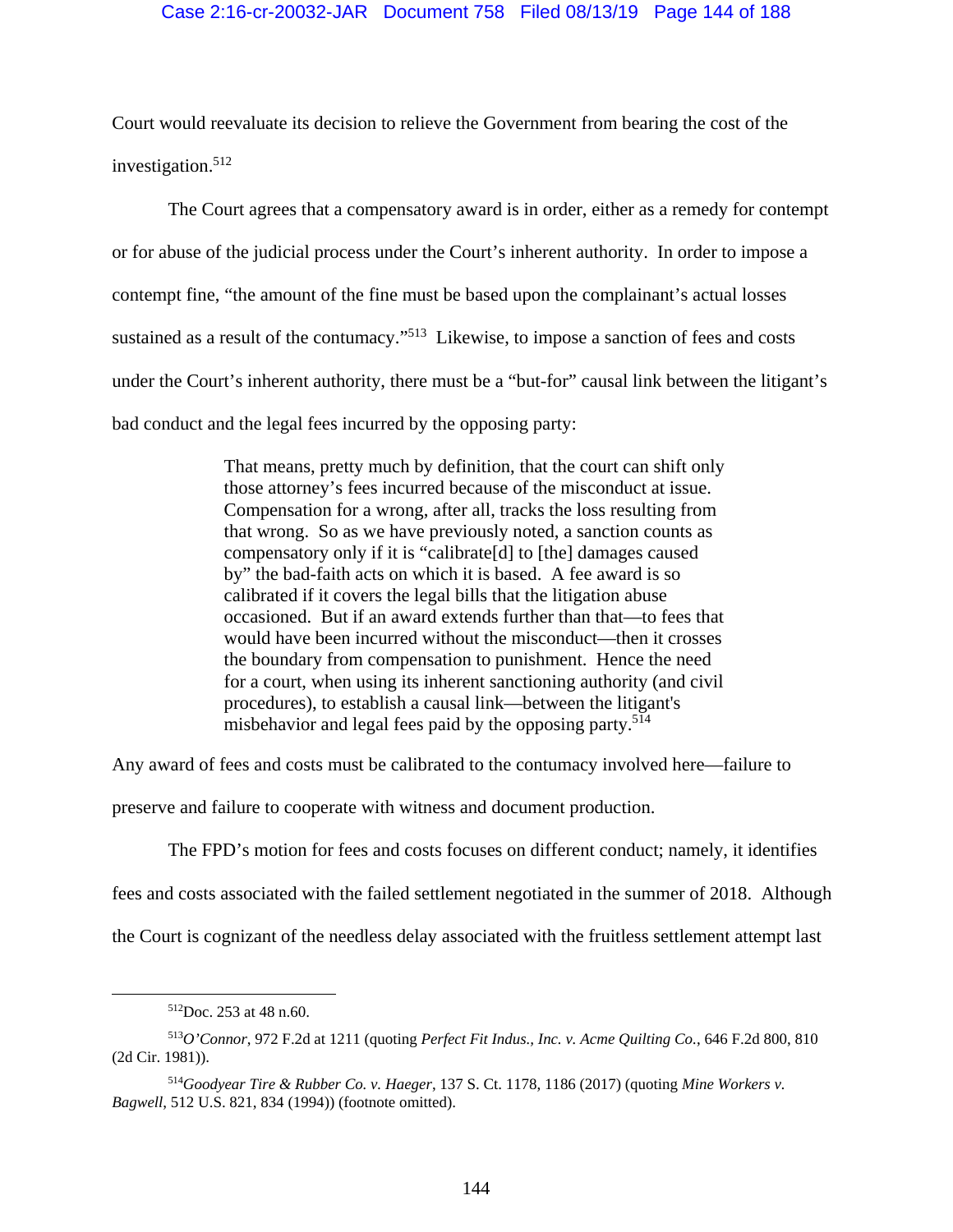#### Case 2:16-cr-20032-JAR Document 758 Filed 08/13/19 Page 145 of 188

year, its findings in this order do not address violations tied to that conduct. Because the FPD did not address the causation showing required for misconduct tied to the Government's preservation and production obligations, the Court cannot determine from this record the scope of any fees and costs award that should be awarded.<sup>515</sup>

Instead, under its inherent authority, the Court will award fees and costs borne by the FPD in line with the causation requirements of *Haeger*. Because this issue was not fully briefed by the parties, the Court directs the FPD to submit an application for attorneys' fees and costs, addressing both its entitlement to fees and costs and the amount, by September 24, 2019. The Government may respond by October 15, 2019. The parties' briefs shall not exceed 40 pages in length.

#### **VI. Conclusions of Law: Sixth Amendment**

The FPD's Rule 41(g) motions allege Sixth Amendment violations related to the video and audio recordings at issue on behalf of its many clients currently or formerly detained at CCA.516 The parties vigorously dispute what is required to establish a violation of the Sixth Amendment. The FPD contends that Tenth Circuit law in *Shillinger v. Haworth*<sup>517</sup> compels the Court to find a per se Sixth Amendment violation based on the Government's collection and retention of both video and audio recordings that it knew would, or were likely to, include attorney-client communications, without a showing of prejudice. The FPD seeks global relief for any defendant whose attorney-client communications at CCA were obtained by the Government,

 <sup>515</sup>The Court certainly cannot find that the entire evidentiary hearing in October 2018 would not have occurred but for the Government's misconduct.

<sup>516</sup>Defendant Carter also moves to dismiss the Superseding Indictment due to the Government's unlawful recording and monitoring of privileged calls and video recordings between Carter and his attorneys in violation of his Sixth Amendment rights. Doc. 333. Although it does not concede a Sixth Amendment violation occurred in his case, the Government has indicated it does not oppose Carter's motion. Accordingly, the Court does not reach this issue with respect to Carter and will grant his motion as unopposed.

<sup>51770</sup> F.3d at 1132 (10th Cir. 1995).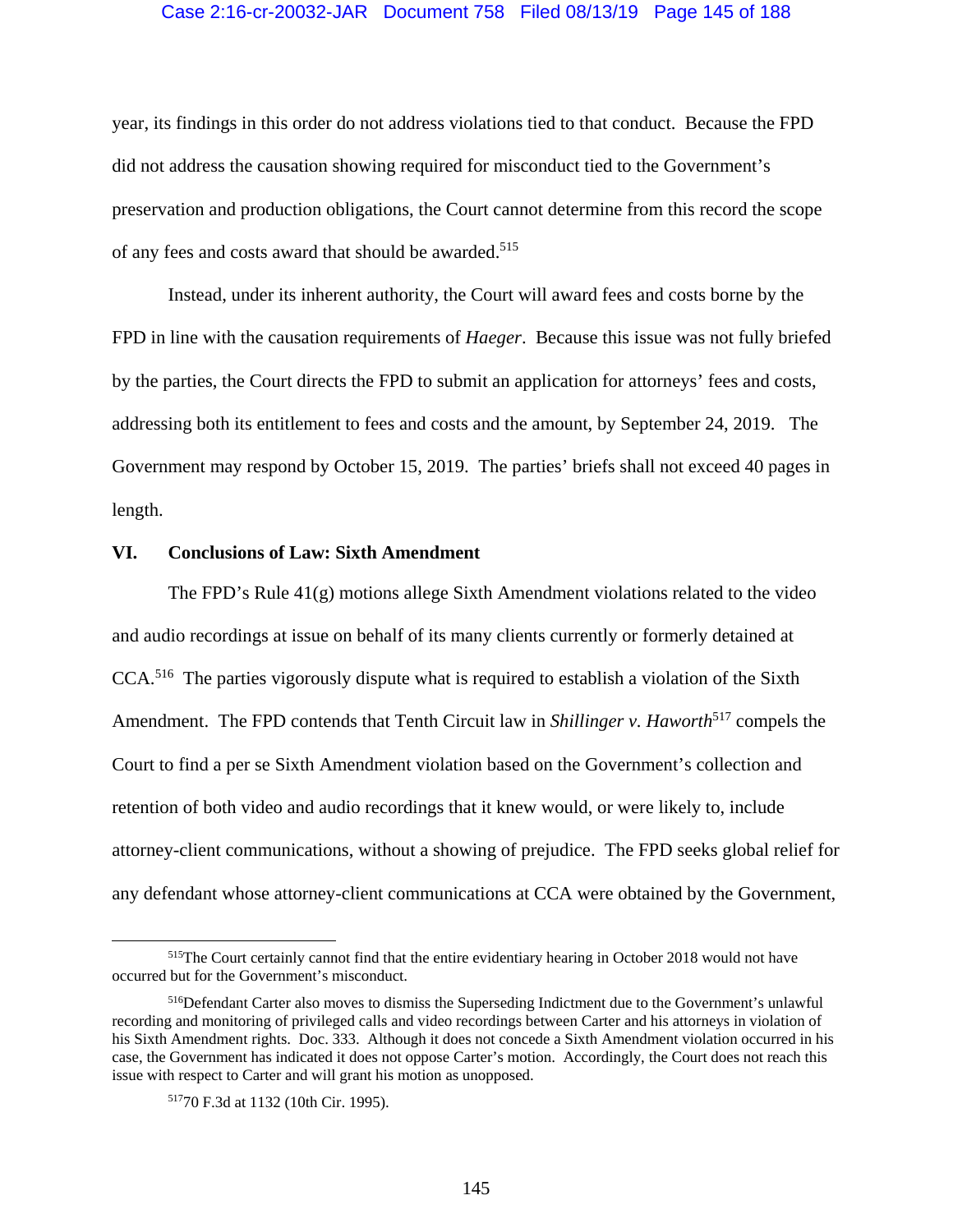#### Case 2:16-cr-20032-JAR Document 758 Filed 08/13/19 Page 146 of 188

regardless of whether the Government looked at, listened to, or used those communications. The FPD seeks dismissal with prejudice as the appropriate remedy for the Government's widespread "purposeful, systematic, and surreptitious" misconduct. Alternatively, the FPD seeks a 50% reduction of sentences for all affected clients who remain in custody.

The Government maintains that this Court should confine its authority to individual cases and that the inquiry should focus on whether there was a Sixth Amendment violation with respect to an individual detainee by an individual AUSA. The Government argues that: (1) there is no evidence that any particularized video or phone call contains privileged information; (2) the evidence is insufficient to determine whether any particular detainee waived the attorney-client privilege with respect to outgoing recorded calls to counsel; (3) there is no evidence to determine that any particular detainee was prejudiced by the USAO's possession of the recordings at issue; and (4) *Shillinger* has no application here because there is no evidence that any AUSA or agent watched or listened to any recording of an attorney-client communication involving any claimant in this case and the Government had a legitimate purpose for obtaining the calls and videos.

The Court first addresses Supreme Court governing law applicable to the Sixth Amendment and the attorney-client privilege and the Tenth Circuit approach in *Shillinger*. Next, the Court addresses application of those standards to the issues before the Court and explains which issues must be determined on an individualized basis and which are common to all detainees and recordings stemming from the Special Master's investigation. Finally, the Court addresses the procedure for moving forward in the pending individual § 2255 cases.

#### **A. Governing Law**

# **1. Supreme Court Standards on the Sixth Amendment and the Attorney-Client Privilege**

The attorney-client privilege is "the oldest of the privileges for confidential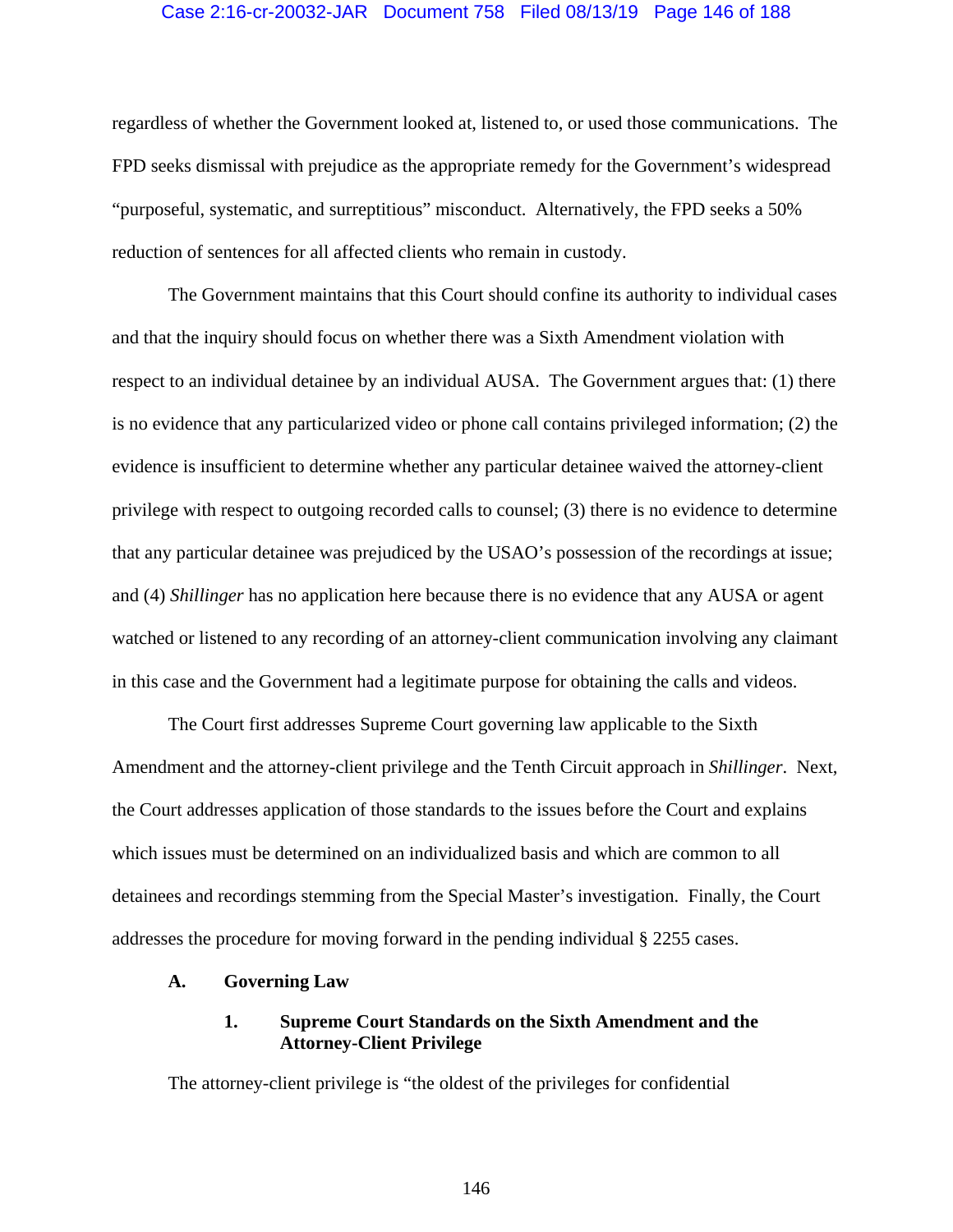## Case 2:16-cr-20032-JAR Document 758 Filed 08/13/19 Page 147 of 188

communications known to the common law."518 Courts view its "central concern as one 'to encourage full and frank communication between attorneys and their clients and thereby promote broader public interests in the observance of law and administration of justice.'"519 "A party claiming the attorney-client privilege must prove its applicability, which is narrowly construed."520 "In order to be covered by the attorney-client privilege, a communication between a lawyer and client must relate to legal advice or strategy sought by the client."521 Under federal common law, the attorney-client privilege applies

> (1) where legal advice is sought (2) from a professional legal advisor in his capacity as such, (3) communications made related to that purpose, (4) made in confidence (5) by the client, (6) are permanently protected (7) from disclosures by the client or the legal advisor  $(8)$  unless the privilege is waived.<sup>522</sup>

The Sixth Amendment guarantees an accused the right to assistance of counsel for his or

her defense.<sup>523</sup> "The Sixth Amendment right to counsel is personal to the defendant . . . .<sup>"524</sup>

There are three general components to the right to counsel: (1) the absolute right to be

<sup>521</sup>*Id.* (quoting *United States v. Johnston*, 146 F.3d 785, 794 (10th Cir. 1998)) (emphasis omitted).

<sup>522</sup>*Violetta v. Steven Bros. Sports Mgmt., LLC*, No. 16-1193-JTM-GEB, 2017 WL 3675090, at \*11 (D. Kan. Aug. 24, 2017) (citing Fed. R. Evid. 501; *Leftwich v. City of Pittsburg, Kan*., No. 16-2112-JWL-GLR, 2017 WL 1338838, at \*1 (D. Kan. Apr. 12, 2017)); 8 WIGMORE ON EVIDENCE § 2292 (McNaughton rev. 1961).

<sup>523</sup>*United States v. Morrison*, 449 U.S. 361, 364 (1981). The Sixth Amendment right to counsel has attached to persons detained at CCA who have either been charged with or convicted of a federal offense and are held pending critical proceedings in their case, such as trial, sentencing, revocation, or appeal. *See, e.g., Jae Lee v. United States*, 137 S. Ct. 1958, 1964 (2017) (holding that Sixth Amendment guarantees counsel at critical stages of criminal proceeding, including when defendant enters a guilty plea); *Brewer v. Williams*, 430 U.S. 387, 398 (1977) (holding that Sixth Amendment counsel rights attach when "judicial proceedings have been initiated . . . 'whether by way of formal charge, preliminary hearing, indictment, information, or arraignment.'" (quoting *Kirby v. Illinois*, 406 U.S. 682, 689 (1922))).

<sup>524</sup>*Texas v. Cobb*, 532 U.S. 162, 171 n.2 (2001); *United States v. Jones*, 44 F.3d 860, 873 (10th Cir. 1995) (explaining the Sixth Amendment right to counsel is a personal right).

 <sup>518</sup>*United States v. Zolin*, 491 U.S. 554, 562 (1986) (quoting *Upjohn Co. v. United States*, 449 U.S. 383, 389 (1981)).

<sup>519</sup>*Id.* (quoting *Upjohn Co.*, 449 U.S. at 389).

<sup>520</sup>*United States v. Merida*, 828 F.3d 1203, 1209 (10th Cir. 2016) (quoting *Foster v. Hill*, 188 F.3d 1259, 1264 (10th Cir. 1999)).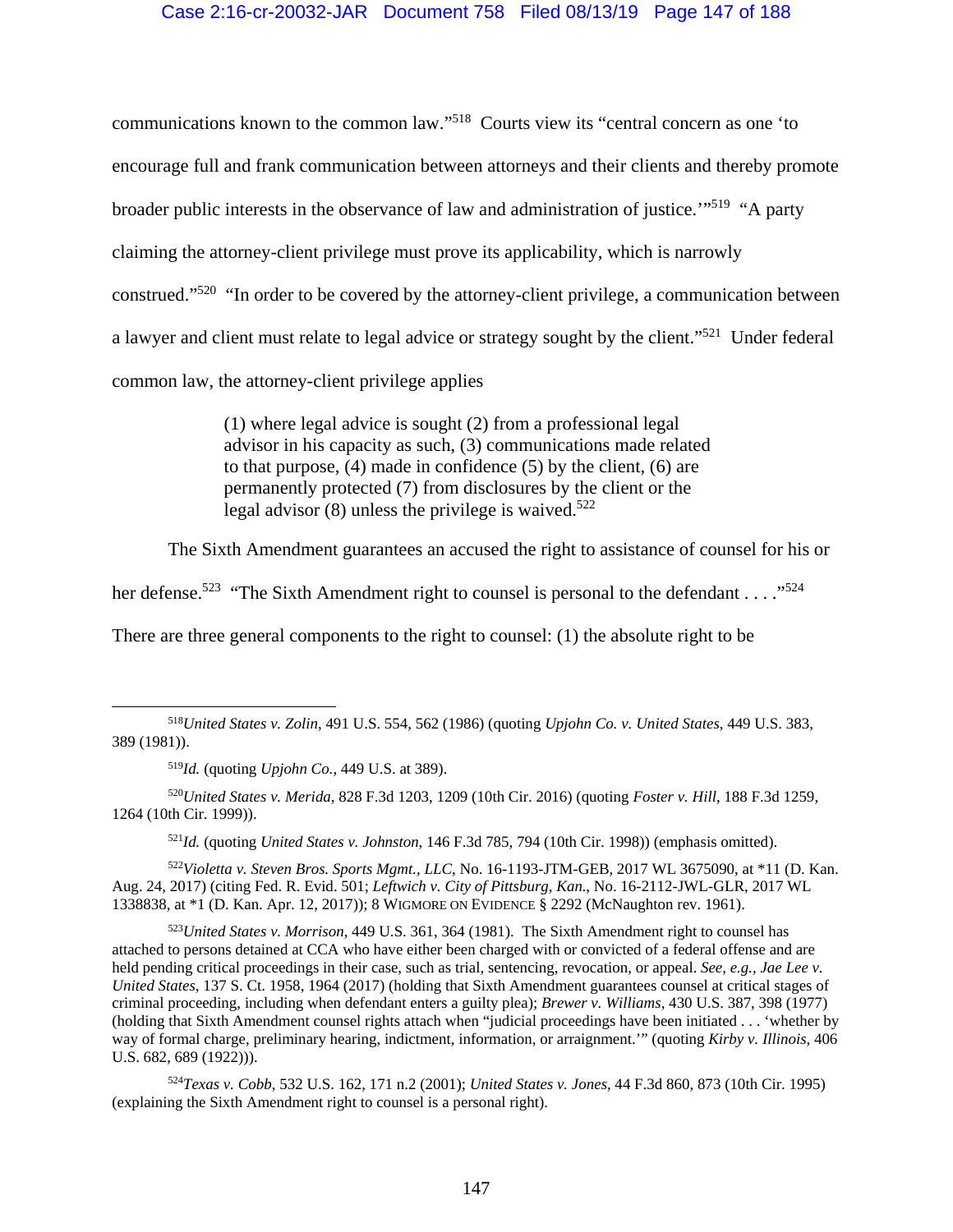## Case 2:16-cr-20032-JAR Document 758 Filed 08/13/19 Page 148 of 188

represented by counsel in a criminal proceeding that could result in imprisonment; (2) the qualified right to counsel of one's choice; and  $(3)$  the right to effective assistance of counsel.<sup>525</sup> The Sixth Amendment right to effective assistance of counsel includes the ability to speak candidly and confidentially with counsel free from unreasonable government interference.<sup>526</sup> A violation of the right to effective assistance of counsel "generally requires a defendant to establish prejudice."<sup>527</sup> Without "at least a realistic probability of injury to [the defendant] or benefit to the State, there can be no Sixth Amendment violation."528

While courts have not recognized the attorney-client privilege as a right guaranteed by the Sixth Amendment, the government violates the Sixth Amendment right to effective counsel if it deliberately interferes with the confidential relationship and that interference prejudices the defendant.529 In the seminal case of *Weatherford v. Bursey*, 530 the Supreme Court recognized that under some circumstances, a defendant's Sixth Amendment rights may be violated by the state's intrusion into the attorney-client relationship. In that case, Weatherford, who was an undercover law-enforcement agent, along with Bursey and two others, vandalized a local office of the Selective Service.531 In order to maintain his undercover status, Weatherford was arrested and charged along with Bursey.532 Prior to trial, Weatherford met with Bursey and his attorneys

 <sup>525</sup>*United States v. Nichols*, 841 F.2d 1485, 1496 n.7 (10th Cir. 1988) (citations omitted).

<sup>526</sup>*See Weatherford v. Bursey*, 429 U.S. 545, 554 n.4 (1977) ("One threat to the effective assistance of counsel posed by government interception of attorney-client communications lies in the inhibition of free exchanges between defendant and counsel because of the fear of being overheard.").

<sup>527</sup>*United States v. Gonzalez-Lopez*, 548 U.S. 140, 147 (2006) (citations omitted).

<sup>528</sup>*Weatherford*, 429 U.S. at 549.

<sup>529</sup>*Morrison*, 449 U.S. at 365; *see Weatherford*, 429 U.S. at 557–58.

<sup>530429</sup> U.S. 545 (1977).

<sup>531</sup>*Id.* at 547.

<sup>532</sup>*Id.*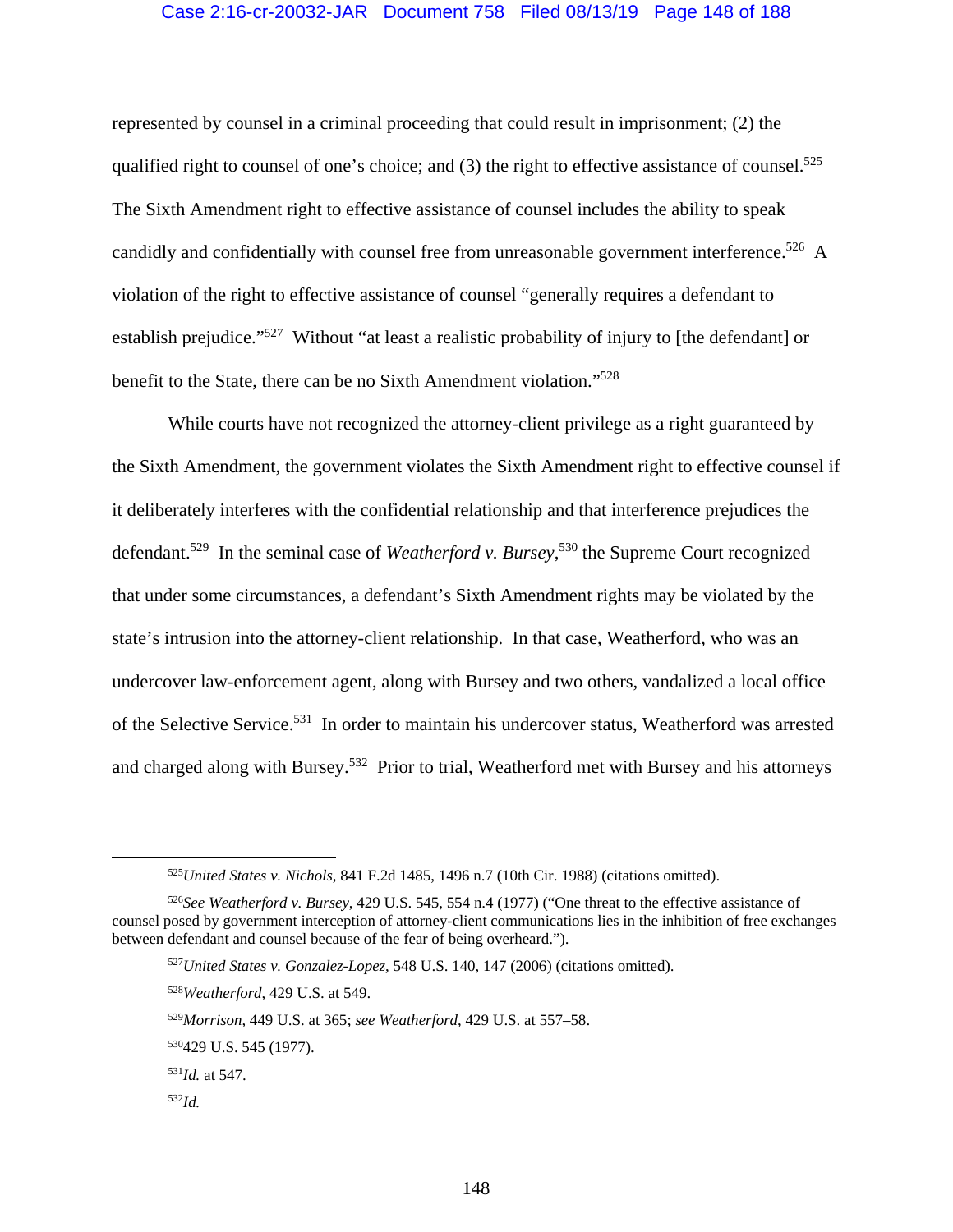#### Case 2:16-cr-20032-JAR Document 758 Filed 08/13/19 Page 149 of 188

to discuss Bursey's defense.<sup>533</sup> At no time did Weatherford discuss with his superiors or the prosecutor any details or information he obtained from the meetings.<sup>534</sup> Weatherford testified at Bursey's trial and, following his conviction, Bursey filed a civil-rights action alleging that Weatherford had communicated confidential defense information to his superiors and the prosecutor, depriving him of his Sixth Amendment right to the assistance of counsel.<sup>535</sup>

The Supreme Court rejected the Fourth Circuit's per se rule that "whenever conversations with counsel are overheard the Sixth Amendment is violated and a new trial must be had" as more restrictive than necessary to vindicate the Sixth Amendment interests at stake.<sup>536</sup> The Court explained that, "[u]nless [the agent] communicated the substance of the [attorney-client] conversations and thereby created at least a realistic possibility of injury [to defendant], or benefit to the State, there can be no Sixth Amendment violation."537 Accordingly, "[a]s long as the information possessed by Weatherford remained uncommunicated, he posed no substantial threat to Bursey's Sixth Amendment rights."538 Given the district court's finding that Weatherford had not communicated anything about the defense meetings to anyone, there was no "realistic possibility of injury to Bursey or benefit to the State."539

But the Court identified four factors that are relevant in determining whether a Sixth Amendment violation has been established: (1) whether the government purposely intruded into the attorney-client relationship; (2) whether any evidence offered at trial was obtained directly or

- <sup>534</sup>*Id.* at 548.
- <sup>535</sup>*Id.* at 549.
- <sup>536</sup>*Id.* 550–51.
- <sup>537</sup>*Id.* at 558.
- <sup>538</sup>*Id.* at 556.
- <sup>539</sup>*Id.* at 558.

 <sup>533</sup>*Id.* at 547–48.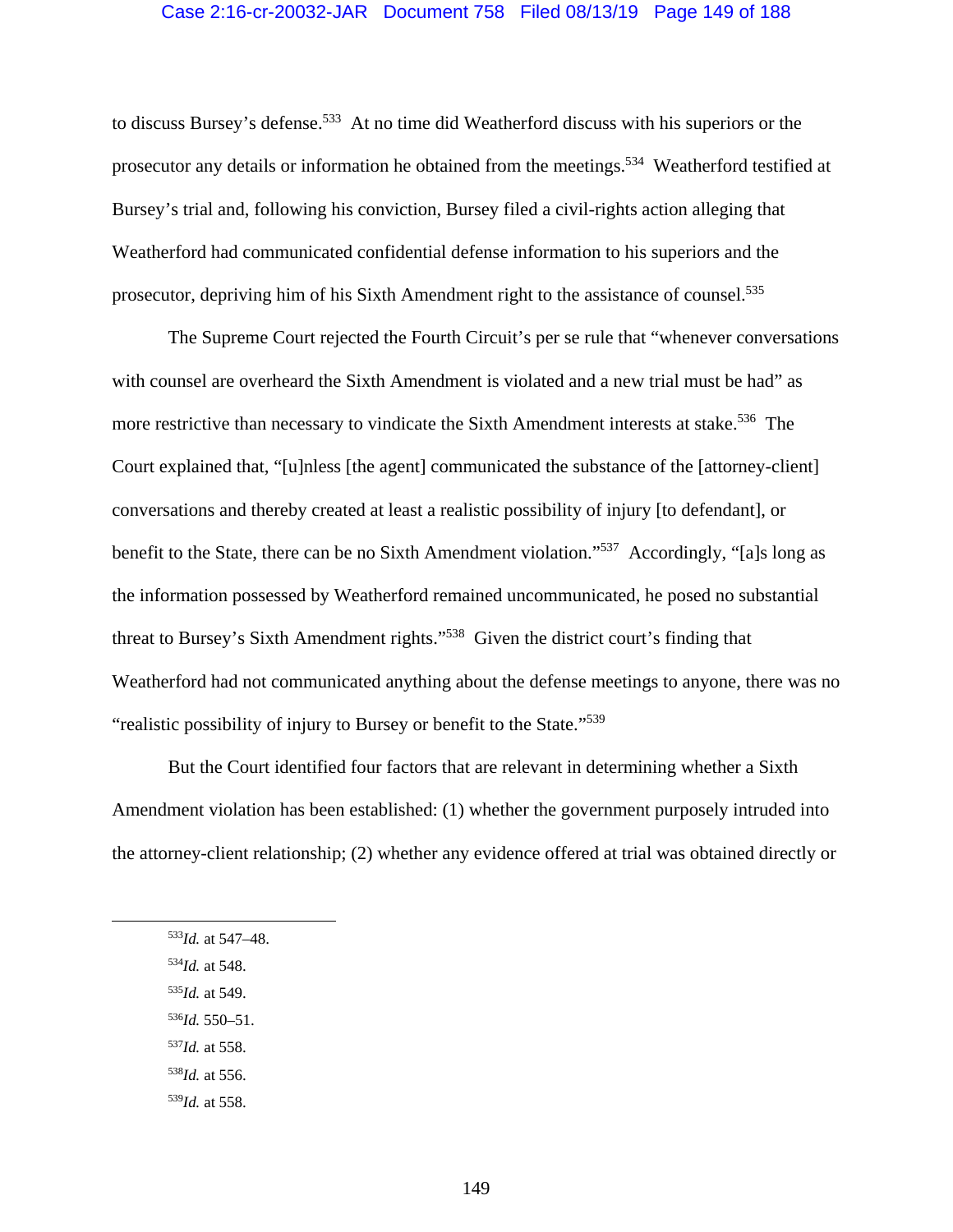#### Case 2:16-cr-20032-JAR Document 758 Filed 08/13/19 Page 150 of 188

indirectly from the intrusion; (3) whether the prosecutor obtained any details of the defendant's trial preparation or defense strategy; and (4) whether the overheard conversations were used in any other way to the substantial detriment of the defendant.540 In *Weatherford*, the government did not violate the defendant's Sixth Amendment rights because "[n]one of these elements [were] present."<sup>541</sup>

Notably, the Court also emphasized both the absence of purposefulness in the prosecutor's intrusion and the legitimate investigative justification—"the necessity of undercover work and the value it often is to effective law enforcement."<sup>542</sup> The Court did not consider, however, whether a per se Sixth Amendment violation can be established where an intentional prosecutorial intrusion lacks any legitimate law-enforcement justification.

In *United States v. Morrison*<sup>543</sup> the Supreme Court addressed the appropriate remedy for such a Sixth Amendment violation, where the government's deliberate intrusion into the attorney-client relationship clearly lacks any legitimate justification. In that case, DEA agents met with the defendant without defense counsel's knowledge or permission and, while seeking her cooperation, disparaged her retained attorney and threatened her with more severe penalties if she did not cooperate.<sup>544</sup> Defendant did not cooperate or provide the agents with any incriminating information and maintained her relationship with her counsel.<sup>545</sup> The Third Circuit held that the defendant's right to counsel was violated irrespective of any allegation or proof of prejudice to her case, and that the only appropriate remedy was dismissal of her case with

- <sup>541</sup>*Id.* at 555–56.
- <sup>542</sup>*Id.* at 557 (citations omitted).
- 543449 U.S. 361, 363–64 (1981).
- <sup>544</sup>*Id.* at 362–63.

 <sup>540</sup>*Id.* at 552–57.

<sup>545</sup>*Id.*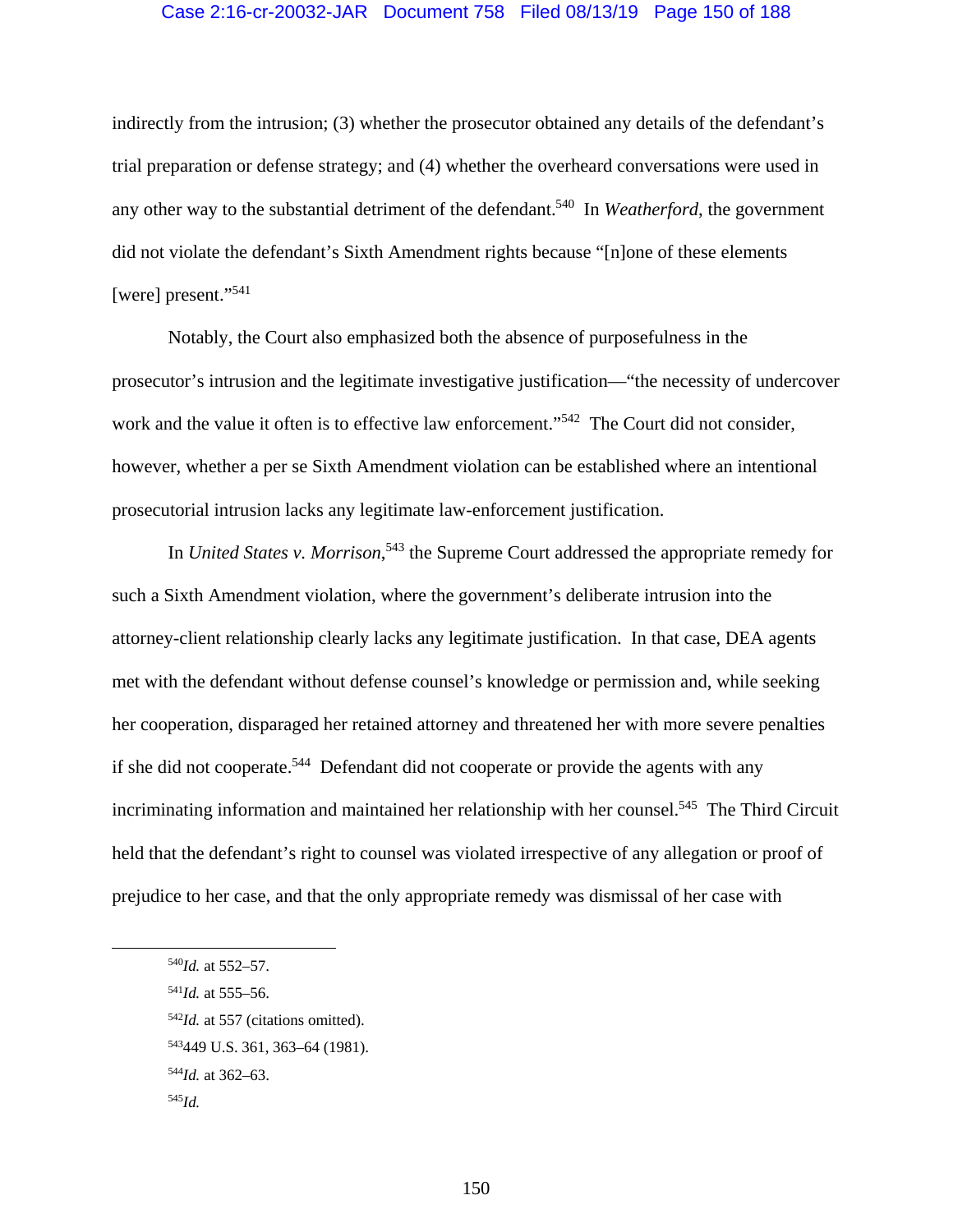#### Case 2:16-cr-20032-JAR Document 758 Filed 08/13/19 Page 151 of 188

prejudice.546 The Supreme Court reversed, but declined to address the government's argument that the Sixth Amendment violation could not be established without "some [defense] showing of prejudice." 547 Instead, the Court assumed the government had violated the Sixth Amendment, but the remedy imposed below was incorrect because it was not "tailored to the injury suffered."<sup>548</sup> The Court stated that the "premise of our prior cases is that the constitutional infringement identified has had or threatens some adverse effect upon the effectiveness of counsel's representation or has produced some other prejudice to the defense," and that "[a]bsent such impact on the criminal proceeding, however, there is no basis for imposing a remedy in that proceeding."549

Significantly, *Morrison* "left open the question of whether intentional and unjustified intrusions upon the attorney-client relationship may violate the Sixth Amendment even absent proof of prejudice."550 The federal appellate courts are divided on the issue in cases where the prosecution intentionally obtained, without any legitimate justification, confidential attorneyclient information.<sup>551</sup> The Second,<sup>552</sup> Sixth,<sup>553</sup> and Eighth<sup>554</sup> Circuits place the burden on the

<sup>550</sup>*Shillinger v. Haworth*, 70 F.3d 1132, 1140 (10th Cir. 1995).

<sup>551</sup>*See Cutillo v. Cinelli*, 485 U.S. 1037 (1988), *cert. denied* (White, J., dissenting; joined by Rehnquist, C.J, O'Connor, J.) (noting conflicting approaches within the Circuits in cases where the Sixth Amendment violation involves the transmission of confidential defense strategy information).

<sup>552</sup>*United States v. Ginsberg*, 758 F.2d 823, 833 (2d Cir. 1985).

<sup>553</sup>*United States. v. Steele*, 727 F.2d 580, 586 (6th Cir. 1984) ("Even where there is an intentional intrusion by the government into the attorney-client relationship, prejudice to the defendant must be shown before any remedy is granted." (citing *Morrison*, 449 U.S. 365–66))).

<sup>554</sup>*United States v. Johnson*, 47 F.3d 272, 275 (8th Cir. 1995) (holding that dismissal was improper because even assuming the government intentionally violated the defendant's Sixth Amendment rights, he had failed to "demonstrate a nexus between the intrusion and any benefit derived by the prosecution" (citing *United States v. Davis*, 646 F.2d 1298, 1303 (8th Cir. 1981)); *Clark v. Wood*, 823 F.2d 1241, 1249–50 (8th Cir. 1987).

 <sup>546</sup>*Id.* at 363.

<sup>547</sup>*Id.* at 364.

<sup>548</sup>*Id.* at 364–65.

<sup>549</sup>*Id.*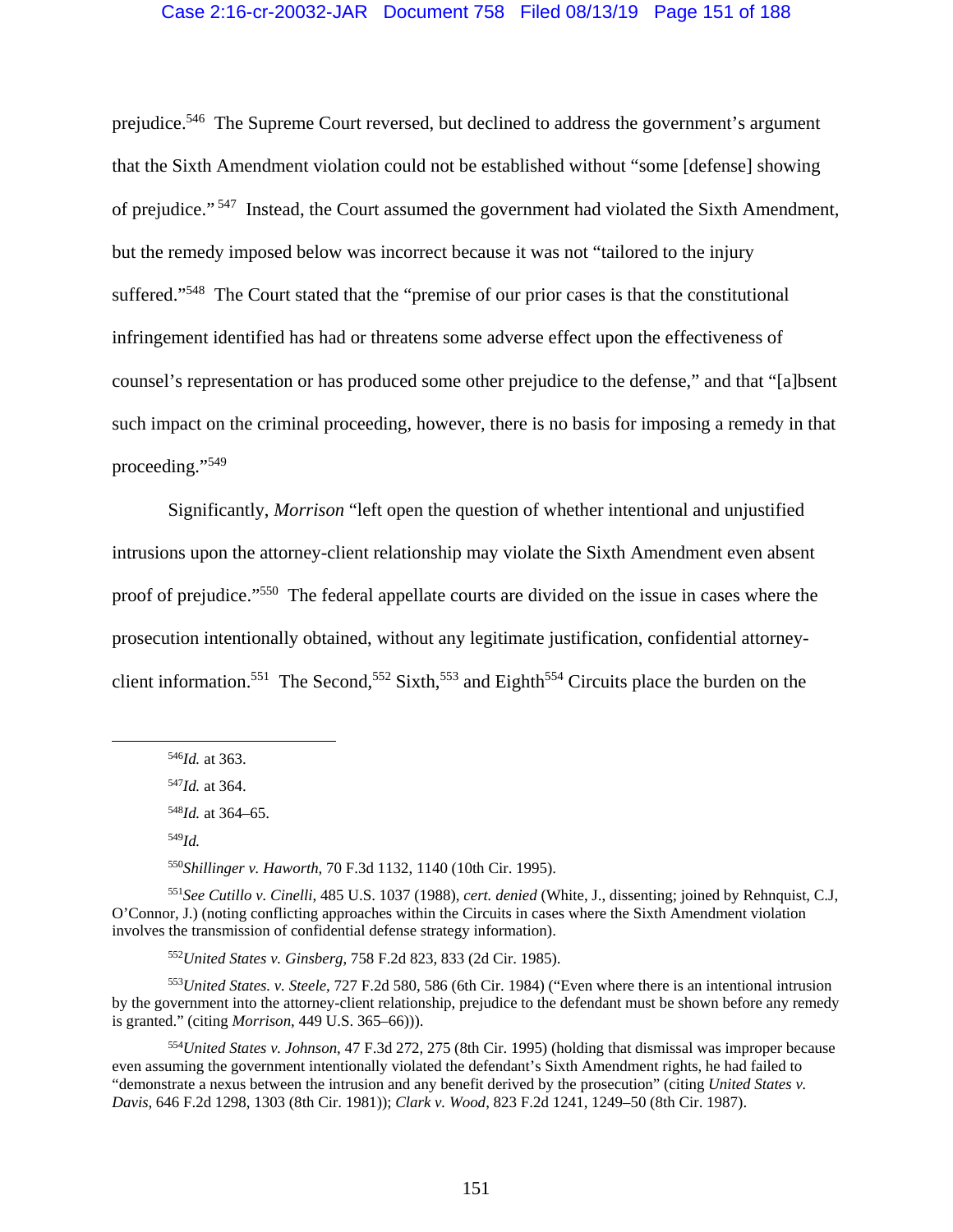defendant to establish prejudice, even where the government intentionally intrudes in the attorney-client relationship. The Third,<sup>555</sup> Tenth,<sup>556</sup> and District of Columbia<sup>557</sup> Circuits have found the intentional intrusion into the defendant's attorney-client relationship producing privileged communications constitutes a per se Sixth Amendment violation, with no need to demonstrate that the defendant has suffered prejudice as a result of the intrusion. And the First<sup>558</sup> and Ninth<sup>559</sup> Circuits have taken a middle position, holding that once the defendant has shown that confidential defense strategy was transmitted to the prosecution, the burden shifts to the government to show there was no prejudice to the defendant from the disclosure.

<sup>557</sup>*Briggs v. Goodwin*, 698 F.2d 486, 494–95 (D.C. Cir. 1983), *vacated on other grounds*, 712 F.2d 1444 (D.C. Cir. 1983) (holding when the privileged communication contains details of the defendant's trial strategy, the defendant is not required to prove he was prejudiced by the governmental intrusion, but prejudice may be presumed).

<sup>558</sup>*United States v. Mastroianni*, 749 F.2d 900, 907–08 (1st Cir. 1984) (noting that "[l]ike the District of Columbia and Third Circuits, we believe that placing the entire burden on the defendant to prove both disclosure and use of confidential information is unreasonable," but "[l]ike the Ninth Circuit, however, we believe that there are certain circumstances in which the revelation of confidential communications by the informant is harmless"); *United States v. DeCologero*, 530 F.3d 36, 64 (1st Cir. 2008) ("'[T]he government's intrusion into the attorney-client relationship' is not a *per se* Sixth Amendment violation; there must also be some demonstration of resulting prejudice. Because such intrusions pose a serious risk to defendants' constitutional rights, and because it would be unreasonably difficult for most defendants to prove prejudice, we only require defendants to make a prima facie showing of prejudice by 'prov[ing] that confidential communications were conveyed as a result' of the government intrusion into the attorney-client relationship. The burden then shifts to the government to show that the defendant was not prejudiced; that burden is a demanding one." (quoting *Mastroianni*, 749 F.2d at 907–08)).

<sup>559</sup>*United States v. Danielson*, 325 F.3d 1054, 1071 (9th Cir. 2003) (rejecting a per se rule of prejudice; rather the defendant bears the initial burden of making "a prima facie showing of prejudice" by demonstrating the government "acted affirmatively to intrude into the attorney-client relationship and thereby to obtain the privileged information;" once a *prima facie* showing has been made, the burden shifts to the government to show there has been no prejudice to the defendant as a result of these communications).

 <sup>555</sup>*United States v. Costanzo*, 740 F.2d 251, 254–55 (3d Cir. 1984) (holding Sixth Amendment violation follows from finding of prejudice); *United States v. Levy*, 577 F.2d 200, 209–10 (3d Cir. 1978) (holding that "the inquiry into prejudice must stop" where defense strategy material is actually disclosed to the prosecution or the government intentionally sought such confidential information).

<sup>556</sup>*Shillinger v. Haworth*, 70 F.3d 1132, 1141–42 (10th Cir. 1995) (holding that an intentional intrusion into the attorney-client relationship "must constitute a *per se* violation of the Sixth Amendment," and that if the government "lacks a legitimate justification for doing so, a prejudicial effect on the reliability of the trial process must be presumed").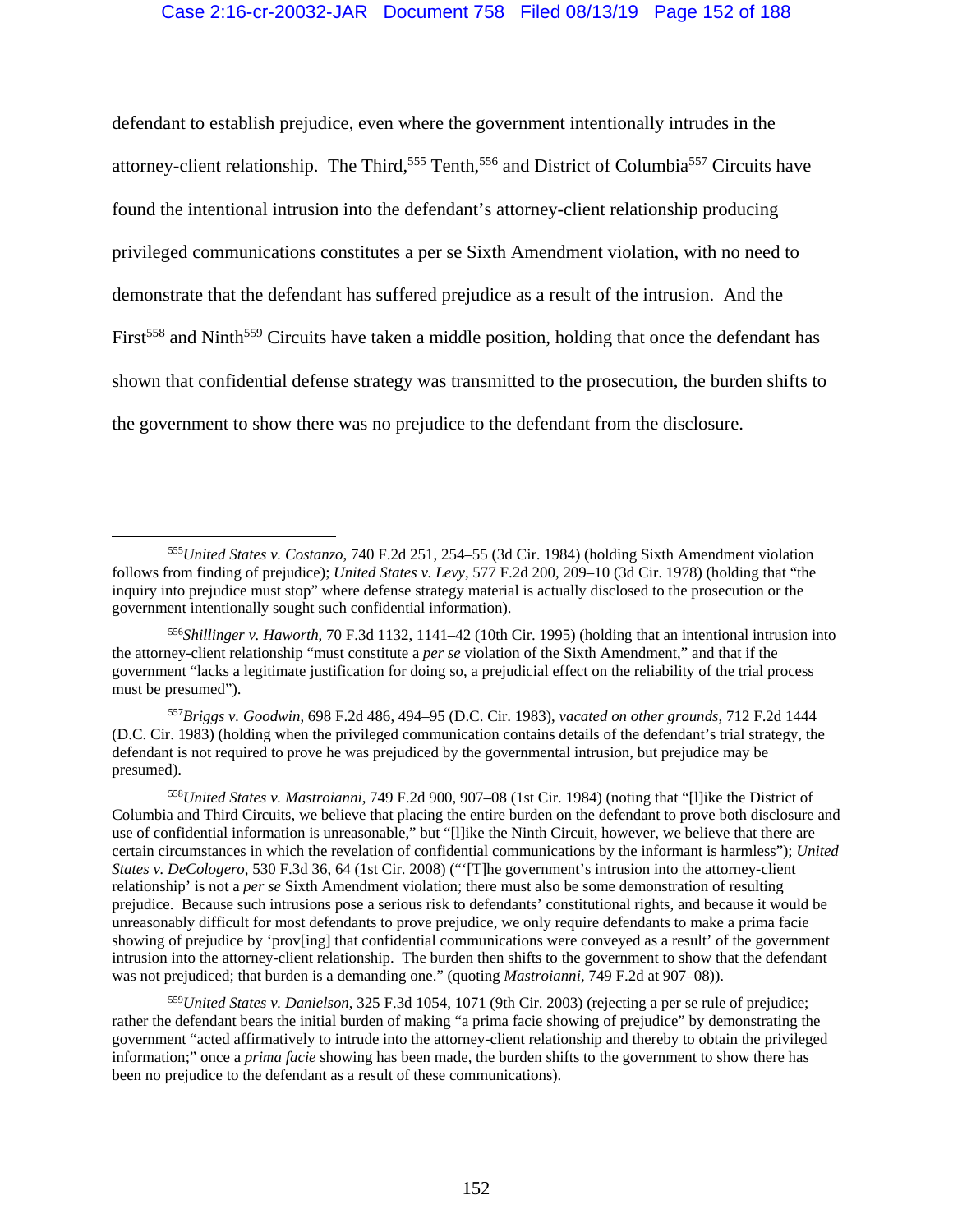## Case 2:16-cr-20032-JAR Document 758 Filed 08/13/19 Page 153 of 188

Under *Morrison*, the remedy for a Sixth Amendment violation must be "tailored to the injury suffered" by the defendant and should not "unnecessarily infringe on competing interests."560 Those competing interests are: (1) the constitutional right to the assistance of counsel, "fundamental to our system of justice to assure fairness in the adversary criminal process," and (2) society's interest in the administration of criminal justice.<sup>561</sup> Thus, the Supreme Court emphasized in *Morrison* that its preferred approach "has thus been to identify and then neutralize the taint by tailoring relief appropriate in the circumstances to assure the defendant the effective assistance of counsel and a fair trial."562

*Morrison* further held that dismissal of the indictment is a "drastic" form of relief.<sup>563</sup> Other cases suggest that dismissal of the indictment is appropriate only where the injury is irreparable.564 And the Tenth Circuit recently counseled that *Morrison* requires that courts rule out "more narrowly tailored remedies" before resorting to the "extraordinary remedy" of dismissing an indictment.565 Notably, the *Morrison* Court suggested that a more severe remedy might be appropriate even in cases where the harm is not irreparable, but where there is a "pattern of recurring violations" by the government.<sup>566</sup>

<sup>563</sup>*Id.* 

<sup>564</sup>*See State v. Robinson*, 209 A.3d 25, 55–57 (Del. 2019) (collecting cases).

<sup>565</sup>*United States v. Orozco*, 916 F.3d 919, 925 (10th Cir. 2019).

<sup>566</sup>*Morrison*, 449 U.S. at 365 n.2 (noting the record did "not reveal a pattern of recurring violations by investigative officers that might warrant the imposition of a more extreme remedy in order to deter further lawlessness"); *see also Brecht v. Abrahamson*, 507 U.S. 619, 638 n.9 (1993) (while "not presented with such a situation here[,] . . . [o]ur holding does not foreclose the possibility that in an unusual case, a deliberate and especially egregious error of the trial type, or one that is combined with a pattern of prosecutorial misconduct, might so infect the integrity of the proceeding as to warrant the grant of habeas relief, even if it did not substantially influence the jury's verdict"); *Robinson*, 209 A.3d at 57–59 (discussing *Morrison*).

 <sup>560449</sup> U.S. 361, 364 (1981); *Shillinger*, 70 F.3d at 1142–43.

<sup>561</sup>*Morrison*, 449 U.S. at 364 (citations omitted).

<sup>562</sup>*Id.* at 365.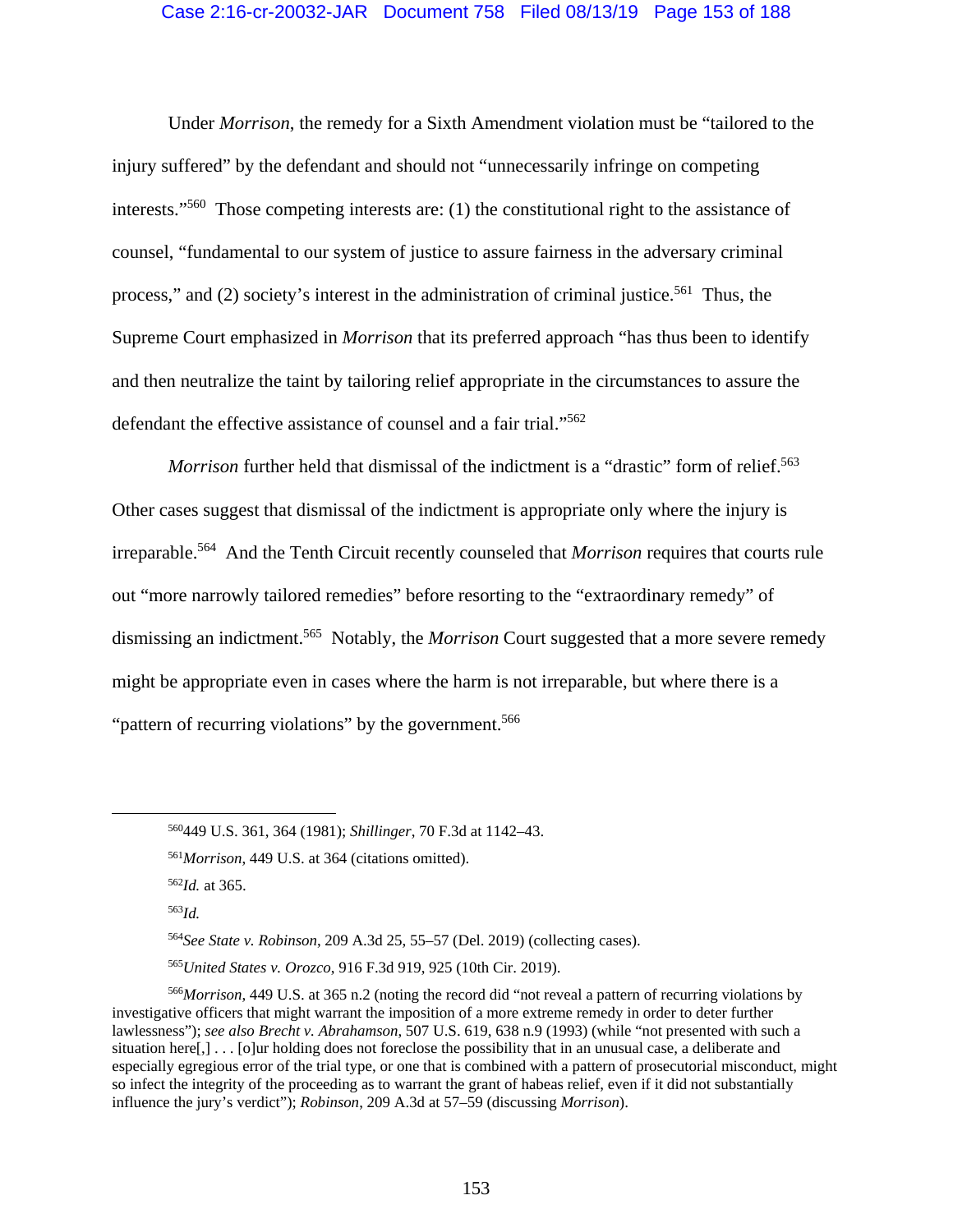# **2. Tenth Circuit Approach in** *Shillinger*

Under Tenth Circuit law, the government's purposeful intrusion into the attorney-client relationship with no legitimate law enforcement justification constitutes a per se violation of the Sixth Amendment, with no affirmative showing of prejudice necessary. In *Shillinger*, the defendant's attorney arranged to hold preparatory sessions in the courtroom, but because the defendant was incarcerated, a deputy sheriff was present at all times.<sup>567</sup> During trial, it was revealed that the deputy had been relaying privileged information he was privy to from trial preparation sessions to the prosecutor.<sup>568</sup> The Tenth Circuit concluded that the prosecutor violated the defendant's Sixth Amendment rights and remanded the case to the district court for consideration of the appropriate remedy.569 The court held,

> [b]ecause we believe that a prosecutor's intentional intrusion into the attorney-client relationship constitutes a direct interference with the Sixth Amendment rights of a defendant, and because a fair adversary proceeding is a fundamental right secured by the Sixth and Fourteenth Amendments, we believe that absent a countervailing state interest, such an intrusion must constitute a *per se* violation of the Sixth Amendment.570

The court further explained that "when the state becomes privy to confidential communications because of its purposeful intrusion into the attorney-client relationship and lacks a legitimate justification for doing so, a prejudicial effect on the reliability of the trial process must be presumed."<sup>571</sup> The court reasoned that "no other standard can adequately deter this sort of misconduct," and that "prejudice in these circumstances is so likely that case-by-case inquiry

 <sup>56770</sup> F.3d 1132, 1132–34 (10th Cir. 1995).

<sup>568</sup>*Id.* at 1134–35.

<sup>569</sup>*Id.* at 1143.

<sup>570</sup>*Id.* at 1142.

<sup>571</sup>*Id.*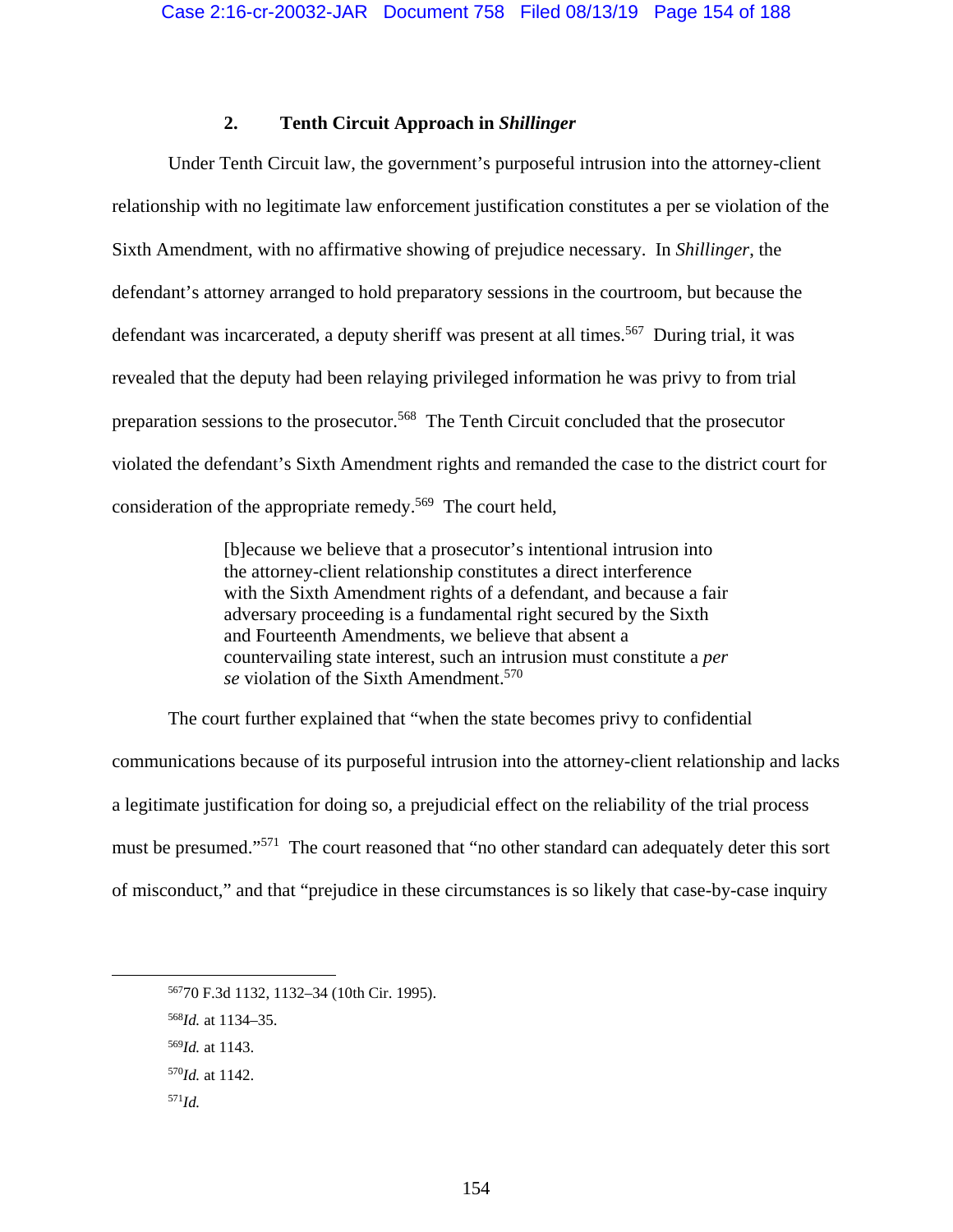into prejudice is not worth the cost."572 The court explained that its holding "subsumes the state's argument that harmless error analysis should apply to this sort of Sixth Amendment violation because our *per se* rule recognizes that such intentional and groundless prosecutorial intrusions are never harmless because they 'necessarily render a trial fundamentally unfair.'"573 The court observed that "dismissal of the indictment could, in extreme circumstances, be appropriate."574 The court clarified, however, that this per se rule "in no way affects the analysis to be undertaken in cases in which the state has a legitimate law enforcement purpose for its intrusion."575 Such cases would require proof of prejudice, or "'a realistic possibility of injury to [the defendant] or benefit to the State in order to constitute a violation of a defendant's Sixth Amendment rights."576

As the *Shillinger* court recognized, prejudice under these circumstances is difficult to prove.<sup>577</sup> Demonstrating that a governmental intrusion into the attorney-client relationship is prejudicial can be problematic, as the information needed to so demonstrate often rests within the exclusive control of the prosecution and is not necessarily apparent to the defendant or reviewing court:

> In cases where wrongful intrusion results in the prosecution obtaining the defendant's trial strategy, the question of prejudice is more subtle. In such cases, it will often be unclear whether, and how, the prosecution's improperly obtained information about the defendant's trial strategy may have been used, and whether there was prejudice. More important, in such cases the government and the defendant will have unequal access to knowledge. The prosecution team knows what it did and why. The defendant can

 <sup>572</sup>*Id.* (quoting *Strickland v. Washington*, 466 U.S. 668, 692 (1984)).

<sup>573</sup>*Id.* (quoting *Rose v. Clark*, 478 U.S. 570, 577 (1986)).

<sup>574</sup>*Shillinger*, 70 F.3d at 1143 (citations omitted).

<sup>575</sup>*Id.* (citing *Weatherford v. Bursey*, 429 U.S. 545, 557 (1977)).

<sup>576</sup>*Id.* (quoting *Weatherford*, 429 U.S. at 558).

<sup>577</sup>*Id.* at 1142.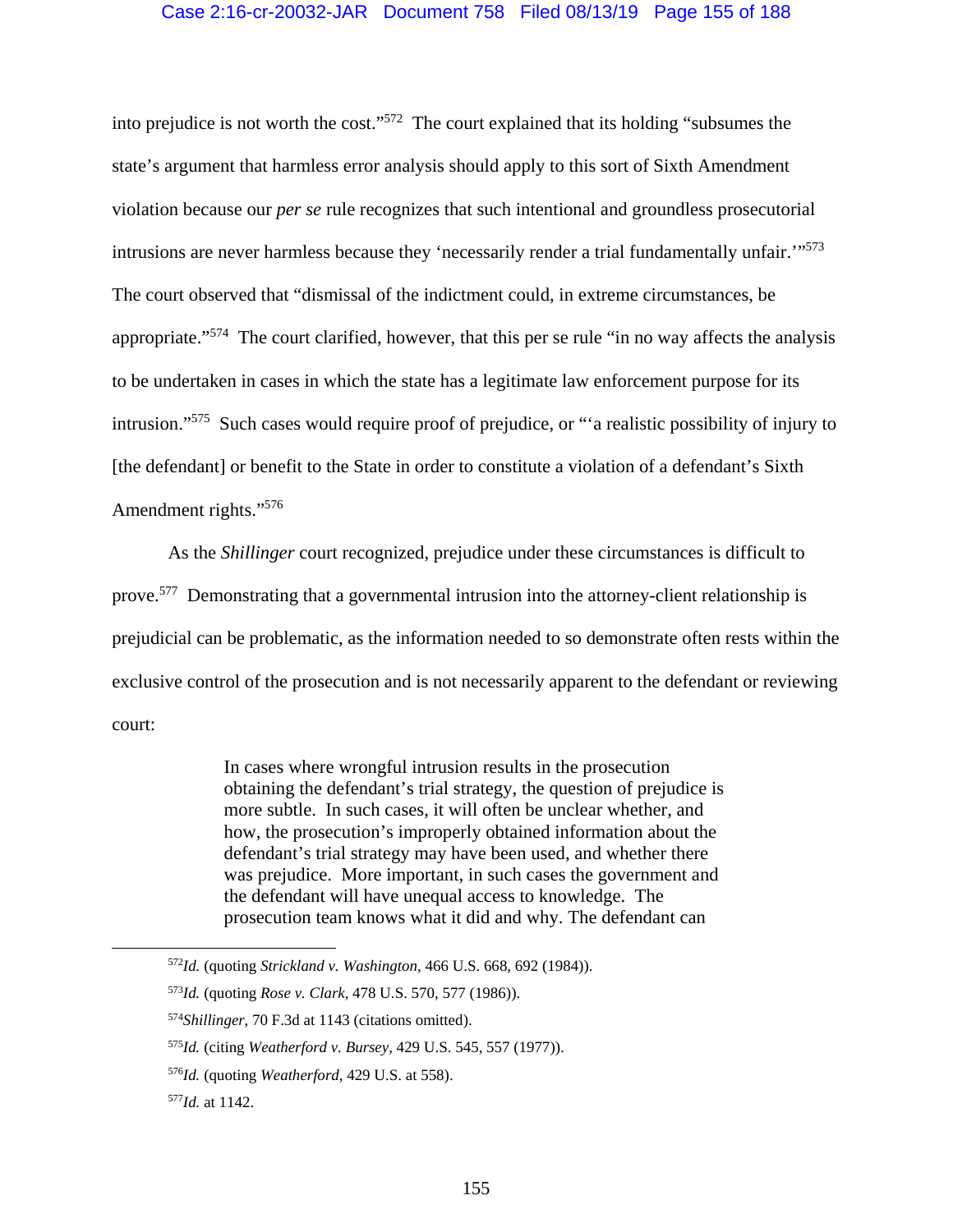# only guess.578

"The prosecution makes a host of discretionary and judgmental decisions in preparing its case. It would be virtually impossible for an appellant or a court to sort out how any particular piece of information in the possession of the prosecution was consciously or subconsciously factored into each of those decisions."579

In a footnote, the Government questions whether *Shillinger* is good law in light of the Supreme Court's view in *Weatherford* and *Morrison* that prejudice must be demonstrated to substantiate a Sixth Amendment violation of the kind alleged here, and a presumption falls short of this demonstration.580 But the Tenth Circuit analyzed and distinguished *Weatherford*, noting that the Supreme Court "emphasized both the absence of purposefulness in the prosecutor's intrusion and the legitimate law enforcement interests at stake."581 The *Shillinger* court concluded, unlike in *Weatherford*, that "the intrusion here was not only intentional, but also lacked a legitimate law enforcement purpose."582The court also explained that *Morrison* "left open the question of whether intentional and unjustified intrusions upon the attorney-client relationship may violate the Sixth Amendment even absent proof of prejudice."<sup>583</sup> As previously discussed, *Morrison* never reached the prejudice question, "holding only that even if the

 <sup>578</sup>*United States v. Danielson*, 325 F.3d 1054, 1070 (9th Cir. 2003) (adopting burden-shifting analysis for Sixth Amendment claims alleging governmental interference with attorney-client relationship; defendant must make prima facie showing of prejudice that government affirmatively intruded to obtain privileged information about trial strategy; burden then shifts to government to show there has been no prejudice to defendant as a result of these communications).

<sup>579</sup>*Id.* at 1071 (quoting *Briggs v. Goodwin*, 698 F.2d 486, 494–95 (D.C. Cir. 1983), *vacated on other grounds*, 712 F.2d 1144 (D.C. Cir. 1983)).

<sup>580</sup>*See* Doc. 745 at 133 n.97.

<sup>581</sup>*Shillinger*, 70 F.3d at 1138–39.

<sup>582</sup>*Id.* at 1139.

<sup>583</sup>*Id.* at 1140.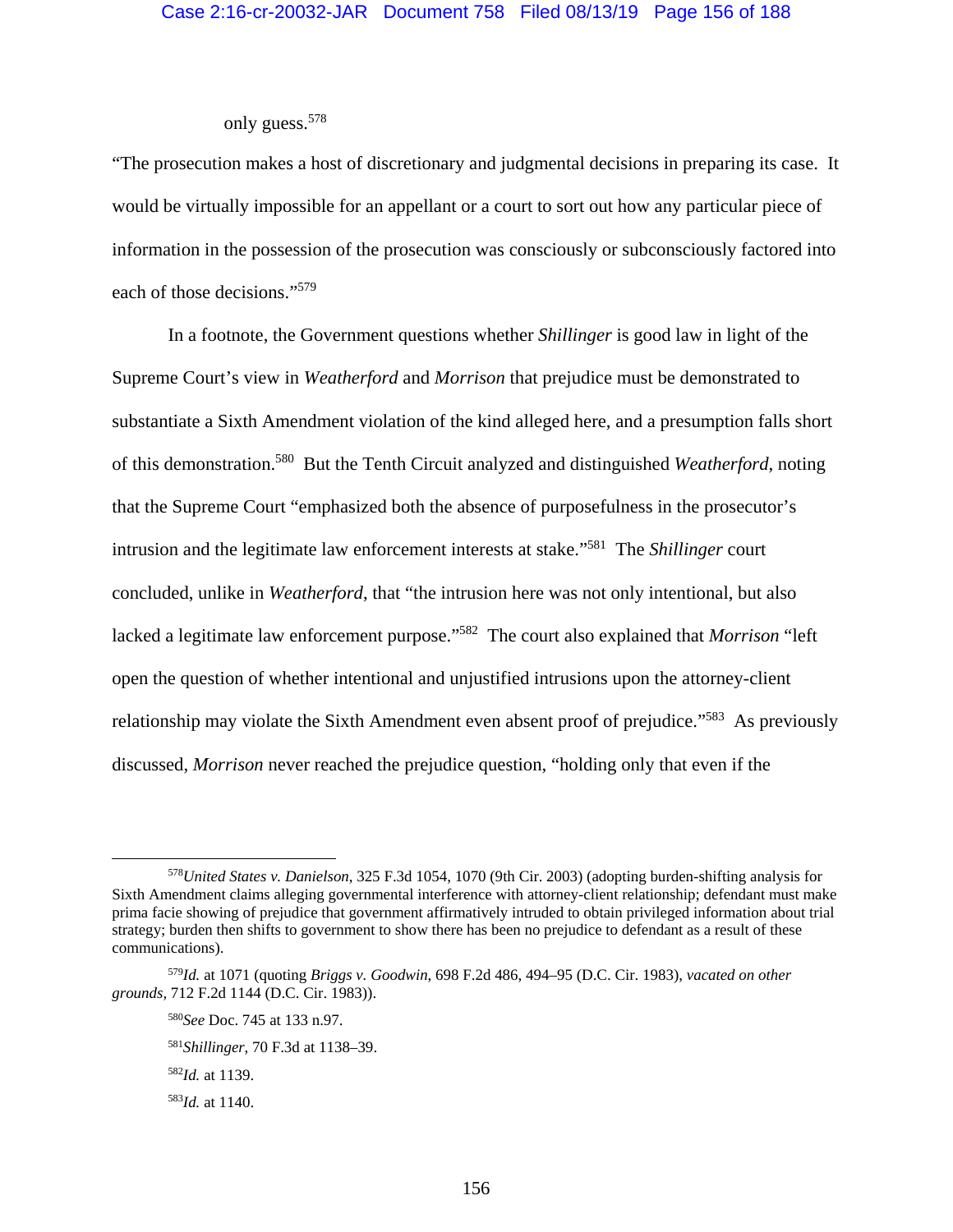## Case 2:16-cr-20032-JAR Document 758 Filed 08/13/19 Page 157 of 188

defendant's Sixth Amendment rights were violated, dismissal of the indictment was an inappropriate remedy in that case."584

The Tenth Circuit has since reaffirmed *Shillinger*. In *United States v. Singleton*, the court rejected a Sixth Amendment claim in defendant's § 2255 proceeding, even though the prosecution had obtained attorney-client privileged communication, because the prosecutors had not seen the privileged communications and had implemented a taint team.<sup>585</sup> The defendant in that case claimed that a pretrial search of his jail cell and removal of all correspondence made him unwilling to communicate with his attorney in writing and he was thus prejudiced by the government's conduct.586 Citing *Shillinger*, the court did not decide whether a per se Sixth Amendment violation occurred because it was undisputed that the trial team of prosecutors was shielded from access to any privileged information obtained through the use of a taint team to review all the items seized.<sup>587</sup> Notably, a magistrate judge acting as a special master reviewed the seized documents and conducted an evidentiary hearing, and found that the taint team shielded any privileged information from the USAO.<sup>588</sup> The court concluded,

> even assuming that the government intruded into Mr. Singleton's attorney-client relationship without legitimate justification, thereby giving rise to a per se Sixth Amendment violation, the appropriate remedy was provided by the use of a separate government [taint] team to review the documents and the special master's hearing to assure that the trial prosecution team had been shielded from any privileged information seized. Absent any showing by Mr. Singleton that despite these measures the government's conduct intruded into his relationship with his counsel and affected either his subsequent decision to plead guilty or his later sentencing

584*Id.*

58552 F. App'x 456, 458–59 (10th Cir. 2002).

<sup>586</sup>*Id.* at 459.

<sup>587</sup>*Id.*

<sup>588</sup>*Id.* at 459–60.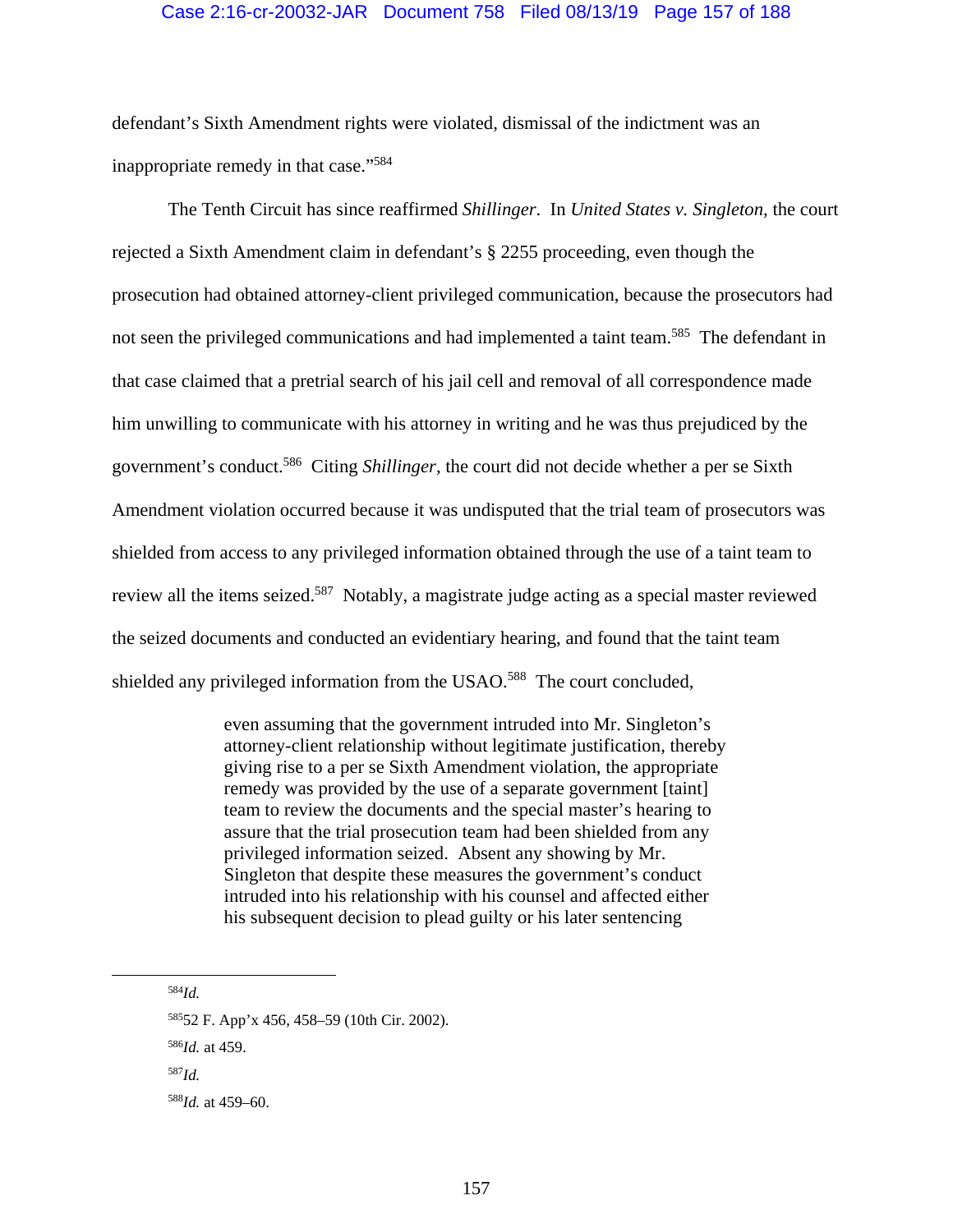## Case 2:16-cr-20032-JAR Document 758 Filed 08/13/19 Page 158 of 188

proceeding, there is no basis for imposing a remedy at this time.<sup>589</sup>

District court cases decided subsequent to *Shillinger* are few but informative. For example, in *United States v. Zajac*, the defendant argued that the government improperly intruded on the attorney-client relationship and violated his Sixth Amendment rights by reviewing recorded conversations between the defendant and his counsel.<sup>590</sup> In that case, prisoners housed at the Weber County Jail were required to make long-distance telephone calls collect; the jail did not allow an attorney to call his client directly.<sup>591</sup> Thus, if a prisoner wanted to call his attorney, he was required to make a collect call.<sup>592</sup> Jail policy also required that collect calls from the jail be recorded, including legal calls, with the exception of calls made to the FPD's office.<sup>593</sup> At the beginning of each collect telephone call, a pre-recorded statement told the caller that the call may be monitored or recorded.<sup>594</sup> The defendant claimed that the recorded phone calls in his case included conversations with his defense attorneys that directly pertained to his defense, i.e., "his representation and concerns in the case and information concerning the development of the defense of the case."<sup>595</sup>

At the outset of the case, the government subpoenaed the defendant's jail calls because "it had reason to believe that Defendant had made incriminating statements to the press and family members."<sup>596</sup> "As a matter of business practice," the jail did not and could not separate

<sup>591</sup>*Id.*

<sup>592</sup>*Id.* 

- <sup>593</sup>*Id.*
- <sup>594</sup>*Id.*  $595*Id.*$  at  $*4$ .
- <sup>596</sup>*Id.*

158

 <sup>589</sup>*Id.* at 460; *see Reali v. Abbott*, 90 F. App'x 319, 322–23 (10th Cir. 2004) (acknowledging "in certain Sixth Amendment contexts, courts will presume a party suffered prejudice (citing *Shillinger*, 70 F.3d at 1139–42)).

<sup>590</sup>No. 2:06CR811DAK, 2008 WL 1808701, at \*3 (D. Utah Apr. 21, 2008).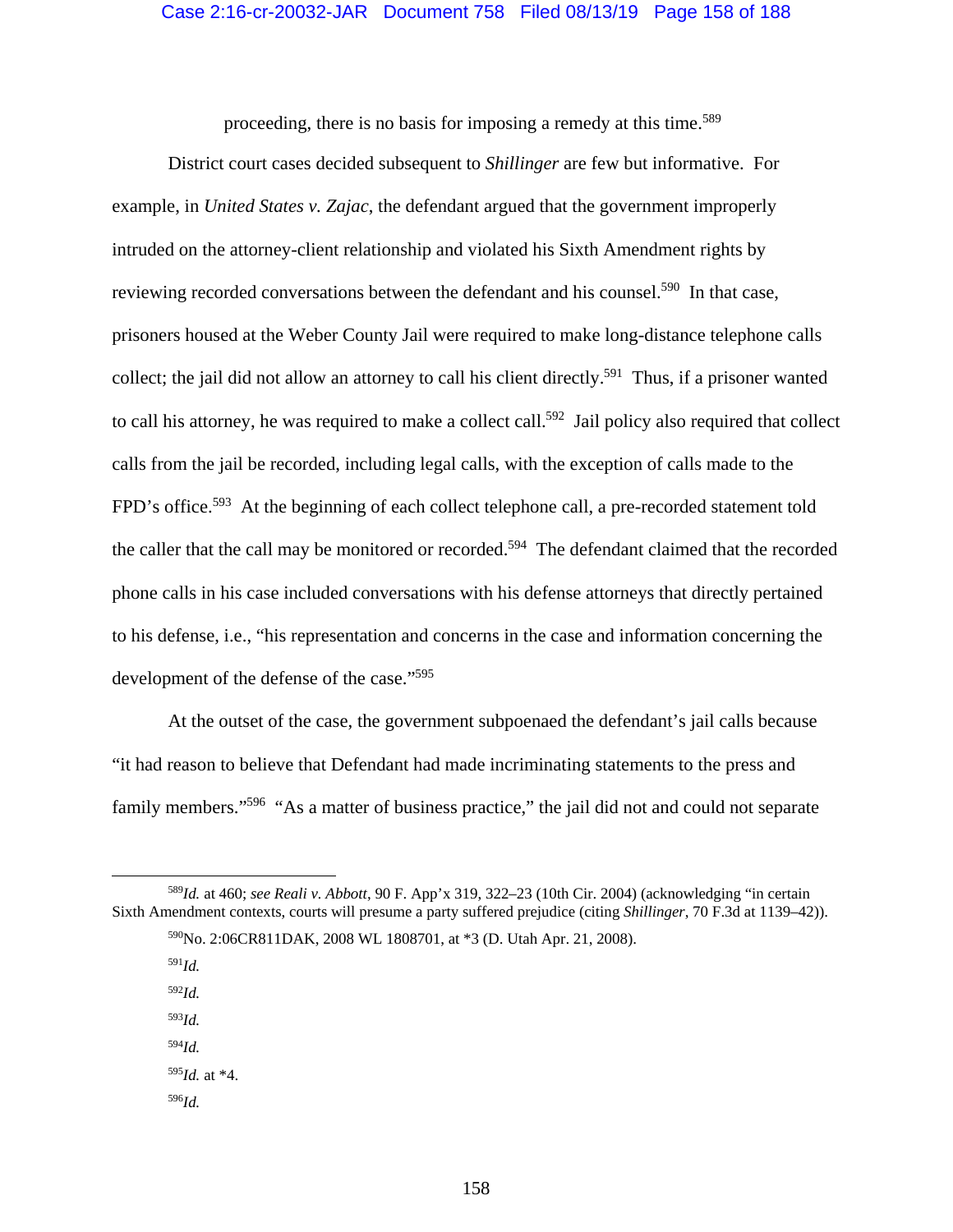### Case 2:16-cr-20032-JAR Document 758 Filed 08/13/19 Page 159 of 188

telephone calls and provided the government with a list that contained only telephone numbers.<sup>597</sup> ATF agents and the USAO in the District of Utah identified those calls made to telephone numbers of the defendant's counsel and "purposefully did not review or listen to the telephone phone calls made to attorneys because they could have contained attorney-client communications."598 Further, "to fully comply with discovery rules, the government provided the incriminating calls as well as the other calls made by the defendant" to the defendant's counsel—the entire record that was provided by the jail.<sup>599</sup> "While the government took care not to review any privileged material, it did not exclude those potentially privileged conversations from defense counsel when it provided discovery."600 Although the discovery included material that referenced telephone call records, it did not provide any summary of the conversations.<sup>601</sup> The government represented that "both it and [the ATF Special Agent] made every effort not to review any telephone recordings which appeared to have any type of attorney-client conversations even though Defendant's representation changed repeatedly during the pretrial process."602

Citing *Shillinger*, the defendant asserted a presumption of prejudice in his case.<sup>603</sup> The defendant argued that, like *Shillinger*, he had no alternative to confidentially communicate with counsel and the information from the calls was passed on to the prosecutor.<sup>604</sup> The court rejected

<sup>598</sup>*Id.* <sup>599</sup>*Id.*

597*Id.*

<sup>600</sup>*Id.*

<sup>601</sup>*Id.* <sup>602</sup>*Id.*

<sup>603</sup>*Id.* at \*5.

<sup>604</sup>*Id.*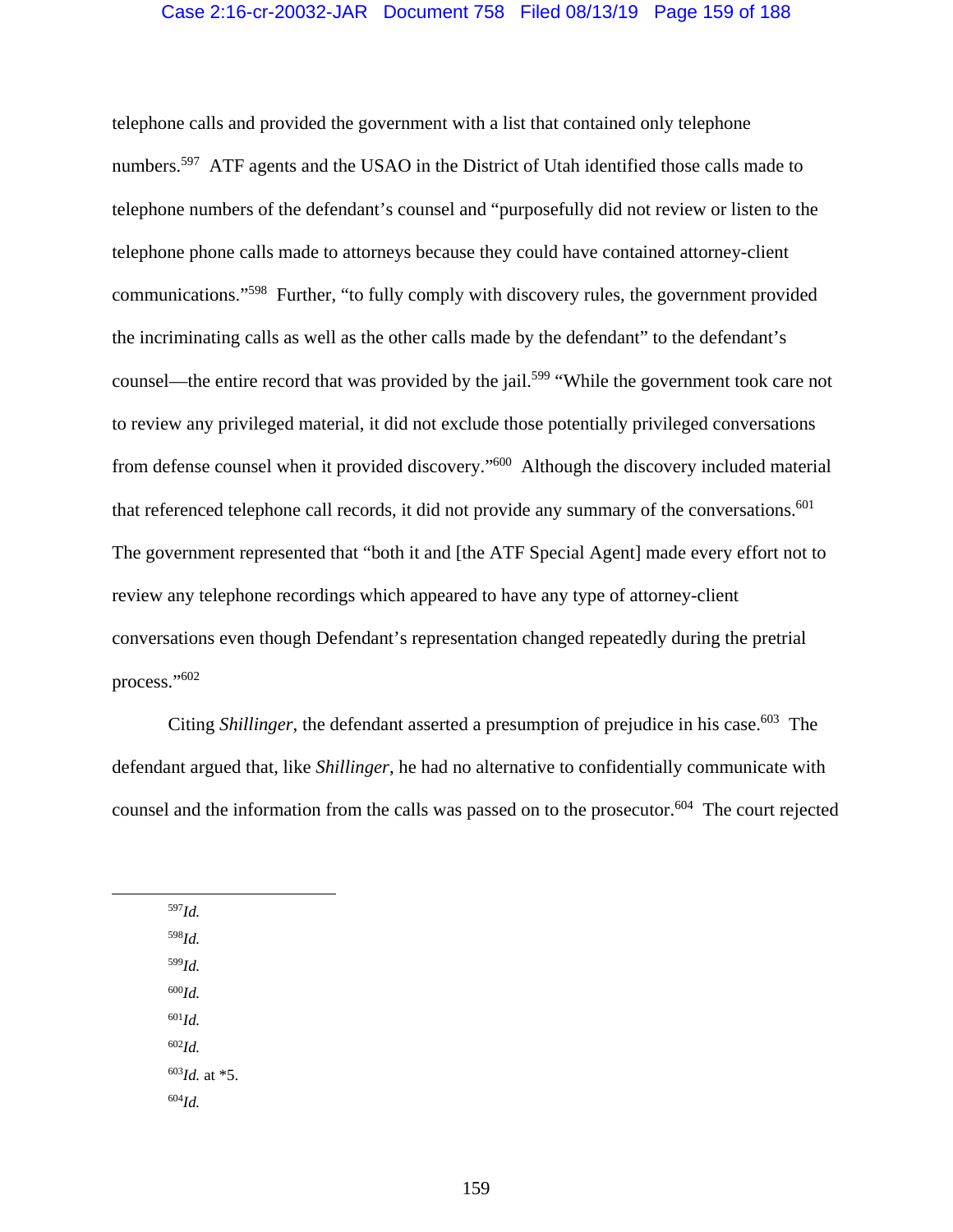## Case 2:16-cr-20032-JAR Document 758 Filed 08/13/19 Page 160 of 188

this argument because it "fails to recognize that defense counsel in this district routinely visit their clients in jail and have face-to-face meetings with respect to privileged matters."605 The court found that, unlike in *Shillinger*, where the prosecutor proceeded for the purpose of determining the substance of defendant's conversations with his attorney and the communications were actually disclosed, the prosecutors had a legitimate investigatory reason for subpoenaing the defendant's telephone records from the jail.<sup>606</sup> "When the jail was unable to separate which calls were to attorneys, the government then employed means for identifying which telephone numbers belonged to Defendant's counsel and protecting any of the telephone calls that were made to those attorneys."607 The court further found that the defendant failed to provide any specific communication, transcript, or documentation that demonstrated that the government obtained any evidence or content from these conversations or listened to the conversations.608 The court concluded that the defendant "provides conclusory and speculative accusations that the government engaged in egregious and outrageous illegal conduct," and that there was no basis for presuming prejudice.<sup>609</sup>

In *United States v. Johnson*, the prosecution obtained attorney-client material through Pre-Sentence Report ("PSR") disclosures in a separate case where the defendant was granted statutory-use immunity with the understanding that the USAO in the District of Utah would not have access to the material.<sup>610</sup> The court found that the prosecution implemented a taint team,

605*Id.*

<sup>606</sup>*Id.* 

<sup>607</sup>*Id.*

<sup>608</sup>*Id.* 

<sup>609</sup>*Id.*

<sup>610</sup>No. 2:11-cr-00501-DN-PMW, 2016 WL 297451, at \*1 (D. Utah Jan. 22, 2016).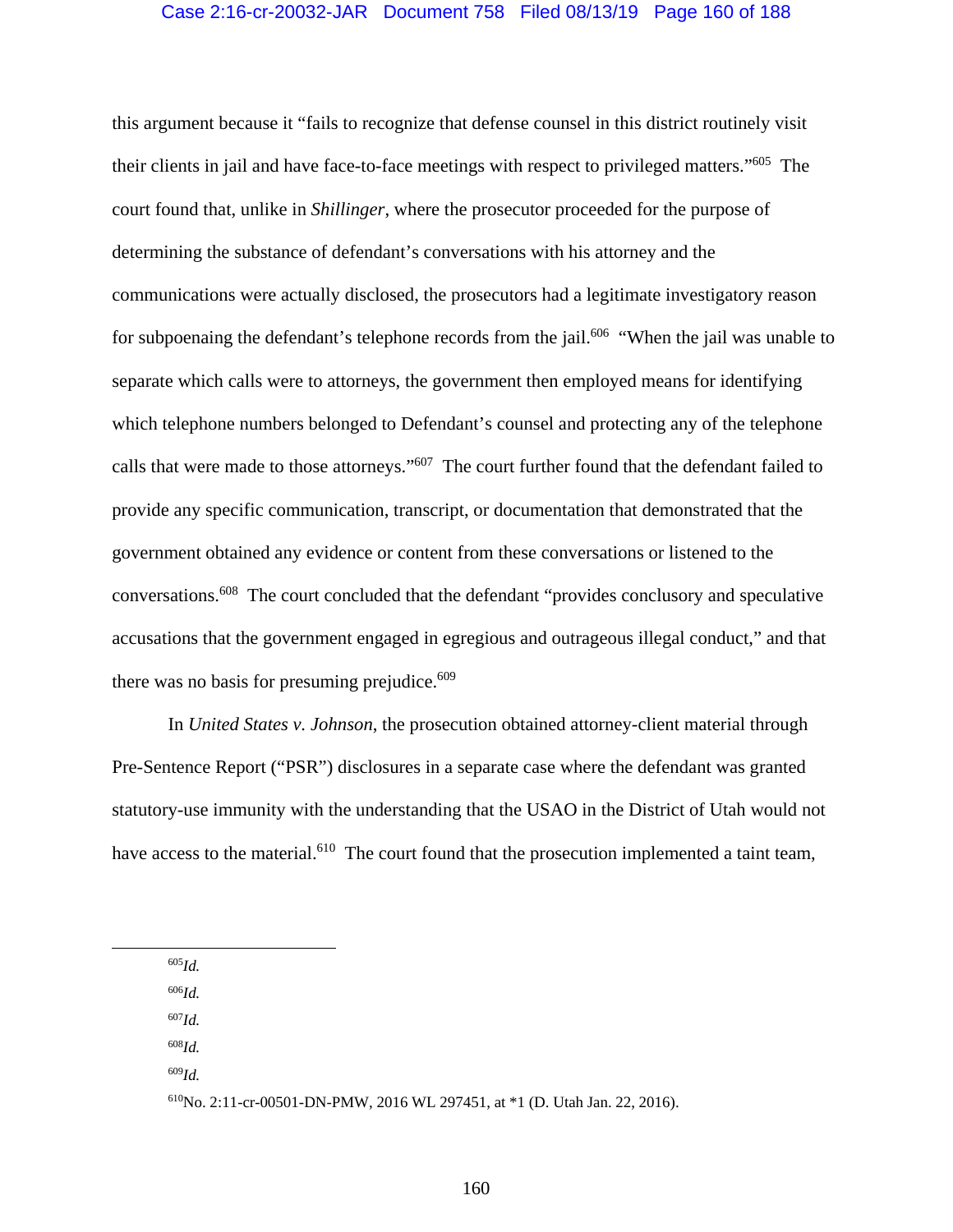## Case 2:16-cr-20032-JAR Document 758 Filed 08/13/19 Page 161 of 188

and none of the assigned prosecutors viewed any privileged communications.<sup>611</sup> The court further found that "the PSR materials were obtained for the sole purpose of turning them over as part of the prosecution's discovery obligations," which constitutes a "legitimate justification" for obtaining the privileged materials.<sup>612</sup> The court stressed that "more importantly, the substance of the materials was *never disclosed to the prosecutors*," except for one AUSA who "ceased review once she was aware it might be attorney-client privileged communication and she did not review any further documents."613 Thus, the *Shillinger* test was not met and the court declined to dismiss the indictment.

These post-*Shillinger* cases suggest that "purposeful intrusion" into the attorney-client relationship does not occur "merely by the prosecution obtaining the privileged materials; rather, it is what the prosecution does with the materials *after obtaining them* that determines whether there has been a Sixth Amendment violation."614 In each of these cases, the government took precautions to shield the protected information, by use of a taint team or similar mechanism, and disclosed the protected communications to defense counsel in discovery. In each of these cases, there was no dispute that prosecutors had not seen or listened to the privileged communications.615

 <sup>611</sup>*Id.* at \*5.

<sup>612</sup>*Id.*

<sup>613</sup>*Id.* (emphasis in original).

<sup>614</sup>*Id.* (emphasis in original) (citing *United States v. Singleton*, 52 F. App'x 456, 458–59 (10th Cir. 2002); *United States v. Zajac*, No. 06CR811DAK, 2008 WL 1808701, at \*5 (D. Utah Apr. 21, 2008)).

<sup>615</sup>*Id.*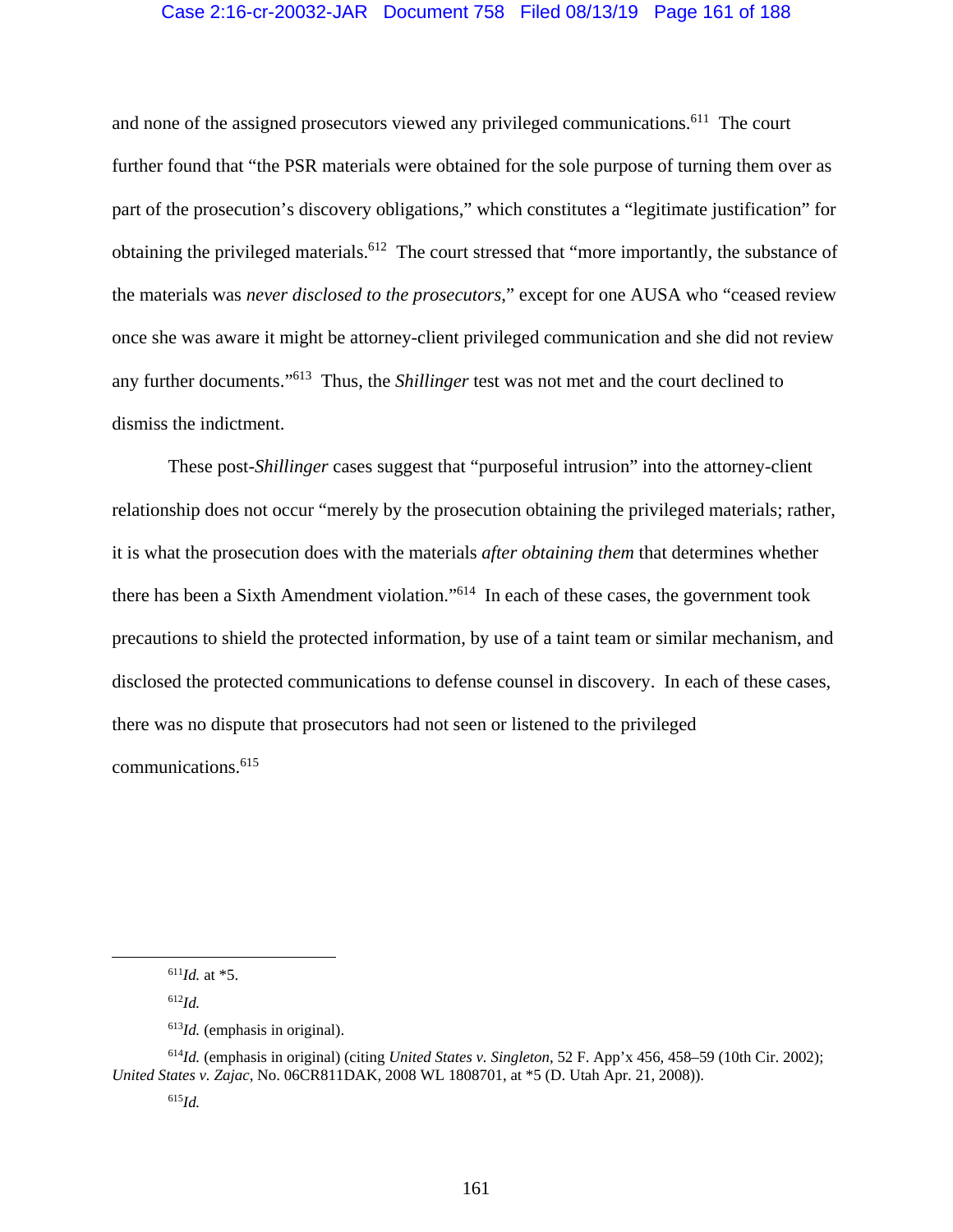### **B. Application**

# **1. Need for Particularized Findings**

The FPD urges that *Shillinger* compels the Court to conclude that the Government's purposeful intrusion into CCA detainees' attorney-client relationships by collecting and saving recorded communications that it knew would, or were likely to, include attorney-client communications constitutes a per se violation of the Sixth Amendment, and thus prejudice must be presumed. The FPD asserts: (1) the USAO knew it would obtain video recordings of attorney-client communications as a result of the grand jury subpoena and its failure to target or limit its collection is evidence of purpose; and (2) the USAO's systematic collection of all recorded telephone calls, with no exception for attorney-client calls or other cautionary measures, was a purposeful and massive invasion of attorney-client communications. The Government argues that the Court cannot make such generalized Sixth Amendment findings in the context of the Rule 41(g) motions before it, but instead must make particularized findings in the individual § 2255 proceedings. The Court reluctantly agrees.

Under *Shillinger*, a per se Sixth Amendment violation occurs when: (1) there is a protected attorney-client communication; (2) the government purposefully intruded into the attorney-client relationship; (3) the government becomes "privy to" the attorney-client communication because of its intrusion; and (4) the intrusion was not justified by any legitimate law enforcement interest.<sup>616</sup> Once these elements are established, prejudice is presumed.<sup>617</sup>

The attorney-client privilege is not recognized as a right guaranteed by the Sixth Amendment. A Sixth Amendment claim arising from the alleged government intrusion into the

 <sup>616</sup>*Shillinger v. Haworth*, 70 F.3d 1132, 1142 (10th Cir. 1995).  $^{617}$ *Id.*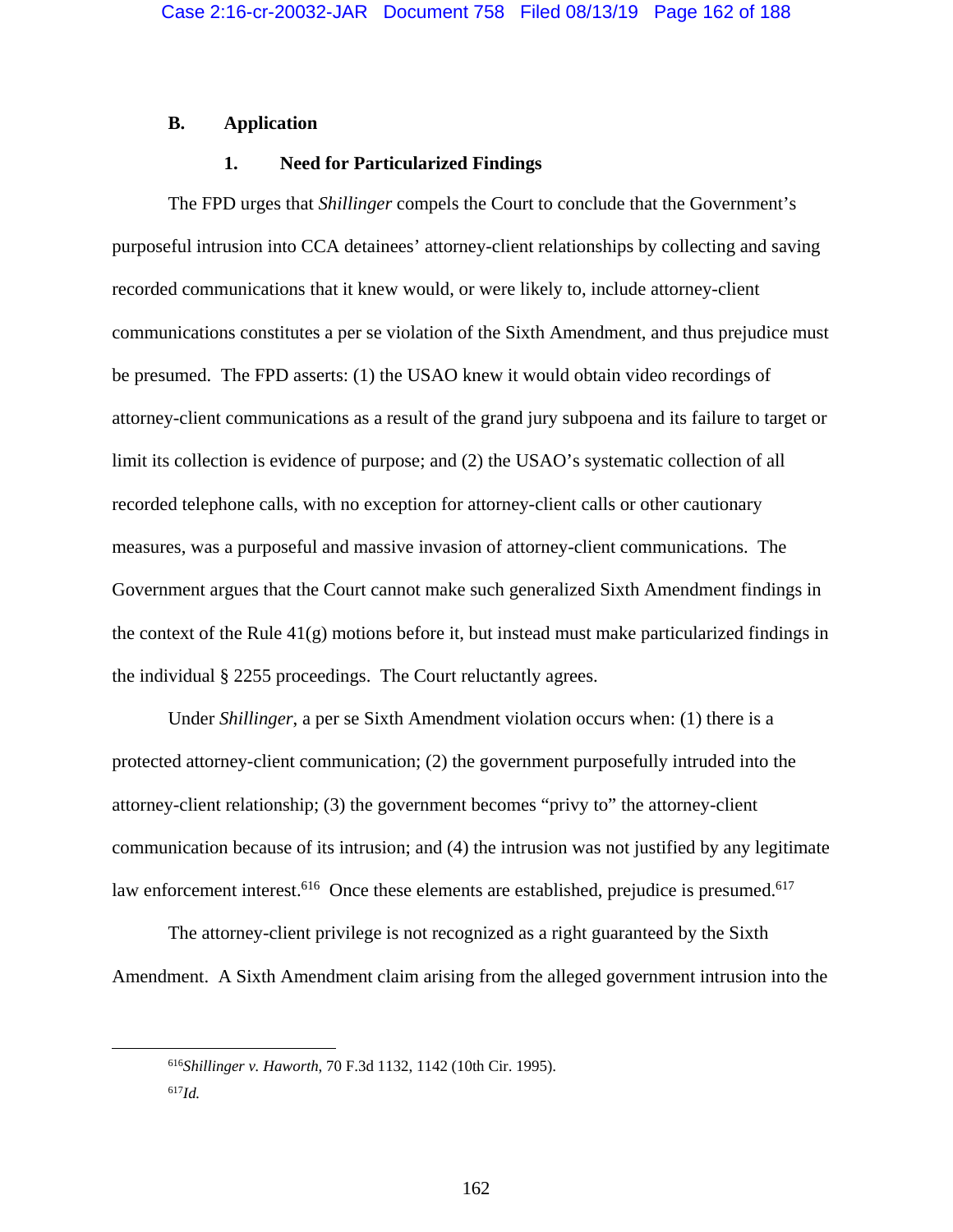## Case 2:16-cr-20032-JAR Document 758 Filed 08/13/19 Page 163 of 188

recordings at issue will not lie unless the communications in the videos or calls are privileged or confidential.618 Thus, a finding of purposeful intrusion into the attorney-client relationship necessarily requires a threshold showing that the recordings were protected attorney-client communications. Once a claimant has shown the privilege is applicable, the Court must determine whether the government became privy to those attorney-client communications because of its purposeful intrusion into the claimant's attorney-client relationship. Such individualized determinations cannot be made on the record before the Court.<sup>619</sup> Because both the attorney-client privilege and the Sixth Amendment are personal to the defendant, any generalized application of the limited record before the Court to establish blanket Sixth Amendment violations would be both inappropriate and premature.<sup> $620$ </sup>

#### **2. Issues Common to all Claims**

The parties dispute the governing law on common issues that overlap in the individual Sixth Amendment claims. Although the Court cannot apply the governing law to Sixth Amendment claims in this case, it provides the following analysis on issues common to all affected § 2255 litigants to be applied going forward. These rulings are not conclusions of law on the merits of petitioners' individual claims.

## **a. Privileged Attorney-Client Communications**

The FPD argues that the weight of the evidence favors the conclusion that each video of a documented attorney-client meeting contained protected attorney-client communication, without

<sup>&</sup>lt;sup>618</sup>*Id.* (describing Sixth Amendment violation as occurring when "the state becomes privy to confidential communications because of its purposeful intrusion into the attorney-client relationship").

<sup>619</sup>As discussed *infra* in Section VII, the § 2255 litigants must also defeat collateral waiver and proceduraldefault challenges raised by the Government prior to a determination on the merits of the Sixth Amendment claims.

<sup>620</sup>*See, e.g.*, *U.S. Nat. Bank of Ore. v. Indep. Ins. Agents of Am., Inc.*, 508 U.S. 439, 446 (1993) ("[A] federal court [lacks] the power to render advisory opinions." (quoting *Preiser v. Newkirk*, 422 U.S. 395, 401  $(1975))$ ).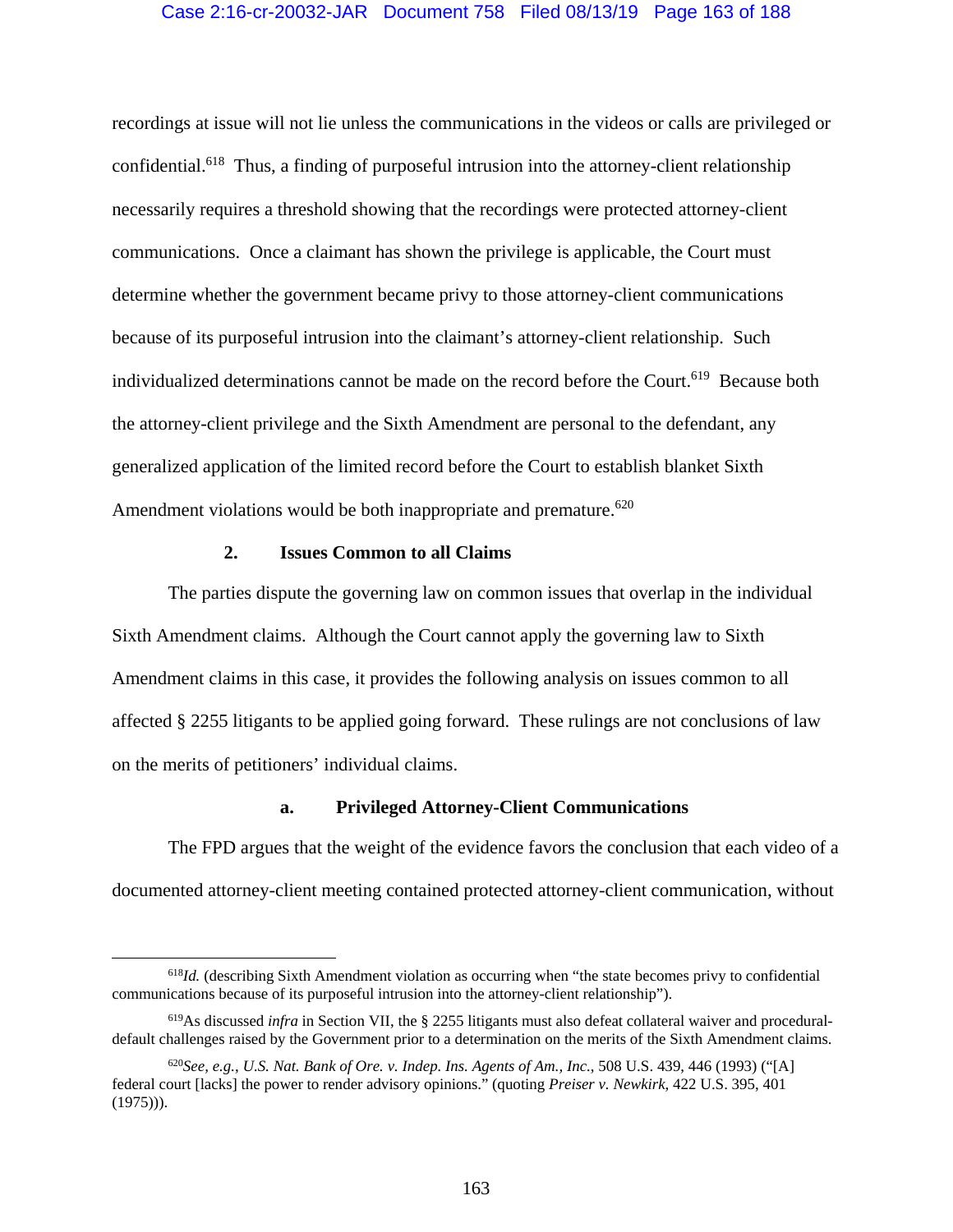#### Case 2:16-cr-20032-JAR Document 758 Filed 08/13/19 Page 164 of 188

review of individual detainee recordings. Likewise, it argues that the content of the phone calls was constitutionally protected communication because the purpose of the phone calls was to discuss matters pertaining to legal representation and the calls were necessary to ensure adequate representation. But a party claiming the attorney-client privilege has the burden to show its applicability. "[T]he mere fact that an attorney was involved in a communication does not automatically render the communication subject to the attorney-client privilege."621 Rather, the "communication between a lawyer and client must relate to legal advice or strategy sought by the client."622

Thus, particularized findings must be made with respect to each claimant asserting the attorney-client privilege, which requires review of the recordings and a minimal threshold showing by the § 2255 litigants on the applicability of the privilege to their individual case. As detailed below, this showing will vary for video and audio recordings.

#### i. **Soundless Video Recordings**

The Government continues to challenge the third element of the privilege, arguing that the soundless communication in the videos is "too rudimentary for an observer to discern whether it involves legal advice or strategy or to disclose the content of any accompanying verbal communications."623 This Court has previously concluded, however, that both verbal and non-verbal communication "falls within the ambit of privileged, confidential attorney-client communications."624 Non-aural communication can be valuable to the observer, as evidenced by this Court's in camera review of the video recording between Dertinger and Rokusek in one of

 <sup>621</sup>*Motley v. Marathon Oil Co.*, 71 F.3d 1547, 1550–51 (10th Cir. 1995).

<sup>622</sup>*United States v. Johnston*, 146 F.3d 785, 794 (10th Cir. 1998) (citing *Motley*, 71 F.3d at 1550–51); *see In re Grand Jury Proceedings*, 616 F.3d 1172, 1182 (10th Cir. 2010).

<sup>623</sup>Doc.745 at 115.

<sup>624</sup>Doc. 253 at 25.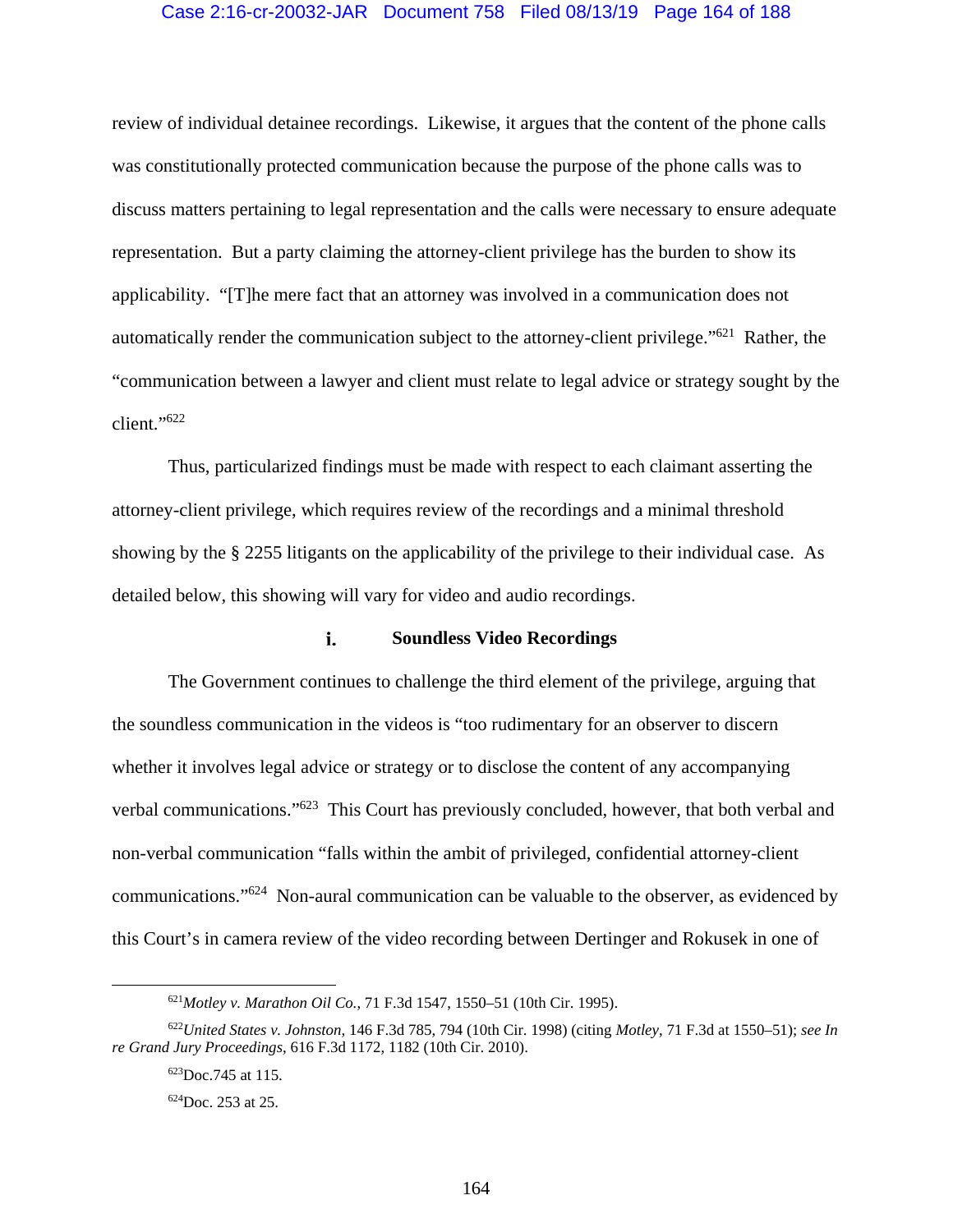## Case 2:16-cr-20032-JAR Document 758 Filed 08/13/19 Page 165 of 188

the attorney visitation rooms at  $CCA.^{625}$  In that case, the prosecution valued knowing whether there was a document exchange between Dertinger and Rokusek, which would be reflected on the video recording. Other detainees whose meetings were recorded may have been preparing for release hearings, evaluating evidence, negotiating a plea, or deciding whether to go to trial. The value of knowing a defendant is angry, reviewing documents, speaking to counsel without an interpreter, or even refusing to talk or review documents may not have apparent value to an outside observer, but as demonstrated in these proceedings, can grant a tactical advantage to a prosecutor. The Court adopts its previous findings that soundless video can constitute privileged attorney-client communication.

The Court agrees that given the subjective nature of the content of the videos, its value or significance would not necessarily be apparent to the Court or an outside viewer. Nevertheless, a threshold showing that the privilege applies must be made before concluding that each video recording contains protected attorney-client communication. The FPD has attempted to identify potential clients who fall under Standing Order 18-3 by cross-comparing CCA calendars and visitation logs.<sup>626</sup> This initial evaluation can be further verified by review of the individual detainee recordings to determine: (1) that the video of the attorney-client meeting exists, and (2) that the quality of the non-verbal communication is sufficient to confirm communication between the detainee and counsel. The Court will **grant** the FPD's Rule 41(g) motion and turn over the six DVRs impounded by the Court to the FPD for review. Any further review of the video recordings will be facilitated according to a court-ordered process in the pending § 2255

 <sup>625</sup>*Id.* at 24.

<sup>626</sup>Ex. 585.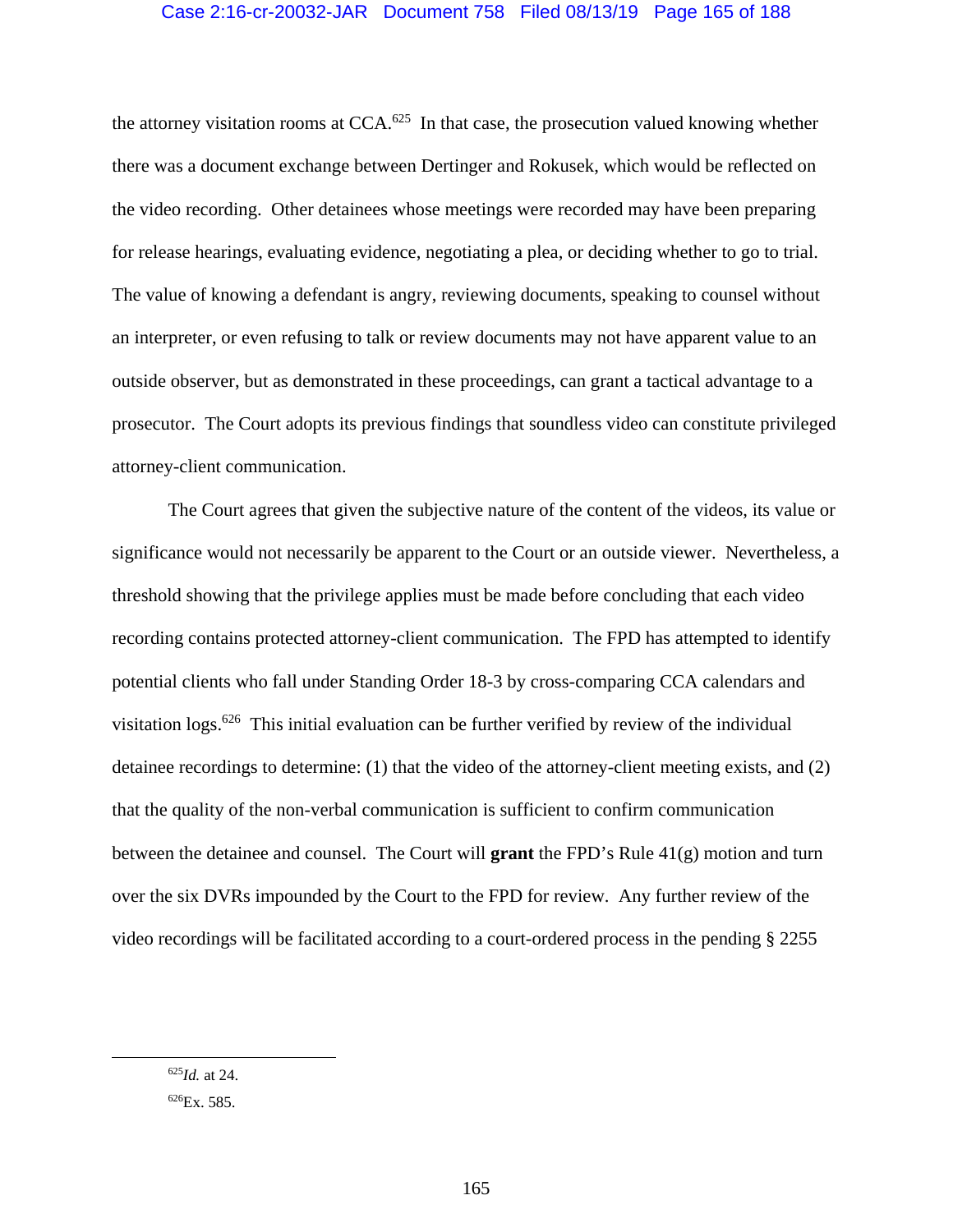#### Case 2:16-cr-20032-JAR Document 758 Filed 08/13/19 Page 166 of 188

proceedings and the parties will be given the opportunity to weigh in on the procedure for review, e.g., determination by the Court in camera or review by a neutral Government party.

 Further, while there was testimony from various defense counsel in these proceedings regarding the nature of the meetings with their clients at CCA, an affidavit from defense counsel in each individual case is necessary to confirm that the nature and purpose of the meeting(s) were within the ambit of protected communication, including but not limited to defense preparation, plea negotiations, or review of discovery. This threshold showing does not require the petitioner to reveal the substance of the conversation. Review of the videos and/or the submission of this affidavit will not constitute a waiver of any individual defendant's privilege under Fed. R. Evid. 502.

#### ii. **Audio Recordings and Waiver**

Likewise, threshold showings must also be made on the audio recording claims that: (1) telephone recordings exist, and (2) a given call contains protected attorney-client communication, i.e., communication that relates to legal advice or strategy sought by the client. These requirements will be verified by the FPD's review of the individual detainee recordings to determine the nature of the calls. As with the videos, this threshold showing does not require the petitioner to reveal the substance of the conversation. Rather, an affidavit from defense counsel in each individual case is sufficient to confirm the nature and purpose of the call(s) were within the ambit of protected communication, including but not limited to defense preparation, plea negotiations, or review of discovery. Any further review of these calls will be facilitated in the pending § 2255 proceedings and the parties will weigh in on the appropriate procedure for review, e.g., determination by the Court in camera or review by a neutral Government party.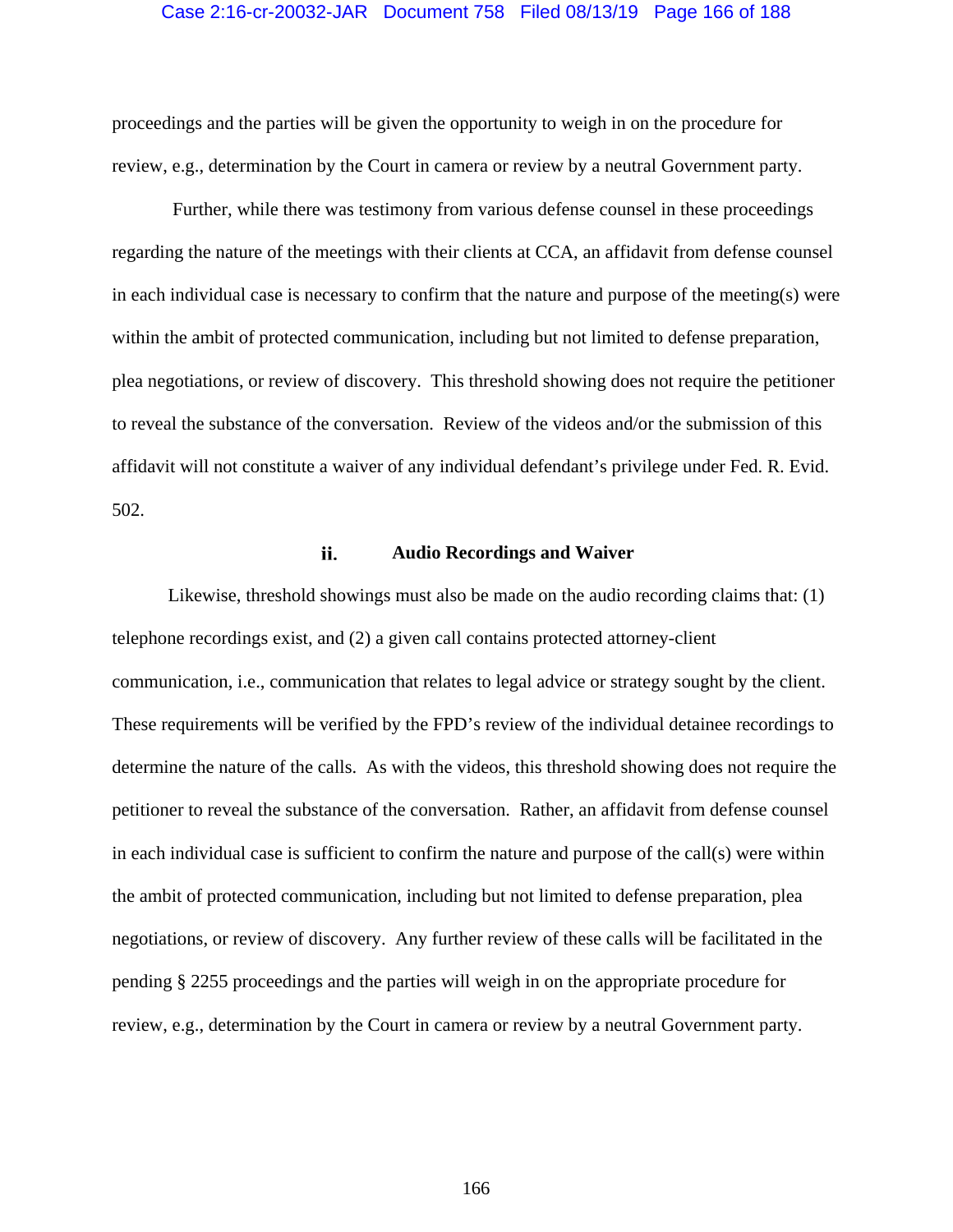#### Case 2:16-cr-20032-JAR Document 758 Filed 08/13/19 Page 167 of 188

Submission of the affidavit and/or review of the substance of the calls will not constitute a waiver of any individual defendant's privilege under Fed. R. Evid. 502.

Although not a threshold showing requirement, attorney-client privilege determinations with respect to recorded calls will also necessarily establish whether the detainee knowingly and intelligently waived the right to confidential attorney-client communications. The FPD urges the Court to conclude as a matter of law that neither the preamble warning at the beginning of CCArecorded phone calls, nor the signage near the Securus phones at CCA, were sufficient to allow for a knowing waiver of any CCA detainee's Sixth Amendment right to confidential communications with counsel. The FPD also urges the Court to conclude that it was unreasonable for the Government to internally and unilaterally determine that it need not disclose these phone calls to defense counsel, or otherwise take measures to protect them, based on the view that the detainees waived their right to confidential communications by engaging in a conversation with counsel on CCA telephones. The Government argues that the Court cannot determine on this record whether the Sixth Amendment right to confidential communications with counsel was waived because such a showing must turn on the particularized facts of each recording. Ironically, the Government also contends that USAO prosecutors reasonably believed that if detainees spoke to their attorneys on a CCA phone they waived the attorney-client privilege, and thus, they need not take measures to safeguard phone recordings of CCA detainees and their attorneys. In other words, according to the Government, prosecutors reasonably believed that there was a blanket waiver of the attorney-client privilege by detainees at CCA when they used CCA telephones, but the Court should not reach a blanket waiver determination in this matter because the analysis requires a particularized inquiry.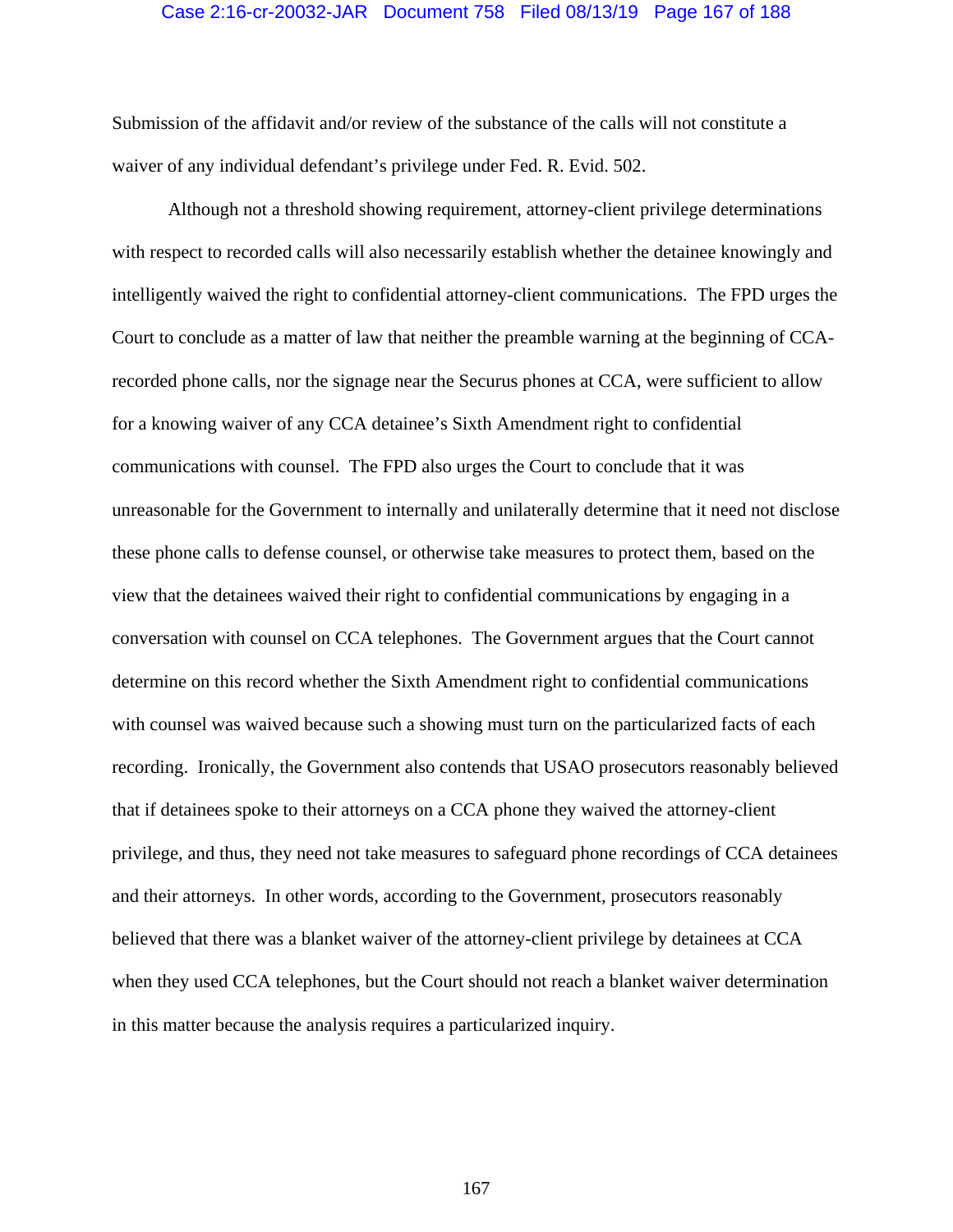#### Case 2:16-cr-20032-JAR Document 758 Filed 08/13/19 Page 168 of 188

"A waiver of the Sixth Amendment right to counsel is valid only when it reflects 'an intentional relinquishment or abandonment of a known right or privilege.'"627 The criminal defendant must "'kno[w] what he is doing' so that 'his choice is made with eyes open.'"<sup>628</sup> Confidentiality of an attorney-client communication "will be 'lost if the client discloses the substance of an otherwise privileged communication to a third party.<sup>"629</sup> "Where disclosure to a third party is voluntary, the privilege is waived." $630$  But under Fed. R. Evid. 502(b), an inadvertent disclosure to a third party does not operate as a waiver if "the holder of the privilege . . . took reasonable steps to prevent disclosure[] and [] the holder promptly took reasonable steps to rectify the error."631

The Government contends that at least some detainees at CCA waived their attorneyclient privilege because calls were made from an institutional phone at CCA, which played a preamble warning that the call was subject to recording and monitoring, and which was surrounded by signage warning that the call may be recorded. The Government argues that waiver may apply to vitiate an individual detainee's privilege claim if it is shown that: (1) the detainee was provided with the Inmate Handbook; (2) the detainee was not "mistakenly advised that their conversations with counsel were private by defense lawyers who relied on faulty CCA-Leavenworth representations"; and/or (3) if a the Government has a "colorable fact-based

 <sup>627</sup>*Patterson v. Illinois*, 487 U.S. 285, 292 (1988) (quoting *Johnson v. Zerbst*, 304 U.S. 458, 464 (1938)).

<sup>628</sup>*Id.* (alteration in original) (quoting *Adams v. United States ex rel. McCann*, 317 U.S. 269, 279 (1942)).

<sup>629</sup>*United States v. Ary*, 518 F.3d 775, 782 (10th Cir. 2008) (quoting *In re Quest Commc'ns Int'l Inc.*, 450 F.3d 1179, 1185 (10th Cir. 2006)).

<sup>630</sup>*Id.* (citing *In re Quest*, 450 F.3d at 1185).

<sup>631</sup>To the extent the Government continues to rely on the case of *United States v. Lentz*, 419 F. Supp. 2d 820 (E.D. Va. 2005), a district court decision holding that the inadvertent disclosure of an attorney-client communication can result in waiver, that case was abrogated by Rule 502(b), which was amended in 2007.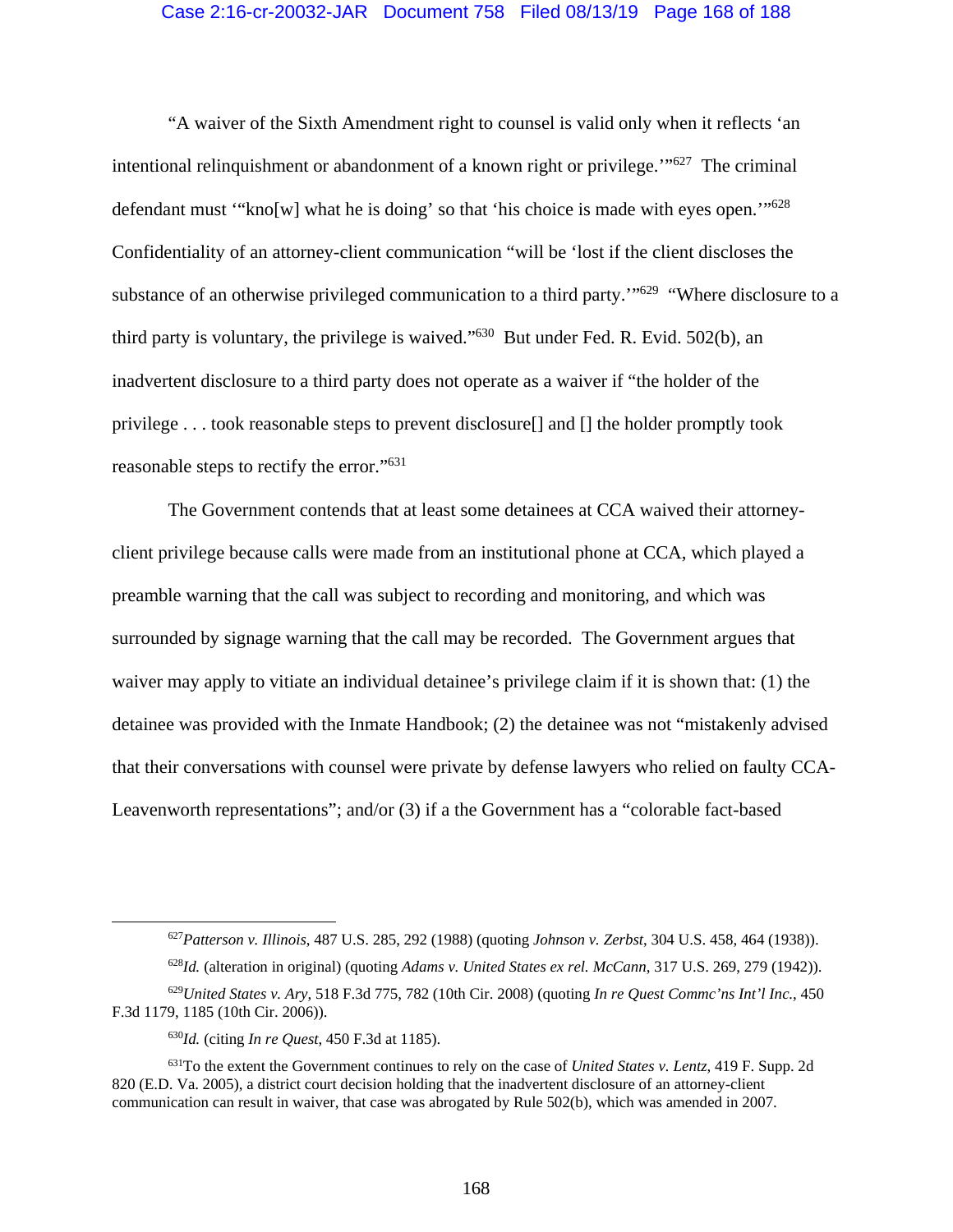### Case 2:16-cr-20032-JAR Document 758 Filed 08/13/19 Page 169 of 188

argument that" case law finding waiver applies.<sup>632</sup> The Government suggests that because these facts turn on the circumstances of each individual call, the Court cannot rule on the issue of waiver in this context.

While the ultimate conclusion about whether a particular detainee waived the attorneyclient privilege must be decided on a case-by-case basis, the record in this case allows the Court to make findings on several common issues. The Court previously found that: (1) detainees cannot place unmonitored calls unless their attorney's number is privatized;633 (2) CCA failed to advise attorneys about the existence and particulars of the privatization process before August 2016;634 and (3) the privatization process was ineffective, as even privatized numbers were sometimes recorded.<sup>635</sup> The Court has made additional findings on this record, and reaches the following conclusions based on those findings.

Many if not all CCA detainees lacked the information and means to knowingly and intelligently waive their attorney-client privilege when they called their attorneys on institutional phones at CCA. CCA failed to adequately inform detainees that their calls to attorneys would be recorded unless they used the privatization process. First, the signage near the phones generally warned that the calls were subject to being recorded but did not specifically inform detainees that attorney-client calls were also subject to being recorded. Moreover, due to CCA's failure to properly administer the privatization protocol, detainees were often misled to believe that their calls to attorneys were not subject to recording and monitoring, despite these signs.

 <sup>632</sup>Doc. 745 at 128–29. 633Doc. 253 at 17. <sup>634</sup>*Id.* at 20. <sup>635</sup>*Id.*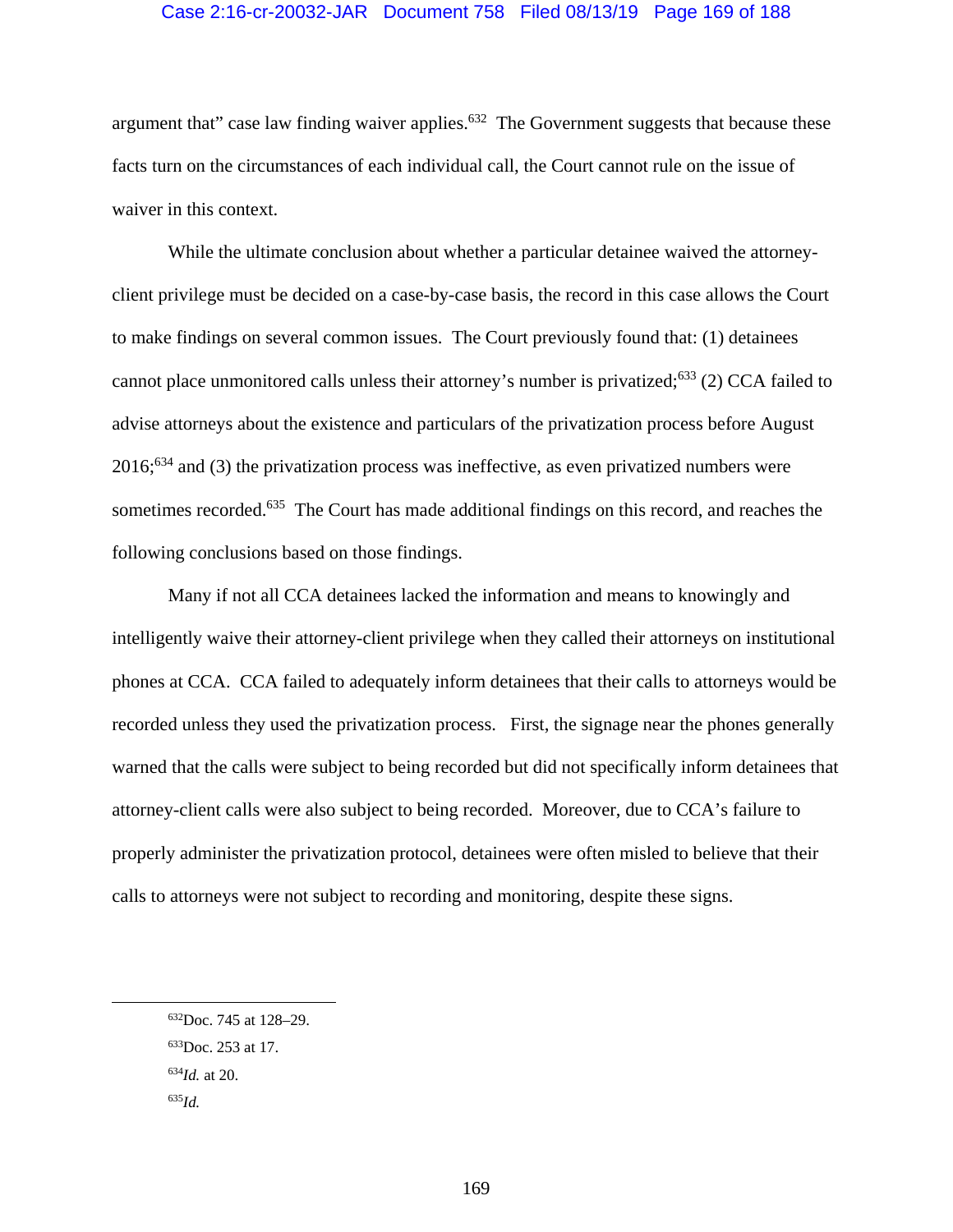## Case 2:16-cr-20032-JAR Document 758 Filed 08/13/19 Page 170 of 188

Second, the Intake Booking Packet did not sufficiently inform detainees about how to ensure confidential communications with their attorneys through the privatization process. The booking packet advised that "[a] properly placed phone call to an attorney is not monitored. You must contact your unit team to request an unmonitored attorney call."<sup>636</sup> But this language fails to explain how to accomplish a "properly placed phone call to an attorney." And there was no way for a detainee to place an unmonitored call to an attorney absent the privatization procedure; calls placed in the Unit Team Office were monitored because the Unit Team manager remained in the office during the phone call.

Third, the Inmate Handbook also failed to adequately or effectively inform detainees of their right to private calls with their attorneys and how to accomplish such. No one reviewed the handbook with detainees, nor advised the detainees that because the phones were monitored or recorded, prosecutors could hear or receive recordings of their attorney-client conversations. The handbook included information about registering an attorney phone number to avoid recording, but detainees could not initiate the privatization process until October 2016. Rather, they were required to instruct their attorney to accomplish this, and apparently had to provide this directive through a monitored phone call, either by placing a nonprivate call to the attorney or by using the unit team office. And information about call recording was buried in this lengthy handbook, which also included information about numerous subjects of pressing interest to someone who had just been taken into custody—rules on behavior, food, recreation, and visitation, for example.<sup>637</sup>

 <sup>636</sup>Ex. 1.

 $^{637}Ex.2.$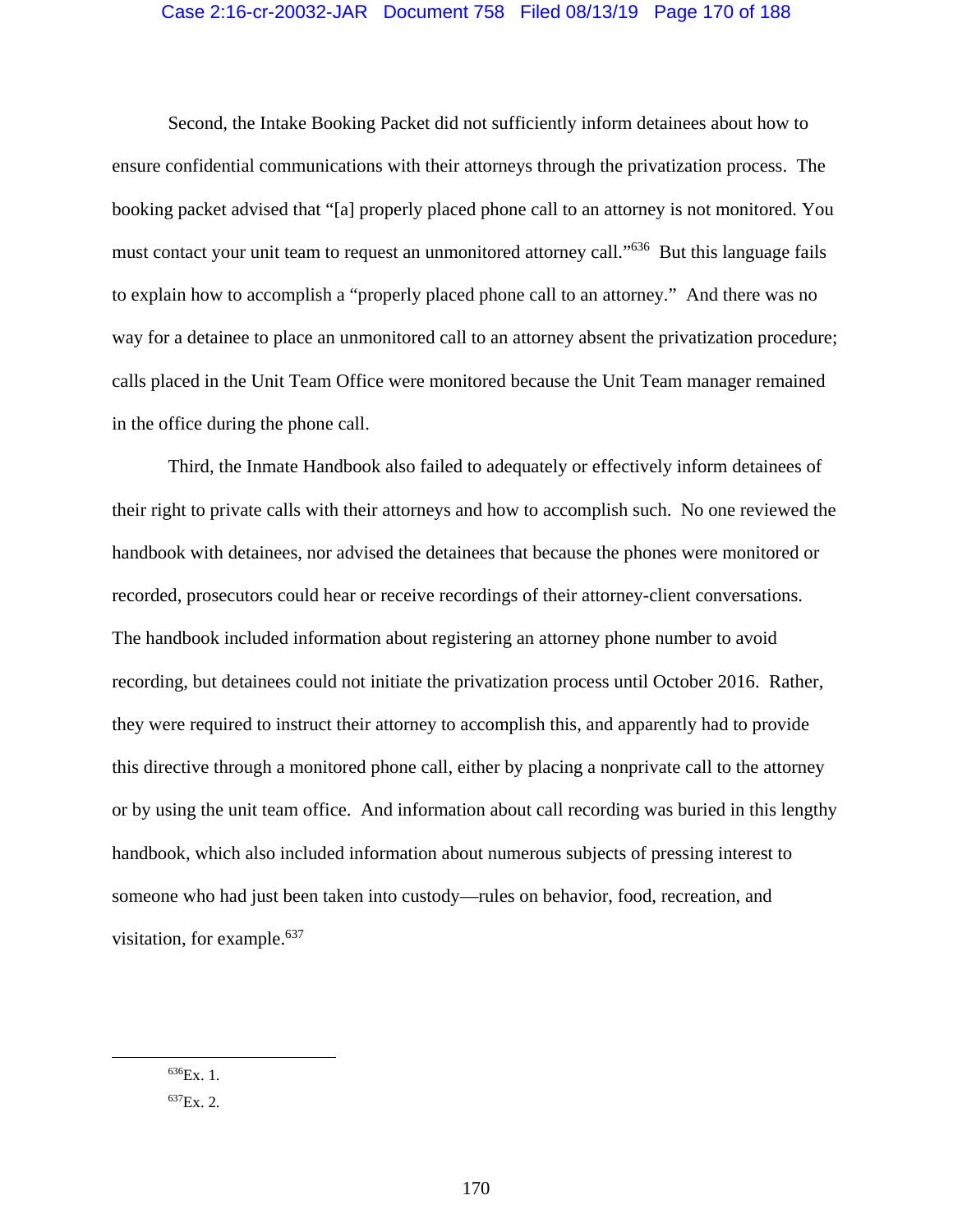#### Case 2:16-cr-20032-JAR Document 758 Filed 08/13/19 Page 171 of 188

Importantly, detainees routinely were not provided with the Inmate Handbook. Unit Manager Leslie West testified that it was common that detainees did not receive a handbook and that twice during her tenure, management could not get access to the handbook at all because they had been pulled from the facility for revision. West further testified that even when the handbook was available, it was sometimes three to six days after intake before a detainee received it—a critical time for attorney-client communications. Even if the detainee received a handbook at the time he or she arrived at CCA, this was typically before he or she had consulted with an attorney. There is no evidence that any defense attorney had an opportunity to review the handbook with his or her client.

Fourth, if the detainee heard the preamble when he or she placed an outgoing call to a non-private attorney phone number, that preamble provided no meaningful notice that the call would be recorded. Both the English and Spanish versions of the preamble were equivocal; they stated that the call may be recorded and was subject to monitoring, not that the call would be recorded. Furthermore, a detainee could not distinguish which calls were subject to recording and which were not based on the preamble. As the Court has found, the privatization protocol did not work as designed at CCA because the incorrect site level was routinely selected by CCA staff when an attorney number was privatized. Thus, the preamble may or may not play for calls to the same attorneys depending on the detainee's subpopulation and which subpopulation CCA staff affirmatively input into the system when privatizing the attorney number. The site-level distinction was neither advertised nor explained to detainees or attorneys. Compounding that grave error, some attorneys testified or averred that they assured their clients that their phone conversations were private and protected, and that if a call was inadvertently encountered, no one would listen. And West testified that sometimes detainees approached her because they thought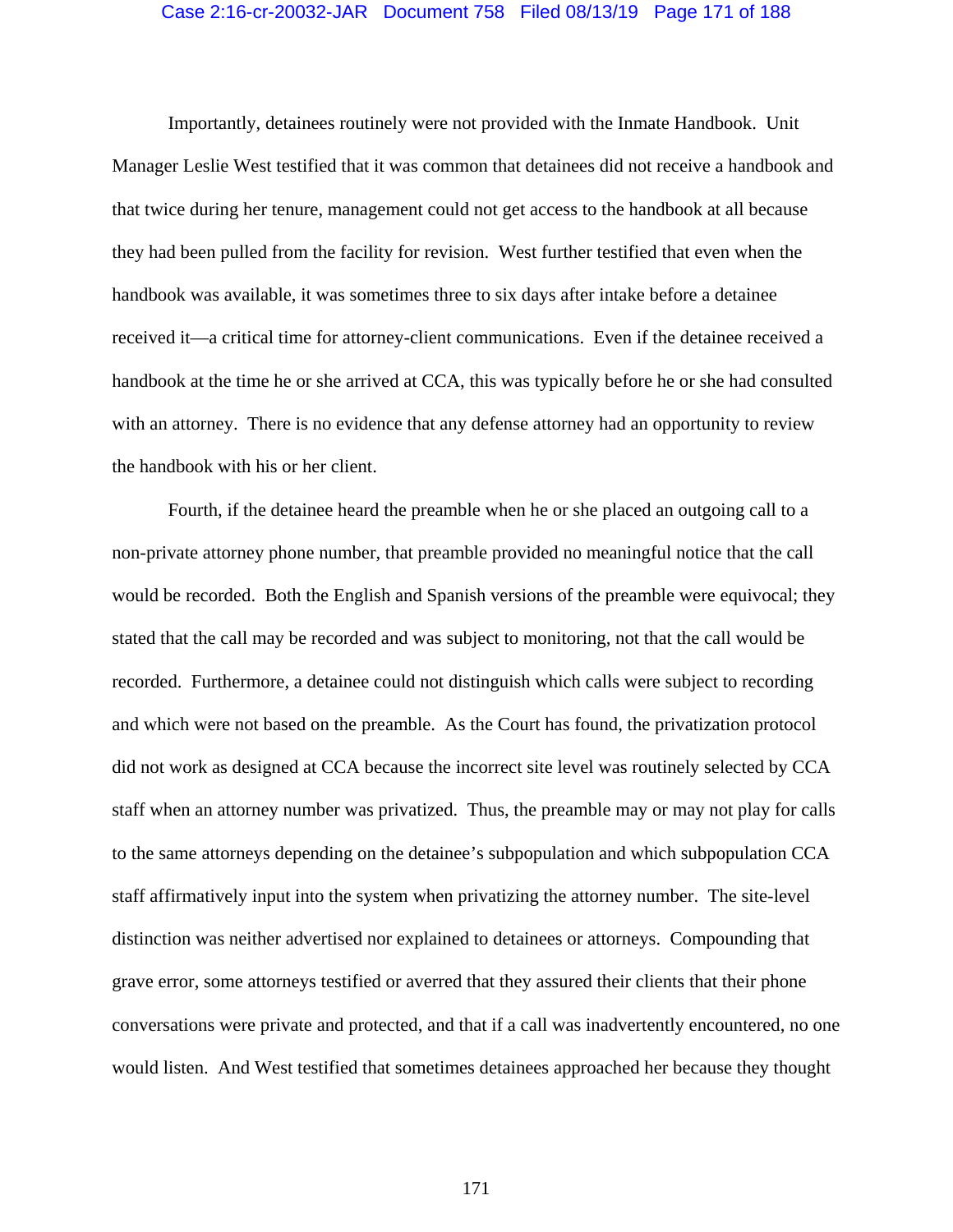### Case 2:16-cr-20032-JAR Document 758 Filed 08/13/19 Page 172 of 188

their attorneys had accomplished privatization, yet the detainees still heard the preamble. In those instances, West either referred the detainees to the handbook or, on a couple of occasions, emailed defense counsel and asked them to make sure they had "blocked" their numbers.<sup>638</sup> All of these facts counsel against a blanket finding that a CCA detainee waived the right to confidential communications with his or her attorney with "eyes wide open." Instead, detainees and defense attorneys were provided with incorrect, misleading, and inconsistent information about how to accomplish a confidential phone call at CCA.

The Government relies on four cases addressing government access to recorded phone calls made by incarcerated individuals to support its claim that at least some CCA detainees waived their attorney-client privilege. These cases are all distinguishable. Two of the Government's cases found waiver where there was sufficient evidence that the clients knew their conversations were being recorded. In *United States v. Hatcher*, 639 the Eighth Circuit reversed a district court's decision that recordings of detained co-conspirators and their attorneys were protected by the attorney-client the privilege, and thus not discoverable.<sup>640</sup> "Because inmates" and their lawyers were aware that their conversations were being recorded, they could not reasonably expect that their conversations would remain private. The presence of the recording device was the functional equivalent of the presence of a third party."<sup>641</sup>

 <sup>638</sup>Doc. 482 at 36:19–37:19.

<sup>639323</sup> F.3d 666 (8th Cir. 2003).

<sup>640</sup>*Id.* at 674.

 $641$ *Id.* In a concurring opinion, Judge Bye disagreed with the majority's waiver ruling, finding insufficient evidence about whether the facility had a policy that excepted attorney-client calls from the recording policy, and whether the co-conspirators knew about that policy. *Id.* at 675 (Bye, J., concurring).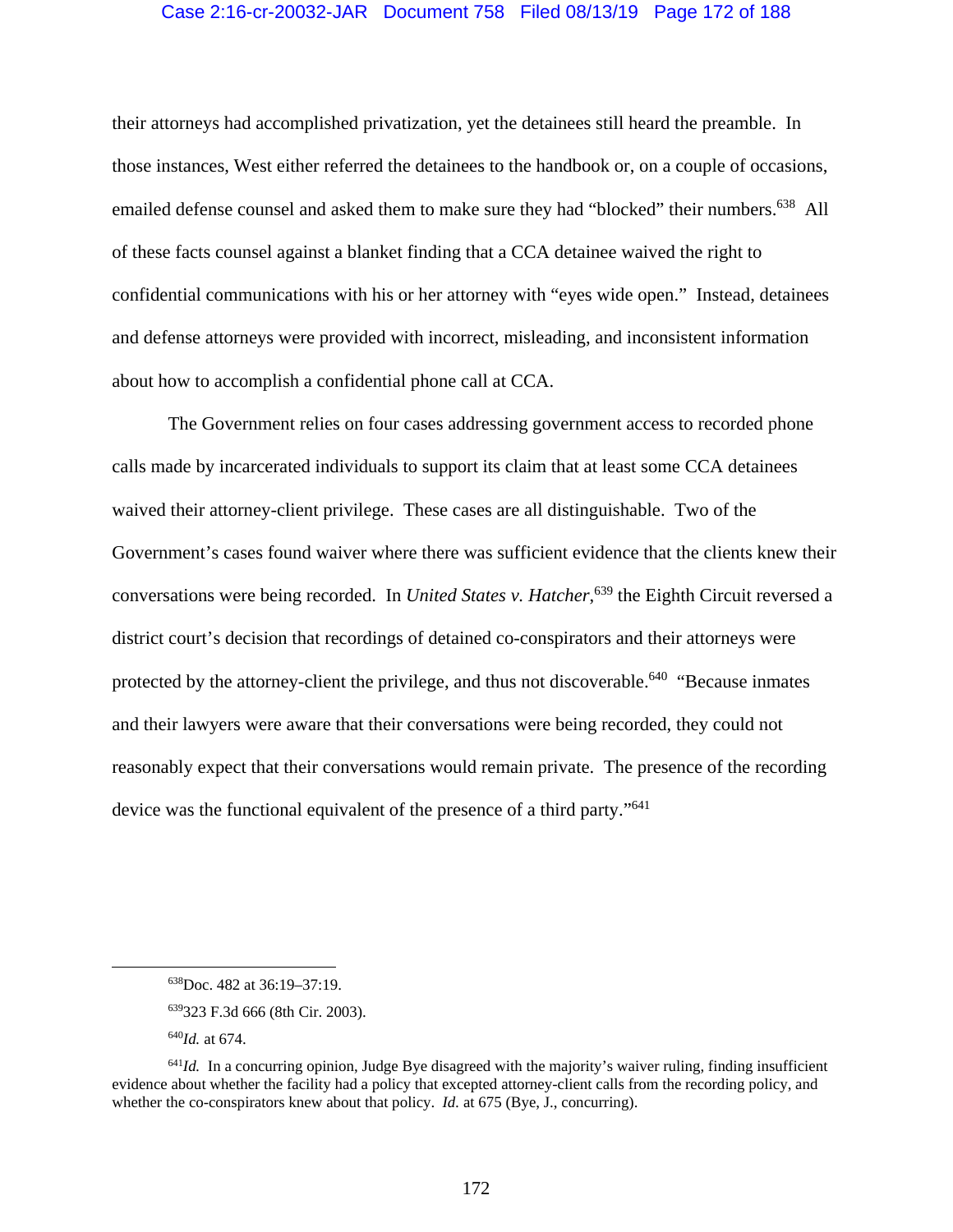## Case 2:16-cr-20032-JAR Document 758 Filed 08/13/19 Page 173 of 188

Similarly, in *United States v. Mejia*, 642 the Second Circuit relied in part on *Hatcher* in finding that the defendant's knowledge that a phone conversation with his sister was being recorded constituted a waiver of the attorney-client privilege.<sup>643</sup> There, it was undisputed that the defendant was aware that his calls were recorded when he discussed his desire to plead guilty with his sister.<sup>644</sup> The court also determined that Bureau of Prisons regulations allowed the defendant to place an unmonitored call to an attorney.<sup>645</sup> The court thus found no clear error in the district court's decision that there was no reasonable expectation of confidentiality given the defendant's knowledge of the recording, in addition to the absence of evidence that "he could not have contacted his attorney directly without being monitored."<sup>646</sup>

Scores of defense counsel who testified or submitted affidavits in this case stated that they were unaware that their conversations with CCA detainees were being recorded. Moreover, the evidence shows that detainees regularly did not have reason to believe their conversations with attorneys were being recorded given evidence that the handbook was routinely unavailable, that the privatization protocol was not reviewed with detainees at orientation, and that detainees could not initiate the privatization procedure prior to October 2016. Unlike in *Meija*, there was no option for a detainee at CCA to "request an unmonitored call with an attorney," as the orientation materials misleadingly suggested. The only way to invoke the privatization protocol

<sup>645</sup>*Id.* 

 <sup>642655</sup> F.3d 126 (2d Cir. 2011).

<sup>643</sup>*Id.* at 133.

<sup>644</sup>*Id.* 

<sup>646</sup>*Id.* at 134. Likewise, in *United States v. Eye*, both the inmate and the attorney knew that calls were being recorded. No. 05-00344-01-CRW-ODS, 2008 WL 1701089, at \*12 (W.D. Mo. Apr. 9, 2008). The record in that case established that every inmate at the CCA facility received a copy of the Inmate Handbook, and that the CCA facility had a privatization procedure whereby calls to a privatized number were not recorded. *Id.* at \*3. Notably, the FBI's subpoena of telephone calls in that case excepted out the defense counsel's phone number "or any other phone number deemed to be an attorney-client call." *Id.* at \*4.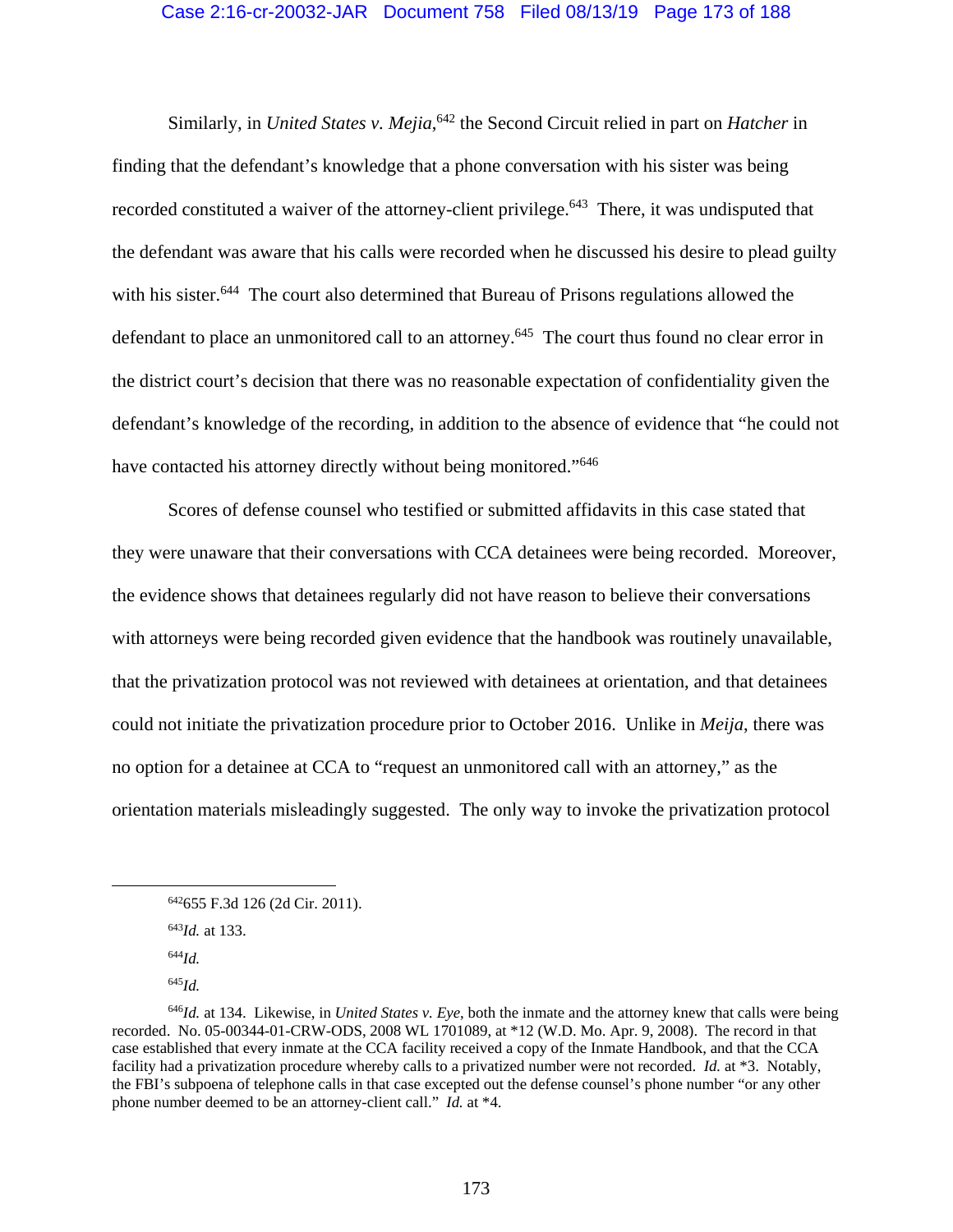#### Case 2:16-cr-20032-JAR Document 758 Filed 08/13/19 Page 174 of 188

prior to October 2016 was for the attorney to submit information to the facility. Yet, there was no method by which CCA allowed a detainee to make that request unmonitored—even requesting a phone call on a non-Securus phone required the presence of a guard who would monitor the phone conversation.

Unlike *Hatcher* and *Meija*, this Court has before it a robust record demonstrating that CCA affirmatively misrepresented to defense attorneys that attorney-client calls were exempt from CCA's recording policy. With few exceptions, defense counsel were not made aware of the privatization protocol before the events giving rise to the Special Master's investigation in this case. Moreover, even those attorneys who followed the privatization protocol were often recorded because CCA routinely failed to properly input into its system the names of attorneys who did avail themselves of the privatization protocol, including the FPD.<sup>647</sup>

The Government also relies on two cases that deal with inmate phone call recordings that do not include attorney-client communications and do not consider waiver of the attorney-client privilege. In *United States v. Faulkner*,<sup>648</sup> the Tenth Circuit considered whether calls recorded by CCA and admitted as evidence at trial violated the Federal Wiretap Act given the signage, preamble language that telephone calls "may be monitored and/or recorded for security reasons," and inmate handbook language. $649$  The question in that case was one of statutory construction how broadly to construe the consent exception to the Wiretap Act's prohibition of intentional

<sup>649</sup>*Id.* at 1222–23.

 <sup>647</sup>*Cf. United States v. Novak*, 531 F.3d 99, 103 (1st Cir. 2008) (finding consent to monitoring phone recordings under the Fourth Amendment where the attorney's number was erroneously excluded from the prison privatization list, but noting that although "[t]he monitoring of these calls, made between an attorney and a client who is seeking legal advice, is troubling . . . we do not decide whether, or to what extent, calls between attorneys and clients made from prison can be monitored consistently with the requirements of the Sixth Amendment.").

<sup>648439</sup> F.3d 1221 (10th Cir. 2006).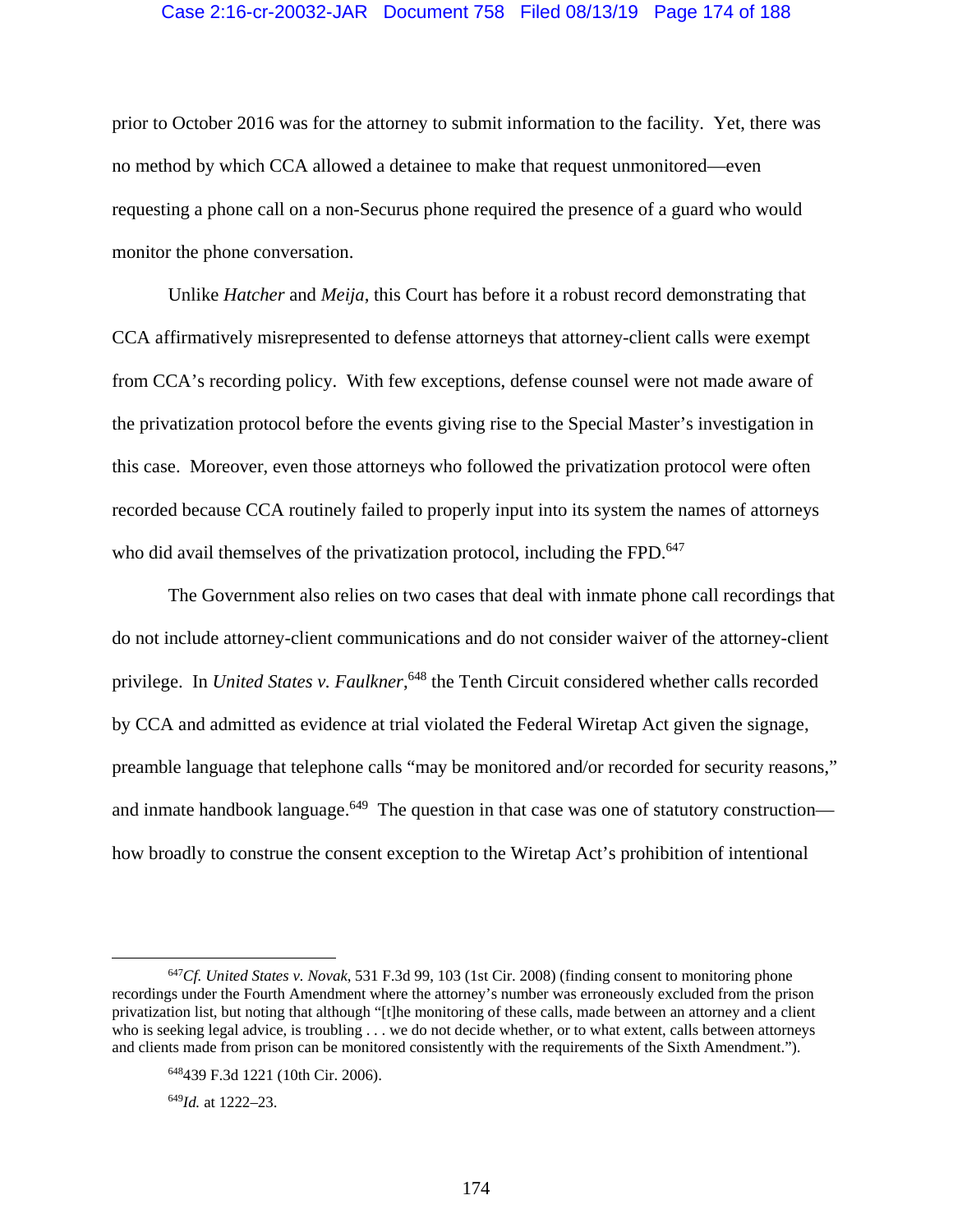#### Case 2:16-cr-20032-JAR Document 758 Filed 08/13/19 Page 175 of 188

interception of wire communications, including telephone calls.<sup>650</sup> The court joined several other circuit courts in broadly construing the statute's consent exception, and found that CCA detainees impliedly consented to the recording of their phone conversations by choosing to use a monitored phone after receiving numerous warnings that the calls may be recorded.651 In *United*  States v. Verdin-Garcia, <sup>652</sup> the Tenth Circuit reiterated that the Wiretap Act's consent exception can be satisfied absent express consent and that consent can be inferred from the circumstances.

Again, the Government's cases are inapposite. Obviously, these cases apply the Wiretap Act, rather than deciding any question under the Sixth Amendment or the attorney-client privilege. And even if these cases had any bearing on the legal questions before the Court, they are factually distinguishable. First, they do not address attorney-client communications; the calls at issue in those cases were placed by detainees to non-attorneys with undoubtedly non-private phone numbers.653 The preamble thus played for each call, and the generic warnings about nonattorney phone calls clearly applied. Thus, the Tenth Circuit's conclusion in both cases that the defendants impliedly consented to recording by knowingly using a telephone that is monitored does not apply to attorney-client calls implicating the privatization process at issue on this record.

In sum, while the Government may be able to demonstrate facts in individual cases that a detainee knowingly and intelligently waived the right to confidential attorney-client communications, the record developed after the Special Master's two-year investigation in this

 <sup>650</sup>*Id.* at 1224.

<sup>651</sup>*Id.* at 1225.

<sup>652516</sup> F.3d 884, 594–95 (10th Cir. 2008).

<sup>&</sup>lt;sup>653</sup>The Government represented to the Court during the evidentiary hearing that these cases involved attorney-client calls. The Government conceded this error in its Proposed Findings of Fact and Conclusions of Law but continues to assert that they apply here.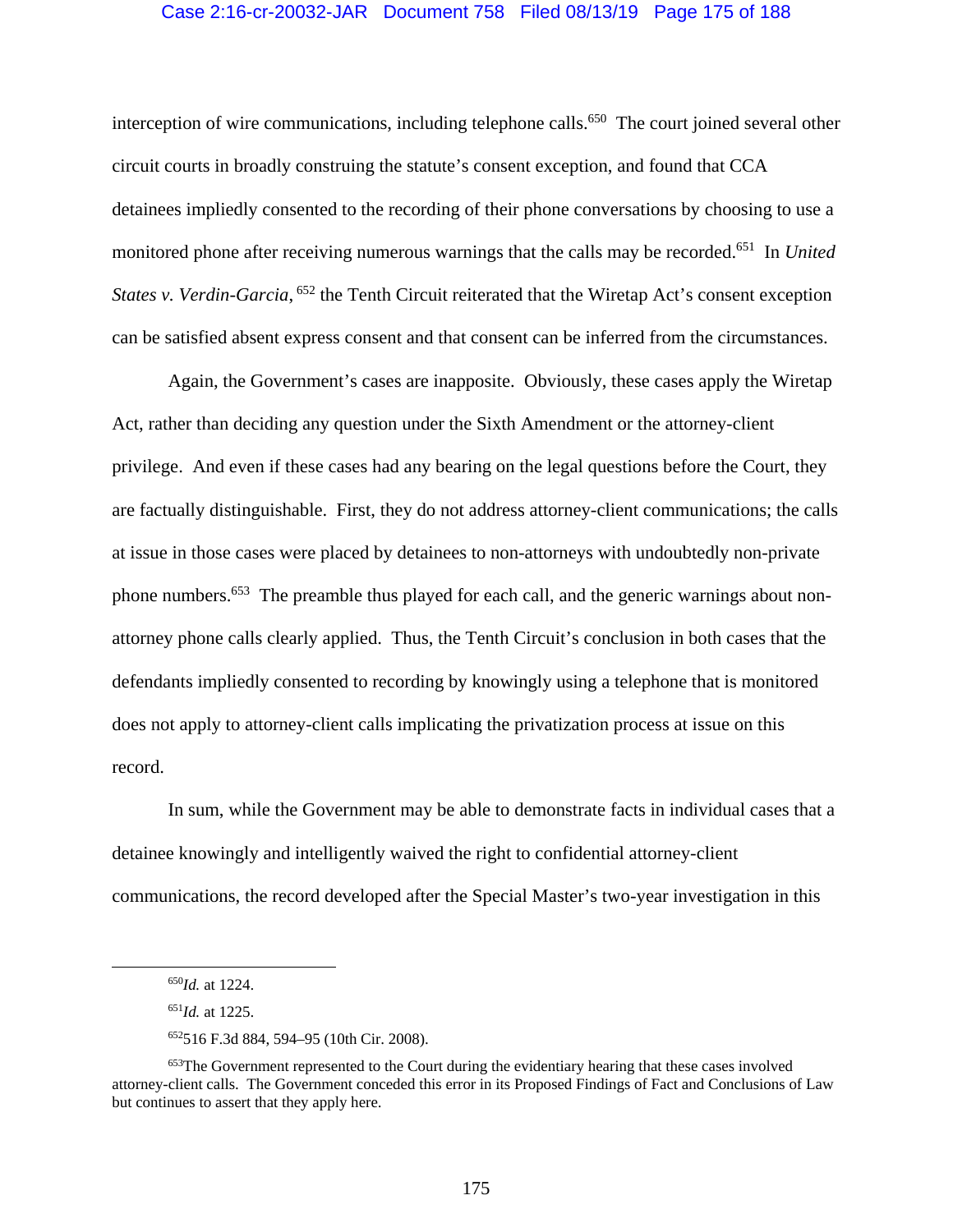### Case 2:16-cr-20032-JAR Document 758 Filed 08/13/19 Page 176 of 188

case calls into doubt the Government's ability to establish waiver based on the orientation packet, inmate handbook, preamble, and signage, particularly in the face of evidence that defense attorneys advised their clients that their calls would not be recorded. *Shillinger* itself stands for the proposition that it takes more than the mere presence of a third party for a person to waive their Sixth Amendment right to confidential attorney-client communications. There, the presence of the deputy did not vitiate the privilege. Similarly, the mere fact that CCA warned detainees in various ways that their calls would be subject to recording and monitoring is not enough, standing alone, to waive the privilege given the many other facts in the record that detainees and their attorneys were led to believe these warnings did not apply to them.

# **b. Purposeful Intrusion and Legitimate Justification**

#### i. **Purposeful Intrusion**

The FPD argues that the USAO purposefully intruded into attorney-client relationships by collecting and saving recordings that it knew or should have known included protected communications. The Government argues that a "purposeful intrusion" under *Shillinger* requires evidence that an AUSA or agent actually listened to or viewed the recordings.

The Tenth Circuit explained that prejudice must be presumed when the government becomes "privy to" protected communications because of its purposeful intrusion.<sup>654</sup> "Privy to" is an idiom used to describe being knowledgeable about something secret or private.<sup>655</sup> As previously discussed, post-*Shillinger* cases suggest purposeful intrusion requires more than mere possession of privileged attorney-client communication. The FPD appears to argue that disclosure is not necessary as it would be subsumed by a presumption of prejudice. But this

 <sup>654</sup>*Shillinger v. Haworth*, 70 F.3d 1132, 1142 (10th Cir. 1995).

<sup>655</sup>Merriam-Webster, https://www.merriam-webster.com/dictionary/privy%20to?src=search-dict-box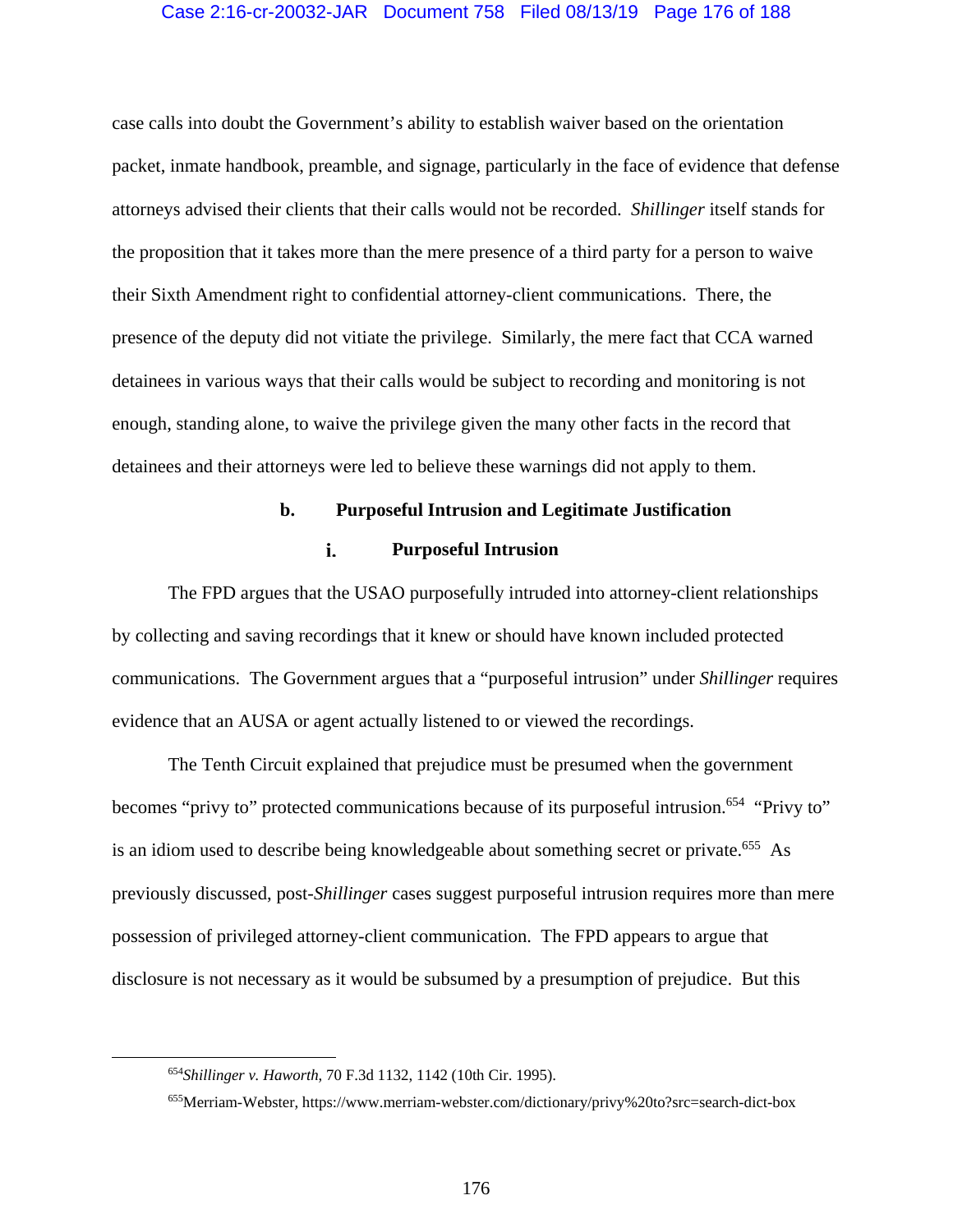#### Case 2:16-cr-20032-JAR Document 758 Filed 08/13/19 Page 177 of 188

argument conflates purposeful intrusion with prejudice, which requires injury to the defendant or benefit to the government from the improperly obtained information—such injury or benefit means the recordings necessarily would have had to be disclosed.

 Not surprisingly, the AUSAs and their agents deny watching or listening to the recordings. The record shows the USAO had access to both the video and audio recordings, under circumstances where they knew or should have known the material would include attorney-client communications, with no precautions to exclude or avoid learning the content of these recordings or use of a filter or taint team. The record also shows the USAO kept recordings of telephone calls between detainees and their attorneys for years without disclosing them to defense counsel. But determining whether the USAO became "privy to" particular recordings is not possible on this record. Ultimately, in the context of individual § 2255 actions, the Court will consider the USAO's explanation or assessment of the circumstances surrounding its access to and review of the particular recordings. The Court will also consider the findings in this record, including: widespread production and cooperation issues; lack of transparency with respect to the video recordings; and surreptitious practices with respect to audio recordings. This circumstantial evidence raises serious questions about the Government's credibility on the extent of its access to and disclosure of the recordings. Whether the USAO became privy to protected communications because of its purposeful intrusion in a particular detainee's case will be decided in each § 2255 action.

#### ii. **Legitimate Law Enforcement Justification**

The Court is able to make findings on this record that there was no legitimate lawenforcement purpose in the USAO's acquisition of video recordings of attorney visitation rooms. The USAO's intent in obtaining the video recordings was, in part, to investigate contraband

177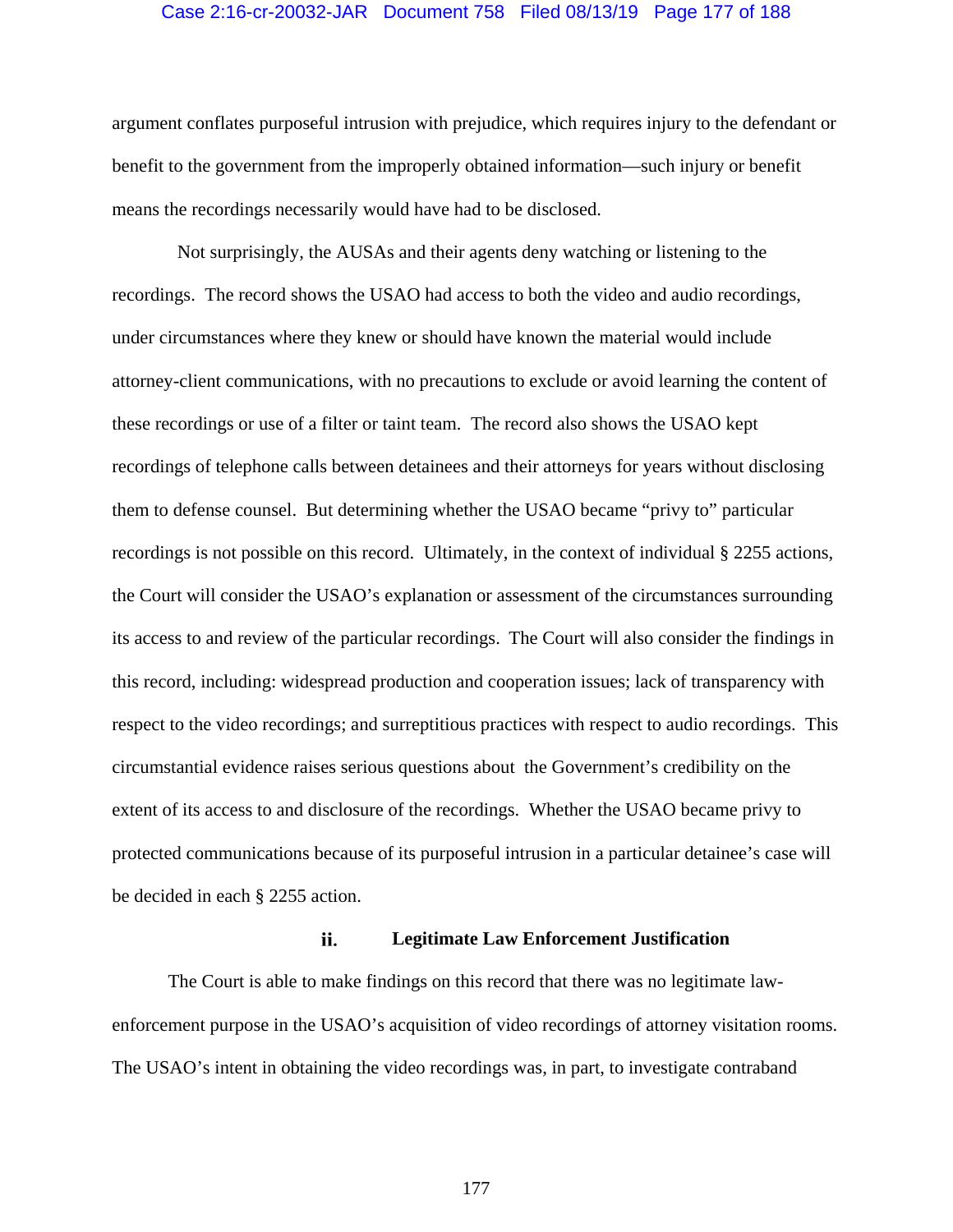trafficking at CCA.656 The Government contends that Tomasic and Oakley drafted the grand jury subpoena to obtain *all* of the CCA video evidence included in the 22-month time frame "because of concern that the video would be periodically overwritten and thus lost, and they were uncertain about what video would later become relevant to their investigation and prosecution."657 It further asserts that Tomasic promptly notified defense counsel that the video was available for discovery, disclosed to the Court and defense counsel at a hearing that there were cameras in the attorney visitation rooms, and arranged for a filter team to safeguard any privileged materials found during a search of the CCA law library, "suggesting her fidelity to the privilege."658

While a targeted request for video or the crime fraud exception would be examples of legitimate law-enforcement activity, the Court finds that the USAO's large-scale non-specific collection in this case cannot be justified. Any legitimate concern by the prosecutors that the video might be overwritten and lost was negated by Tomasic's prior knowledge that such a broad subpoena would capture attorney visitation rooms, with no steps to target or limit access to such privileged communications. Contrary to the Government's position, Tomasic's use of a filter team for the search of the law library illustrates that she was well aware of the proper procedure to employ to avoid accessing these privileged materials; any so-called "fidelity" to the attorneyclient privilege clearly did not extend to the video recordings of the attorney visitation rooms.

The Court finds the Government's broad justification for obtaining recordings of detainees' attorney-client calls similarly lacking. The Government contends the calls were acquired as a result of attorney-client calls being "commingled" with recordings of the inmates'

 <sup>656</sup>Doc. 482 at 62:2–4.

<sup>657</sup>Doc. 745 at 140.

<sup>658</sup>*Id.*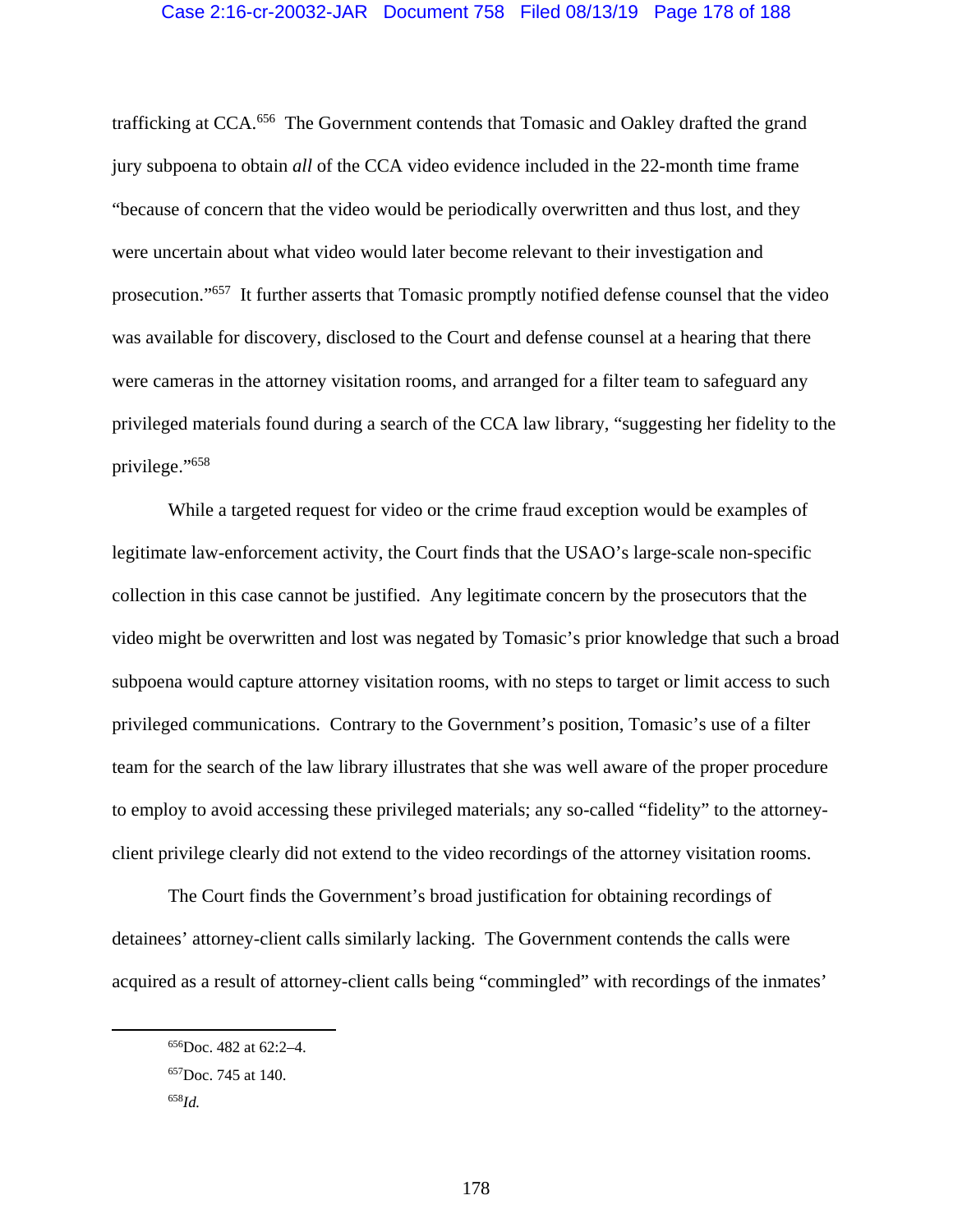other outgoing telephone calls.659 Contrary to the facts in *Shillinger*, the Government argues, there was no evidence of a deliberate effort to obtain privileged information. But again, any general legitimate justification by the prosecutors that all of a detainees' calls were needed is negated by the individual and collective prior knowledge of the USAO that such a broad subpoena would or was likely to capture attorney-client calls, with no steps to target or limit access to such privileged communications. Although the Court rejects this general commingling justification as legitimate, it withholds ruling on whether there was any other legitimate lawenforcement purpose with respect to particular litigants.

# **VII. Roadmap for § 2255 Litigation**

This Court noted the likelihood of habeas litigation at the first hearing in this case on

August 16, 2016, and more recently assessed the record this way:

I understood from the very beginning that there were going to be people that filed 2255s and claim prosecutorial misconduct. Rightly or wrongly, that litigation was going to happen. There was never any question about it.

So I viewed this Special Master investigation in this case as a way—as a way of developing a record, not only with respect to the people indicted in this case but with respect to the investigation that was this case that went far beyond just the few people that were indicted.

And so I don't view that every 2255 is going to have its own unique and separate record. To be sure . . . it's going to be particularized in the 2255 litigation to what recordings, if any, did the government obtain with respect to this particular defendant.

But all of the circumstances leading up to obtaining that and how they were used and—and if they were and—and why that, you know, mattered and whether there was prejudice, all of those questions I think are going to be related to, you know, the widerscale Phase III investigation and the record that's developed as a consequence of that.

 <sup>659</sup>*Id.* at 141.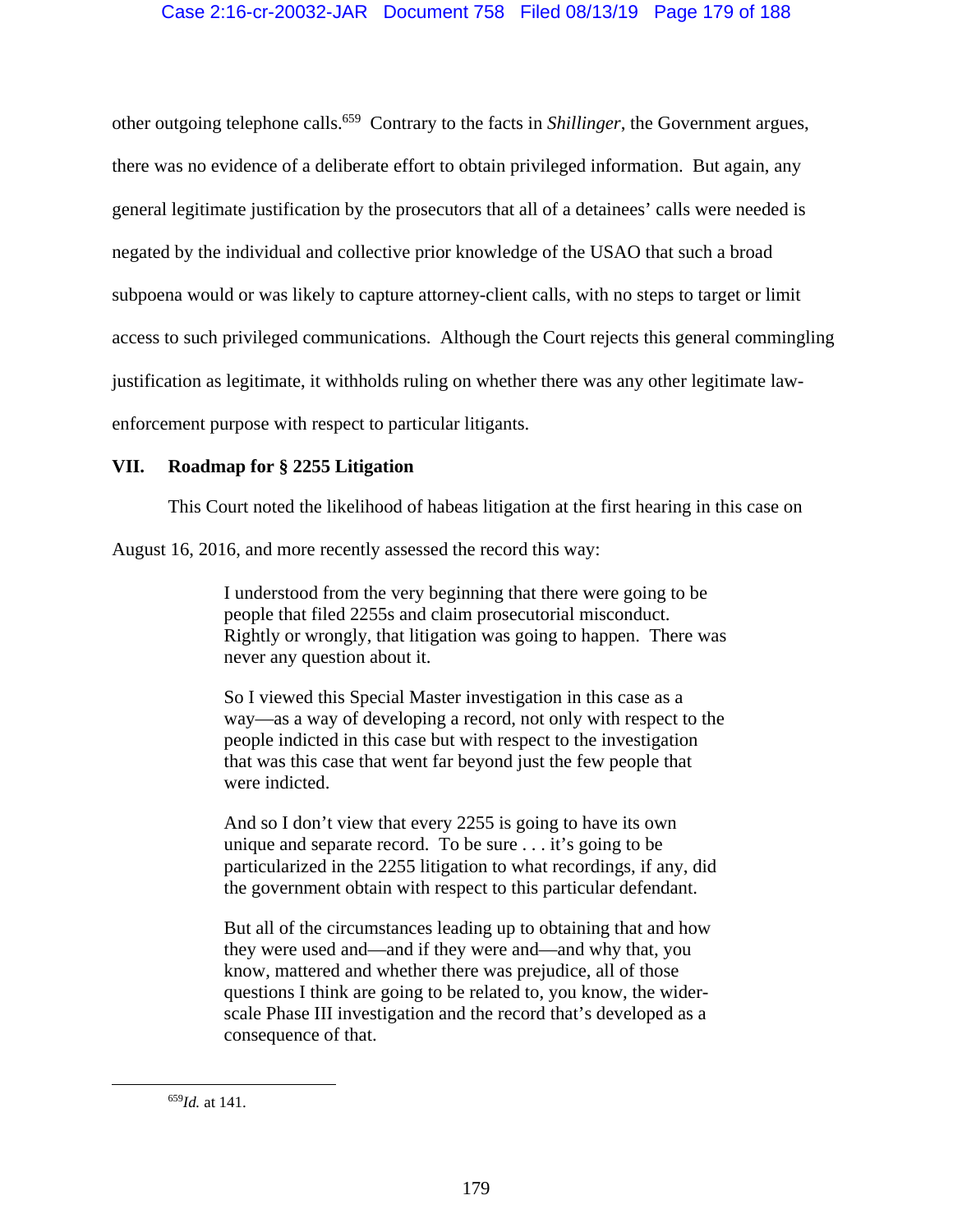So this is not something that can be sliced and diced into little bitty 2255s that are all unrelated. They're all related in that sense. There's a strong evidentiary connection between all of these  $\text{cases}$ .660

Thus, while the Court directed a broad investigation and record development on issues common to all detainees and recordings, it always anticipated individual relief for particular defendants.

Phase III of the Special Master investigation was meant to streamline discovery in the individual § 2255 proceedings. But as the first half of this Order details, that is not what happened here. Almost immediately after the Court authorized Phase III, the Government turned recalcitrant and adversarial, ironically resulting in a considerable record for the litigants to utilize in the § 2255 litigation. The extensive record on the USAO's retention, preservation, and production of materials related to the *Black* investigation—its failure to cooperate with the Special Master to preserve and produce this material—may lead to discoverable issues on the individual § 2255 petitioners' Sixth Amendment claims, given that the USAO obtained some of those recordings through its investigation in *Black*. 661

Likewise, the extensive evidentiary record will inform the individualized determinations in the § 2255 litigation. There is specific evidence regarding the USAO's knowledge, access, use, and mishandling of the video recordings and AVPC. General evidence regarding phone call recordings that came to light in the *Black* case may support an individual Sixth Amendment claim depending on how the claimant's recordings were handled. Despite the USAO's attempts to portray Tomasic as a lone rogue prosecutor, later modified to include Treadway, the record is replete with evidence of the USAO's systematic practice of purposeful collection, retention, and exploitation of calls from CCA detainees to their attorneys. It was only through the wide-lens

 <sup>660</sup>Tr. Aug. 16, 2018 Hr'g, Doc. 570 at 39:20–40:22.

<sup>661</sup>Exs. 585, 715A.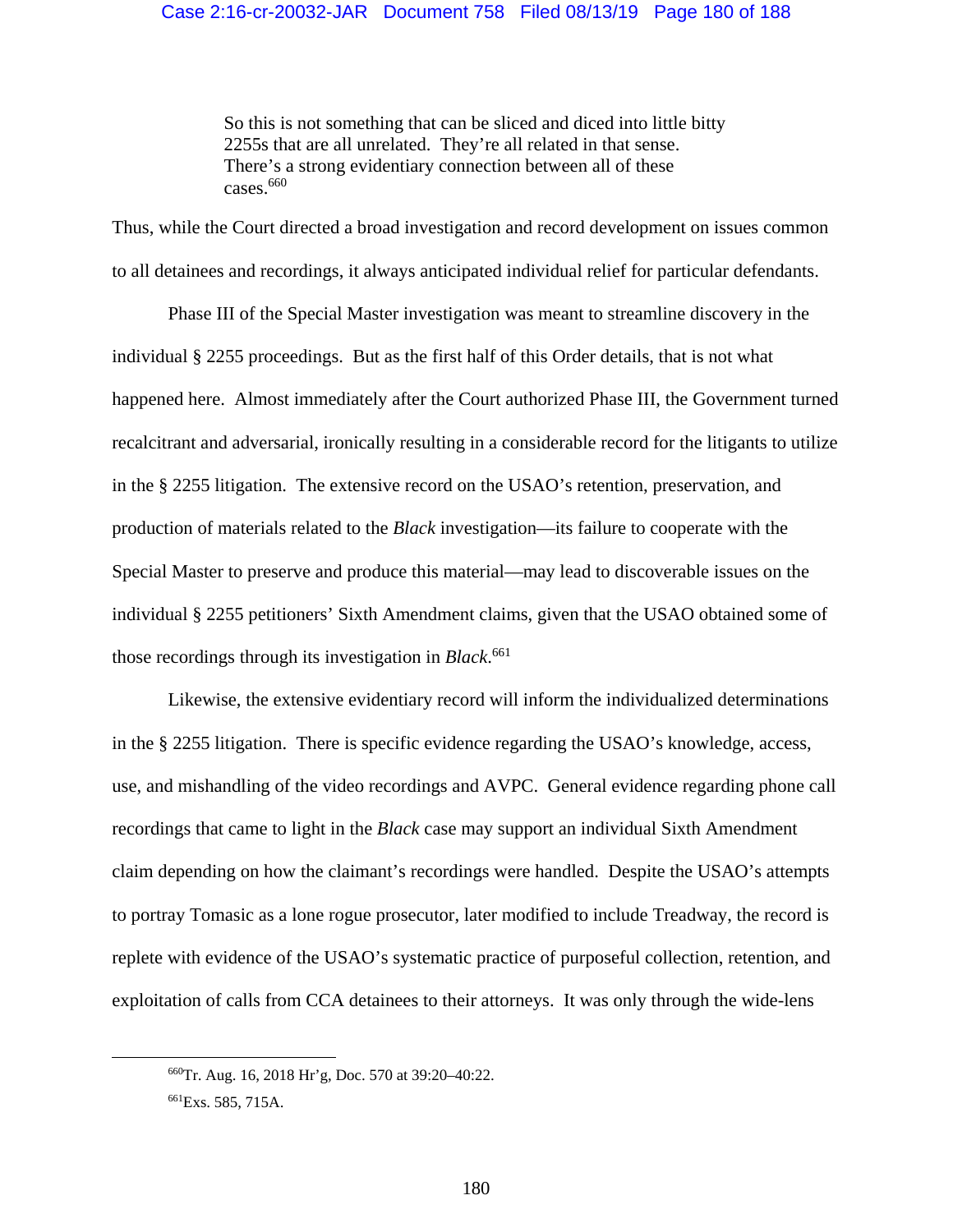### Case 2:16-cr-20032-JAR Document 758 Filed 08/13/19 Page 181 of 188

view of the *Black* investigation that the extent of the Government's conduct came into focus. Findings and conclusions regarding the USAO's routine and systematic collection of all recorded phone calls from CCA with no exception for attorney-client calls or any other precautionary measures—as evidence of a pattern of purposeful and large-scale intrusion into attorney-client relationships—are directly relevant to § 2255 petitioners' claims that similar misconduct occurred in their cases. The USAO's repeated conduct is relevant to witness credibility on a host of issues, including the extent of its access to and exploitation of the recordings. And in tailoring any individual relief, both prejudice and a pattern of recurring violations by the Government are relevant to the Court's determination of an appropriate remedy.

The DOJ and the USAO have repeatedly urged that the "appropriate mechanism" for investigation of any Sixth Amendment violations is through § 2255 litigation. This Court foreshadowed that in taking that position, and in refusing to cooperate with the Special Master and with the Court's final production order in this case, the Government would be required to produce outstanding documents and information in habeas proceedings. That time has come.

### **A. Posture of the § 2255 Litigation**

The FPD began filing § 2255 petitions on August 13, 2018, as authorized by Standing Order 18-3. The Court takes judicial notice of the 110 petitions filed to date seeking relief based on the Sixth Amendment violations and prosecutorial misconduct discovered in the *Black*  case.662 The first cases were filed on August 13, 2018, in the wake of the settlement collapse; the most recent was filed July 23, 2019.

 <sup>662</sup>Fed. R. Evid. 201; *see Hansen v. Harper Excavating, Inc.*, 641 F.3d 1216, 1219 n.2 (10th Cir. 2011) (holding a court may take judicial notice of other courts' files and records from the Electronic Court Filing system).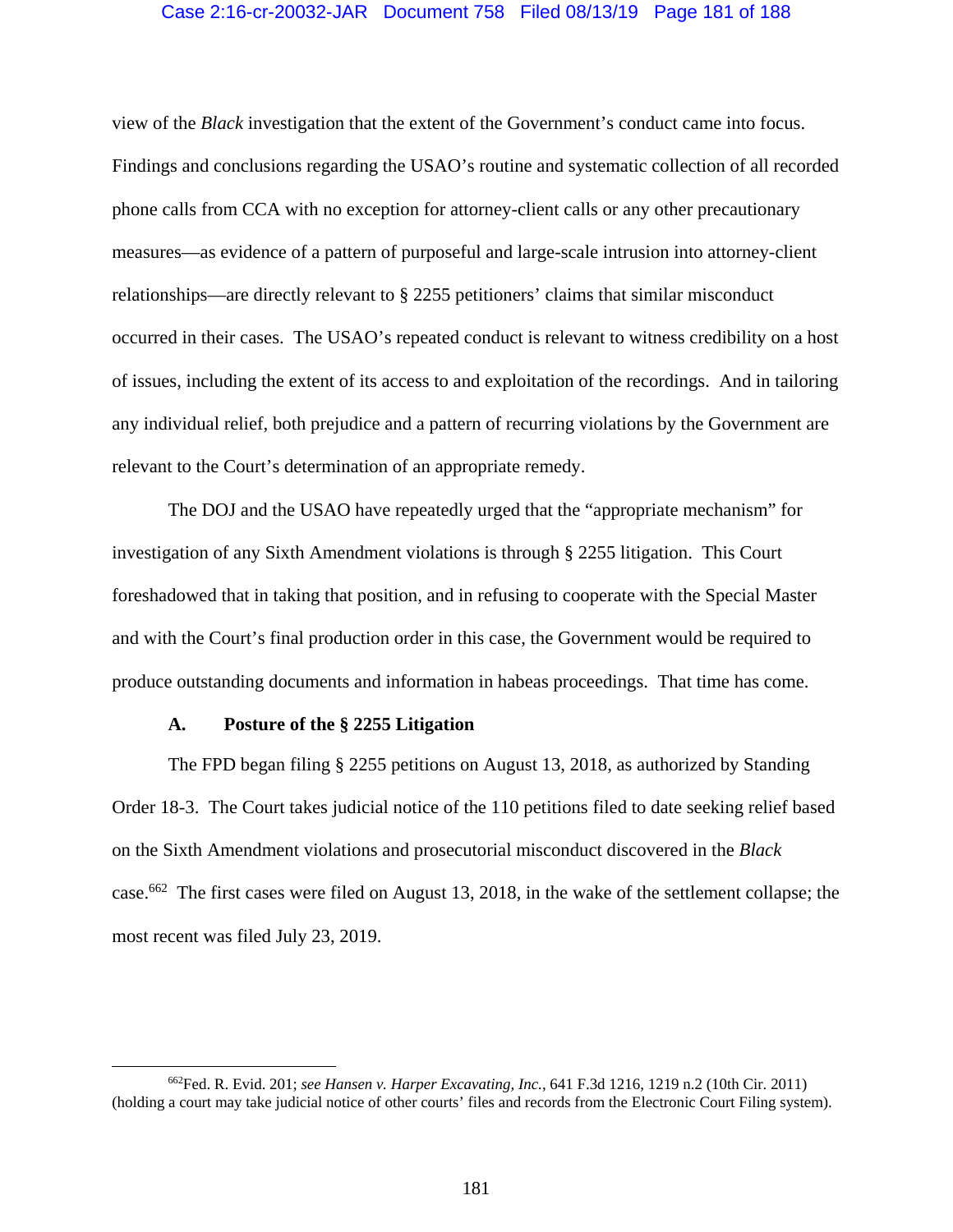#### Case 2:16-cr-20032-JAR Document 758 Filed 08/13/19 Page 182 of 188

The majority of the cases filed to date involve video recordings. The latest cases set forth more specific allegations in support of the individual litigants' Sixth Amendment claims, detailing the number of visits with counsel and the date the visits took place, including that the attorney-client meeting took place on the same the day that Tomasic instructed Special Agent Stokes to locate and review recordings of the attorney visitation rooms.<sup>663</sup> The FPD and § 2255 litigants did not have access to these recordings until today, as set forth in this opinion.

In addition, the Government has only recently produced audio recordings of CCA calls dating back to  $2011$ .<sup>664</sup> To date, the FPD has filed 21 habeas actions based on the  $2019$ production of phone calls, with more expected. Thus, unlike the video recordings, there is no established universe of potential defendants impacted by the conduct of the USAO with respect to audio recordings. These petitioners allege that the Government intentionally obtained, accessed, and possessed specific phone calls between petitioners and counsel placed while petitioners were confined at CCA.<sup>665</sup>

Notably, several petitioners characterized by the USAO in the *Black* case as examples of "inadvertent" review of attorney-client calls now allege that the USAO made further broad production requests and received more attorney-client calls were *after* it reviewed attorney-client communications.666 Other recent filings involve allegations against AUSAs who testified at the *Black* evidentiary hearing that they had never encountered attorney-client calls.<sup>667</sup> And several

 <sup>663</sup>*See, e.g.*, *United States v. Orduno-Ramirez*, D. Kan. No. 14-20096-JAR-7.

<sup>664</sup>Ex. 715A.

<sup>665</sup>*See, e.g.*, *United States v. Phommaseng*, D. Kan. No. 15-20020-JAR-5, Doc. 583 (76 calls); *United States v. Matthew Spaeth*, D. Kan. No. 14-20068-CM-6, Doc. 486 (8 calls).

<sup>666</sup>*See, e.g.*, *United States v. Birdsong*, D. Kan. No. 15-20045-JAR, Doc. 39; *United States v. Rapp*, D. Kan. 14-20067-CM-1, Doc. 690.

<sup>667</sup>*See, e.g.*, *United States v. Dixon*, D. Kan. No. 14-20130-JAR, Doc. 259; *United States v. Phommaseng*, D. Kan. No. 15-20050-JAR-5, Doc. 584.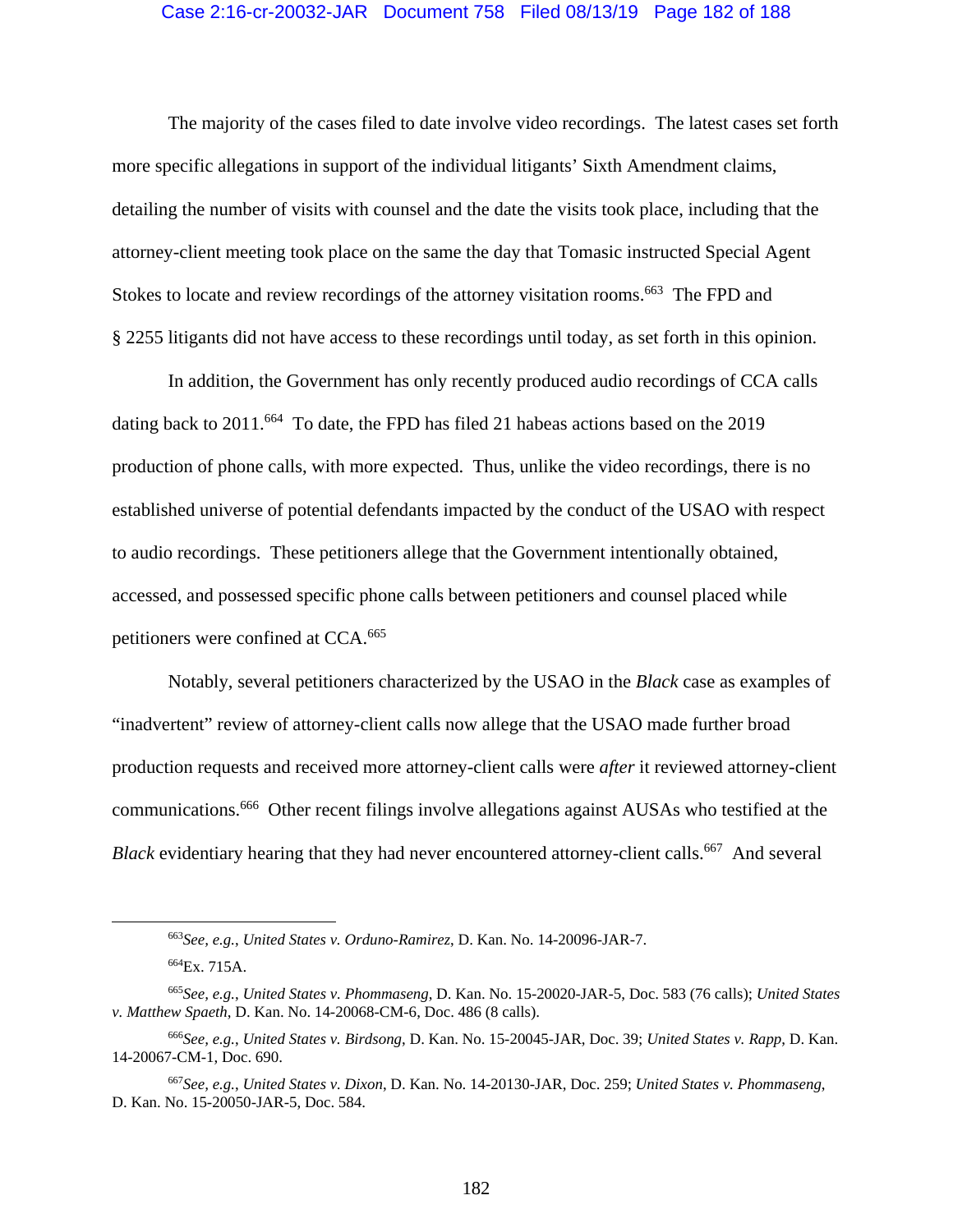### Case 2:16-cr-20032-JAR Document 758 Filed 08/13/19 Page 183 of 188

petitioners submit affidavits from defense counsel regarding their understanding of call recording practices at CCA and stating that they informed their clients that the calls made to and from CCA to counsel were confidential.<sup>668</sup> One such petitioner, Petsamai Phommaseng, has moved for leave to conduct discovery, which the Government opposes.<sup>669</sup>

The Government has raised the defenses of collateral waiver and procedural default in every response filed, asking the Court to dismiss on procedural grounds rather than reach the merits of whether each litigant has a valid claim under the Sixth Amendment.<sup>670</sup> The Government also continues to argue that the recordings are not privileged attorney-client communications, that *Shillinger* is inapplicable, that the record is devoid of any evidence showing a violation, and that petitioners must show prejudice. The Government has not responded to all of the § 2255s and has obtained extensions of time pending this Court's ruling in *Black.* To date, the FPD has not replied to any of the Government's responses, pending a ruling from this Court in the *Black* case.

#### **B. Reassignment and Consolidation for Discovery**

The numerous § 2255 petitions filed to date incorporate the record and evidence from the *Black* investigation and have many issues common to all litigants. Accordingly, in the interest of judicial economy, and to avoid further unnecessary cost and delay, the Court reassigns the pending § 2255 habeas cases filed by the FPD pursuant to Standing Order 18-3 to the undersigned, to the extent they are not already pending before this Court, for determination of the merits of petitioners' Sixth Amendment claims and the Government's defenses consistent

 <sup>668</sup>*See, e.g.*, *United States v. Clark*, D. Kan. No. 14-20130-JAR-2, Doc. 256-1.

<sup>669</sup>*United States v. Phommaseng*, D. Kan. No. 15-20020-JAR-5, Doc. 584. The Court will issue a separate order on this motion, which also addresses collateral waiver and procedural bar defenses raised by the Government, concurrently with this opinion.

<sup>670</sup>*See, e.g.*, *id.* Doc. 593; *United States v. Cloyd*, D. Kan. No. 14-20118-JAR, Doc. 125.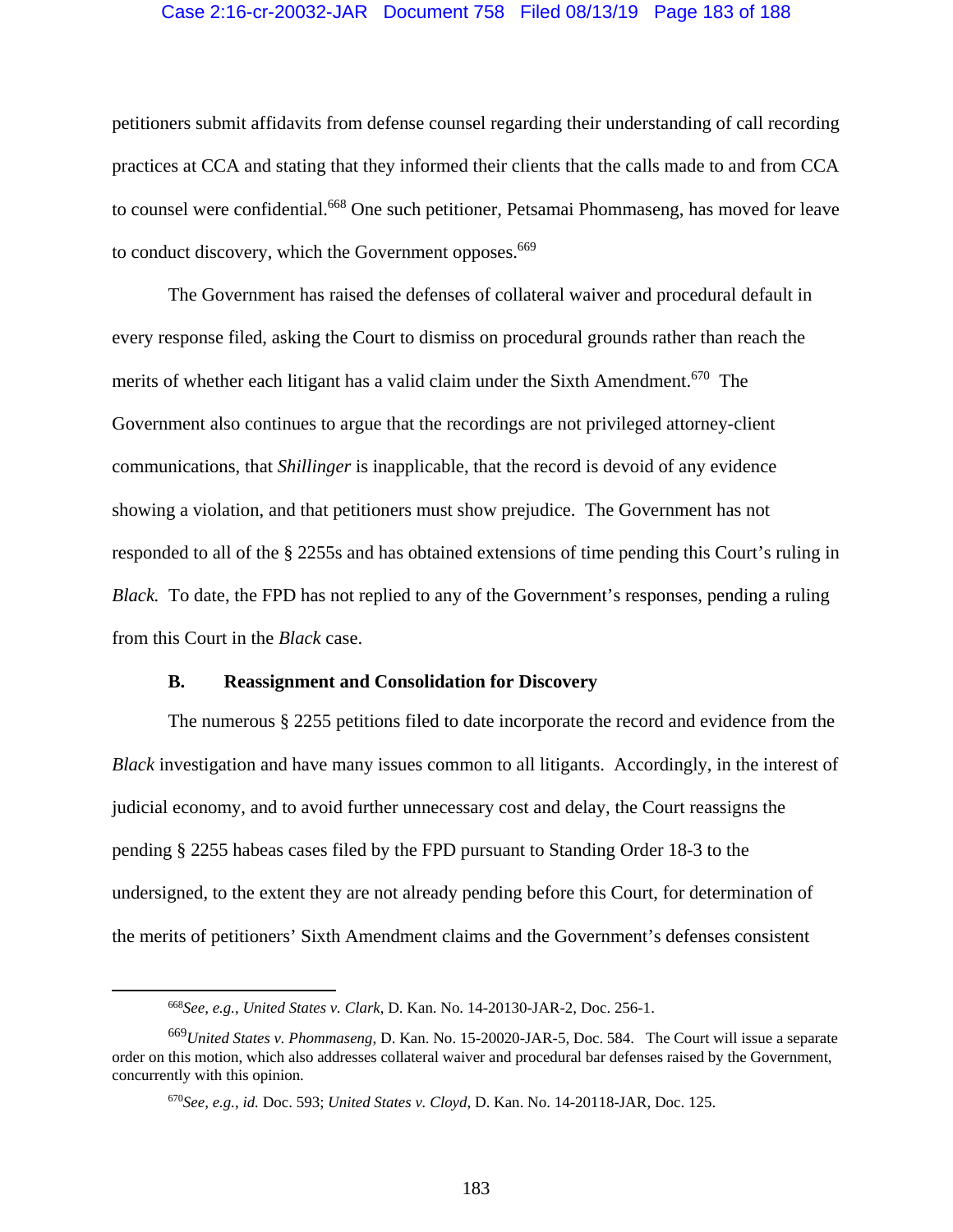with this opinion.<sup>671</sup> Pursuant to Fed. R. Civ. P. 42(a), the cases will be consolidated for discovery to be overseen by Chief Magistrate Judge James O'Hara. Once reassigned, the Court will hear from the parties on how to triage the cases and determine how to efficiently decide common issues, including but not limited to: (1) collateral waiver and procedural default; (2) threshold privilege determinations, including a procedure for review of recordings; (3) waiver of audio recordings; and (4) good cause for discovery under Rule 6 of the Rules Governing Rule § 2255 Proceedings.

### **VIII. Conclusion**

In adopting its per se rule, the *Shillinger* court found compelling the dissent in the underlying Wyoming state court opinion:

> Competent prosecution is faced by perhaps one or, at the most, two acquittals with at least every hundred criminal charges where nine out of ten are resolved by plea and the remaining trials favor conviction. Within these few cases, fairness, honesty and morality are not an undue burden on accomplished justice.  $672$

The FPD is correct—there is no template for this case, where the fairness of the adversary system is called into question by systemic prosecutorial misconduct of the type alleged here. The allegations of surreptitious incursion into attorney-client communications that triggered the Special Master's investigation in this case have far reaching implications in scores of pending § 2255 cases. Yet the Government responded by minimizing the seriousness of its conduct and delayed and obfuscated that investigation.

 <sup>671</sup>*See* Rules Governing Section 2255 Proceedings, Rule 4(a) (outlining procedure for assigning motion to a specific judge).

<sup>672</sup>*Shillinger v. Haworth*, 70 F.3d 1132, 1142 (10th Cir. 1995) (quoting *Haworth v. State*, 840 P.2d 912, 919 (Wyo. 1992) (Urbigkit, J., dissenting)).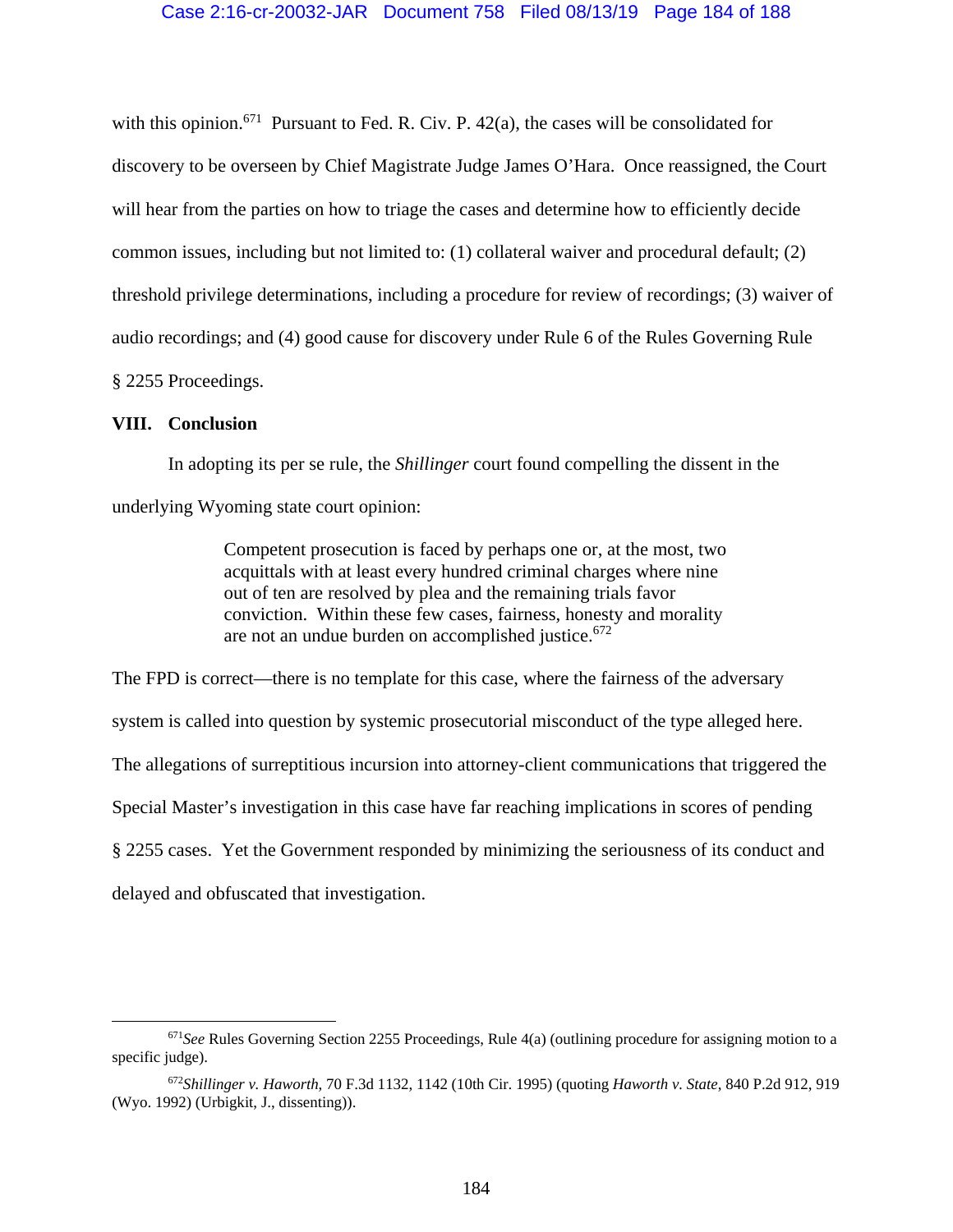## Case 2:16-cr-20032-JAR Document 758 Filed 08/13/19 Page 185 of 188

The Government has steadfastly denied any misconduct with respect to the USAO's practice of obtaining and accessing attorney-client communications. As evidence of a pattern of misconduct emerged in the *Black* case, the Government continued to argue that any misconduct was limited to two errant prosecutors and that the issues surrounding its conduct were beyond this Court's remit. At the same time, it forestalled any finding of Sixth Amendment violations by approving reduced sentences for defendants in other cases who had pending Rule 41(g) motions or where it had listened to, procured, or used video and audio recordings of attorneyclient communications.<sup>673</sup> And while urging discrete litigation in individual  $\S$  2255 litigation, it continues its attempt to forestall any finding on the merits by arguing individual petitioners' Sixth Amendment prosecutorial misconduct claims are waived or procedurally defaulted, despite the fact that the recordings have yet to or only recently been made available to the FPD.

Although the Court does not make particularized findings of Sixth Amendment violations on this record, it bears noting the FPD's request for a global remedy. The FPD urges the Court to hold the Government accountable for the USAO's systematic practice of surreptitiously collecting and saving protected attorney-client communications and attempts to thwart the inquiry of the Special Master and this Court. The FPD asks the Court to consider the outcome of

 <sup>673</sup>*See, e.g.*, *United States v. Herrera-Zamora*, D. Kan. No. 14-20049-CM-1, Doc. 233 (after SAUSA Tomasic's misconduct came to light, Government agreed to recommend the district court vacate defendant's 420 month sentence and impose instead a sentence of time served); *United States v. Dertinger*, D. Kan. No. 14-20067- JAR-6, Docs. 396, 558 (after evidence revealed that Government procured, viewed, and used video of defendant communicating with his counsel, the government made a time-served offer to defendant contingent on him withdrawing his Rule 41(g) and other motions); *United States v. Uriarte*, D. Kan. No. 15-20043-JAR-1, Docs. 156, 153 (after filing Rule 41(g) motion and seeking to join that motion with all similarly related motions and proceedings pending in *Black,* defendant pled to one count of misprision of a felony and sentenced to time served); *United States v. Huff*, D. Kan. No. 14-20067-CM-9, Doc. 481 (after defendant filed Rule 41(g) motion, Government agreed to functionally time-served 36-month sentence on condition that defendant withdraw her pending motions); *United States v. Wood*, D. Kan. No. 14-20065-JAR-1, Docs. 236, 237 (defendant was facing up to 78 months' imprisonment, but after filing motion for relief based on Government's procurement and possession of video or audio recordings of attorney-client communications, Government agreed to reduce defendant's sentence to time served (approximately 50 months); *United States v. Reulet*, D. Kan. No. 14-40005-DDC-3, Doc. 1262 (defendant was originally sentenced to 60 months' imprisonment, but after AUSA Treadway's testimony at the October 2018 hearing in *Black*, Government agreed to reduce defendant's sentence to time served).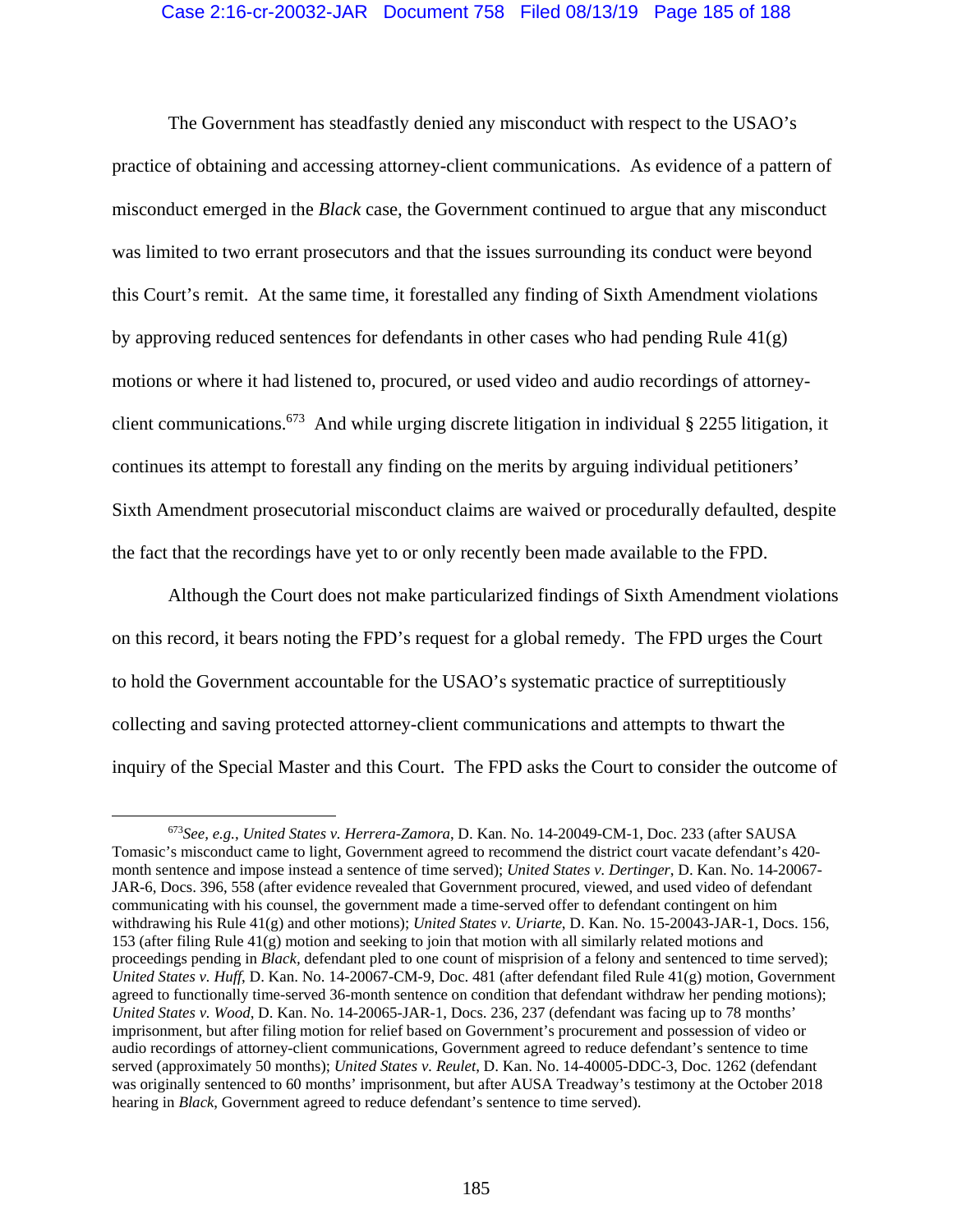## Case 2:16-cr-20032-JAR Document 758 Filed 08/13/19 Page 186 of 188

defendants like Reulet, where AUSA Treadway's misconduct was only discovered as part of the *Black* inquiry; once the misconduct came to light, it was quickly remedied without any admission of a Sixth Amendment violation. It cites the USAO's attempted global resolution as well as other examples of global settlements for systematic governmental misconduct for the Court to draw on. In many of these cases, however, the government acknowledged the impact of the systemic problems and fully cooperated with establishing eligible defendants; a global settlement or remedy was typically not implemented until logistical or evidentiary hurdles made it impossible for the multiple defendants impacted by the government's misconduct to proceed on an individual basis.<sup>674</sup> That is not yet the case here, where individual  $\S$  2255 litigants still have a path to relief through *Shillinger* and the anticipated unresolved discovery and production issues.

The *Black* investigation will soon reach the three-year mark. Over 100 § 2255 litigants continue to serve their sentence without the opportunity to present their Sixth Amendment claims, due in large part to the Government's tactics and delay. While the Court cannot make a broad Sixth Amendment violation determination nor grant the sweeping remedy the FPD seeks on this record, it has endeavored in this opinion to create a comprehensive record and establish legal standards and threshold procedures that will give individual § 2255 litigants the opportunity to finally obtain efficient, fair, and consistent relief without further delay.

 <sup>674</sup>*See, e.g.*, *Comm. for Pub. Counsel Servs. v. Attorney Gen.*, 108 N.E.3d 966, 987–89 (Mass. 2018) (misconduct of lab technicians called into question testing results for tens of thousands of criminal cases, coupled with state's attorney's withholding exculpatory evidence, prompted the court to adopt global remedy for all eligible defendants; district attorneys' offices cooperated with identifying eligible defendants, but opposed scope of relief); *Bridgeman v. Dist. Attorney for Suffolk Dist.*, 30 N.E.3d 806, 811 (Mass. 2015) (in lab technician misconduct case, court declined to impose global remedy and instead adopted protocol through which eligible defendants would be appointed counsel and could seek to vacate their convictions; defendants not granted a presumption that egregious government misconduct occurred, but bore the burden of proving prejudice in attempt to withdraw plea agreements).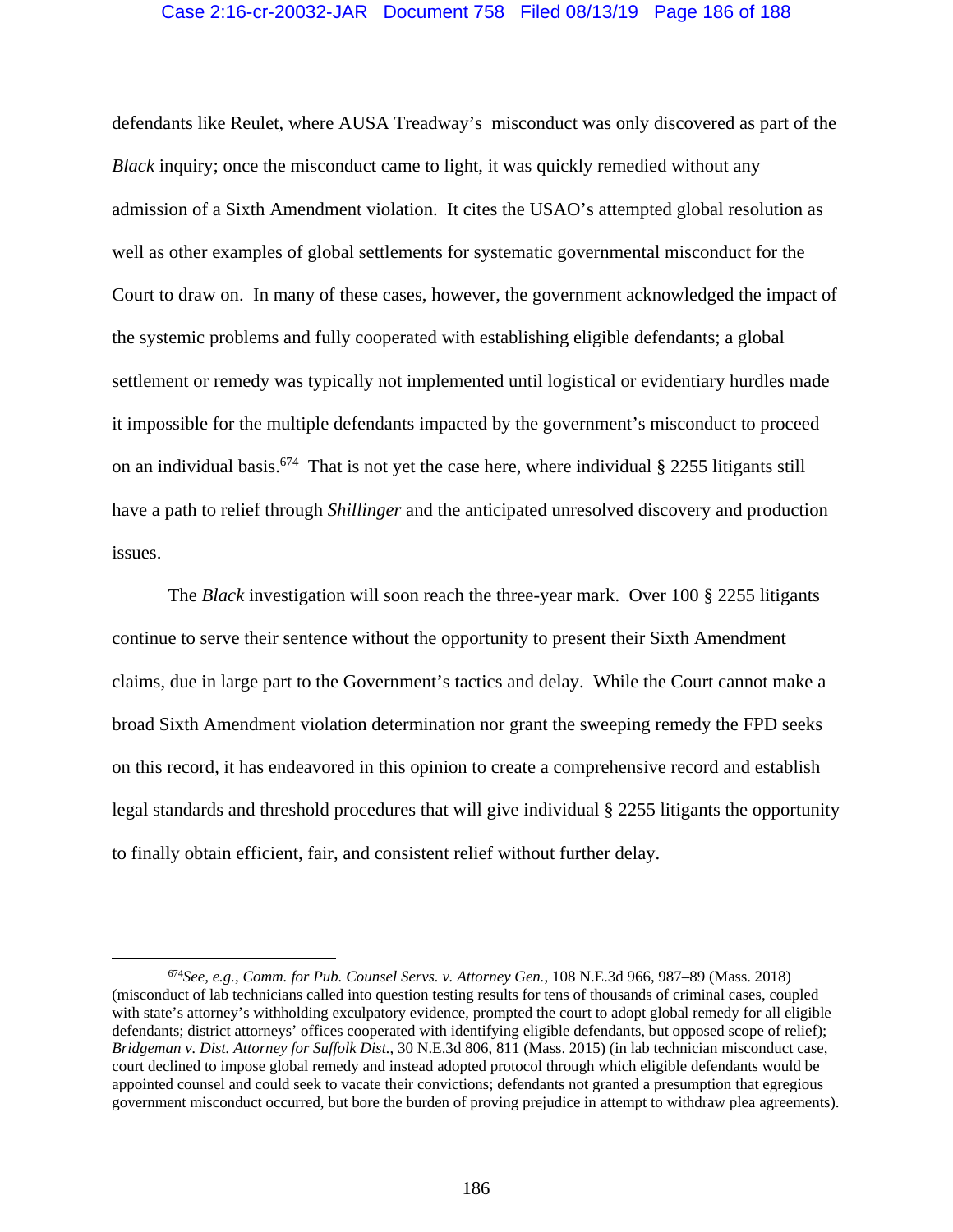## **IT IS THEREFORE ORDERED BY THE COURT** that:

(1) The FPD's Motion to Admit Exhibit Out of Time (Doc. 749) is **granted**;

(2) The FPD's Motion for Discovery (Doc. 573) is **denied without prejudice**;

(3) The Government's Motion to Exclude Improper Expert Testimony About Law and Legal Conclusions (Doc. 639) is **moot**;

(4) The FPD's Motion for Order to Show Cause (Doc. 301), Supplemental Motion for Order to Show Cause (Doc. 585), and Second Supplemental Motion for Order to Show Cause (Doc. 668) are **granted in part and denied in part**;

(5) The FPD's Motions for Return of Property under Fed. R. Crim. P. 41(g) (Docs. 82, 85) are **granted**; and

(6) Defendant Karl Carter's Motion to Dismiss Indictment (Doc. 333) is **granted as unopposed**. Defendant Carter is hereby **dismissed with prejudice.** 

**IT IS FURTHER ORDERED BY THE COURT** that the FPD shall submit an application for attorneys' fees and costs, addressing both its entitlement to fees and the amount, by September 24, 2019. The Government may respond by October 15, 2019. Each party's brief shall not exceed 40 pages.

**IT IS FURTHER ORDERED BY THE COURT** that **within ten (10) days of the date of this Order**, the parties shall jointly submit a list of pending § 2255 cases filed pursuant to Standing Rule 18-3 or otherwise raising Sixth Amendment claims related to the *Black* case; upon filing of the list, the Clerk is directed to reassign the cases to the undersigned, to the extent they are not already pending before this Court, and Chief Magistrate Judge James P. O'Hara, at which time they will be consolidated for discovery pursuant to Fed. R. Civ. P. 42(a).